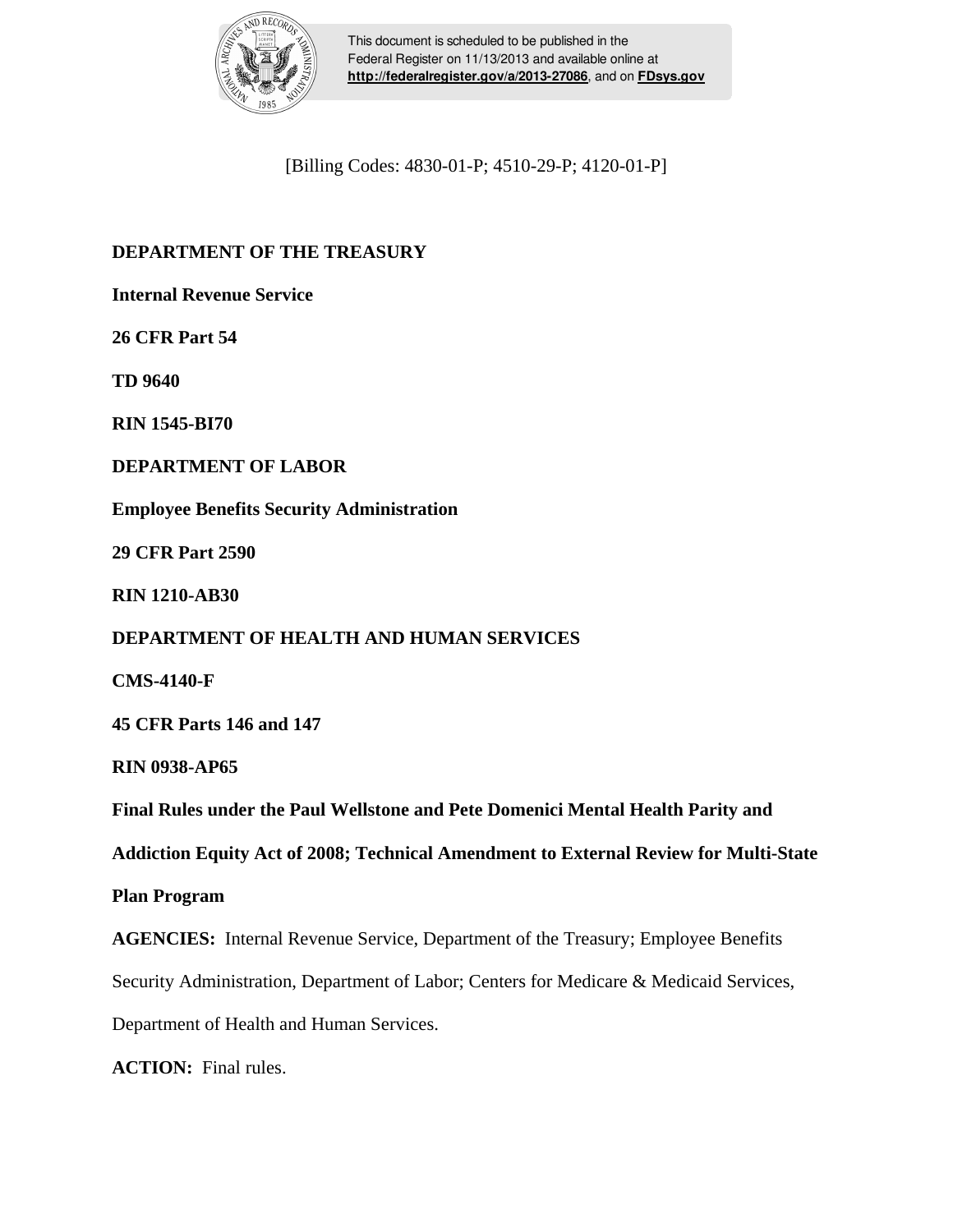**SUMMARY**: This document contains final rules implementing the Paul Wellstone and Pete Domenici Mental Health Parity and Addiction Equity Act of 2008, which requires parity between mental health or substance use disorder benefits and medical/surgical benefits with respect to financial requirements and treatment limitations under group health plans and group and individual health insurance coverage. This document also contains a technical amendment relating to external review with respect to the multi-state plan program administered by the Office of Personnel Management.

**DATES:** Effective date. These final regulations are effective on [insert date 60 days after publication in the **Federal Register**], except that the technical amendments to 29 CFR 2590.715- 2719 and 45 CFR 147.136 are effective on [insert date 30 days after publication in the **Federal Register**].

Applicability date. The mental health parity provisions of these final regulations apply to group health plans and health insurance issuers for plan years (or, in the individual market, policy years) beginning on or after July 1, 2014. Until the final rules become applicable, plans and issuers must continue to comply with the mental health parity provisions of the interim final regulations.

**FOR FURTHER INFORMATION CONTACT:** Amy Turner or Amber Rivers, Employee Benefits Security Administration, Department of Labor, at (202) 693-8335; Karen Levin, Internal Revenue Service, Department of the Treasury, at (202) 622-6080 or (202) 317-5500; Jacob Ackerman, Centers for Medicare & Medicaid Services, Department of Health and Human Services, at (410) 786-1565.

Customer service information: Individuals interested in obtaining information from the Department of Labor concerning employment-based health coverage laws, including the mental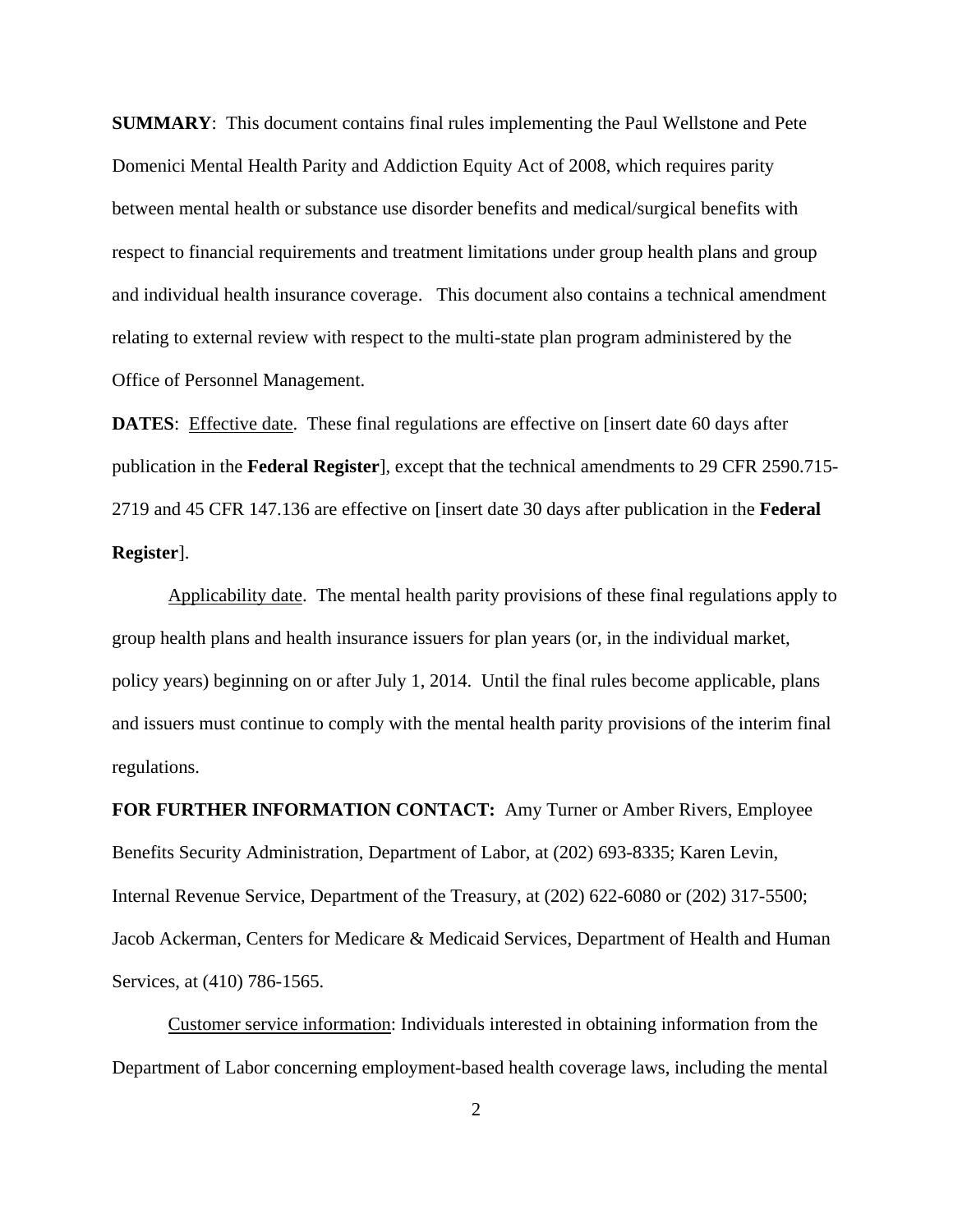health parity provisions, may call the EBSA Toll-Free Hotline at 1-866-444-EBSA (3272) or visit the Department of Labor's website (http://www.dol.gov/ebsa). In addition, information from HHS on private health insurance for consumers (such as mental health and substance use disorder parity) can be found on the Centers for Medicare & Medicaid Services (CMS) website (www.cms.gov/cciio) and information on health reform can be found at www.HealthCare.gov. In addition, information about mental health is available at www.mentalhealth.gov.

## **SUPPLEMENTARY INFORMATION:**

#### **I. Background**

 $\overline{a}$ 

The Paul Wellstone and Pete Domenici Mental Health Parity and Addiction Equity Act of 2008 (MHPAEA) was enacted on October 3, 2008 as sections 511 and 512 of the Tax Extenders and Alternative Minimum Tax Relief Act of 2008 (Division C of Public Law 110- 343).<sup>1</sup> MHPAEA amends the Employee Retirement Income Security Act of 1974 (ERISA), the Public Health Service Act (PHS Act), and the Internal Revenue Code of 1986 (Code). In 1996, Congress enacted the Mental Health Parity Act of 1996 (MHPA 1996), which required parity in aggregate lifetime and annual dollar limits for mental health benefits and medical/surgical benefits. Those mental health parity provisions were codified in section 712 of ERISA, section 2705 of the PHS Act, and section 9812 of the Code, and applied to employment-related group health plans and health insurance coverage offered in connection with a group health plan. The changes made by MHPAEA were codified in these same sections and consist of new requirements, including parity for substance use disorder benefits, as well as amendments to the

 $<sup>1</sup>$  A technical correction to the effective date for collectively bargained plans was made by Public Law 110-460,</sup> enacted on December 23, 2008.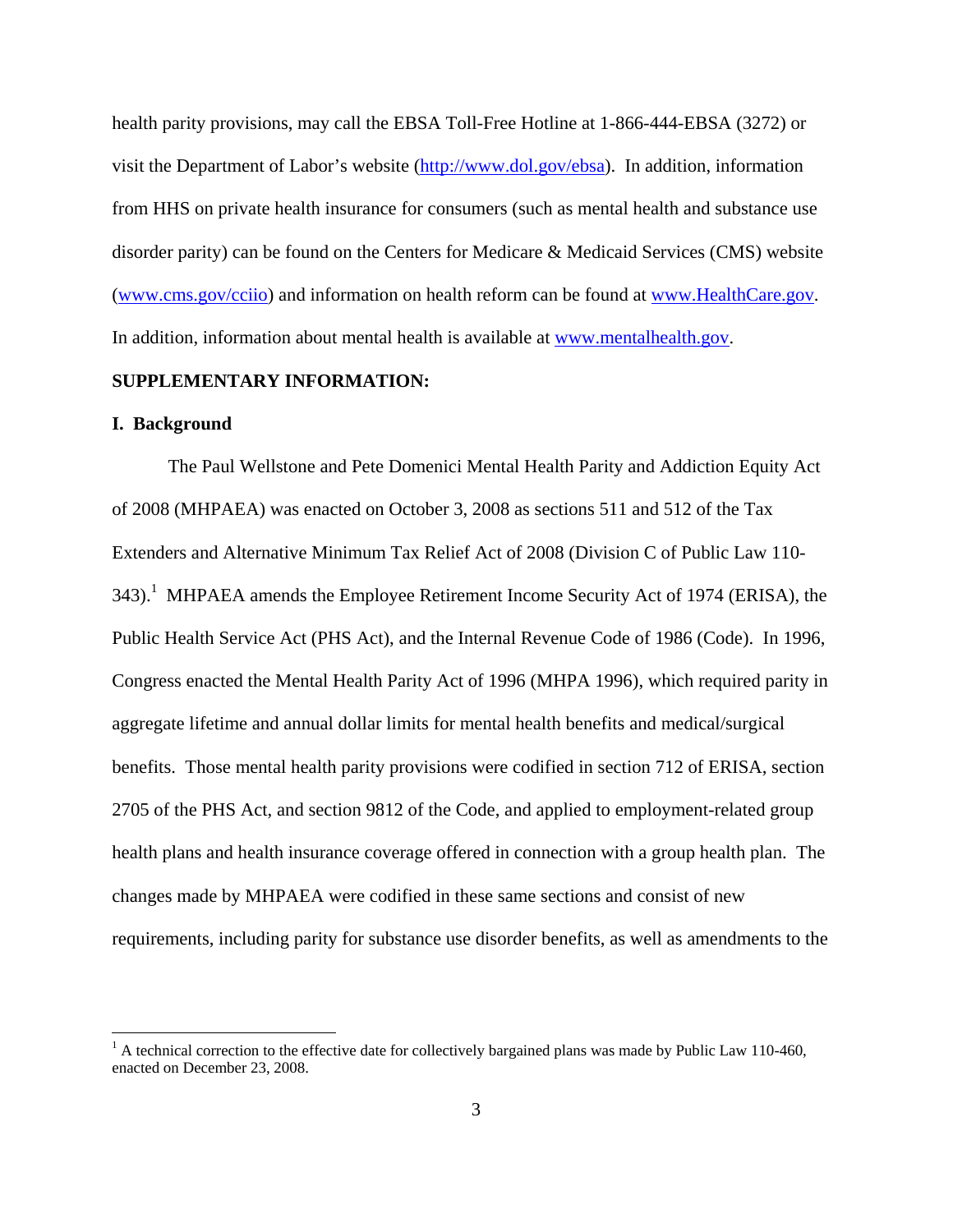existing mental health parity provisions. The changes made by MHPAEA are generally effective for plan years beginning after October 3, 2009.

The Patient Protection and Affordable Care Act, Pub. L. 111-148, was enacted on March 23, 2010, and the Health Care and Education Reconciliation Act of 2010, Pub. L. 111-152, was enacted on March 30, 2010 (collectively, the "Affordable Care Act"). The Affordable Care Act reorganizes, amends, and adds to the provisions of part A of title XXVII of the PHS Act relating to group health plans and health insurance issuers in the group and individual markets. The Affordable Care Act adds section  $715(a)(1)$  to ERISA and section  $9815(a)(1)$  to the Code to incorporate the provisions of part A of title XXVII of the PHS Act into ERISA and the Code, and to make them applicable to group health plans and health insurance issuers providing health insurance coverage in connection with group health plans. The PHS Act sections incorporated by these references are sections 2701 through 2728.

The Affordable Care Act extended MHPAEA to apply to the individual health insurance market and redesignated MHPAEA in the PHS Act as section  $2726$ <sup>2</sup> Additionally, section 1311(j) of the Affordable Care Act applies section 2726 of the PHS Act to qualified health plans (QHPs) in the same manner and to the same extent as such section applies to health insurance issuers and group health plans. Furthermore, the Department of Health and Human Services (HHS) final regulation regarding essential health benefits (EHB) requires health insurance issuers offering non-grandfathered health insurance coverage in the individual and small group

<sup>&</sup>lt;sup>2</sup> These final regulations apply to both grandfathered and non-grandfathered health plans. <u>See</u> section 1251 of the Affordable Care Act and its implementing regulations at 26 CFR 54.9815-1251T, 29 CFR 2590.715-1251, and 45 CFR 147.140. Under section 1251 of the Affordable Care Act, grandfathered health plans are exempted only from certain Affordable Care Act requirements enacted in Subtitles A and C of Title I of the Affordable Care Act. The provisions extending MHPAEA requirements to the individual market and requiring that qualified health plans comply with MHPAEA were not part of these sections.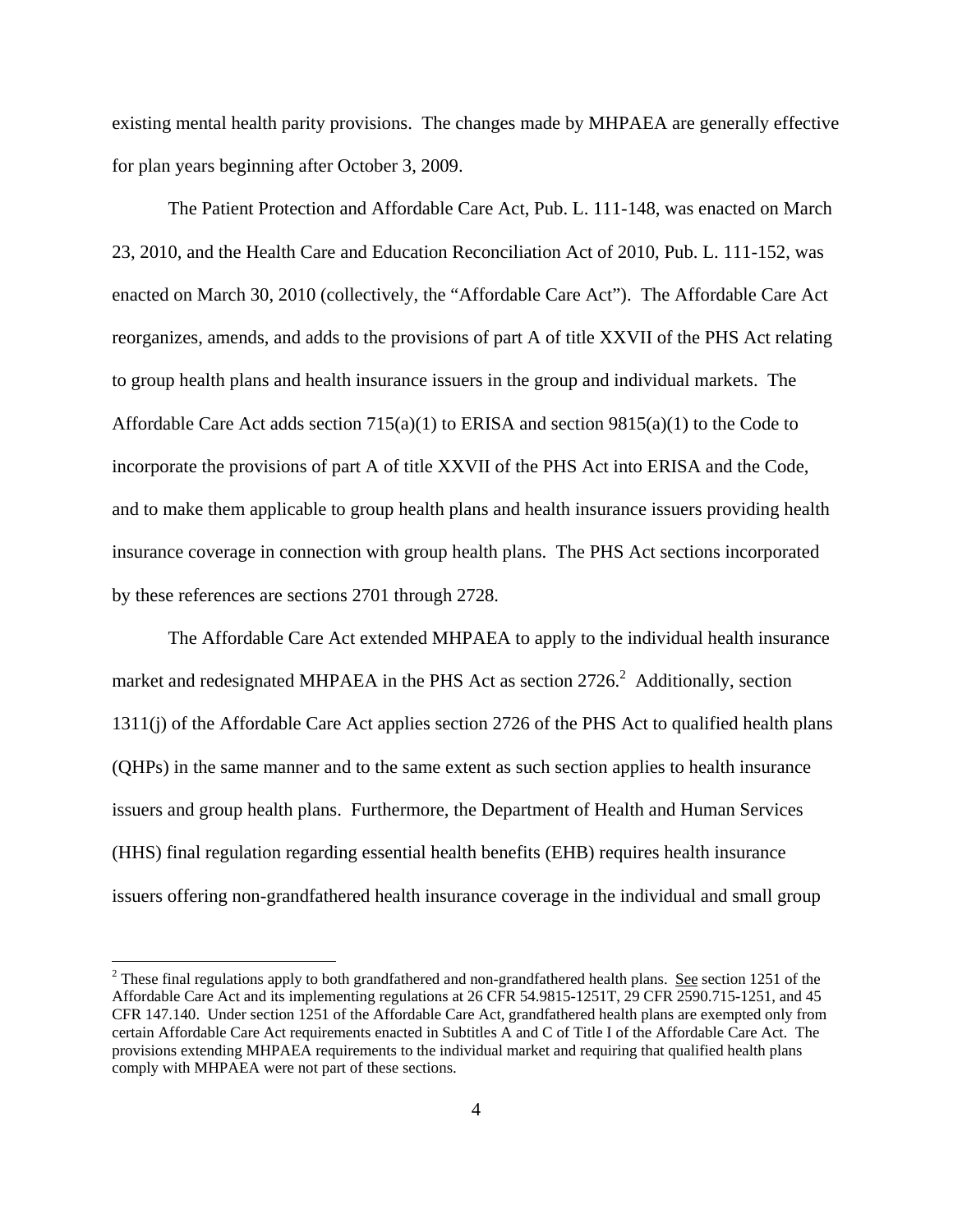markets, through an Affordable Insurance Exchange (Exchange, also called a Health Insurance Marketplace or Marketplace) or outside of an Exchange, to comply with the requirements of the MHPAEA regulations in order to satisfy the requirement to cover  $EHB$ <sup>3</sup>

On April 28, 2009, the Departments of the Treasury, Labor, and HHS published in the **Federal Register** (74 FR 19155) a request for information (RFI) soliciting comments on the requirements of MHPAEA. (Subsequent references to the "Departments" include all three Departments, unless the headings or context indicate otherwise.) On February 2, 2010, after consideration of the comments received in response to the RFI, the Departments published in the **Federal Register** (75 FR 5410) comprehensive interim final regulations implementing MHPAEA (interim final regulations). The interim final regulations generally became applicable to group health plans and group health insurance issuers for plan years beginning on or after July 1, 2010.

The interim final regulations established six classifications of benefits<sup>4</sup> and provided that the parity requirements be applied on a classification-by-classification basis. The general parity requirement set forth in paragraph (c)(2) of the interim final regulations prohibited plans and issuers from imposing a financial requirement or quantitative treatment limitation on mental health and substance use disorder benefits in any classification that is more restrictive than the predominant financial requirement or quantitative treatment limitation that applies to substantially all medical/surgical benefits in the same classification. For this purpose, the interim final regulations incorporated the two-thirds "substantially all" numerical standard from the regulations implementing MHPA 1996, and quantified "predominant" to mean that more

 $\frac{3}{\text{2}}$  See 45 CFR 147.150 and 156.115 (78 FR 12834, February 25, 2013).

The six classifications of benefits are inpatient, in-network; inpatient, out-of-network; outpatient, in-network; outpatient, out-of-network; emergency care; and prescription drugs.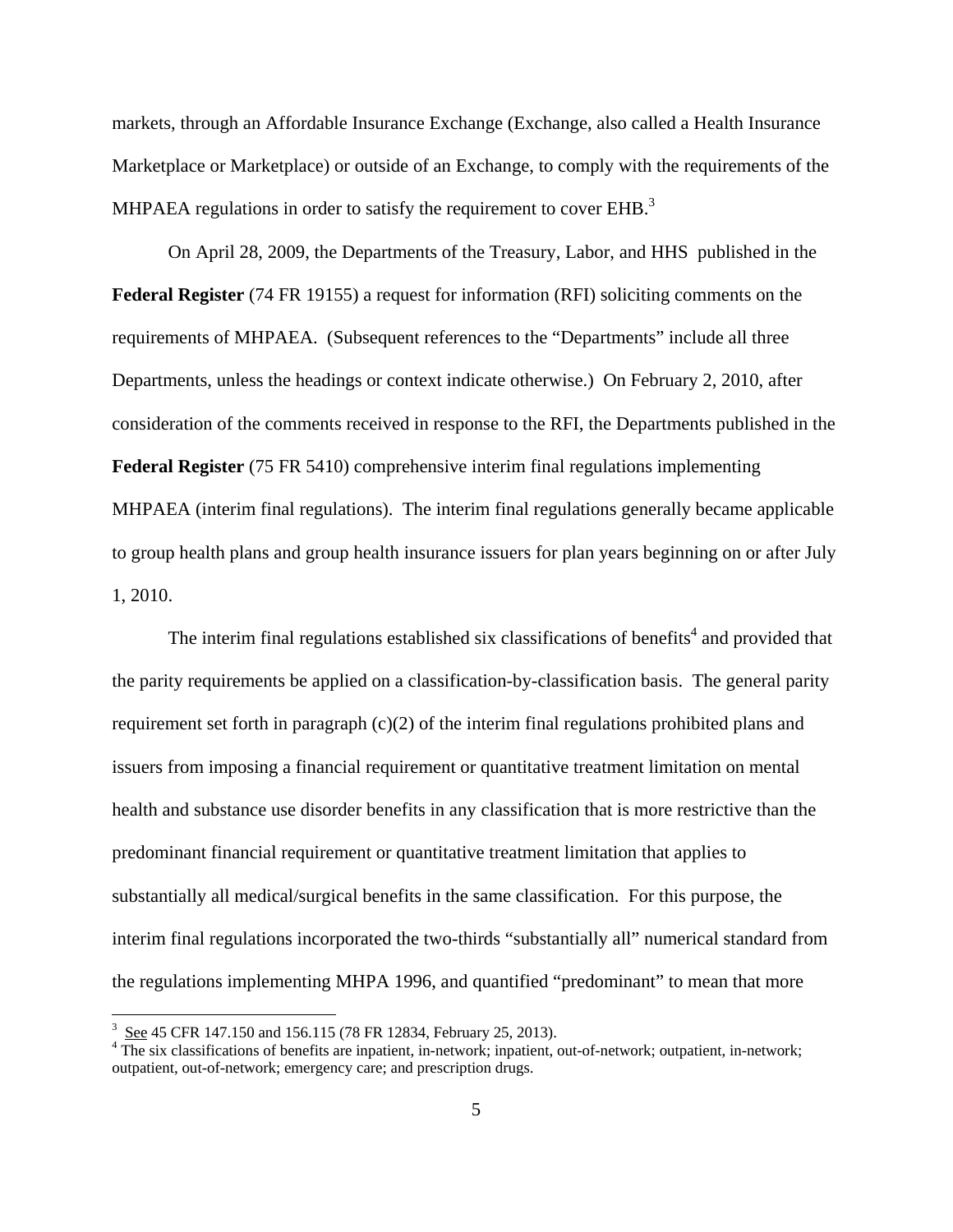than one-half of medical/surgical benefits in the classification are subject to the financial requirement or quantitative treatment limitation in the relevant classification. Using these numerical standards, the Departments established a mathematical test by which plans and issuers could determine what level of a financial requirement or quantitative treatment limitation, if any, is the most restrictive level that could be imposed on mental health or substance use disorder benefits within a classification. (This mathematical test is referred to in this preamble as the quantitative parity analysis.)

The interim final regulations also prohibited plans and issuers from applying cumulative financial requirements (such as deductibles or out-of-pocket maximums) or cumulative quantitative treatment limitations (such as annual or lifetime day or visit limits) to mental health or substance use disorder benefits in a classification that accumulate separately from any such cumulative financial requirements or cumulative quantitative treatment limitations established for medical/surgical benefits in the same classification.

Additionally, the interim final regulations set forth parity protections with respect to nonquantitative treatment limitations (NQTLs), which are limits on the scope or duration of treatment that are not expressed numerically (such as medical management techniques like prior authorization). The interim final regulations stated that a plan or issuer may not impose an NQTL with respect to mental health or substance use disorder benefits in any classification unless, under the terms of the plan as written and in operation, any processes, strategies, evidentiary standards, or other factors used in applying the NQTL to mental health or substance use disorder benefits in the classification are comparable to, and are applied no more stringently than, the processes, strategies, evidentiary standards, or other factors used in applying the limitation with respect to medical/surgical benefits in the same classification, except to the extent

6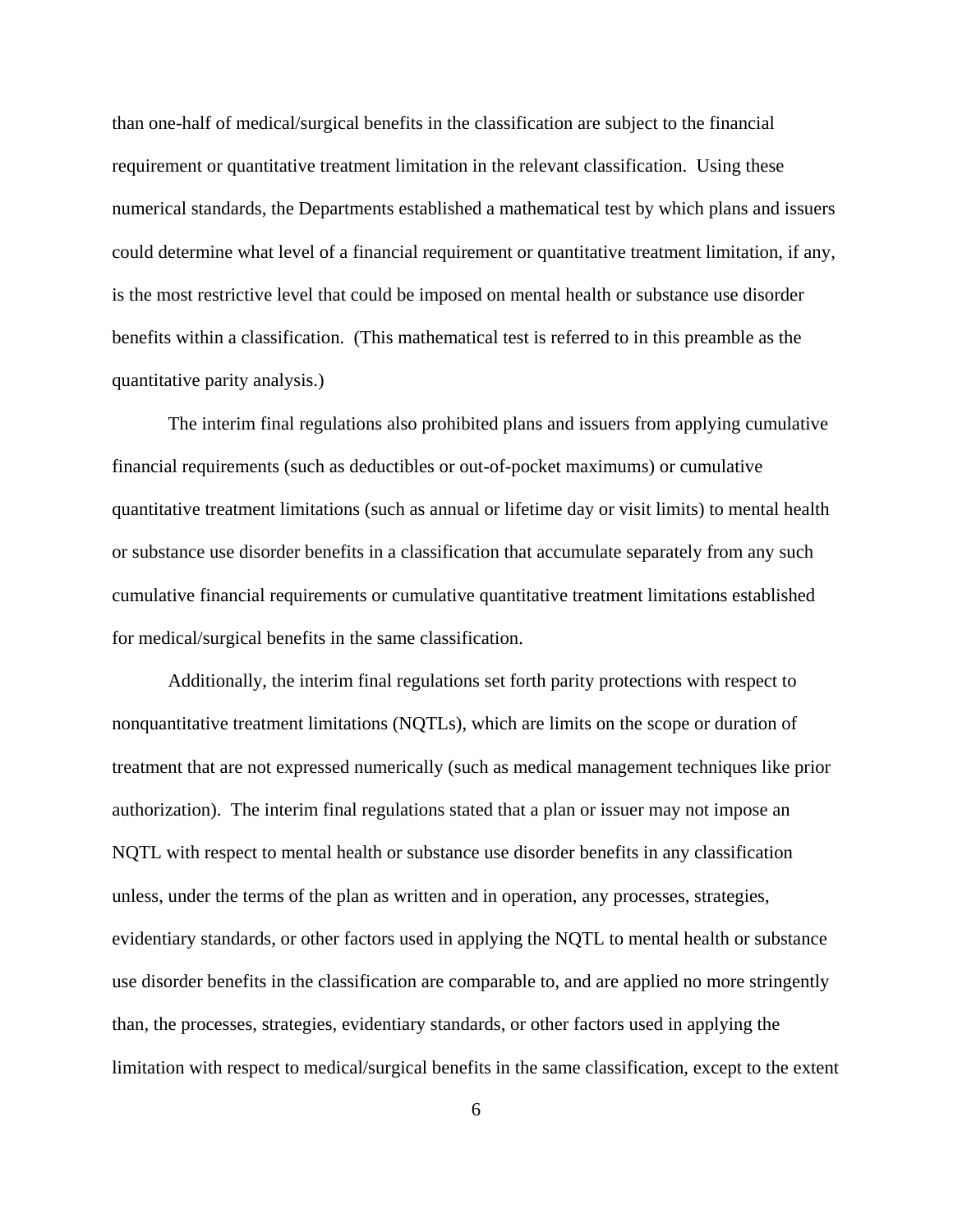that recognized clinically appropriate standards of care may permit a difference. The Departments also set forth a special rule for evaluating parity of multi-tiered prescription drug benefits. The interim final regulations included several examples to illustrate each of these parity standards.

The interim final regulations also implemented MHPAEA's disclosure provisions requiring that the criteria for medical necessity determinations and the reason for any denial of reimbursement or payment under a group health plan (or health insurance coverage) with respect to mental health or substance use disorder benefits be made available upon request in certain circumstances.

The interim final regulations also specifically requested comments in several areas, including whether additional examples would be helpful to illustrate the application of the NQTL rule to other features of medical management or general plan design; whether and to what extent MHPAEA addresses the "scope of services" or "continuum of care" provided by a group health plan or health insurance coverage; what additional clarifications might be helpful to facilitate compliance with the disclosure requirement for medical necessity criteria or denials of mental health or substance use disorder benefits; and implementing the new statutory requirements for the increased cost exemption under MHPAEA, as well as information on how many plans expect to use the exemption.

In light of the comments and other feedback received in response to the interim final regulations, the Departments issued clarifications in several rounds of Frequently Asked Questions (FAQs). In the first FAQ about MHPAEA, the Departments set forth an enforcement safe harbor under which the Departments would not take enforcement action against plans and issuers that divide benefits furnished on an outpatient basis into two sub-classifications – (1)

7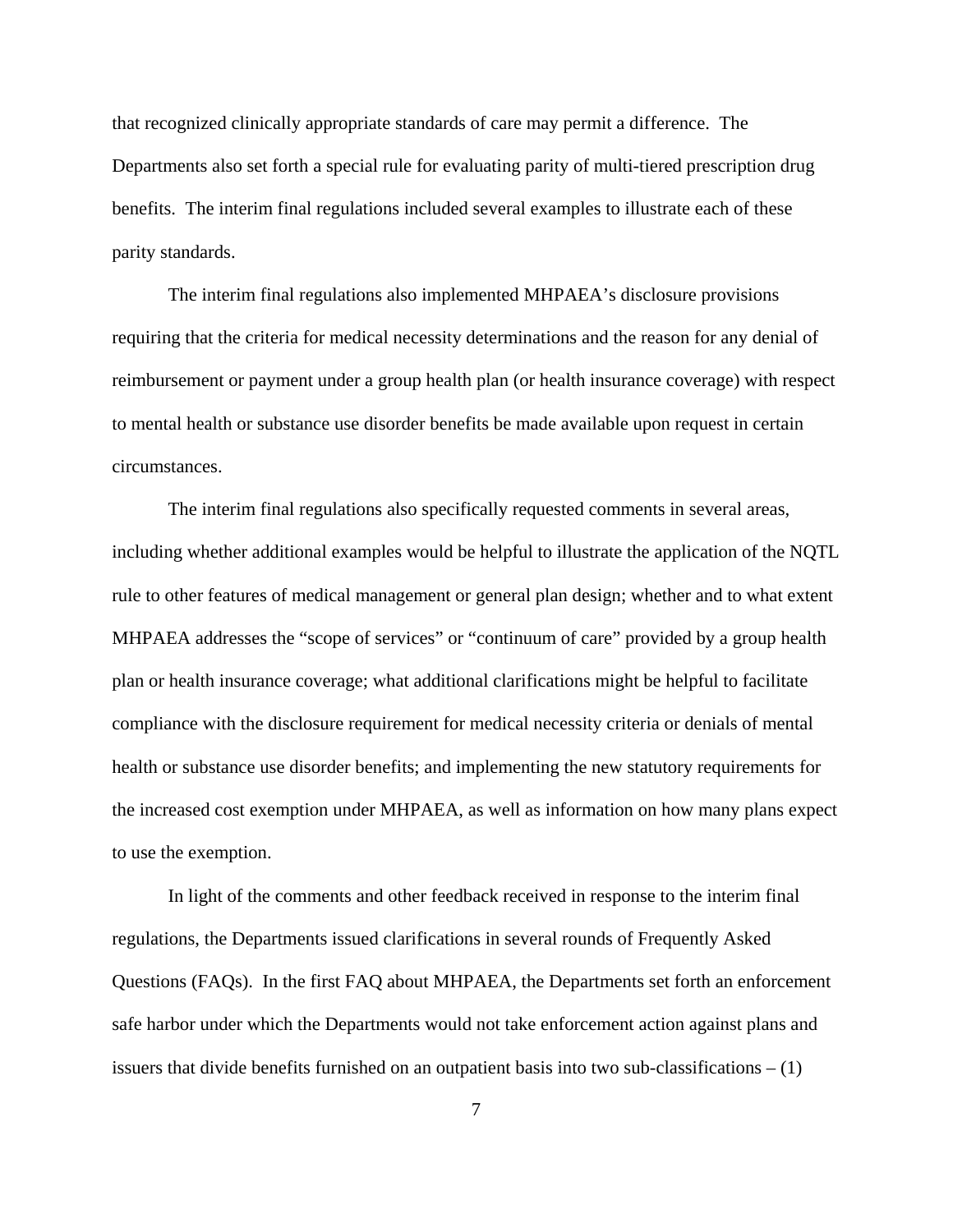office visits, and (2) all other outpatient items and services – for purposes of applying the financial requirement and treatment limitation rules under MHPAEA.<sup>5</sup>

The Departments issued additional FAQs providing further clarifications.  $6$  The FAQs issued in December 2010 addressed the changes made to the definition of "small employer" after the enactment of the Affordable Care Act, made clear how the disclosure requirements under MHPAEA interact with other ERISA disclosure requirements (and that health care providers are entitled to request such information on behalf of participants), and provided temporary information on how to claim the increased cost exemption.<sup>7</sup> Additional FAQs issued in November 2011 addressed specific NQTLs, such as prior authorization and concurrent review.<sup>8</sup> The Departments also clarified that plans and issuers may charge the specialist copayment for mental health and substance use disorder benefits only if it is determined that this level of copayment is the predominant level that applies to substantially all medical/surgical benefits within a classification.<sup>9</sup>

 $\overline{a}$ 

 $<sup>6</sup>$  See FAQs about Affordable Care Act Implementation (Part V) and Mental Health Parity Implementation, available</sup> at http://www.dol.gov/ebsa/faqs/faq-aca5.html and http://www.cms.gov/CCIIO/Resources/Fact-Sheets-and-FAQs/aca\_implementation\_faqs5.html, and FAQs about Affordable Care Act Implementation (Part VII) and Mental

Health Parity Implementation, available at http://www.dol.gov/ebsa/faqs/faq-aca7.html and http://www.cms.gov/CCIIO/Resources/Fact-Sheets-and-FAQs/aca\_implementation\_faqs7.html#Mental Health Parity and Addiction Equity Act of 2008.

http://www.cms.gov/CCIIO/Resources/Fact-Sheets-and-FAQs/aca\_implementation\_faqs5.html. <sup>8</sup> See FAQs about Affordable Care Act Implementation (Part VII) and Mental Health Parity Implementation, questions 2-6, available at http://www.dol.gov/ebsa/faqs/faq-aca7.html and http://www.cms.gov/CCIIO/Resources/Fact-Sheets-and-FAQs/aca\_implementation\_faqs7.html#Mental Health Parity and Addiction Equity Act of 2008.

<sup>&</sup>lt;sup>5</sup> See FAQ About Mental Health Parity and Addiction Equity Act, available at http://www.dol.gov/ebsa/faqs/faqmhpaea.html. 6

See FAQs about Affordable Care Act Implementation (Part V) and Mental Health Parity Implementation, questions 8-11, available at http://www.dol.gov/ebsa/faqs/faq-aca5.html and

See FAQs about Affordable Care Act Implementation (Part VII) and Mental Health Parity Implementation, question 7, available at http://www.dol.gov/ebsa/faqs/faq-aca7.html and

http://www.cms.gov/CCIIO/Resources/Fact-Sheets-and-FAQs/aca\_implementation\_faqs7.html#Mental Health Parity and Addiction Equity Act of 2008.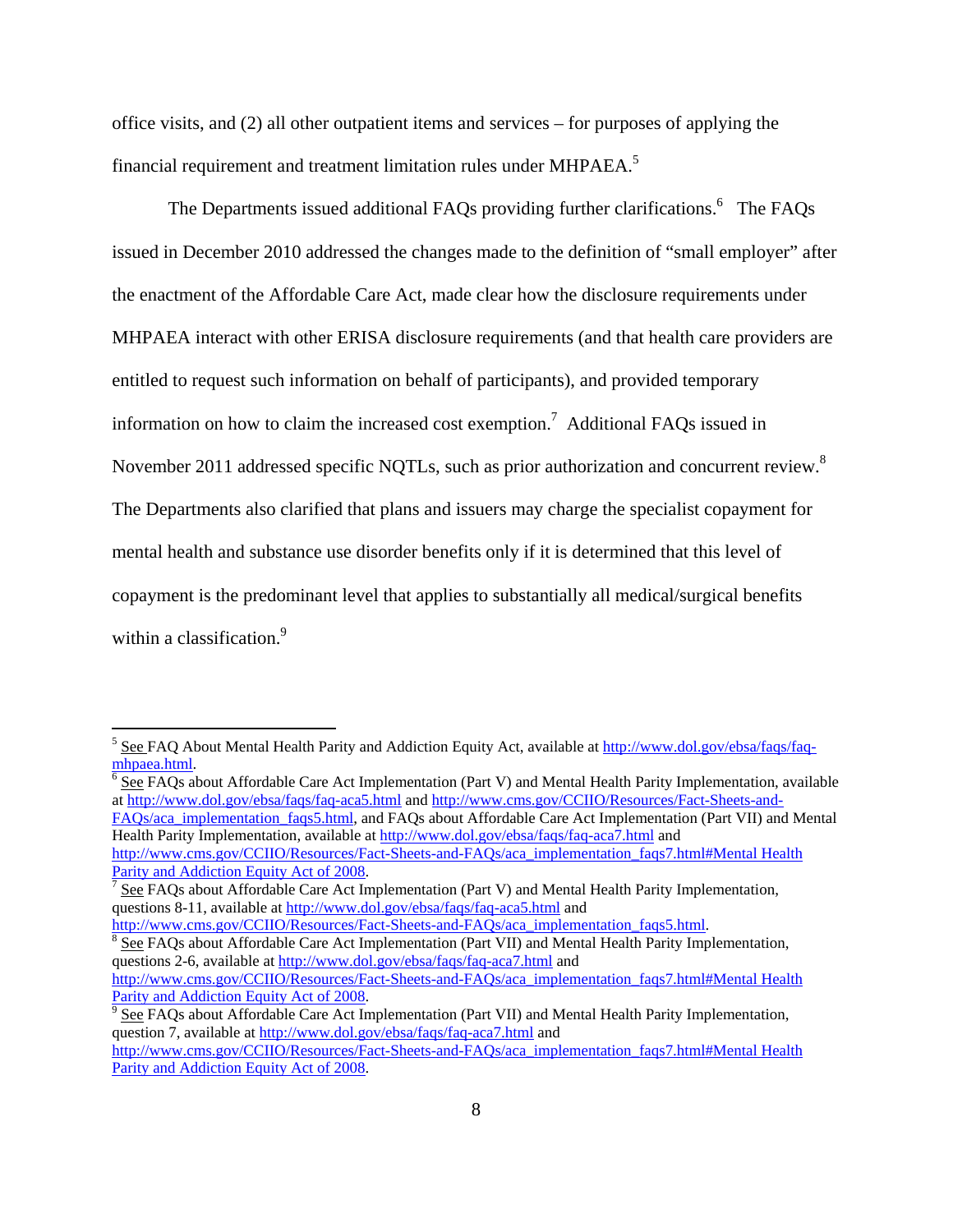After consideration of the comments and other feedback received from stakeholders, the Departments are publishing these final regulations.

## **II. Overview of the Regulations**

In general, these final regulations incorporate clarifications issued by the Departments through FAQs since the issuance of the interim final regulations, and provide new clarifications on issues such as NQTLs and the increased cost exemption. The HHS final regulation also implements the provisions of MHPAEA for the individual health insurance market.

#### A. Meaning of Terms

 Under MHPAEA and the interim final regulations, the term "medical/surgical benefits" means benefits for medical or surgical services, as defined under the terms of the plan or health insurance coverage. This term does not include mental health or substance use disorder benefits. The terms "mental health benefits" and "substance use disorder benefits" mean benefits with respect to services for mental health conditions or substance use disorders, respectively, as defined under the terms of the plan and in accordance with applicable Federal and State law. The interim final regulations further provided that the plan terms defining whether the benefits are medical/surgical benefits or mental health or substance use disorder benefits must be consistent with generally recognized standards of current medical practice (for example, the most current version of the Diagnostic and Statistical Manual of Mental Disorders (DSM), the most current version of the International Classification of Diseases (ICD), or State guidelines).

These final regulations make minor, technical changes to the meaning of these terms for consistency and clarity. Specifically, the final regulations clarify that the definitions of "medical/surgical benefits," "mental health benefits," and "substance use disorder benefits" include benefits for items as well as services. The final regulations also clarify that medical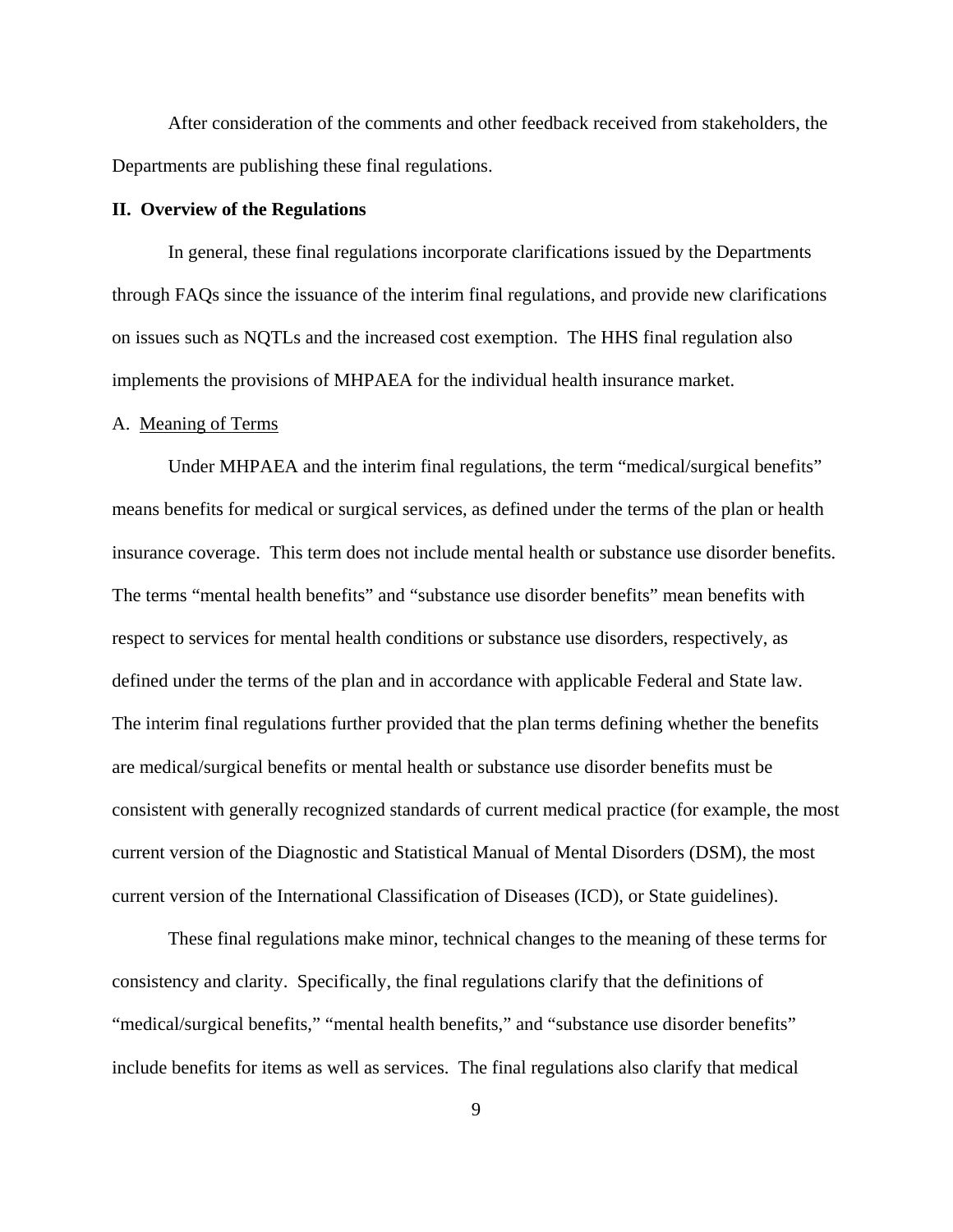conditions and surgical procedures, and mental health conditions and substance use disorders, are defined under the terms of the plan or coverage and in accordance with applicable Federal and State law.

One commenter suggested that the definitions of mental health benefits and substance use disorder benefits should be revised to refer only to the terms of the plan and applicable State law. The Departments decline to adopt this suggestion. The statutory definitions provided in MHPAEA specifically refer to applicable Federal law. Moreover, the reference to Federal law is appropriate because State law does not apply to all group health plans, and Federal law also identifies EHB categories, including the category of mental health and substance use disorder services, that non-grandfathered health plans in the individual and small group markets are required to cover beginning in 2014.

### B. Clarifications – Parity Requirements

## 1. Classification of Benefits

As described earlier in this preamble, the interim final regulations set forth that the parity analysis be conducted on a classification-by-classification basis in six specific classifications of benefits. Subsequent to the issuance of the interim final regulations, several plans and issuers brought to the Departments' attention that, with respect to outpatient benefits, many plans and issuers require a copayment for office visits (such as physician or psychologist visits) and coinsurance for all other outpatient services (such as outpatient surgery). In response to this information, the Departments published an FAQ establishing an enforcement safe harbor under which the Departments would not take enforcement action against plans and issuers that divide benefits furnished on an outpatient basis into two sub-classifications ((1) office visits and (2) all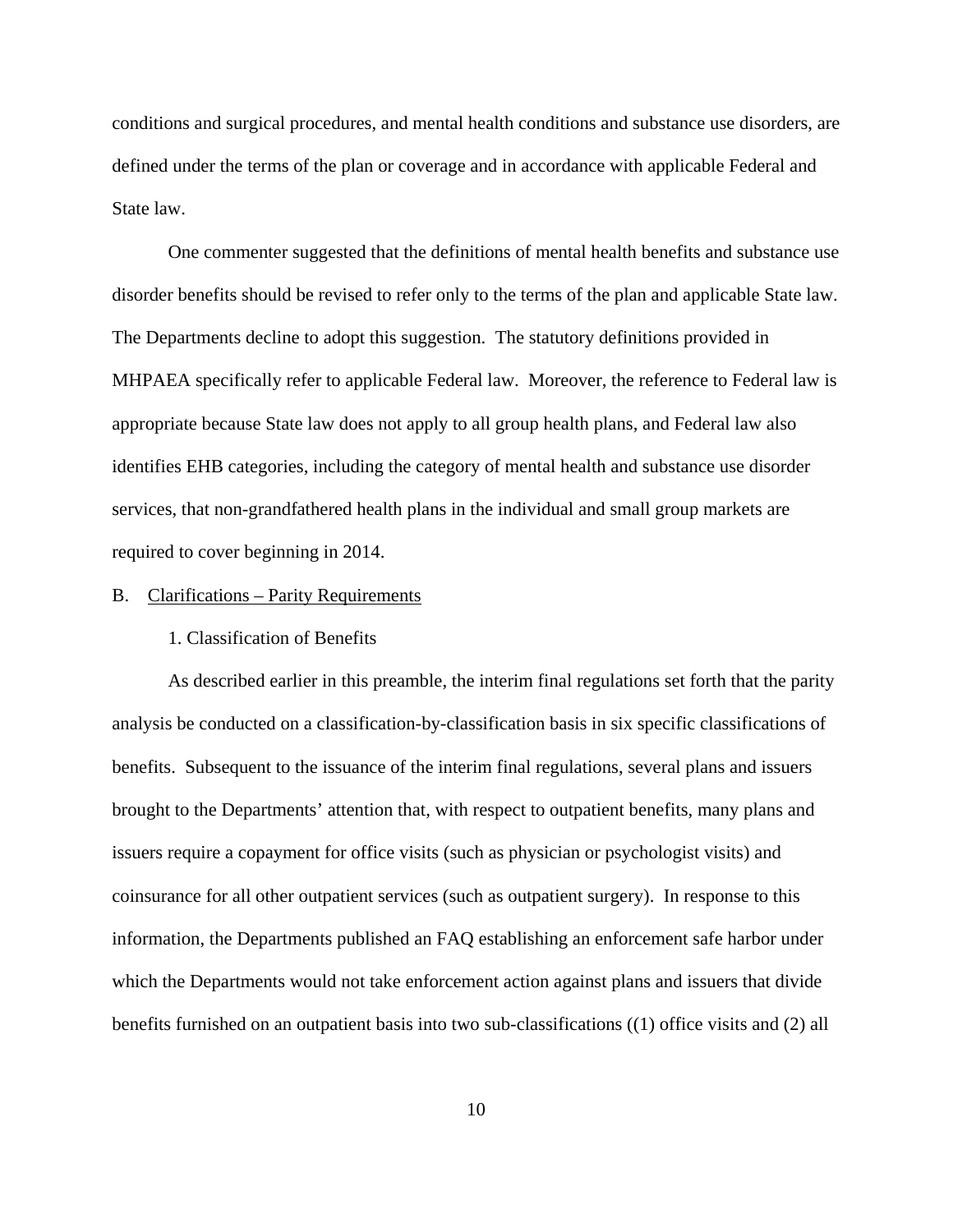other outpatient items and services) for purposes of applying the financial requirement and treatment limitation rules under MHPAEA.<sup>10</sup>

The Departments have incorporated the terms of the FAQ in paragraph  $(c)(3)(iii)(C)$  of these final regulations, permitting sub-classifications for office visits, separate from other outpatient services. Other sub-classifications not specifically permitted in these final regulations, such as separate sub-classifications for generalists and specialists, must not be used for purposes of determining parity. After the sub-classifications are established, a plan or issuer may not impose any financial requirement or quantitative treatment limitation on mental health or substance use disorder benefits in any sub-classification (i.e., office visits or non-office visits) that is more restrictive than the predominant financial requirement or quantitative treatment limitation that applies to substantially all medical/surgical benefits in the sub-classification using the methodology set forth in paragraph  $(c)(3)(i)$  of these final regulations. Example 6 under paragraph  $(c)(3)(iv)$  of these final regulations illustrates the approach that plans and issuers may employ when dividing outpatient benefits into sub-classifications in accordance with these final regulations.

Additionally, commenters requested that the final regulations permit plans and issuers to create sub-classifications to address plan designs that have two or more network tiers of providers. Commenters asserted that utilizing tiered networks helps plans manage the costs and quality of care and requested that the final regulations allow plans to conduct the parity analysis separately with respect to these various network tiers.

<u>.</u>

<sup>&</sup>lt;sup>10</sup> See FAQ About Mental Health Parity and Addiction Equity Act, available at http://www.dol.gov/ebsa/faqs/faqmhpaea.html.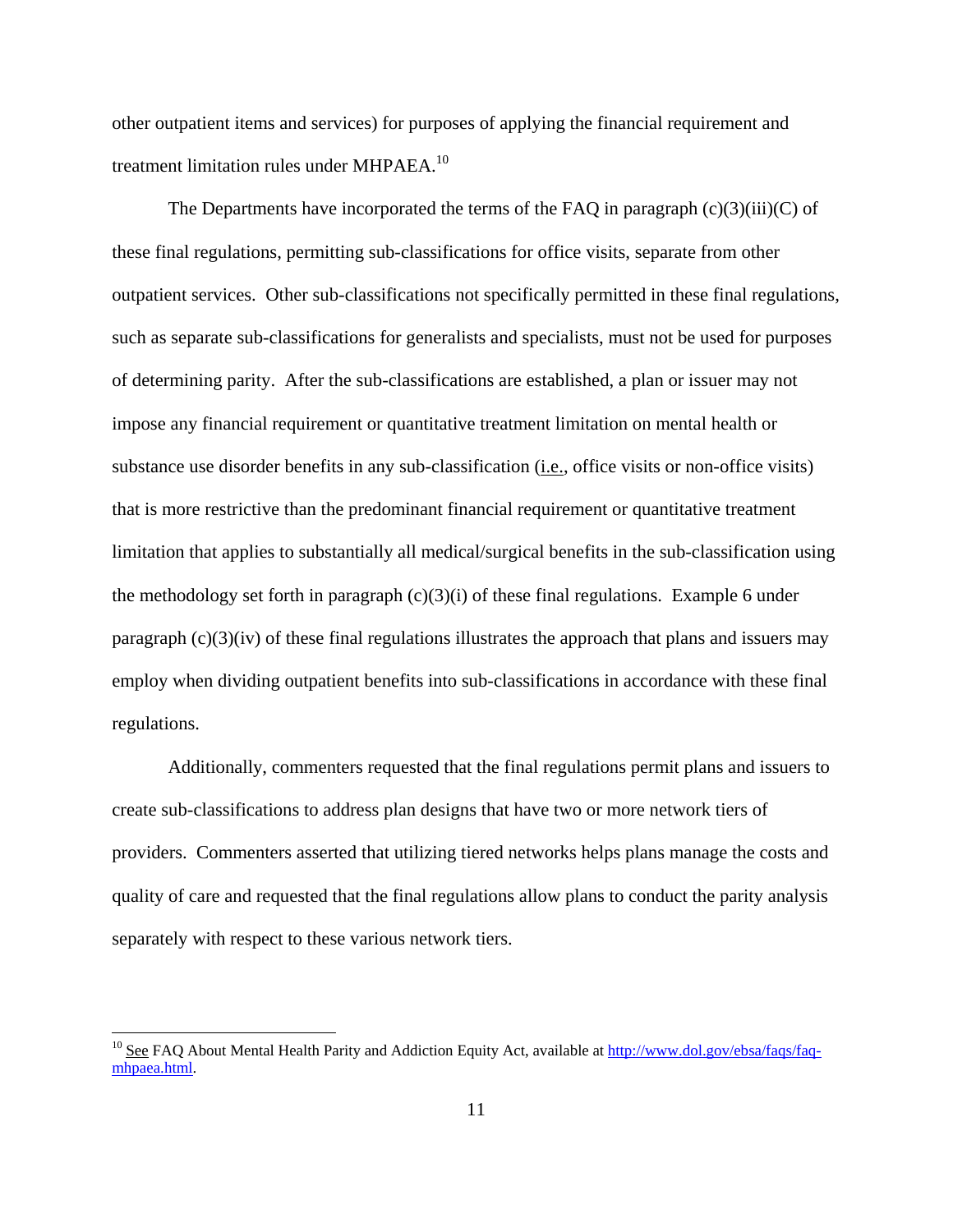The Departments have considered these comments and recognize that tiered networks have become an important tool for health plan efforts to manage care and control costs. Therefore, for purposes of applying the financial requirement and treatment limitation rules under MHPAEA, these final regulations provide that if a plan (or health insurance coverage) provides in-network benefits through multiple tiers of in-network providers (such as an innetwork tier of preferred providers with more generous cost sharing to participants than a separate in-network tier of participating providers), the plan may divide its benefits furnished on an in-network basis into sub-classifications that reflect those network tiers, if the tiering is based on reasonable factors and without regard to whether a provider is a mental health or substance use disorder provider or a medical/surgical provider.<sup>11</sup> After the sub-classifications are established, the plan or issuer may not impose any financial requirement or quantitative treatment limitation on mental health or substance use disorder benefits in any sub-classification that is more restrictive than the predominant financial requirement or quantitative treatment limitation that applies to substantially all medical/surgical benefits in the sub-classification using the methodology set forth in paragraph  $(c)(3)(i)$  of these final regulations.

The Departments are aware that some plans may have an uneven number of tiers between medical/surgical providers and mental health or substance use disorder providers (e.g., 3 tiers for medical/surgical providers and 2 tiers for mental health or substance use disorder providers). The Departments may provide additional guidance if questions persist with respect to plans with

<sup>&</sup>lt;sup>11</sup> Under PHS Act section 2719A (incorporated into ERISA and the Code) and its implementing regulations, nongrandfathered group health plans and non-grandfathered group or individual health insurance coverage are prohibited from imposing any cost-sharing requirement expressed as a copayment amount or coinsurance rate with respect to a participant or beneficiary for out-of-network emergency services that exceeds the cost-sharing requirement imposed with respect to a participant or beneficiary if the services were provided in-network. 26 CFR 54.9815-2719AT(b); 29 CFR 2590.715-2719A(b); 45 CFR 147.138(b).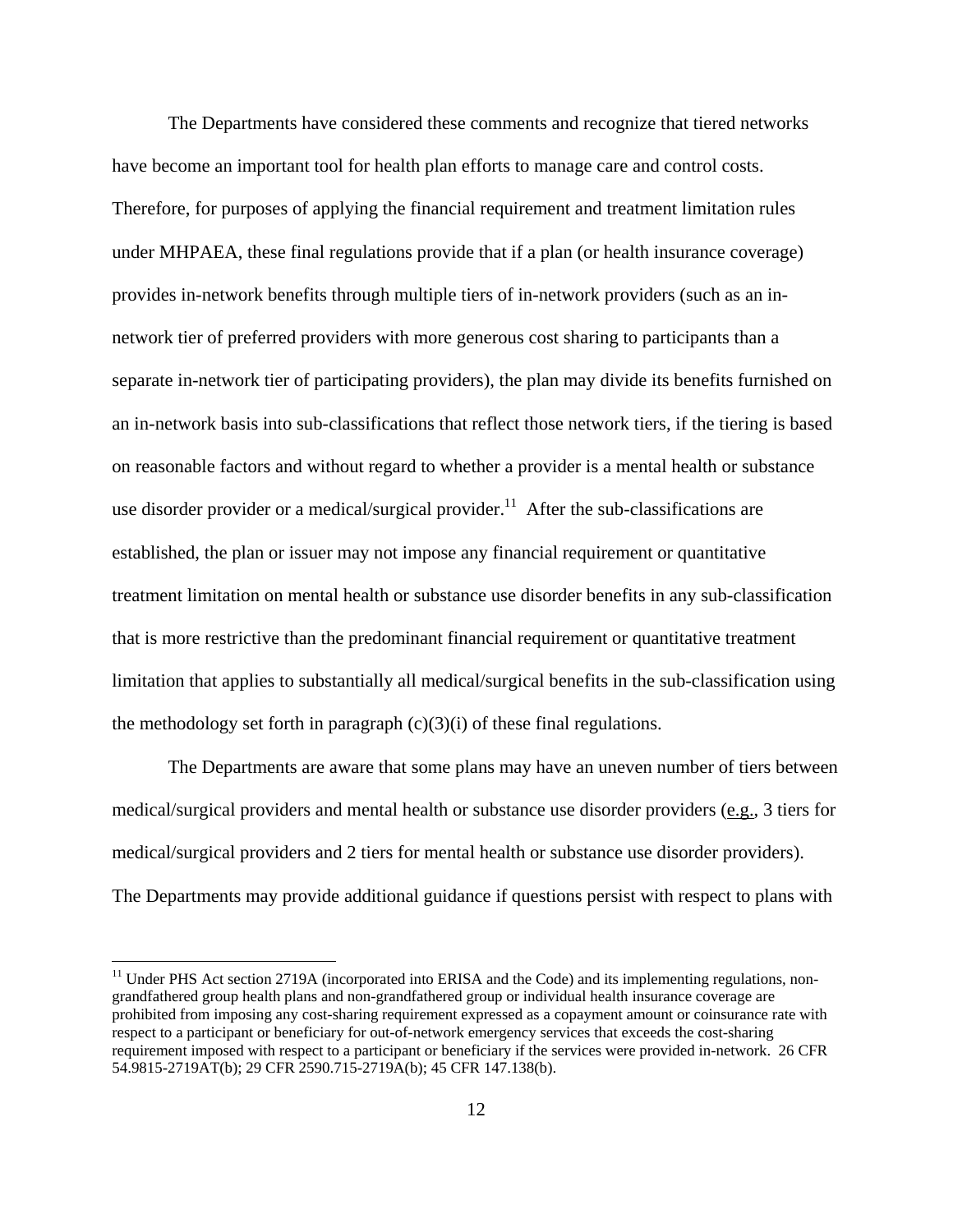an uneven number of tiers or if the Departments become aware of tier structures that may be inconsistent with the parity analysis required under these final regulations. Until the issuance of further guidance, the Departments will consider a plan or issuer to comply with the financial requirement and quantitative treatment limitation rules under MHPAEA if a plan or issuer treats the least restrictive level of the financial requirement or quantitative treatment limitation that applies to at least two-thirds of medical/surgical benefits across all provider tiers in a classification as the predominant level that it may apply to mental health or substance use disorder benefits in the same classification.

Some commenters requested clarification that all medical/surgical benefits and mental health or substance use disorder benefits offered by a plan or coverage must be contained within the six classifications of benefits and that plans and issuers could not classify certain benefits outside of the six classifications in order to avoid the parity requirements. Other commenters suggested that specific mental health or substance use disorder benefits be cross-walked or paired with specific medical/surgical benefits (e.g., physical rehabilitation with substance use disorder rehabilitation) for purposes of the parity analysis.

The final regulations retain the six classifications enumerated in the interim final regulations, specify the permissible sub-classifications, and provide that the parity analysis be performed within each classification and sub-classification. The classifications and subclassifications are intended to be comprehensive and cover the complete range of medical/surgical benefits and mental health or substance use disorder benefits offered by health plans and issuers. Medical/surgical benefits and mental health or substance use disorder benefits cannot be categorized as being offered outside of these classifications and therefore not subject to the parity analysis.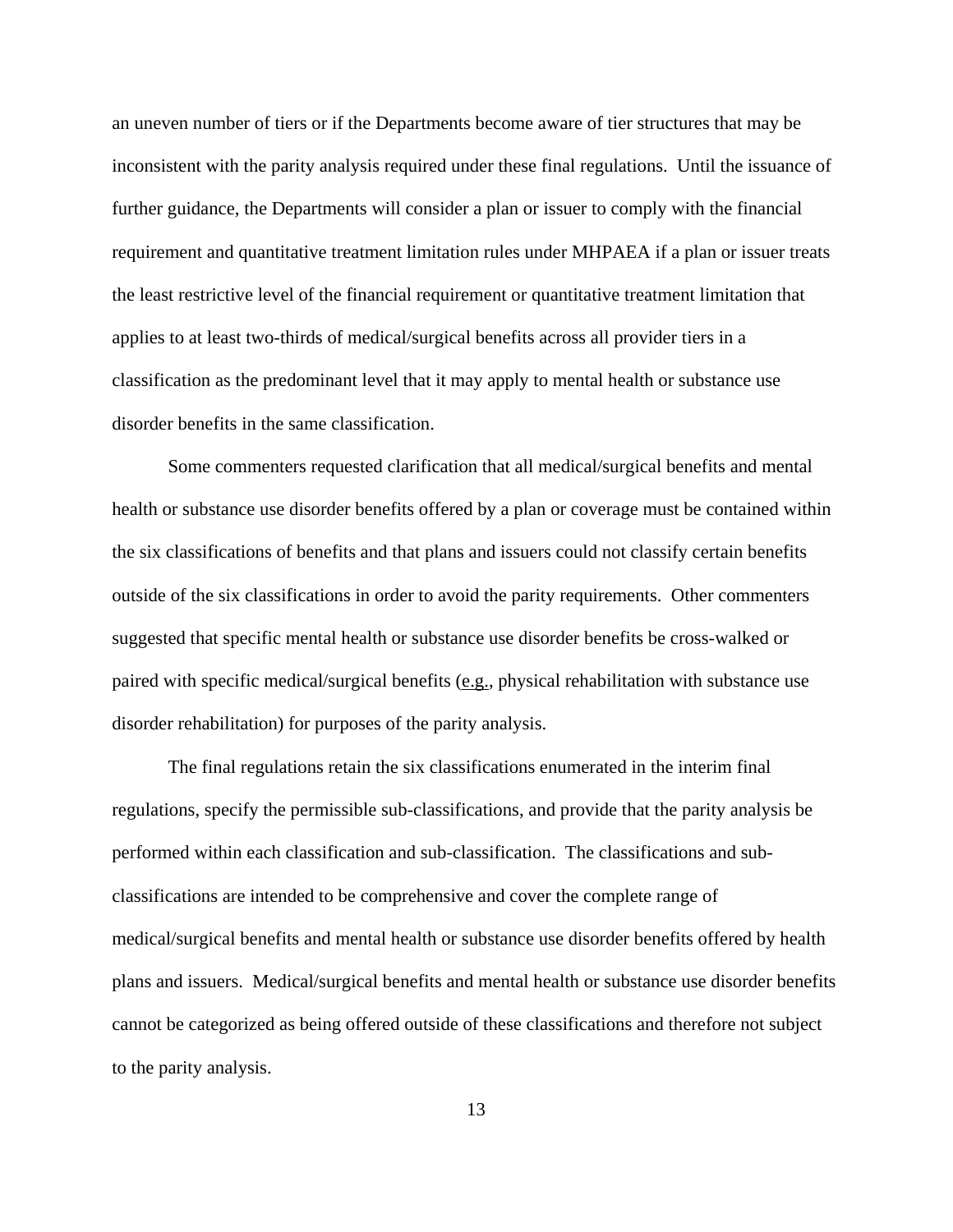Cross-walking or pairing specific mental health or substance use disorder benefits with specific medical/surgical benefits is a static approach that the Departments do not believe is feasible, given the difficulty in determining "equivalency" between specific medical/surgical benefits and specific mental health and substance use disorder benefits and because of the differences in the types of benefits that may be offered by any particular plan.

## 2. Measuring Plan Benefits

Some commenters supported the "substantially all" and "predominant" tests as formulated in the interim final regulations, while other commenters were concerned that they were too restrictive and may create an administrative burden on plans. A few commenters requested clarification that the parity analysis would not need to be performed annually absent changes in plan design or indications that assumptions or data were inaccurate.

The interim final regulations incorporated the two-thirds "substantially all" numerical standard from the regulations implementing MHPA 1996, and quantified "predominant" to mean more than one-half of medical/surgical benefits in the classification are subject to the financial requirement or quantitative treatment limitation. The Departments believe group health plans and issuers have developed the familiarity and expertise to implement these parity requirements and therefore retain the numerical standards as set forth in the interim final regulations. The Departments clarify that a plan or issuer is not required to perform the parity analysis each plan year unless there is a change in plan benefit design, cost-sharing structure, or utilization that would affect a financial requirement or treatment limitation within a classification (or subclassification).

These final regulations, like the interim final regulations, provide that the determination of the portion of medical/surgical benefits in a classification of benefits subject to a financial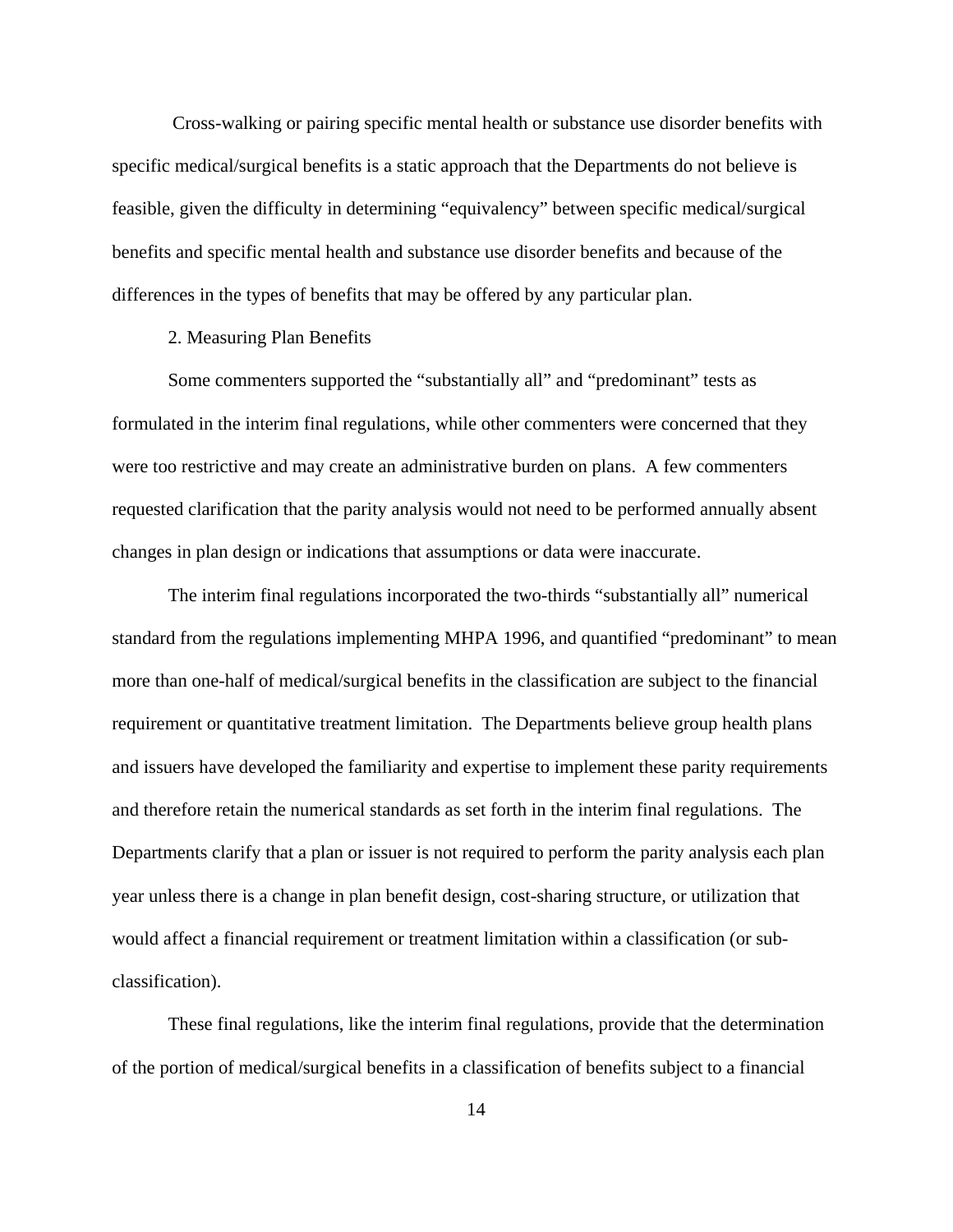requirement or quantitative treatment limitation (or subject to any level of a financial requirement or quantitative treatment limitation) is based on the dollar amount of all plan payments for medical/surgical benefits in the classification expected to be paid under the plan for the plan year. Any reasonable method may be used to determine the dollar amount expected to be paid under the plan for medical/surgical benefits subject to a financial requirement or quantitative treatment limitation. One commenter asked whether plan benefits are measured based on allowed plan costs, for purposes of the "substantially all" and "predominant" tests. The dollar amount of plan payments is based on the amount the plan allows (before enrollee cost sharing) rather than the amount the plan pays (after enrollee cost sharing) because payment based on the allowed amount covers the full scope of the benefits being provided.

3. Cumulative Financial Requirements and Cumulative Quantitative Treatment Limitations

The interim final regulations provide that a plan or issuer may not apply cumulative financial requirements (such as deductibles and out-of-pocket maximums) or cumulative quantitative treatment limitations (such as annual or lifetime day or visit limits) for mental health or substance use disorder benefits in a classification that accumulate separately from any cumulative requirement or limitation established for medical/surgical benefits in the same classification. These final regulations retain this standard and continue to provide that cumulative requirements and limitations must also satisfy the quantitative parity analysis. Accordingly, these final regulations continue to prohibit plans and issuers from applying separate cumulative financial requirements and cumulative quantitative treatment limitations to medical/surgical and mental health and substance use disorder benefits in a classification, and continue to provide that such cumulative requirements or limitations are only permitted to be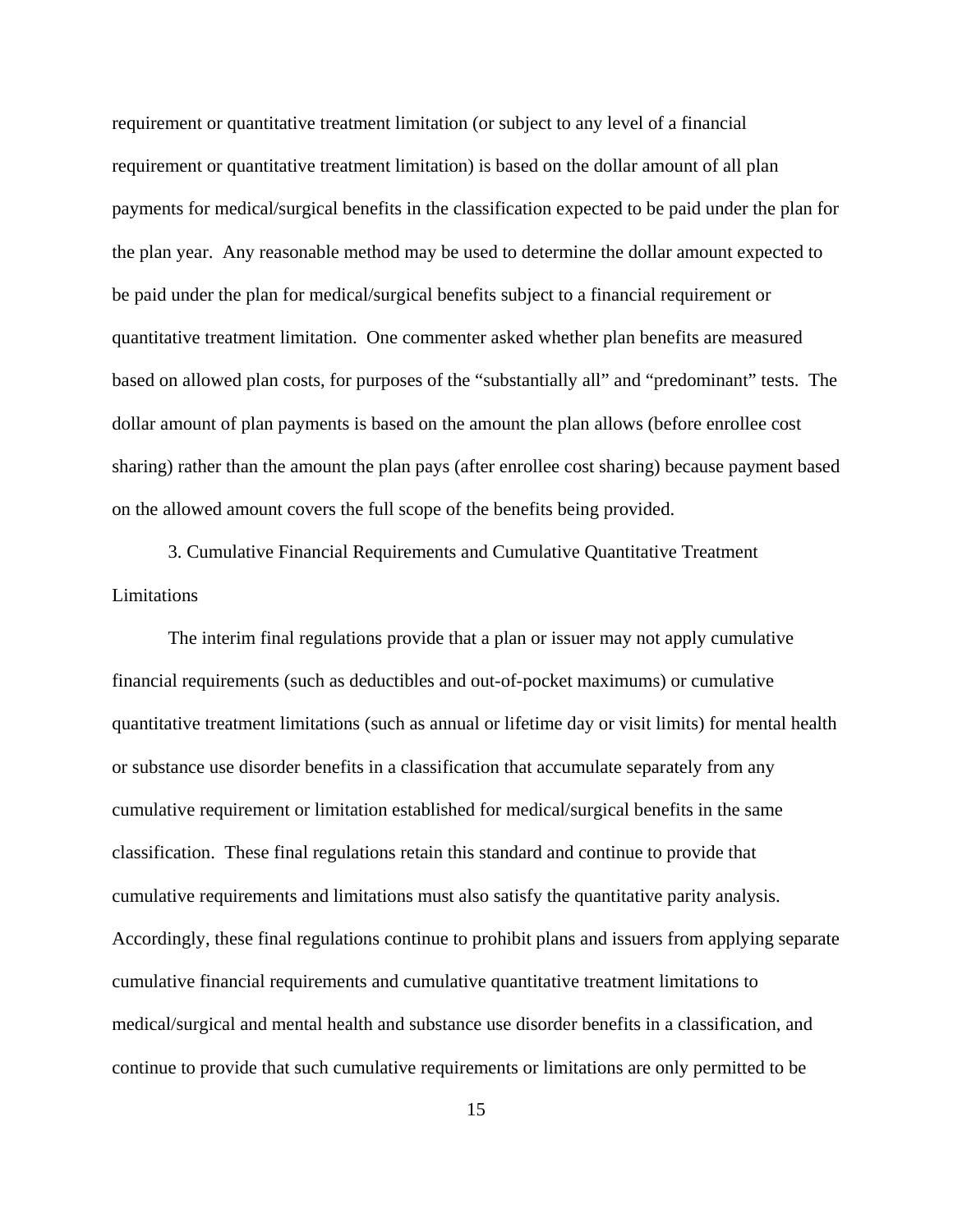applied for mental health and substance use disorder benefits in a classification to the extent that such unified cumulative requirements or limitations also apply to substantially all medical/surgical benefits in the classification.

Several commenters argued that the requirement in the interim final regulations to use a single, combined deductible in a classification was burdensome and would require significant resources to implement, especially for Managed Behavioral Health Organizations (MBHOs) that often work with multiple plans. One commenter asserted that this requirement could impact the willingness of plan sponsors to offer mental health or substance use disorder benefits. A study sponsored by HHS, however, found that nearly all plans had eliminated the use of separate deductibles for mental health and substance use disorder benefits by  $2011$ .<sup>12</sup> According to this study, even in 2010, only a very small percentage of plans were using separate deductibles. This study and other research<sup>13</sup> have shown that the overwhelming majority of plans have retained mental health and substance use disorder coverage after issuance of the interim final regulations and, for the very small percent of plans that have dropped mental health or substance use disorder coverage, there is no clear evidence they did so because of MHPAEA. Accordingly, these final regulations retain the requirement that plans and issuers use a single, combined deductible in a classification.

4. Interaction with PHS Act Section 2711 (No Lifetime or Annual Limits)

 $12$  Final Report: Consistency of Large Employer and Group Health Plan Benefits with Requirements of the Paul Wellstone and Pete Domenici Mental Health Parity and Addiction Equity Act of 2008. NORC at the University of Chicago for the Office of the Assistant Secretary for Planning and Evaluation. This study analyzed information on large group health plan benefit designs from 2009 through 2011 in several databases maintained by benefits consulting firms that advise plans on compliance with MHPAEA as well as other requirements.

<sup>&</sup>lt;sup>13</sup> The 2010 Kaiser Family Foundation/HRET and the 2010 Mercer survey found that fewer than 2% of firms with over 50 employees dropped coverage of mental health or substance use disorder benefits. Final Report: Consistency of Large Employer and Group Health Plan Benefits with Requirements of the Paul Wellstone and Pete Domenici Mental Health Parity and Addiction Equity Act of 2008. NORC at the University of Chicago for the Office of the Assistant Secretary for Planning and Evaluation, pp. 43-44.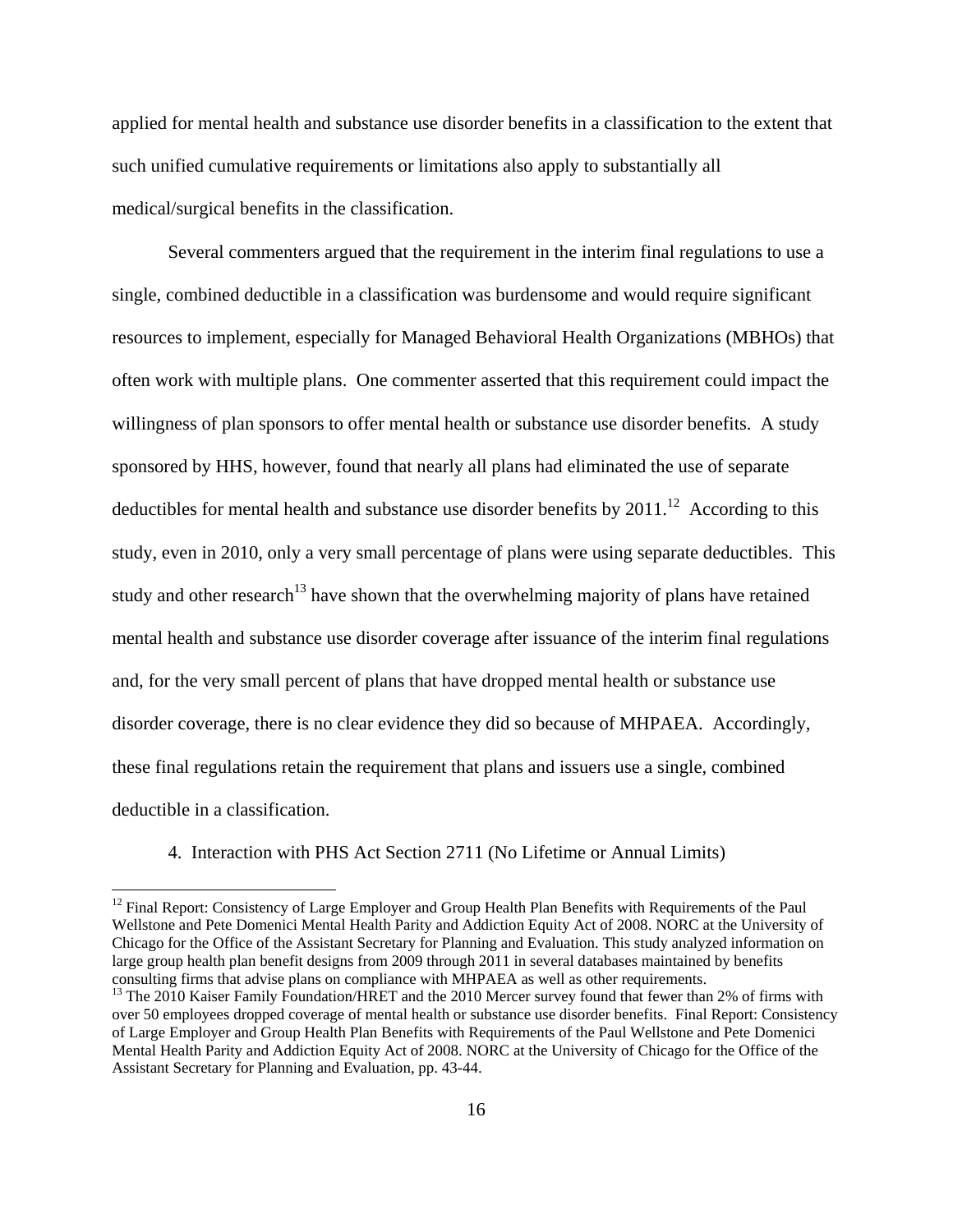MHPA 1996 and paragraph (b) of the interim final regulations set forth the parity requirements with respect to aggregate lifetime and annual dollar limits on mental health benefits or substance use disorder benefits where a group health plan or health insurance coverage provides both medical/surgical benefits and mental health benefits or substance use disorder benefits.

 PHS Act section 2711, as added by the Affordable Care Act, prohibits lifetime and annual limits on the dollar amount of EHB, as defined in section 1302(b) of the Affordable Care Act. The definition of EHB includes "mental health and substance use disorder services, including behavioral health treatment."<sup>14</sup> Thus, notwithstanding the provisions of MHPAEA that permit aggregate lifetime and annual dollar limits with respect to mental health or substance use disorder benefits as long as those limits are in accordance with the parity requirements for such limits, such dollar limits are prohibited with respect to mental health or substance use disorder benefits that are covered as EHB. While these final regulations generally retain the provisions of the interim final regulations regarding the application of the parity requirements to aggregate lifetime and annual dollar limits on mental health or substance use disorder benefits, language has been added specifying that these final regulations do not address the requirements of PHS Act section 2711. That is, the parity requirements regarding annual and lifetime limits described in these final regulations only apply to the provision of mental health and substance use disorder benefits that are not EHB. Because this greatly reduces the instances in which annual or lifetime

<sup>&</sup>lt;sup>14</sup> See section 1302(b)(1)(E) of the Affordable Care Act.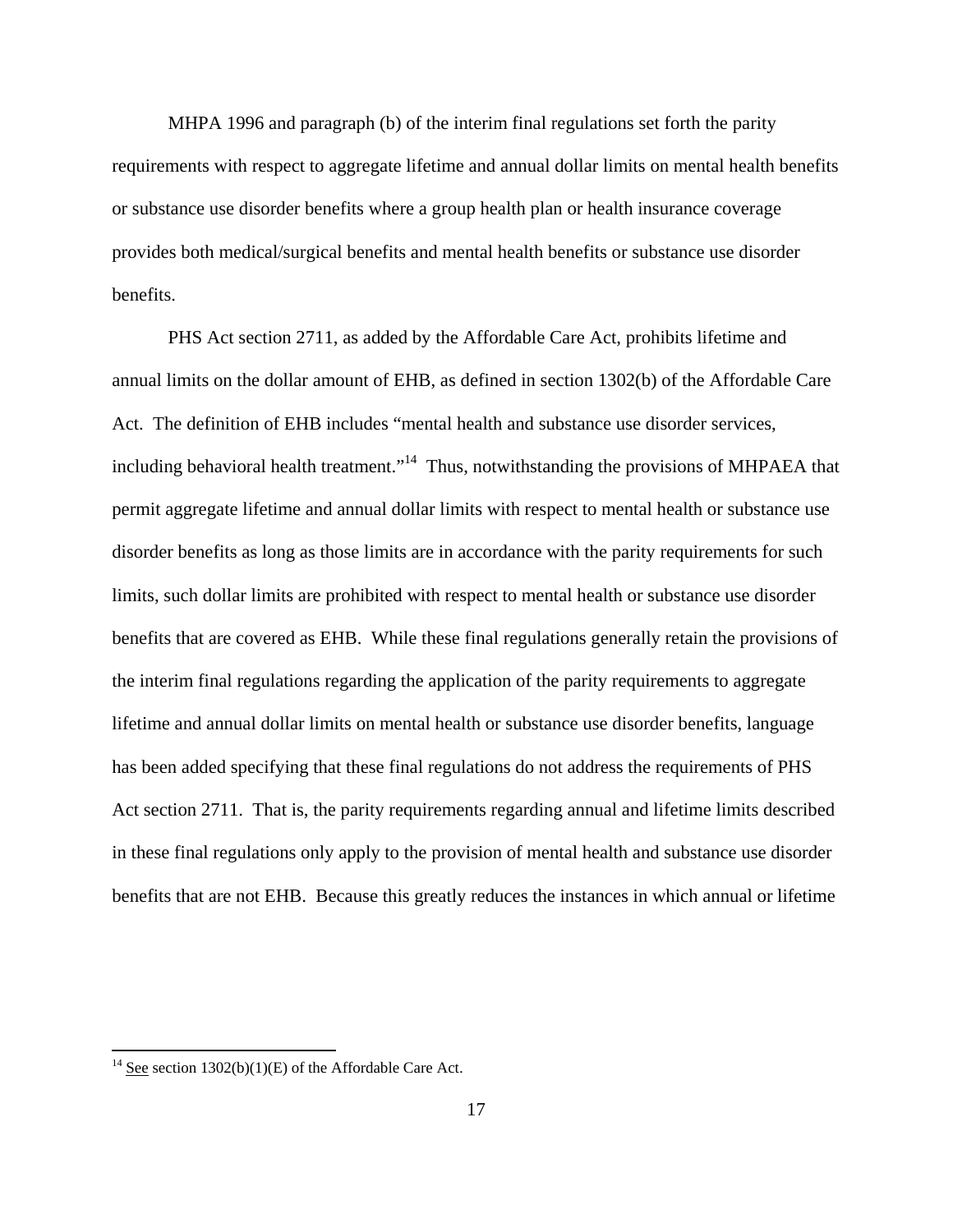limits will be permissible, the examples from the interim final regulations that expressly demonstrated how a plan could apply lifetime or annual dollar limits have been deleted.<sup>15</sup>

5. Interaction with PHS Act Section 2713 (Coverage of Preventive Health Services)

The interim final regulations provide that if a plan or issuer provides mental health or substance use disorder benefits in any classification, mental health or substance use disorder benefits must be provided in every classification in which medical/surgical benefits are provided. Under PHS Act section 2713, as added by the Affordable Care Act, non-grandfathered group health plans and health insurance issuers offering non-grandfathered group and individual coverage are required to provide coverage for certain preventive services without cost sharing.<sup>16</sup> These preventive services presently include, among other things, alcohol misuse screening and counseling, depression counseling, and tobacco use screening as provided for in the guidelines issued by the United States Preventive Services Task Force.

The Departments received several comments asking whether or to what extent a nongrandfathered plan that provides mental health or substance use disorder benefits pursuant to PHS Act section 2713 is subject to the requirements of MHPAEA. Many commenters urged the Departments to clarify that the provision of mental health and substance use disorder benefits in this circumstance does not trigger a broader requirement to comply with MHPAEA for nongrandfathered plans that do not otherwise offer mental health or substance use disorder benefits.

 $15$  For self-insured group health plans, large group market health plans, and grandfathered health plans, to determine which benefits are EHB for purposes of complying with PHS Act section 2711, the Departments have stated that they will consider the plan to have used a permissible definition of EHB under section 1302(b) of the Affordable Care Act if the definition is one that is authorized by the Secretary of HHS (including any available benchmark option, supplemented as needed to ensure coverage of all ten statutory categories). Furthermore, the Departments intend to use their enforcement discretion and work with those plans that make a good faith effort to apply an authorized definition of EHB to ensure there are no annual or lifetime dollar limits on EHB. See FAQ-10 of Frequently Asked Questions on Essential Health Benefits Bulletin (published February 17, 2012), available at:<br>http://www.cms.gov/CCIIO/Resources/Files/Downloads/ehb-faq-508.pdf.

 $^{16}$  See 26 CFR 54.9815-2713T; 29 CFR 2590.715-2713; 45 CFR 147.130.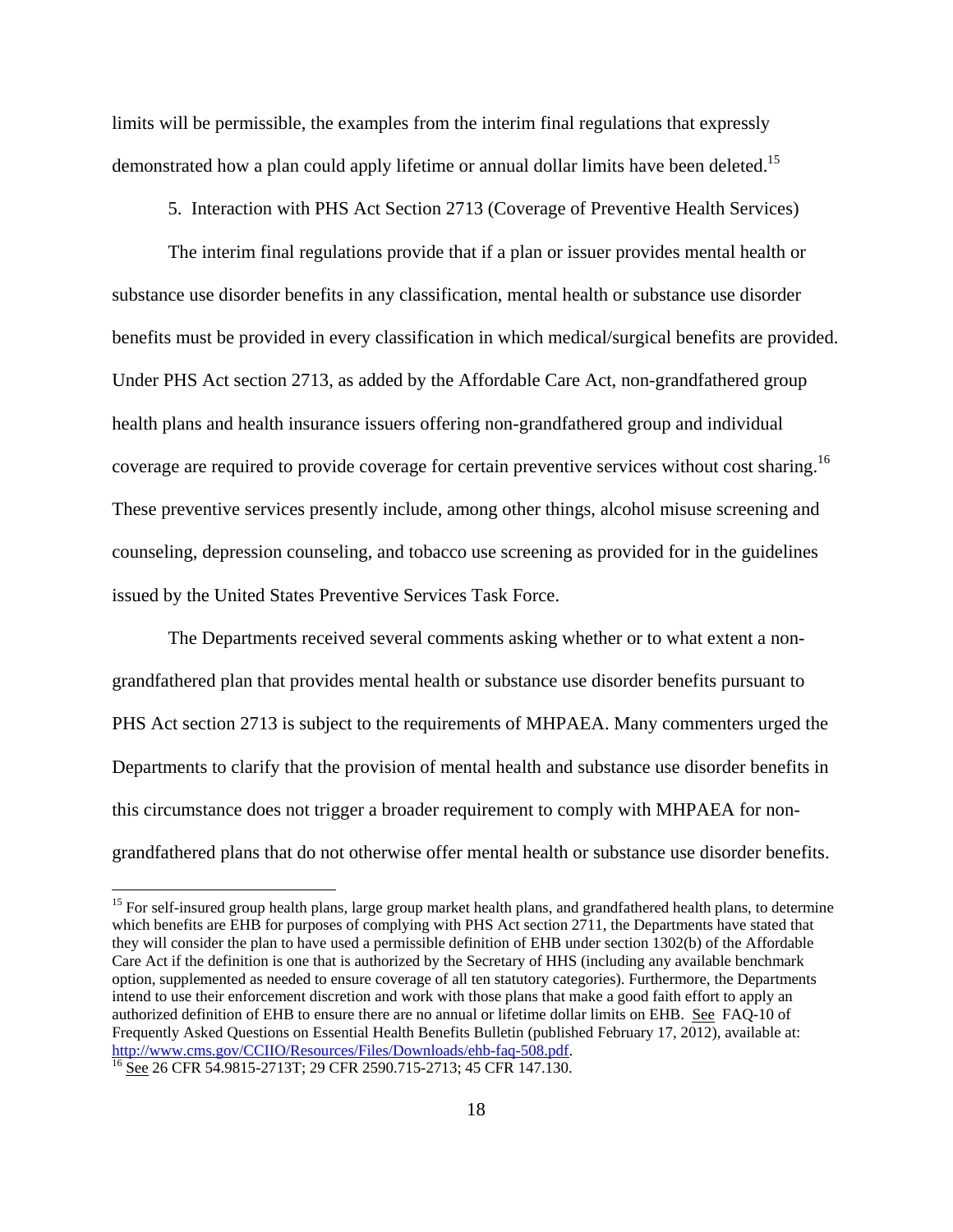The Departments agree that compliance with PHS Act section 2713 should not, for that reason alone, require that the full range of benefits for a mental health condition or substance user disorder be provided under MHPAEA. Accordingly, paragraph (e)(3)(ii) of these final regulations provides that nothing in these regulations requires a group health plan (or health insurance issuer offering coverage in connection with a group health plan) that provides mental health or substance use disorder benefits only to the extent required under PHS Act section 2713 to provide additional mental health or substance use disorder benefits in any classification.

#### C. Nonquantitative Treatment Limitations

#### 1. Exceptions for Clinically Appropriate Standards of Care

The final regulations generally retain the provision in the interim final regulations setting forth the parity requirements with respect to NQTLs. Under both the interim final regulations and these final regulations, a plan or issuer may not impose an NQTL with respect to mental health or substance use disorder benefits in any classification unless, under the terms of the plan as written and in operation, any processes, strategies, evidentiary standards, or other factors used in applying the NQTL to mental health or substance use disorder benefits in the classification are comparable to, and are applied no more stringently than, the processes, strategies, evidentiary standards, or other factors used in applying the limitation with respect to medical/surgical benefits in the same classification.

The interim final regulations also contained an exception to the NQTL requirements allowing for variation "to the extent that recognized clinically appropriate standards of care may permit a difference." A few commenters expressed support for the exception, emphasizing inherent differences in treatment for medical/surgical conditions and mental health conditions and substance use disorders. Many other commenters raised concerns that this exception could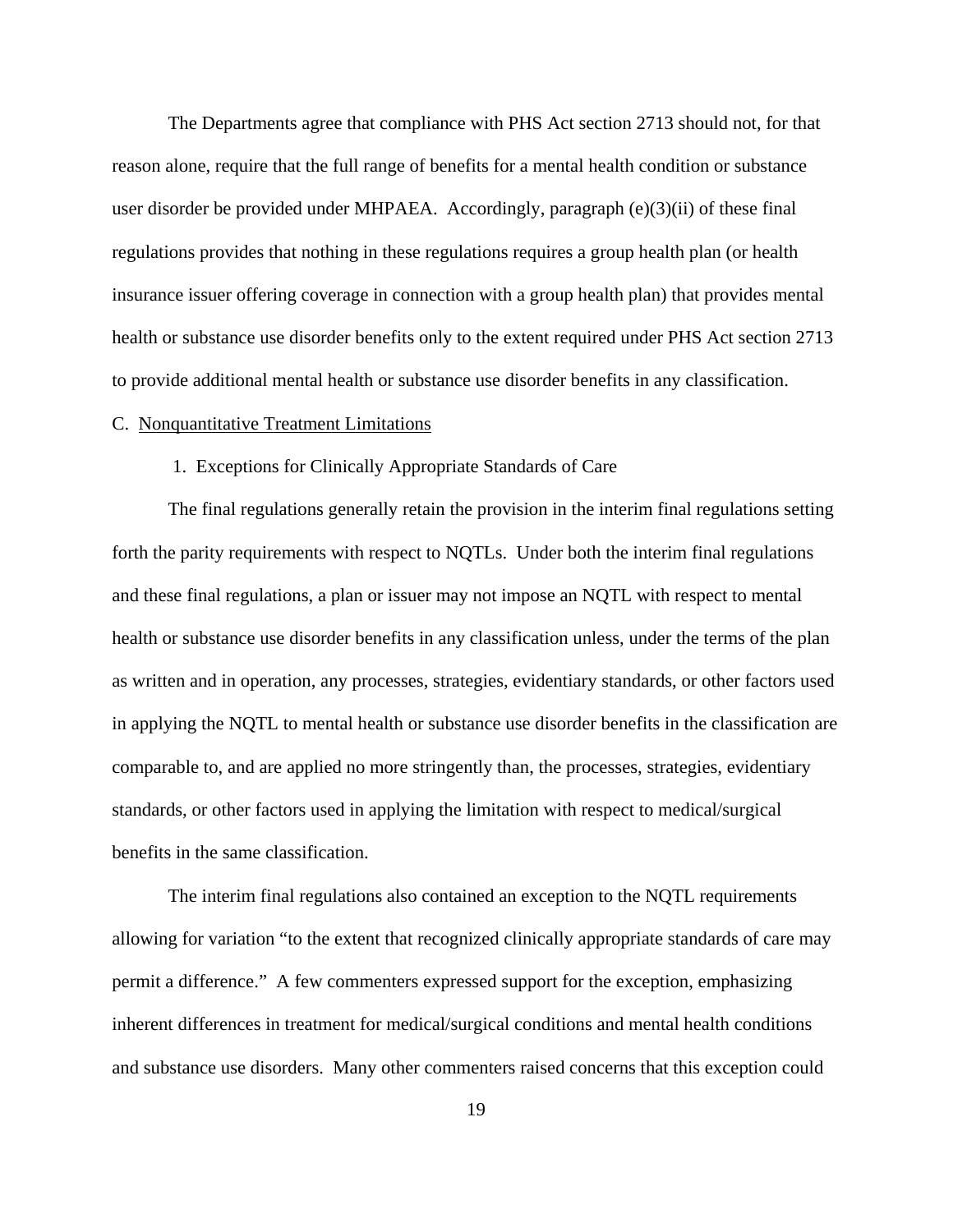be subject to abuse and recommended the Departments set clear standards for what constitutes a "recognized clinically appropriate standard of care." For example, commenters suggested a recognized clinically appropriate standard of care must reflect input from multiple stakeholders and experts; be accepted by multiple nationally recognized provider, consumer, or accrediting organizations; be based on independent scientific evidence; and not be developed solely by a plan or issuer. Additionally, since publication of the interim final regulations, some plans and issuers may have attempted to invoke the exception to justify applying an NQTL to all mental health or substance use disorder benefits in a classification, while only applying the NQTL to a limited number of medical/surgical benefits in the same classification. These plans and issuers generally argue that fundamental differences in treatment of mental health and substance use disorders and medical/surgical conditions, justify applying stricter NQTLs to mental health or substance use disorder benefits than to medical/surgical benefits under the exception in the interim final regulations.

In consideration of these comments, the Departments are removing the specific exception for "recognized clinically appropriate standards of care."<sup>17</sup> Plans and issuers will continue to have the flexibility contained in the NQTL requirements to take into account clinically appropriate standards of care when determining whether and to what extent medical management techniques and other NQTLs apply to medical/surgical benefits and mental health and substance use disorder benefits, as long as the processes, strategies, evidentiary standards, and other factors used in applying an NQTL to mental health and substance use disorder benefits are comparable

 $17$  HHS convened a technical expert panel on March 3, 2011 to provide input on the use of NQTLs for mental health and substance use disorder benefits. The panel was comprised of individuals with clinical expertise in mental health and substance use disorder treatment as well as general medical treatment. These experts were unable to identify situations for which the clinically appropriate standard of care exception was warranted – in part because of the flexibility inherent in the NQTL standard itself.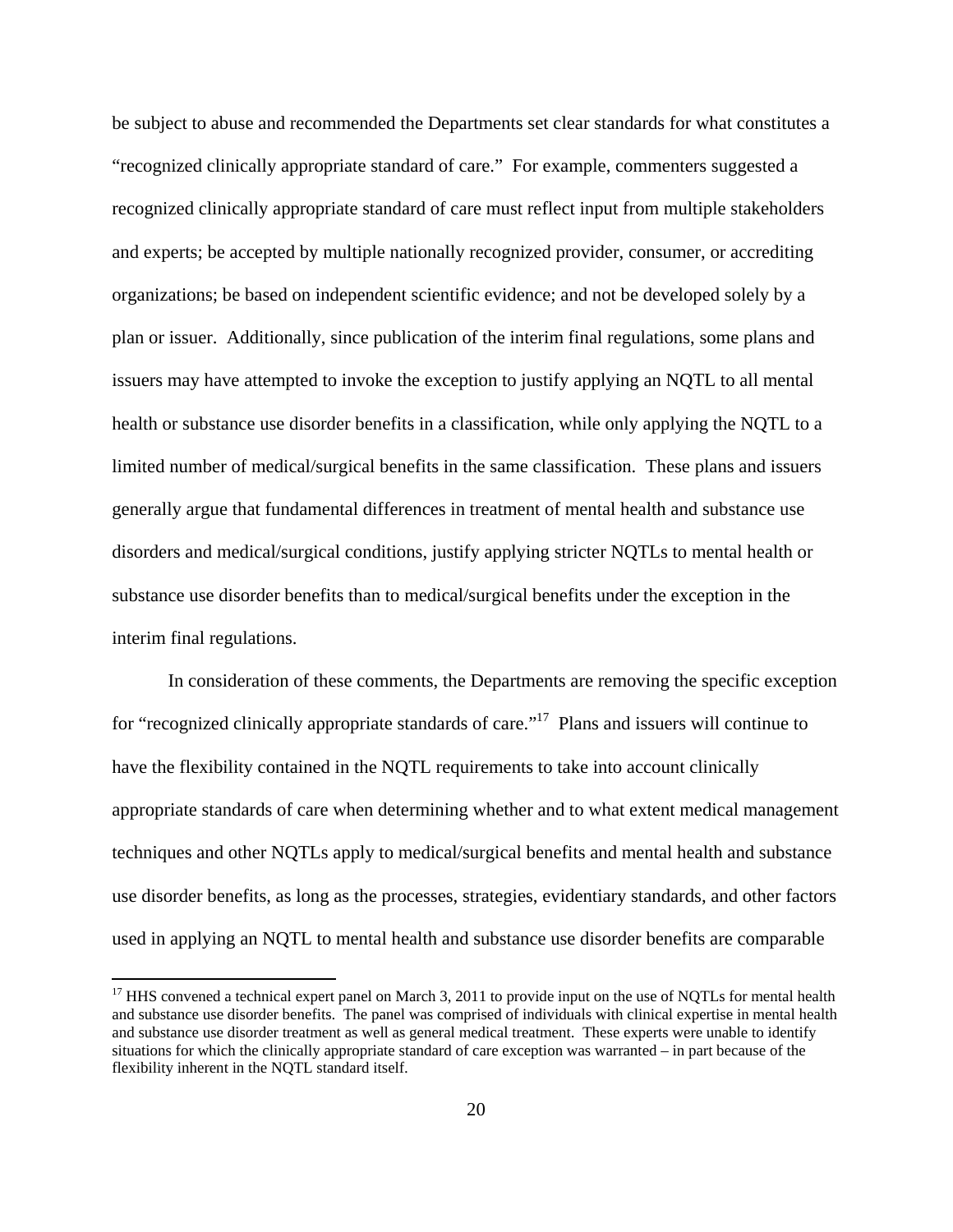to and applied no more stringently than those with respect to medical/surgical benefits. In particular, the regulations do not require plans and issuers to use the same NQTLs for both mental health and substance use disorder benefits and medical/surgical benefits, but rather that the processes, strategies, evidentiary standards, and other factors used by the plan or issuer to determine whether and to what extent a benefit is subject to an NQTL are comparable to and applied no more stringently for mental health or substance use disorder benefits than for medical/surgical benefits. Disparate results alone do not mean that the NQTLs in use do not comply with these requirements. The final regulations provide examples of how health plans and issuers can comply with the NQTL requirements absent the exception for a recognized clinically appropriate standard of care.

However, MHPAEA specifically prohibits separate treatment limitations that are applicable only with respect to mental health or substance use disorder benefits. Moreover, as reflected in  $FAQs<sup>18</sup>$  released in November 2011, it is unlikely that a reasonable application of the NQTL requirement would result in **all** mental health or substance use disorder benefits being subject to an NQTL in the same classification in which less than all medical/surgical benefits are subject to the NQTL.

2. Parity Standards for NQTLs Versus Quantitative Treatment Limitations

As mentioned earlier in this preamble, MHPAEA and the interim final regulations prohibit plans and issuers from imposing a financial requirement or quantitative treatment limitation on mental health and substance use disorder benefits that is more restrictive than the predominant financial requirement or quantitative treatment limitation that applies to

1

<sup>&</sup>lt;sup>18</sup> See FAQs About Affordable Care Act Implementation (Part VII) and Mental Health Parity Implementation, question 5, available at: http://www.dol.gov/ebsa/faqs/faq-aca7.html and http://www.cms.gov/CCIIO/Resources/Fact-Sheets-and-FAQs/aca\_implementation\_faqs7.html...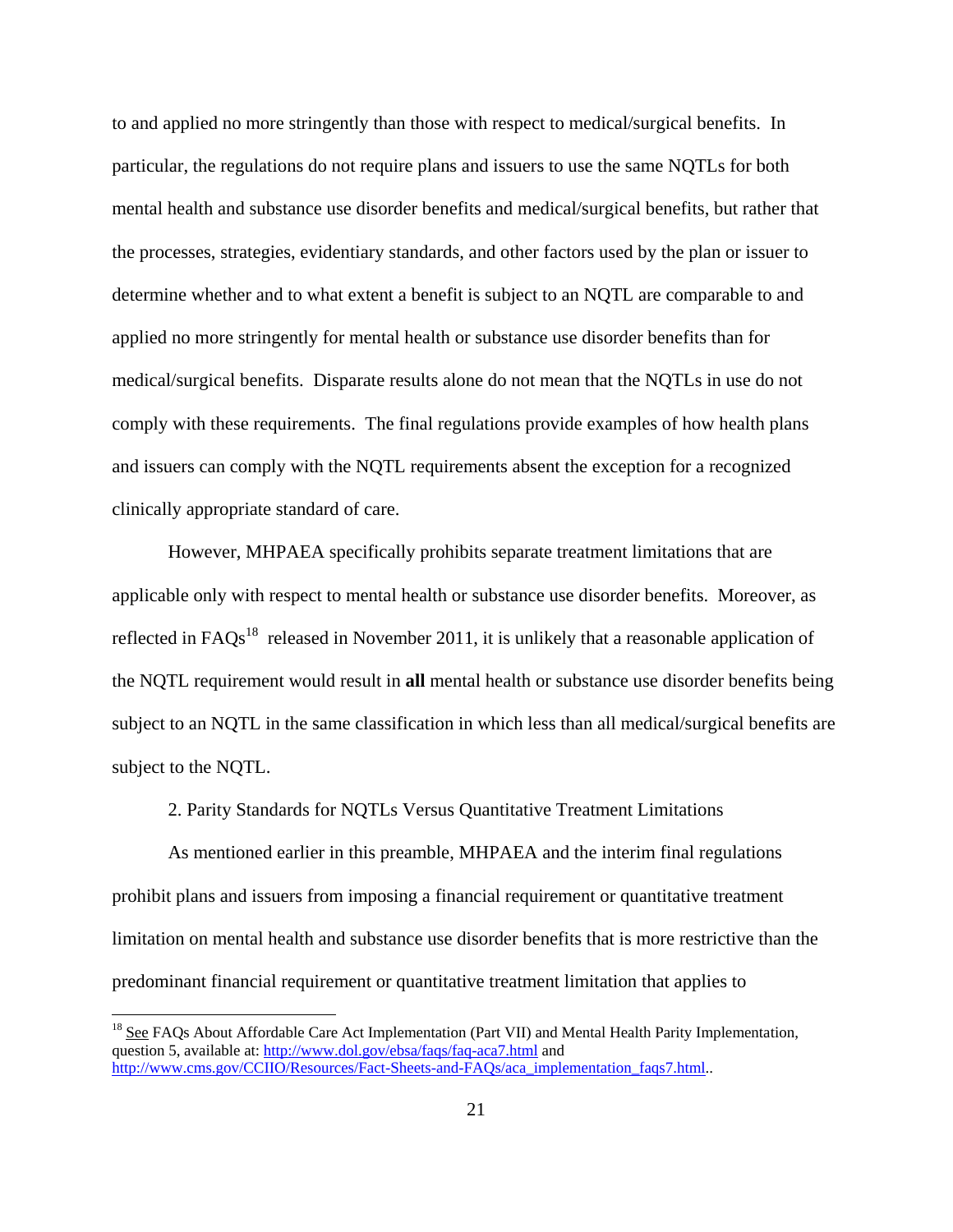substantially all medical/surgical benefits in the same classification. The interim final regulations incorporated the two-thirds "substantially all" numerical standard from the rules implementing the requirements of MHPA 1996, and quantified "predominant" to mean more than one-half. Using these numerical standards, the Departments established a mathematical test by which plans and issuers could determine what level of a financial requirement or quantitative treatment limitation, if any, is the most restrictive level that could be imposed on mental health or substance use disorder benefits within a classification.

The Departments recognized that plans and issuers impose a variety of NQTLs affecting the scope or duration of benefits that are not expressed numerically. Some commenters recommended that the Departments adopt the same quantitative parity analysis for NQTLs. While NQTLs are subject to the parity requirements, the Departments understood that such limitations cannot be evaluated mathematically. These final regulations continue to provide different parity standards with respect to quantitative treatment limitations and NQTLs, because although both kinds of limitations operate to limit the scope or duration of mental health and substance use disorder benefits, they apply to such benefits differently.<sup>19</sup>

3. Clarification Regarding the Application of Certain NQTLs

 $\overline{a}$ 

Under the interim final regulations, the Departments set forth the parity requirement with respect to NQTLs and provided an illustrative list of NQTLs that plans and issuers commonly use. These NQTLs included: medical management standards limiting or excluding benefits based on medical necessity or medical appropriateness, or based on whether the treatment is

<sup>&</sup>lt;sup>19</sup> The Departments reiterated the different parity standards with respect to quantitative treatment limitations and nonquantitative treatment limitations in an FAQ. See FAQs on Understanding Implementation of the Mental Health Parity and Addiction Equity Act of 2008, question 6, available at http://www.dol.gov/ebsa/faqs/faqmhpaeaimplementation.html.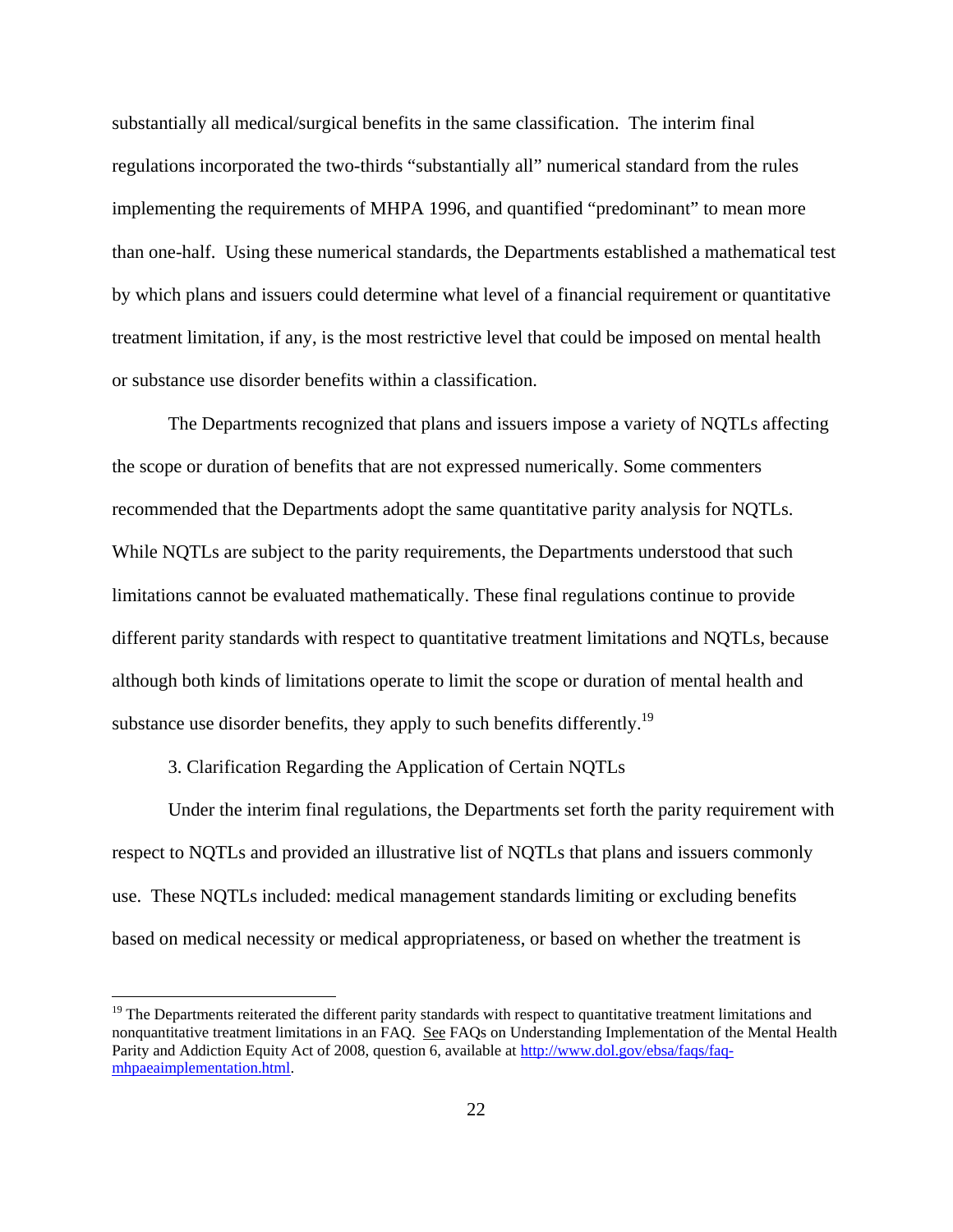experimental or investigative; formulary design for prescription drugs; standards for provider admission to participate in a network, including reimbursement rates; plan methods for determining usual, customary, and reasonable charges; refusal to pay for higher-cost therapies until it can be shown that a lower-cost therapy is not effective (also known as fail-first policies or step therapy protocols); and exclusions based on failure to complete a course of treatment. The interim final regulations also included examples illustrating the operation of the requirements for NQTLs.

After the interim final regulations were issued, some stakeholders asked questions regarding the application of the NQTL rule to other features of medical management or general plan design not specifically addressed in the interim final regulations. Many commenters requested that the Departments address additional NQTLs, such as prior authorization and concurrent review, service coding, provider network criteria, policy coverage conditions, and both in- and out-of-network limitations.

These final regulations make clear that, while an illustrative list is included in these final regulations, all NQTLs imposed on mental health and substance use disorder benefits by plans and issuers subject to MHPAEA are required to be applied in accordance with these requirements. To the extent that a plan standard operates to limit the scope or duration of treatment with respect to mental health or substance use disorder benefits, the processes, strategies, evidentiary standards, or other factors used to apply the standard must be comparable to, and applied no more stringently than, those imposed with respect to medical/surgical benefits. By being comparable, the processes, strategies, evidentiary standards and other factors cannot be specifically designed to restrict access to mental health or substance use disorder benefits. Specifically, plan standards, such as in- and out-of-network geographic limitations, limitations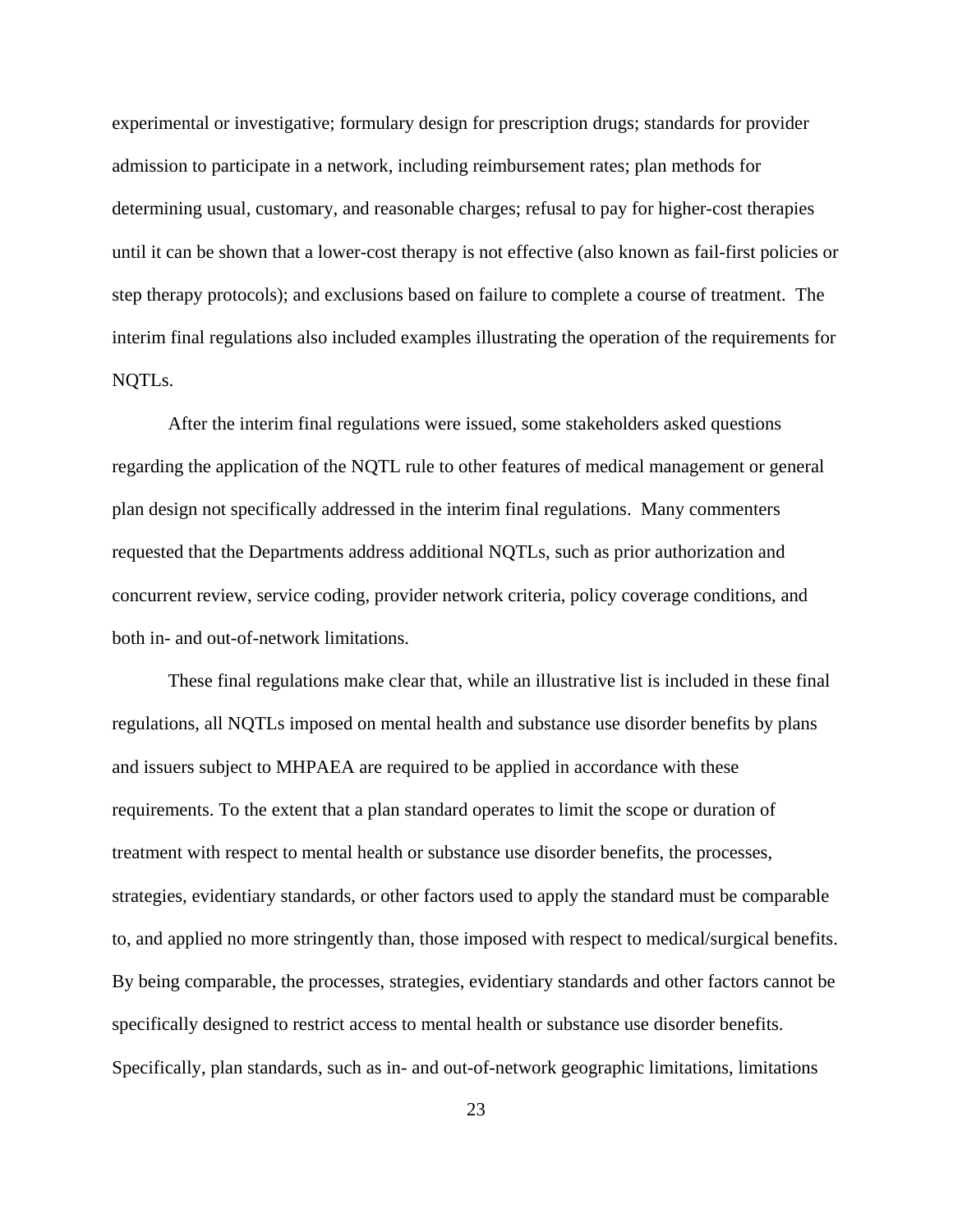on inpatient services for situations where the participant is a threat to self or others, exclusions for court-ordered and involuntary holds, experimental treatment limitations, service coding, exclusions for services provided by clinical social workers, and network adequacy, while not specifically enumerated in the illustrative list of NQTLs, must be applied in a manner that complies with these final regulations. In response to the comments received, in paragraph (c)(4)(ii) of these final regulations, the Departments added two additional examples of NQTLs to the illustrative list: network tier design and restrictions based on geographic location, facility type, provider specialty and other criteria that limit the scope or duration of benefits for services provided under the plan or coverage. Furthermore, the Departments included additional and revised examples on how NQTLs, enumerated in these final regulations or otherwise, may be applied in accordance with the requirements of these final regulations.

The Departments are aware that some commenters have asked how the NQTL requirements apply to provider reimbursement rates. Plans and issuers may consider a wide array of factors in determining provider reimbursement rates for both medical/surgical services and mental health and substance use disorder services, such as service type; geographic market; demand for services; supply of providers; provider practice size; Medicare reimbursement rates; and training, experience and licensure of providers. The NQTL provisions require that these or other factors be applied comparably to and no more stringently than those applied with respect to medical/surgical services. Again, disparate results alone do not mean that the NQTLs in use fail to comply with these requirements. The Departments may provide additional guidance if questions persist with respect to provider reimbursement rates.

Some commenters requested that the Departments require plans and issuers to comply with certain guidelines, independent national or international standards, or State government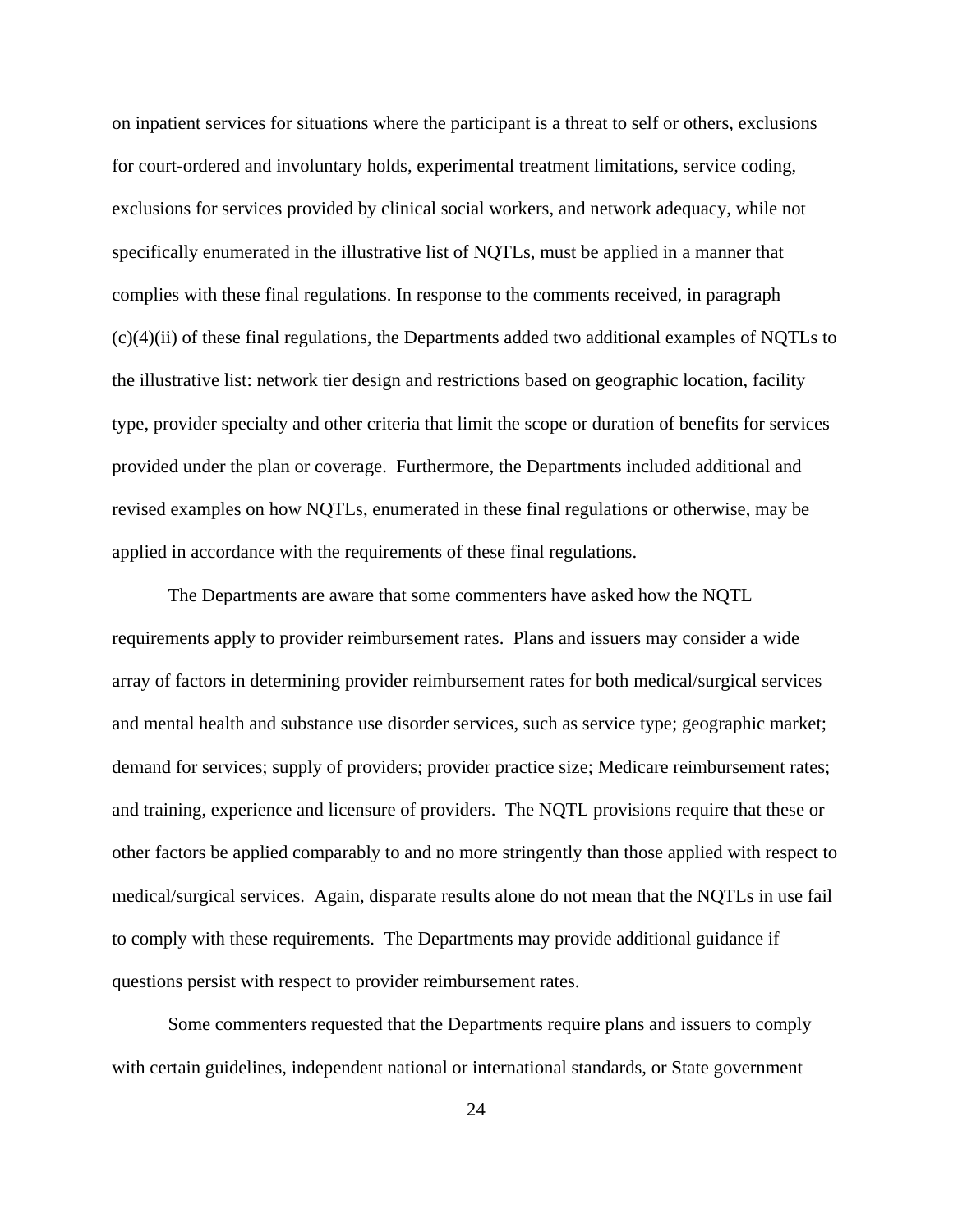guidelines. While plans and issuers are not required under these final regulations to comply with any such guidelines or standards with respect to the development of their NQTLs, these standards, such as the behavioral health accreditation standards set forth by the National Committee for Quality Assurance or the standards for implementing parity in managed care set forth by URAC, may be used as references and best practices in implementing NQTLs, if they are applied in a manner that complies with these final regulations.

#### D. Scope of Services

In response to the RFI and interim final regulations, the Departments received many comments addressing an issue characterized as "scope of services" or "continuum of care." Scope of services generally refers to the types of treatment and treatment settings that are covered by a group health plan or health insurance coverage. Some commenters requested that, with respect to a mental health condition or substance use disorder that is otherwise covered, the regulations clarify that a plan or issuer is not required to provide benefits for any particular treatment or treatment setting (such as counseling or non-hospital residential treatment) if benefits for the treatment or treatment setting are not provided for medical/surgical conditions. Other commenters requested that the regulations require plans and issuers to provide benefits for the full scope of medically appropriate services to treat a mental health condition or substance use disorder if the plan or issuer covers the full scope of medically appropriate services to treat medical/surgical conditions, even if some treatments or treatment settings are not otherwise covered by the plan or coverage. Other commenters requested that MHPAEA be interpreted to require that group health plans and issuers provide benefits for any evidence-based treatment.

The interim final regulations established six broad classifications that in part define the scope of services under MHPAEA. The interim final regulations require that, if a plan or issuer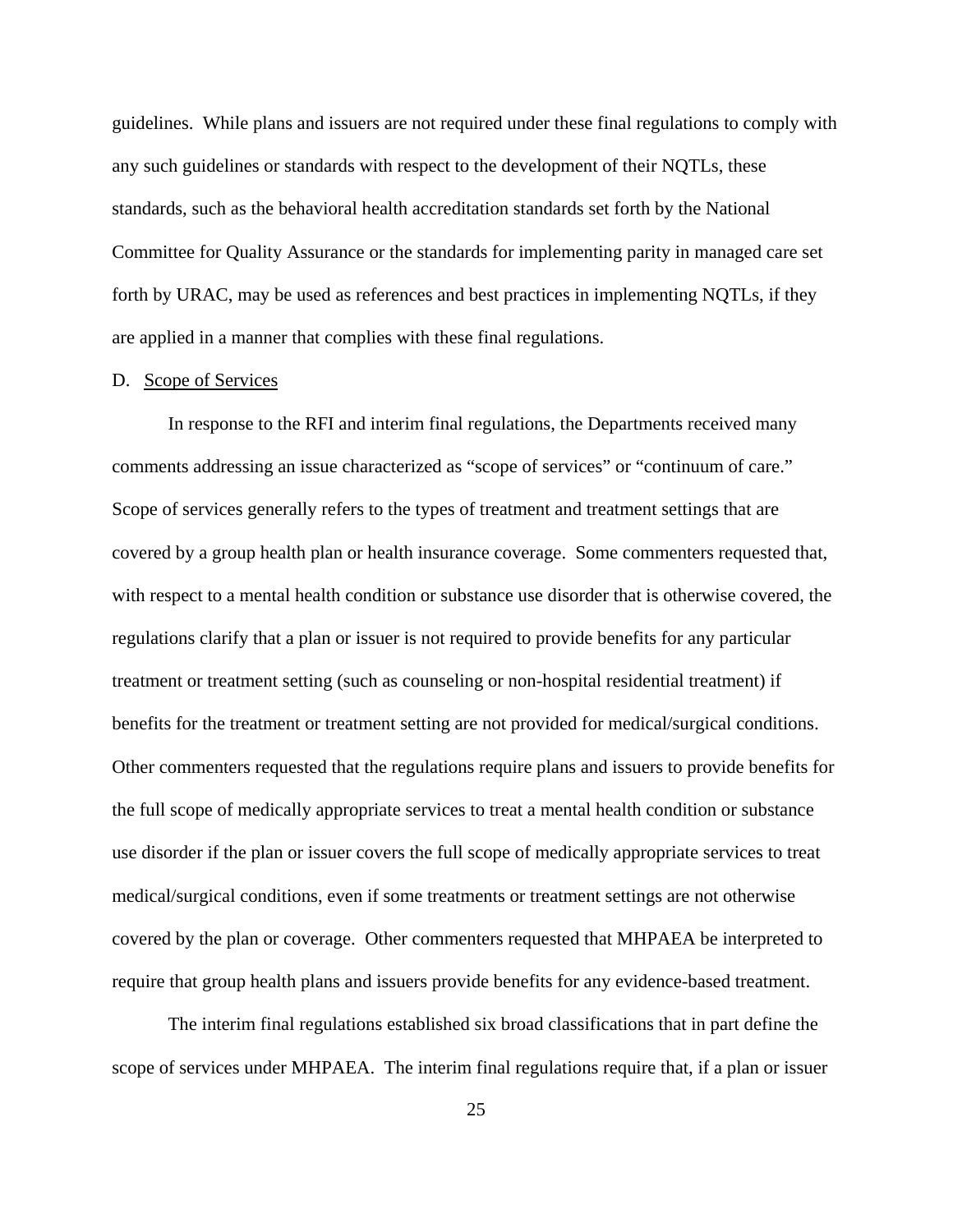provides coverage for mental health or substance use disorder benefits in any classification, mental health or substance use disorder benefits must be provided in every classification in which medical/surgical benefits are provided. The interim final regulations did not, however, address the scope of services that must be covered within those classifications. The Departments invited comments on whether and to what extent the final regulations should address the scope of services or continuum of care provided by a group health plan or health insurance coverage.

Many commenters requested that the Departments clarify how MHPAEA affects the scope of coverage for intermediate services (such as residential treatment, partial hospitalization, and intensive outpatient treatment) and how these services fit within the six classifications set forth by the interim final regulations. Some commenters suggested that the final regulations establish what intermediate mental health and substance use disorder services would be analogous to various intermediate medical/surgical services for purposes of the MHPAEA parity analysis. Other commenters suggested that the Departments not address scope of services in the final regulations.

The Departments did not intend that plans and issuers could exclude intermediate levels of care covered under the plan from MHPAEA's parity requirements. At the same time, the Departments did not intend to impose a benefit mandate through the parity requirement that could require greater benefits for mental health conditions and substance use disorders than for medical/surgical conditions. In addition, the Departments' approach defers to States to define the package of insurance benefits that must be provided in a State through  $EHB$ <sup>20</sup>

Although the interim final regulations did not define the scope of the six classifications of benefits, they directed that plans and issuers assign mental health and substance use disorder

 $20 \text{ See } 45 \text{ CFR } 147.150 \text{ and } 156.115 \text{ (78 FR } 12834, \text{ February } 25, 2013).$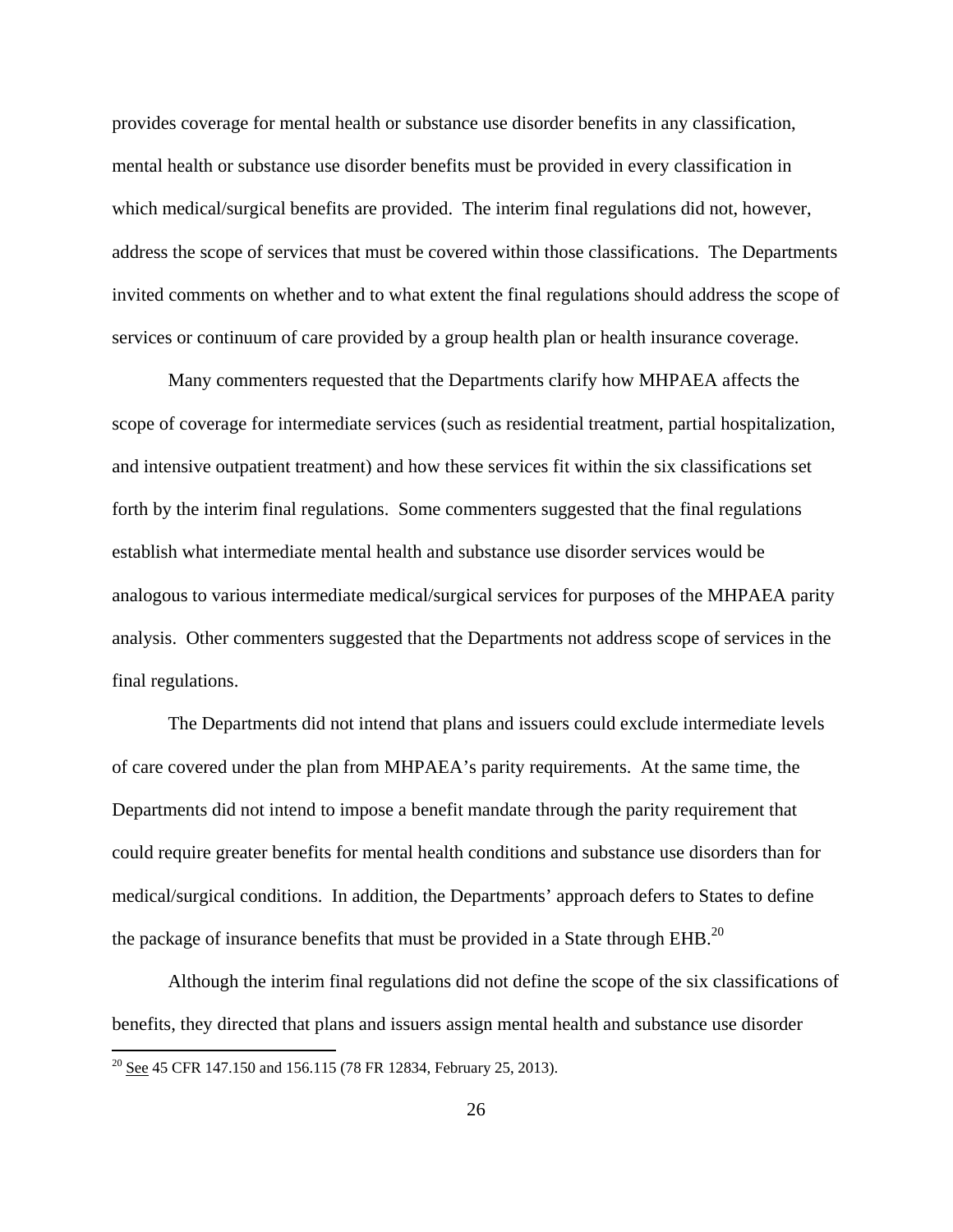benefits and medical/surgical benefits to these classifications in a consistent manner. This general rule also applies to intermediate services provided under the plan or coverage. Plans and issuers must assign covered intermediate mental health and substance use disorder benefits to the existing six benefit classifications in the same way that they assign comparable intermediate medical/surgical benefits to these classifications. For example, if a plan or issuer classifies care in skilled nursing facilities or rehabilitation hospitals as inpatient benefits, then the plan or issuer must likewise treat any covered care in residential treatment facilities for mental health or substance user disorders as an inpatient benefit. In addition, if a plan or issuer treats home health care as an outpatient benefit, then any covered intensive outpatient mental health or substance use disorder services and partial hospitalization must be considered outpatient benefits as well.

These final regulations also include additional examples illustrating the application of the NQTL rules to plan exclusions affecting the scope of services provided under the plan. The new examples clarify that plan or coverage restrictions based on geographic location, facility type, provider specialty, and other criteria that limit the scope or duration of benefits for services must comply with the NQTL parity standard under these final regulations.

### E. Disclosure of Underlying Processes and Standards

MHPAEA requires that the criteria for plan medical necessity determinations with respect to mental health or substance use disorder benefits (or health insurance coverage offered in connection with the plan with respect to such benefits) be made available by the plan administrator (or the health insurance issuer offering such coverage) to any current or potential participant, beneficiary, or contracting provider upon request in accordance with regulations. MHPAEA also requires that the reason for any denial under the plan (or coverage) of reimbursement or payment for services with respect to mental health or substance use disorder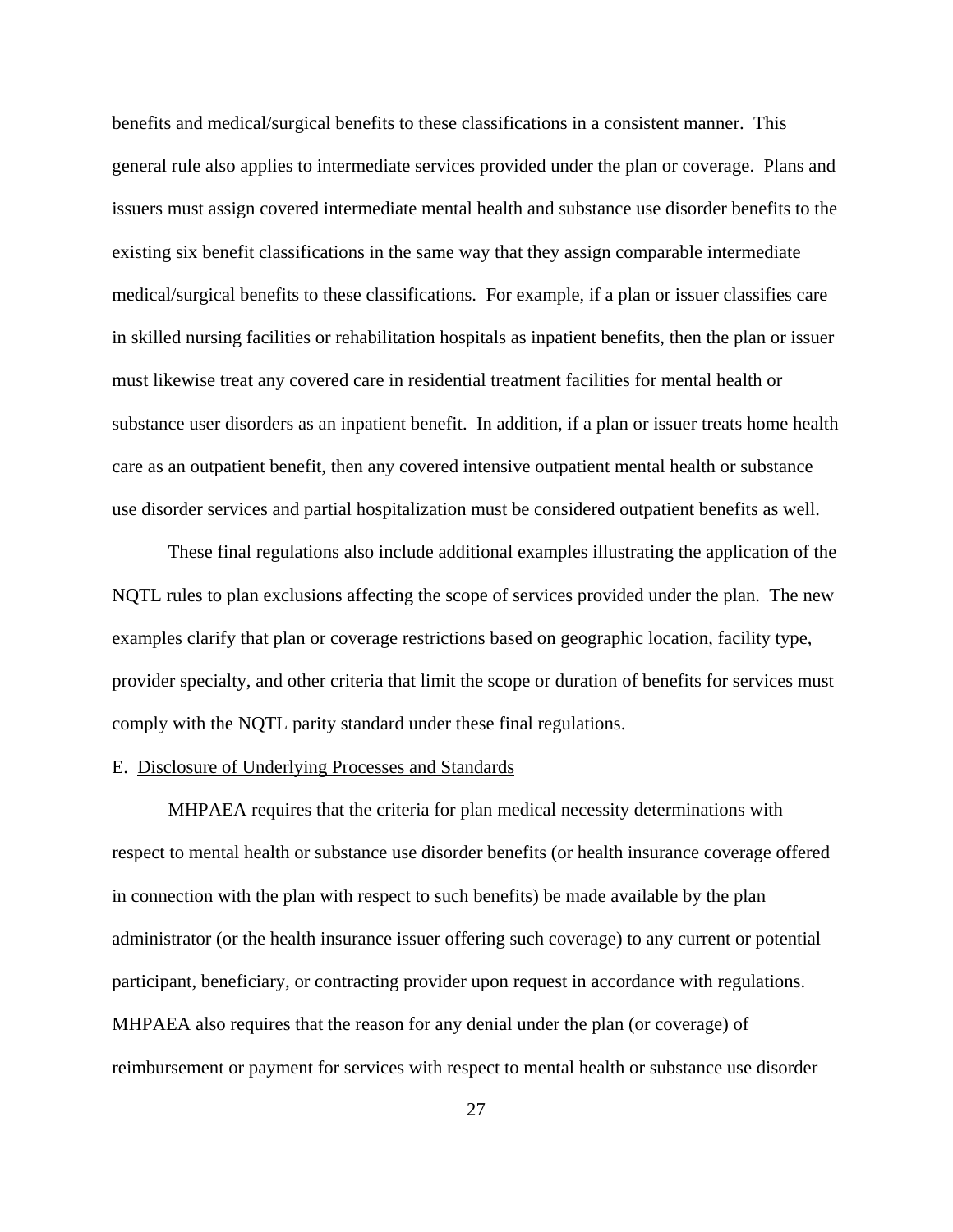benefits in the case of any participant or beneficiary must be made available on request or as otherwise required by the plan administrator (or health insurance issuer) to the participant or beneficiary in accordance with regulations.

Several commenters expressed concern about the lack of health plan transparency, or made recommendations to improve transparency, including a request that plans and issuers be required to provide sufficient information to determine whether a plan is applying medical necessity criteria and other factors comparably to medical/surgical benefits and mental health and substance use disorder benefits. In addition, since the issuance of the interim final regulations, stakeholders have expressed concern that it is difficult to understand whether a plan complies with the NQTL provisions without information showing that the processes, strategies, evidentiary standards, and other factors used in applying an NQTL to mental health or substance use disorder benefits and medical/surgical benefits are comparable, impairing plan participants' means of ensuring compliance with MHPAEA.

 In response to these concerns, the Departments published several FAQs clarifying the breadth of disclosure requirements applicable to group health plans and health insurance issuers under both MHPAEA and other applicable law, including ERISA and the Affordable Care Act.<sup>21</sup> The substance of these FAQs is included in new paragraph  $(d)(3)$  of the final regulations, which reminds plans, issuers, and individuals that compliance with MHPAEA's disclosure requirements is not determinative of compliance with any other provision of applicable Federal or State law. In particular, in addition to MHPAEA's disclosure requirements, provisions of

<sup>&</sup>lt;sup>21</sup> See FAQs for Employees about the Mental Health Parity and Addiction Equity Act, available at http://www.dol.gov/ebsa/faqs/faq-mhpaea2.html; FAQs about Affordable Care Act Implementation (Part V) and Mental Health Parity Implementation, available at http://www.dol.gov/ebsa/faqs/faq-aca5.html and http://www.cms.gov/CCIIO/Resources/Fact-Sheets-and-FAQs/aca\_implementation\_faqs5.html.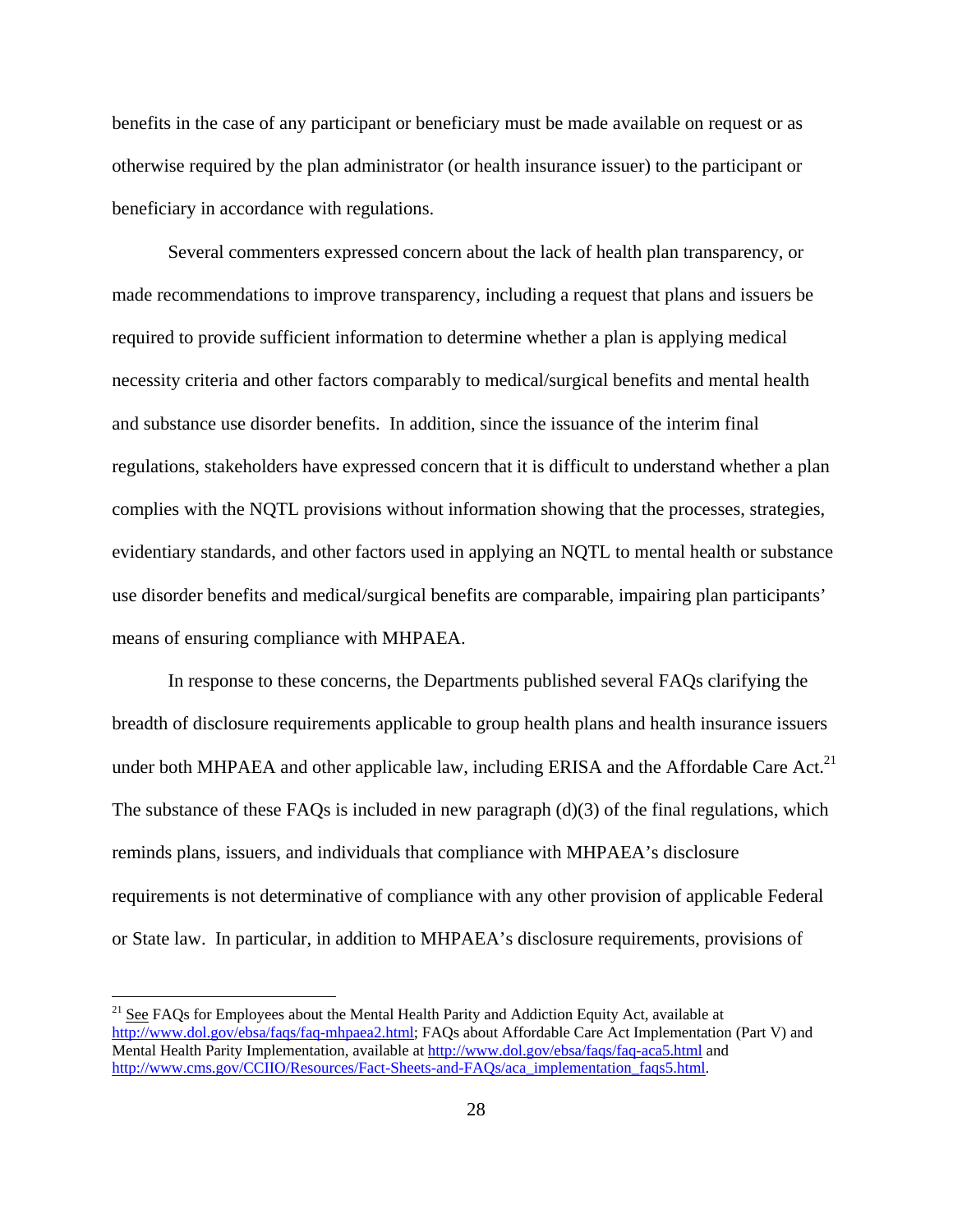other applicable law require disclosure of information relevant to medical/surgical, mental health, and substance use disorder benefits. For example, ERISA section 104 and the Department of Labor's implementing regulations<sup>22</sup> provide that, for plans subject to ERISA, instruments under which the plan is established or operated must generally be furnished by the plan administrator to plan participants<sup>23</sup> within 30 days of request. Instruments under which the plan is established or operated include documents with information on medical necessity criteria for both medical/surgical benefits and mental health and substance use disorder benefits, as well as the processes, strategies, evidentiary standards, and other factors used to apply an NQTL with respect to medical/surgical benefits and mental health or substance use disorder benefits under the plan.

In addition, the Department of Labor's claims procedure regulations (applicable to ERISA plans), as well as the Departments' claims and appeals regulations under the Affordable Care Act (applicable to all non-grandfathered group health plans and health insurance issuers in the group and individual markets),  $^{24}$  set forth rules regarding claims and appeals, including the right of claimants (or their authorized representative) upon appeal of an adverse benefit determination (or a final internal adverse benefit determination) to be provided by the plan or issuer, upon request and free of charge, reasonable access to and copies of all documents,

<sup>&</sup>lt;sup>22</sup> 29 CFR 2520.104b-1.

 $23$  ERISA section 3(7) defines the term "participant" to include any employee or former employee who is or may become eligible to receive a benefit of any type from an employee benefit plan or whose beneficiaries may become eligible to receive any such benefit. Accordingly, employees who are not enrolled but are, for example, in a waiting period for coverage, or who are otherwise shopping amongst benefit package options at open season, generally are considered plan participants for this purpose.<br><sup>24</sup> 29 CFR 2560.503-1. <u>See also</u> 26 CFR 54.9815-2719T(b)(2)(i), 29 CFR 2590.715-2719(b)(2)(i), and 45 CFR

<sup>147.136(</sup>b)(2)(i), requiring non-grandfathered plans and issuers to incorporate the internal claims and appeals processes set forth in 29 CFR 2560.503-1.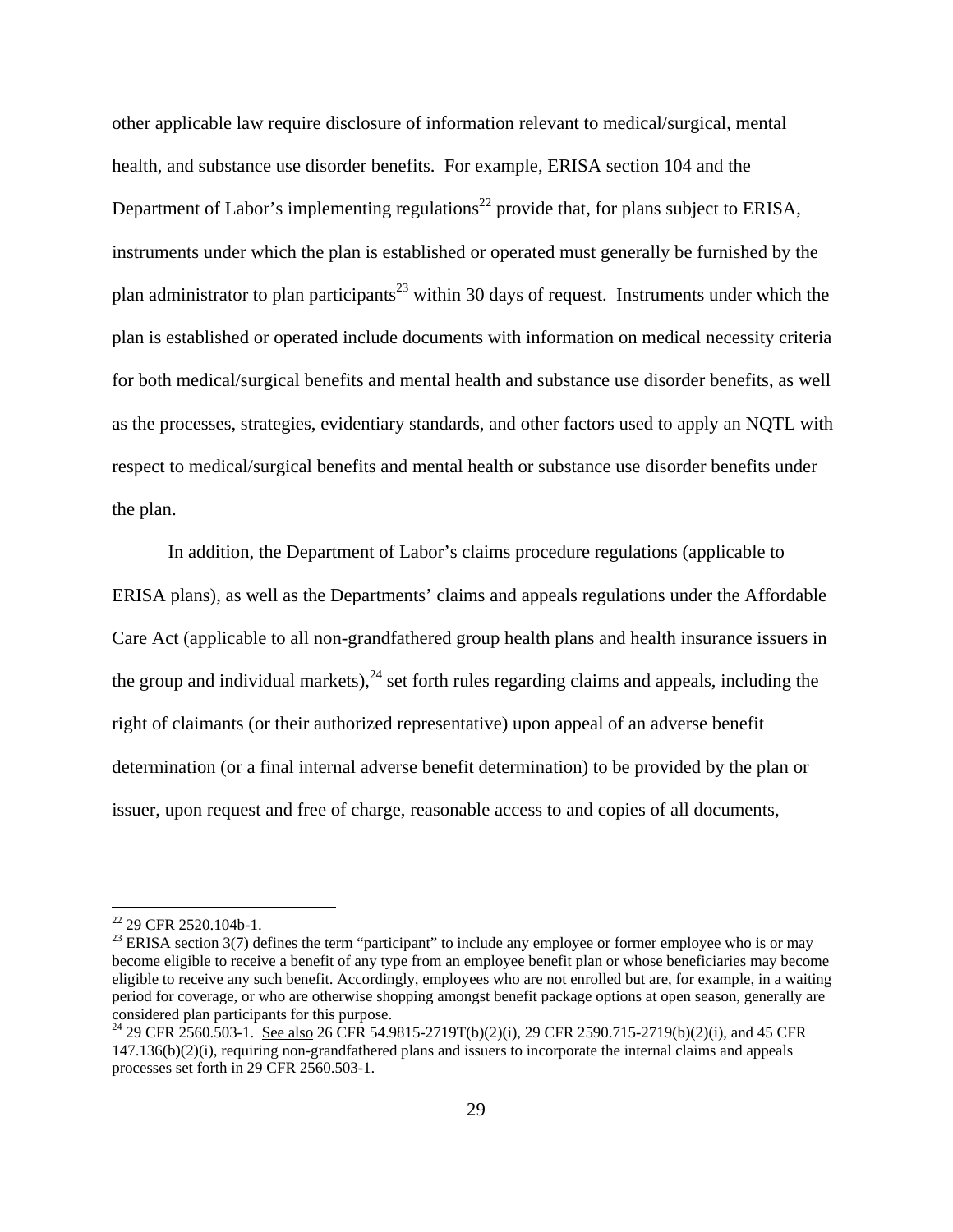records, and other information relevant to the claimant's claim for benefits.<sup>25</sup> In addition, the plan or issuer must provide the claimant with any new or additional evidence considered, relied upon, or generated by the plan or issuer (or at the direction of the plan or issuer) in connection with a claim. If the plan or issuer is issuing an adverse benefit determination on review based on a new or additional rationale, the claimant must be provided, free of charge, with the rationale. Such evidence or rationale must be provided as soon as possible and sufficiently in advance of the date on which the notice of adverse benefit determination on review is required to be provided to give the claimant a reasonable opportunity to respond prior to that date.<sup>26</sup> The information required to be provided under these provisions includes documents of a comparable nature with information on medical necessity criteria for both medical/surgical benefits and mental health and substance use disorder benefits, as well as the processes, strategies, evidentiary standards, and other factors used to apply an NQTL with respect to medical/surgical benefits and mental health or substance use disorder benefits under the plan.

Even with these important disclosure requirements under existing law,  $27$  the Departments remain focused on transparency and whether individuals have the necessary information to

 $\overline{a}$ 

<sup>26</sup> See 26 CFR 54.9815-2719T(b)(2)(ii)(C), 29 CFR 2590.715-2719(b)(2)(ii)(C), and 45 CFR 147.136(b)(2)(ii)(C). <sup>27</sup> For other disclosure requirements that may be applicable to plans and issuers under existing Federal law

 $^{25}$  See 29 CFR 2560.503-1. The Department of Labor's claim procedure regulation stipulates specific timeframes in which a plan administrator must notify a claimant of the plan's benefit determination, which includes, in the case of an adverse benefit determination, the reason for the denial. Accordingly, a plan administrator must notify a claimant of the plan's benefit determination with respect to a pre-service claim within a reasonable time period appropriate to the medical circumstances, but not later than 15 days after the receipt of the claim. With respect to post-service claims, a plan administrator must notify the claimant within a reasonable time period, but not later than 30 days after the receipt of the claim. In the case of an urgent care claim, a plan administrator must notify the claimant of the plan's benefit determination, as soon as possible, taking into account the medical exigencies, but not later than 72 hours after the receipt of the claimant's request.

including disclosure requirements regarding prescription drug formulary coverage, see the summary plan description requirements for ERISA plans under 29 CFR 2520.102-3(j)(2) and (j)(3) and the preamble discussion at 65 FR 70226, 70237 (Nov. 11, 2000), as well as Department of Labor Advisory Opinion 96-14A (available at http://www.dol.gov/ebsa/programs/ori/advisory96/96-14a.htm). See also the summary of benefits and coverage requirements under 26 CFR 54.9815-2715(a)(2)(i)(K), 29 CFR 2590.715-2715(a)(2)i)(K), and 45 CFR  $147.200(a)(2)(i)(K)$ .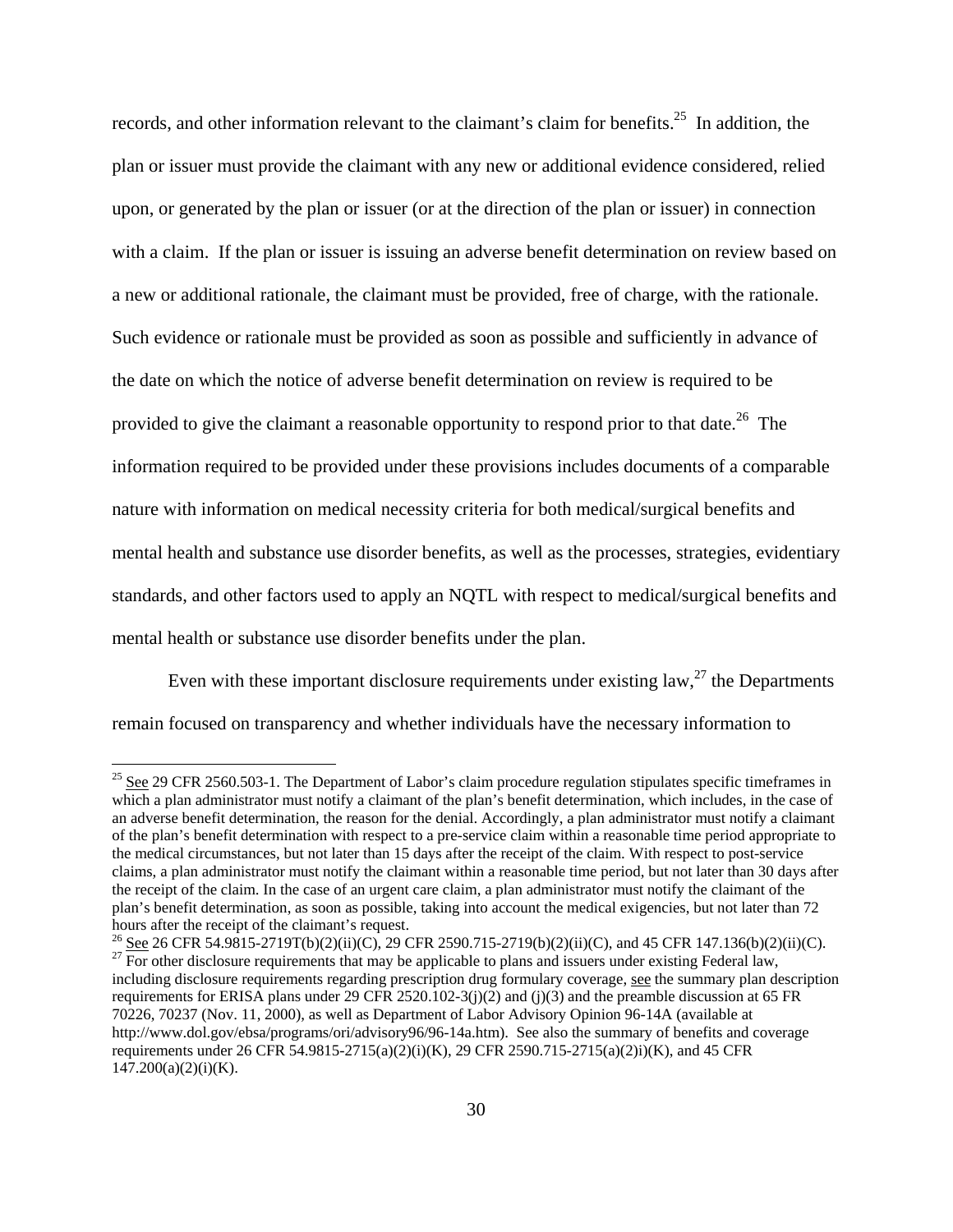compare NQTLs of medical/surgical benefits and mental health or substance use disorder benefits under the plan to effectively ensure compliance with MHPAEA. Accordingly, contemporaneous with the publication of these final regulations, the Departments of Labor and HHS are also publishing another set of MHPAEA FAQs, which, among other things, solicit comments on whether and how to ensure greater transparency and compliance.<sup>28</sup>

## F. Small Employer Exemption

 Paragraph (f) of these final regulations implements the exemption for a group health plan (or health insurance issuer offering coverage in connection with a group health plan) for a plan year of a small employer. Prior to the Affordable Care Act, MHPAEA defined a small employer, in connection with a group health plan with respect to a calendar year and a plan year, as an employer who employed an average of not more than 50 employees on business days during the preceding calendar year.

 Section 2791 of the PHS Act was amended by the Affordable Care Act to define a small employer as one that has 100 or fewer employees, while also providing States the option to use 50 employees rather than 100 for 2014 and 2015.<sup>29</sup> This definition is incorporated by reference in the MHPAEA provisions contained in section 2726 of the PHS Act. However, the MHPAEA provisions codified in ERISA section 712 and Code section 9812, together with section 732(a) of ERISA and section 8931(a) of the Code, continue to define an exempt small employer as one that has 50 or fewer employees. The Departments issued an  $FAQ<sup>30</sup>$  in December 2010 stating

<sup>&</sup>lt;sup>28</sup> Available at http://www.dol.gov/ebsa/healthreform/ and http://www.cms.gov/cciio/Resources/Fact-Sheets-and-FAQs/index.html.<br><sup>29</sup> See section 1304(b)(3) of the Affordable Care Act.<br><sup>30</sup> See FAQs about Affordable Care Act Implementation (Part V) and Mental Health Parity Implementation,

question 8, available at http://www.dol.gov/ebsa/faqs/faq-aca5.html and http://www.cms.gov/CCIIO/Resources/Fact-Sheets-and-FAQs/aca\_implementation\_faqs5.html.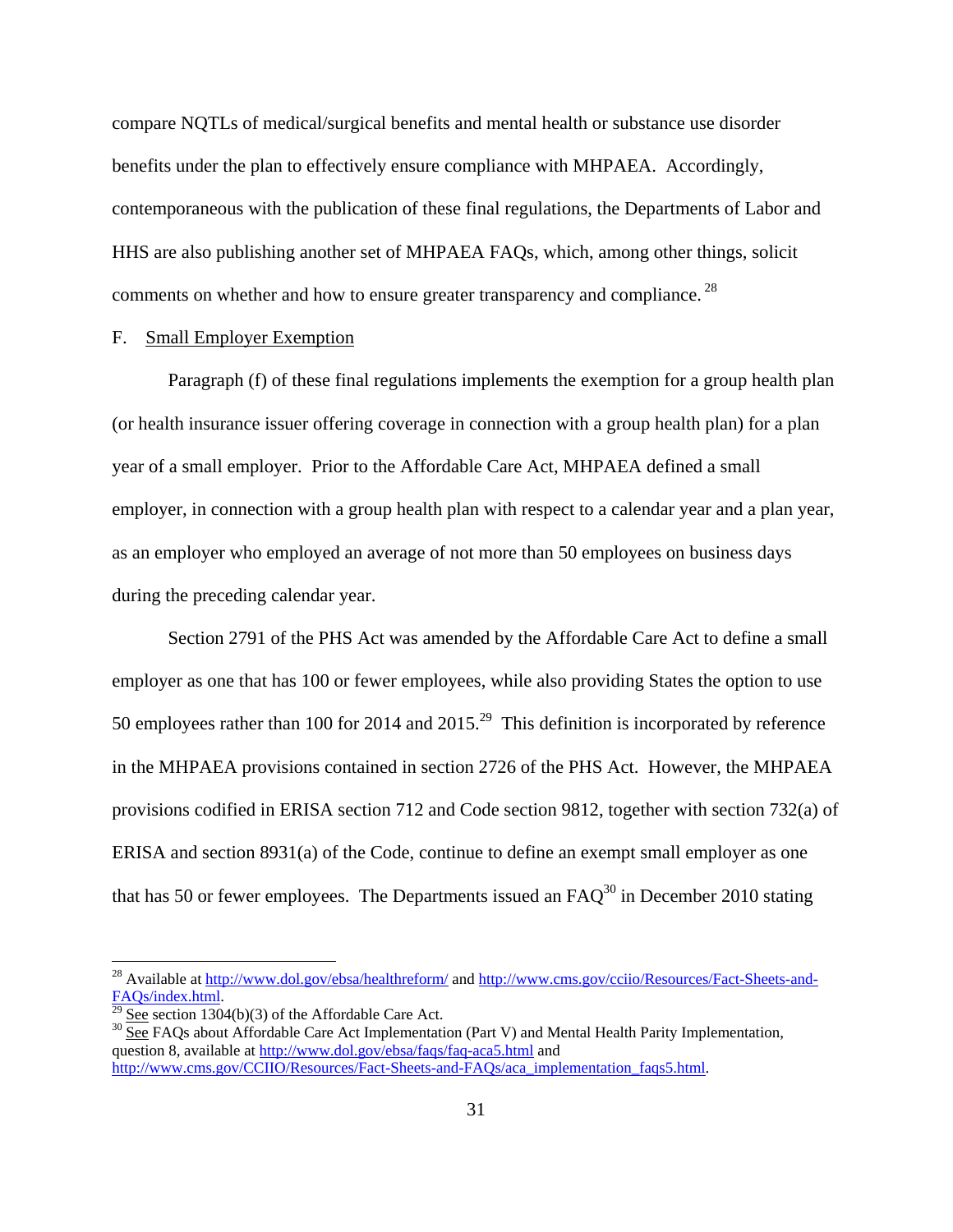that, "for group health plans and health insurance issuers subject to ERISA and the Code, the Departments will continue to treat group health plans of employers with 50 or fewer employees as exempt from the MHPAEA requirements under the small employer exemption, regardless of any State insurance law definition of small employer." The FAQ also acknowledged that, for non-Federal governmental plans, which are not subject to ERISA or the Code, the PHS Act was amended to define a small employer as one that has 100 or fewer employees. Consistent with the FAQs, the Department of Labor and the Department of the Treasury final regulations continue to exempt group health plans and group health insurance coverage of employers with 50 or fewer employees from MHPAEA. The HHS final regulations, which generally apply to non-Federal governmental plans, exempt group health plans and group health insurance coverage of employers with 100 or fewer employees (subject to State law flexibility for 2014 and 2015). Despite this difference, and certain other differences, in the applicability of the provisions of the Code, ERISA, and the PHS Act, the Departments do not find there to be a conflict in that no entity will be put in a position in which compliance with all of the provisions applicable to that entity is impossible.

At the same time, plans and issuers providing coverage in connection with group health plans sponsored by small employers should be aware that, on February 25, 2013, HHS published a final regulation on  $EHB<sup>31</sup>$  that requires issuers of non-grandfathered plans in the individual and small group markets to ensure that such plans provide all EHB, including mental health and substance use disorder benefits. The extent of the coverage of EHB is determined based on benchmark plans that are selected by the States. Furthermore, the EHB final regulation at 45 CFR 156.115(a)(3) requires issuers providing EHB to provide mental health and substance use 1  $31$  78 FR 12834.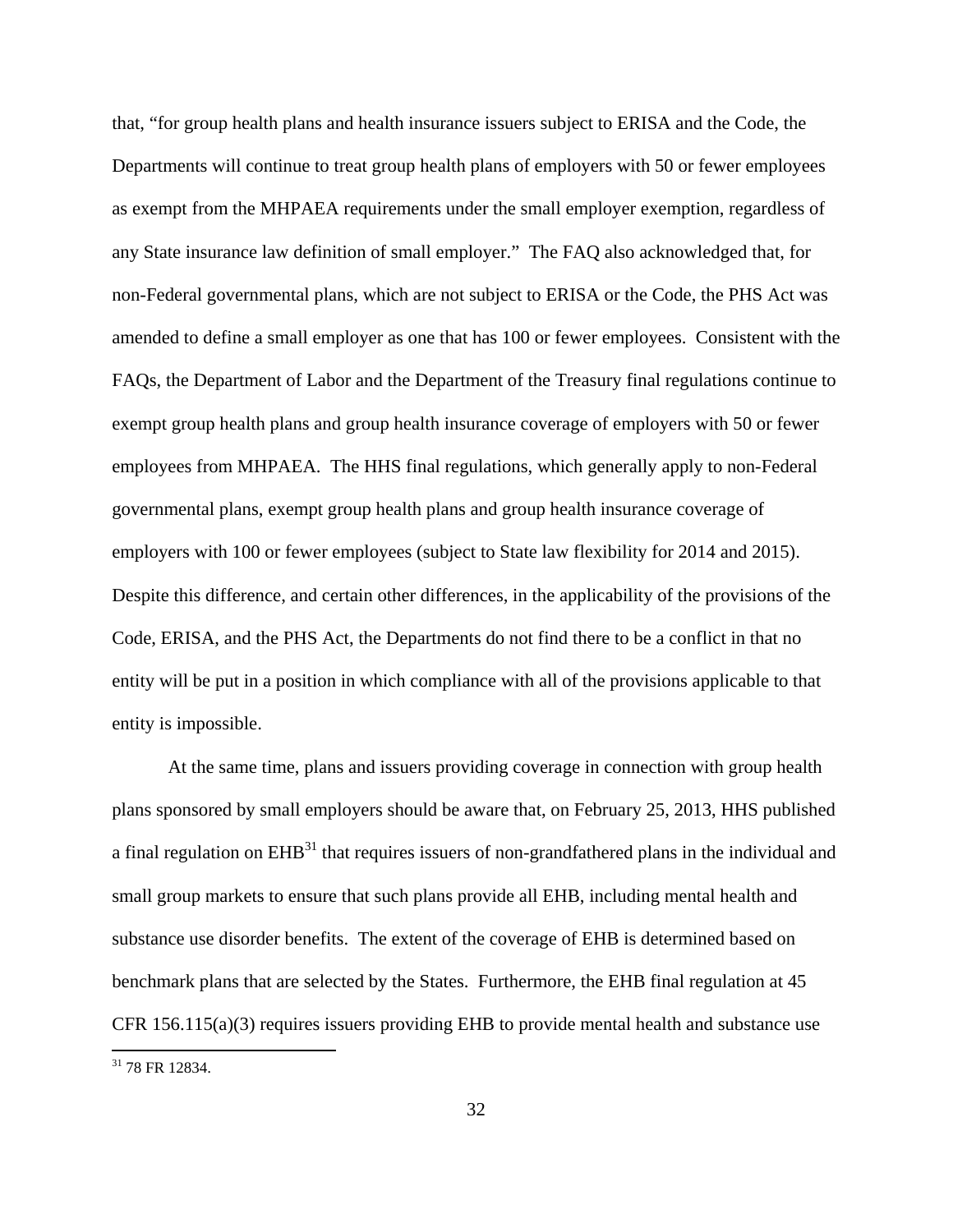disorder benefits in compliance with the requirements of the MHPAEA regulations, even where those requirements would not otherwise apply directly. Thus, all insured, non-grandfathered, small group plans must cover EHB in compliance with the MHPAEA regulations, regardless of MHPAEA's small employer exemption. (Also, as discussed in section H.1. below, MHPAEA was amended to include individual health insurance coverage. Accordingly, both grandfathered and non-grandfathered coverage in the individual market must comply with MHPAEA.)

#### G. Increased Cost Exemption

 $\overline{a}$ 

MHPAEA contains an increased cost exemption that is available for plans and health insurance issuers that make changes to comply with the law and incur an increased cost of at least two percent in the first year that MHPAEA applies to the plan or coverage or at least one percent in any subsequent plan or policy year. Under MHPAEA, plans or coverage that comply with the parity requirements for one full plan year and that satisfy the conditions for the increased cost exemption are exempt from the parity requirements for the following plan or policy year, and the exemption lasts for one plan or policy year. Thus, the increased cost exemption may only be claimed for alternating plan or policy years.<sup>32</sup>

The interim final regulations reserved paragraph (g) regarding the increased cost exemption and solicited comments. The Departments issued guidance establishing an interim enforcement safe harbor under which a plan that has incurred an increased cost of two percent during its first year of compliance can obtain an exemption for the second plan year by following the exemption procedures described in the Departments' 1997 regulations implementing MHPA

 $32$  An employer or issuer may elect to continue to provide mental health and substance use disorder benefits in compliance with this section with respect to the plan or coverage involved regardless of any increase in total costs. That is, mere eligibility for the exemption does not require an employer or issuer to use it. An exempt plan or coverage can continue to provide mental health and substance use disorder benefits during the exemption period in compliance with some, all, or none of the parity provisions.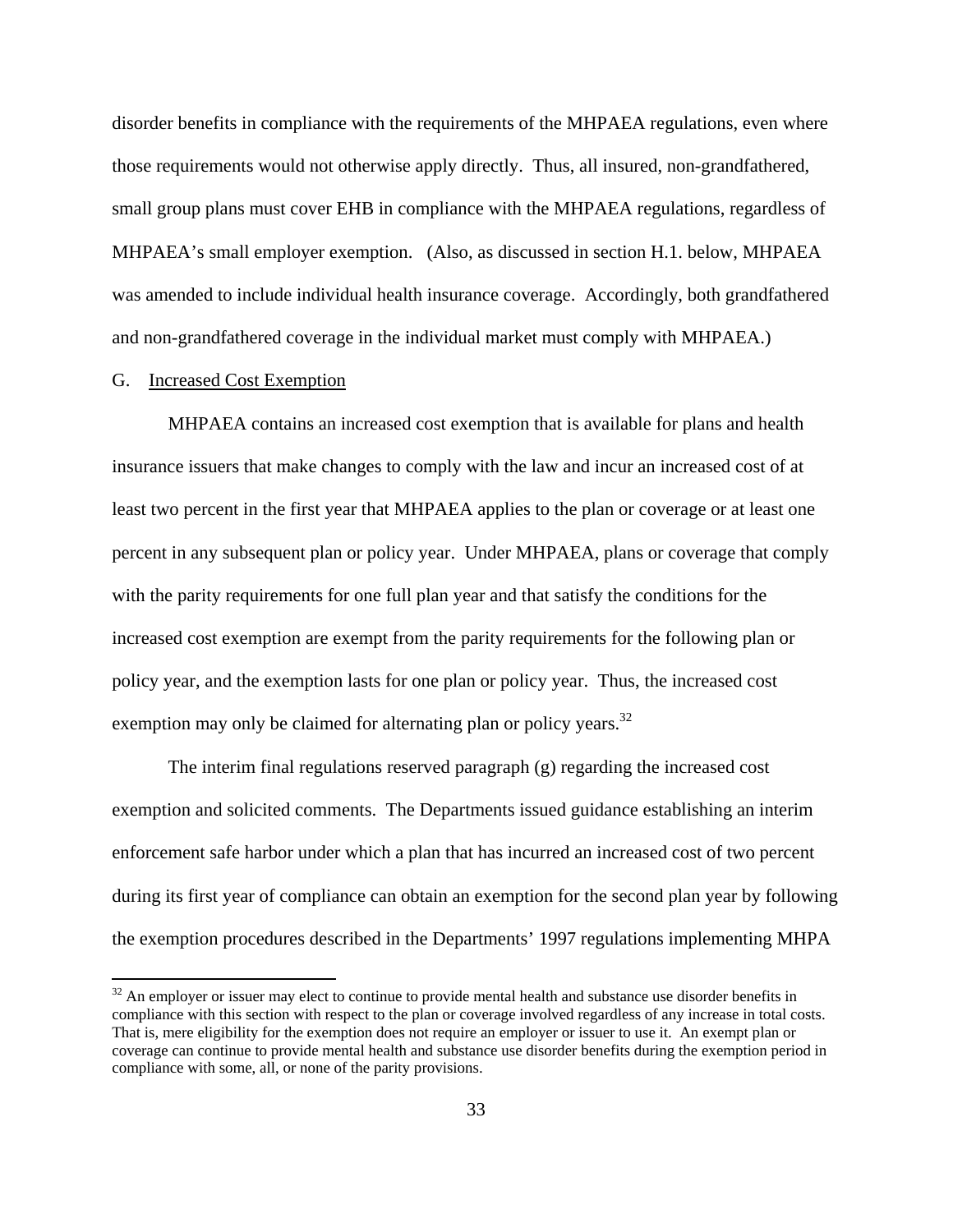1996,33 except that, as required under MHPAEA, for the first year of compliance the applicable percentage of increased cost is two percent and the exemption lasts only one year.<sup>34</sup>

The Departments received several comments on the interim final regulations that requested guidance on attribution of cost increases to MHPAEA. Some commenters emphasized that the cost exemption must be based on actual total plan costs measured at the end of the plan year. Other commenters stated that plans should be permitted to estimate claims that have not yet been reported for purposes of calculating incurred expenditures. Additionally, some commenters stated that a plan's costs for purposes of the increased cost exemption should include not only claims costs, but also administrative expenses associated with complying with the parity requirements.

Paragraph (g) of these final regulations generally applies standards and procedures for claiming an increased cost exemption under MHPAEA consistent with MHPAEA's statutory standards and procedures as well as prior procedures set forth in the Departments' regulations implementing MHPA 1996. The test for an exemption must be based on the estimated increase in actual costs incurred by the plan or issuer that is directly attributable to expansion of coverage due to the requirements of this section and not otherwise due to occurring trends in utilization and prices, a random change in claims experience that is unlikely to persist, or seasonal variation commonly experienced in claims submission and payment patterns.

Under the final regulations, the increase in actual total costs attributable to MHPAEA is described by the formula  $[(E_1 - E_0)/T_0]$ -D>k, where E represents the level of health plan

<sup>&</sup>lt;sup>33</sup> 62 FR 66932, December 22, 1997.<br><sup>34</sup> See FAOs about Affordable Care Act Implementation (Part V) and Mental Health Parity Implementation, question 11, available at: http://www.dol.gov/ebsa/faqs/faq-aca5.html and http://www.cms.gov/CCIIO/Resources/Fact-Sheets-and-FAQs/aca\_implementation\_faqs5.html.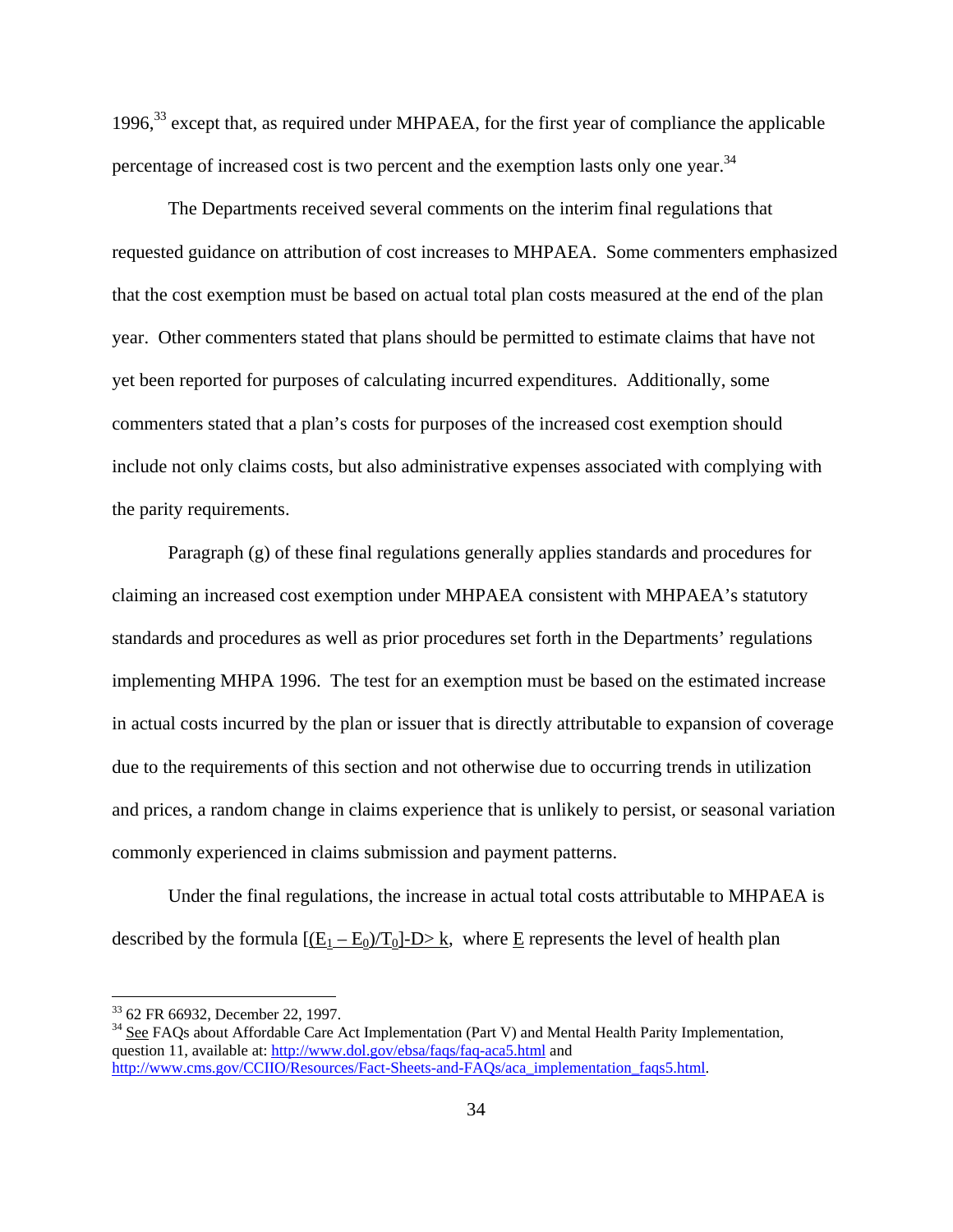spending with respect to mental health and substance use disorder benefits over the measurement period, T is a measure of total actual costs incurred by a plan or coverage on all benefits (medical/surgical benefits and mental health and substance use disorder benefits under the plan), D is the average change in spending over the prior five years, and k is the applicable percentage of increased cost for qualifying for the cost exemption (i.e., one percent or two percent depending on the year). k will be expressed as a fraction for the purposes of this formula. The subscripts 1 and 0 refer to a base period and the most recent benefit period preceding the base period, respectively. Costs incurred under E include paid claims by the plan or coverage for services to treat mental health conditions and substance use disorders, and administrative costs associated with providing mental health or substance use disorder benefits (amortized over time).

In estimating the costs attributable to MHPAEA, a plan or issuer must rely on actual claims or encounter data incurred in the benefit period reported within 90 days of the end of the benefit period. Although MHPAEA specifies that determinations with regard to the cost exemption shall be made after a plan has complied with the law for six months of the plan year involved, the provision does not require that the benefit period used to make this calculation be limited to six months. Data from a six month period will not typically reflect seasonal variation in claims experience. To estimate  $E_1 - E_0$ , a plan or coverage must first calculate secular trends over five years in the volume of services and the prices paid for services for the major classifications of services by applying the formula  $(E_1 - E_0)/T_0$  to mental health and substance use disorder spending to each of the five prior years and then calculating the average change in spending. The components of spending are estimated because secular trends can occur in prices and volume. After the average change in spending across the five years is calculated for each service type, the change in mental health and substance use disorder benefits spending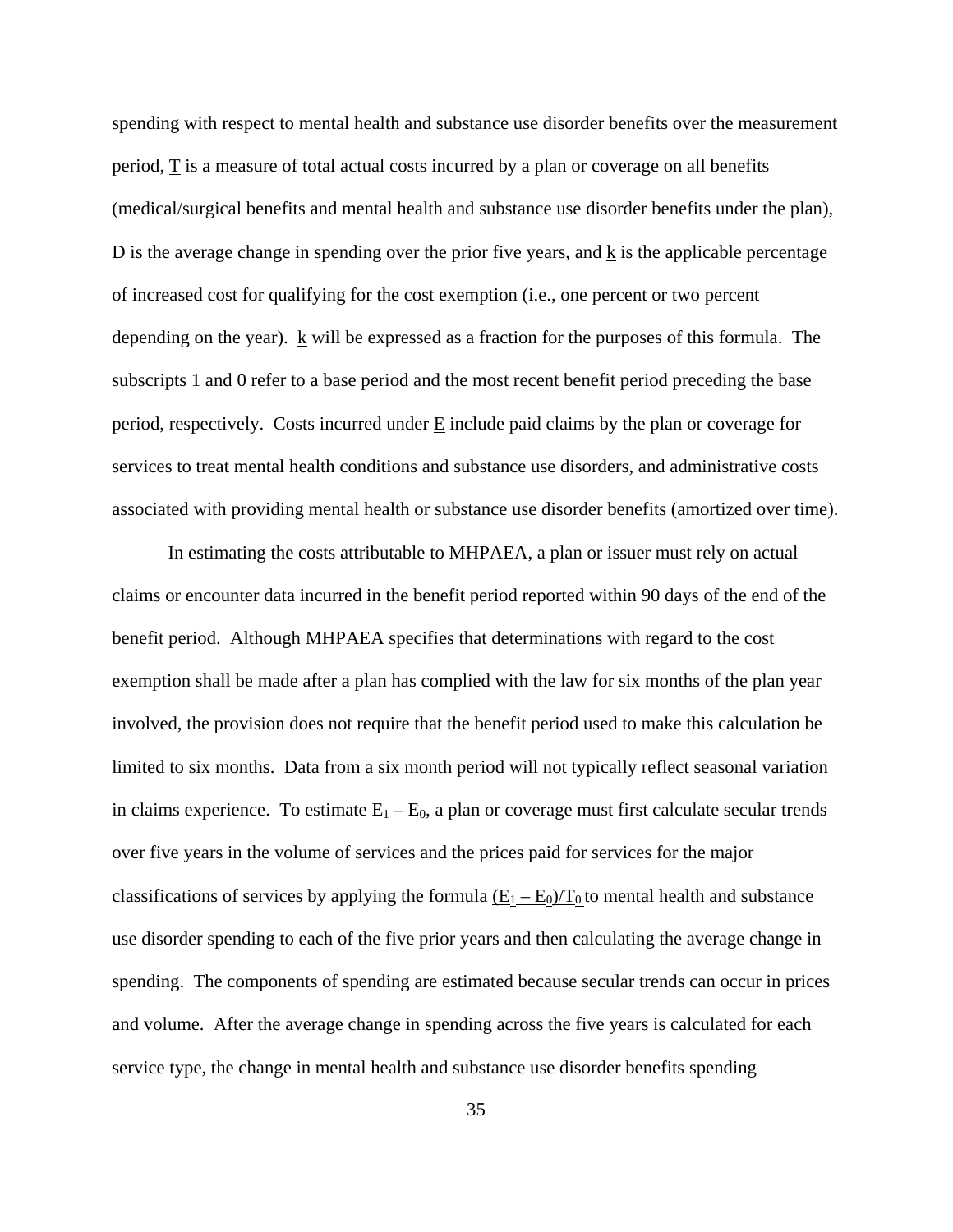attributable to MHPAEA is calculated net of the average annual spending growth that is due to a secular trend. This change in calculation is the main difference from the previous methodology used under prior guidance. It is recognized that for some smaller employers covered by MHPAEA, year to year spending may be somewhat unstable. In this case, an employer or issuer may propose an alternative estimation method. It is important to note that the language of the statute indicates that the base period against which the impact of MHPAEA is assessed moves up each year to the year prior to the current benefit year.

Administrative costs attributable to the implementation of MHPAEA must be reasonable and supported with detailed documentation from accounting records. Software and computing expenses associated with implementation of the prohibition on separate cumulative financial requirements or other provisions of the regulation should be based on a straight-line depreciation over the estimated useful life of the asset (computer hardware five years; software three years, according to the American Hospital Association's Estimated Useful Life of depreciable Hospital Assets). Any other fixed administrative costs should also be amortized.

Some commenters suggested additional clarifications regarding the statutory provision that determinations as to increases in actual costs must be made and certified by a qualified and licensed actuary who is a member in good standing of the American Academy of Actuaries. Some commenters suggested that the actuary must be qualified to perform such work based on meeting the Qualification Standards for Actuaries Issuing Statements of Actuarial Opinion in the United States. Other commenters suggested that the actuary must be independent and not employed by the group health plan or health insurance issuer claiming the exemption. The Departments believe the statutory language is sufficient to ensure reliable cost increase determinations. Moreover, this approach is consistent with the approach applicable to EHB in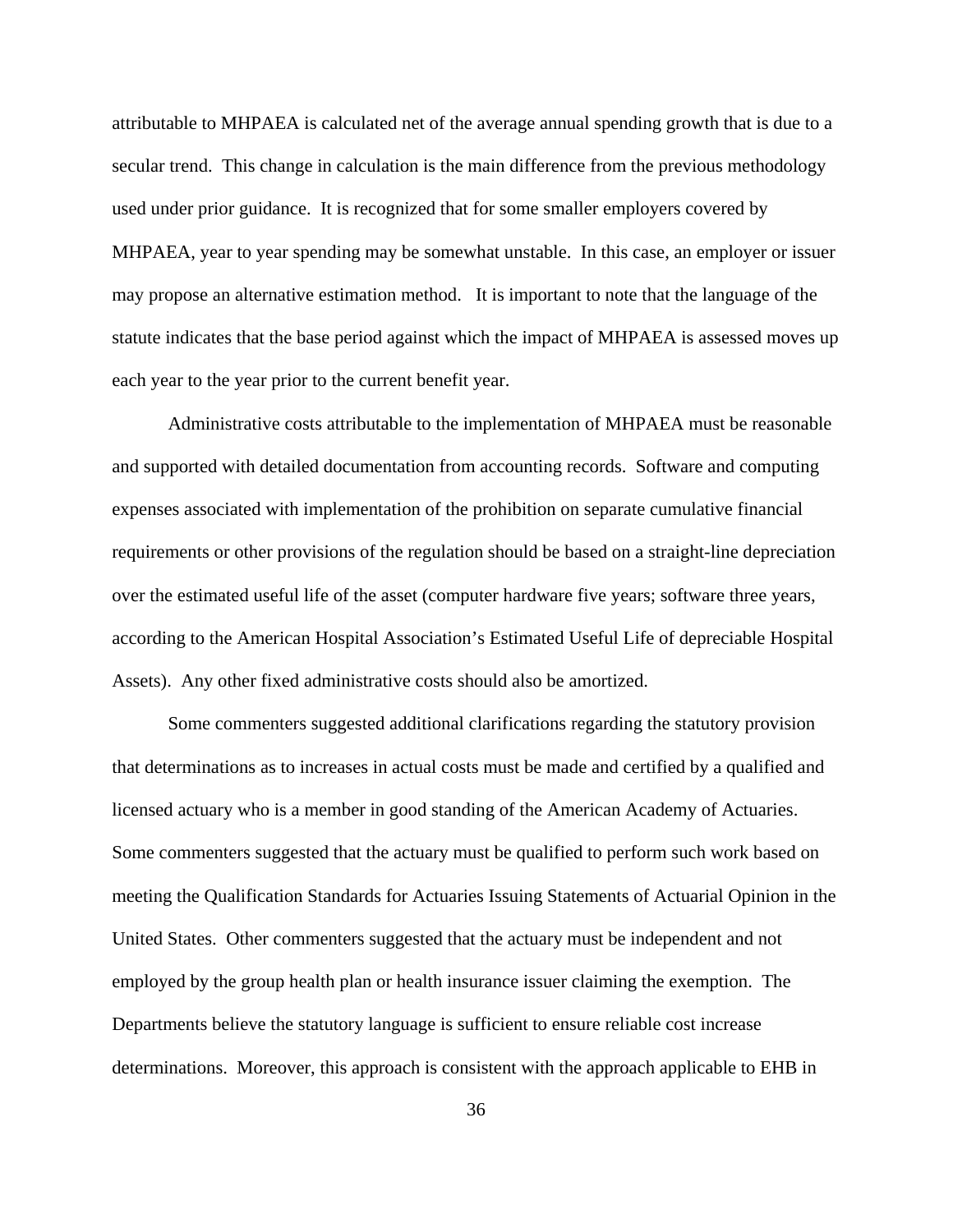that the only qualification required for actuaries is that they be a member in good standing of the American Academy of Actuaries.<sup>35</sup> Accordingly, the Departments decline to adopt these suggestions. Determinations as to increases in actual costs attributable to implementation of the requirements of MHPAEA must be made and certified by a qualified and licensed actuary who is a member in good standing of the American Academy of Actuaries. All such determinations must be based on the formula specified in these final regulations in a written report prepared by the actuary. Additionally, the written report, along with all supporting documentation relied upon by the actuary, must be maintained by the group health plan or health insurance issuer for a period of six years.

Several commenters expressed concern regarding the administrative burden that would result from qualifying for the increased cost exemption for one year and then having to comply with the law the following year. MHPAEA's statutory language specifies that plans and issuers may qualify for the increased cost exemption for only one year at a time, stating that if the application of MHPAEA "results in an increase for the plan year involved of the actual total costs of coverage … by an amount that exceeds the applicable percentage . . .the provisions of this section shall not apply to such plan (or coverage) during the following plan year, and such exemption shall apply to the plan (or coverage) for 1 plan year.<sup>36</sup>

Before a group health plan or health insurance issuer may claim the increased cost exemption, it must furnish a notice of the plan's exemption from the parity requirements to participants and beneficiaries covered under the plan, the Departments (as described below), and appropriate State agencies. The notification requirements for the increased cost exemption under

<sup>&</sup>lt;sup>35</sup> <u>See</u> 45 CFR 156.135(b).<br><sup>36</sup> Code section 9812(c)(2), ERISA 712(c)(2), PHS Act section 2726(c)(2).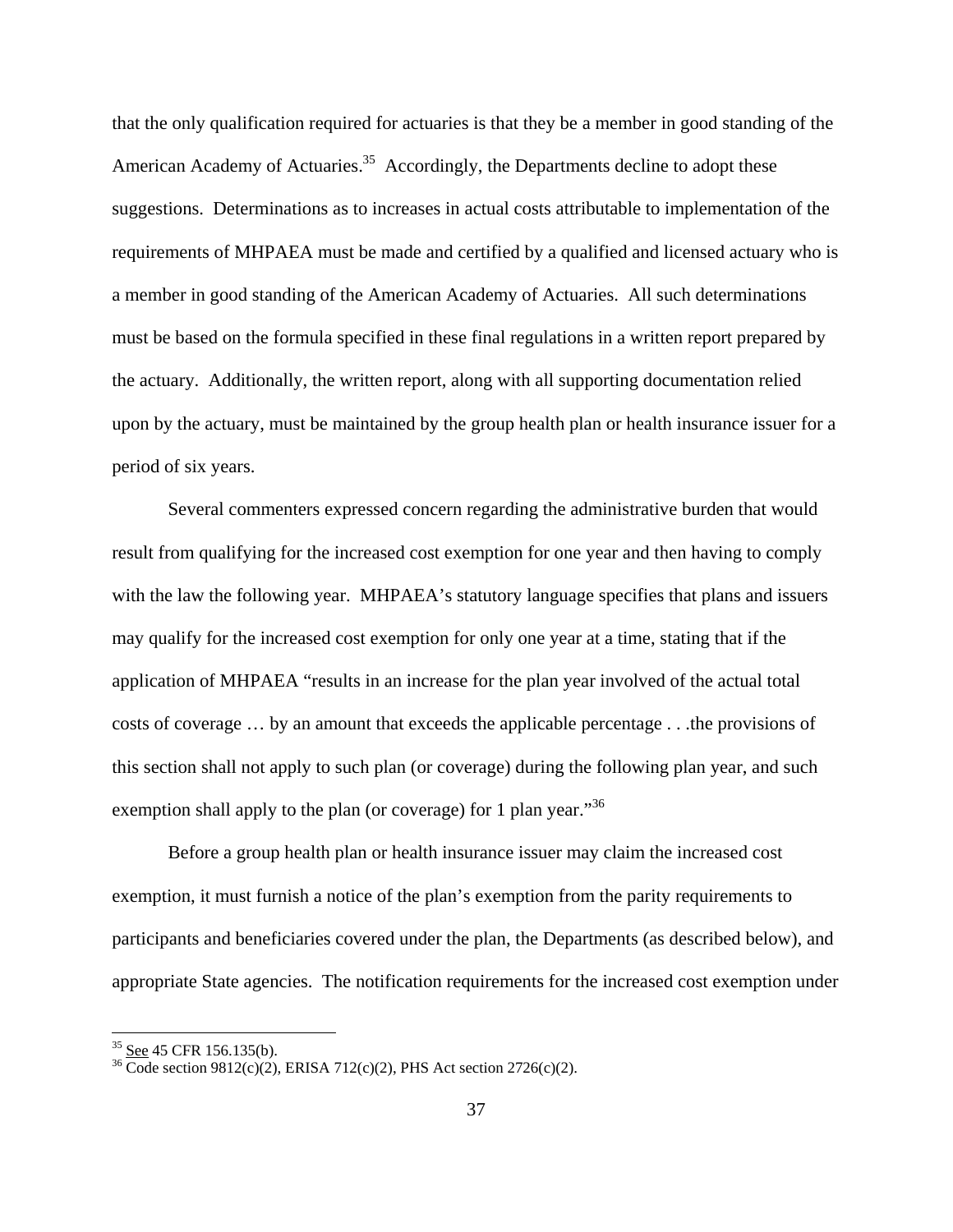these final regulations are consistent with the requirements under the Departments' 1997 regulations implementing MHPA 1996.

With respect to participants and beneficiaries, a group health plan subject to ERISA may satisfy this requirement by providing a summary of material reductions in covered services or benefits under 29 CFR 2520.104b-3(d), if it includes all the information required by these final regulations.

With respect to notification to the Departments, a plan or issuer must furnish a notice that satisfies the requirements of these final regulations. A group health plan that is a church plan (as defined in section 414(e) of the Code) must notify the Department of the Treasury. A group health plan subject to Part 7 of Subtitle B of Title I of ERISA must notify the Department of Labor. A group health plan that is a non-Federal governmental plan or a health insurance issuer must notify HHS. In all cases, the exemption is not effective until 30 days after notice has been sent to both participants and beneficiaries and to the appropriate Federal agency. The Departments will designate addresses for delivery of these notices in future guidance.

Finally, a plan or issuer must make available to participants and beneficiaries (or their representatives), on request and at no charge, a summary of the information on which the exemption was based. For purposes of this paragraph (g), an individual who is not a participant or beneficiary and who presents a notice described in paragraph  $(g)(6)$  of the final regulations is considered to be a representative. Such a representative may request the summary of information by providing the plan a copy of the notice provided to the participant or beneficiary with any personally identifiable information redacted. The summary of information must include the incurred expenditures, the base period, the dollar amount of claims incurred during the base period that would have been denied under the terms of the plan absent amendments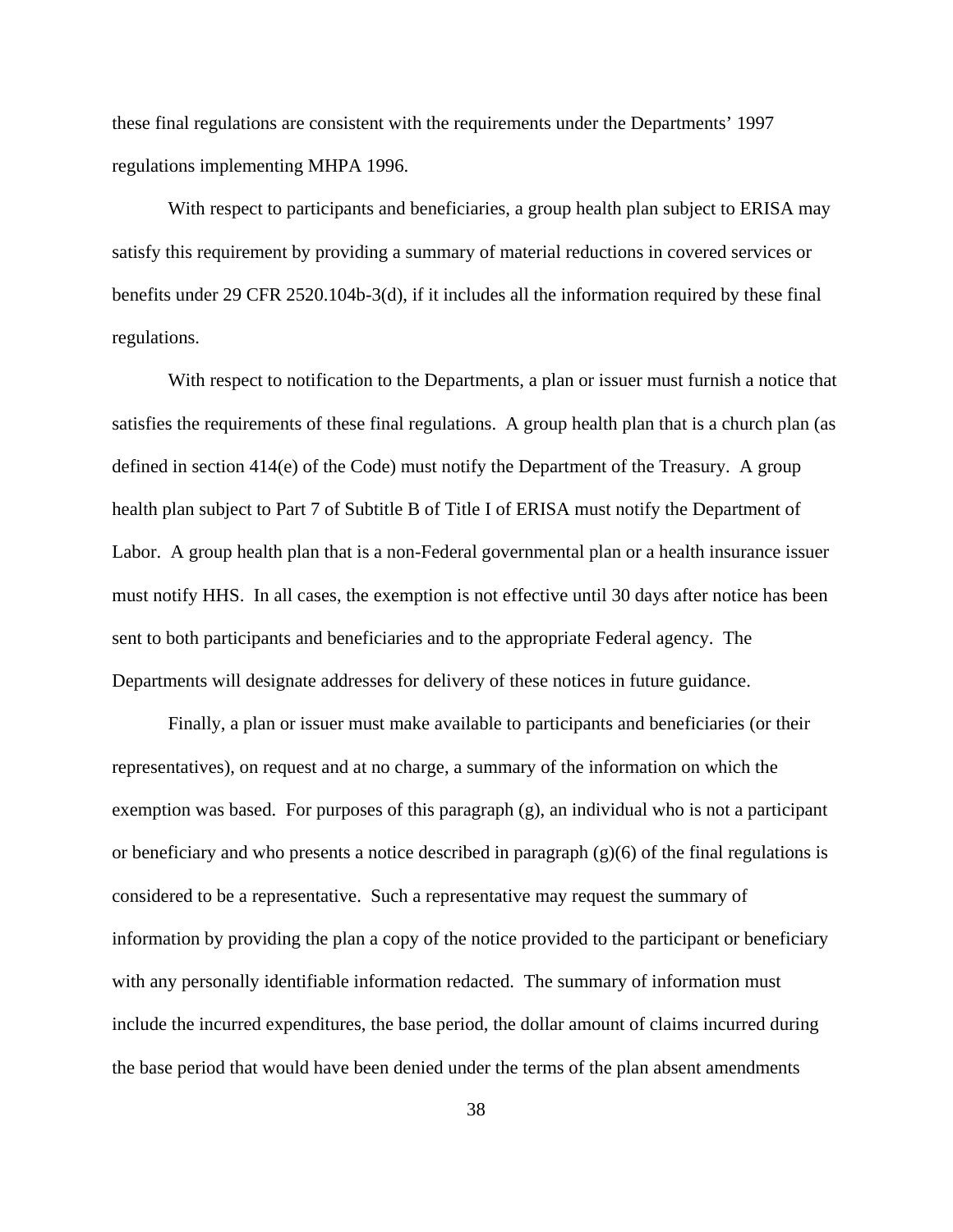required to comply with parity, and the administrative expenses attributable to complying with the parity requirements. In no event should a summary of information include individually identifiable information.

The increased cost exemption provision in paragraph (g) of these final regulations is effective for plan or policy years beginning on or after July 1, 2014 (see paragraph (i) of these final regulations), which for calendar year plans means the provisions apply on January 1, 2015. Accordingly, plans and issuers must use the formula specified in paragraph (g) of these final regulations to determine whether they qualify for the increased cost exemption in plan or policy years beginning on or after July 1, 2014. For claiming the increased cost exemption in plan or policy years beginning before July 1, 2014, plans and issuers should follow the interim enforcement safe harbor outlined in previously issued FAQs.<sup>37</sup>

#### H. General Applicability Provisions and Application to Certain Types of Plans and Coverage

The interim final regulations combined in paragraph (e)(1) what had been separate rules under MHPA 1996 for (1) determining if a plan provides both medical/surgical and mental health or substance use disorder benefits; (2) applying the parity requirements on a benefitpackage-by-benefit-package basis; and (3) counting the number of plans that an employer or employee organization maintains. The combined rule provides that (1) the parity requirements apply to a group health plan offering both medical/surgical benefits and mental health or substance use disorder benefits, (2) the parity requirements apply separately with respect to each combination of medical/surgical coverage and mental health or substance use disorder coverage

1

 $37$  See FAQs about Affordable Care Act Implementation (Part V) and Mental Health Parity Implementation, question 11, available at: http://www.dol.gov/ebsa/faqs/faq-aca5.html and http://www.cms.gov/CCIIO/Resources/Fact-Sheets-and-FAOs/aca\_implementation\_faqs5.html.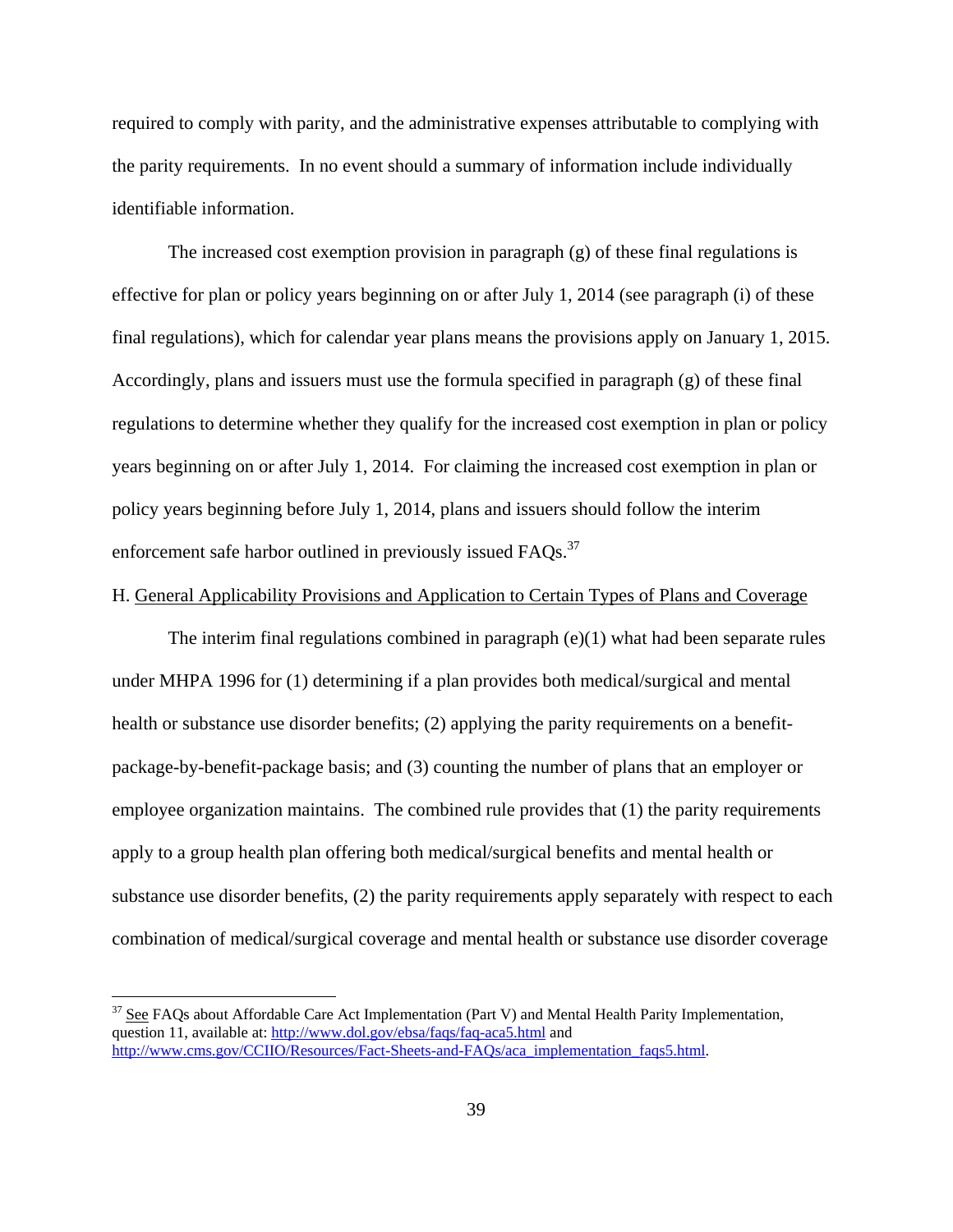that any participant (or beneficiary) can simultaneously receive from an employer's or employee organization's arrangement or arrangements to provide medical care benefits, and (3) all such combinations constitute a single group health plan for purposes of the parity requirements. Some comments expressed concern that the new combined rule would disrupt benefit programs that employers have maintained as separate plans for important reasons having nothing to do with a desire to escape the parity requirements and that the rule should be rescinded or issued only in proposed form. Other comments welcomed the rule as an important protection to prevent evasion of the parity requirements. The final regulations do not change the combined rule from the interim final regulations. In the Departments' view, the combined rule is necessary to prevent potential evasion of the parity requirements by allocating mental health or substance use disorder benefits to a plan or benefit package without medical/surgical benefits (when medical/surgical benefits are also otherwise available).

 The preamble to the interim final regulations illustrated how the parity requirements would apply to various benefit package configurations, including multiple medical/surgical benefit packages combined with a single mental health and substance use disorder benefit package. One commenter asked for clarification in the case of a plan with an HMO option and a PPO option in which mental health and substance use disorder benefits are an integral part of each option. In such a case, the parity requirements apply separately to the HMO option and the PPO option.

The Departments are aware that employers and health insurance issuers sometimes contract with MBHOs or similar entities to provide or administer mental health or substance use disorder benefits in group health plans or in health insurance coverage. The fact that an employer or issuer contracts with one or more entities to provide or administer mental health or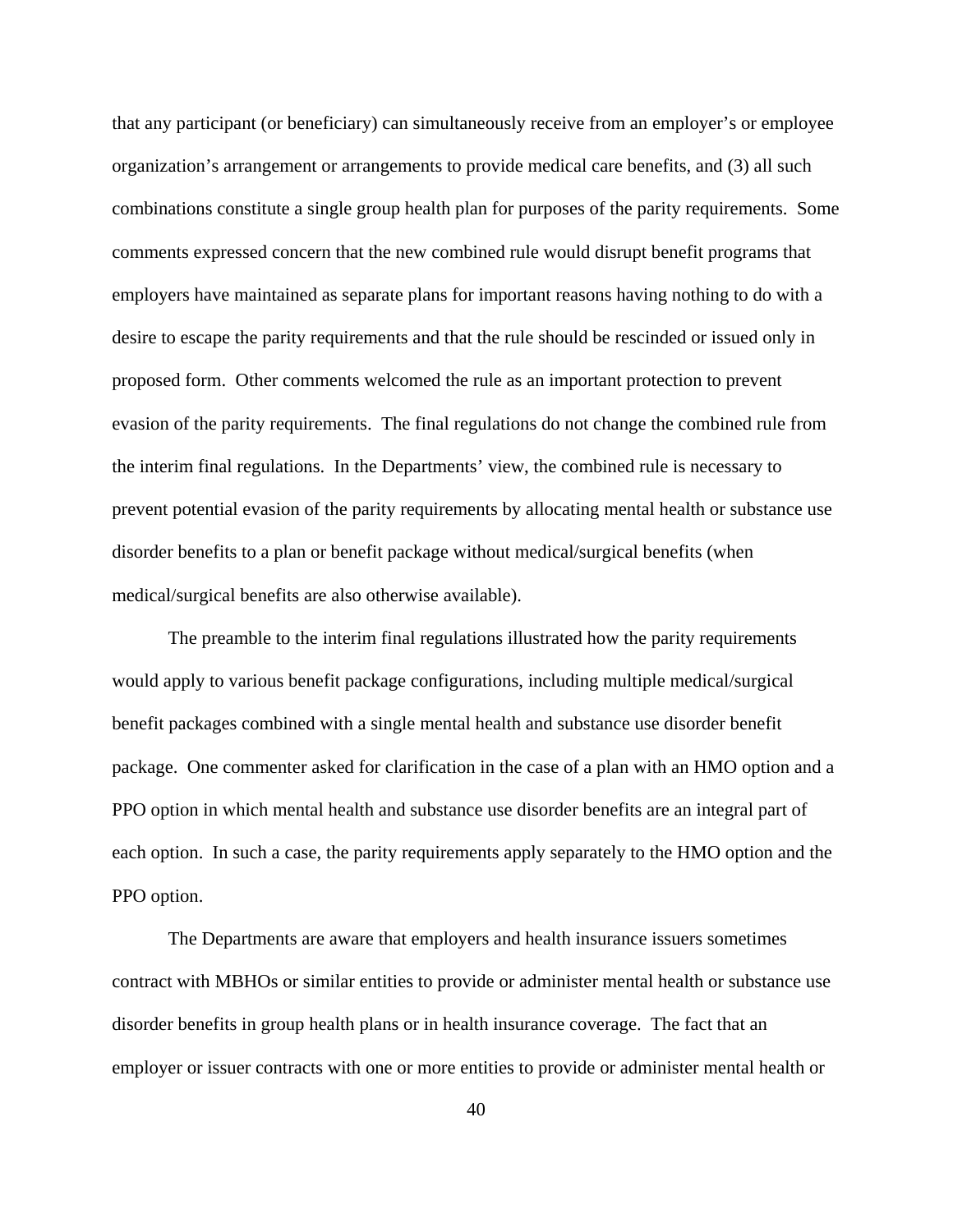substance use disorder benefits does not, however, relieve the employer, issuer, or both of their obligations under MHPAEA. The coverage as a whole must still comply with the applicable provisions of MHPAEA, and the responsibility for compliance rests on the group health plan and/or the health insurance issuer, depending on whether the coverage is insured or self-insured. This means that the plan or issuer will need to provide sufficient information in terms of plan structure and benefits to the MBHO to ensure that the mental health and substance use disorder benefits are coordinated with the medical/surgical benefits for purposes of compliance with the requirements of MHPAEA. Liability for any violation of MHPAEA rests with the group health plan and/or health insurance issuer.

Several commenters requested clarification about whether a plan or issuer may exclude coverage for specific diagnoses or conditions under MHPAEA. These final regulations continue to provide that nothing in these regulations requires a plan or issuer to provide any mental health benefits or substance use disorder benefits. Moreover, the provision of benefits for one or more mental health conditions or substance use disorders does not require the provision of benefits for any other condition or disorder. Other Federal and State laws may prohibit the exclusion of particular disorders from coverage where applicable, such as the Americans with Disabilities Act. Other Federal and State laws may also require coverage of mental health or substance use disorder benefits, including the EHB requirements under section 2707 of the PHS Act and section 1302(a) of the Affordable Care Act.

1. Individual Health Insurance Market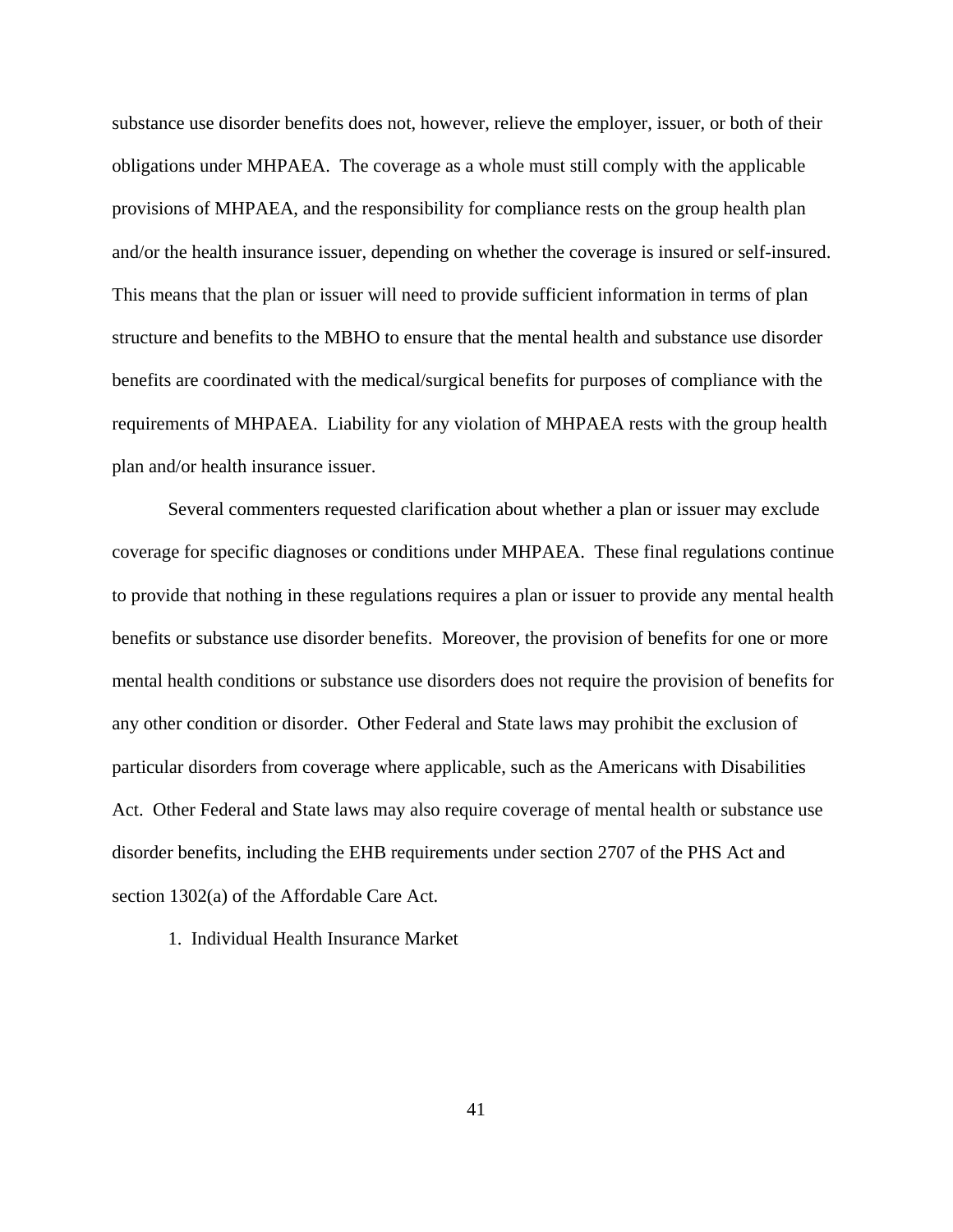Section 1563(c)(4) of the Affordable Care  $Act^{38}$  amended section 2726 of the PHS Act to apply MHPAEA to health insurance issuers in the individual health insurance market. These changes are effective for policy years beginning on or after January 1, 2014. The HHS final regulation implements these requirements in new section 147.160 of title 45 of the Code of Federal Regulations. Under these provisions, unless otherwise specified, the parity requirements outlined in 45 CFR 146.136 of these final regulations apply to health insurance coverage offered by a health insurance issuer in the individual market in the same manner and to the same extent as such provisions apply to health insurance coverage offered by a health insurance issuer in connection with a group health plan in the large group market. These provisions apply to both grandfathered and non-grandfathered individual health insurance coverage for policy years beginning on or after the applicability dates set forth in paragraph (i) of these final regulations.

2. Non-Federal governmental plans

 $\overline{a}$ 

Prior to enactment of the Affordable Care Act, sponsors of self-funded, non-Federal governmental plans were permitted to elect to exempt those plans from ("opt out of") certain provisions of title XXVII of the PHS Act. This election was authorized under section 2721(b)(2) of the PHS Act (renumbered as section  $2722(a)(2)$  by the Affordable Care Act). The Affordable Care Act made a number of changes, with the result that sponsors of self-funded, non-Federal governmental plans can no longer opt out of as many requirements of title XXVII of the PHS Act. However, under the PHS Act, sponsors of self-funded, non-Federal governmental plans may continue to opt out of the requirements of MHPAEA.<sup>39</sup> If the sponsor of a self-funded, non-

 $38$  There are two sections numbered 1563 in the Affordable Care Act. The section 1563 that is the basis for this rulemaking is the section titled "Conforming amendments."

<sup>&</sup>lt;sup>39</sup> See Memo on Amendments to the HIPAA Opt-Out Provision Made by the Affordable Care Act (September 21, 2010). Available at: http://www.cms.gov/CCIIO/Resources/Files/Downloads/opt\_out\_memo.pdf.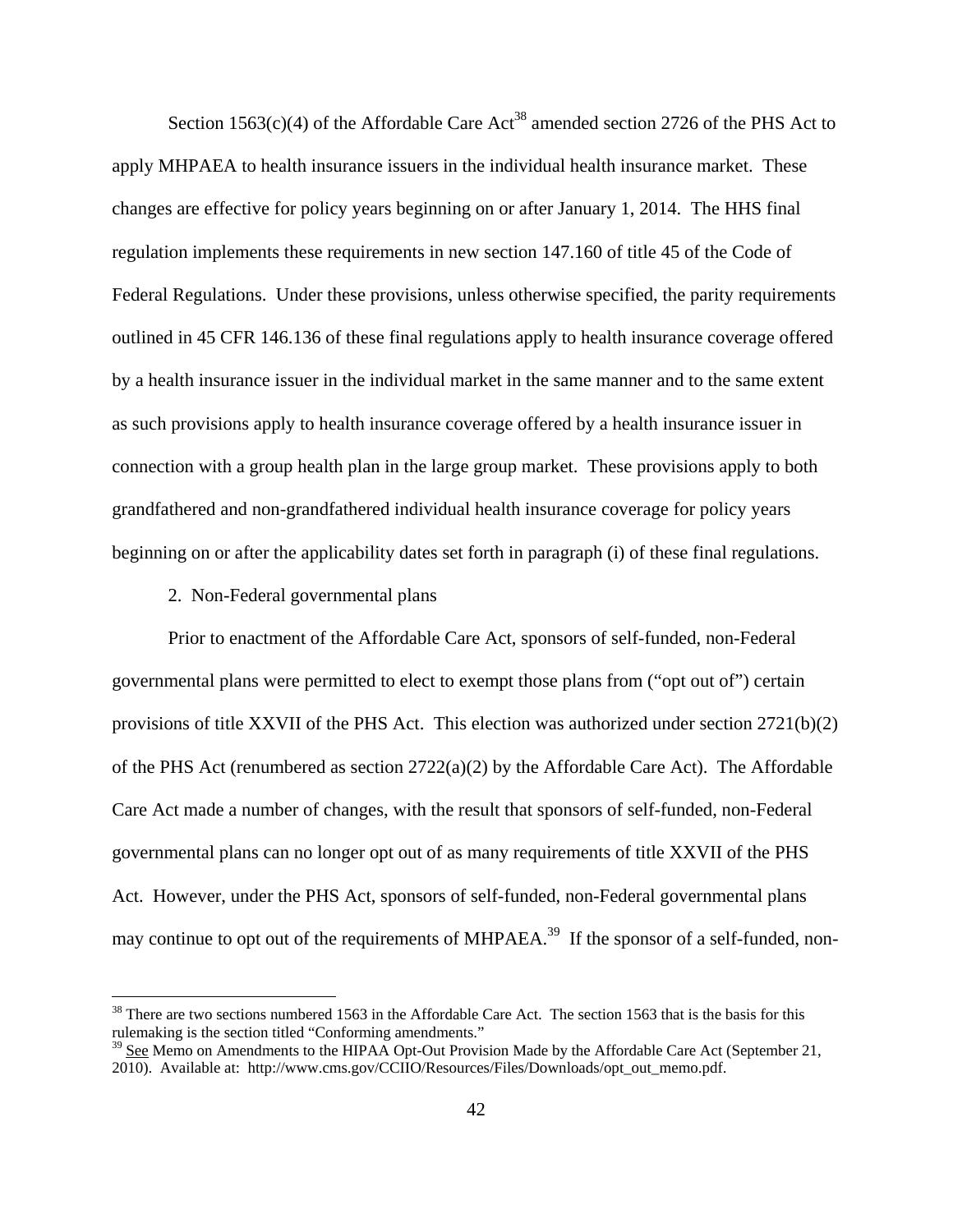Federal governmental plan wishes to exempt its plan from the requirements of MHPAEA, it must follow the procedures and requirements outlined in section 2722 and corresponding Centers for Medicare & Medicaid Services (CMS) guidance, which includes notifying CMS to that effect in writing. $40$ 

#### 3. Retiree-only plans

<u>.</u>

Some commenters requested clarification regarding the applicability of these final regulations to retiree-only plans. ERISA section 732(a) generally provides that part 7 of ERISA—and Code section 9831(a) generally provides that chapter 100 of the Code—does not apply to group health plans with less than two participants who are current employees (including retiree-only plans that, by definition, cover less than two participants who are current employees).<sup>41</sup> The Departments previously clarified in FAQs that the exceptions of ERISA section 732 and Code section 9831, including the exception for retiree-only health plans, remain in effect.<sup>42</sup> Since the provisions of MHPAEA contained in ERISA section 712 and Code section 9812 are contained in part 7 of ERISA and chapter 100 of the Code, respectively, group health plans that do not cover at least two employees who are current employees (such as plans in

<sup>&</sup>lt;sup>40</sup> See Self-Funded Non-Federal Governmental Plans: Procedures and Requirements for HIPAA Exemption Election. Available at:<br>http://www.cms.gov/CCIIO/Resources/Files/hipaa\_exemption\_election\_instructions\_04072011.html

<sup>&</sup>lt;sup>41</sup> Prior to the enactment of the Affordable Care Act, the PHS Act had a parallel provision at section 2721(a); however, after the Affordable Care Act amended, reorganized, and renumbered title XXVII of the PHS Act, that exception no longer exists. <u>See</u> 75 FR 34538-34539.<br><sup>42</sup> See FAQs About the Affordable Care Act Implementation Part III, question 1, available at

http://www.dol.gov/ebsa/faqs/faq-aca3.html and http://www.cms.gov/CCIIO/Resources/Fact-Sheets-and-FAQs/aca\_implementation\_faqs3.html, which states that "statutory provisions in effect since 1997 exempting group health plans with 'less than two participants who are current employees' from HIPAA also exempt such plans from the group market reform requirements of the Affordable Care Act."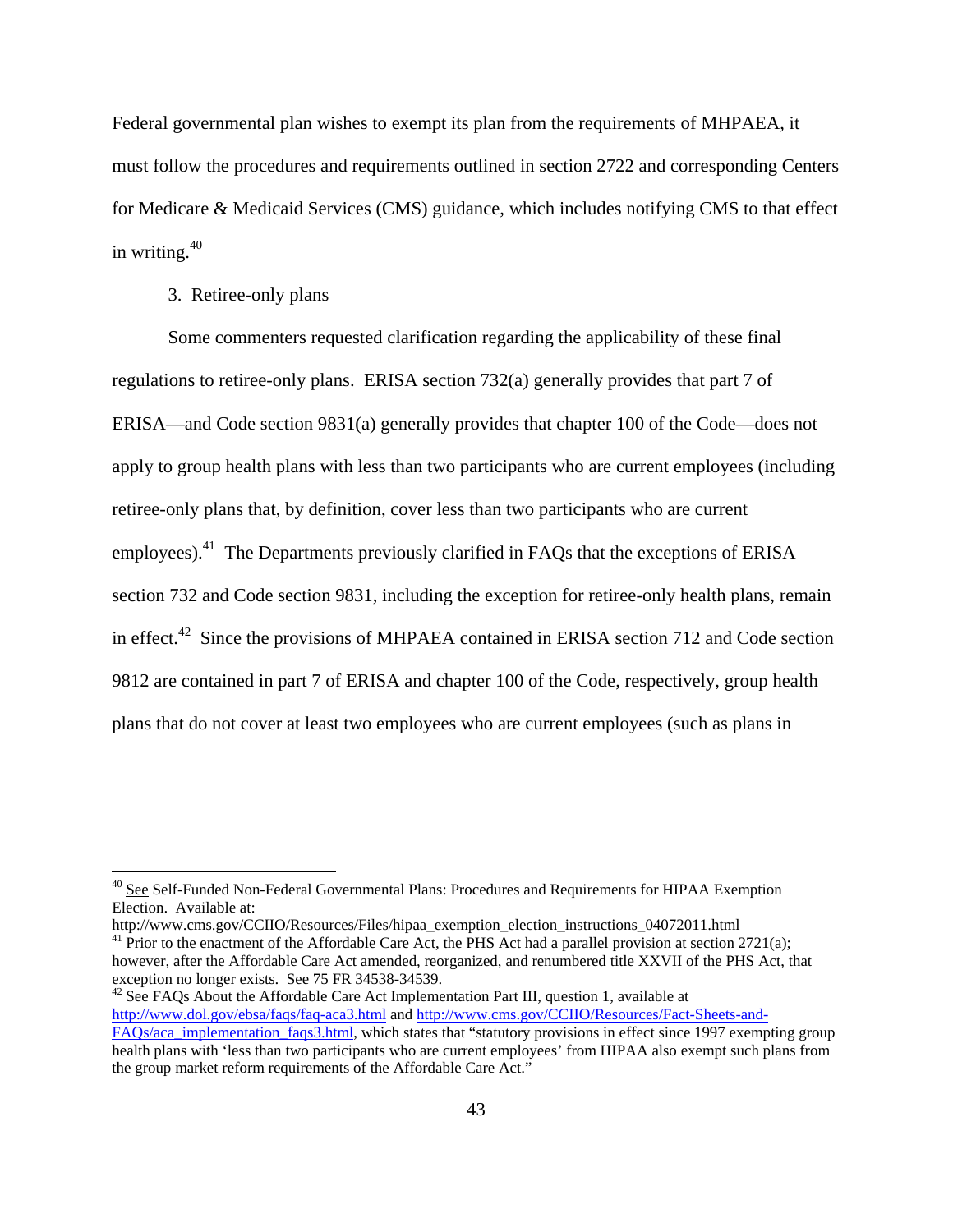which only retirees participate) are exempt from the requirements of MHPAEA and these final regulations.43

4. Employee Assistance Programs

Several comments also requested clarification regarding the applicability of the parity requirements to employee assistance programs (EAPs). An example in the interim final regulations clarified that a plan or issuer that limits eligibility for mental health and substance use disorder benefits until after benefits under an EAP are exhausted has established an NQTL subject to the parity requirements, and stated that if no comparable requirement applies to medical/surgical benefits, such a requirement could not be applied to mental health or substance use disorder benefits.<sup>44</sup> The final regulations retain this example and approach.<sup>45</sup>

The Departments have also received questions regarding whether benefits under an EAP are considered to be excepted benefits. The Departments recently published guidance announcing their intentions to amend the excepted benefits regulations<sup> $46$ </sup> to provide that benefits under an EAP are considered to be excepted benefits, but only if the program does not provide significant benefits in the nature of medical care or treatment.<sup>47</sup> Under this approach, EAPs that qualify as excepted benefits will not be subject to MHPAEA or these final regulations.

<sup>&</sup>lt;sup>43</sup> Additionally, as provided in the interim final regulations regarding grandfathered health plans, HHS does not intend to use its resources to enforce the requirements of title XXVII of the PHS Act, including the requirements of MHPAEA and these final regulations, with respect to non-Federal governmental retiree-only plans and encourages States not to apply those provisions to issuers of retiree-only plans. HHS will not cite a State for failing to substantially enforce the provisions of part A of title XXVII of the PHS Act in these situations. See 75 FR at 34538, 34540 (June 17, 2010).

<sup>&</sup>lt;sup>44</sup> See Example 5 in paragraph  $(c)(4)(iii)$  of the interim final regulations.

<sup>&</sup>lt;sup>45</sup> See Example 6 in paragraph  $(c)(4)(iii)$  of the final regulations.

<sup>46 26</sup> CFR 54.9831-1(c), 29 CFR 2590.732(c), 45 CFR 146.145(c).

<sup>&</sup>lt;sup>47</sup> See IRS Notice 2013-54 (available at  $\frac{http://www.irs.gov/public/irs-drop/n-13-54.pdf}{http://www.irs.gov/public/irs-drop/n-13-54.pdf}$ ) and DOL Technical Release 2013-03 (available at http://www.dol.gov/ebsa/newsroom/tr13-03.html), Q&A 9. See also CMS Insurance Standards Bulletin – Application of Affordable Care Act Provisions to Certain Healthcare Arrangements (available at http://www.cms.gov/CCIIO/Resources/Regulations-and-Guidance/Downloads/cms-hra-notice-9-16-2013.pdf).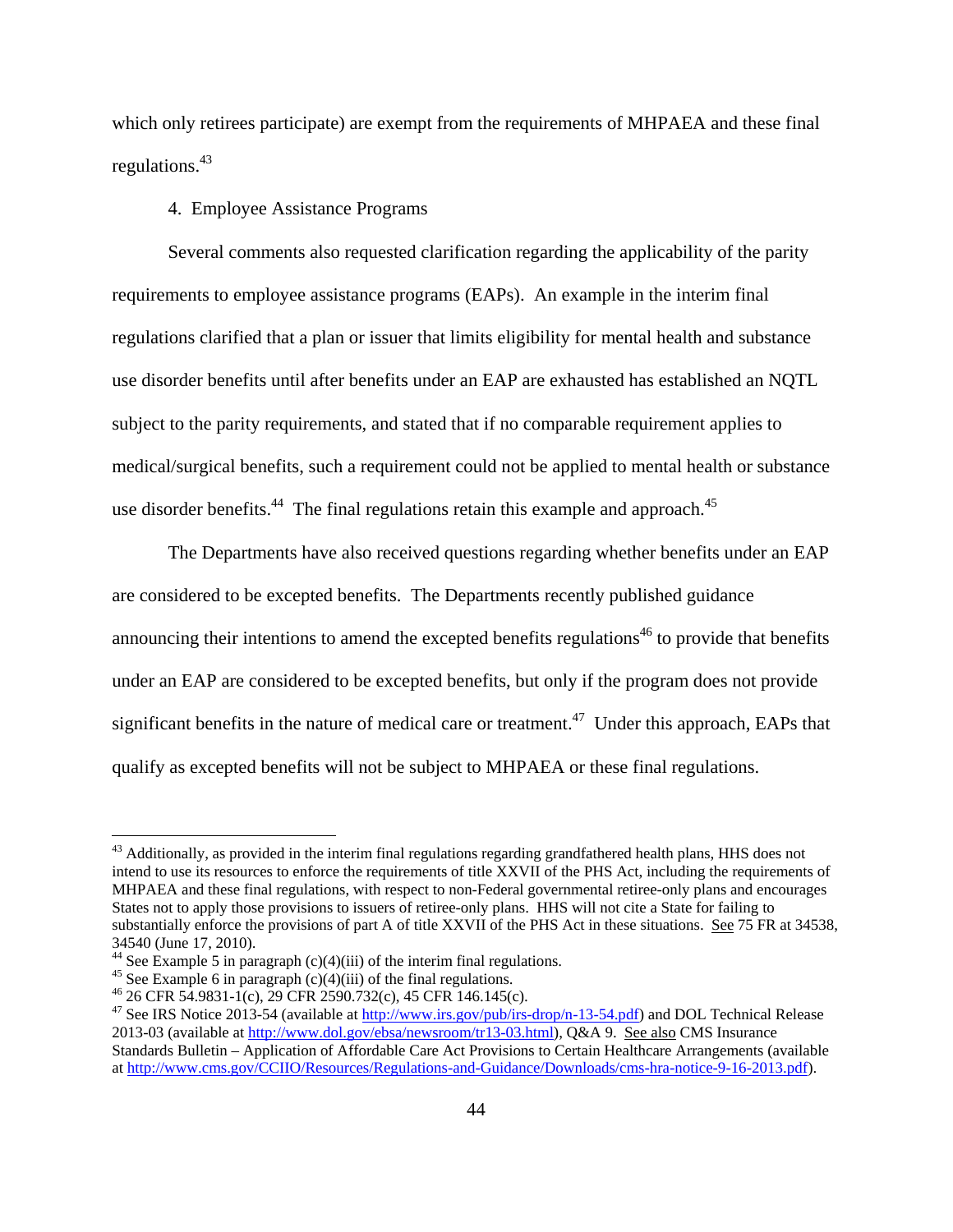The guidance provides that until rulemaking regarding EAPs is finalized, through at least 2014, the Departments will consider an EAP to constitute excepted benefits only if the EAP does not provide significant benefits in the nature of medical care or treatment. For this purpose, employers may use a reasonable, good faith interpretation of whether an EAP provides significant benefits in the nature of medical care or treatment.

5. Medicaid and CHIP Managed Care Plans

These final regulations apply to group health plans and health insurance issuers. These final regulations do not apply to Medicaid managed care organizations (MCOs), alternative benefit plans (ABPs), or the Children's Health Insurance Program (CHIP). However, MHPAEA requirements are incorporated by reference into statutory provisions that do apply to those entities. On January 16, 2013, CMS released a State Health Official Letter regarding the application of the MHPAEA requirements to Medicaid MCOs, ABPs, and CHIP.<sup>48</sup> In this guidance, CMS adopted the basic framework of MHPAEA and applied the statutory principles as appropriate across these Medicaid and CHIP authorities. The letter also stated that CMS intends to issue additional guidance that will assist States in their efforts to implement the MHPAEA requirements in their Medicaid programs.

#### I. Interaction with State Insurance Laws

 $\overline{a}$ 

Several commenters requested that the final regulations clearly describe how MHPAEA interacts with State insurance laws. Commenters sought clarification as to how MHPAEA may or may not preempt State laws that require parity for mental health or substance use disorder benefits, mandate coverage of mental health or substance use disorder benefits, or require a

<sup>&</sup>lt;sup>48</sup> Application of the Mental Health Parity and Addiction Equity Act to Medicaid MCOs, CHIP, and Alternative Benefit (Benchmark) Plans, available at: http://www.medicaid.gov/Federal-Policy-Guidance/downloads/SHO-13- 001.pdf.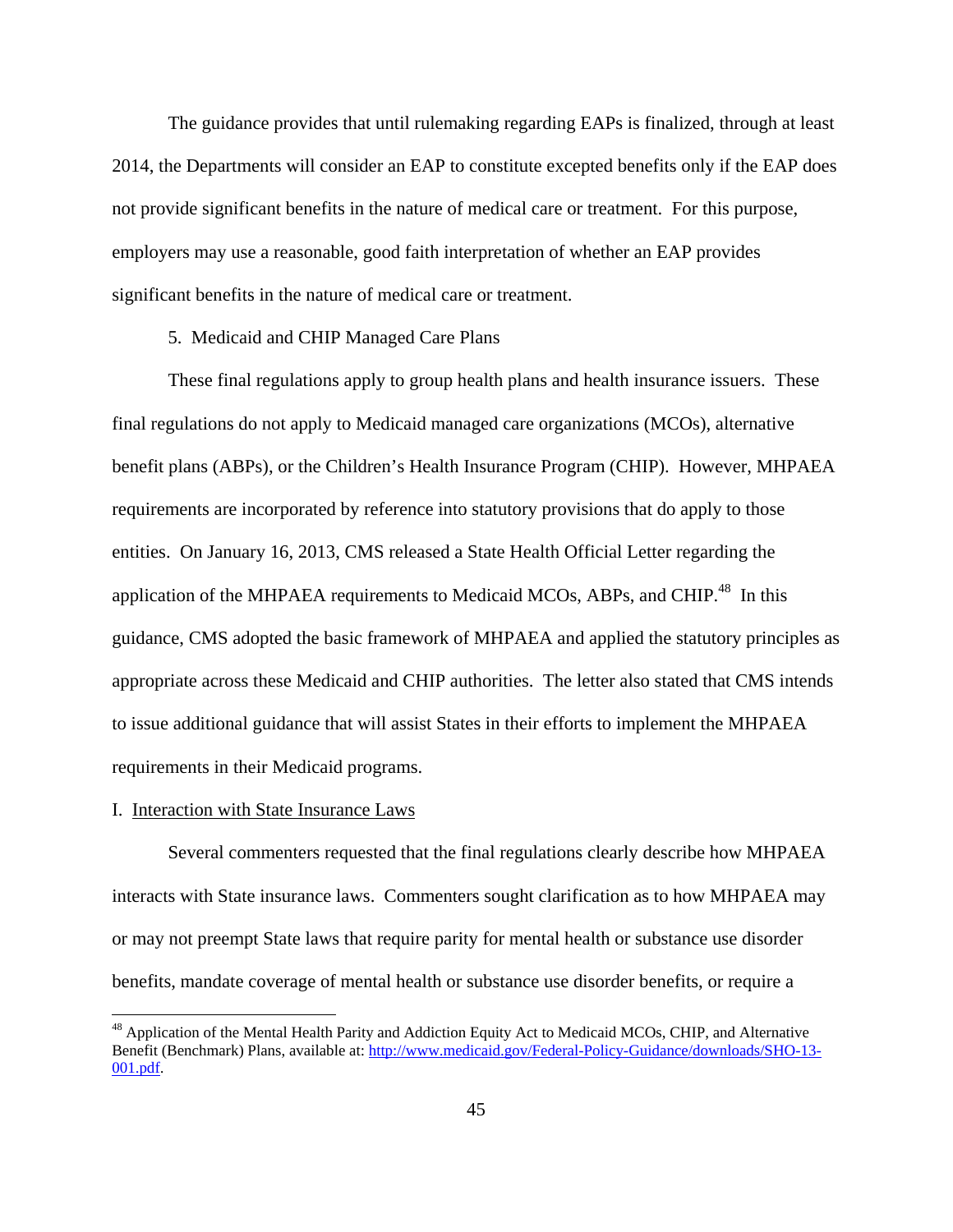minimum level of coverage (such as a minimum dollar, day, or visit level) for mental health conditions or substance use disorders. These commenters expressed a desire that the final regulations articulate that existing State laws on mental health or substance use disorder benefits would remain in effect to the extent they did not prevent the application of MHPAEA.

The preemption provisions of section 731 of ERISA and section 2724 of the PHS Act (added by the Health Insurance Portability and Accountability Act of 1996 (HIPAA) and implemented in 29 CFR 2590.731 and 45 CFR 146.143(a)) apply so that the MHPAEA requirements are not to be "construed to supersede any provision of State law which establishes, implements, or continues in effect any standard or requirement solely relating to health insurance issuers in connection with group health insurance coverage except to the extent that such standard or requirement prevents the application of a requirement" of MHPAEA and other applicable provisions.49 The HIPAA conference report indicates that this is intended to be the "narrowest" preemption of State laws.<sup>50</sup>

For example, a State law may mandate that an issuer offer coverage for a particular condition or require that an issuer offer a minimum dollar amount of mental health or substance use disorder benefits. (While MHPAEA does not require plans or issuers to offer any mental health benefits, once benefits are offered, for whatever reason (except as previously described related to PHS Act section 2713), MHPAEA applies to the benefits.) These State law provisions do not prevent the application of MHPAEA, and therefore would not be preempted. To the extent the State law mandates that an issuer provide some coverage for any mental health condition or substance use disorder, benefits for that condition or disorder must be provided in

 $49$  The preemption provision of PHS Act section 2724 also applies to individual health insurance coverage.

<sup>&</sup>lt;sup>50</sup> See House Conf. Rep. No. 104-736, at 205, reprinted in 1996 U.S. Code Cong. & Admin. News 2008.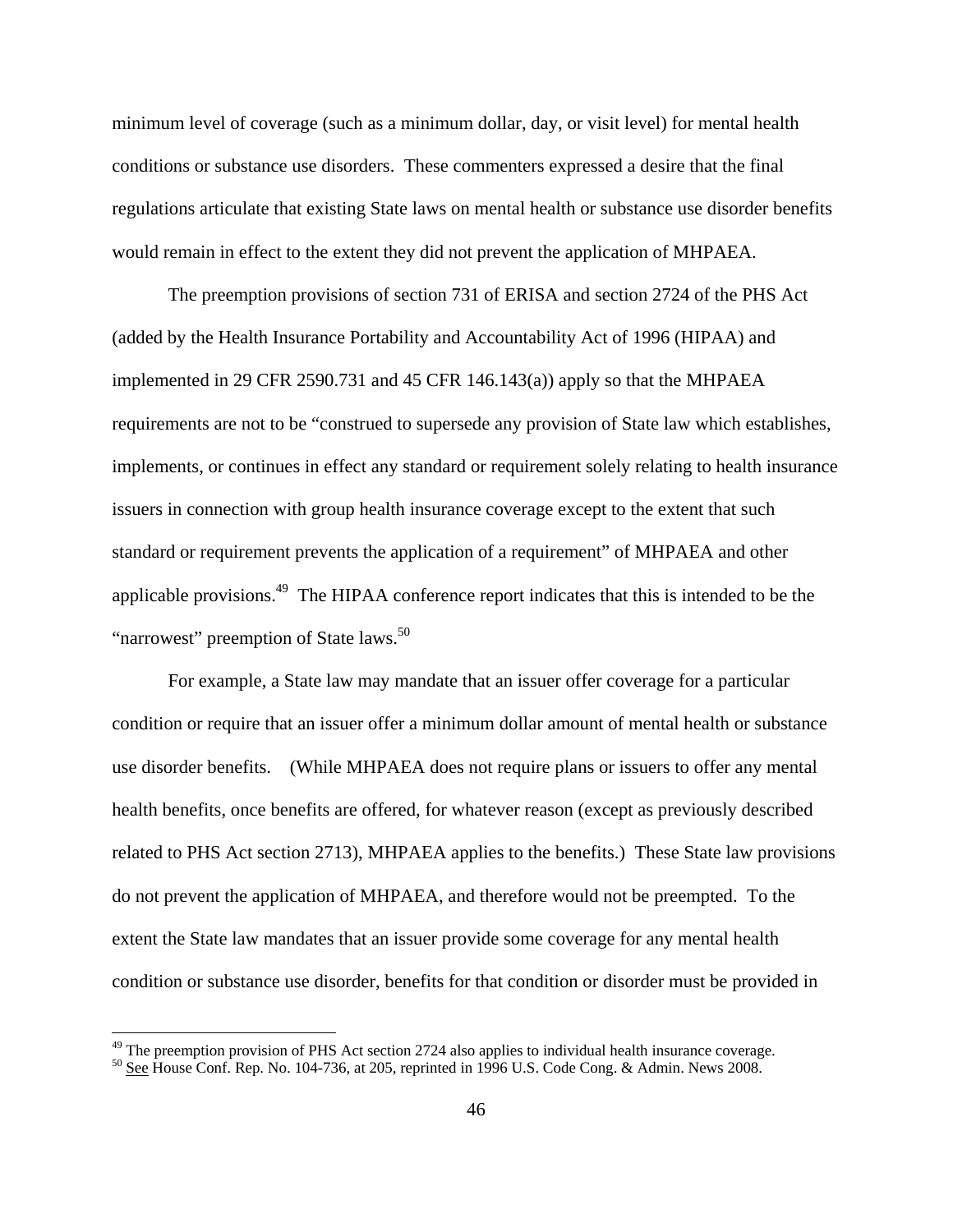parity with medical/surgical benefits under MHPAEA. This means that an issuer subject to MHPAEA may be required to provide mental health or substance use disorder benefits beyond the State law minimum in order to comply with MHPAEA.

#### J. Enforcement

Comments received in response to the interim final regulations suggested some confusion and concern regarding the Departments' authority to impose penalties and ensure compliance with the requirements under MHPAEA. The enforcement responsibilities of the Federal government and the States with respect to health insurance issuers are set forth in the PHS Act. Pursuant to PHS Act section 2723(a), States have primary enforcement authority over health insurance issuers regarding the provisions of part A of title XXVII of the PHS Act, including MHPAEA. HHS (through CMS) has enforcement authority over the issuers in a State if the State notifies CMS that it has not enacted legislation to enforce or is otherwise not enforcing, or if CMS determines that the State is not substantially enforcing, a provision (or provisions) of part A of title XXVII of the PHS Act. Currently, CMS believes that most States have the authority to enforce MHPAEA and are acting in the areas of their responsibility. In States that lack the authority to enforce MHPAEA, CMS is either directly enforcing MHPAEA or collaborating with State departments of insurance to ensure enforcement.

The Departments of Labor and the Treasury generally have primary enforcement authority over private sector employment-based group health plans, while HHS has primary enforcement authority over non-Federal governmental plans, such as those sponsored by State and local government employers.

Some commenters suggested that States need a stronger understanding of MHPAEA and its implementing regulations to better inform the public about the protections of the law and to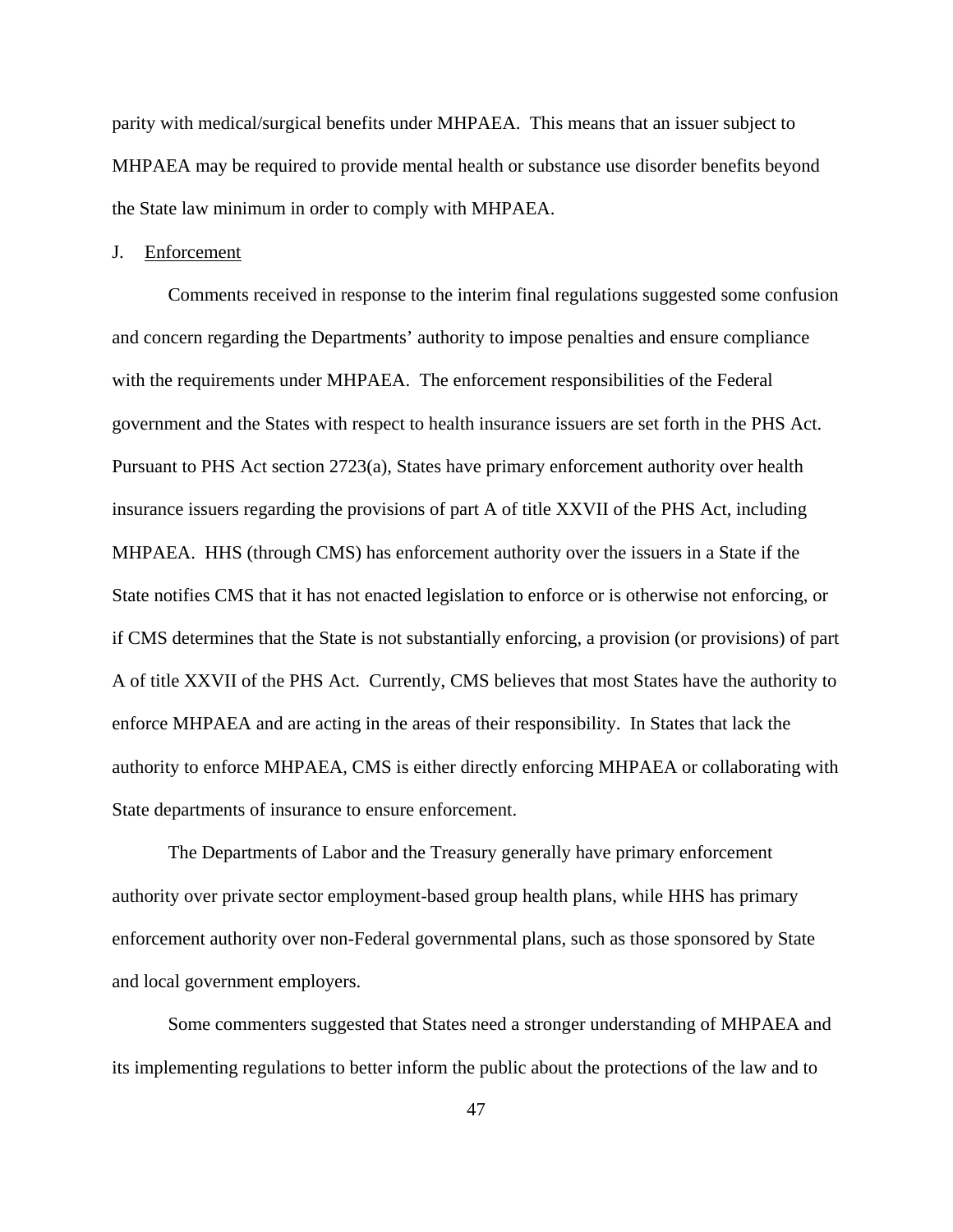ensure proper compliance by issuers. These commenters believed that States would benefit from additional and continued guidance from CMS regarding the requirements of MHPAEA and its impact upon State law. The Departments encourage State regulators to familiarize themselves with the MHPAEA requirements, in particular the rules governing NQTLs, and any guidance issued by the Departments, so that the States can instruct issuers in their jurisdictions on the correct implementation of the statute and regulations, and appropriately enforce the provisions. The Departments will continue to provide technical assistance to State regulators either individually or through the National Association of Insurance Commissioners to ensure that the States have the tools they need to implement and enforce MHPAEA.

## K. Applicability Dates

 $\overline{a}$ 

MHPAEA's statutory provisions were self-implementing and generally became effective for plan years beginning after October 3, 2009.<sup>51</sup> The requirements of the interim final regulations generally became effective on the first day of the first plan year beginning on or after July 1, 2010. These final regulations apply to group health plans and health insurance issuers offering group health insurance coverage on the first day of the first plan year beginning on or after July 1, 2014. Examples, cross-references, and other clarifications have been added in some places to facilitate compliance and address common questions, much of which has already been published by the Departments.<sup>52</sup> Each plan or issuer subject to the interim final regulations must

 $51$  There is a special effective date for group health plans maintained pursuant to one or more collective bargaining agreements ratified before October 3, 2008, which states that the requirements of the interim final regulations do not apply to the plan (or health insurance coverage offered in connection with the plan) for plan years beginning before the later of either the date on which the last of the collective bargaining agreements relating to the plan terminates (determined without regard to any extension agreed to after October 3, 2008), or July 1, 2010. MHPAEA also provides that any plan amendment made pursuant to a collective bargaining agreement solely to conform to the requirements of MHPAEA will not be treated as a termination of the agreement.

 $52$  For additional examples and other clarifications published by the Departments to facilitate compliance under the interim final rules, see also http://www.dol.gov/ebsa/faqs/faq-mhpaea.html; FAQs about Affordable Care Act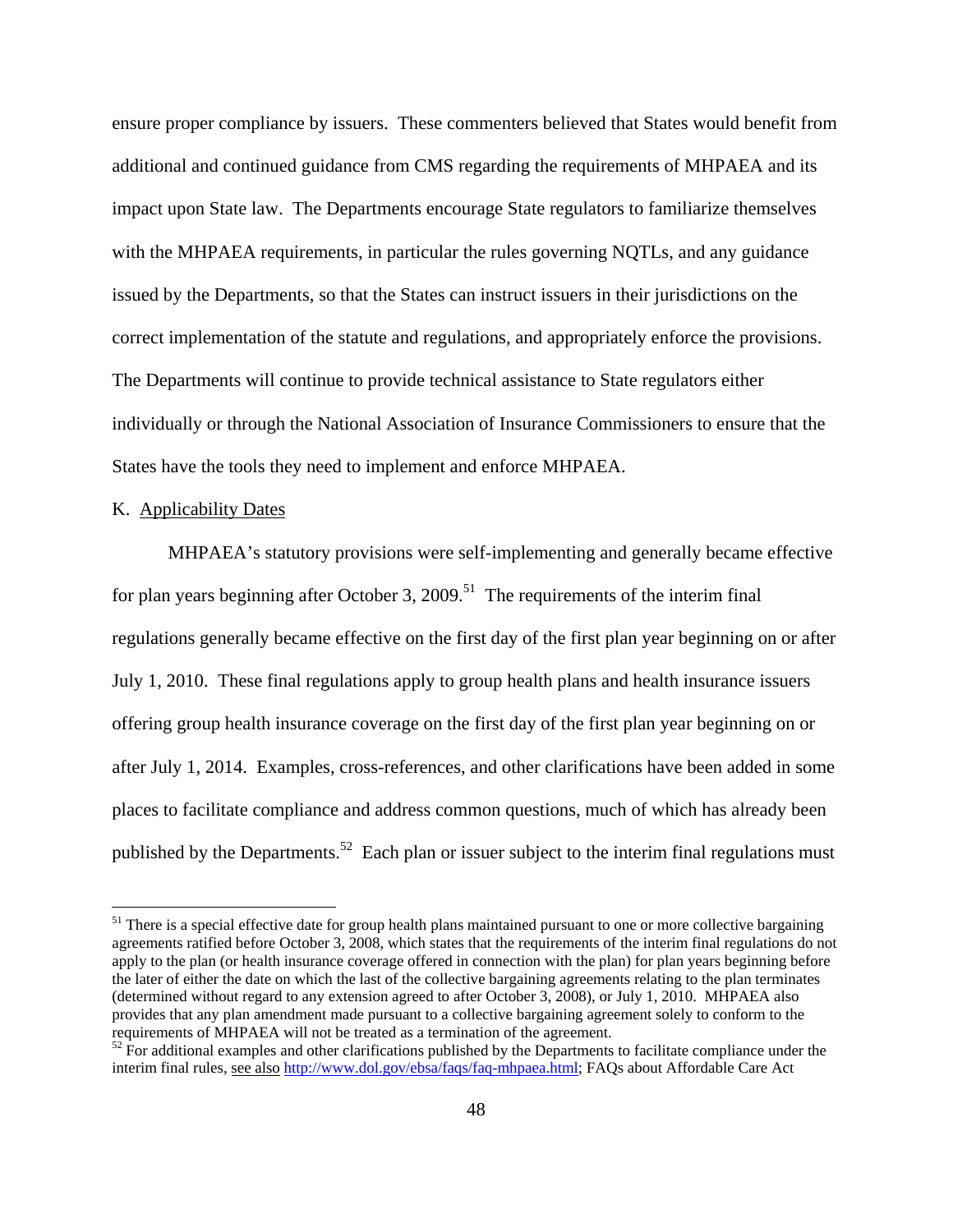continue to comply with the applicable provisions of the interim final regulations until the corresponding provisions of these final regulations become applicable to that plan or issuer.

### L. Technical Amendment Relating to OPM Multi-State Plan Program and External Review

This document also contains a technical amendment relating to external review with respect to the Multi-State Plan Program (MSPP) administered by the Office of Personnel Management (OPM). Section 2719 of the PHS Act and its implementing regulations provide that group health plans and health insurance issuers must comply with either a State external review process or the Federal external review process. Generally, if a State has an external review process that meets, at a minimum, the consumer protections set forth in the interim final regulations on internal claims and appeals and external review,  $5<sup>3</sup>$  then an issuer (or a plan) subject to the State process must comply with the State process.<sup>54</sup> For plans and issuers not subject to an existing State external review process (including self-insured plans), a Federal external review process applies.<sup>55</sup> The statute requires the Departments to establish standards, "through guidance," governing a Federal external review process. Through guidance issued by

Implementation (Part V) and Mental Health Parity Implementation, available at http://www.dol.gov/ebsa/faqs/faqaca5.html and http://www.cms.gov/CCIIO/Resources/Fact-Sheets-and-FAQs/aca\_implementation\_faqs5.html; FAQs about Affordable Care Act Implementation (Part VII) and Mental Health Parity Implementation, available at http://www.dol.gov/ebsa/faqs/faq-aca7.html and http://www.cms.gov/CCIIO/Resources/Fact-Sheets-and-FAQs/aca\_implementation\_faqs7.html; FAQs on Understanding Implementation of the Mental Health Parity and Addiction Equity Act of 2008, available at http://www.dol.gov/ebsa/faqs/faq-mhpaeaimplementation.html; and FAQs for Employees about the Mental Health Parity and Addiction Equity Act, available at http://www.dol.gov/ebsa/faqs/faq-mhpaea2.html.

 $53$  The interim final regulations relating to internal claims and appeals and external review processes are codified at 26 CFR 54.9815–2719T, 29 CFR 2590.715–2719, and 45 CFR 147.136. These requirements do not apply to grandfathered health plans. The interim final regulations relating to status as a grandfathered health plan are codified at 26 CFR 54.9815–1251T, 29 CFR 2590.715–1251, and 45 CFR 147.140.<br><sup>54</sup> More information on the regulatory requirements for State external review processes, including the regulations,

Uniform Health Carrier External Review Model Act promulgated by the National Association of Insurance Commissioners, technical releases, and other guidance, is available at http://www.dol.gov/ebsa and http:// cciio.cms.gov.

<sup>&</sup>lt;sup>55</sup> More information on the regulatory requirements for the Federal external review process, including the regulations, technical releases, and other guidance, is available at http://www.dol.gov/ebsa and http://cciio.cms.gov.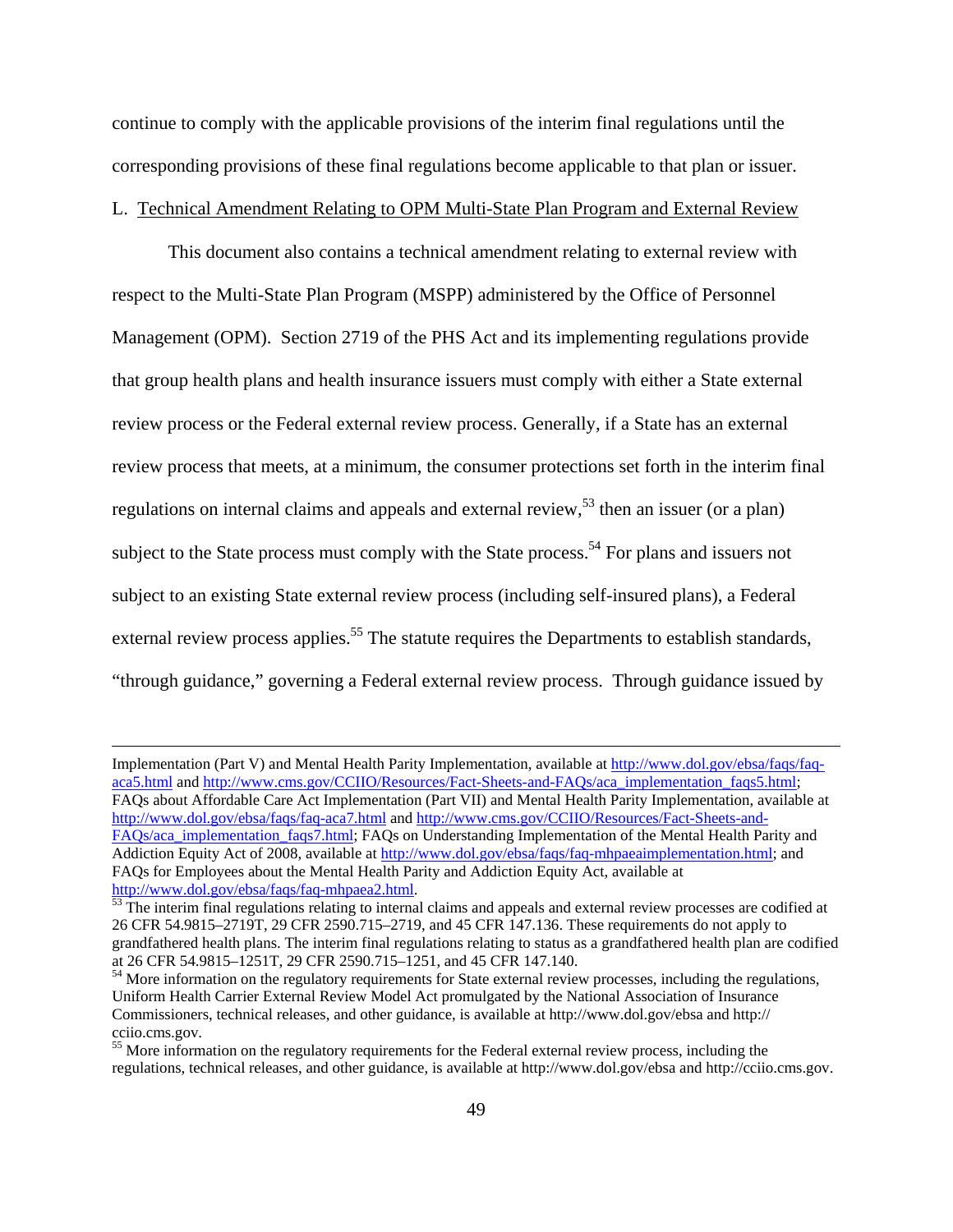the Departments, HHS has established a Federal external review process for self-insured non-Federal governmental health plans, as well as for plans and issuers in States that do not have an external review process that meets the minimum consumer protections in the regulations.

In proposed regulations published on March 21, 2013 (78 FR 17313), the Departments proposed to amend the interim final regulations implementing PHS Act section 2719 to specify that MSPs will be subject to the Federal external review process under PHS Act section 2719(b)(2) and paragraph (d) of the internal claims and appeals and external review regulations. This proposal reflects the Departments' interpretation of section 2719(b)(2) as applicable to all plans not subject to a State's external review process. OPM has interpreted section 1334(a)(4) of the Affordable Care Act to require OPM to maintain authority over external review because Congress directed that OPM implement the MSPP in a manner similar to the manner in which it implements the contracting provisions of the FEHBP, and in the FEHBP, OPM resolves all external appeals on a nationwide basis as a part of its contract administration responsibilities.<sup>56</sup> This assures consistency in benefit administration for those OPM plans that are offered on a nationwide basis. Accordingly, under OPM's interpretation, it would be inconsistent with section 1334(a)(4) of the Affordable Care Act for MSPs and MSPP issuers to follow Statespecific external review processes under section  $2719(b)(1)$  of the PHS Act. OPM's final rule on the establishment of the multi-State plan program nonetheless does require the MSPP external

<sup>&</sup>lt;sup>56</sup> See the OPM proposed rule on establishment of the MSPP, 77 FR 72582, 72585 (Dec. 5, 2012); see also the final rule, 78 FR 15559, 15574 (Mar. 11, 2013) ("we believe our approach to external review is required by section 1334 of the Affordable Care Act[.]".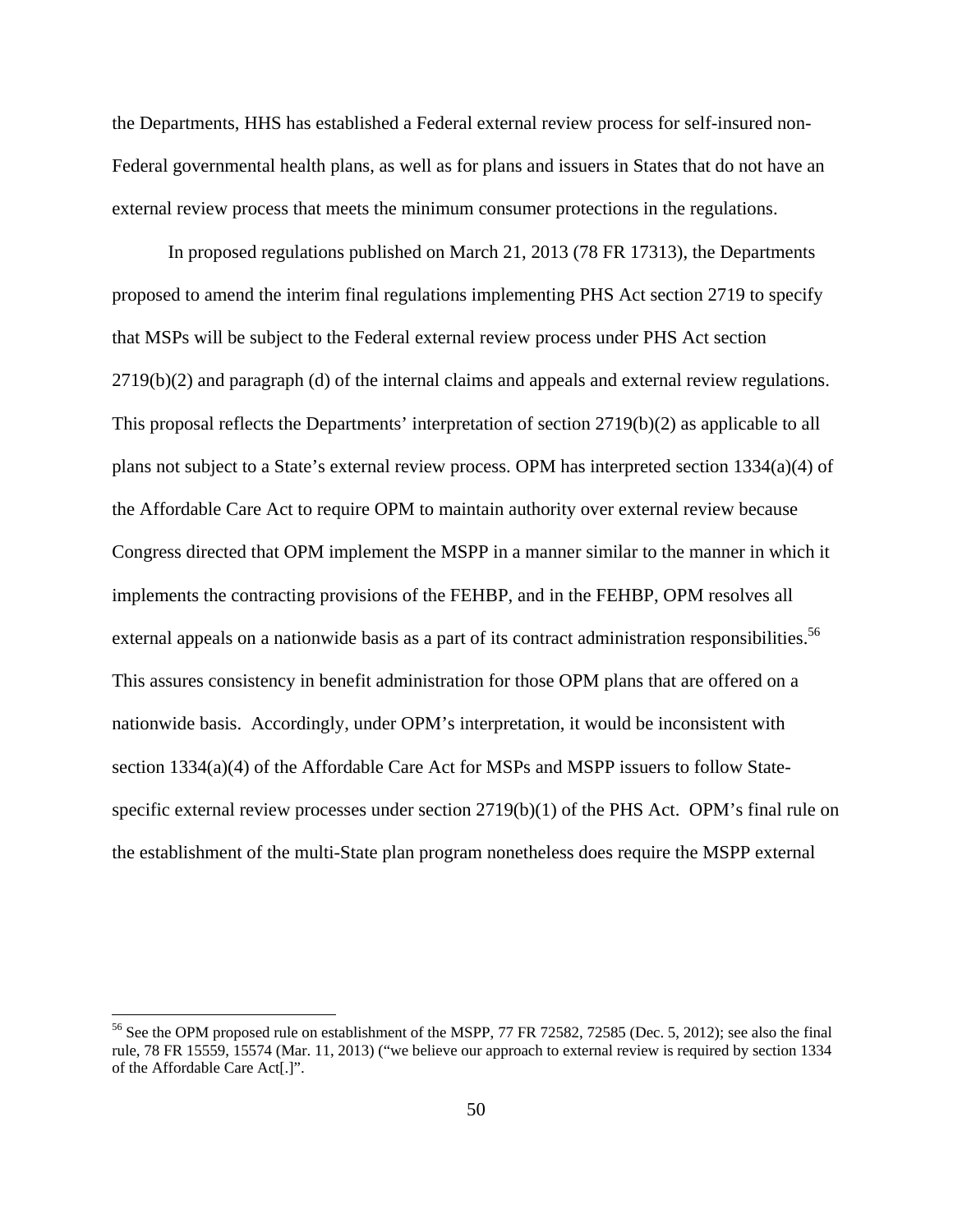review process to meet the requirements of PHS Act section 2719 and its implementing regulations.57

The Departments also proposed to amend the interim final regulations implementing PHS Act section 2719 to specify that the scope of the Federal external review process, as described in paragraph  $(d)(1)(ii)$ , is the minimum required scope of claims eligible for external review for plans using a Federal external review process, and that Federal external review processes developed in accordance with paragraph (d) may have a scope that exceeds the minimum requirements.

 The Departments did not receive any comments relating to these proposed amendments and therefore retain the amendments in this final rule without change, except for one minor correction.<sup>58</sup> The Departments made a typographical error in the March 21, 2013 proposed rule, inadvertently omitting the word "internal" from paragraph  $(d)(1)(i)$ . That provision should have stated that the Federal external review process "applies, at a minimum, to any adverse benefit determination or final *internal* adverse benefit determination . . ." (emphasis added). The Departments did not intend to remove the word "internal" from the interim final rule through the proposed amendment, and we are correcting the final amendment to include the word.

#### **III. Economic Impact and Paperwork Burden**

 $\overline{a}$ 

Executive Orders 12866 (Regulatory Planning and Review, September 30, 1993) and 13563 (Improving Regulation and Regulatory Review, February 2, 2011) direct agencies to

<sup>57</sup> See 45 CFR 800.115(k) and 45 CFR part 800; see also 78 FR at 15574 ("the level playing field provisions of section 1324 of the Affordable Care Act would not be triggered because MSPs and MSPP issuers would comply with the external review requirements in section 2719(b) of the PHS Act, just as other health insurance issuers in the group and individual markets are required to do.").

 $\frac{58}{10}$  Treasury is not adopting amendments to the external review regulations in 26 CFR at this time. Any changes to the Treasury external review regulations will be made when the entire section of those regulations is adopted as final regulations.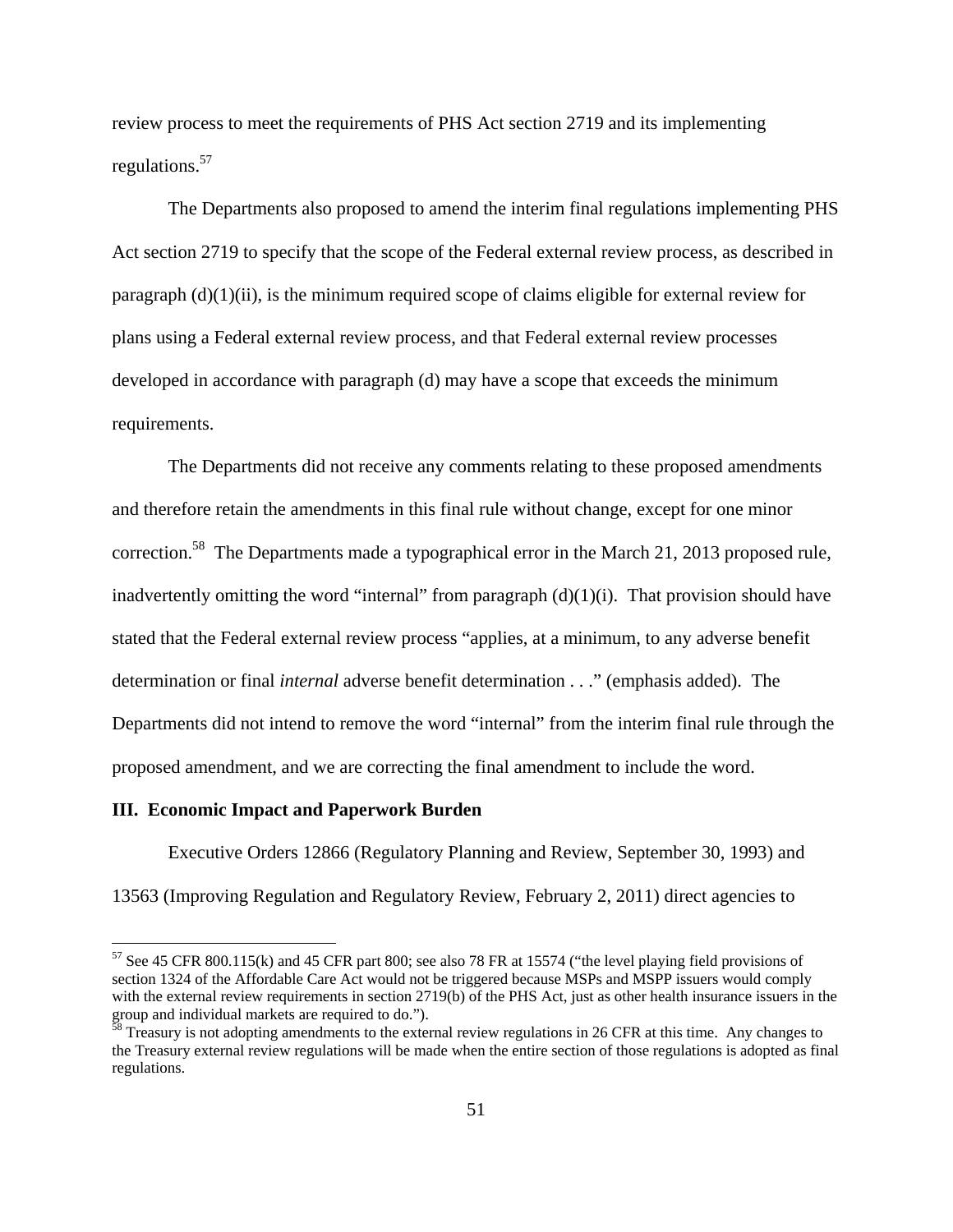propose or adopt a regulation only upon a reasoned determination that its benefits justify its costs, to assess the costs and benefits of regulatory alternatives, and to select regulatory approaches that maximize net benefits (including potential economic, environmental, public health and safety effects, distributive impacts, and equity).

Agencies must determine whether a regulatory action is "significant" which is defined in Executive Order 12866 as an action that is likely to result in a rule (1) having an annual effect on the economy of \$100 million or more, or adversely and materially affecting a sector of the economy, productivity, competition, jobs, the environment, public health or safety, or State, local or tribal governments or communities (also referred to as "economically significant"); (2) creating a serious inconsistency or otherwise interfering with an action taken or planned by another agency; (3) materially altering the budgetary impacts of entitlement grants, user fees, or loan programs or the rights and obligations of recipients thereof; or (4) raising novel legal or policy issues arising out of legal mandates, the President's priorities, or the principles set forth in the Executive Order.

#### A. Summary – Department of Labor and Department of Health and Human Services

The Departments have determined that this regulatory action is economically significant within the meaning of section  $3(f)(1)$  of the Executive Order, because it is likely to have an effect on the economy of \$100 million or more in at least one year. Accordingly, the Departments provide the following assessment of the potential costs and benefits of these final regulations. As elaborated below, the Departments believe that the benefits of the rule justify its costs.

As described earlier in this preamble, these final regulations expand on the protections and parity requirements set forth in the interim final regulations, incorporate clarifications issued by the Departments through sub-regulatory guidance since the issuance of the interim final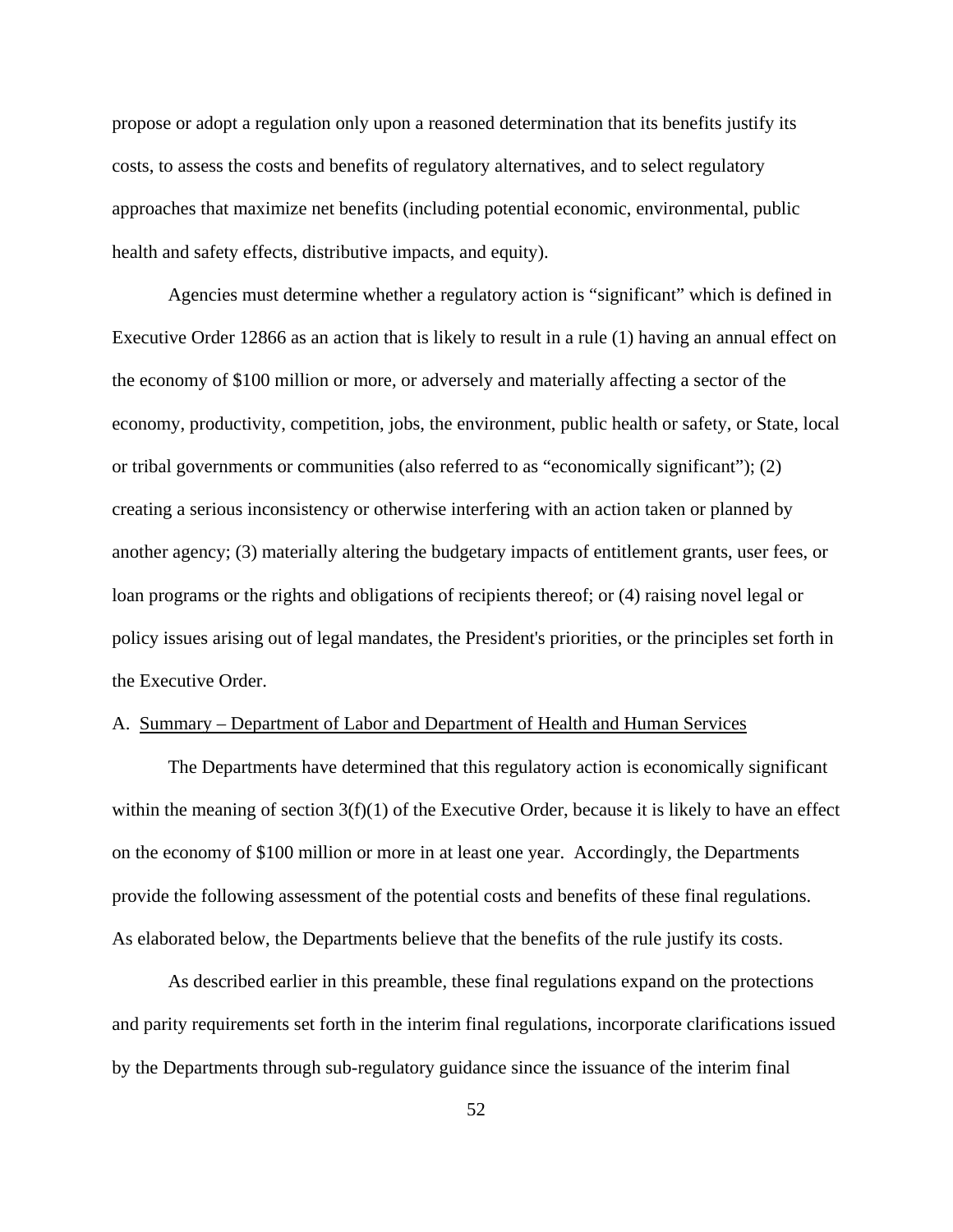regulations, and provide clarifications related to NQTLs and disclosure requirements. These final regulations also include additional clarifications and examples illustrating the parity requirements and their applicability, as well as provisions to implement the increased cost exemption with respect to financial requirements and treatment limitations. The HHS final regulation also implements the parity requirements for individual health insurance coverage.

A recent study on plan responses to MHPAEA indicates that by 2011, most plans had removed most financial requirements and treatment limitations that did not meet the requirements of MHPAEA and the interim final regulations.<sup>59</sup> The use of higher copays and coinsurance for inpatient mental health and substance use disorder services declined rapidly in large employer plans following implementation of MHPAEA.<sup>60</sup> In addition, nearly all plans had eliminated the use of separate deductibles for mental health or substance use disorder out-ofpocket costs by 2011.<sup>61</sup> (Even by 2010, only 3.2 percent of plans had used separate deductibles.) The HHS study also found that the number of plans that applied unequal inpatient day limits, outpatient visit limits or other quantitative treatment limitations for mental health or substance use disorder benefits had dropped significantly by 2011.

Since this study found that the implementation of the requirements of MHPAEA has progressed consistent with the interim final rules, this impact analysis includes estimates of any additional costs and benefits resulting from changes made to the provisions in the interim final

<sup>&</sup>lt;sup>59</sup> Final Report: Consistency of Large Employer and Group Health Plan Benefits with Requirements of the Paul Wellstone and Pete Domenici Mental Health Parity and Addiction Equity Act of 2008. NORC at the University of Chicago for the Office of the Assistant Secretary for Planning and Evaluation. This study analyzed information on large group health plan benefit designs from 2009 through 2011 in several databases maintained by benefits consulting firms that advise plans on compliance with MHPAEA as well as other requirements.  $\rm ^{60}$  Ibid.

 $^{61}$  Ibid.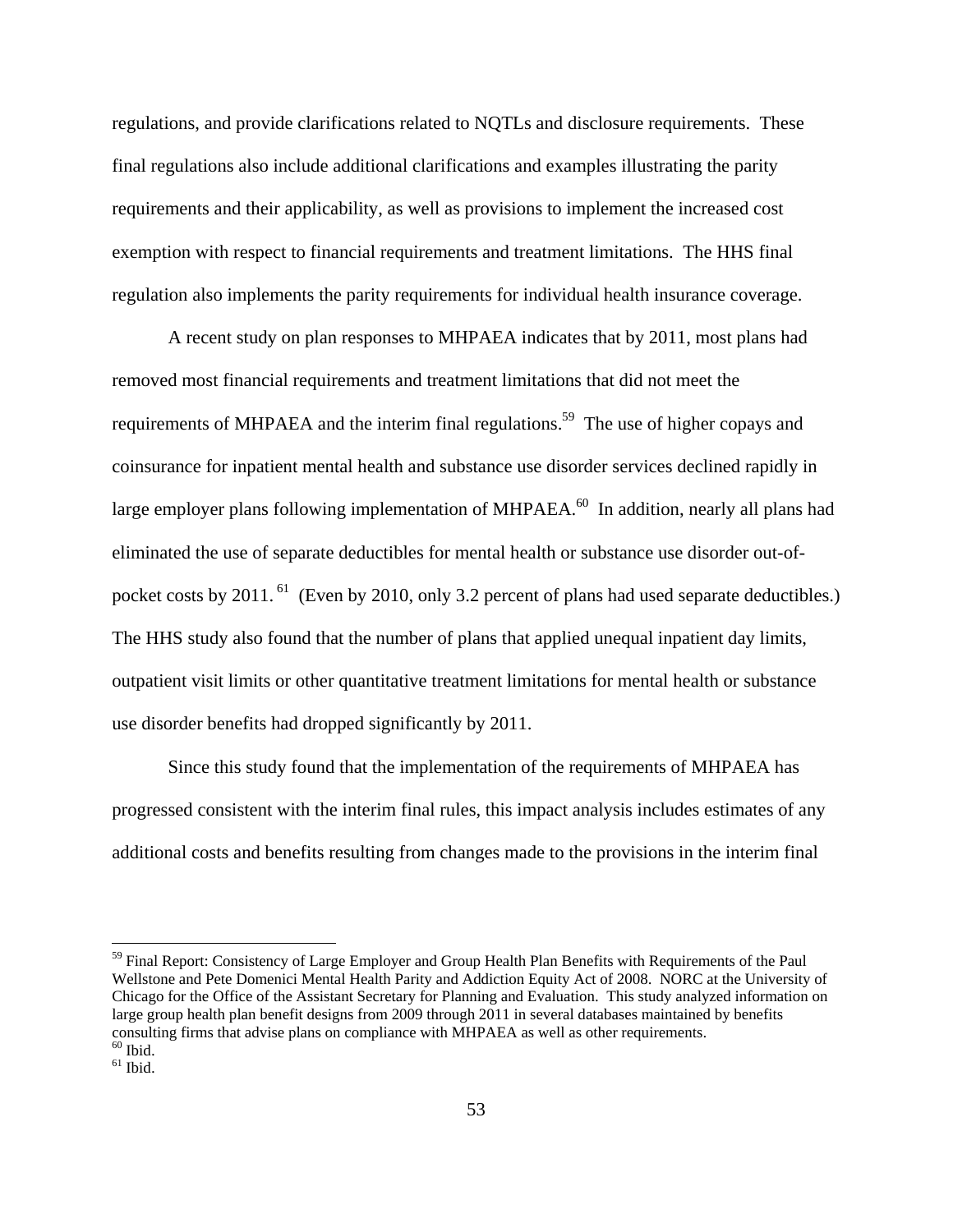regulations by these final regulations. As background, in section III.D of this preamble, the Departments summarize the cost estimates included in the interim final regulations.

## B. Need for Regulatory Action

 $\overline{a}$ 

Congress directed the Departments to issue regulations implementing the MHPAEA provisions. In response to this Congressional directive, these final regulations clarify and interpret the MHPAEA provisions under section 712 of ERISA, section 2726 of the PHS Act, and section 9812 of the Code. Historically, plans have offered coverage for mental health conditions and substance use disorders at lower levels than coverage for other conditions. Plans limited coverage through restrictive benefit designs that discouraged enrollment by individuals perceived to be high-cost due to their behavioral health conditions and by imposing special limits on mental health and substance use disorder benefits out of concern that otherwise utilization and costs would be unsustainable. Parity advocates argued that these approaches were unfair and limited access to needed treatment for vulnerable populations. In addition, research demonstrated that restrictive benefit designs were not the only way to address costs.<sup>62</sup> Initially, MHPA 1996 was designed to eliminate more restrictive annual and lifetime dollar limits on mental health benefits. However, as illustrated in a General Accountability Office report on implementation of MHPA 1996, the statute had an unintended consequence: most plans coming into compliance instead turned to more restrictive financial requirements and treatment limitations.<sup>63</sup>

 $62$  See discussion in the preamble to the interim final rule on the effect of managed care in controlling health plan spending on mental health and substance use disorder treatment under state parity laws and in the Federal Employee Health Benefit Program, Interim Final Rules Under the Paul Wellstone and Pete Domenici Mental Health Parity and Addiction Equity Act of 2008, 75 Fed. Reg. 5410, 5424-5425 (see e.g., footnote 46) (February 2, 2010). 63 General Accountability Office, *Mental Health Parity Act: Despite New Federal Standards, Mental Health Benefits Remain Limited,* May 2000,(GAO/HEHS-00-95), p. 5*.* In this report, GAO found that 87 percent of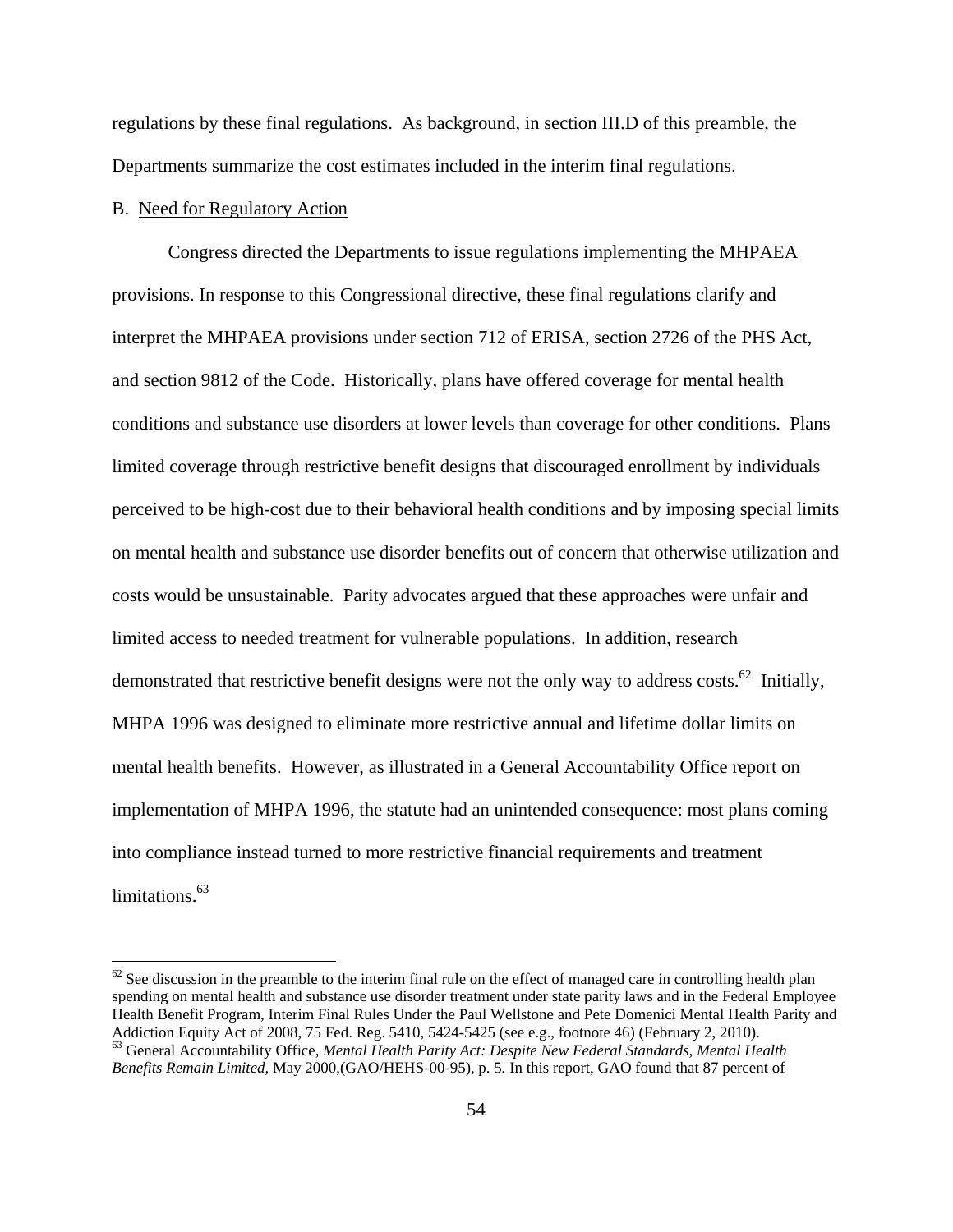These final regulations provide the specificity and clarity needed to effectively implement the provisions of MHPAEA and prevent the use of prohibited limits on coverage, including nonquantitative treatment limitations that disproportionately limit coverage of treatment for mental health conditions or substance use disorders. The requirements in these final regulations are needed to address questions and concerns that have been raised regarding the implications of the interim final regulations with regard to intermediate level services, NQTLs, and the increasing use of multi-tiered provider networks. The Departments' assessment of the expected economic effects of these regulations is discussed in detail below.

# C. Response to Comments on the Economic Impact Analysis for the Interim Final Regulations – Department of Labor and Department of Health and Human Services

The Departments received the following public comments regarding the economic impact analysis in the interim final regulations.

One commenter urged that the discussion on cost implications for increased utilization of mental health and substance use disorder services must take into account the cost savings that will result from the elimination of the costs associated with "unique and discriminatory medical management controls" (or NQTLs). Although the Departments concur that the nature and rigor of utilization management affects the cost of care and the administrative expenses associated with care management, there is scant evidence at this time on the way that utilization management will evolve under MHPAEA. Existing evidence suggests that plans and issuers can apply a range of tools to manage care and that even when management of care is consistent with

compliant plans contained at least one more restrictive provision for mental health benefits with the most prevalent being limits on the number of outpatient office visits and hospital day limits.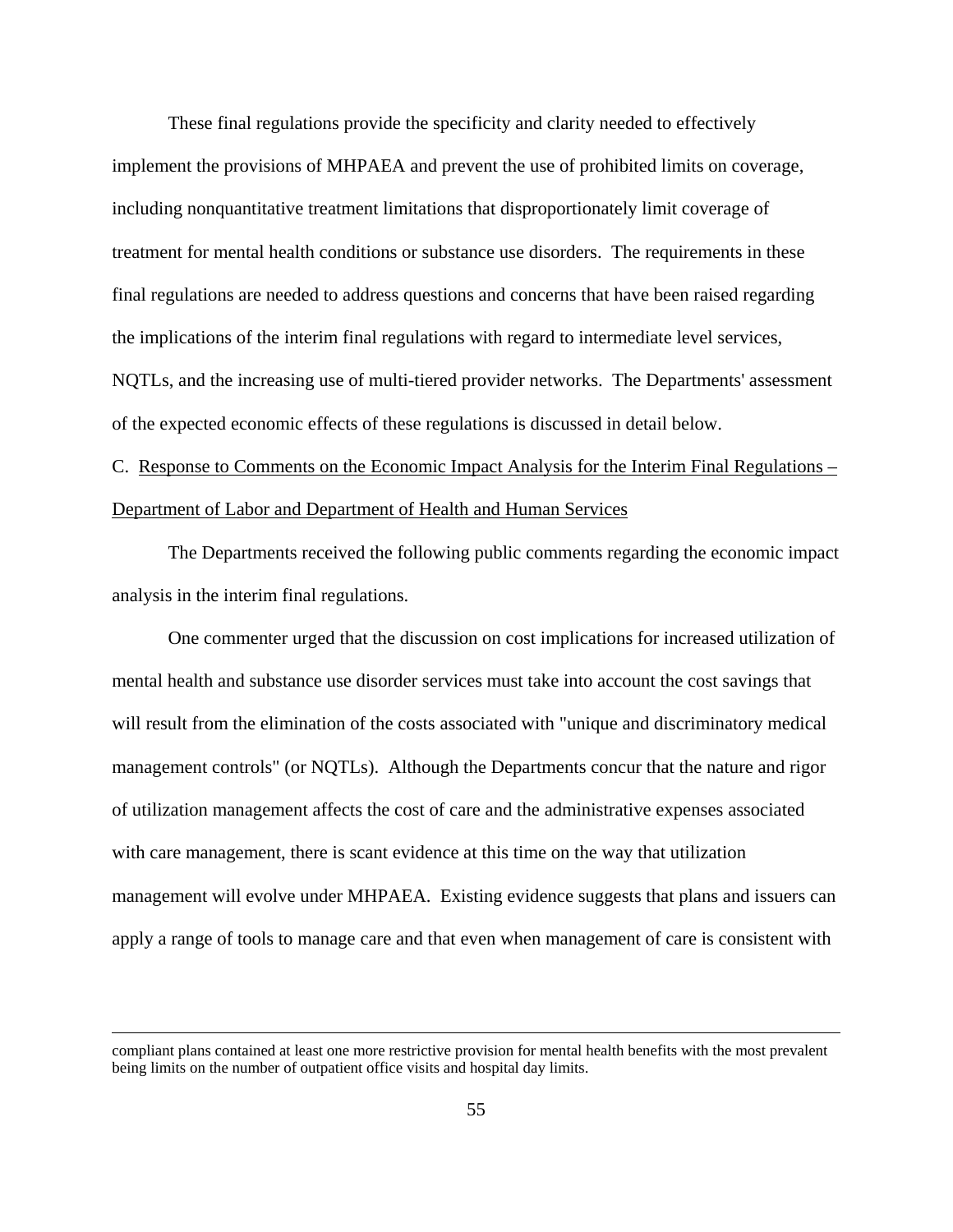the principles of parity, care management continues. (See the discussion of Oregon state parity law later in this preamble).

Several commenters asserted that the Departments had underestimated the cost and burden of complying with the interim final regulations. However, a study sponsored by HHS found that by 2011 most plans had removed most financial requirements that did not meet the requirements of MHPAEA and the interim final regulations.<sup>64</sup> In addition, the number of plans that applied unequal inpatient day limits, outpatient visit limits, or other quantitative treatment limitations for mental health or substance use disorder benefits had dropped significantly by 2011. Yet, there is no evidence that plans' costs and burdens have been significantly impacted by the requirements of the statute and its implementing interim final regulations. Research has shown that only a very small percentage of plans have dropped mental health or substance use disorder benefits after implementation of MHPAEA and even for those plans that did so, there is no clear evidence that they dropped mental health or substance use disorder benefits because of MHPAEA. Moreover, no plans have applied for the increased cost exemption under MHPAEA. Finally, in spending reports that have been reported in the aggregate, there is no evidence that spending growth for behavioral health saw a significant upturn in 2011, the first full year in which the interim final regulations generally were in effect.

One commenter asserted that plans are not set up to conduct a parity analysis within the six classifications and as a result the interim final regulations impose a substantial burden,

<sup>&</sup>lt;sup>64</sup> Final Report: Consistency of Large Employer and Group Health Plan Benefits with Requirements of the Paul Wellstone and Pete Domenici Mental Health Parity and Addiction Equity Act of 2008. NORC at the University of Chicago for the Office of the Assistant Secretary for Planning and Evaluation. This study analyzed information on large group health plan benefit designs from 2009 through 2011 in several databases maintained by benefits consulting firms that advise plans on compliance with MHPAEA as well as other requirements.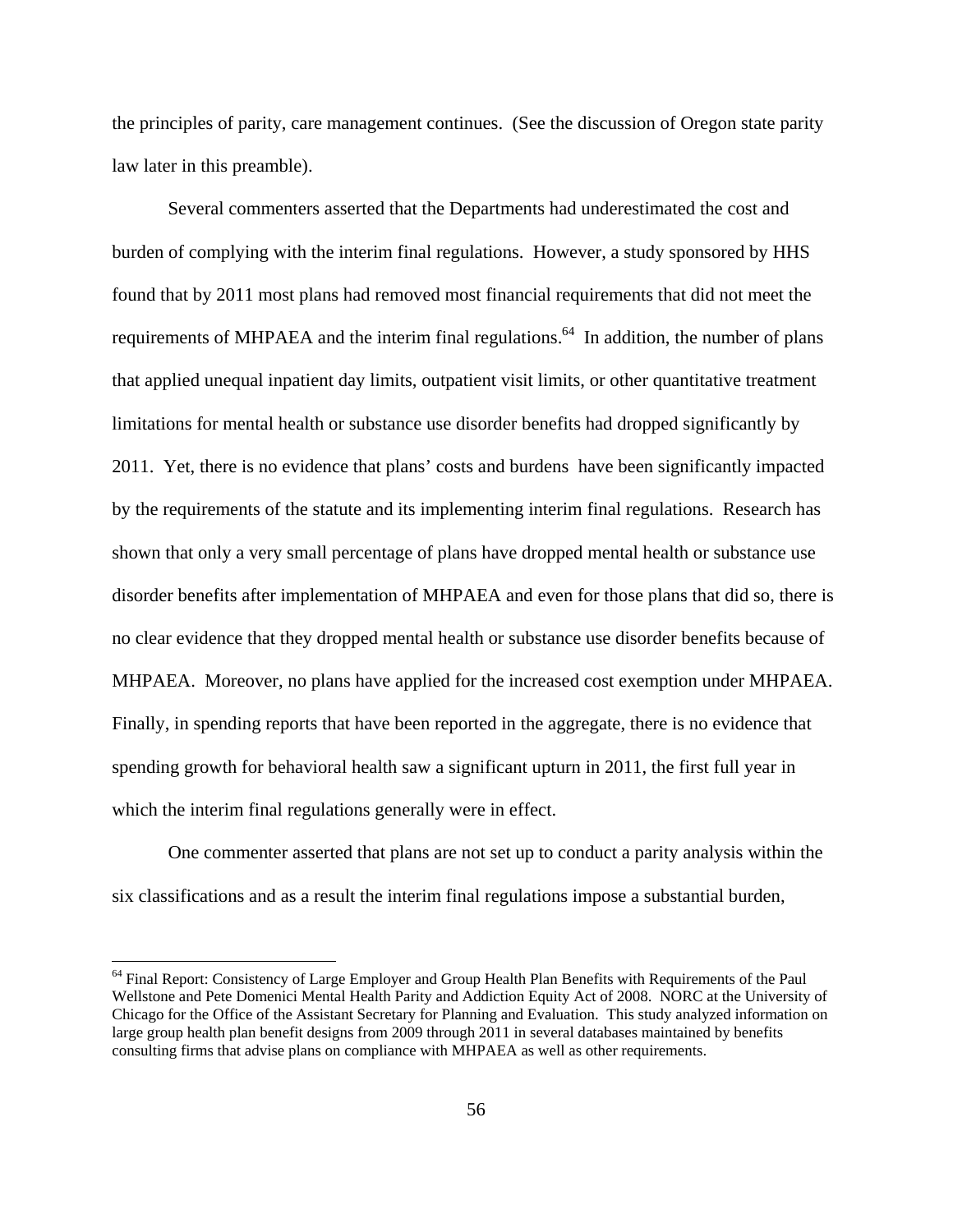especially on employers that offer multiple plans. In response, the Departments note that the alternative to using the six classifications would require conducting a parity analysis across all types of benefits grouped together that would have resulted in incongruous and unintended consequences with, for example, day limits for inpatient care being the standard for outpatient benefits. Moreover, there is no evidence that plans or issuers have found these requirements to be overly burdensome.

One commenter stated that the Federal Employees' Health Benefits Program (FEHBP) parity requirements and State parity laws are not comparable to the standards in the interim final regulations and therefore are not predictive of the possible cost impacts of the interim final regulations, especially regarding NQTLs. In response, the Departments note that, like MHPAEA, the parity requirements for FEHBP apply to financial requirements and treatment limitations for both mental health conditions and substance use disorders. Furthermore, the FEHBP requirements are more expansive in that "plans must cover all categories of mental health or substance use disorders to the extent that the services are included in authorized treatment plans . . . developed in accordance with evidence-based clinical guidelines, and meet[ing] medical necessity criteria."65 Under the MHPAEA statute, plans and issuers have discretion as to which diagnoses and conditions are covered under the plan.

Several State parity laws are very similar to MHPAEA. For example, Vermont's parity law applies to both mental health and substance use disorder benefits.<sup>66</sup> The Vermont parity law also requires that management of care for these conditions be in accordance with rules adopted by the State Department of Insurance to assure that timely and appropriate access to care is

<sup>65</sup> FEHB Program Carrier Letter, No. 2009-08, April 20, 2009.

<sup>66</sup> Vt. Stat. Ann tit. 8, § 4089b (1998).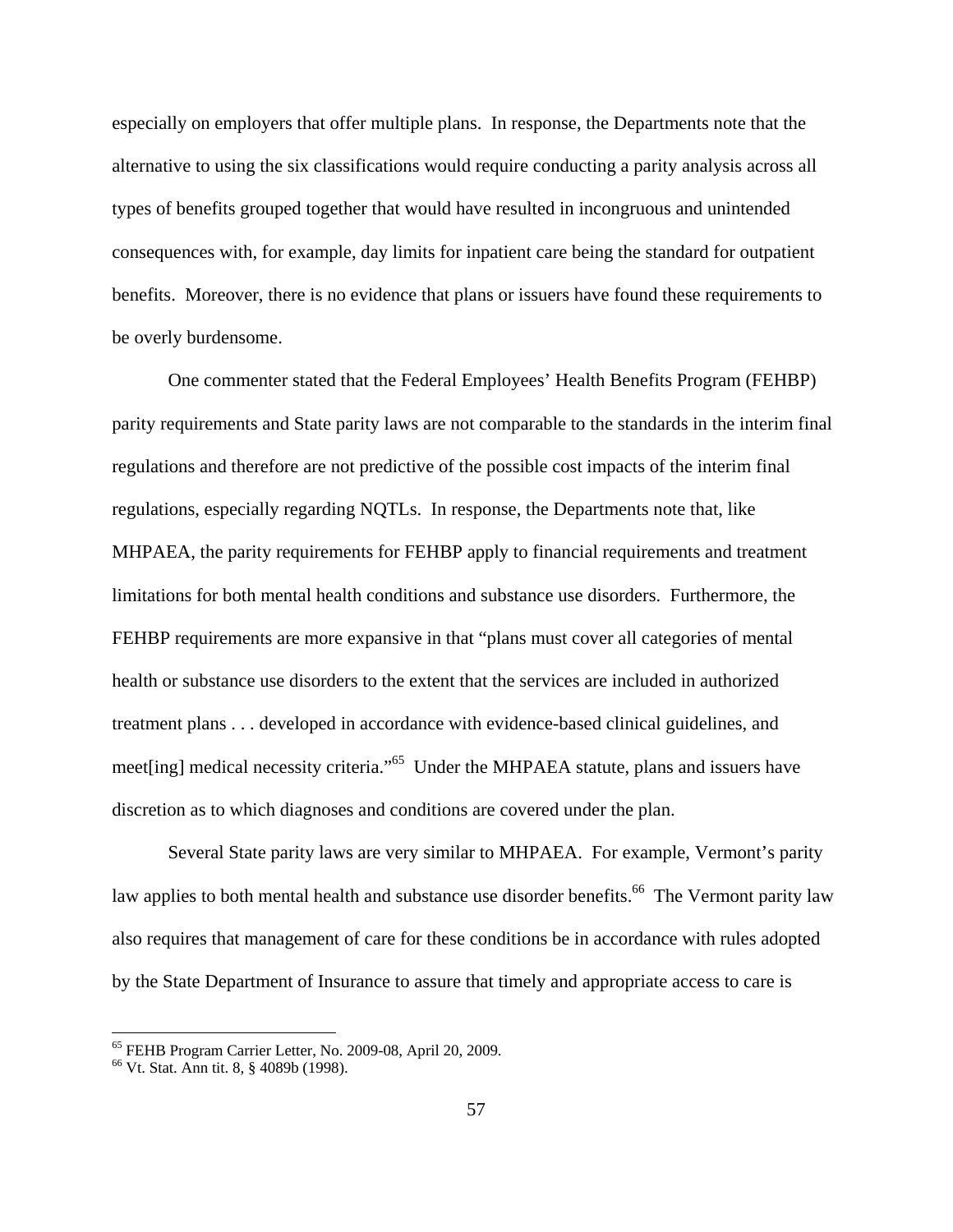available; that the quantity, location and specialty distribution of health care providers is adequate and that administrative or clinical protocols do not serve to reduce access to medically necessary treatment.<sup>67</sup> These requirements are very similar to the NOTL requirements under MHPAEA which likewise seek to ensure plans and issuers do not inequitably limit access to mental health or substance use disorder treatment. In addition, the NQTLs requirements likewise require comparable approaches to utilization management through protocols and other strategies in determining coverage of mental health and substance use disorder treatment compared to medical/surgical treatment. A study of this State parity law also did not find significant increases in cost. $68$ 

The Oregon State parity law is also very similar to MHPAEA in that it applies to mental health and substance use disorder financial requirements and treatment limitations and also applies to NQTLs. According to the Oregon Insurance Division, utilization management tools such as "selectively contracted panels of providers, health policy benefit differential designs, preadmission screening, prior authorization, case management, utilization review, or other mechanisms designed to limit eligible expenses to treatment that is medically necessary" may not be used for management of mental health or substance use disorder benefits unless they were used in the same manner that such methods were used for other medical conditions.<sup>69</sup> A study of the Oregon parity law found that plans removed coverage limits as required and used management techniques to the same degree or less under this law and the impact on mental

 $67$  Ibid.

<sup>68</sup> Rosenbach M, Lake T, Young C, et al. Effects of the Vermont Mental Health and Substance Abuse Parity Law. DHHS Pub. No. SMA 03-3822, Rockville, MD: Substance Abuse and Mental Health Services Administration, 2003.<br><sup>69</sup> Q&A Oregon Mental Health Parity Law for Providers. Oregon Insurance Division Web site. http://www.cbs.state.or.us/ins/FAQs/mental-health-parity\_provider-faqs.pdf.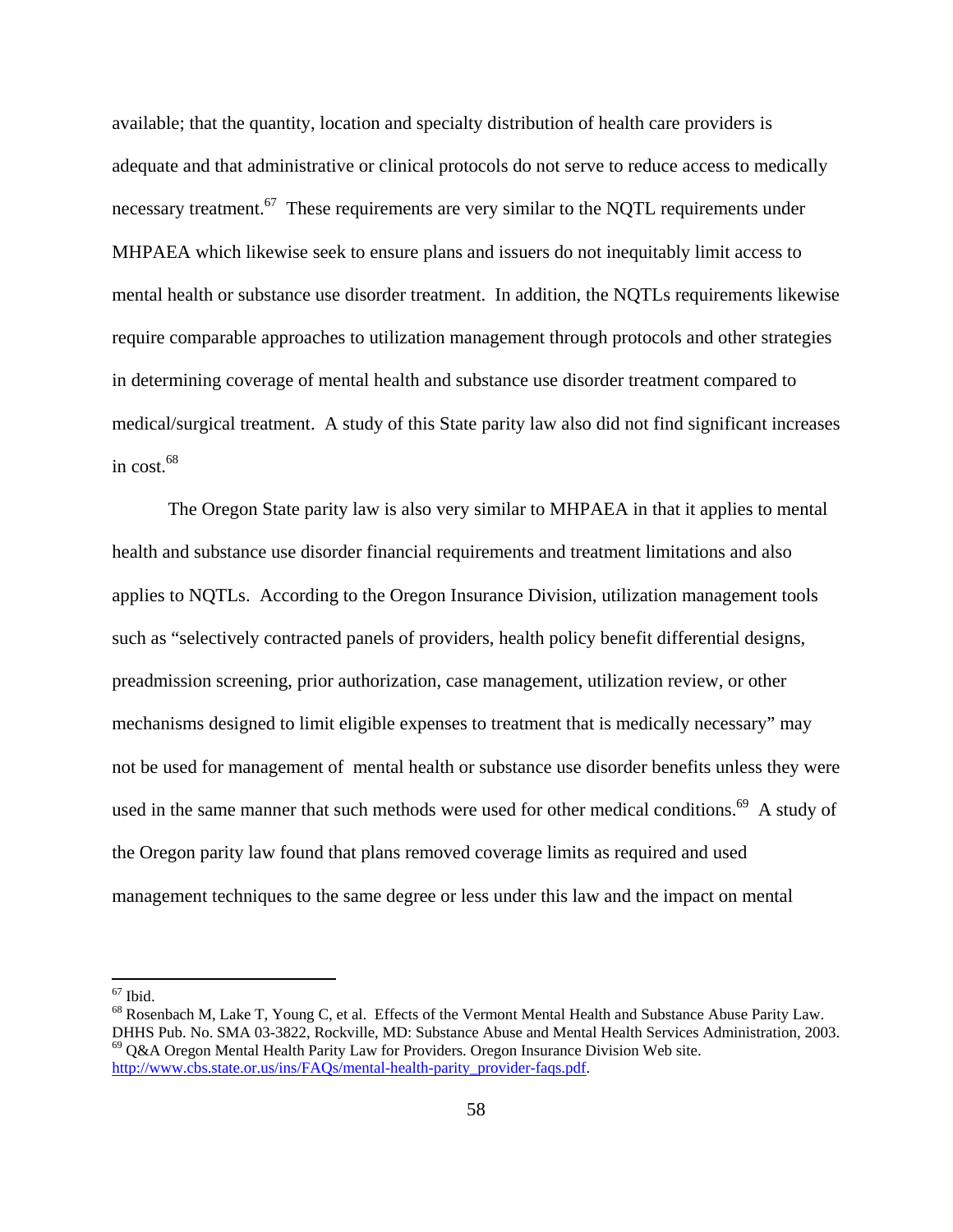health and substance use disorder spending was minimal.<sup>70</sup> Together, the similarities between the FEHBP, Vermont, and Oregon parity requirements lead the Departments to conclude that any differences in terms of the impacts on cost would be small.

Several commenters argued that the requirement in the interim final regulations to use a single or shared deductible in a classification is overly burdensome and would require significant resources to implement, particularly by MBHOs since they often work with multiple plans. One commenter asserted that this requirement could impact the willingness of sponsors to offer mental health or substance use disorder benefits. In response, the Departments note that a study sponsored by HHS found that nearly all plans had eliminated the use of separate deductibles for mental health and substance use disorder benefits by  $2011<sup>71</sup>$  According to this study, even in 2010, only a very small percentage of plans were using separate deductibles. This study and other research have shown that only a very small percent of plans have dropped mental health or substance use disorder benefits after implementation of MHPAEA and there is no clear evidence they did so because of MHPAEA.

One commenter urged that the regulations be revised to be less burdensome for plans that are part of a more comprehensive network of benefits within Medicaid healthcare delivery systems. These final regulations apply to group health plans and health insurance issuers but do not, by their own terms, apply to Medicaid. In response, the Departments note that CMS oversees implementation of federal requirements for the Medicaid program. CMS issued a state

 $70$  McConnell JK, Gast SH, Ridgely SM. Behavioral health insurance parity: does Oregon's experience presage the national experience with the Mental Health Parity and Addiction Equity Act? *American Journal of Psychiatry* 2012; 169(1): 31-38.

 $71$  Final Report: Consistency of Large Employer and Group Health Plan Benefits with Requirements of the Paul Wellstone and Pete Domenici Mental Health Parity and Addiction Equity Act of 2008. NORC at the University of Chicago for the Office of the Assistant Secretary for Planning and Evaluation.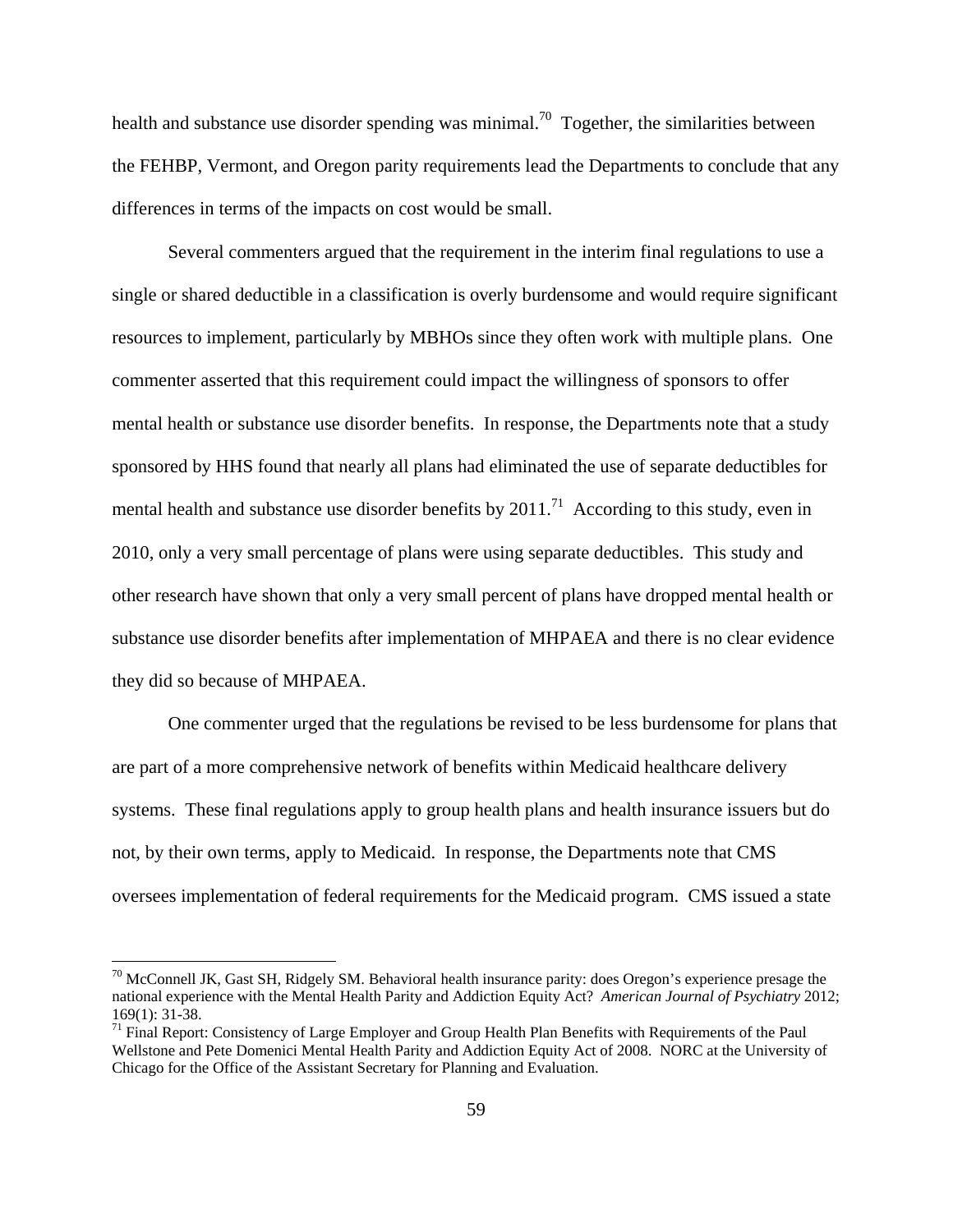health official letter on the application of MHPAEA to Medicaid managed care organizations, the Children's Health Insurance Program, and Alternative Benefit (Benchmark) plans on January 16,  $2013^{2}$ 

Two commenters raised concerns about the burden imposed on plans by the requirement that provider reimbursement rates be based on comparable criteria particularly for MBHOs that may as a result have to use multiple rate schedules. The Departments believe that the process of establishing rate schedules is already complex, that MBHOs that contract with other multiple plans are likely to already have multiple rate schedules, and that adding a parity requirement to ensure that rates for behavioral health providers are based on comparable criteria to those used for medical/surgical providers does not add much to this complexity.

One commenter argued that the costs for outpatient mental health and substance use disorder benefits will be higher than estimated because the NQTL parity standard would hamper plans' ability to manage care and control costs. In response, the Departments note that, as discussed above, the Oregon State parity law also applies to NQTLs and a study of this law found that plans in that State removed coverage limits as required and used management techniques to the same degree or less under the Oregon law and the impact on mental health and substance use disorder spending was minimal.<sup>73</sup>

D. Summary of the Regulatory Impact Analysis for the Interim Final Regulations-- Department of Labor and Department of Health and Human Services

 $72$  Application of the Mental Health Parity and Addiction Equity Act to Medicaid MCOs, CHIP, and Alternative Benefit (Benchmark) Plans, available at: http://www.medicaid.gov/Federal-Policy-Guidance/downloads/SHO-13-

 $\frac{001.pdf}{73}$  McConnell JK, Gast SH, Ridgely SM. Behavioral health insurance parity: does Oregon's experience presage the national experience with the Mental Health Parity and Addiction Equity Act? *American Journal of Psychiatry* 2012; 169(1): 31-38.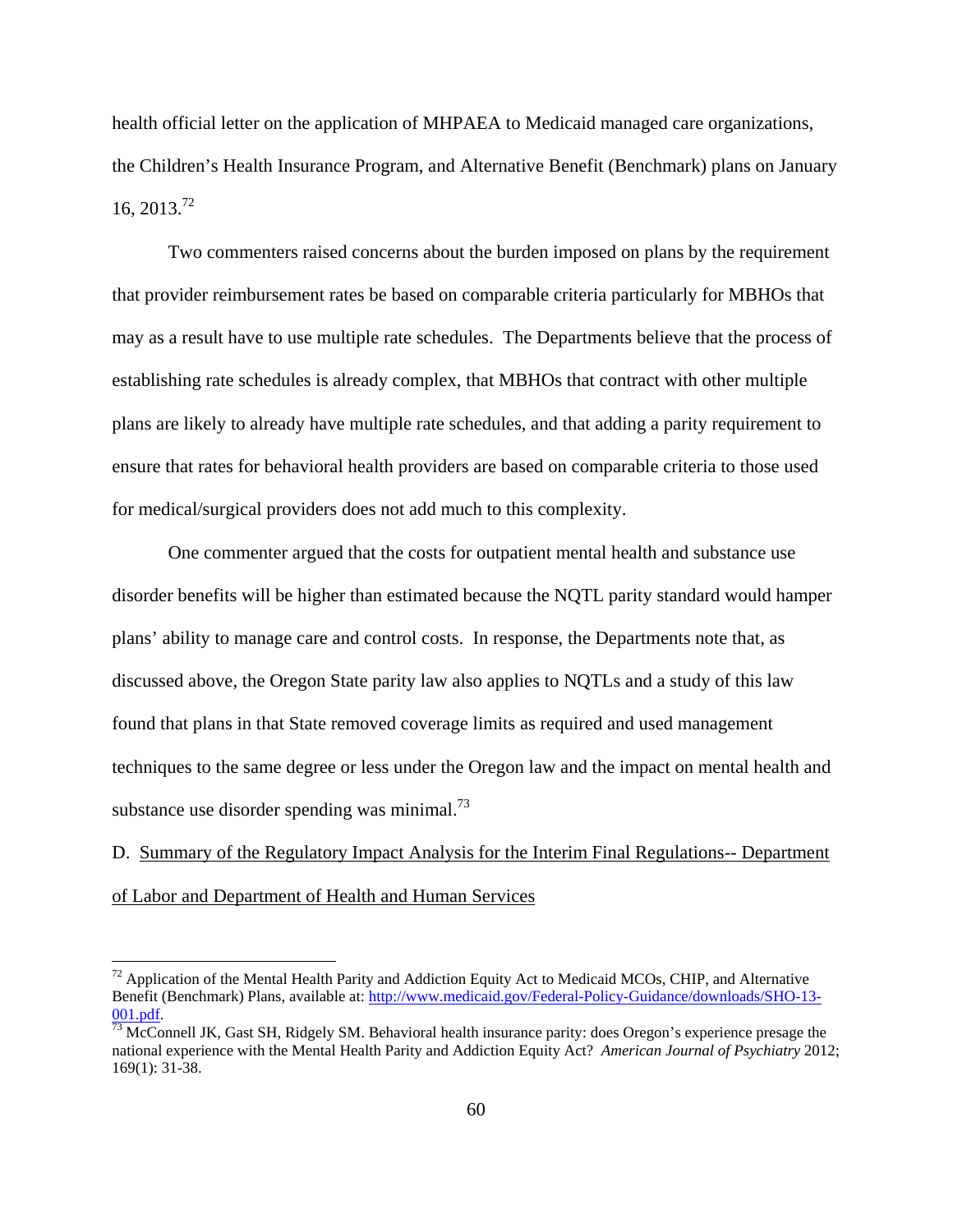In the regulatory impact analysis for the interim final regulations, the Departments quantified the costs associated with three aspects of that rulemaking: the cost of implementing a unified deductible, compliance review costs, and costs associated with information disclosure requirements in MHPAEA. The Departments estimated the cost of developing the interface necessary to implement a single deductible as \$35,000 per affected interface between a managed behavioral health company and a group health plan with a total estimated cost at \$39.2 million (amounting to \$0.60 per health plan enrollee) in the first year. The interim final regulations' impact analysis estimated the cost to health plans and insurance issuers of reviewing coverage for compliance with MHPAEA and the interim final regulations at \$27.8 million total. This estimate was based on findings that there were about 460 issuers and at least 120 MBHOs and assumed that per-plan compliance costs would be low because third party administrators for selfinsured plans would spread the cost across multiple client plans.

Regarding the requirement to disclose medical necessity criteria, the Departments assumed that each plan would receive one such request on average, that it would take a trained staff person about five minutes to respond, and with an average hourly rate of \$27, the total annual cost would be about \$1 million. The Departments assumed only 38 percent of requests would be delivered electronically with de minimis cost and that the materials, printing and postage costs of responding to about 290,000 requests by paper would be an additional \$192,000 for a total of about \$1.2 million per year. These costs totaled \$114.6 million undiscounted over ten years (2010-2019). The Departments did not include a cost for the requirement in MHPAEA to disclose the reasons for any claims denials because the Department of Labor's claims procedure regulation (at 29 CFR 2560.503-1) already required such disclosures and the same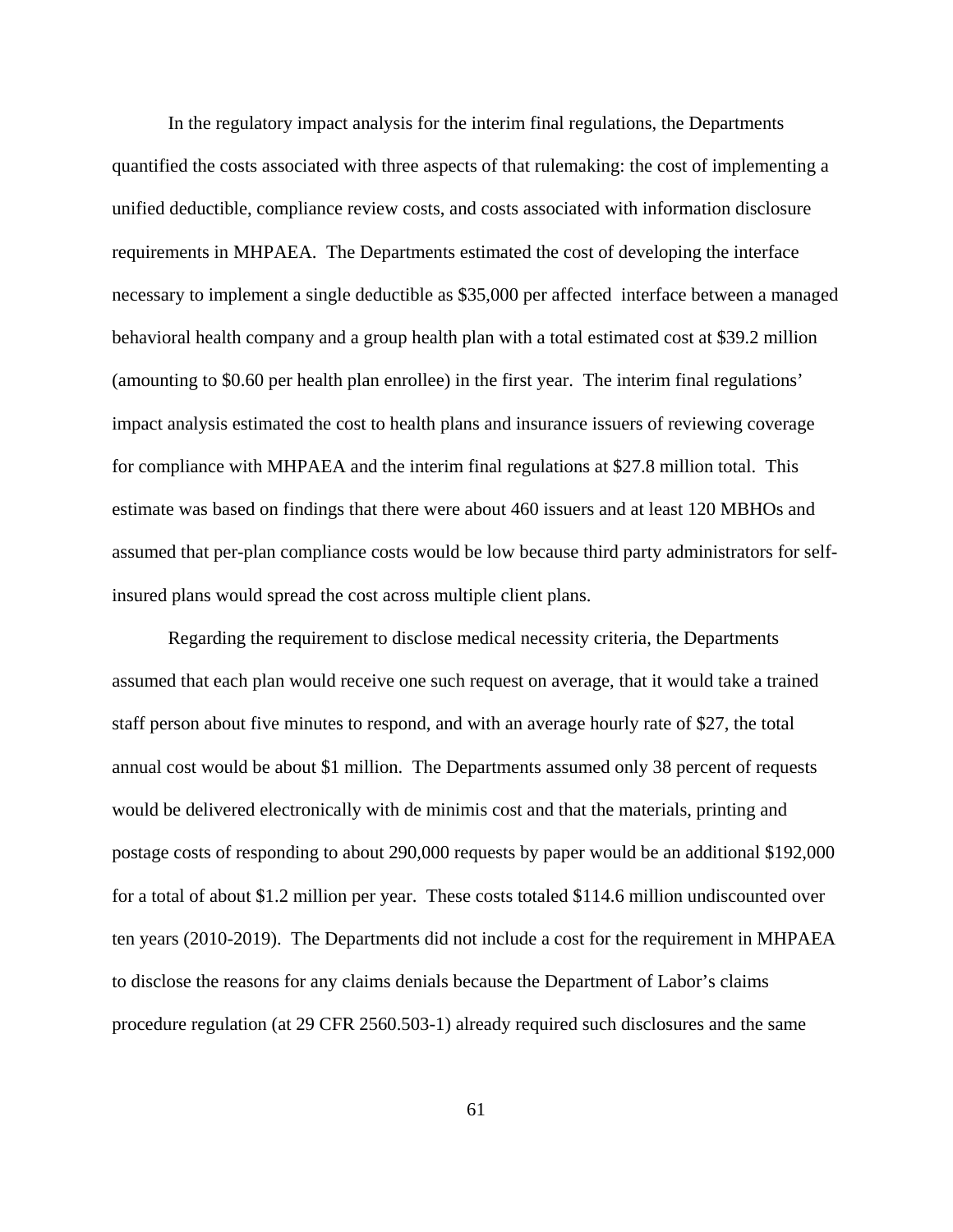third-party administrators and insurers are hired by ERISA and non-ERISA covered plans so both types of plans were likely to already be in compliance with these rules.

In terms of transfers, in the interim final regulations impact analysis, the Departments estimated premiums would rise 0.4 percent due to MHPAEA, reflecting a transfer from individuals not using mental health and substance use disorder benefits to those that do. This estimated increase in premiums amounted to a transfer of \$2.36 billion in 2010 gradually increasing each year over a ten year period to \$2.81 billion in 2019. This estimate was based on findings in the literature. For a more complete discussion, see section III.I later in this preamble. E. Summary of the Impacts of the Final Rule – Department of Labor and Department of Health and Human Services

Table 1, below, summarizes the costs associated with the final regulations above the costs estimated for the interim final regulations. Over a five-year period of 2014 to 2018, the total undiscounted cost of the rule is estimated to be \$1.16 billion in 2012 dollars. Columns D and E display the costs discounted at 3 percent and 7 percent, respectively. Column F shows a transfer of \$3.5 billion over the five-year period. All other numbers included in the text are not discounted, except where noted.

| <b>Table 1 – Total Costs of Final Regulations</b> |                    |                     |              |            |            |                  |  |  |  |  |  |
|---------------------------------------------------|--------------------|---------------------|--------------|------------|------------|------------------|--|--|--|--|--|
| [in millions of 2012 dollars]                     |                    |                     |              |            |            |                  |  |  |  |  |  |
| Year                                              | <b>Incremental</b> | <b>Disclosure</b>   | <b>Total</b> | Total 3%   | Total 7%   | <b>Transfer</b>  |  |  |  |  |  |
|                                                   | <b>Change in</b>   | <b>Requirements</b> | undiscounted | discounted | discounted | S                |  |  |  |  |  |
|                                                   | <b>Individual</b>  |                     | costs        | costs      | costs      | <i>(undisco)</i> |  |  |  |  |  |
|                                                   | <b>Market</b>      |                     |              |            |            | unted)           |  |  |  |  |  |
|                                                   |                    |                     |              |            |            |                  |  |  |  |  |  |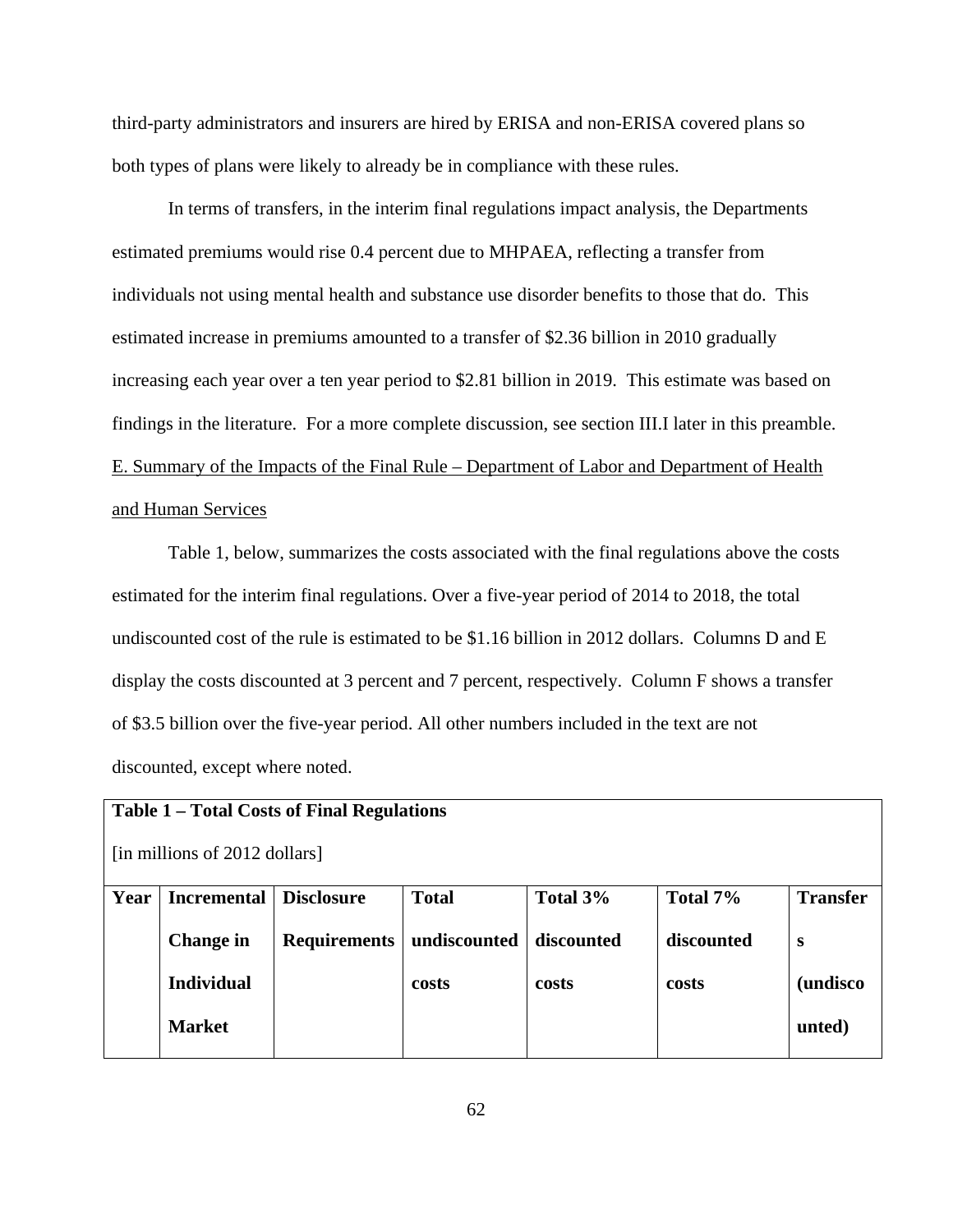|       | Plan            |        |           |          |           |           |
|-------|-----------------|--------|-----------|----------|-----------|-----------|
|       | <b>Spending</b> |        |           |          |           |           |
|       | (A)             | (B)    | $A+B$     | (D)      | (E)       | (F)       |
| 2014  | \$189.9         | \$4.3  | \$194.2   | \$194.2  | \$194.2   | \$699.2   |
| 2015  | \$208.4         | \$4.3  | \$212.7   | \$206.5  | \$198.8   | \$732.0   |
| 2016  | \$226.8         | \$4.3  | \$231.1   | \$217.9  | \$201.9   | \$764.8   |
| 2017  | \$245.3         | \$4.3  | \$249.6   | \$228.4  | \$203.7   | \$797.6   |
| 2018  | \$263.8         | \$4.3  | \$268.1   | \$238.2  | \$204.5   | \$830.4   |
| Total | \$1,134.2       | \$21.5 | \$1,155.6 | \$1085.1 | \$1,003.1 | \$3,824.0 |
|       |                 |        |           |          |           |           |

## 1. Estimated Number of Affected Entities

 $\overline{a}$ 

MHPAEA has already brought about coverage changes for approximately 103 million participants in 420,700 ERISA-covered employment-based group health plans with more than 50 participants, and an estimated 29.5 million participants in the approximately 23,000 public, non-Federal employer group health plans with more than 50 participants sponsored by State and local governments. Plans with 50 or fewer participants were previously exempt from MHPAEA.<sup>74</sup> In addition, approximately 510 health insurance issuers providing mental health or substance use disorder benefits in the group and individual health insurance markets and at least 120 MBHOs

 $74$  The Departments' estimates of the numbers of affected participants are based on DOL estimates using the 2012 CPS. ERISA plan counts are based on DOL estimates using the 2011 MEP-IC and Census Bureau statistics. The number of State and local government employer-sponsored plans was estimated using 2012 Census data and DOL estimates. Please note that the estimates are based on survey data that is not broken down by the employer size covered by MHPAEA making it difficult to exclude from estimates those participants employed by employers who employed an average of at least 2 but no more than 50 employees on the first day of the plan year.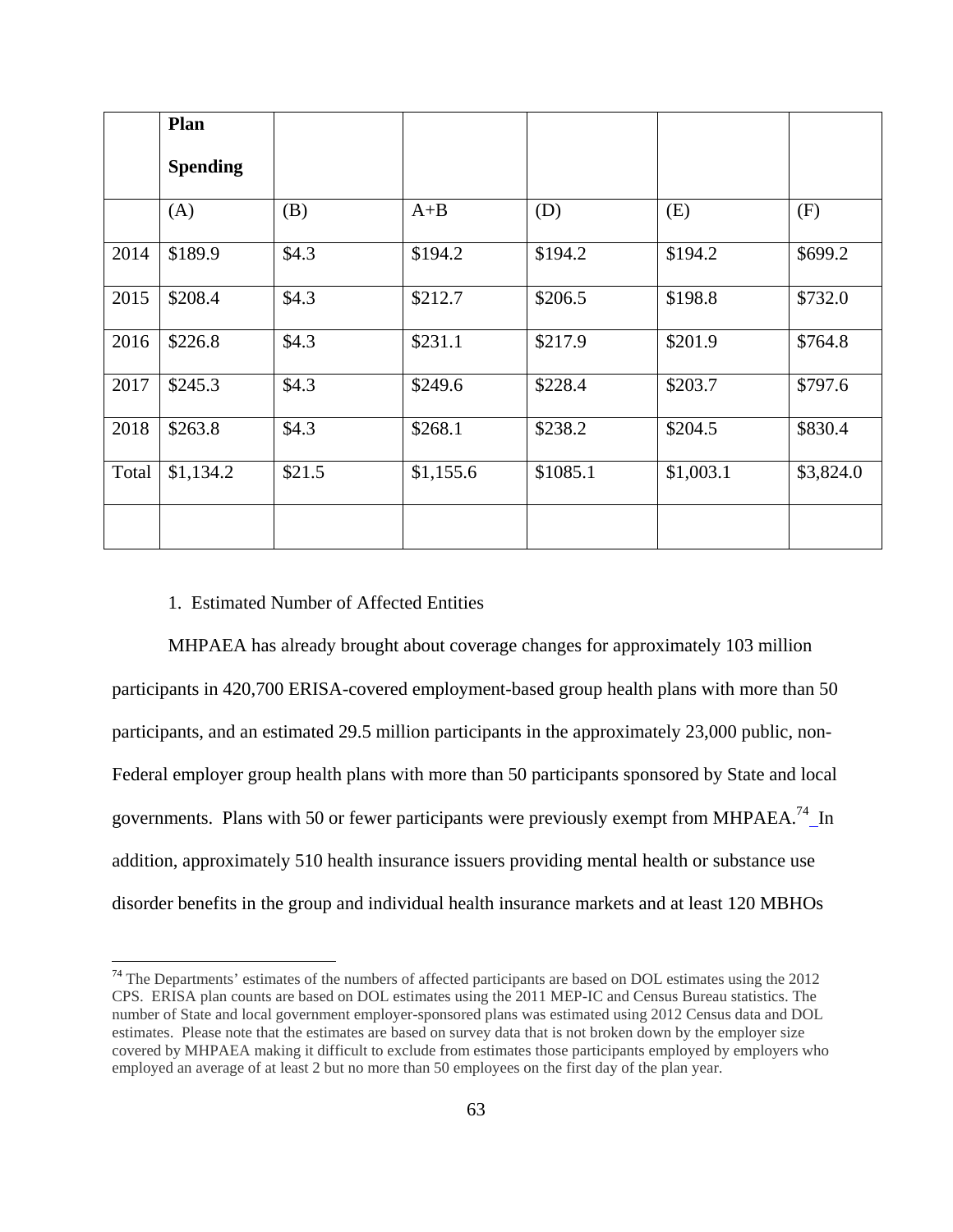providing mental health or substance use disorder benefits to group health plans are also affected by these final regulations.<sup>75</sup>

As discussed earlier, the Affordable Care Act extended MHPAEA to apply to a health insurance issuer offering individual health insurance coverage and the HHS final regulation regarding EHB requires QHPs and non-grandfathered health insurance plans in the individual and small group markets to provide covered mental health and substance use disorder services in a manner that complies with the parity requirements of the MHPAEA implementing regulations in order to satisfy the requirement to cover EHB. According to the 2012 Medical Loss Ratio filings, about 11 million people are covered in the individual market; another 7 million are expected to gain coverage in 2014 under the Affordable Care Act.<sup>76</sup> There are an estimated 12.3 million participants in about 837,000 non-grandfathered ERISA-covered employment-based group plans with 50 or fewer participants, and an estimated 800,000 participants in approximately 59,000 non-grandfathered public, non-Federal employer group health plans with 50 or fewer participants sponsored by State and local governments which were previously exempt from MHPAEA.

About one-third of those who are currently covered in the individual market have no coverage for substance use disorder services and nearly 20 percent have no coverage for mental health services, including outpatient therapy visits and inpatient crisis intervention and stabilization.<sup>77</sup> In addition, even when individual market plans provide these benefits, the federal

1

 $75$  The Departments' estimate of the number of insurers is based on medical loss ratio reports submitted by issuers for 2012 reporting year and industry trade association membership. Please note that these estimates could undercount small State-regulated insurers.

<sup>&</sup>lt;sup>76</sup> "Effects on Health Insurance and the Federal Budget for the Insurance Coverage Provisions in the Affordable Care Act—May 2013 Baseline," Congressional Budget Office, May 14, 2013.

<sup>77</sup> ASPE Issue Brief, "Essential Health Benefits: Individual Market Coverage," ed. U.S. Department of Health & Human Services (2011).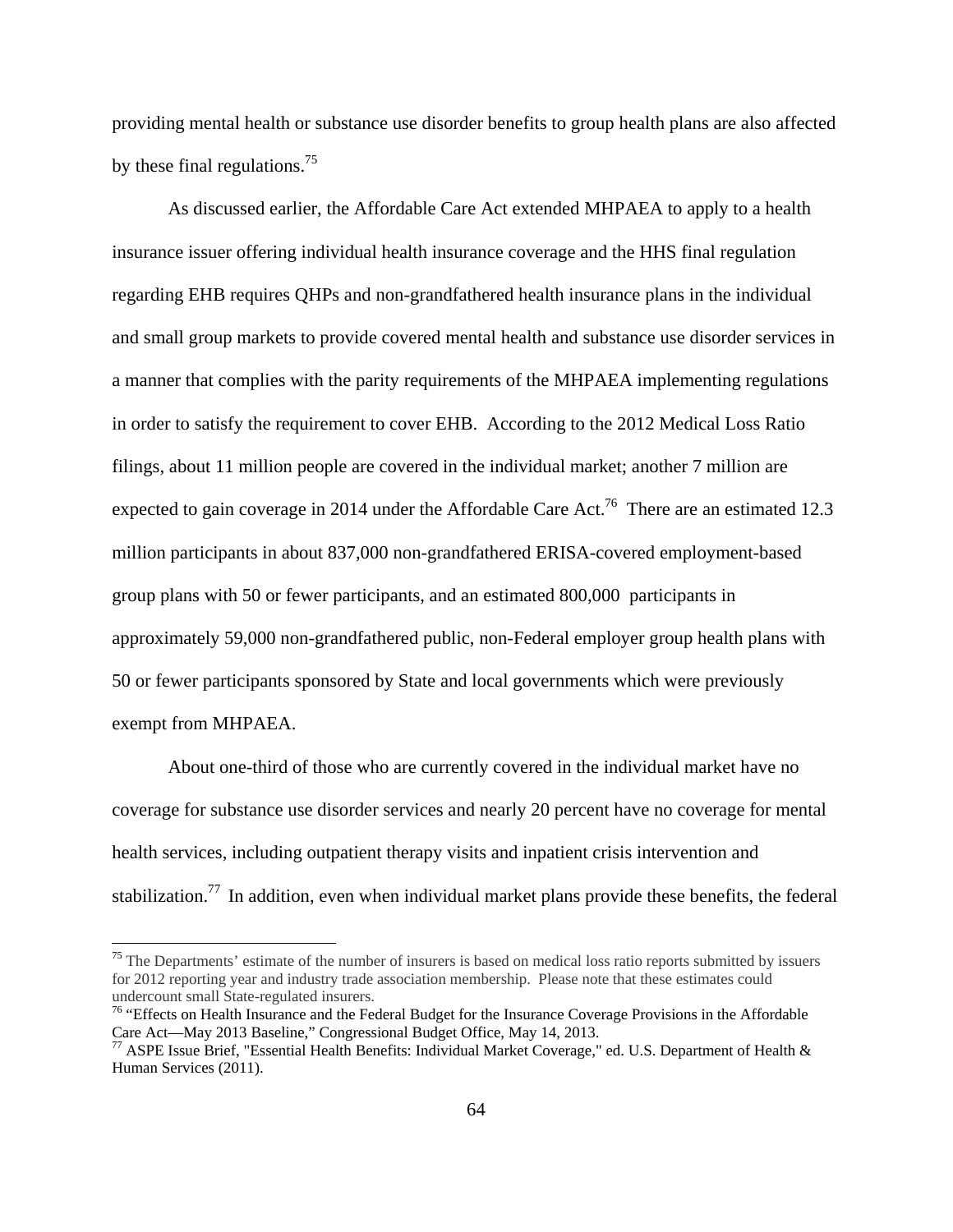parity law previously did not apply to these plans to ensure that coverage for mental health and substance use disorder services is generally comparable to coverage for medical and surgical care.

In the small group market, coverage of mental health and substance use disorder treatment is more common than in the individual market. We estimate that about 95 percent of those with small group market coverage have substance abuse and mental health benefits.<sup>78</sup> Again, the federal parity law previously did not apply to small group plans. In many States, State parity laws offer those covered in this market some parity protection, but most State parity laws are narrower than the federal parity requirement.

2. Anticipated Benefits

 $\overline{a}$ 

a. Benefits Attributable to the Statute or Interim Final Regulations

In enacting MHPAEA, one of Congress' primary objectives was to improve access to mental health and substance use disorder benefits by eliminating more restrictive visit limits and inpatient days covered as well as higher cost-sharing for mental health and substance use disorder benefits that were prevalent in private insurance plans after implementation of MHPA 1996.79

A recent study funded by HHS found that large group health plans and insurance issuers have made significant changes to financial requirements and treatment limitations for mental health and substance use disorder benefits in the first few years following enactment of

<sup>&</sup>lt;sup>78</sup> ASPE Issue Brief, "Essential Health Benefits: Comparing Benefits in Small Group Products and State and Federal Employee Plans," ed. U.S. Department of Health & Human Services (2011).

 $79$  See the interim final regulations for a fuller discussion of the legislative history.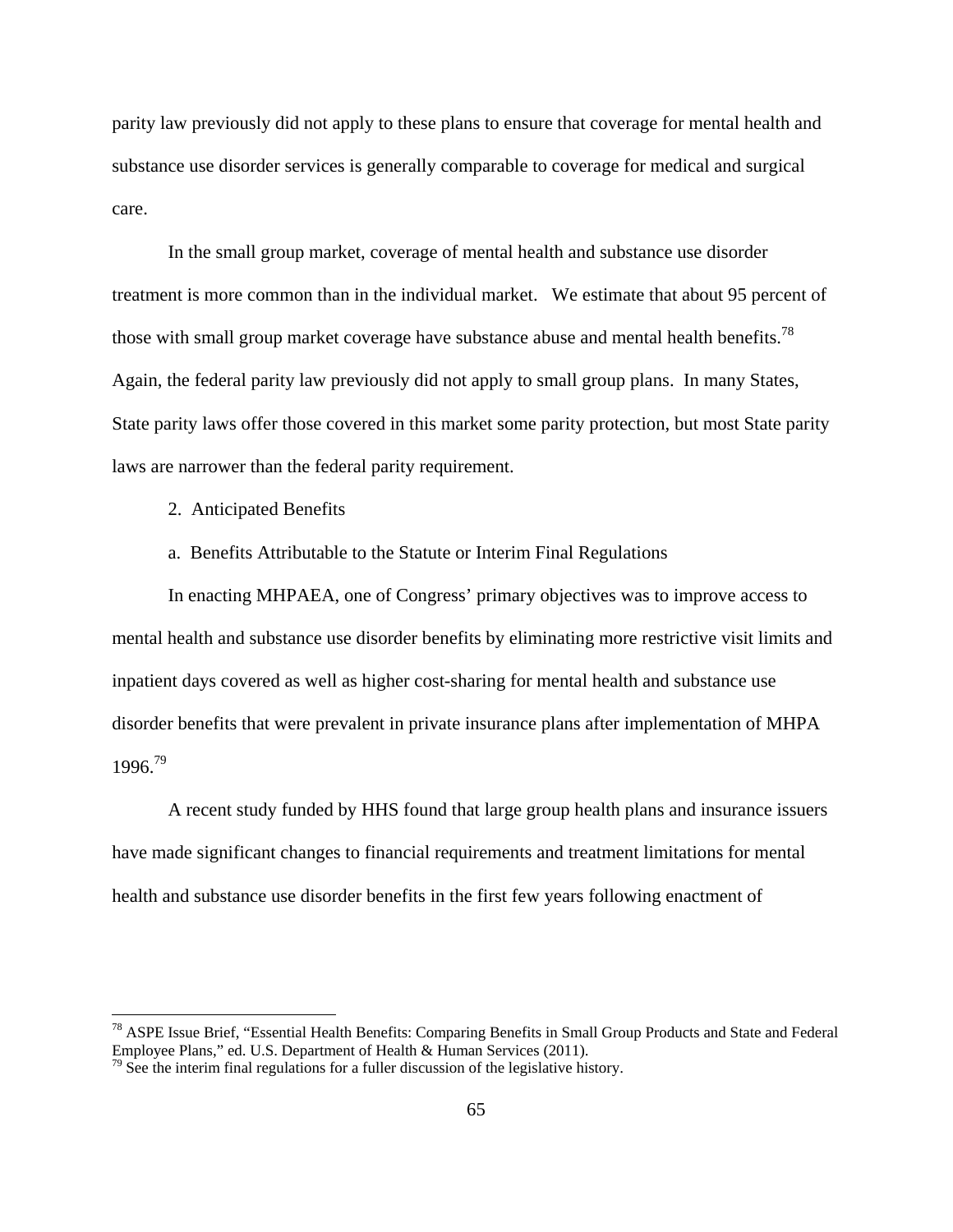MHPAEA.<sup>80</sup> The statute went into effect for plan years beginning after October 3, 2009 (calendar year 2010 for many plans) and the interim final regulations went into effect for plans years beginning on or after July 10, 2010 (calendar year 2011 for many plans). This HHS study found that by 2011, most plans had removed most financial requirements and treatment limitations that did not meet the requirements of MHPAEA and its implementing interim final regulations.

According to this HHS study, in 2010, ten percent of a nationally representative sample of large employers' behavioral health benefits had inpatient financial requirements (e.g., deductibles, co-pays, or co-insurance) that needed modification to comply with MHPAEA. Analysis of a separate set of large employer-based plans for 2011 found virtually all 230 large employer-based plans included had inpatient benefits that conformed to MHPAEA standards. A third database of plan designs from 2009 through 2011 confirmed that the use of higher copayments and coinsurance for inpatient mental health and substance use disorder services declined rapidly in large employer plans following implementation of MHPAEA.<sup>81</sup>

Among the representative sample of plans for 2010 included in this study, more than 30 percent had copayments or coinsurance rates for outpatient mental health and substance use disorder benefits that were inconsistent with MHPAEA. In a separate sample of large employerbased plans for 2011, the use of higher coinsurance for mental health and substance use disorder benefits dropped dramatically. However, the study found that about 20 percent of the 140 plans

<sup>&</sup>lt;sup>80</sup> Final Report: Consistency of Large Employer and Group Health Plan Benefits with Requirements of the Paul Wellstone and Pete Domenici Mental Health Parity and Addiction Equity Act of 2008 at pages vii-ix. NORC at the University of Chicago for the Office of the Assistant Secretary for Planning and Evaluation. This study analyzed information on large group health plan benefit designs from 2009 through 2011 in several databases maintained by benefits consulting firms that advise plans on compliance with MHPAEA as well as other requirements. <sup>81</sup> Ibid at page xii.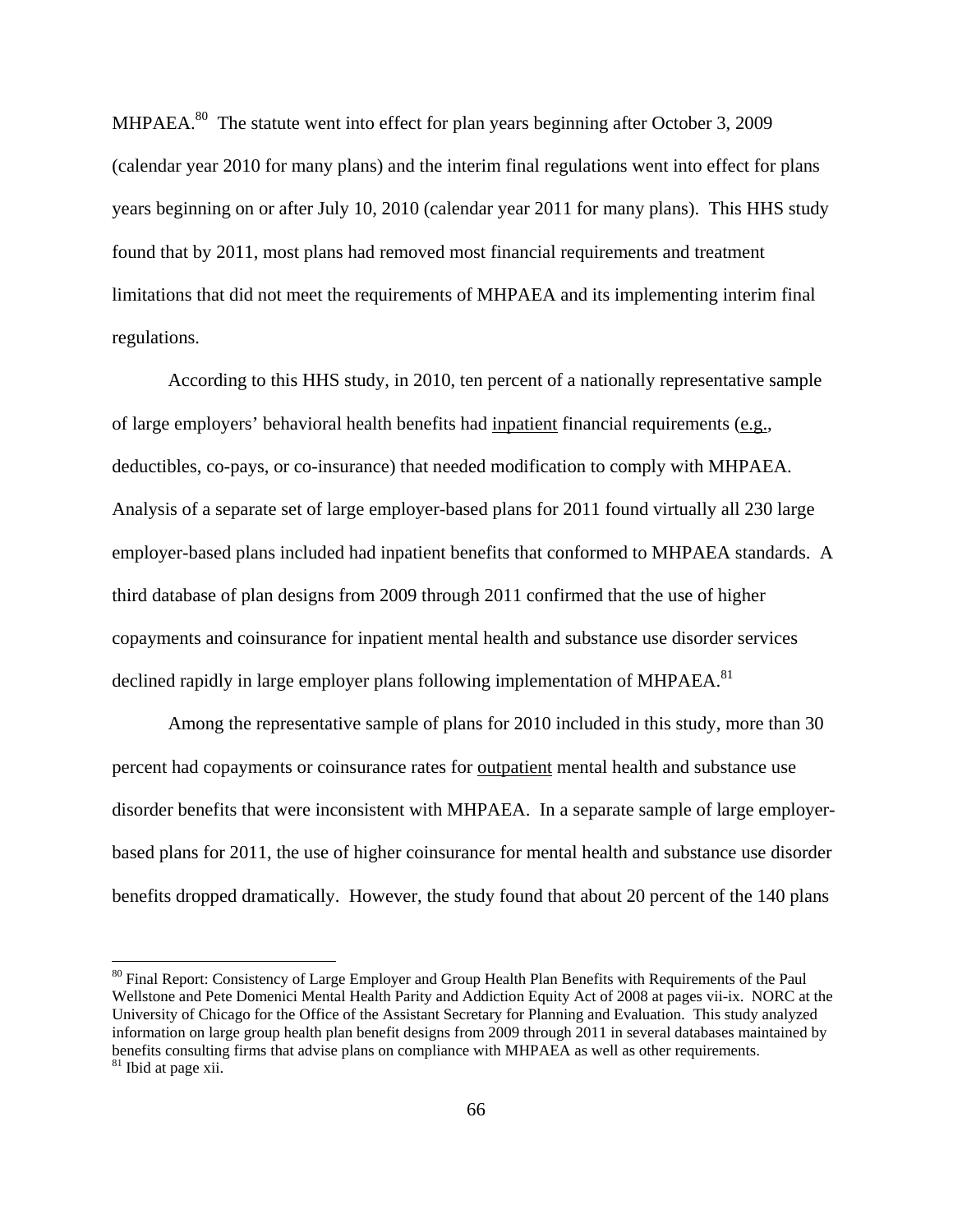tested continued to utilize outpatient in-network co-pays that failed to meet MHPAEA standards. A third database of plan designs for 2009 through 2011 confirmed a dramatic decline in the use of more restrictive cost-sharing for outpatient mental health and substance use disorder benefits although a minority continued to use high copays.

Nearly all plans had eliminated the use of separate deductibles for mental health or substance use disorder out-of-pocket costs by 2011. (Even by 2010, only 3.2 percent of plans had used separate deductibles.) $82$ 

The HHS study also found that the number of plans that applied unequal inpatient day limits, outpatient visit limits or other quantitative treatment limitations for mental health or substance use disorder benefits had dropped significantly by 2011. In 2010, it found that most large employer-based plans used day limits on mental health inpatient benefits that generally conformed to MHPAEA standards. While almost 20 percent of these plans imposed more restrictive day limits on in-network, inpatient benefits for substance use disorders than applied to medical/surgical benefits, the separate sample of 2011 large employer-based plans indicated a significant decline with only eight percent of plans using stricter day limits for inpatient benefits for substance use disorders. These findings were corroborated by analysis of an additional database of plan designs from 2009 through 2011, which also indicated a dramatic decline in the proportion of plans using more restrictive inpatient day limits on mental health and substance use disorder benefits (from 50 percent in 2009 to ten percent in 2010).

In 2010, more than 50 percent of large employer-based plans in the study's representative sample used more restrictive visit limits for outpatient mental health and substance use disorder services that did not conform to MHPAEA standards. But, in the 2011 sample of large

82 Ibid at page xi.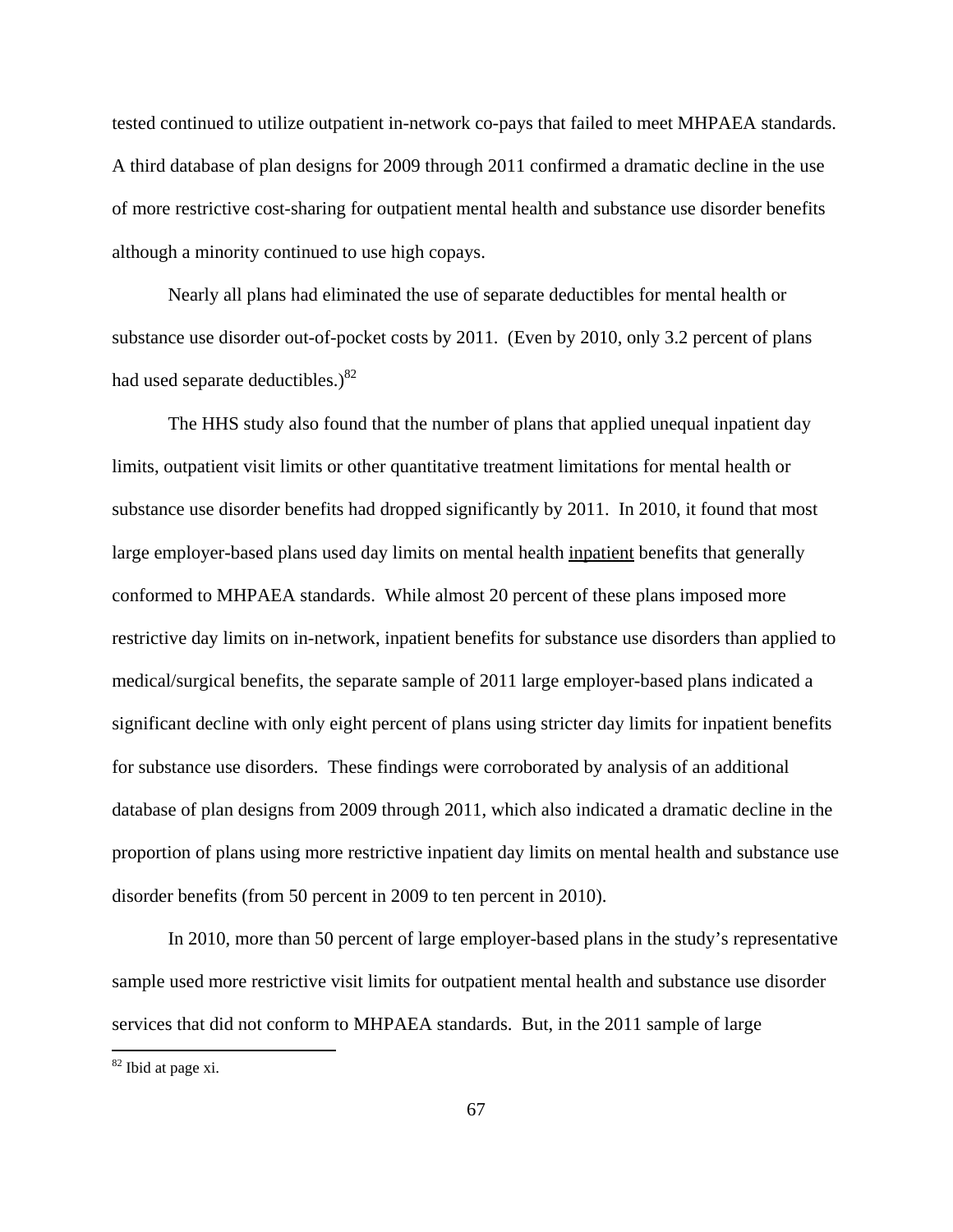employer-based health plans, less than seven percent were using unequal visit limits. This trend was also evident in the plan design database comparing plans across 2009, 2010, and 2011. There too, substantial reductions in quantitative treatment limitations for mental health and substance use disorder benefits in large employer-based plans were seen after enactment of MHPAEA.

b. Potential Benefits of the Final Regulations

1

The Departments expect that MHPAEA and these final regulations will have their greatest impact on people needing the most intensive treatment and financial protection. The Departments cannot estimate how large this impact will be, but the numbers of beneficiaries who have a medical necessity for substantial amount of care are likely to be relatively small.

Improving coverage in the small group and individual markets will also expand financial protection for a significant segment of those covered and soon to be covered by private health insurance. One indicator of the consequences of unprotected financial risk is bankruptcies. The literature on bankruptcies identifies mental health care as a source of high spending that is less protected than other areas of health care. <sup>83</sup> One estimate is that about 17 percent of bankruptcies are due to health care bills.<sup>84</sup> Another estimate using the same data is that about ten percent of medical bankruptcies are attributable to high mental health care costs, and an additional two to three percent of bankruptcies are attributable to drug and alcohol abuse.<sup>85</sup> Improvements in coverage of mental health and substance use disorder services expected to

<sup>&</sup>lt;sup>83</sup> Robertson CT, R Egelhof, M Hoke, Get Sick, Get Out: The Medical Causes of Home Mortgage Foreclosures, Health Matrix 18:65-105, 2008.

<sup>&</sup>lt;sup>84</sup> Dranove D and ML Millenson, Medical Bankruptcy: Myth Versus Fact, Health Affairs 25, w74-w83 February 28, 2006.

<sup>&</sup>lt;sup>85</sup> Dranove D and ML Millenson, Medical Bankruptcy: Myth Versus Fact, Health Affairs 25, w74-w83 February 28, 2006.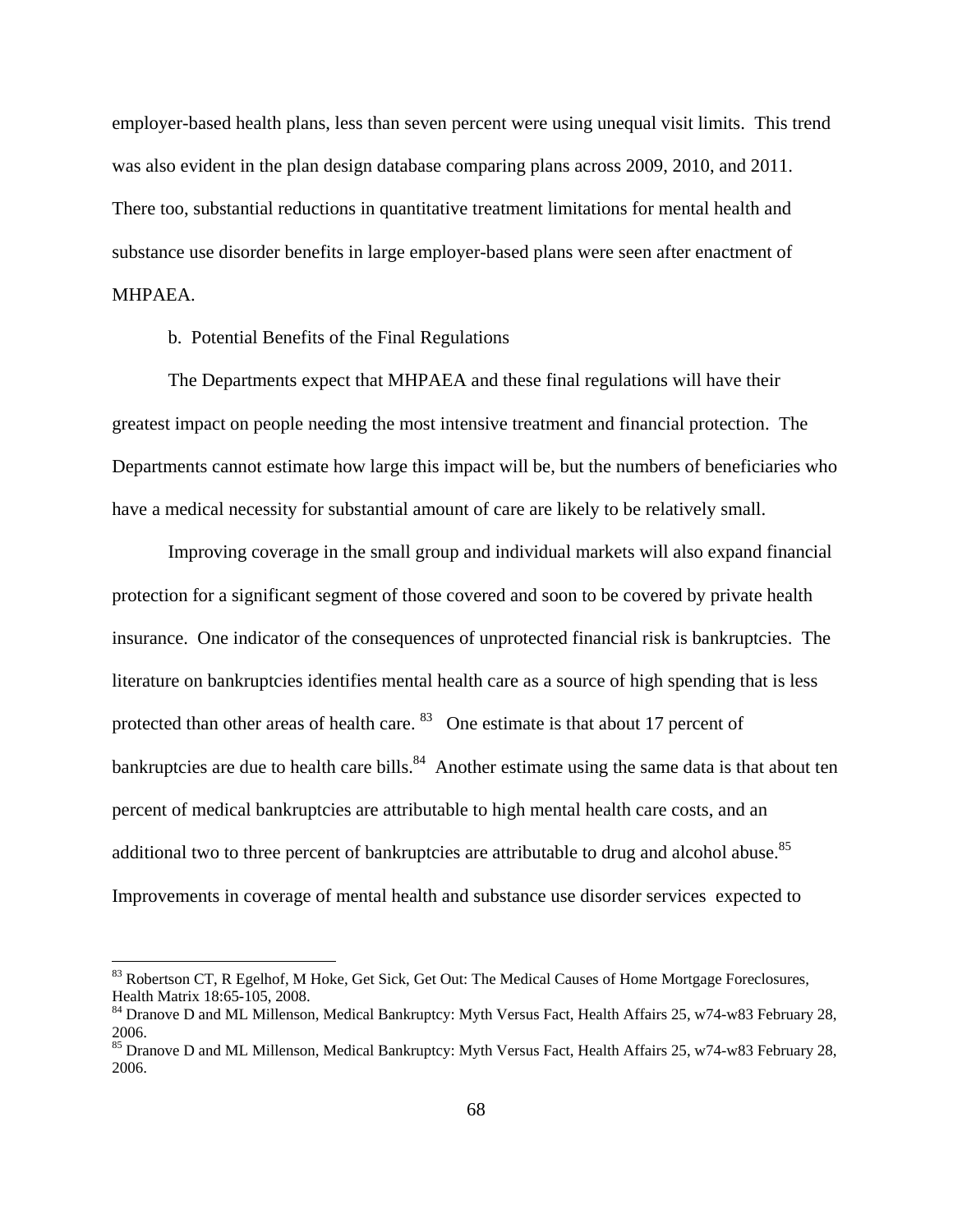result from implementation of MHPAEA can be expected to reduce some of the financial risk and also yield successful treatment for people with mental health or substance use disorder problems.

Earlier entry into treatment may have a salutary impact on entry into disability programs. Of the 8.6 million disabled workers receiving Social Security Disability Insurance benefits, 28 percent are identified as having a disability related to mental disorders, not including intellectual disability. Mental disorders are the second largest diagnostic category among awards to disabled workers, after conditions associated with the musculoskeletal system and connective tissue (29 percent) but ahead of those related to the circulatory system  $(8.5 \text{ percent})$ .<sup>86</sup>

Improving coverage of mental health and substance use disorder treatment could also more generally improve productivity and improve earnings among those with these conditions. Studies have shown that the high prevalence of depression causes \$31 billion to \$51 billion annually in lost productivity in the United States. $87$  More days of work loss and work impairment are caused by mental illness than by various other chronic conditions, including diabetes and lower back pain.<sup>88</sup> A recent meta-analysis of randomized studies that examined the impact of treating depression on labor market outcomes showed that while the labor supply effects were smaller than the impact on clinical symptoms, there were consistently significant

<sup>&</sup>lt;sup>86</sup> Social Security Administration (SSA). (2012). Annual Statistical Report on the Social Security Disability Insurance Program, 2011. SSA Publication No. 13-11826.

<sup>87</sup> Stewart, W.F., Ricci, J.A., Chee, E., Hahn, S.R. & Morgenstein, D. (2003, June 18). "Cost of lost productive work time among US workers with depression."*JAMA: Journal of the American Medical Association. 289, 23,* 3135-3144; Kessler, R.C., Akiskal, H.S., Ames, M., Birnbaum, H., Greenberg, P., Hirschfeld, H.M.A. et al. (2006). "Prevalence and effects of mood disorders on work performance in a nationally representative sample of U.S. workers." *American Journal of Psychiatry*, 163, 1561-1568.<br><sup>88</sup> Stewart, W.F., Ricci, J.A., Chee, E., Hahn, S.R. & Morgenstein, D. (2003, June 18). "Cost of lost productive work

time among US workers with depression." *JAMA: Journal of the American Medical Association. 289, 23,* 3135- 3144.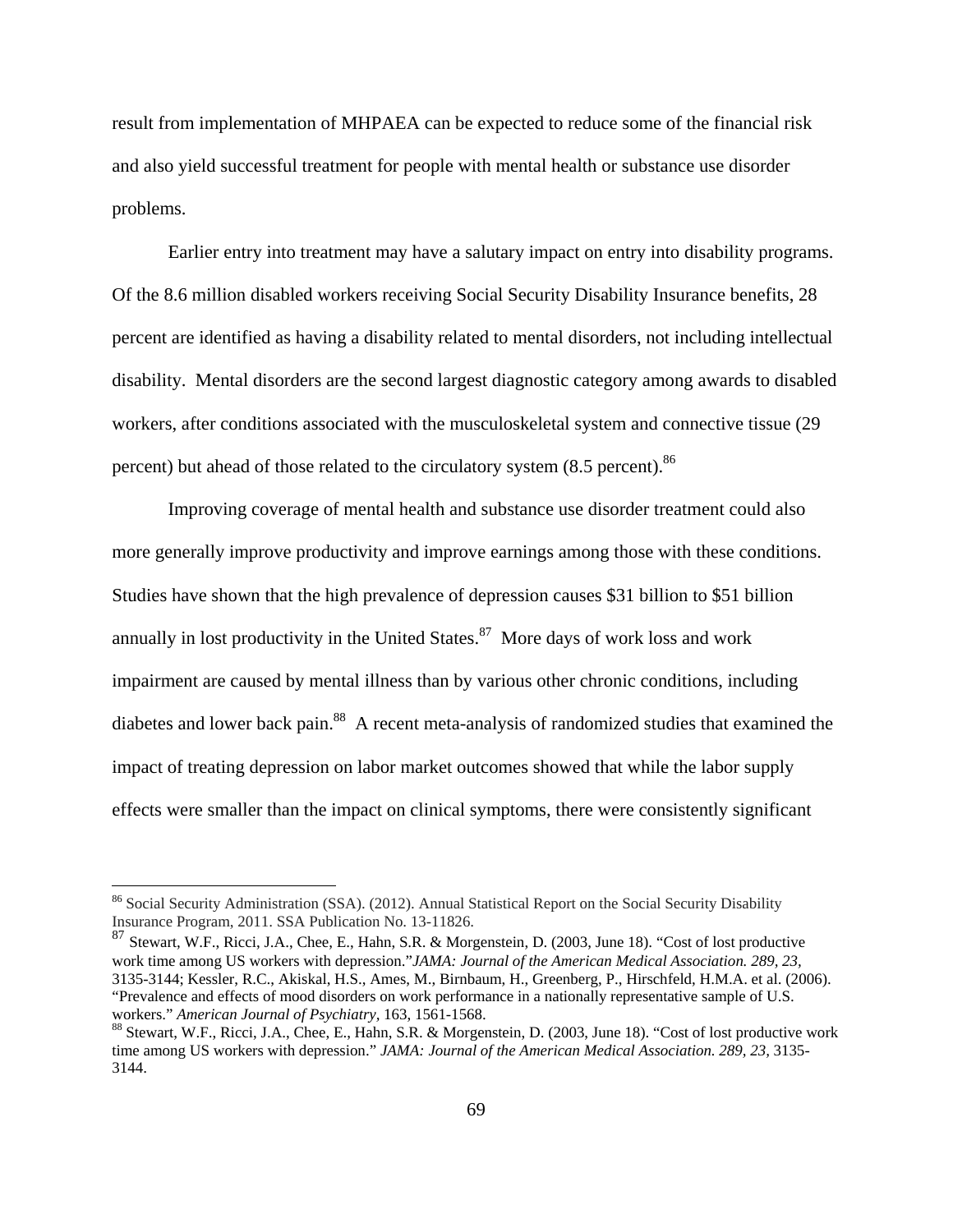and positive effects of treatment on labor supply. $89.90$  Although the expected impact of MHPAEA on labor supply is likely modest for large employers, it is probably considerably larger for small group and individual plans where pre-MHPAEA coverage was more limited than in the large group market.

As stated earlier, these final regulations clarify that the general rule regarding consistency in classification of benefits applies to intermediate services provided under the plan or coverage. These final regulations are expected to maintain or perhaps slightly improve coverage for intermediate levels of care. These services that fall between inpatient care for acute conditions and regular outpatient care can be effective at improving outcomes for people with mental health conditions or substance use disorders.  $91\frac{92\frac{93}{2}}{2}$ 

This final rule allows for policies such as multi-tiered provider networks. Multi-tiered networks are spreading rapidly among large group policies. There is some early evidence that such approaches can successfully attenuate costs and improve quality of care.

## 3. Anticipated Costs

 $\overline{a}$ 

#### a. Illustrative Results from Past Policy Interventions

Existing evidence on implementation of parity in States and FEHBP suggests there will

not be significant increases in plan expenditures and premiums as a result of the increased access

<sup>&</sup>lt;sup>89</sup> Timbie JW, M Horvitz-Lennon, RG Frank and SLT Normand, A Meta-Analysis of Labor Supply Interventions for Major Depressive Disorder, Psychiatric Services 57(2) 212-219, 2006.

<sup>&</sup>lt;sup>90</sup> Wang PS, GE Simon, J Avorn et al, Telephone Screening, Outreach, and Care Management for Depressed Workers and Impact on Clinical and Work Productivity Outcomes, JAMA 298(12) 1401-1411, 2007.

<sup>&</sup>lt;sup>91</sup> Bateman A, Fonagy P: Treatment of borderline personality disorder with psychoanalytically oriented partial hospitalization: an 18-month follow-up. Am J Psychiatry 2001; 158:36-42.

 $92$  Horvitz-Lennon M, Normand SL, Gaccione P and Frank RG. "Partial vs. Full Hospitalization for Adults in Psychiatric Distress: A Systematic Review of the Published Literature." *American Journal of Psychiatry*, 158(5), 2001

<sup>&</sup>lt;sup>93</sup> Drake, Robert E., Erica L. O'Neal, and Michael A. Wallach. "A systematic review of psychosocial research on psychosocial interventions for people with co-occurring severe mental and substance use disorders." *Journal of substance abuse treatment* 34.1 (2008): 123-138.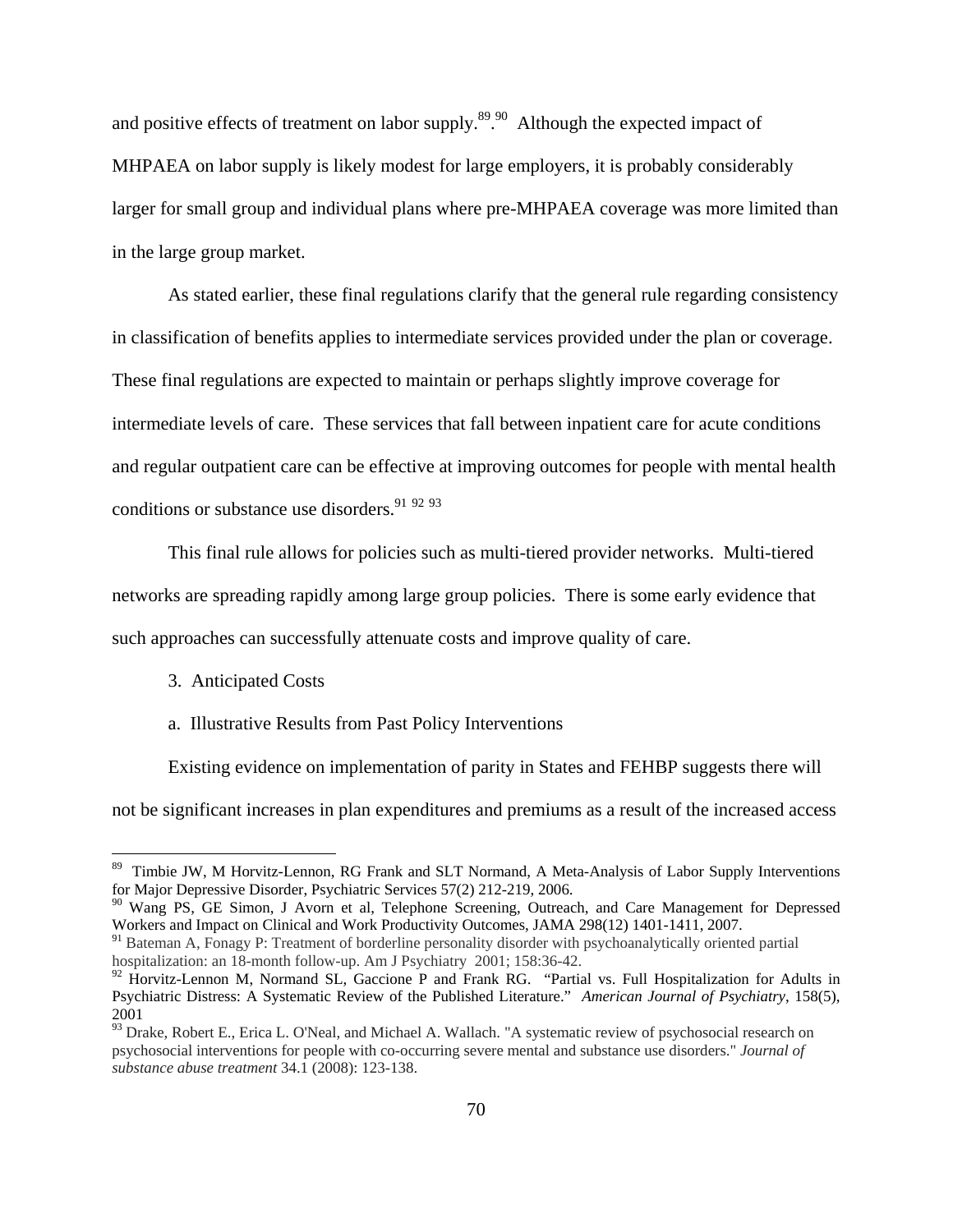to mental health and substance use disorder services that are expected to result from these final regulations. Since the effective date of the interim final regulations, no employer has applied for a cost exemption. A recent research study funded by HHS shows that in general, large employer-sponsored plans eliminated higher financial requirements and more limited inpatient day limits, outpatient visit limits and other quantitative treatment limitations for mental health or substance use disorder benefits fairly quickly in the first few years following the enactment of MHPAEA. Differences in cost sharing for prescription medications and emergency care also declined, and by 2011 almost all large employer-based plans studied appeared to comply with MHPAEA for those benefits.<sup>94</sup> Over that same period, a very small percent of employers dropped mental health or substance use disorder coverage. Moreover, there is no clear evidence that the small number of plans that did drop mental health and substance use disorder coverage did so because of MHPAEA.

Furthermore, evidence suggests that plans did not exclude more mental health or substance use disorder diagnoses from coverage in response to MHPAEA and there is no evidence that plans or employers reduced medical/surgical benefits to comply with parity requirements.<sup>95</sup> All of these findings indicate that any increases in the costs of covering mental health and substance use disorder benefits following implementation of MHPAEA did not have a substantial impact on overall plan spending.

Other recent analyses of claims data from self-insured employer-sponsored group health plans have suggested that an overwhelming majority of privately insured individuals who used

1

<sup>&</sup>lt;sup>94</sup> Final Report for ASPE: Consistency of Large Employer and Group Health Plan Benefits with Requirements of the Paul Wellstone and Pete Domenici Mental Health Parity and Addiction Equity Act of 2008 at page x. NORC at the University of Chicago for the Office of the Assistant Secretary for Planning and Evaluation. <sup>95</sup> Ibid at page xi.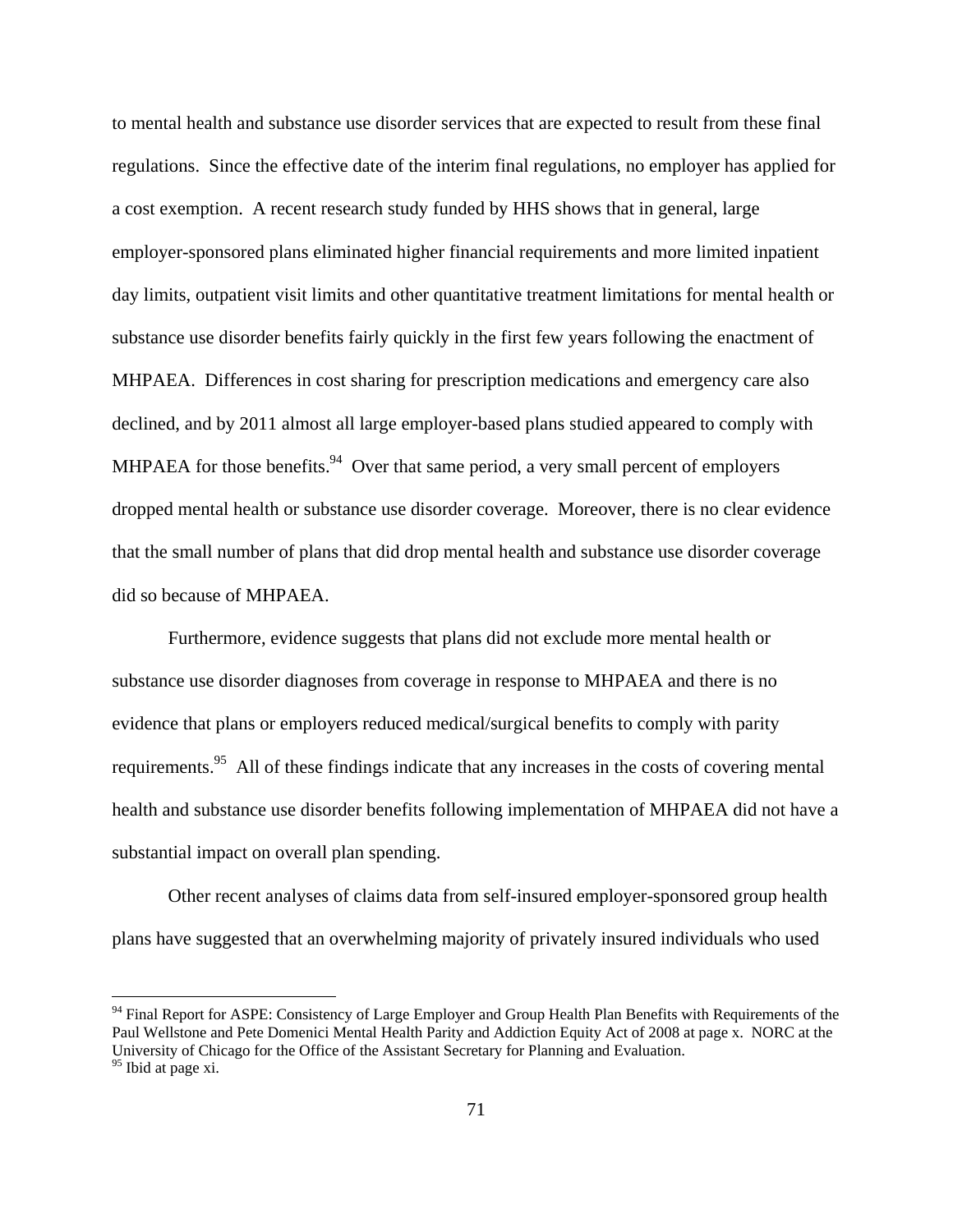mental health or substance use disorder services prior to MHPAEA did so at a rate far below preparity limits on benefits.<sup>96</sup> Using econometric models to estimate the effect of MHPAEA on high-utilization beneficiaries who are most likely to use expanded coverage, researchers have estimated that MHPAEA may at most increase total health care costs by 0.6 percent.<sup>97</sup> Furthermore, a recent study of substance use disorder spending from 2001 to 2009 by large employer-sponsored health plans shows that substance use disorder spending remained a relatively constant share of all health spending, comprising about 0.4 percent of all health spending in 2009. This low share of overall spending means that even large increases in utilization of substance use disorder treatment are unlikely to have a significant impact on premiums.<sup>98</sup>

Although most State parity laws are more limited than MHPAEA, some are comparable, and studies on the impact of these more comparable laws provide a fair indication of the effect of MHPAEA. For example, Oregon's State parity law enacted in 2007 is quite comparable in that it applies to treatment limits (including NQTLs) and financial requirements for mental health and substance use disorder benefits. A study of the Oregon parity law found that plans removed coverage limits and used management techniques more consistently but did not significantly increase spending on mental health and substance use disorder care.<sup>99</sup> Vermont's parity law also

 $96$  Mark, TL, Vandivort-Warren, R, Miller, K, Mental health spending by private insurance: Implications for the Mental Health Parity and Addiction Equity Act, Psych Services, 2012; 63(4): 313-318.<br><sup>97</sup> Ibid.

 $98$  Ibid.

 $99$  Ibid.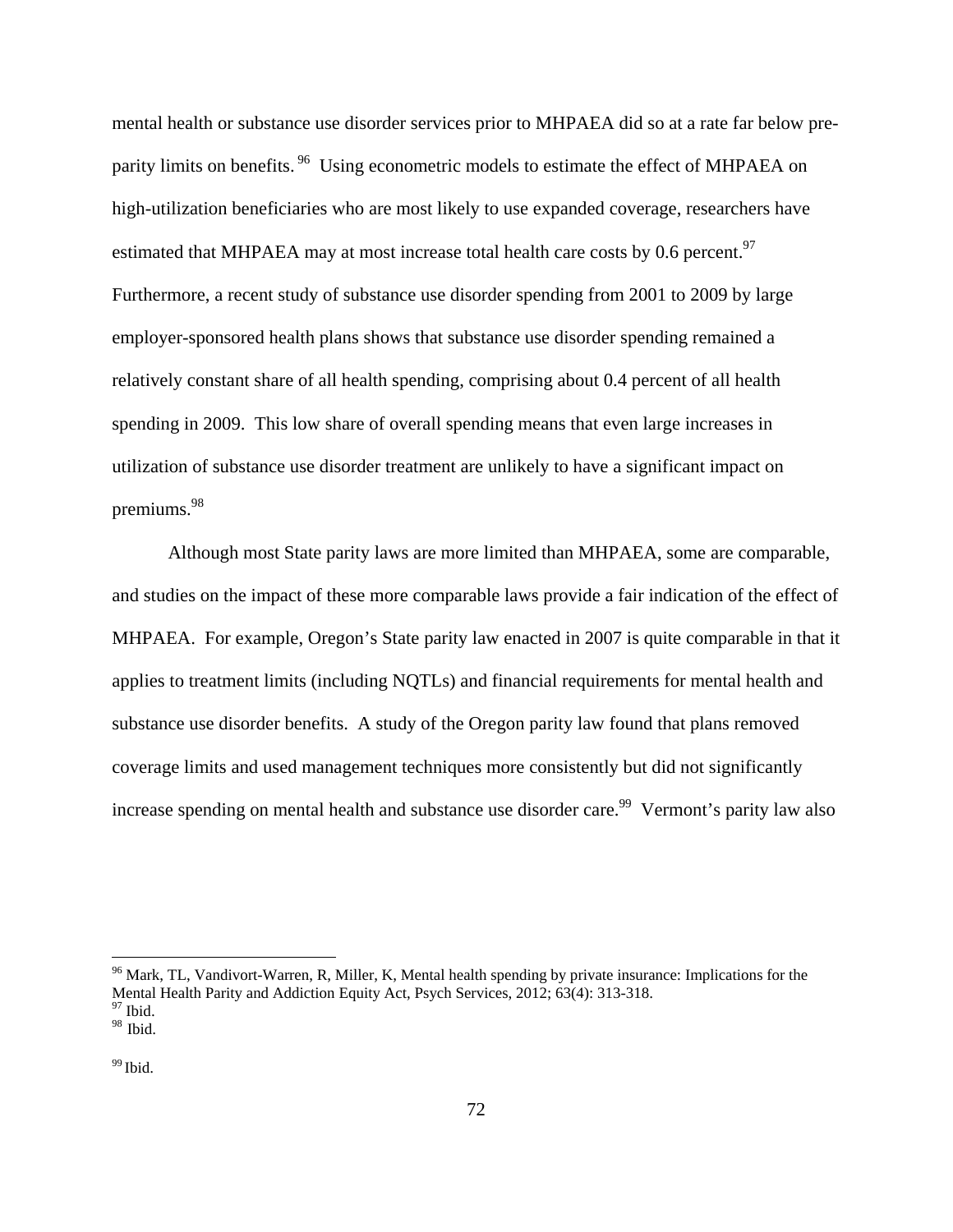applies to both mental health and substance use disorder services. A study of this State parity law also did not find significant increases in spending.<sup>100</sup>

## b. Costs (and Transfers) Attributable to the Final Regulations

The Departments do not expect the clarification that plans should classify intermediate services consistently for mental health and substance use disorders and medical/surgical benefits will result in a significant increase in costs. Nor do the Departments expect the clarification that the NQTL rules apply to these types of services to cause a substantial increase in plan spending. Analyses of claims data for large group health plans conducted by two different contractors for HHS indicate that most plans cover intermediate behavioral health services, particularly partial hospitalization and intensive outpatient services, but intermediate services account for less than one percent of total health plan spending.<sup>101</sup> Internal research and analysis by HHS indicates that the number of enrollees who use intermediate services for mental health and substance use disorders is very small. Furthermore, those who used intermediate services did so at modest rates. In addition, the number of enrollees who used intermediate services for medical/surgical benefits was similarly small. Available data suggest that intermediate behavioral health services account for between eight percent and eleven percent of total behavioral health spending in private insurance. This means that since behavioral health care accounts for about 5.5 percent of health plan spending, intermediate behavioral health spending amounts to between 0.4 and 0.6 percent of total health plan spending. In light of the small number of enrollees that utilize this

 $\overline{a}$ 

 $100$  Mark, TL, Vandivort-Warren, R, Spending trends on substance abuse treatment under private employersponsored insurance, 2001-2009, Drug and Alcohol Dependence, 2012; 125:203-207.

<sup>&</sup>lt;sup>101</sup> Short-Term Analysis to Support Mental Health and Substance Use Disorder Parity Implementation. RAND Corporation for the Office of the Assistant Secretary for Planning and Evaluation. February 8, 2012 (http://aspe.hhs.gov/daltcp/reports/2012/mhsud.shtml); internal analysis of claims data for large self-insured employers and health plans.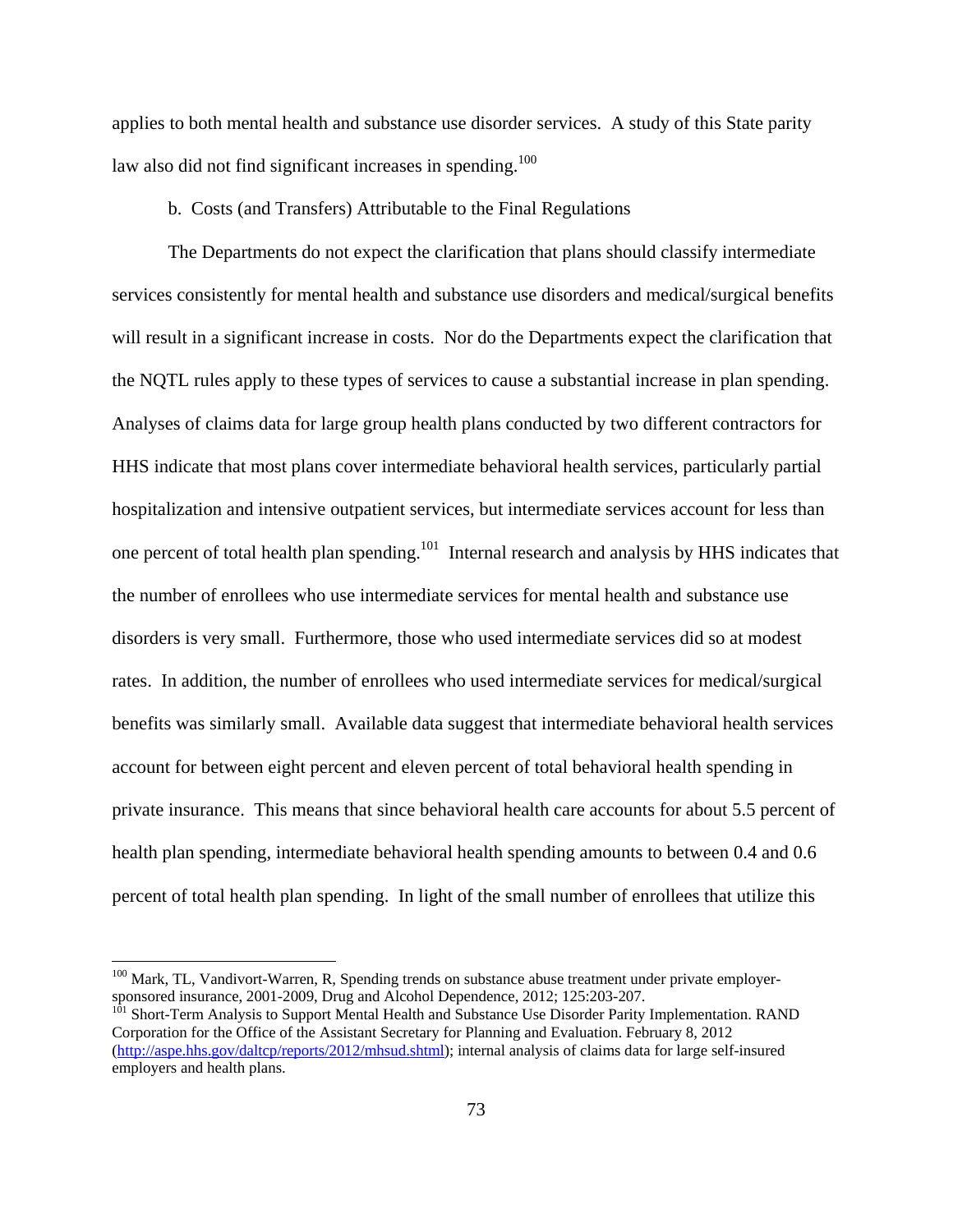intermediate level of care and the small percentage of total costs that intermediate mental health and substance use disorder services comprise, the Departments expect that any increase in coverage would be very unlikely to have any significant effect on total health plan spending.

Moreover, the Departments investigated the patterns of classification of intermediate services and found that they are generally covered in the six classifications set out in the interim final regulations. Behavioral health intermediate services are generally categorized in a similar fashion as analogous medical services; for example, residential treatment tends to be categorized in the same way as skilled nursing facility care in the inpatient classification. Thus, the Departments do not expect much change in how most plans consider intermediate behavioral health care in terms of the six existing benefit classifications.

Tiered provider networks are expanding in private health insurance. The interim final regulations made no allowance for such insurance innovations. The final regulations clarify how the parity requirements apply to multi-tiered provider networks. The evidence on the impact of these networks is beginning to emerge.<sup>102</sup> There is some evidence that points to small reductions in health spending associated with tiered provider networks. There are also studies showing little to no savings associated with these network designs. Some modest impact on quality has been observed in some cases and none in others.<sup>103</sup> The Departments are therefore assuming no cost impact of this provision.

There is limited data on spending for mental health and substance use disorder treatment under individual health insurance plans. The Departments therefore rely on some recent

 $\overline{a}$ 

<sup>&</sup>lt;sup>102</sup> Thomas JM, G Nalli AF Cockburn. What we know and don't know about tiered provider networks, Journal of Health Care Finance 33(4), 53-67, 2007; Sinaiko AD, Tiered provider Networks as a Strategy to Improve Health Care Quality and Efficiency, NICHM Foundation February 2012.  $103$  Ibid.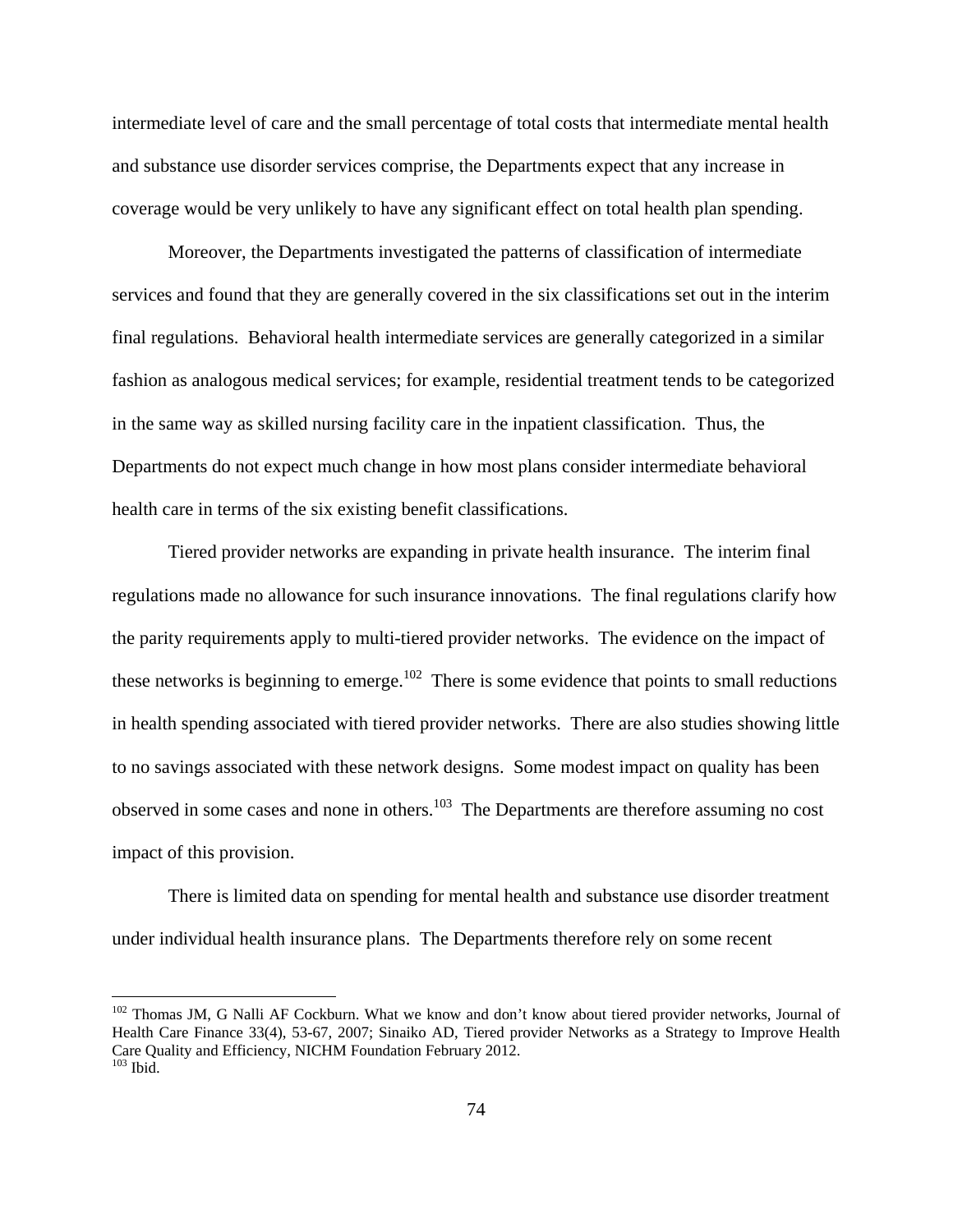tabulations from the Medical Expenditure Panel Survey (MEPS) and a recent report on premiums and coverage in the individual health insurance market along with information from several other sources to make projections of the likely impact of applying MHPAEA to the individual market.<sup>104</sup> The Departments began by estimating baseline spending in the individual market. The Departments calculate the weighted average premium for the individual insurance market from the paper by Whitmore and colleagues that was reported in 2007 dollars and inflate it to 2012 dollars using the GDP deflator. Because premiums report more than just health care costs, the Departments convert the premium into plan payments for services by applying the medical loss ratio of 0.70 reported in the technical appendix to the Medical Loss Ratio interim final rule.<sup>105</sup> The resulting estimate is \$2437 in 2012 dollars. That figure represents total health spending by plans per member per year. The Departments obtain an estimate of the behavioral health costs by assuming that about four percent of those expenditures are for behavioral health. That figure is obtained by recognizing that coverage for behavioral health in the individual market is more limited than in the employer sponsored insurance market where mental health and substance use disorder care accounts for about 5.5 percent of spending overall.<sup>106</sup> Applying the four percent figure to the plan spending estimates results in an estimate of \$98 per member per year in plan spending for mental health and substance use disorder benefits. The Departments then calculate the share of spending paid out-of-pocket by using the MEPS data to

1

<sup>&</sup>lt;sup>104</sup> Whitmore H, JR Gabel, J Pickreign R McDevitt, The Individual Insurance Market Before Reform: Low Premiums and Low Benefits, Medical Care Research and Review 68(5): 594-606, 2011.<br><sup>105</sup> Technical Appendix to the Regulatory Impact Analysis for the Interim Final Rule for Health Insurance Issuers

Implementing the Medical Loss Ratio Requirements under the Patient Protection and Affordable Care Act, Office of Consumer Information and Insurance Oversight, Department of Health and Human Services, November 22, 2010, available at http://www.cms.gov/CCIIO/Resources/Files/Downloads/mlr 20101122 technical appendix.pdf.

<sup>&</sup>lt;sup>106</sup> Substance Abuse and Mental Health Services Administration. National Expenditures for Mental Health Services and Substance Abuse Treatment, 1986–2009. HHS Publication No. SMA-13-4740. Rockville, MD: Substance Abuse and Mental Health Services Administration, 2013.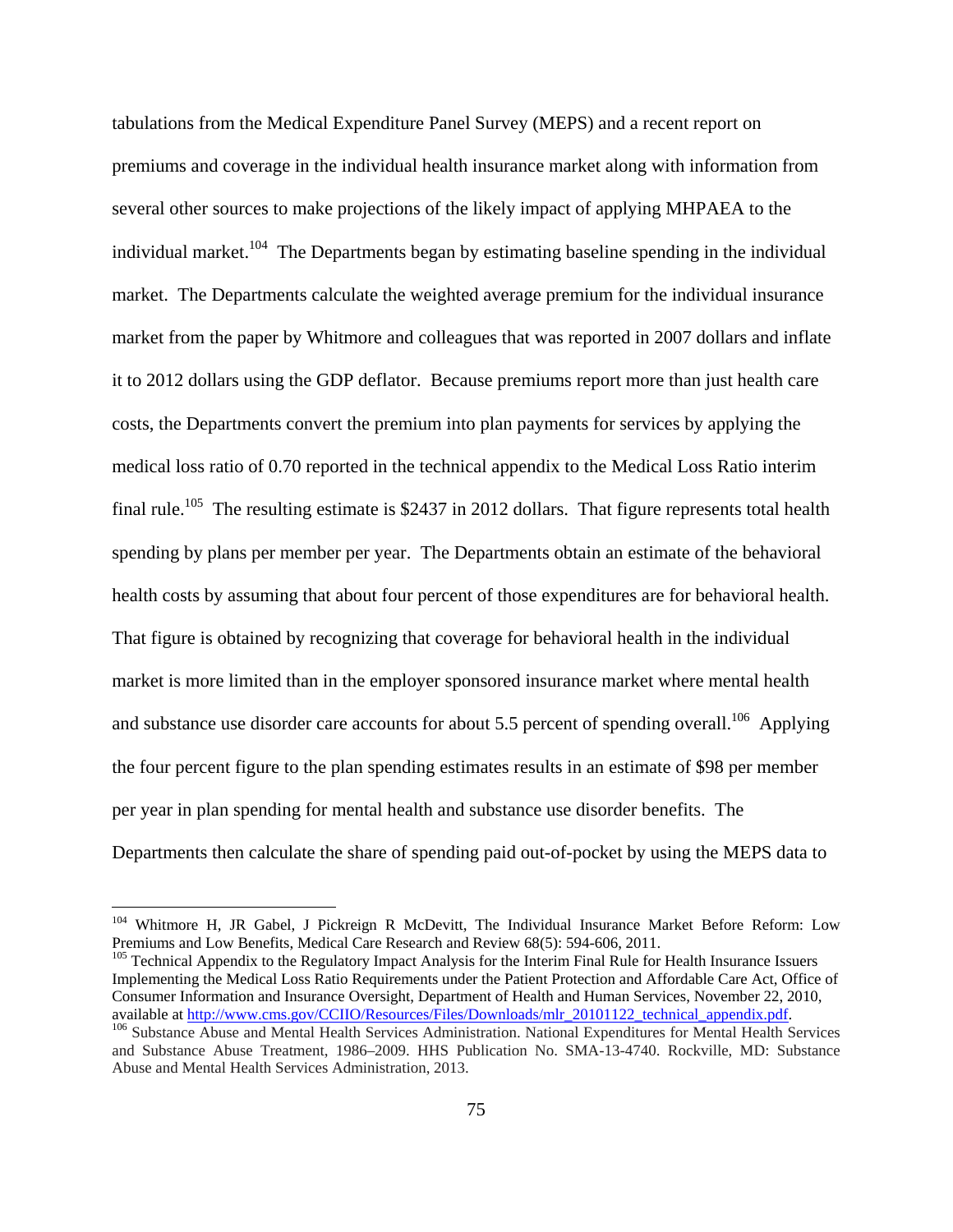obtain an estimate of outpatient mental health and substance use disorder out-of-pocket spending, because outpatient services generally carry higher cost sharing than inpatient care and because overall non-inpatient care accounts for about 65 to 70 percent of behavioral health care. The MEPS data indicate that out-of-pocket costs for mental health and substance use disorder care accounts for 47 percent of total spending. This contrasts with an estimate of 26 percent for medical/surgical care. The implication of this is a total (plan and out-of-pocket) spending estimate for mental health and substance use disorder benefits of \$185 per member per year in 2012. It is important to recognize that roughly 40 percent of total behavioral health spending in private insurance is accounted for by spending on psychotropic drugs and drug benefits will remain relatively unchanged, to the extent prescription drug tiers are based on neutral factors independent of whether a particular drug is prescribed to treat a medical/surgical condition, or a mental health condition or substance use disorder. This is because psychotropic drugs are typically under the same benefit design and formulary rules as all other drugs in private health insurance. Thus the baseline spending that would be affected by MHPAEA is estimated to be \$111 per member per year.

To obtain the impact of extending MHPAEA to the individual market, the Departments assume that a primary impact of MHPAEA is to equalize cost sharing arrangements between mental health and substance use disorder benefits and medical/surgical benefits. The Departments therefore assume that the out-of-pocket share for mental health and substance use disorder services covered in the individual insurance market will decline from 47 percent to 26 percent. The Departments apply an estimate of the price elasticity of demand to the total spending level for mental health and substance use disorder for people covered in the individual market. Two recent studies have shown that the price elasticity of demand for mental health and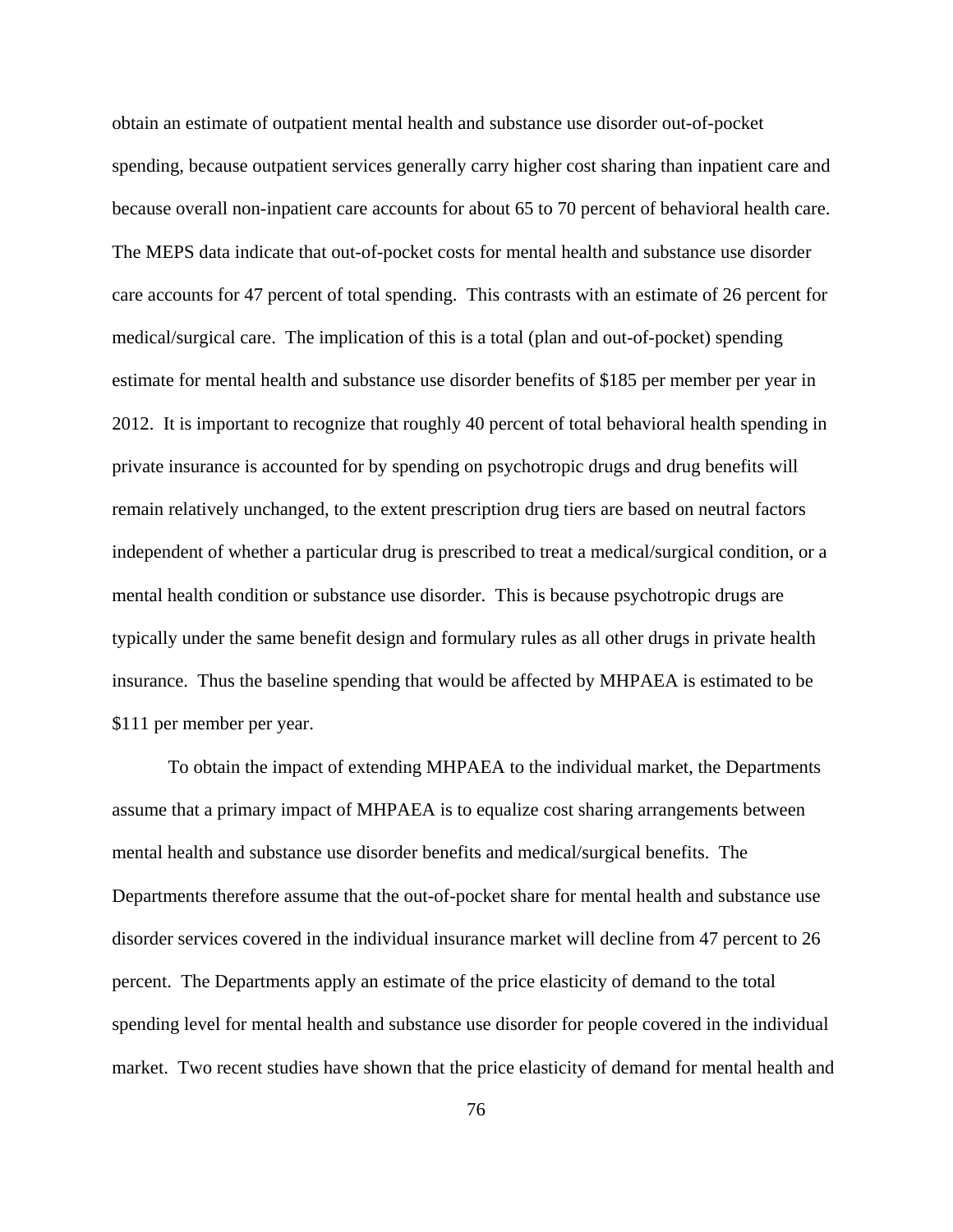substance use disorder care has declined significantly in the era of managed care.<sup>107</sup> They show that the elasticity of demand for ambulatory care fell between -0.16 and -0.26. This is relevant because the Whitmore paper reports that roughly 95 percent of individual policies are either under managed care arrangements of some form or are part of a Health Savings Account policy (17.5 percent). The Departments therefore apply an elasticity of -0.21 to the 45 percent reduction in out-of-pocket costs for people using mental health and substance use disorder care. That yields a projected 9.5 percent increase in total spending for mental health and substance use disorder care for people in the individual market. Applying the 9.5 percent estimate to the \$111 baseline subject to MHPAEA provisions results in an impact estimate of \$10.55 per covered person in 2012 or a 5.7 percent increase in total mental health and substance use disorder spending and a 0.04 percent change in total plan spending. The Departments apply the per insured person cost of mental health and substance use disorder care in the individual market estimate to an estimate of the population that would be covered under individual coverage after January of 2014. Based on the Congressional Budget Office estimates of the impact of the Affordable Care Act, the Departments expect enrollment in the individual market to be approximately 18 million people as of  $2014$ <sup>108</sup> Applying the \$10.55 estimate to the 18 million people<sup>109</sup> suggests a total spending increase of about \$189.9 million in 2012 dollars. The Departments project that, by 2018, the 25 million-enrollee estimate shown in CBO's report will capture all individual plan coverage. Assuming a constant rate of growth in enrollment, the five

 $\overline{a}$ 

<sup>&</sup>lt;sup>107</sup> Meyerhoefer CD and Zuvekas, S, "New Estimates of the Demand for Physical and Mental Health Treatment", *Health Economics* 19(3): 297-315 2010;. Lu C, Frank, RG and McGuire TG. "Demand Response of Mental Health Services to Cost Sharing Under Managed Care." *Journal of Mental Health Policy and Economics* 11(3):113-126 2008.

<sup>&</sup>lt;sup>108</sup> "Effects on Health Insurance and the Federal Budget for the Insurance Coverage Provisions in the Affordable Care Act—May 2013 Baseline," Congressional Budget Office, May 14, 2013.

<sup>&</sup>lt;sup>109</sup> The figure of 11 million enrollees based on the 2012 MLR filings data discussed earlier in this preamble is added to the CBO estimate of enrollees in the individual market in 2014.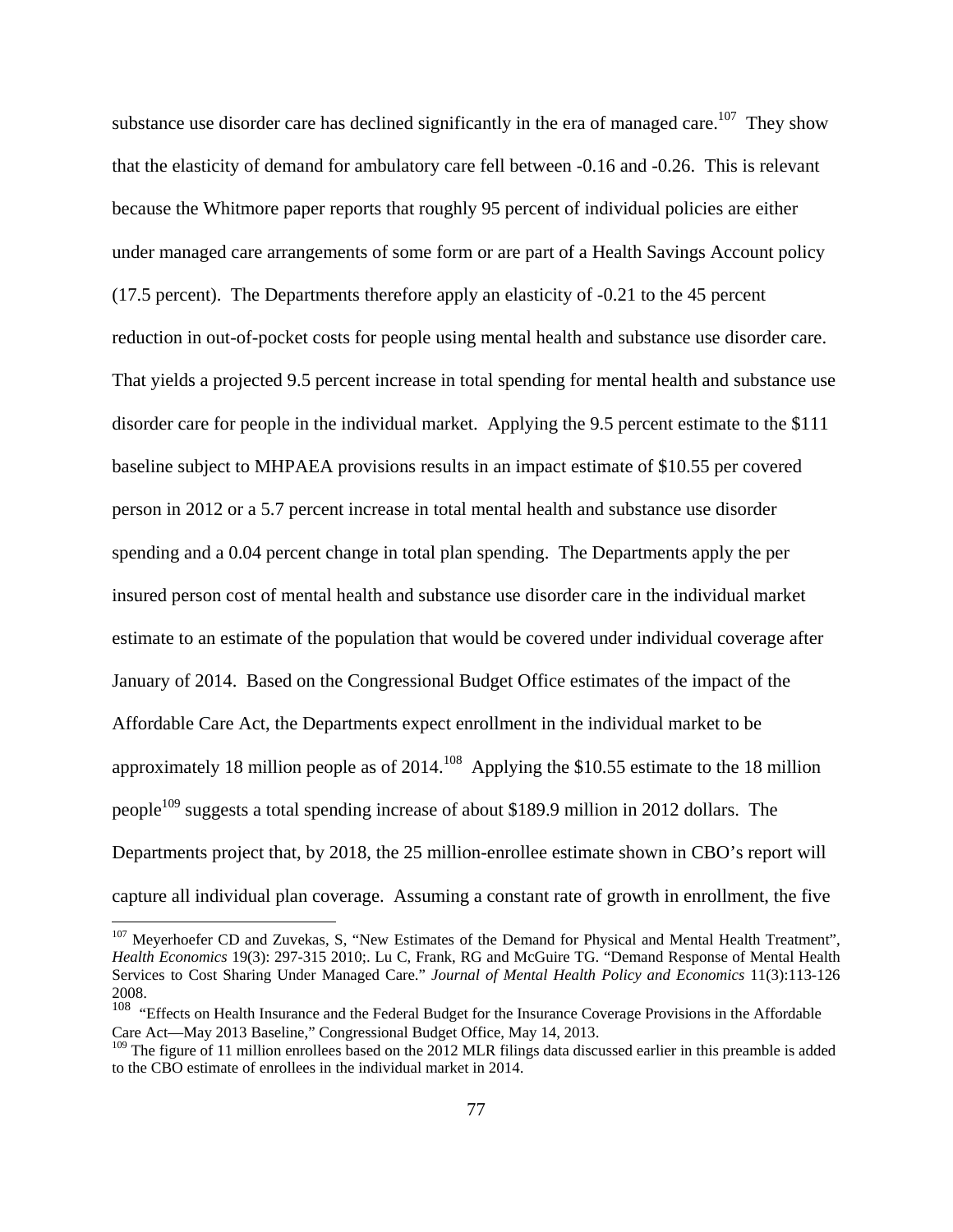year cost will be \$1.13 billion. This estimate reflects increased spending on mental health and substance use disorder services resulting from coverage expansion that is attributable to MHPAEA above and beyond historical levels in the small group and individual markets and beyond the EHB coverage requirements for mental health and substance use disorder coverage.

MHPAEA can be expected to affect coverage in the small group market through the provisions governing EHBs. The Departments estimate that there are currently approximately 27 million people insured under small group benefits. The Congressional Budget Office (CBO) and HHS projections are in agreement that there will be little change in the size of this market in the coming years. Thus for the purposes of this analysis the Departments assume that the market will remain stable at 27.3 million insured (including 26.1 million in ERISA plans and 1.2 million in public plans).<sup>110</sup> In examining coverage in the small group market using data from 2012, the Departments find that plans used comparable levels of management to large group plans in that less than 1 percent of either small group or large group enrollees are covered by indemnity insurance arrangements. HMOs account for 15 percent of small group and 16 percent of large group enrollees. PPOs/POS plans account for 61 percent of small group and 67 percent of large group enrollees. High deductible plans make up 17 percent of small group and 24 percent of large group enrollees.<sup>111</sup> In addition, other recent analyses show that the actuarial value of health insurance benefits in large and small group plans are largely identical.<sup>112</sup> Data from recent studies of parity implementation in Oregon that focused in great part on small group coverage

 $\overline{a}$ 

<sup>&</sup>lt;sup>110</sup> Congressional Budget Office, Letter to the Honorable Paul Ryan: Analysis of the Administration's Announced delay of certain Requirements Under the Affordable Care Act, July 30, 2013; and CBO's May 2013 Estimates of the Effects of the Affordable Care Act on Health Insurance Coverage, May 14, 2013.

<sup>&</sup>lt;sup>111</sup> Kaiser Family Foundation and Health Research and Educational Trust, Employer Health Benefits—2012 Annual Survey.

<sup>&</sup>lt;sup>112</sup> McDevitt R, J Gabel, R Lore et al, Group Insurance: A Better Deal for Most People than Individual Plans, Health Affairs 29(1): 156-164, 2010.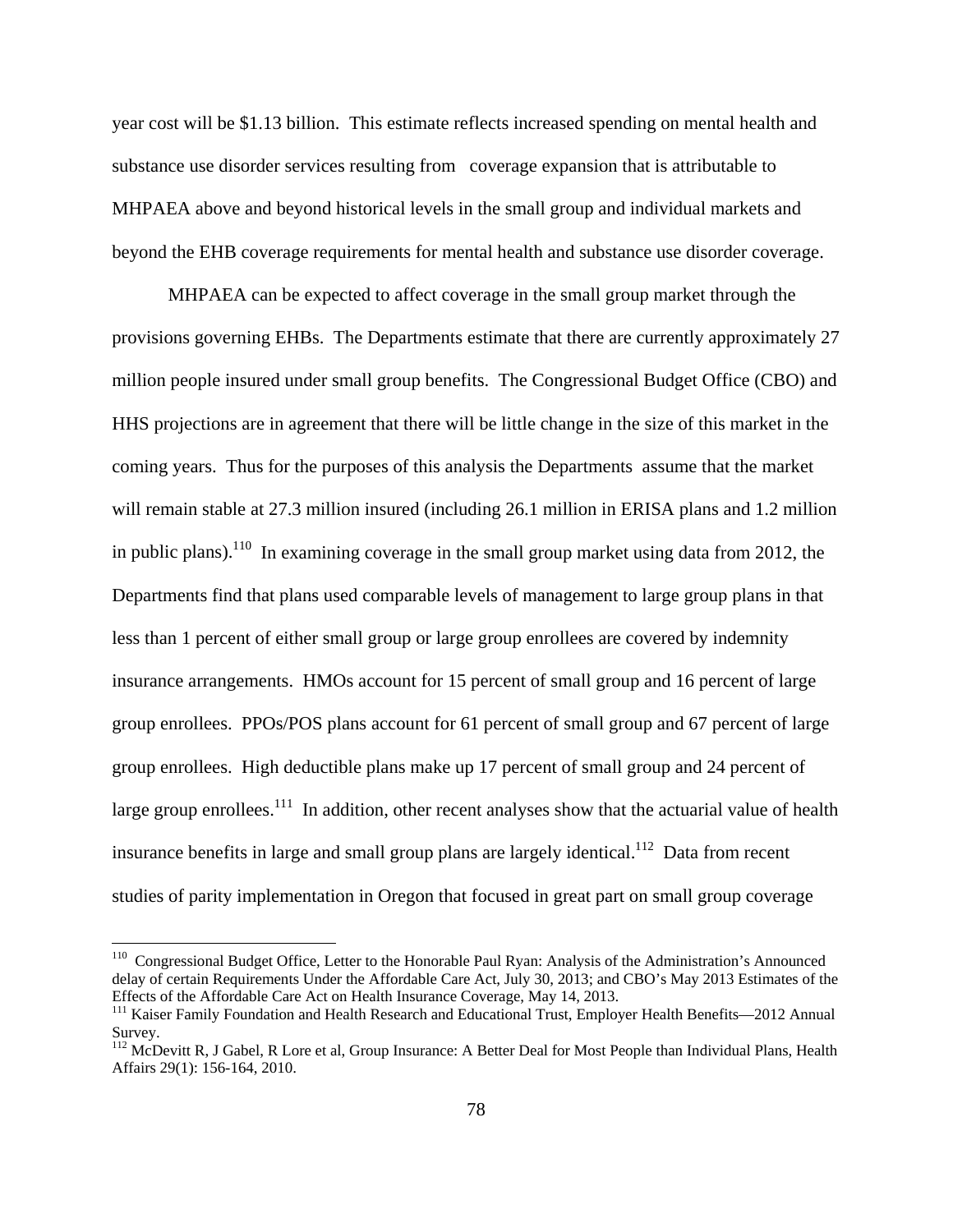shows that parity had the effect of reducing out-of-pocket spending. Yet because it was done in the context of managed care arrangements (including regulations of management practices) there was no statistically significant impact on total spending on mental health and substance use disorder services attributable to parity.<sup>113</sup> For this reason, the Departments assume that virtually all the impact of MHPAEA on the small group market involves a shift of final responsibility for payment from households to insurers. The Oregon parity results (McConnell et al., 2012) are consistent with a shift of roughly 0.5 percent of spending. This shift in cost constitutes a transfer (see additional analysis in section III.D.4 below).

The final regulations retain the disclosure provisions for group health plans and health insurance coverage offered in connection with a group health plan. In addition, these disclosure provisions are extended to non-grandfathered insurance coverage in the small group market through the EHB requirements and to the individual market as a result of the amendments to the PHS Act under the Affordable Care Act as discussed in section II.F and II.H.1 of this preamble. The burden and cost related to these disclosure requirements are discussed in detail in the Paperwork Reduction Act section below and are estimated to be approximately \$4.3 million per year.

#### 4. Transfers

1

The application of MHPAEA to the individual market will also shift responsibility for some existing payments from individuals to health plans by reducing cost sharing from 47 percent to 26 percent, or \$336 million in the first year increasing to \$467 million by 2018 reflecting increases in the number of individual enrollees. The Departments estimate that this

<sup>&</sup>lt;sup>113</sup> McConnell KJ, SHN Gast, MS Ridgely et al. Behavioral Health Insurance Parity: Does Oregon's Experience Presage the National Experience with the Mental Health Parity and Addiction Equity Act?, American Journal of Psychiatry 2012; 169(1): 31-38.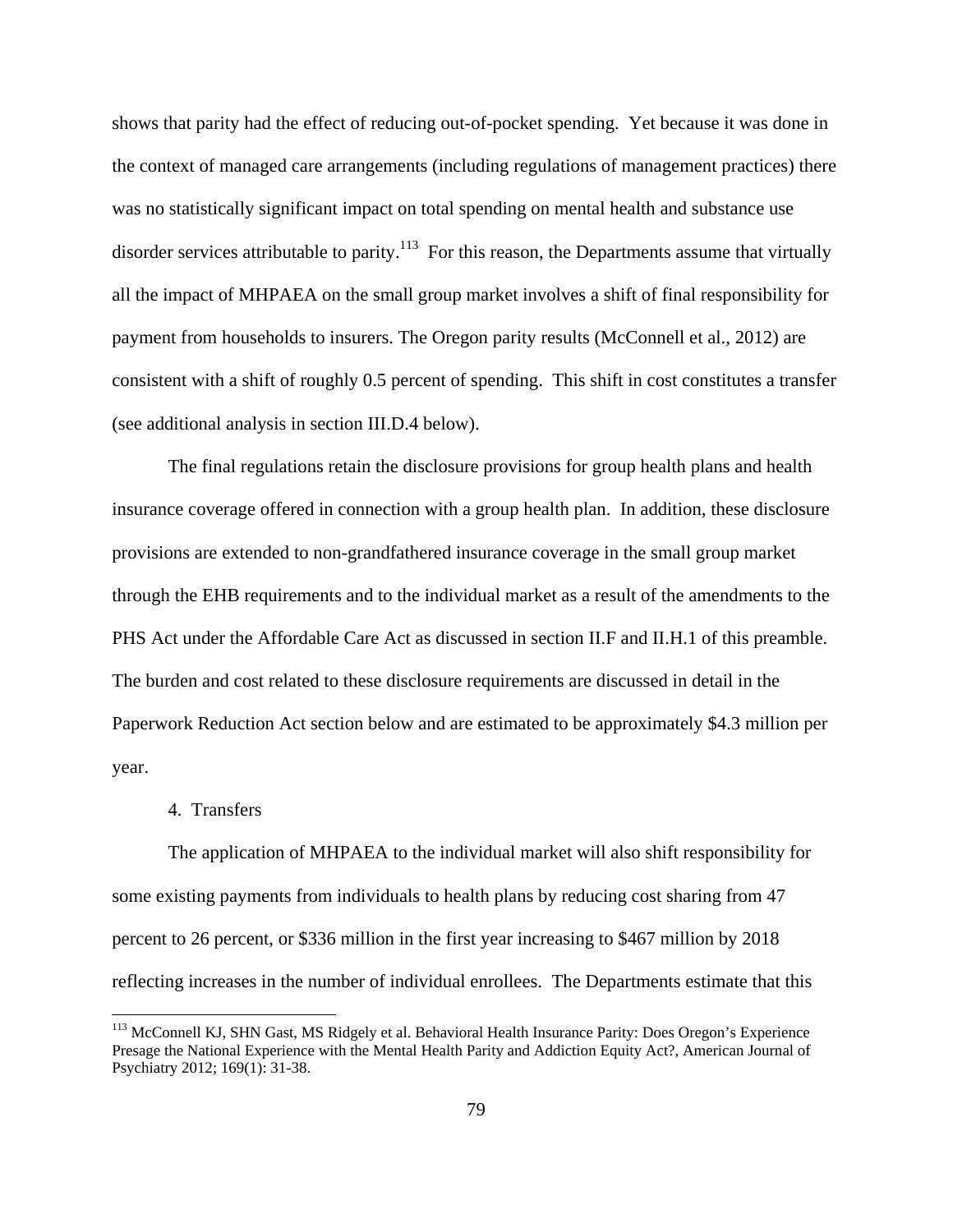shift in cost-sharing to plans combined with the increase in spending due to increased utilization discussed above could be expected to lead to an increase of 0.8% in premiums in the individual market. The small group plan average premium in 2012 was \$5588. Applying the 0.5 percent estimated shift in spending derived above in section III.E.3 to the average premium as a proxy for plan spending, the Departments obtain a figure of \$27.94. Multiplying that figure by 13 million enrollees in small group plans yields an estimated transfer amount of \$363million per year. Likewise, premiums in the small group market may be expected to increase by 0.5%.

## F. Regulatory Alternatives

1

In addition to the regulatory approach outlined in these final regulations, the Departments considered several alternatives when developing policy regarding NQTLs, disclosure requirements, multi-tier provider networks, and how parity applies to intermediate services.

Multiple stakeholders requested clarification regarding the application of the parity requirements to NQTLs. The Departments considered narrowing the clinically appropriate standard of care exception instead of eliminating it. However, this approach could result in even more confusion regarding how to apply the parity standard for NQTLs. Moreover, a technical expert panel comprised of individuals with clinical expertise in mental health and substance use disorder treatment as well as general medical treatment, and experience developing and using evidence-based practice guidelines, could not identify situations in which the exception allowing a clinically appropriate standard of care to justify a different use of NQTLs would be needed.<sup>114</sup> Thus, the Departments believe that clarification in paragraph (c)(4) of the regulations will not reduce the flexibility afforded to plans and issuers by the underlying rule.

<sup>&</sup>lt;sup>114</sup> Short-Term Analysis to Support Mental Health and Substance Use Disorder Parity Implementation. RAND Corporation for the Office of the Assistant Secretary for Planning and Evaluation. February 8, 2012 (http://aspe.hhs.gov/daltcp/reports/2012/mhsud.shtml).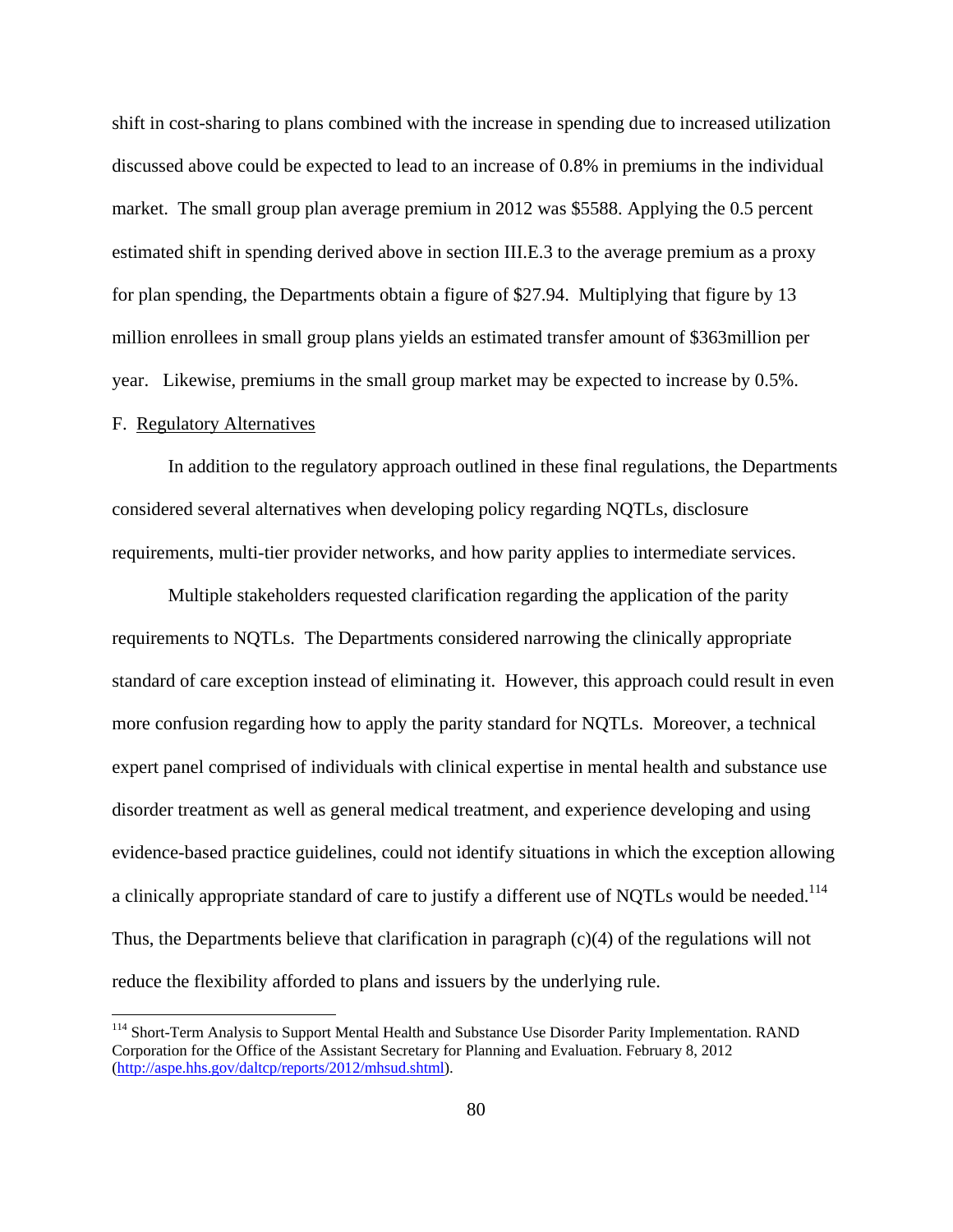As stated earlier, concerns have also been raised regarding disclosure and transparency. The Departments considered whether participants and beneficiaries have adequate access to information regarding the processes, strategies, evidentiary standards, or other factors used to apply the NQTL and also comparable information regarding medical/surgical benefits to ensure compliance with MHPAEA. These final regulations make clear that plans and issuers are required to make this information available in accordance with MHPAEA and other applicable law, such as ERISA and the Affordable Care Act, more generally. The Departments also are publishing contemporaneously with publication of these final regulations, another set of FAQs.<sup>115</sup> Among other things, these FAQs solicit comments on whether more should be done, and how, to ensure transparency and compliance.

The Departments are aware of the increasing use of multi-tier provider networks and commenters have asked how parity requirements should apply to those arrangements. The Departments considered as an alternative requiring plans to collapse their provider tiers in conducting an assessment of compliance with parity. However, this would have negated a primary reason to have provider tiers which is to offer incentives for providers to accept lower reimbursement in exchange for lower copays for their services and presumably greater patient volume. The Departments considered this alternative to be interfering unreasonably with legitimate plan cost-management techniques. The approach in the final regulations strikes a reasonable balance between allowing plans to use provider tiers to effectively manage costs and the policy principles of MHPAEA.

 $\overline{a}$ 

<sup>&</sup>lt;sup>115</sup> Available at: http://www.dol.gov/ebsa/healthreform/ and http://www.cms.gov/cciio/Resources/Fact-Sheets-and-FAQs/index.html.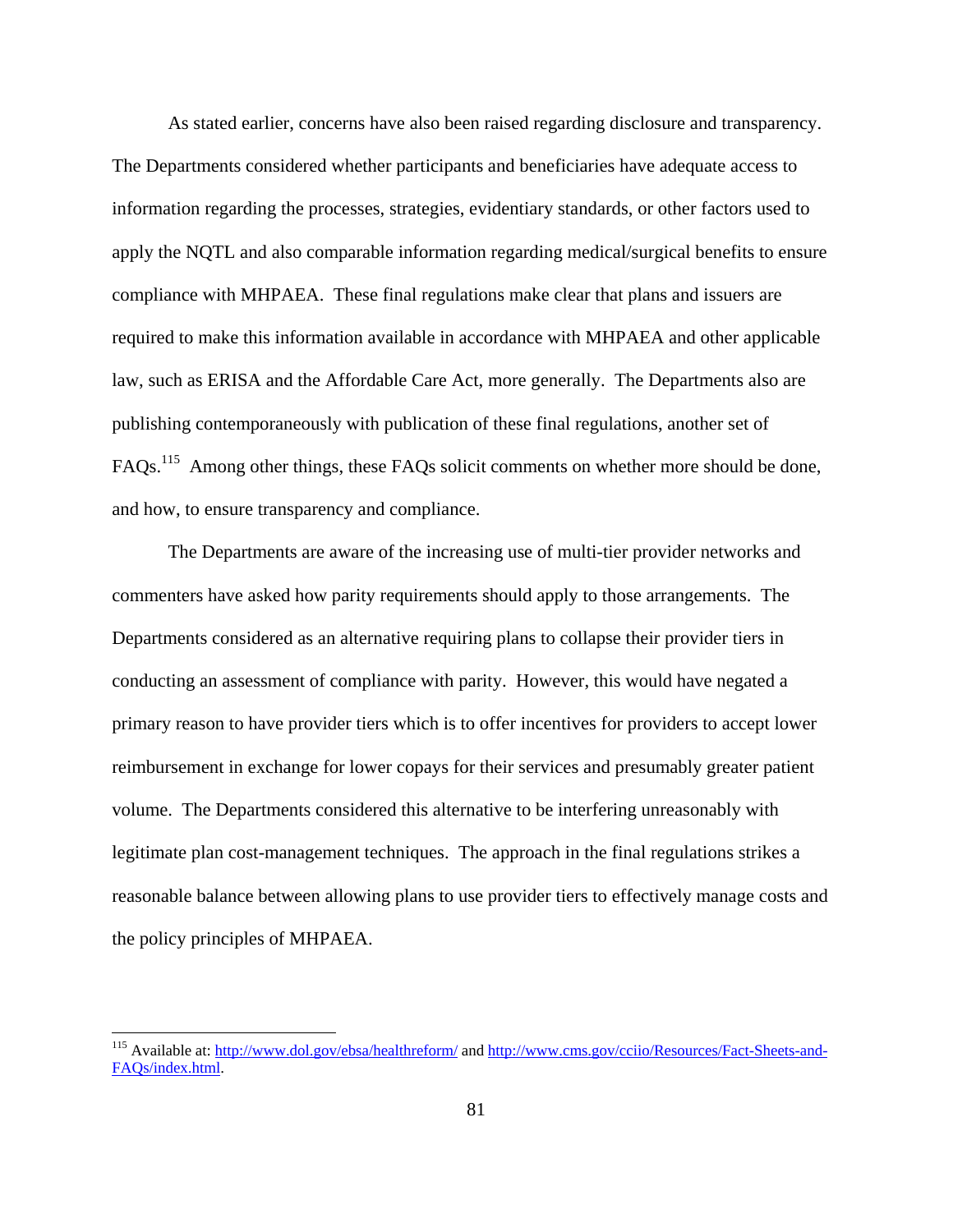As described earlier in this preamble, many commenters to the interim final regulations requested that the Departments clarify how MHPAEA affects the scope of coverage for intermediate services (such as residential treatment for substance use disorders or mental health conditions, partial hospitalization, and intensive outpatient treatment) and how these services fit within the six classifications set forth by the interim final regulations. Some stakeholders recommended establishing a separate classification for this intermediate level of care. The Departments considered this approach but determined that whereas the existing classifications – inpatient, in-network; inpatient, out-of-network; outpatient, in-network; outpatient, out-ofnetwork; emergency care, and prescription medications – are classifications commonly used by health plans and issuers, a separate classification for intermediate care is not commonly used by plans and issuers. The Departments believe that a clearer, more reasonable approach is to incorporate the principles of parity into existing benefit designs and care management strategies. Thus, the final regulations provide examples of intermediate services and clarify that plans and issuers must assign covered intermediate level mental health and substance use disorder benefits to the existing six benefit classifications in the same way that they assign comparable intermediate medical/surgical benefits to these classifications.

# G. Regulatory Flexibility Act— Department of Labor and Department of Health and Human Services

The Regulatory Flexibility Act (RFA) requires agencies that issue a rule to analyze options for regulatory relief of small businesses if a rule has a significant impact on a substantial number of small entities. The RFA generally defines a "small entity" as--(1) a proprietary firm meeting the size standards of the Small Business Administration (SBA), (2) a nonprofit organization that is not dominant in its field, or (3) a small government jurisdiction with a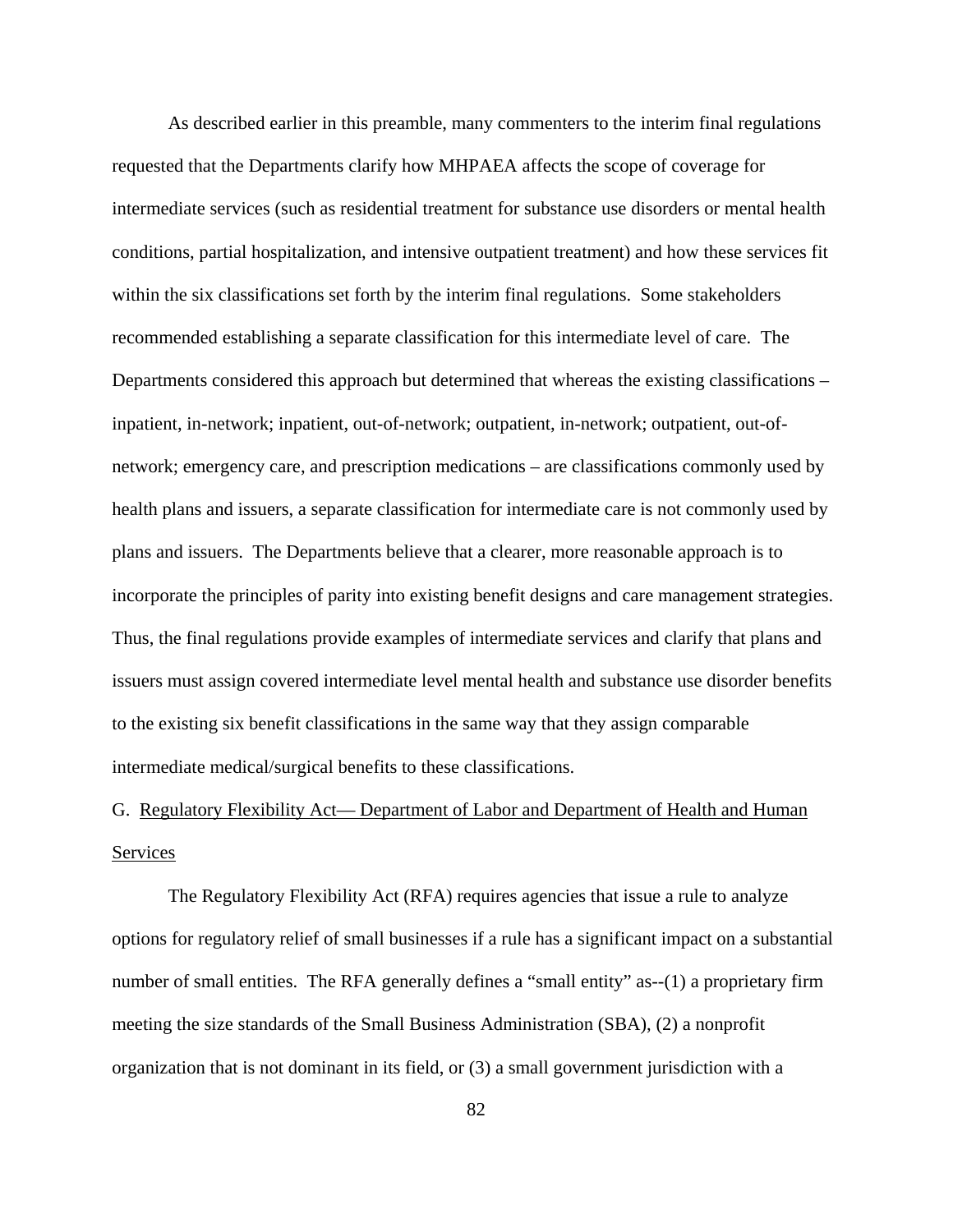population of less than 50,000 (States and individuals are not included in the definition of "small entity"). A change in revenues of more than 3 percent to 5 percent is often used by the Departments of Labor and HHS as the measure of significant economic impact on a substantial number of small entities.

As discussed in the Web Portal interim final rule with comment period published on May 5, 2010 (75 FR 24481), HHS examined the health insurance industry in depth in the Regulatory Impact Analysis for the proposed rule on establishment of the Medicare Advantage program (69 FR 46866, August 3, 2004). In that analysis it was determined that there were few, if any, insurance firms underwriting comprehensive health insurance policies (in contrast, for example, to travel insurance policies or dental discount policies) that fell below the size thresholds for "small" business (currently \$35.5 million in annual receipts for health insurance issuers).<sup>116</sup> HHS also used the data from Medical Loss Ratio annual report submissions for the 2012 reporting year to develop an estimate of the number of small entities that offer comprehensive major medical coverage. These estimates may overstate the actual number of small health insurance issuers that would be affected by these regulations, since they do not include receipts from these companies' other lines of business. It is estimated that there are 58 small entities with less than \$35.5 million each in earned premiums that offer individual or group health insurance coverage and would therefore be subject to the requirements of these regulations. Forty-three percent of these small issuers belong to larger holding groups, and many, if not all, of these small issuers are likely to have other lines of business that would result in their revenues exceeding \$35.5 million. For these reasons, the Departments expect that these final regulations will not

<u>.</u>

<sup>&</sup>lt;sup>116</sup> "Table of Small Business Size Standards Matched To North American Industry Classification System Codes," effective July 23, 2013, U.S. Small Business Administration, available at http://www.sba.gov.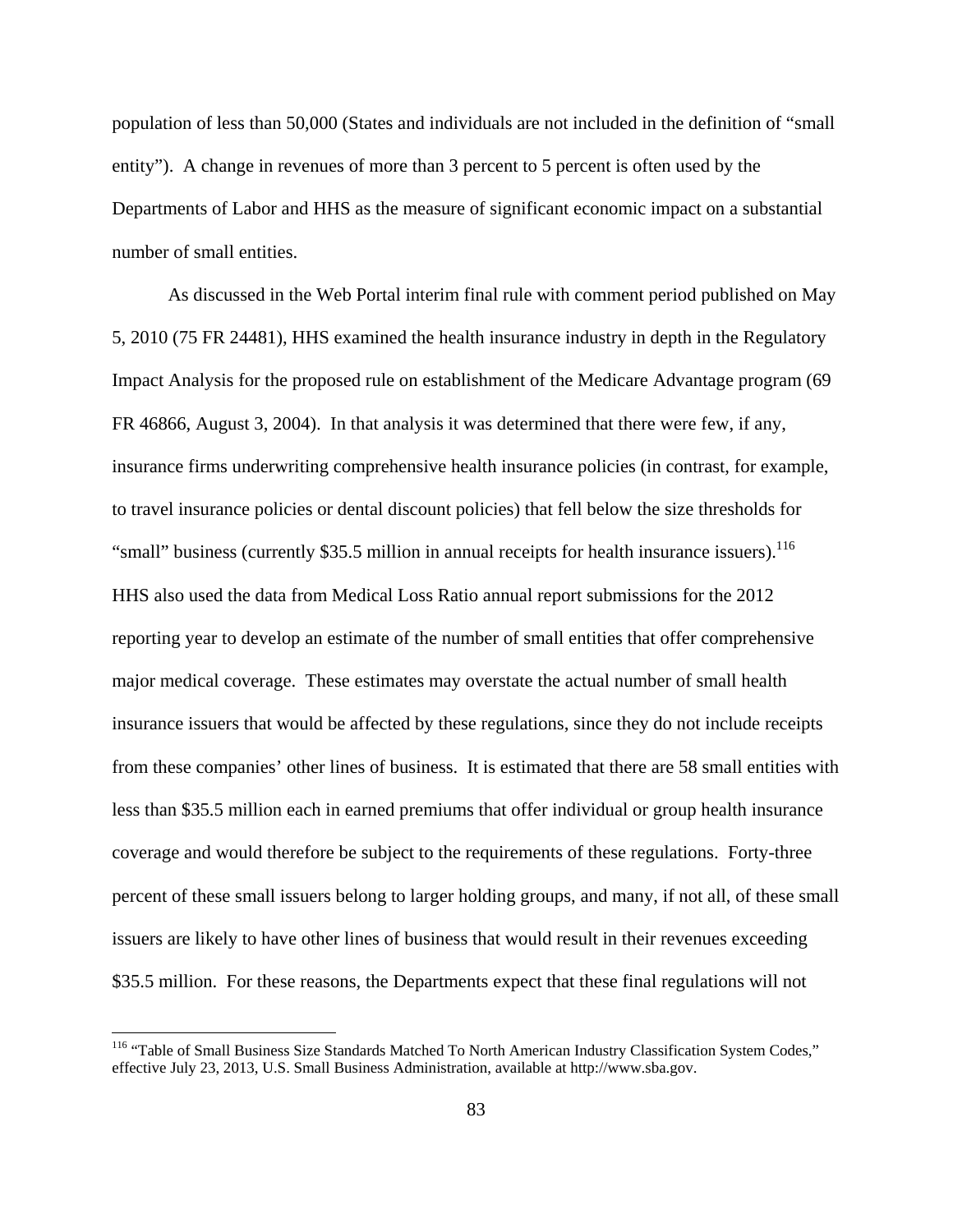significantly affect a substantial number of small issuers.

As noted previously, MHPAEA provisions are extended to non-grandfathered insurance coverage in the small group market through the EHB requirements. Group health plans and health insurance coverage offered by small employers will incur costs to comply with the provisions of these final regulations. There are an estimated 837,000 ERISA-covered nongrandfathered employer group health plans with 50 or fewer participants, and an estimated 59,000 non-grandfathered public, non-Federal employer group health plans with 50 or fewer participants sponsored by State and local governments which were previously exempt from MHPAEA. Approximately 13 million participants of these plans will benefit from the provisions of these regulations. As explained earlier in this impact analysis, virtually all the impact of MHPAEA on the small group market will involve a shift of final responsibility for payment from households to insurers, resulting in an estimated increase of 0.5 percent in spending. The cost related to the disclosure requirements is estimated to be approximately \$2.4- million for nongrandfathered small group plans that were previously exempt from MHPAEA. The Departments expect the rules to reduce the compliance burden imposed on plans and insurers by the statute and the implementing interim final regulations by clarifying definitions and terms contained in the statute and providing examples of acceptable methods to comply with specific provisions.

## H. Special Analyses—Department of the Treasury

For purposes of the Department of the Treasury, it has been determined that this Treasury decision is not a significant regulatory action for purposes of Executive Order 12866, as supplemented by Executive Order 13563. Therefore, a regulatory assessment is not required. It has also been determined that section 553(b) of the Administrative Procedure Act (5 U.S.C. chapter 5) does not apply to these regulations. It is hereby certified that the collections of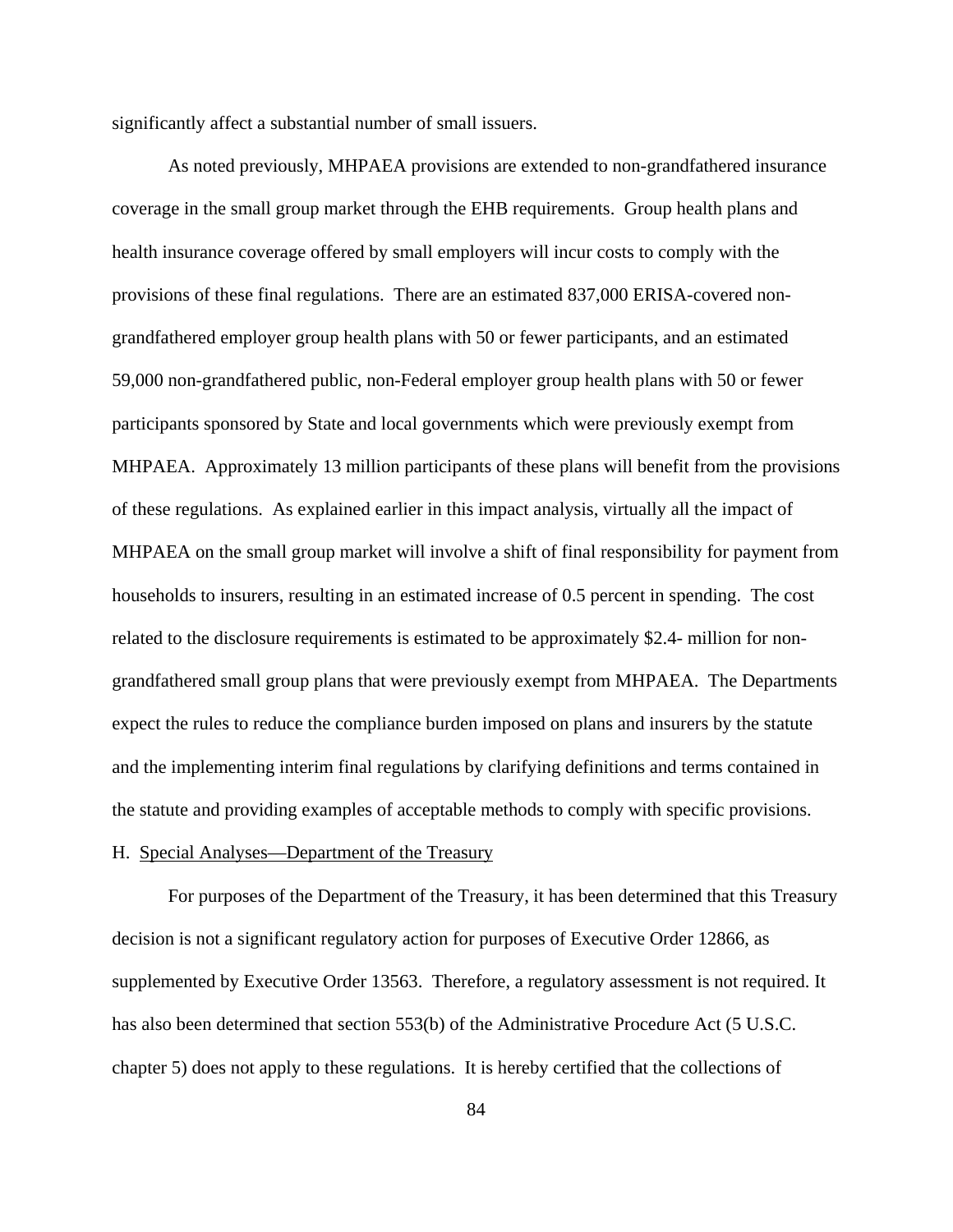information contained in these final regulations will not have a significant impact on a substantial number of small entities. Accordingly, a regulatory flexibility analysis is not required.

The final regulations generally apply to employers who provide health coverage through group health plans to employees that include benefits for mental health or substance use disorder conditions. The IRS expects the final regulations to reduce the compliance burden imposed on plans and issuers by clarifying definitions and terms contained in the statute and providing examples of acceptable methods to comply with specific provisions. MHPAEA and the regulations under it do not apply to employers with 50 or fewer employees (although, separately, the EHB regulations adopt MHPAEA). Moreover, small employers subject to the rule that have more than 50 employees will generally provide any health coverage through insurance or a thirdparty administrator. The issuers of insurance or other third-party administrators of the health plans, rather than the small employers, will as a practical matter, satisfy the requirements of the regulations in order to provide a marketable product. For this reason, the burden imposed by the reporting requirement of the statute and these final regulations on small entities is expected to be near zero. Pursuant to section 7805(f) of the Code, the notice of proposed rulemaking preceding these final regulations was submitted to the Chief Counsel for Advocacy of the Small Business Administration for comment on its impact on small businesses.

## I. Paperwork Reduction Act

The table below summarizes the hour burden and costs related to the disclosure requirements in these regulations. For plans that use issuers or third party administrators, the costs are reported as cost burden while for plans that administer claims in-house, the burden is reported as hour burden.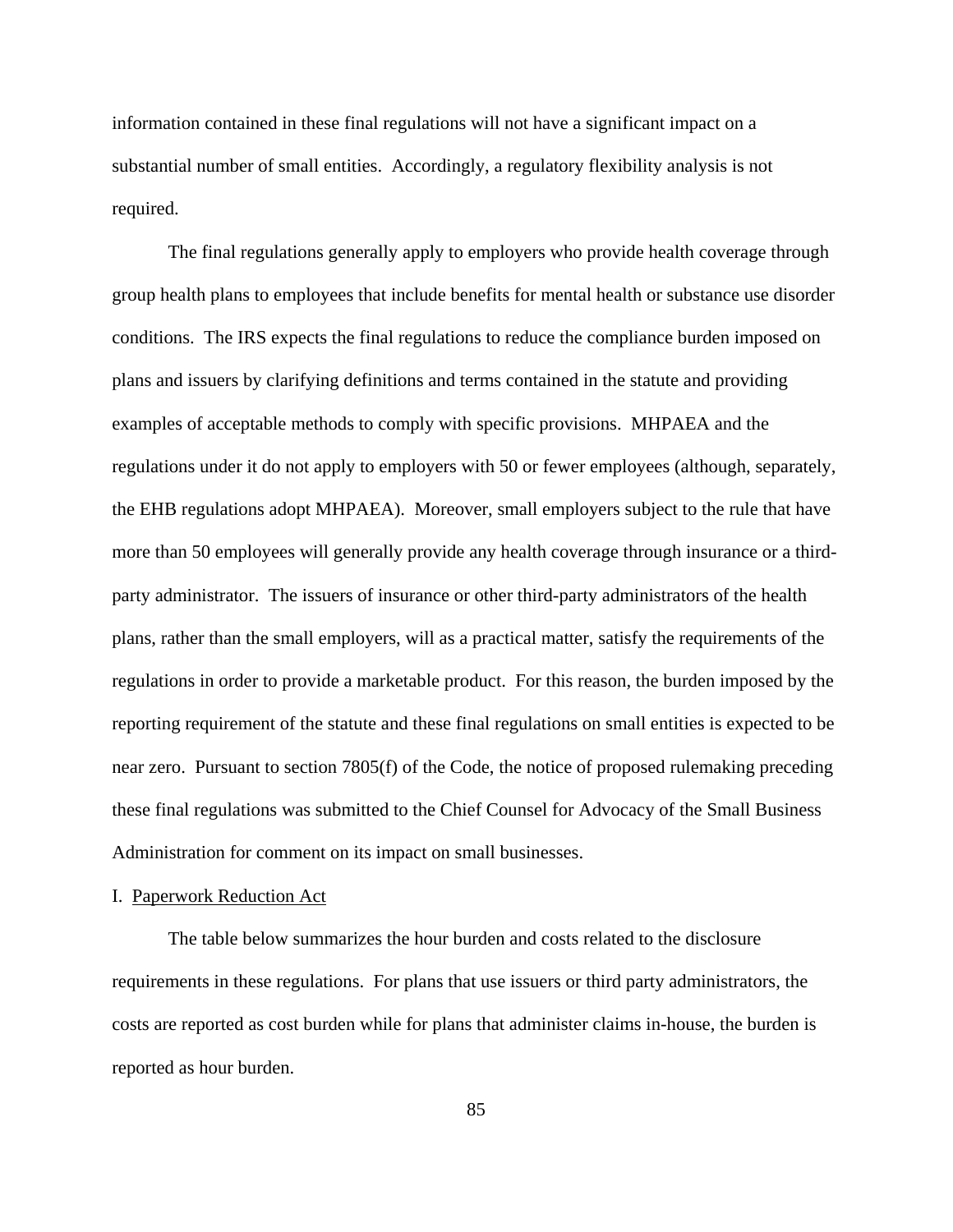| Plan Type                           | Number of   | <b>Labor Hours</b> | Cost Burden |
|-------------------------------------|-------------|--------------------|-------------|
|                                     | Respondents |                    |             |
| <b>ERISA-Covered Employer Group</b> | 1,258,000   | 11,976             | \$2,989,000 |
| <b>Health Plans</b>                 |             |                    |             |
| Public, Non-Federal Employer        | 82,324      | 2,517              | \$1,375,312 |
| <b>Group Health Plans</b>           |             |                    |             |
| Individual Market Health Plans      | 418         | 25,465             | \$51,066    |

## 1. Departments of Labor and the Treasury

 In accordance with the requirements of the Paperwork Reduction Act of 1995 (PRA) (44 U.S.C. 3506(c)(2)), the interim final regulations solicited comments on the information collections included therein. The Departments submitted an information collection request (ICR) to OMB in accordance with 44 U.S.C. 3507(d), contemporaneously with the publication of the interim final regulations for OMB's review. OMB approved the ICR on April 27, 2010, under OMB Control Numbers 1210–0138 (Department of Labor) and 1545-2165 (Department of the Treasury/IRS). The Departments also submitted an ICR to OMB in accordance with 44 U.S.C. 3507(d) for the ICR as revised by the final regulations. OMB approved the ICR under OMB control numbers 1210-0138 and 1545-2165, which will expire on November 30, 2016.

As discussed earlier in this preamble, the final regulations retain the disclosure provisions for group health plans and health insurance coverage offered in connection with a group health plan. (In addition, these disclosure provisions are extended to non-grandfathered insurance coverage in the small group market through the EHB requirements and to the individual market as a result of the amendments to the PHS Act under the Affordable Care Act, as discussed in section II.F and II.H.1 of this preamble.)

The MHPAEA disclosures are information collection requests (ICRs) subject to the PRA. The final regulations (29 CFR 2590.712(d)(2)) require a Claims Denial Disclosure to be made available upon request or as otherwise required by the plan administrator (or the health insurance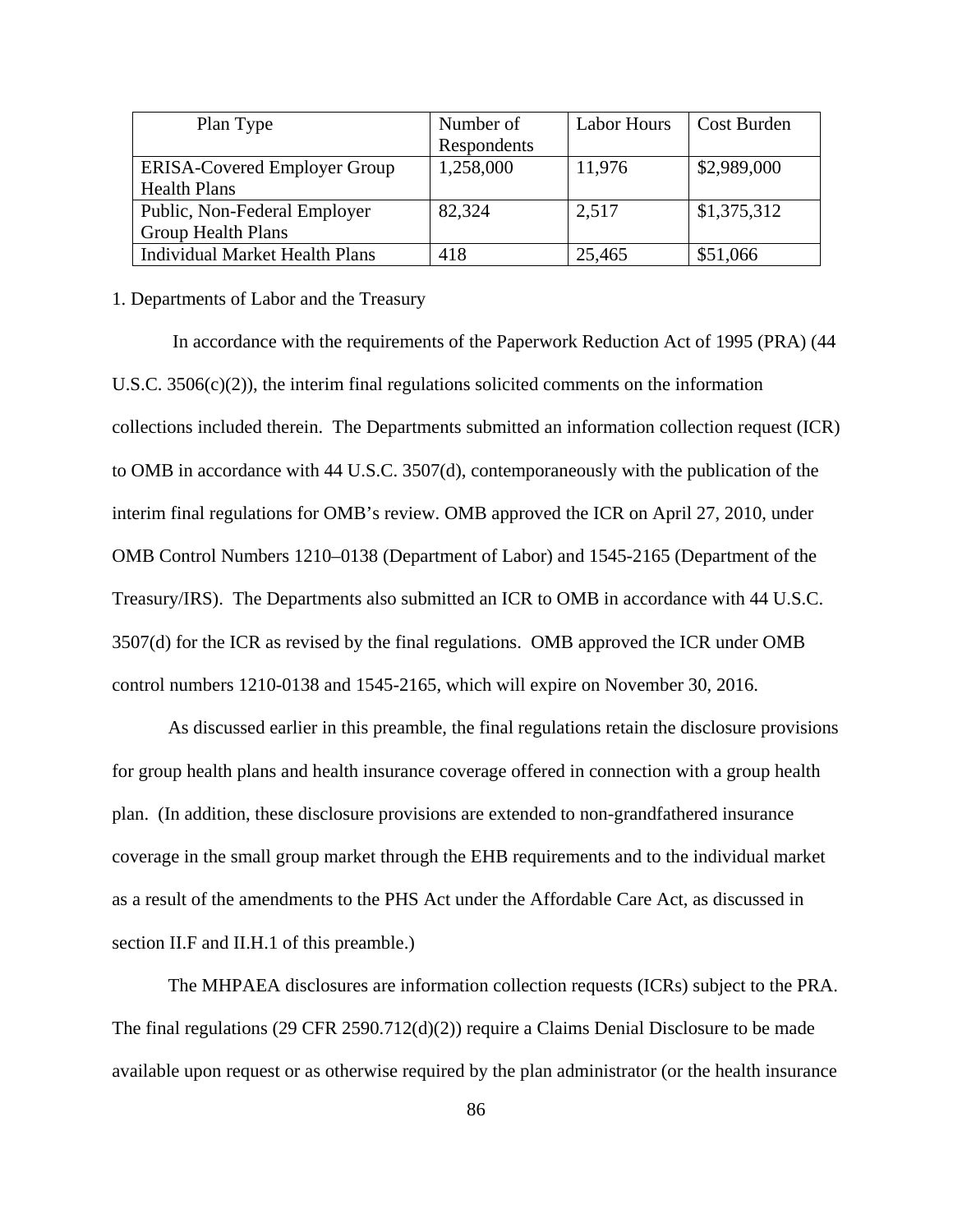issuer offering such coverage) to a participant or beneficiary that provides the reason for any denial under a group health plan (or health insurance coverage) of reimbursement or payment for services with respect to mental health or substance use disorder benefits.

The Departments did not submit an IRC to OMB for the Claims Denial Disclosure, because the Department of Labor's ERISA claims procedure regulation (29 CFR 2560.503-1) and disclosure regulation (29 CFR 2520.104b-1) already require such disclosure. The same third-party administrators and insurers are hired by ERISA and non-ERISA covered plans, so both types of plans were likely to already be in compliance with the Department of Labor rules. Therefore, the hour and cost burden associated with the claims denial notice already is accounted in the ICR for the ERISA claims procedure regulation that was approved under OMB Control Number 1210-0053.

The final regulations (29 CFR 2590.712(d)(1)) also require plan administrators to make the plan's medical necessity determination criteria available upon request to potential participants, beneficiaries, or contracting providers. The Departments are unable to estimate with certainty the number of requests for medical necessity criteria disclosures that will be received by plan administrators; however, the Departments have assumed that, on average, each plan affected by the rule will receive one request. The Departments estimate that there are about 1,258,000 ERISA covered health plans affected by the regulations. The Departments estimate that approximately seven percent of large plans and all small plans administer claims using service providers; therefore, about 11 percent of the medical necessity criteria disclosures will be done in-house. For PRA purposes, plans using service providers will report the costs as a cost burden, while plans administering claims in-house will report the burden as an hour burden.

The Departments assume that it will take a medically trained clerical staff member five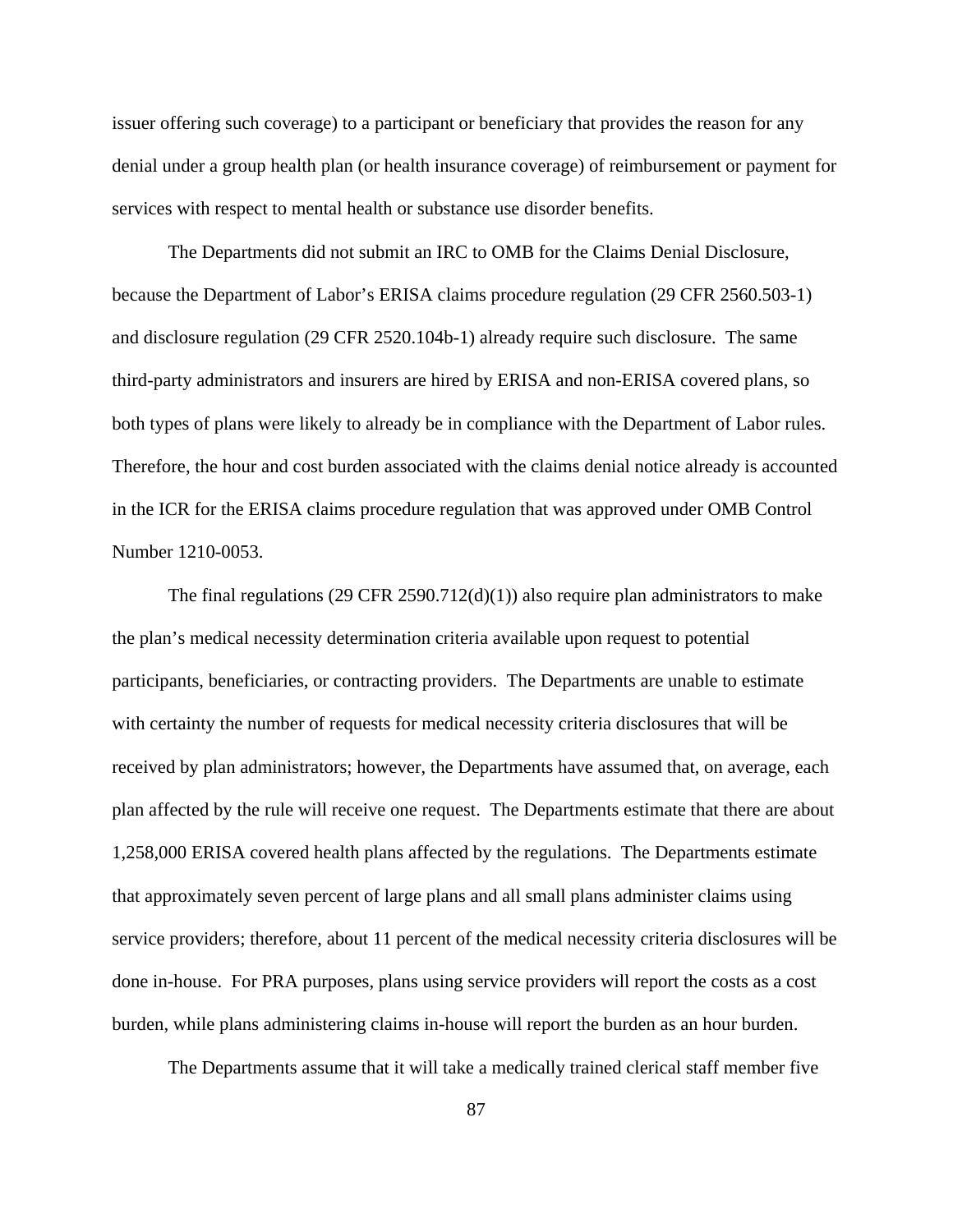minutes to respond to each request at a wage rate of  $$26.85<sup>117</sup>$  per hour. This results in an annual hour burden of nearly 12,000 hours and an associated equivalent cost of nearly \$322,000 for the approximately 144,000 requests done in-house by plans. The remaining 1,114,000 medical necessity criteria disclosures will be provided through service providers resulting in a cost burden of approximately \$2,493,000.

The Departments also calculated the cost to deliver the requested medical necessity criteria disclosures. Many insurers and plans already may have the information prepared in electronic form, and the Departments assume that 38 percent of requests will be delivered electronically resulting in a de minimis cost. The Departments estimate that the cost burden associated with distributing the approximately 780,000 medical necessity criteria disclosures sent by paper will be approximately  $$496,000$ .<sup>118</sup> The Departments note that persons are not required to respond to, and generally are not subject to any penalty for failing to comply with, an ICR unless the ICR has a valid OMB control number.<sup>119</sup> The Departments will provide notice of OMB approval via a Federal Register notice.

These paperwork burden estimates are summarized as follows:

*Type of Review*: Ongoing.

*Agencies*: Employee Benefits Security Administration, Department of Labor; Internal Revenue Service, U.S. Department of the Treasury,

*Title*: Notice of Medical Necessity Criteria under the Mental Health Parity and Addition Equity Act of 2008.

 $\overline{a}$ 

<sup>&</sup>lt;sup>117</sup> EBSA estimates based on the National Occupational Employment Survey (June 2012, Bureau of Labor Statistics) and the Employment Cost Index (September 2012, Bureau of Labor Statistics)

<sup>&</sup>lt;sup>118</sup> This estimate is based on an average document size of four pages, \$.05 cents per page material and printing costs, \$.44 cent postage costs.

<sup>&</sup>lt;sup>119</sup> 5 CFR 1320.1 through 1320.18.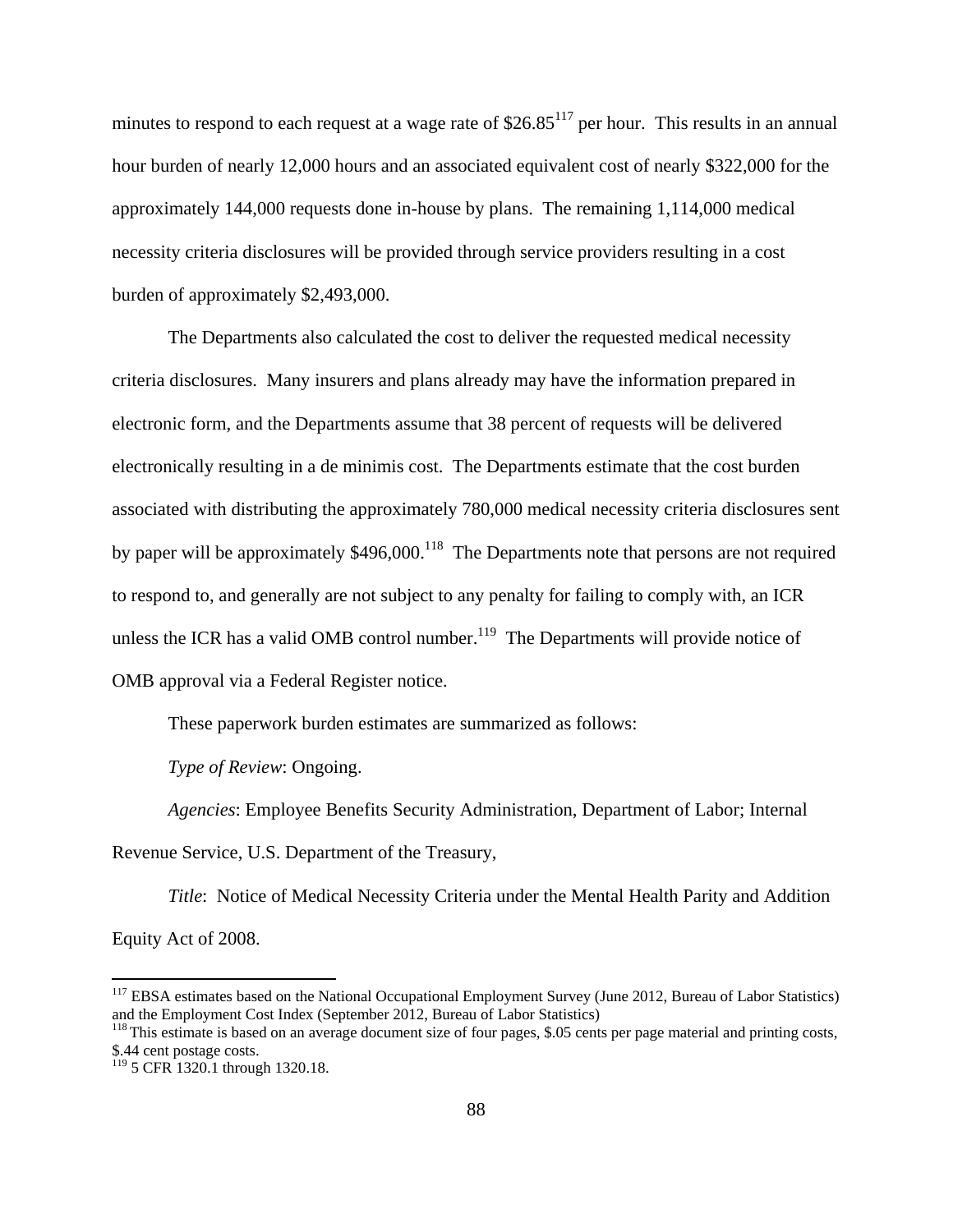*OMB Number*: 1210–0138; 1545–2165.

*Affected Public*: Business or other for-profit; not-for-profit institutions. *Total Respondents*: 1,258,000. *Total Responses*: 1,258,000.

*Frequency of Response*: Occasionally.

*Estimated Total Annual Burden Hours*: 5,988 hours (Employee Benefits Security Administration); 5,988 hours (Internal Revenue Service).

*Estimated Total Annual Burden Cost*: \$1,494,000 (Employee Benefits Security Administration); \$1,494,000 (Internal Revenue Service).

2. Department of Health and Human Services

As discussed earlier in this preamble, the final regulations retain the disclosure provisions for group health plans and health insurance coverage offered in connection with a group health plan. (In addition, these disclosure provisions are extended to non-grandfathered insurance coverage in the small group market through the EHB requirements and to the individual market as a result of the amendments to the PHS Act under the Affordable Care Act, as discussed in section II.F and II.H.1 of this preamble.) The burden estimates below have been updated to reflect these changes.

 In addition, as described earlier in this preamble, the final regulations reiterate that, in addition to MHPAEA's disclosure requirements, provisions of other applicable law require disclosure of information relevant to medical/surgical, mental health, and substance use disorder benefits. For example, the Departments' claims and appeals regulations under the Affordable Care Act (applicable to non-grandfathered group health plans (including non-ERISA plans) and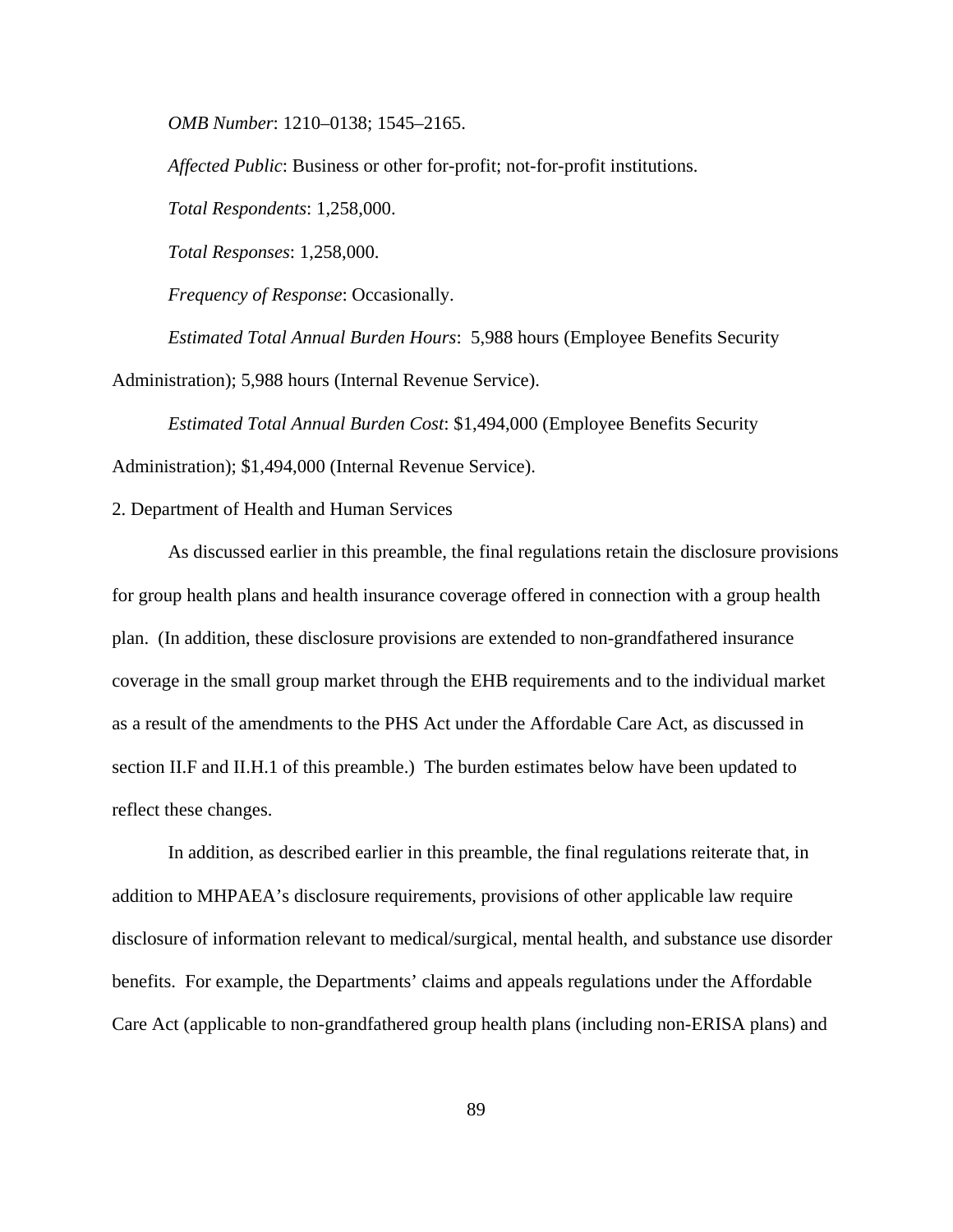non-grandfathered health insurance issuers in the group and individual markets),  $120$  set forth rules regarding claims and appeals, including the right of claimants (or their authorized representative) upon appeal of an adverse benefit determination (or a final internal adverse benefit determination) to be provided, upon request and free of charge, reasonable access to and copies of all documents, records, and other information relevant to the claimant's claim for benefits.<sup>121</sup> The burden associated with this disclosure is accounted for in the ICR approved under OMB control number 0938-1099.

#### Medical Necessity Disclosure

 $\overline{a}$ 

HHS estimates that there are about 30.2 million participants covered by approximately 82,0004 State and local public plans that are subject to the MHPAEA disclosure requirements.<sup>122</sup> HHS is unable to estimate with certainty the number of requests for medical necessity criteria disclosures that will be received by plan administrators; however, HHS has assumed that, on average, each plan affected by the rule will receive one request. HHS estimates that approximately 93 percent of large plans administer claims using third party administrators. Furthermore the vast majority of all smaller employers usually are fully insured such that issuers will be administering their claims. Therefore 5.1 percent of claims are administered in-house. For plans that use issuers or third party administrators, the costs are reported as cost burden while for plans that administer claims in-house, the burden is reported as hour burden. For

<sup>120 29</sup> CFR 2560.503-1. See also 26 CFR 54.9815-2719T(b)(2)(i), 29 CFR 2590.715-2719(b)(2)(i), and 45 CFR 147.136(b)(2)(i), requiring non-grandfathered plans and issuers to incorporate the internal claims and appeals processes set forth in 29 CFR 2560.503-1.

<sup>&</sup>lt;sup>121</sup> As described earlier in this preamble, this includes documents with information on medical necessity criteria for both medical/surgical benefits and mental health and substance use disorder benefits, as well as the processes, strategies, evidentiary standards, and other factors used to apply a nonquantitative treatment limitation with respect to medical/surgical benefits and mental health or substance use disorder benefits under the plan.

<sup>&</sup>lt;sup>122</sup> Non-Federal governmental plans may opt-out of MHPAEA and certain other requirements under section 2721 of the PHS Act. Since past experience has shown that the number of non-Federal governmental plans that opt-out is small, the impact of the opt-out election should be immaterial on the Department's estimates.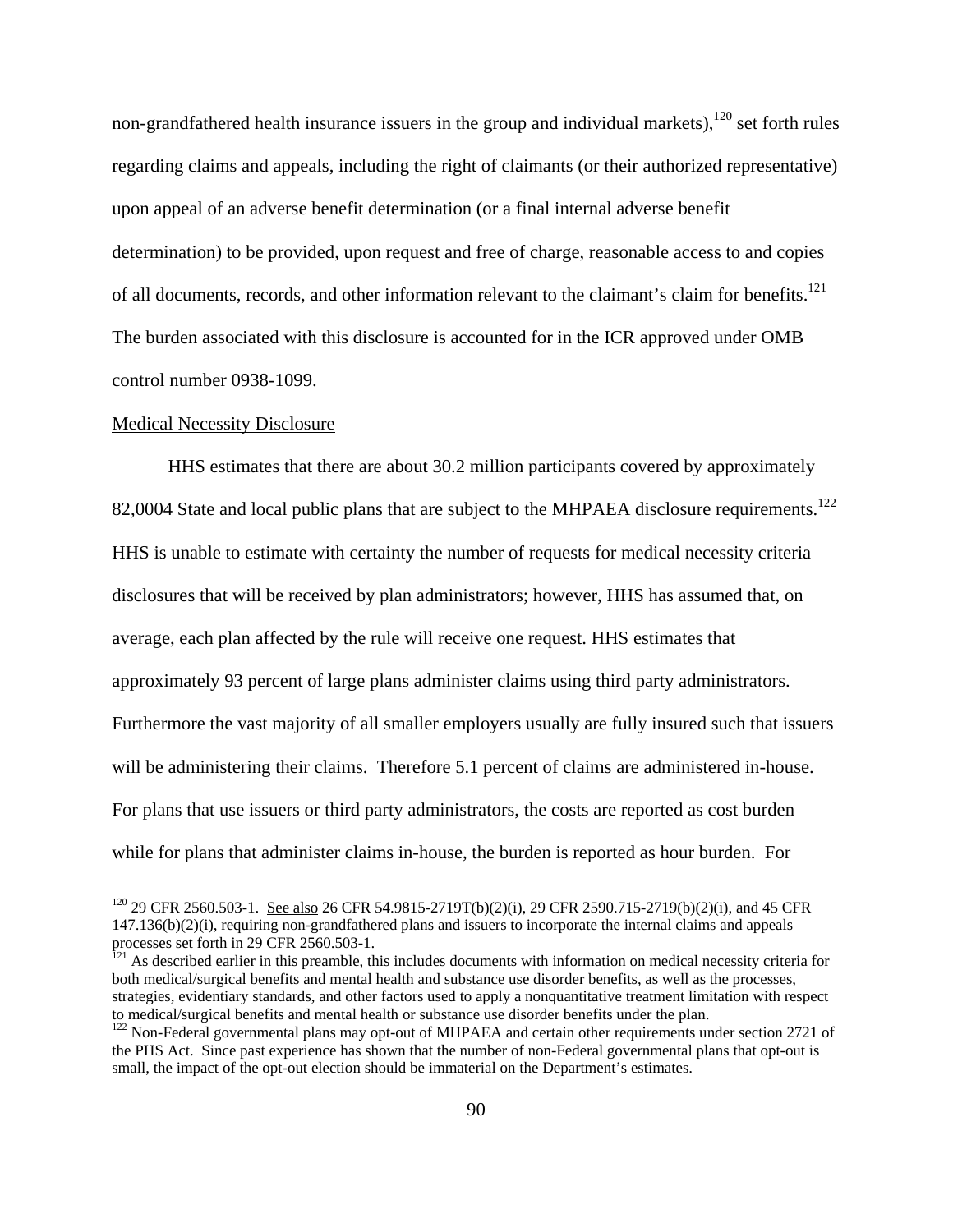purposes of this estimate, HHS assumes that it will take a medically trained clerical staff member five minutes to respond to each request at a wage rate of  $$26.85<sup>123</sup>$  per hour. This results in an annual hour burden of 350 hours and an associated equivalent cost of about \$9,000 for the approximately 4,200 requests handled by plans. The remaining 78,000 claims (94.9 percent) are provided through a third-party administrator or an issuer and results in a cost burden of approximately \$175,000.

In the individual market there will be an estimated 18 million enrollees<sup>124</sup> enrolled in plans offered by 418 issuers offering coverage in multiple states. Assuming that, on average, each issuer will receive one request in each State that it offers coverage in, there will be a total of about 2,600 requests in each year. The annual burden to issuers for sending the medical necessity disclosures is estimated to be 220 hours with an associated equivalent cost of approximately \$6,000.

#### Claims Denial Disclosure

 $\overline{a}$ 

As described earlier in this preamble, the Department of Labor's ERISA claims procedure regulation (29 CFR 2560.503–1) already requires such disclosures. Although non-ERISA covered plans, such as plans sponsored by State and local governments and individual plans that are subject to the PHS Act, are not required to comply with the ERISA claims procedure regulation, the final regulations provide that these plans (and health insurance coverage offered in connection with such plans) will be deemed to satisfy the MHPAEA claims denial disclosure requirement if they comply with the ERISA claims procedure regulation.

<sup>&</sup>lt;sup>123</sup> EBSA estimates based on the National Occupational Employment Survey (June 2012, Bureau of Labor Statistics) and the Employment Cost Index (September 2012, Bureau of Labor Statistics).

 $124$  Estimate based on medical loss ratio reports submitted by issuers for 2012 reporting year and from the study "Effects on Health Insurance and the Federal Budget for the Insurance Coverage Provisions in the Affordable Care Act—May 2013 Baseline," by Congressional Budget Office, May 14, 2013.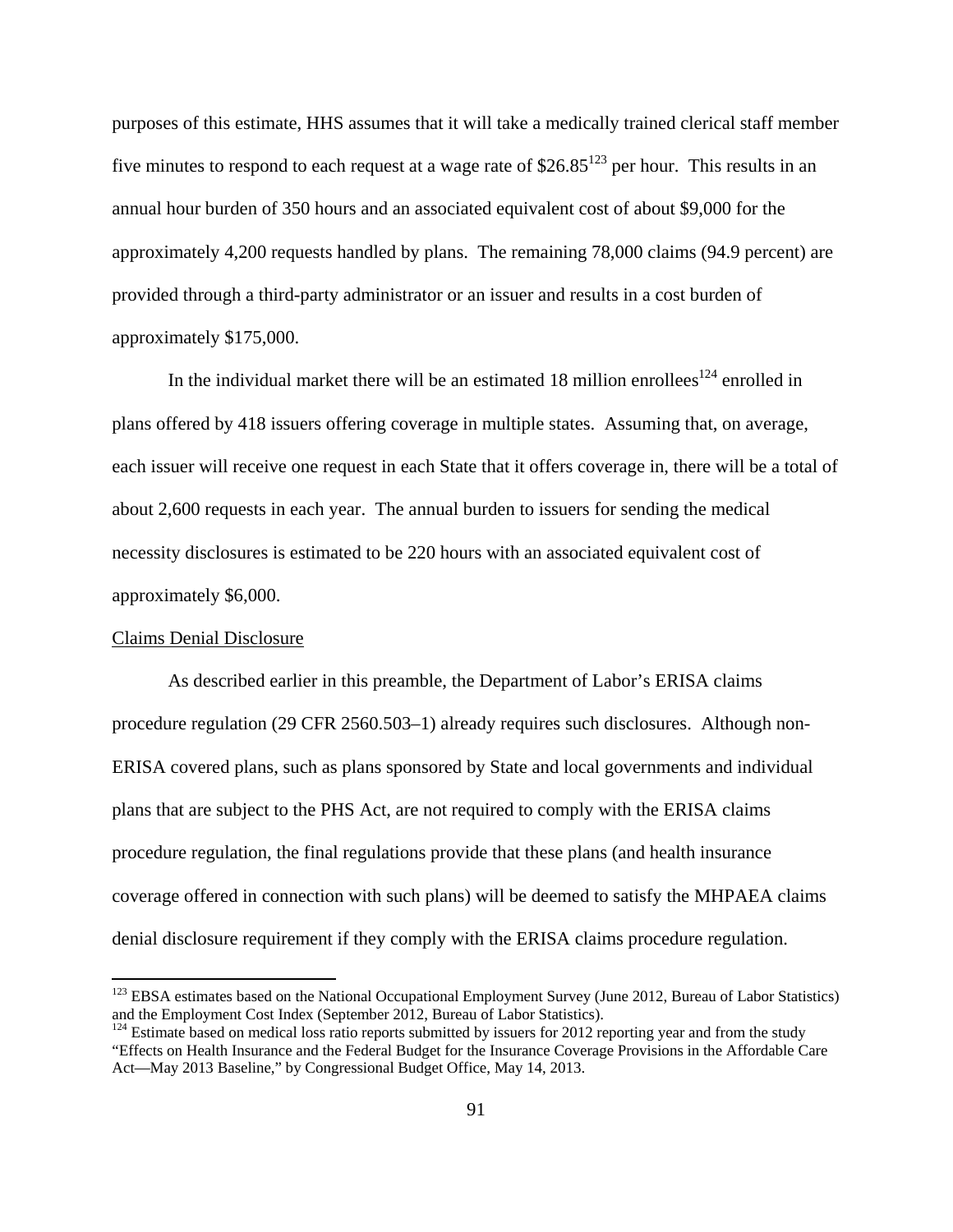Using assumptions similar to those used for the ERISA claims procedure regulation, HHS estimates that for State and local public plans, there will be approximately 30.9 million claims for mental health or substance use disorder benefits with approximately 4.6 million denials that could result in a request for the reason for denial. HHS has no data on the percent of denials that will result in a request for an explanation, but assumed that ten percent of denials will result in a request for an explanation (464,000 requests). HHS estimates that a medically trained clerical staff member may require five minutes to respond to each request at a labor rate of \$26.85 per hour. This results in an annual burden of nearly 2,000 hours and an associated equivalent cost of nearly \$53,000 for the approximately 24,000 requests completed by plans. The remaining 440,000 are provided through an issuer or a third-party administrator, which results in a cost burden of approximately \$984,000. In the individual market, under similar assumptions, HHS estimates that there will be approximately18.4 million claims for mental health or substance use disorder benefits with approximately 2.75 million denials that could result in a request for explanation of denial. Assuming ten percent of denials result in such a request, it is estimated that there will be about 275,000 requests for an explanation of reason for denial, which will be completed with a burden of 23,000 hours and equivalent cost of approximately \$616,000.

In association with the explanation of denial, participants may request a copy of the medical necessity criteria. While HHS does not know how many notices of denial will result in a request for the criteria of medical necessity, HHS assumes that ten percent of those requesting an explanation of the reason for denial will also request the criteria of medical necessity, resulting in about 46,000 requests, 2,400 of which will be completed in-house with a burden of 200 hours and equivalent cost of approximately \$5,000 and about 44,000 requests handled by issuers or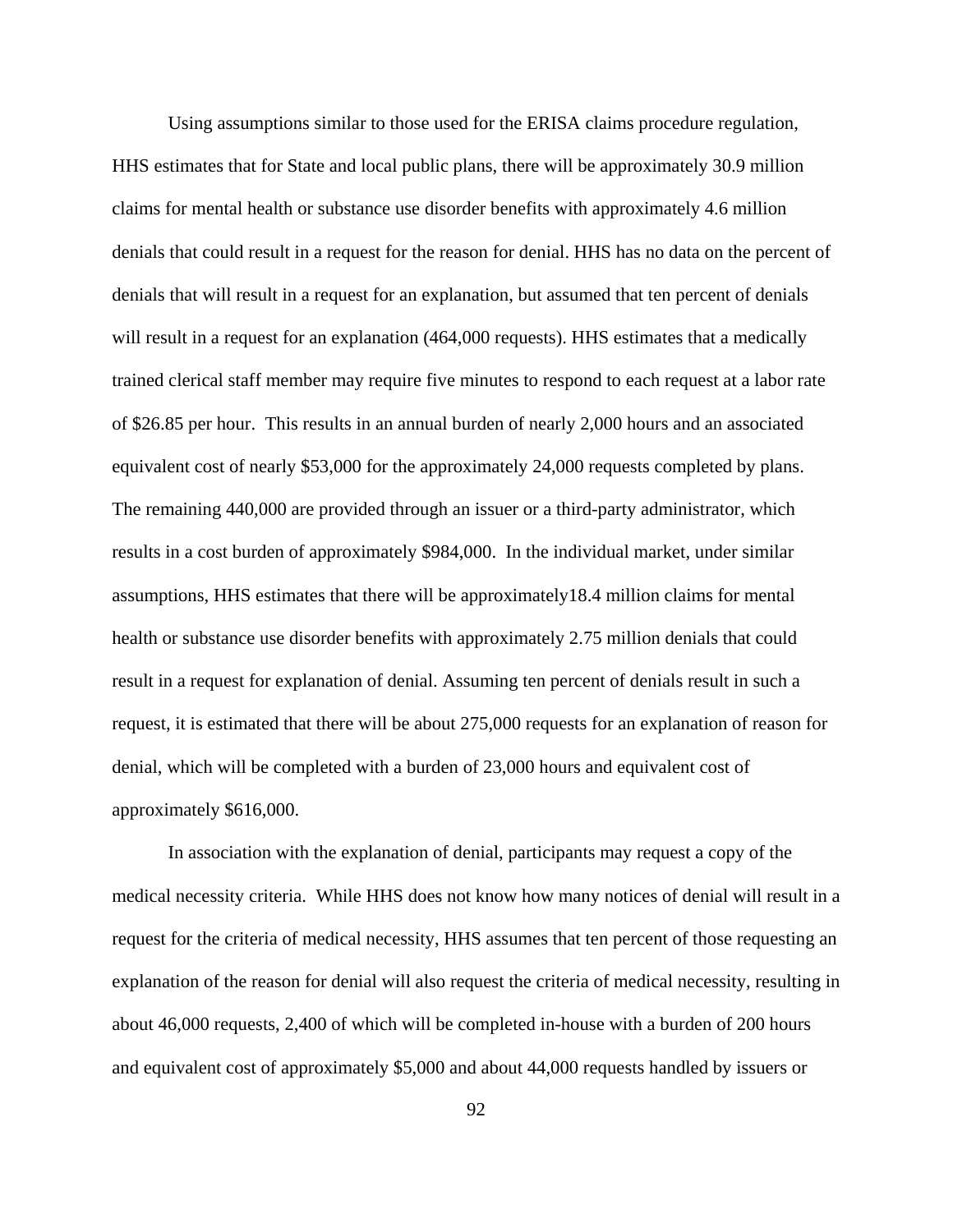third-party providers with a cost burden of approximately \$98,000. In the individual market, under similar assumptions, HHS estimates that there will be about 27,500 requests for medical necessity criteria, which will be completed with a burden of 2,295 hours and equivalent cost of approximately \$62,000.

HHS also calculated the cost to deliver the requested information. Many insurers or plans may already have the information prepared in electronic format, and HHS assumes that requests will be delivered electronically resulting in a de minimis cost.<sup>125</sup> HHS estimates that the cost burden associated with distributing the approximately 256,000 disclosures sent by paper will be approximately  $$169,000.<sup>126</sup>$ 

The ICRs associated with the medical necessity and claims denial disclosures are currently approved under OMB control number 0938-1080. The Department will seek OMB approval for revised ICRs that will include the burden to small group health plans and individual market plans related to the disclosure requirements in the final regulations. A Federal Register notice will be published, providing the public with an opportunity to comment on the ICRs.

## J. Unfunded Mandates Reform Act

 $\overline{a}$ 

Section 202 of the Unfunded Mandates Reform Act (UMRA) of 1995 requires that agencies assess anticipated costs and benefits before issuing any final rule that includes a Federal mandate that could result in expenditure in any one year by State, local or tribal governments, in the aggregate, or by the private sector, of \$100 million in 1995 dollars, updated annually for inflation. In 2013, that threshold level is approximately \$141 million. These regulations are not

 $125$  Following the assumption in the ERISA claims regulation, it was assumed 75 percent of the explanation of denials disclosures would be delivered electronically, while it was assumed that 38 percent of non-denial related requests for the medical necessity criteria would be delivered electronically. 126 This estimate is based on an average document size of four pages, \$.05 cents per page material and printing costs,

<sup>\$0.46</sup> cent postage costs.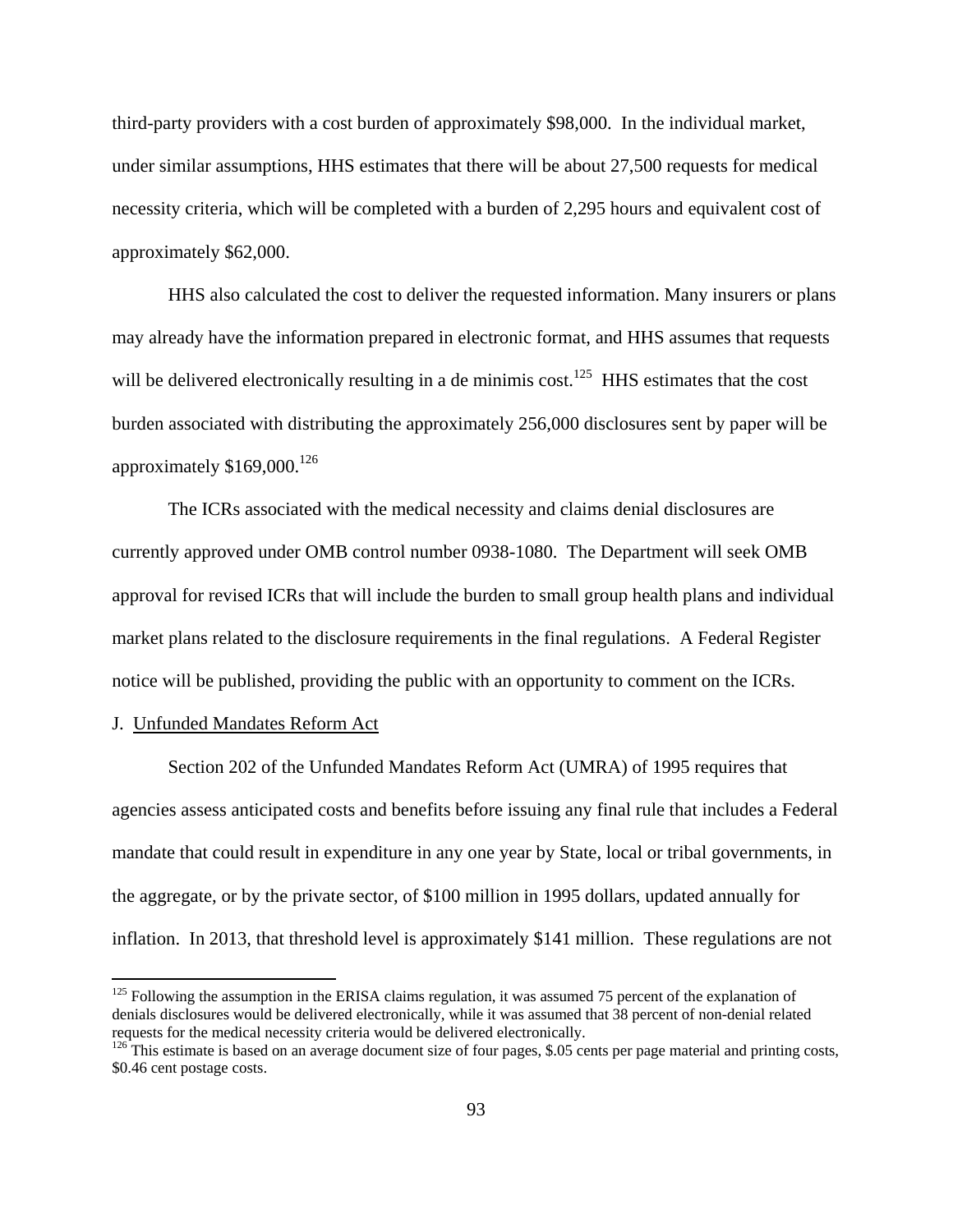subject to the UMRA because they were not preceded by a notice of proposed rulemaking. However, consistent with policy embodied in the UMRA, these regulations have been designed to be a low-burden alternative for State, local and tribal governments, and the private sector while achieving the objectives of MHPAEA.

## K. Federalism Statement—Department of Labor and Department of Health and Human Services

Executive Order 13132 establishes certain requirements that an agency must meet when it promulgates a final rule that imposes substantial direct requirement costs on State and local governments, preempts State law, or otherwise has Federalism implications.

In the Departments' view, these regulations have Federalism implications, because they have direct effects on the States, the relationship between the Federal government and States, or on the distribution of power and responsibilities among various levels of government. However, in the Departments' view, the Federalism implications of these regulations are substantially mitigated because, with respect to health insurance issuers, the Departments expect that the majority of States have enacted or will enact laws or take other appropriate action resulting in their meeting or exceeding the Federal MHPAEA standards.

In general, through section 514, ERISA supersedes State laws to the extent that they relate to any covered employee benefit plan, and preserves State laws that regulate insurance, banking, or securities. While ERISA prohibits States from regulating a plan as an insurance or investment company or bank, the preemption provisions of section 731 of ERISA and section 2724 of the PHS Act (implemented in 29 CFR 2590.731(a) and 45 CFR 146.143(a)) apply so that the MHPAEA requirements are not to be ''construed to supersede any provision of State law which establishes, implements, or continues in effect any standard or requirement solely relating to health insurance issuers in connection with group health insurance coverage except to the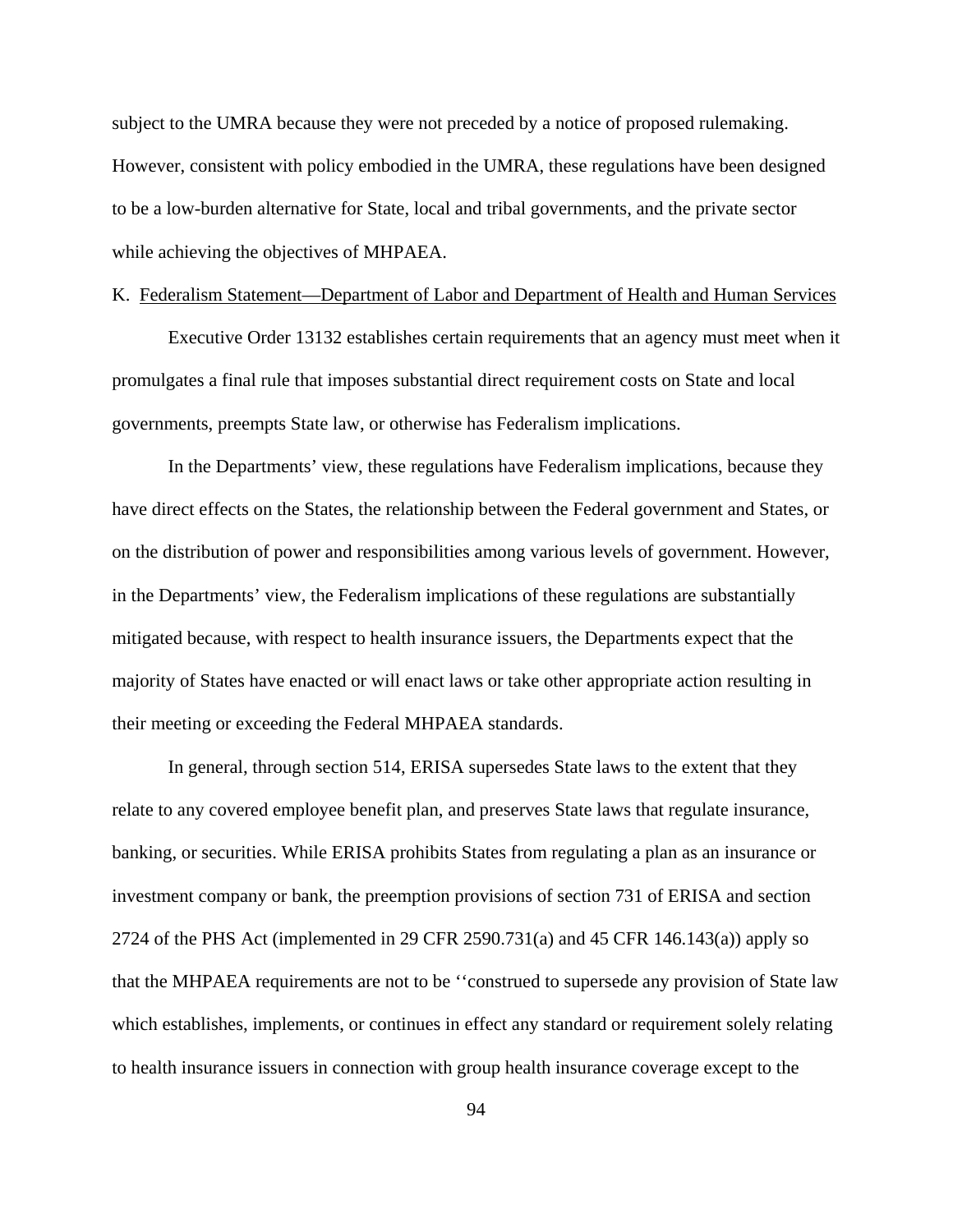extent that such standard or requirement prevents the application of a requirement'' of MHPAEA. The conference report accompanying HIPAA indicates that this is intended to be the ''narrowest'' preemption of State laws. (See House Conf. Rep. No. 104–736, at 205, reprinted in 1996 U.S. Code Cong. & Admin. News 2018.)

States may continue to apply State law requirements except to the extent that such requirements prevent the application of the MHPAEA requirements that are the subject of this rulemaking. State insurance laws that are more stringent than the Federal requirements are unlikely to ''prevent the application of'' MHPAEA, and be preempted. Accordingly, States have significant latitude to impose requirements on health insurance issuers that are more restrictive than the Federal law.

In compliance with the requirement of Executive Order 13132 that agencies examine closely any policies that may have Federalism implications or limit the policy making discretion of the States, the Departments have engaged in numerous efforts to consult with and work cooperatively with affected State and local officials. For example, HHS has provided training on MHPAEA for state regulators though the National Association Insurance Commissioners (NAIC) and has been available to State regulators to address any issues that arise. HHS has also collaborated with regulators in a number of States on MHPAEA enforcement strategies with the goal of maintaining state regulator involvement in the implementation and enforcement of MHPAEA in their States. It is expected that the Departments will continue to act in a similar fashion in enforcing the MHPAEA requirements.

Throughout the process of developing these regulations, to the extent feasible within the specific preemption provisions of HIPAA as it applies to MHPAEA, the Departments have attempted to balance the States' interests in regulating health insurance issuers, and Congress'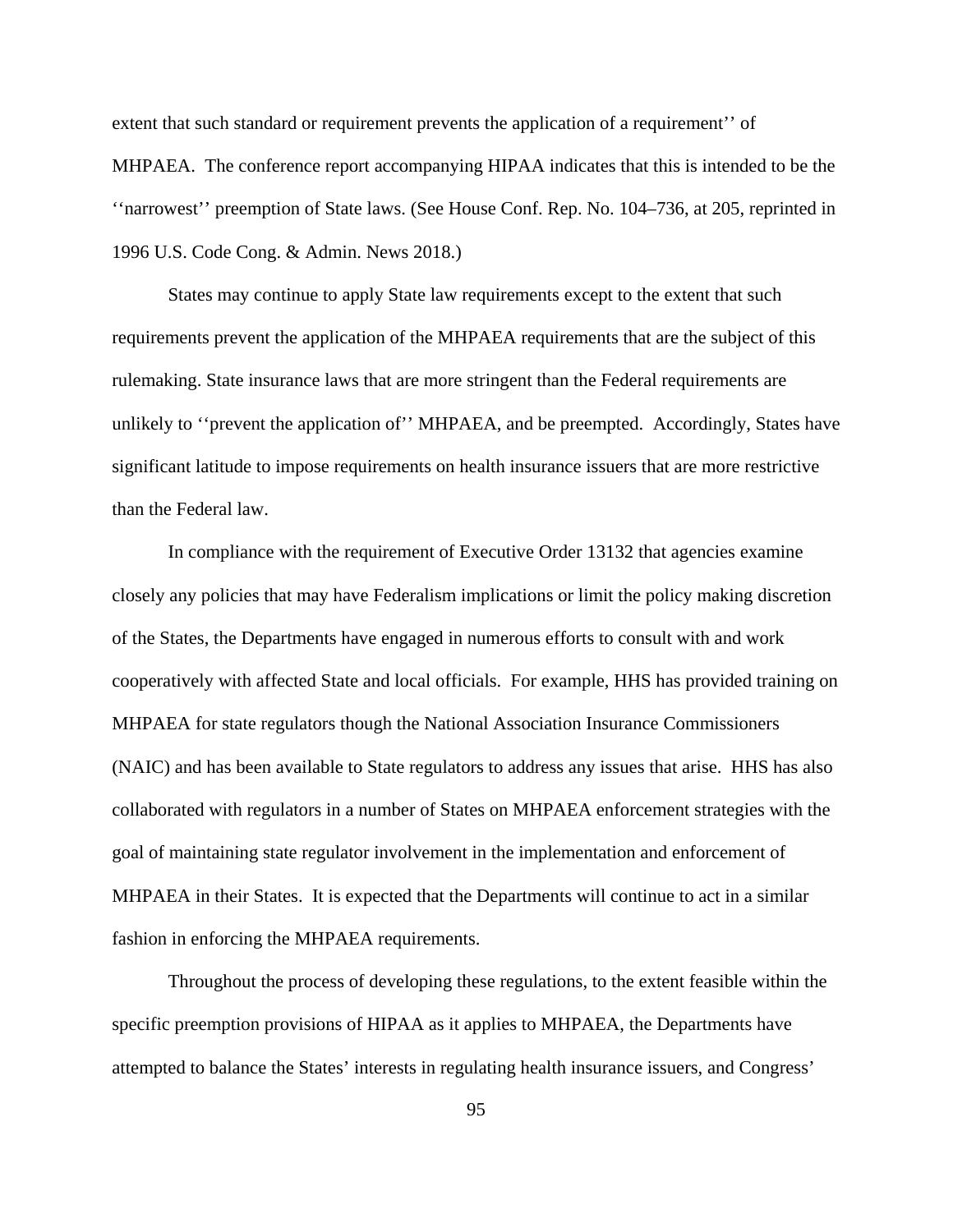intent to provide uniform minimum protections to consumers in every State. By doing so, it is the Departments' view that they have complied with the requirements of Executive Order 13132.

Pursuant to the requirements set forth in section 8(a) of Executive Order 13132, and by the signatures affixed to these regulations, the Departments certify that the Employee Benefits Security Administration and the Centers for Medicare & Medicaid Services have complied with the requirements of Executive Order 13132 for the attached regulations in a meaningful and timely manner.

#### L. Congressional Review Act

These final regulations are subject to the Congressional Review Act provisions of the Small Business Regulatory Enforcement Fairness Act of 1996 (5 U.S.C. 801 et seq.), which specifies that before a rule can take effect, the Federal agency promulgating the rule shall submit to each House of the Congress and to the Comptroller General a report containing a copy of the rule along with other specified information, and have been transmitted to Congress and the Comptroller General for review.

## **IV. Statutory Authority**

The Department of the Treasury regulations are adopted pursuant to the authority contained in sections 7805 and 9833 of the Code.

 The Department of Labor regulations are adopted pursuant to the authority contained in 29 U.S.C. 1027, 1059, 1135, 1161-1168, 1169, 1181-1183, 1181 note, 1185, 1185a, 1185b, 1191, 1191a, 1191b, and 1191c; sec. 101(g), Public Law 104-191, 110 Stat. 1936; sec. 401(b), Public Law 105-200, 112 Stat. 645 (42 U.S.C. 651 note); sec. 512(d), Public Law 110-343, 122 Stat. 3765; Public Law 110-460, 122 Stat. 5123; Secretary of Labor's Order 1-2011, 77 FR 1088 (January 9, 2012).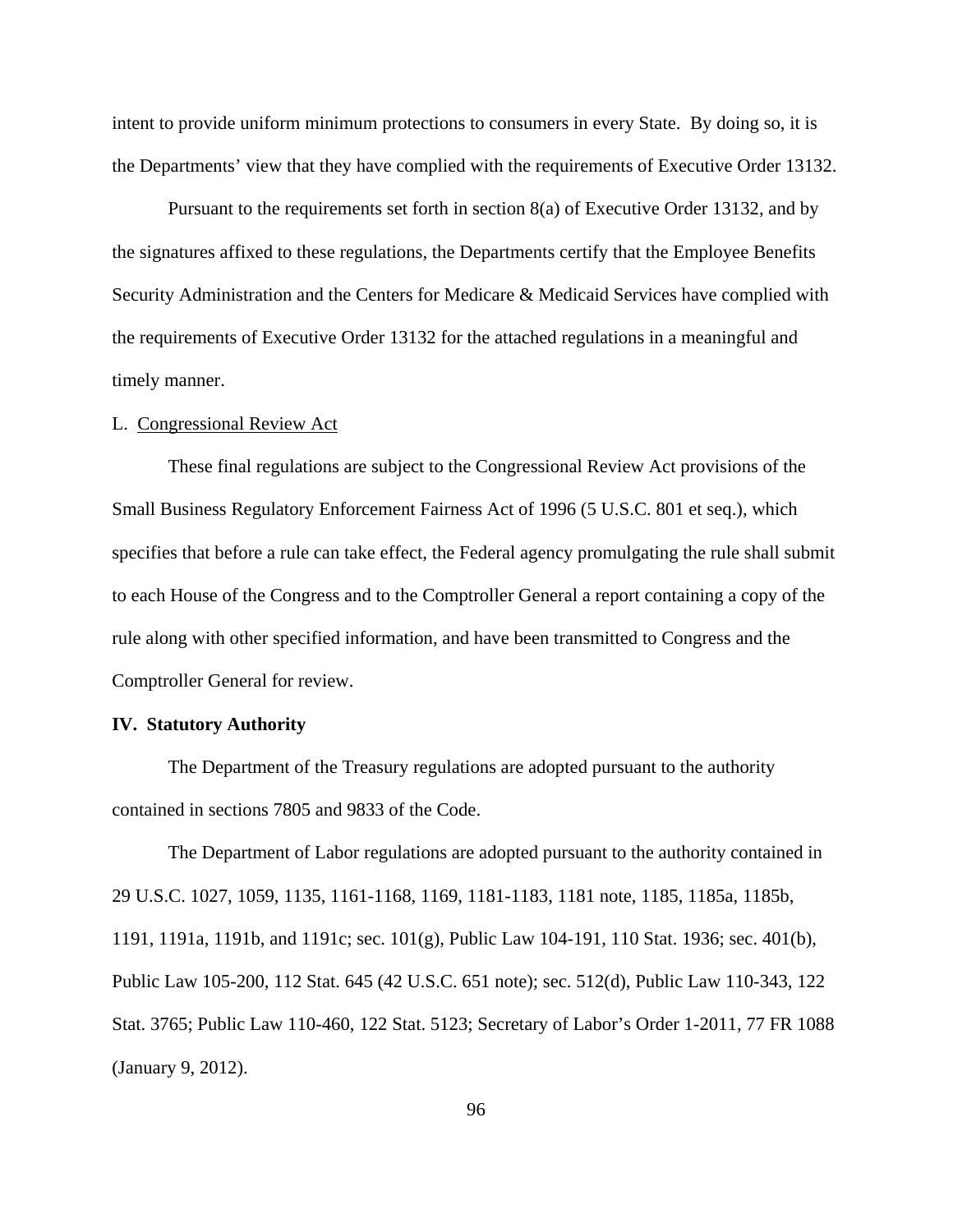The Department of Health and Human Services regulations are adopted pursuant to the authority contained in sections 2701 through 2763, 2791, and 2792 of the PHS Act (42 USC 300gg through 300gg-63, 300gg-91, and 300gg-92), as amended.

# **List of Subjects**

# *26 CFR Part 54*

Excise taxes, Health care, Health insurance, Pensions, Reporting and recordkeeping requirements.

## *29 CFR Part 2590*

Continuation coverage, Disclosure, Employee benefit plans, Group health plans, Health care, Health insurance, Medical child support, Reporting and recordkeeping requirements. *45 CFR Parts 146 and 147*

Health care, Health insurance, Reporting and recordkeeping requirements, and State regulation of health insurance.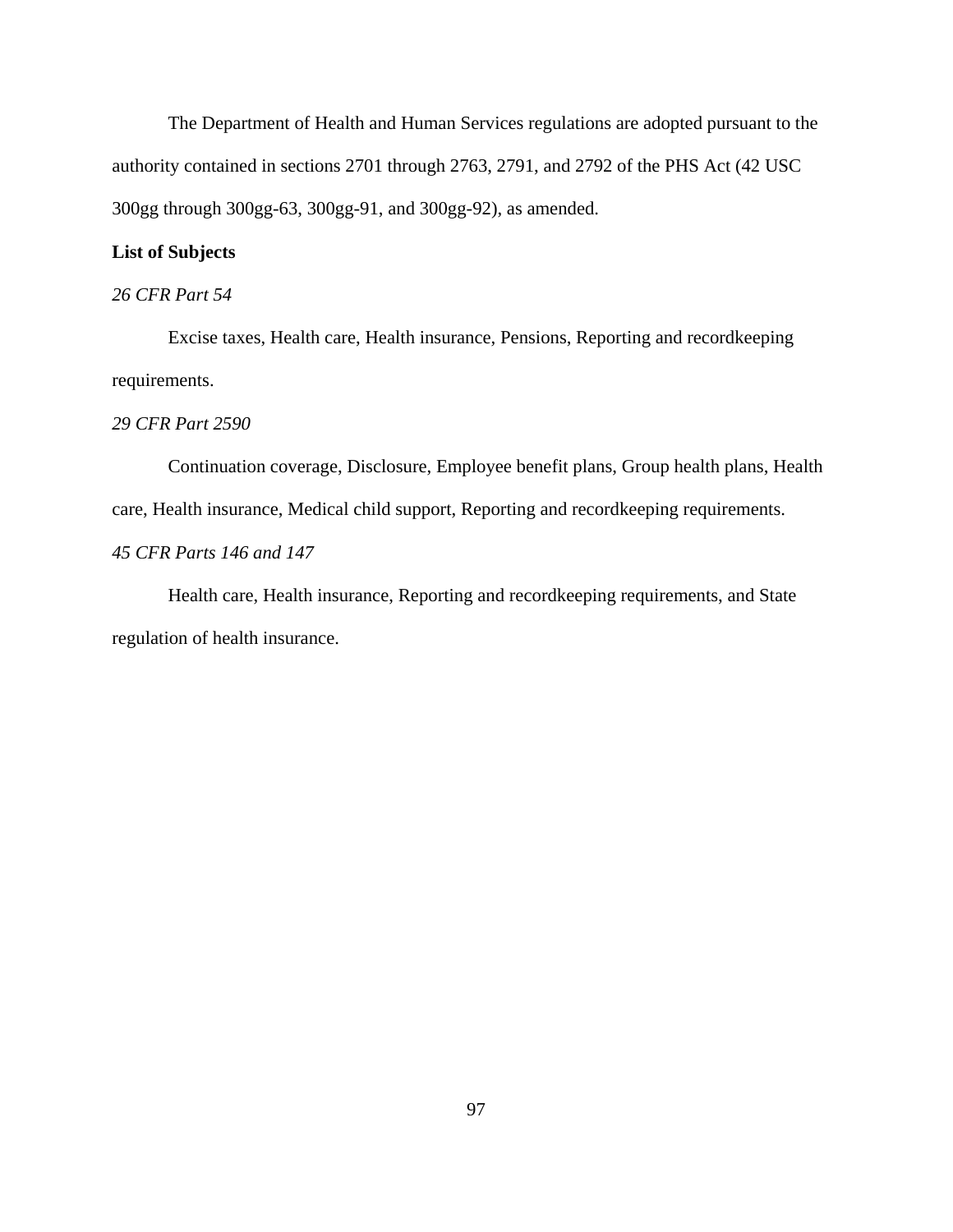John Dalrymple Deputy Commissioner for Services and Enforcement, Internal Revenue Service.

Approved: November 6, 2013

Mark J. Mazur Assistant Secretary of the Treasury (Tax Policy)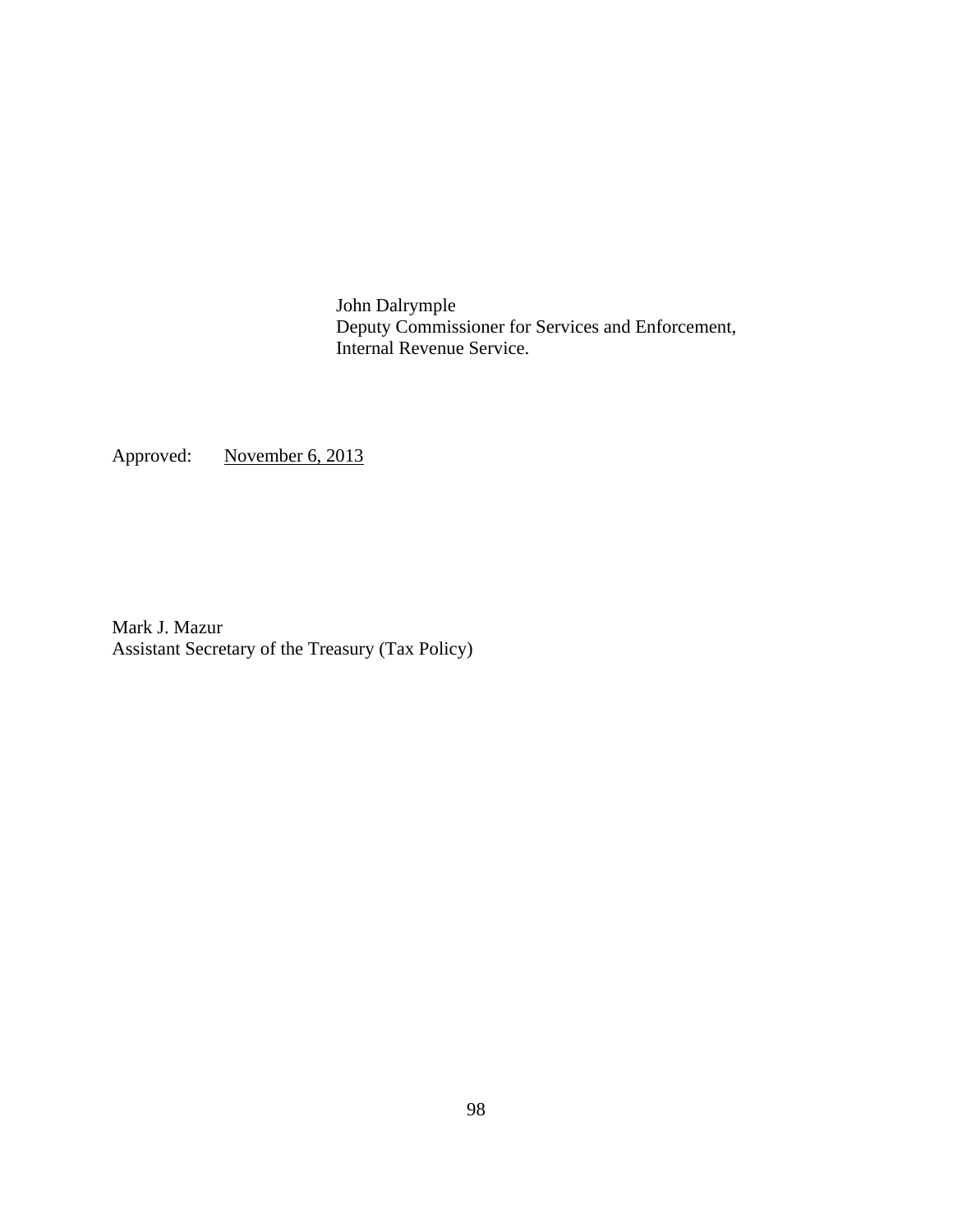Signed this 6th day of November, 2013.

Phyllis C. Borzi Assistant Secretary Employee Benefits Security Administration Department of Labor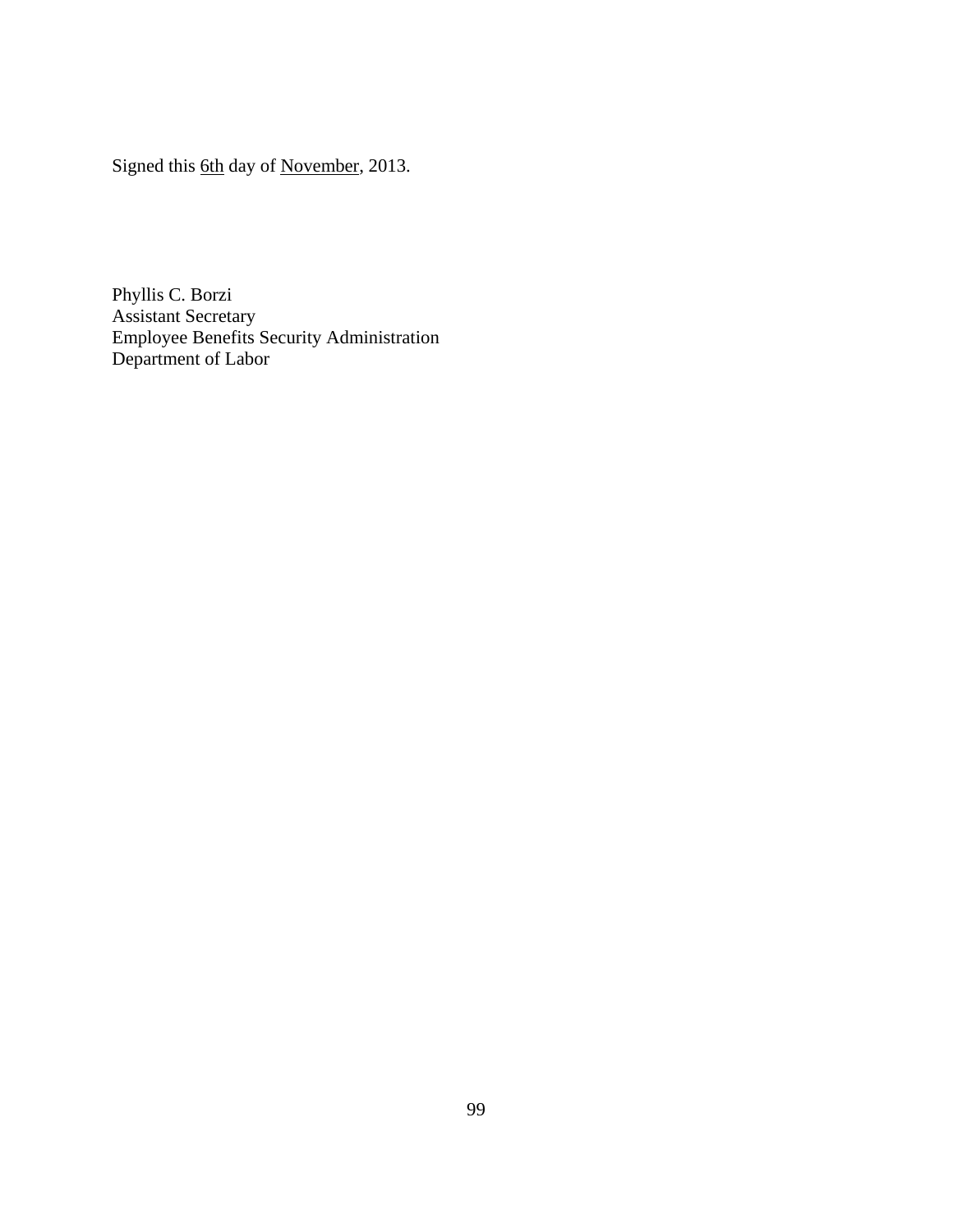Dated: <u>October 25, 2013</u>

**Marilyn Tavenner,**

Administrator,

 $\overline{\phantom{a}}$  , and the contract of the contract of the contract of the contract of the contract of the contract of the contract of the contract of the contract of the contract of the contract of the contract of the contrac

Centers for Medicare & Medicaid Services.

Dated: <u>November 5, 2013</u>

**Kathleen Sebelius,** 

Secretary,

Department of Health and Human Services.

**\_\_\_\_\_\_\_\_\_\_\_\_\_\_\_\_\_\_\_\_\_\_\_\_\_\_\_\_\_\_\_\_\_\_\_\_\_\_\_**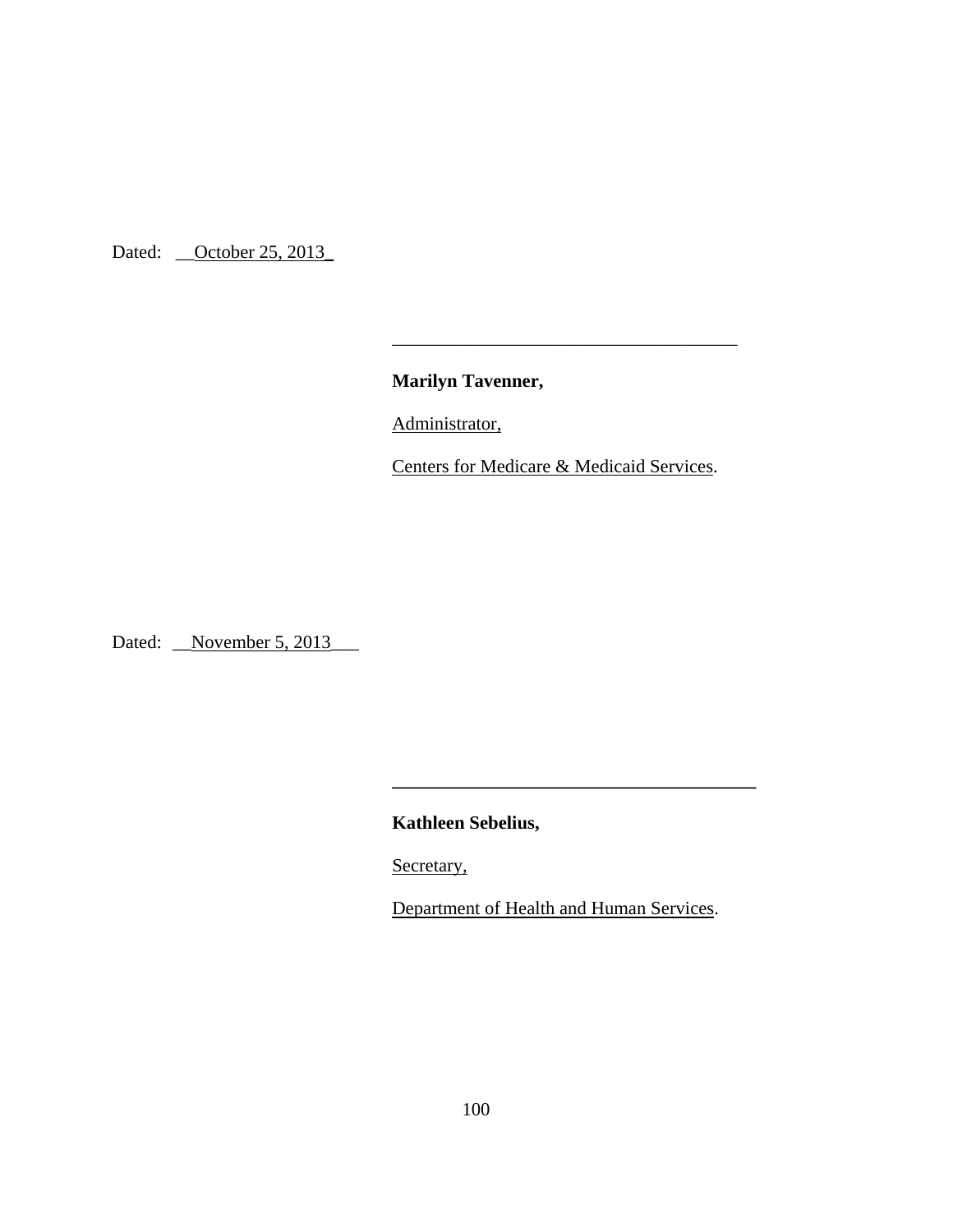## **DEPARTMENT OF THE TREASURY**

Internal Revenue Service

26 CFR Chapter I

Accordingly, 26 CFR Part 54 is amended as follows:

## PART 54—PENSION EXCISE TAXES

Paragraph 1. The authority citation for part 54 is amended by removing the entry for

§54.9812-1T and by adding an entry in numerical order to read as follows:

Authority: 26 U.S.C. 7805 \* \* \*

Section 54.9812-1 also issued under 26 U.S.C. 9833. \*\*\*

Par. 2. Section 54.9812-1T is removed.

Par. 3. Section 54.9812-1 is added to read as follows:

## §54.9812-1 Parity in mental health and substance use disorder benefits.

(a) Meaning of terms. For purposes of this section, except where the context clearly indicates otherwise, the following terms have the meanings indicated:

Aggregate lifetime dollar limit means a dollar limitation on the total amount of specified benefits that may be paid under a group health plan (or health insurance coverage offered in connection with such a plan) for any coverage unit.

Annual dollar limit means a dollar limitation on the total amount of specified benefits that may be paid in a 12-month period under a group health plan (or health insurance coverage offered in connection with such a plan) for any coverage unit.

Coverage unit means coverage unit as described in paragraph  $(c)(1)(iv)$  of this section.

Cumulative financial requirements are financial requirements that determine whether or to what extent benefits are provided based on accumulated amounts and include deductibles and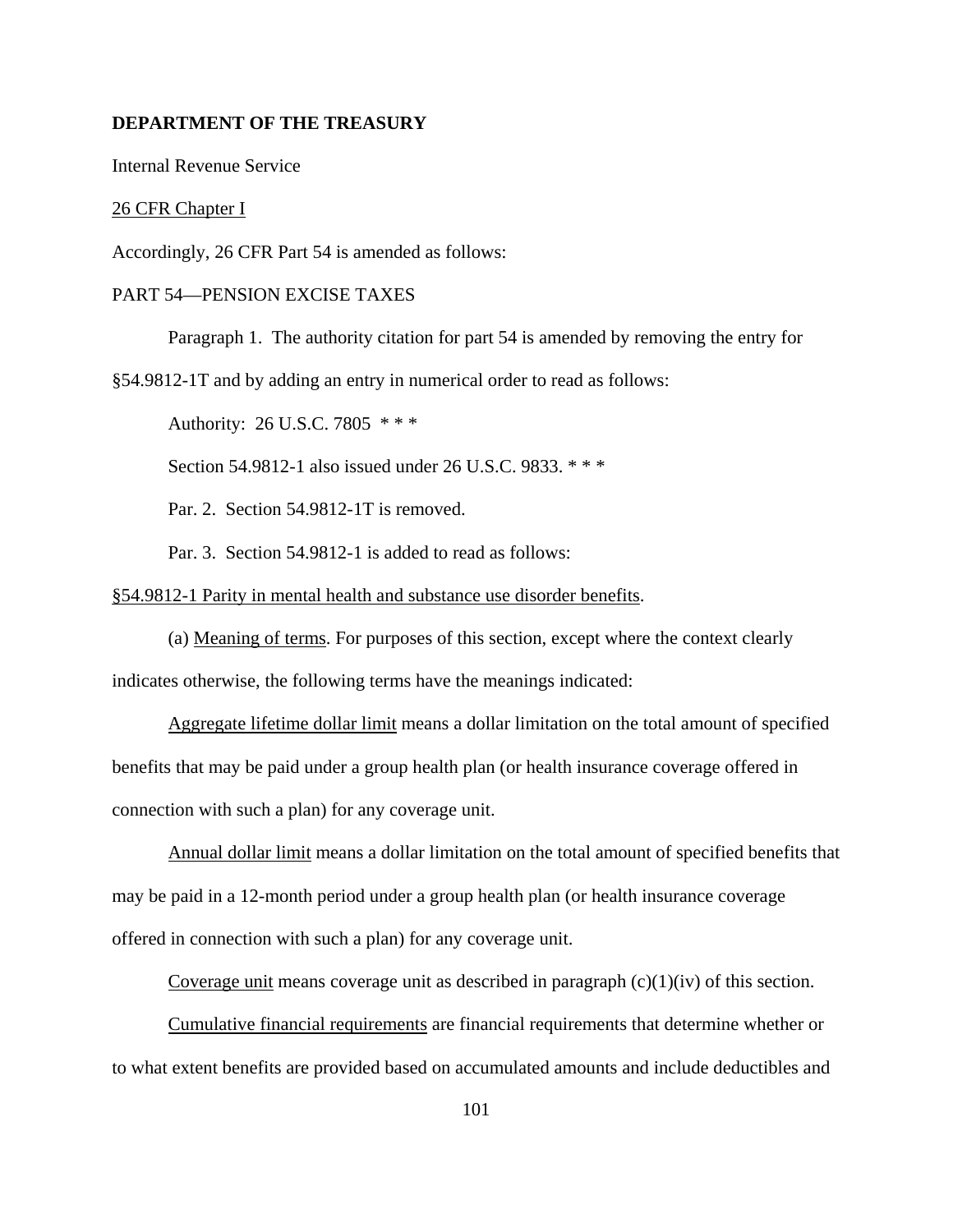out-of-pocket maximums. (However, cumulative financial requirements do not include aggregate lifetime or annual dollar limits because these two terms are excluded from the meaning of financial requirements.)

Cumulative quantitative treatment limitations are treatment limitations that determine whether or to what extent benefits are provided based on accumulated amounts, such as annual or lifetime day or visit limits.

Financial requirements include deductibles, copayments, coinsurance, or out-of-pocket maximums. Financial requirements do not include aggregate lifetime or annual dollar limits.

Medical/surgical benefits means benefits with respect to items or services for medical conditions or surgical procedures, as defined under the terms of the plan or health insurance coverage and in accordance with applicable Federal and State law, but does not include mental health or substance use disorder benefits. Any condition defined by the plan or coverage as being or as not being a medical/surgical condition must be defined to be consistent with generally recognized independent standards of current medical practice (for example, the most current version of the International Classification of Diseases (ICD) or State guidelines).

Mental health benefits means benefits with respect to items or services for mental health conditions, as defined under the terms of the plan or health insurance coverage and in accordance with applicable Federal and State law. Any condition defined by the plan or coverage as being or as not being a mental health condition must be defined to be consistent with generally recognized independent standards of current medical practice (for example, the most current version of the Diagnostic and Statistical Manual of Mental Disorders (DSM), the most current version of the ICD, or State guidelines).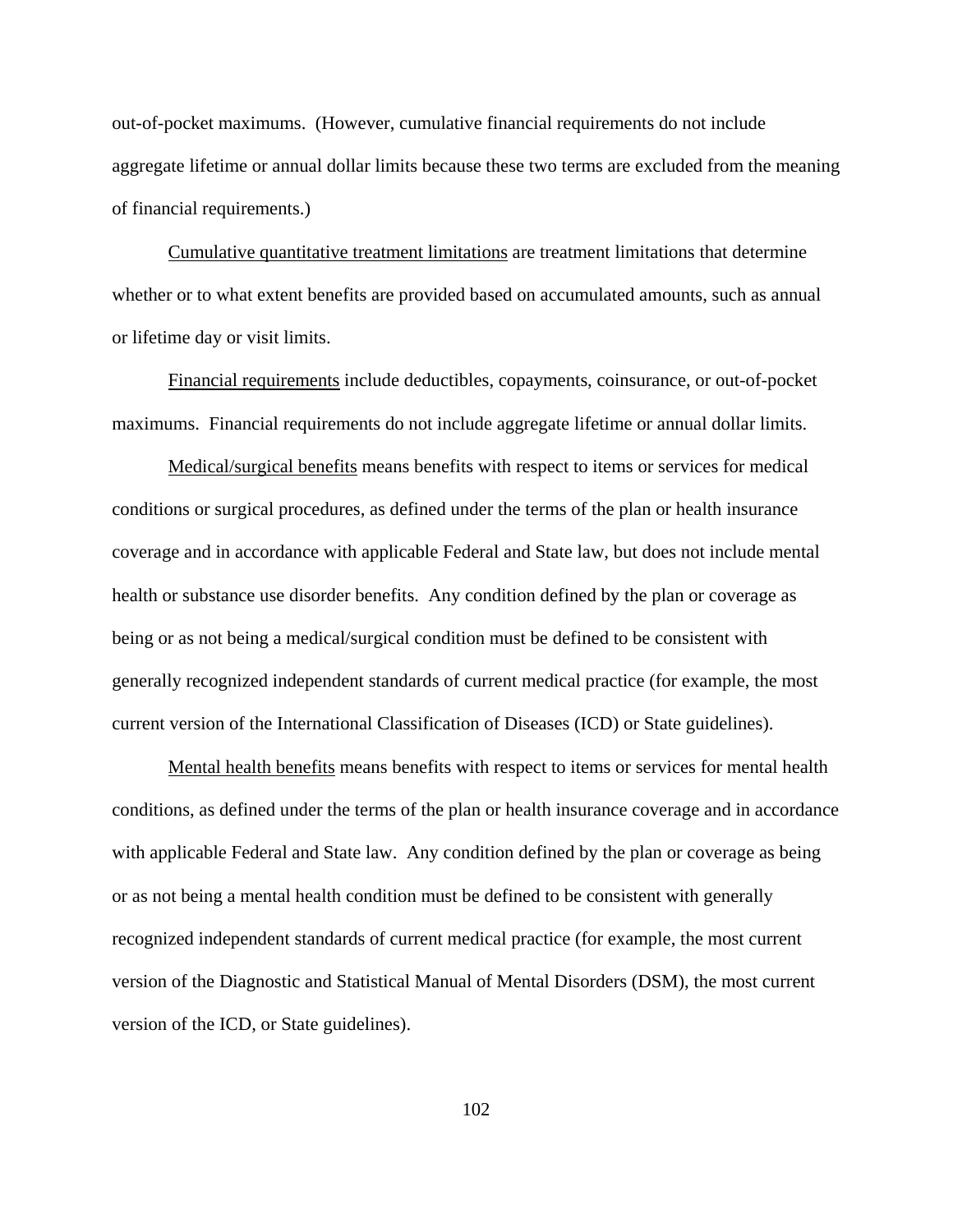Substance use disorder benefits means benefits with respect to items or services for substance use disorders, as defined under the terms of the plan or health insurance coverage and in accordance with applicable Federal and State law. Any disorder defined by the plan as being or as not being a substance use disorder must be defined to be consistent with generally recognized independent standards of current medical practice (for example, the most current version of the DSM, the most current version of the ICD, or State guidelines).

Treatment limitations include limits on benefits based on the frequency of treatment, number of visits, days of coverage, days in a waiting period, or other similar limits on the scope or duration of treatment. Treatment limitations include both quantitative treatment limitations, which are expressed numerically (such as 50 outpatient visits per year), and nonquantitative treatment limitations, which otherwise limit the scope or duration of benefits for treatment under a plan or coverage. (See paragraph  $(c)(4)(ii)$  of this section for an illustrative list of nonquantitative treatment limitations.) A permanent exclusion of all benefits for a particular condition or disorder, however, is not a treatment limitation for purposes of this definition.

(b) Parity requirements with respect to aggregate lifetime and annual dollar limits. This paragraph (b) details the application of the parity requirements with respect to aggregate lifetime and annual dollar limits. This paragraph (b) does not address the provisions of PHS Act section 2711, as incorporated in ERISA section 715 and Code section 9815, which prohibit imposing lifetime and annual limits on the dollar value of essential health benefits.

(1) General*—*(i) General parity requirement. A group health plan (or health insurance coverage offered by an issuer in connection with a group health plan) that provides both medical/surgical benefits and mental health or substance use disorder benefits must comply with paragraph  $(b)(2)$ ,  $(b)(3)$ , or  $(b)(5)$  of this section.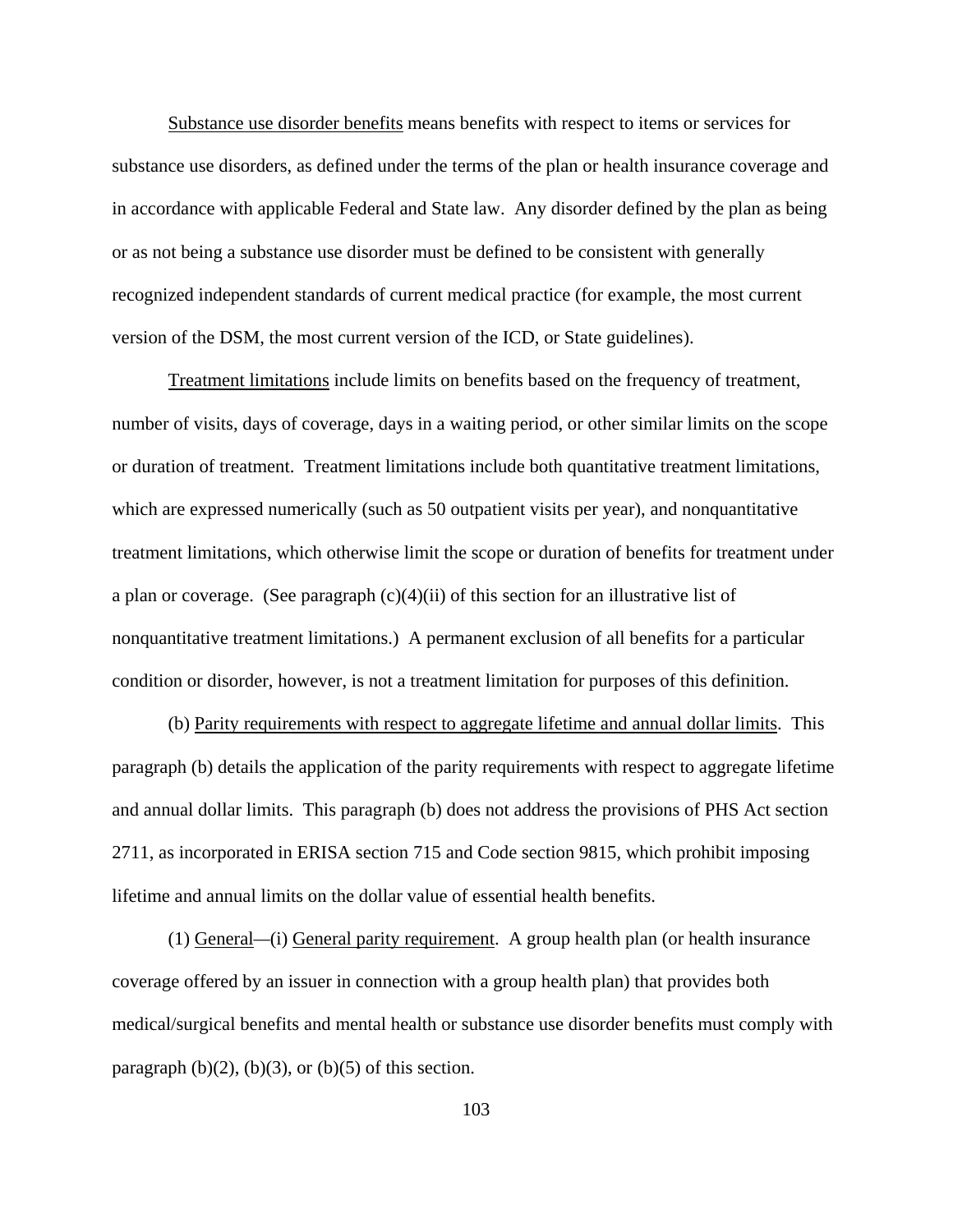(ii) Exception. The rule in paragraph  $(b)(1)(i)$  of this section does not apply if a plan (or health insurance coverage) satisfies the requirements of paragraph (f) or (g) of this section (relating to exemptions for small employers and for increased cost).

(2) Plan with no limit or limits on less than one-third of all medical/surgical benefits. If a plan (or health insurance coverage) does not include an aggregate lifetime or annual dollar limit on any medical/surgical benefits or includes an aggregate lifetime or annual dollar limit that applies to less than one-third of all medical/surgical benefits, it may not impose an aggregate lifetime or annual dollar limit, respectively, on mental health or substance use disorder benefits.

(3) Plan with a limit on at least two-thirds of all medical/surgical benefits. If a plan (or health insurance coverage) includes an aggregate lifetime or annual dollar limit on at least twothirds of all medical/surgical benefits, it must either—

(i) Apply the aggregate lifetime or annual dollar limit both to the medical/surgical benefits to which the limit would otherwise apply and to mental health or substance use disorder benefits in a manner that does not distinguish between the medical/surgical benefits and mental health or substance use disorder benefits; or

(ii) Not include an aggregate lifetime or annual dollar limit on mental health or substance use disorder benefits that is less than the aggregate lifetime or annual dollar limit, respectively, on medical/surgical benefits. (For cumulative limits other than aggregate lifetime or annual dollar limits, see paragraph  $(c)(3)(v)$  of this section prohibiting separately accumulating cumulative financial requirements or cumulative quantitative treatment limitations.)

 (4) Determining one-third and two-thirds of all medical/surgical benefits. For purposes of this paragraph (b), the determination of whether the portion of medical/surgical benefits subject to an aggregate lifetime or annual dollar limit represents one-third or two-thirds of all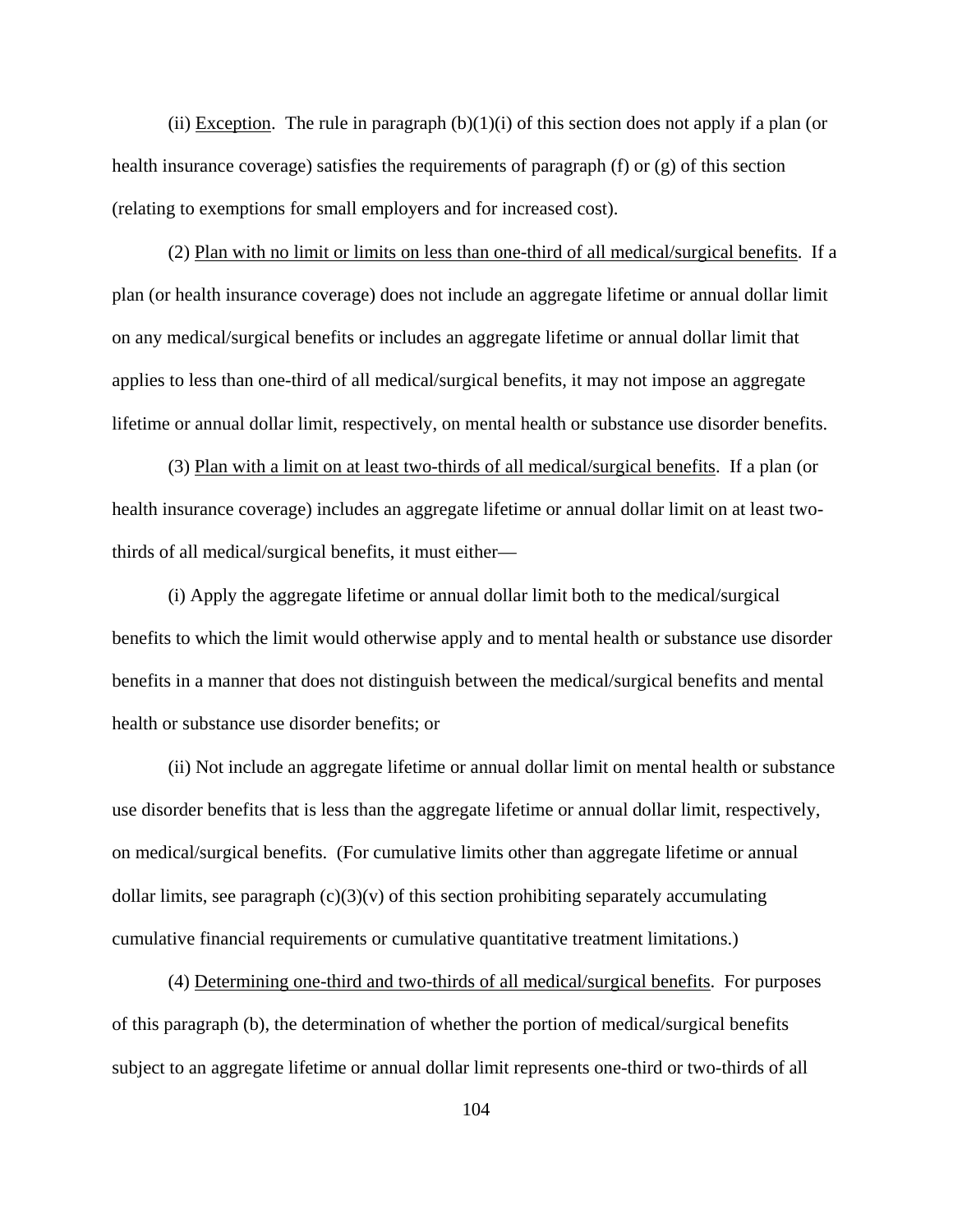medical/surgical benefits is based on the dollar amount of all plan payments for medical/surgical benefits expected to be paid under the plan for the plan year (or for the portion of the plan year after a change in plan benefits that affects the applicability of the aggregate lifetime or annual dollar limits). Any reasonable method may be used to determine whether the dollar amount expected to be paid under the plan will constitute one-third or two-thirds of the dollar amount of all plan payments for medical/surgical benefits.

(5) Plan not described in paragraph (b)(2) or (b)(3) of this section—(i) In general.A group health plan (or health insurance coverage) that is not described in paragraph (b)(2) or (b)(3) of this section with respect to aggregate lifetime or annual dollar limits on medical/surgical benefits, must either—

(A) Impose no aggregate lifetime or annual dollar limit, as appropriate, on mental health or substance use disorder benefits; or

(B) Impose an aggregate lifetime or annual dollar limit on mental health or substance use disorder benefits that is no less than an average limit calculated for medical/surgical benefits in the following manner. The average limit is calculated by taking into account the weighted average of the aggregate lifetime or annual dollar limits, as appropriate, that are applicable to the categories of medical/surgical benefits. Limits based on delivery systems, such as inpatient/outpatient treatment or normal treatment of common, low-cost conditions (such as treatment of normal births), do not constitute categories for purposes of this paragraph  $(b)(5)(i)(B)$ . In addition, for purposes of determining weighted averages, any benefits that are not within a category that is subject to a separately-designated dollar limit under the plan are taken into account as a single separate category by using an estimate of the upper limit on the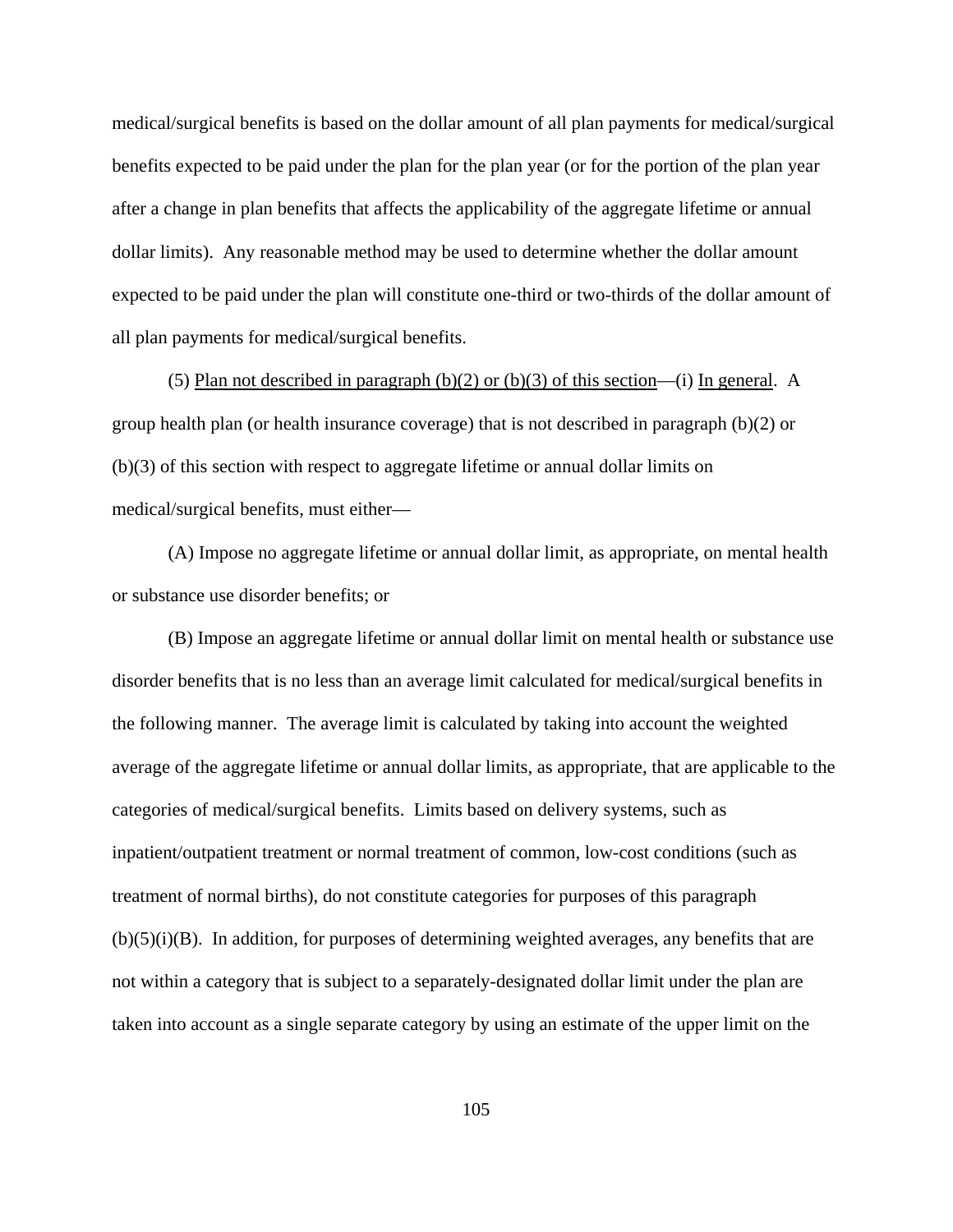dollar amount that a plan may reasonably be expected to incur with respect to such benefits, taking into account any other applicable restrictions under the plan.

(ii) Weighting.For purposes of this paragraph (b)(5), the weighting applicable to any category of medical/surgical benefits is determined in the manner set forth in paragraph (b)(4) of this section for determining one-third or two-thirds of all medical/surgical benefits.

 (c) Parity requirements with respect to financial requirements and treatment limitations -- (1) Clarification of terms -- (i) Classification of benefits. When reference is made in this paragraph (c) to a classification of benefits, the term "classification" means a classification as described in paragraph  $(c)(2)(ii)$  of this section.

(ii) Type of financial requirement or treatment limitation. When reference is made in this paragraph (c) to a type of financial requirement or treatment limitation, the reference to type means its nature. Different types of financial requirements include deductibles, copayments, coinsurance, and out-of-pocket maximums. Different types of quantitative treatment limitations include annual, episode, and lifetime day and visit limits. See paragraph  $(c)(4)(ii)$  of this section for an illustrative list of nonquantitative treatment limitations.

(iii) Level of a type of financial requirement or treatment limitation. When reference is made in this paragraph (c) to a level of a type of financial requirement or treatment limitation, level refers to the magnitude of the type of financial requirement or treatment limitation. For example, different levels of coinsurance include 20 percent and 30 percent; different levels of a copayment include \$15 and \$20; different levels of a deductible include \$250 and \$500; and different levels of an episode limit include 21 inpatient days per episode and 30 inpatient days per episode.

106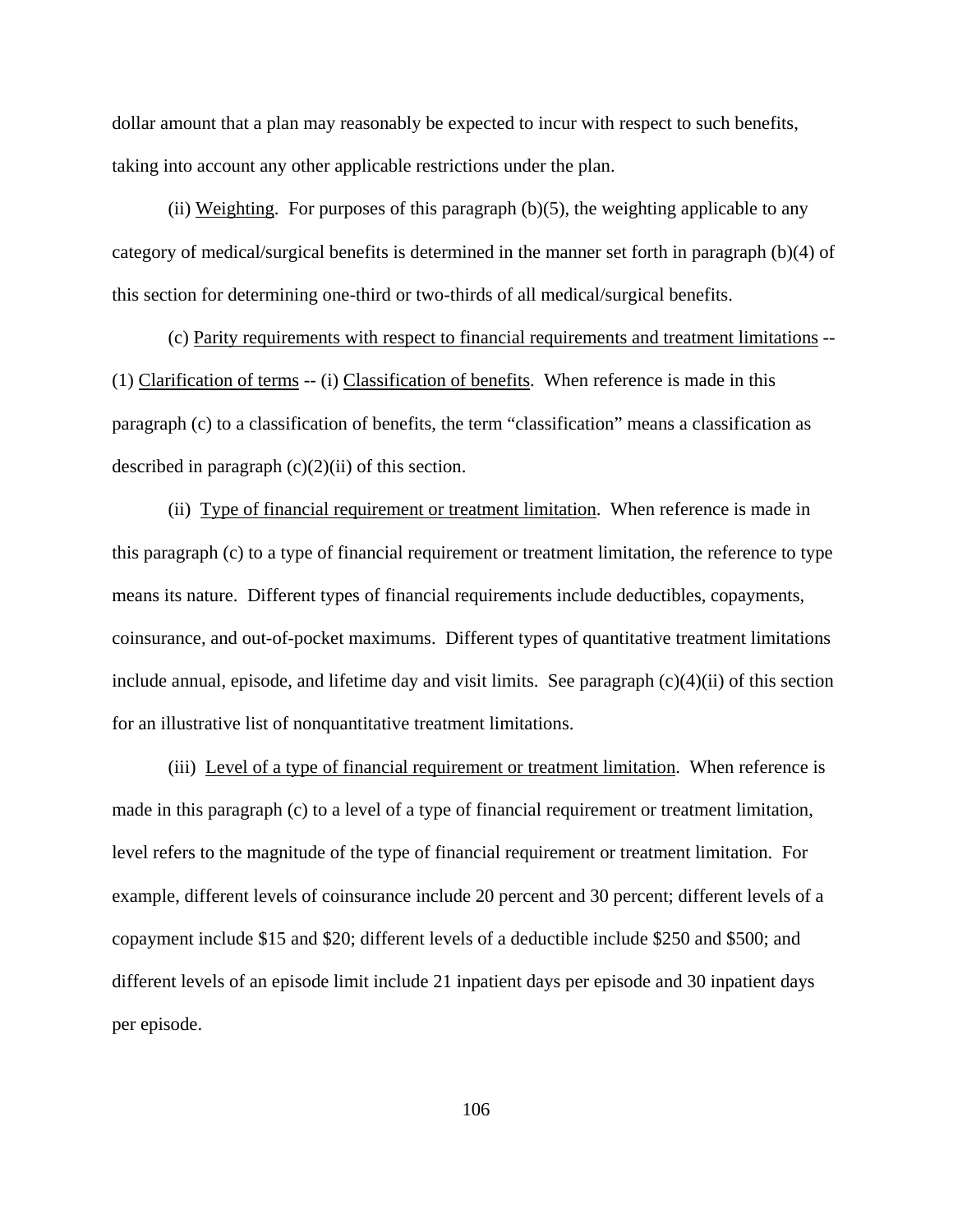(iv) Coverage unit. When reference is made in this paragraph (c) to a coverage unit, coverage unit refers to the way in which a plan (or health insurance coverage) groups individuals for purposes of determining benefits, or premiums or contributions. For example, different coverage units include self-only, family, and employee-plus-spouse.

(2) General parity requirement – (i) General rule. A group health plan (or health insurance coverage offered by an issuer in connection with a group health plan) that provides both medical/surgical benefits and mental health or substance use disorder benefits may not apply any financial requirement or treatment limitation to mental health or substance use disorder benefits in any classification that is more restrictive than the predominant financial requirement or treatment limitation of that type applied to substantially all medical/surgical benefits in the same classification. Whether a financial requirement or treatment limitation is a predominant financial requirement or treatment limitation that applies to substantially all medical/surgical benefits in a classification is determined separately for each type of financial requirement or treatment limitation. The application of the rules of this paragraph  $(c)(2)$  to financial requirements and quantitative treatment limitations is addressed in paragraph (c)(3) of this section; the application of the rules of this paragraph  $(c)(2)$  to nonquantitative treatment limitations is addressed in paragraph (c)(4) of this section.

(ii) Classifications of benefits used for applying rules  $-$  (A) In general. If a plan (or health insurance coverage) provides mental health or substance use disorder benefits in any classification of benefits described in this paragraph  $(c)(2)(ii)$ , mental health or substance use disorder benefits must be provided in every classification in which medical/surgical benefits are provided. In determining the classification in which a particular benefit belongs, a plan (or health insurance issuer) must apply the same standards to medical/surgical benefits and to mental health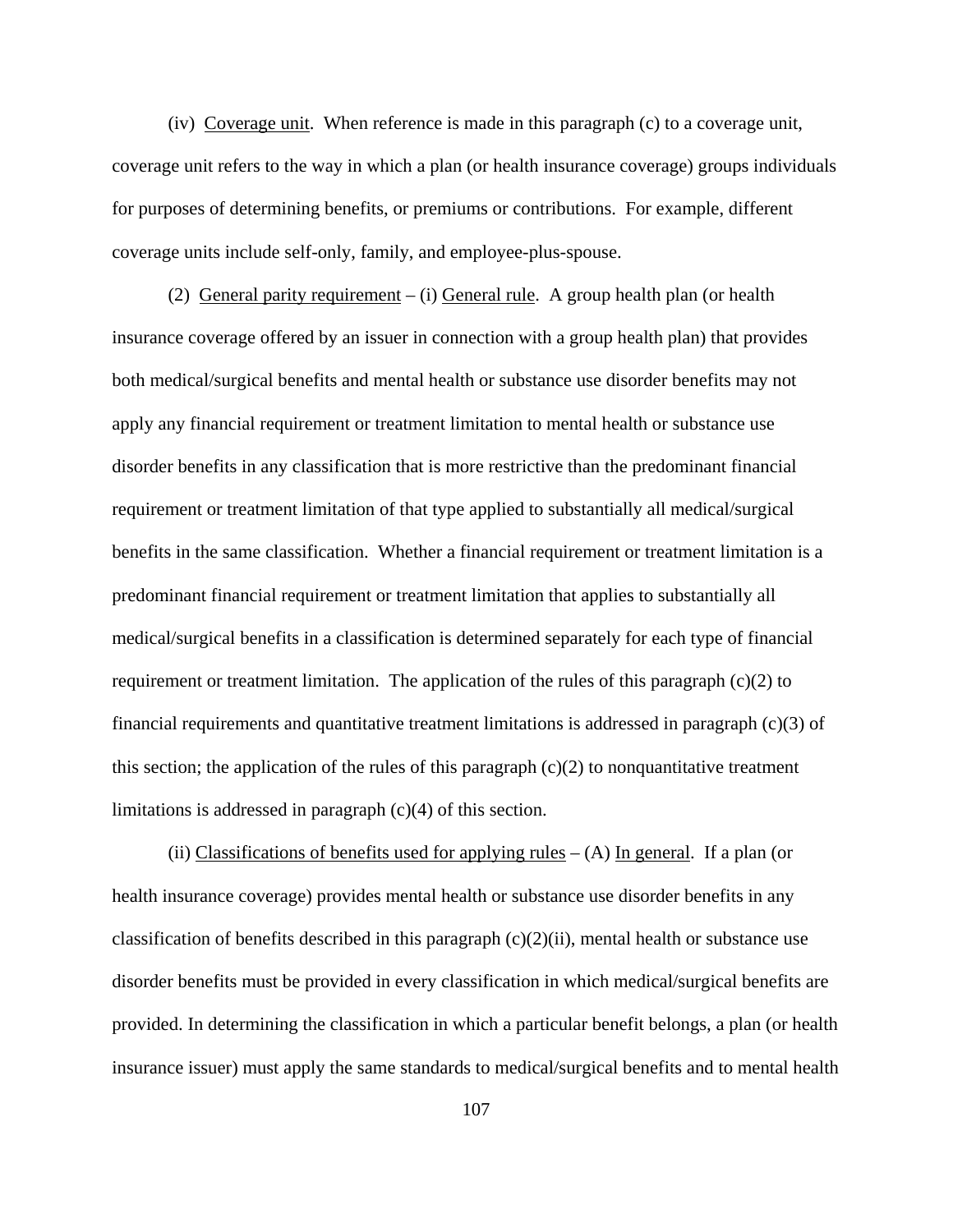or substance use disorder benefits. To the extent that a plan (or health insurance coverage) provides benefits in a classification and imposes any separate financial requirement or treatment limitation (or separate level of a financial requirement or treatment limitation) for benefits in the classification, the rules of this paragraph (c) apply separately with respect to that classification for all financial requirements or treatment limitations (illustrated in examples in paragraph  $(c)(2)(ii)(C)$  of this section). The following classifications of benefits are the only classifications used in applying the rules of this paragraph (c):

(1) Inpatient, in-network. Benefits furnished on an inpatient basis and within a network of providers established or recognized under a plan or health insurance coverage. See special rules for plans with multiple network tiers in paragraph  $(c)(3)(iii)$  of this section.

(2) Inpatient, out-of-network. Benefits furnished on an inpatient basis and outside any network of providers established or recognized under a plan or health insurance coverage. This classification includes inpatient benefits under a plan (or health insurance coverage) that has no network of providers.

(3) Outpatient, in-network. Benefits furnished on an outpatient basis and within a network of providers established or recognized under a plan or health insurance coverage. See special rules for office visits and plans with multiple network tiers in paragraph  $(c)(3)(iii)$  of this section.

(4) Outpatient, out-of-network. Benefits furnished on an outpatient basis and outside any network of providers established or recognized under a plan or health insurance coverage. This classification includes outpatient benefits under a plan (or health insurance coverage) that has no network of providers. See special rules for office visits in paragraph  $(c)(3)(iii)$  of this section.

(5) Emergency care. Benefits for emergency care.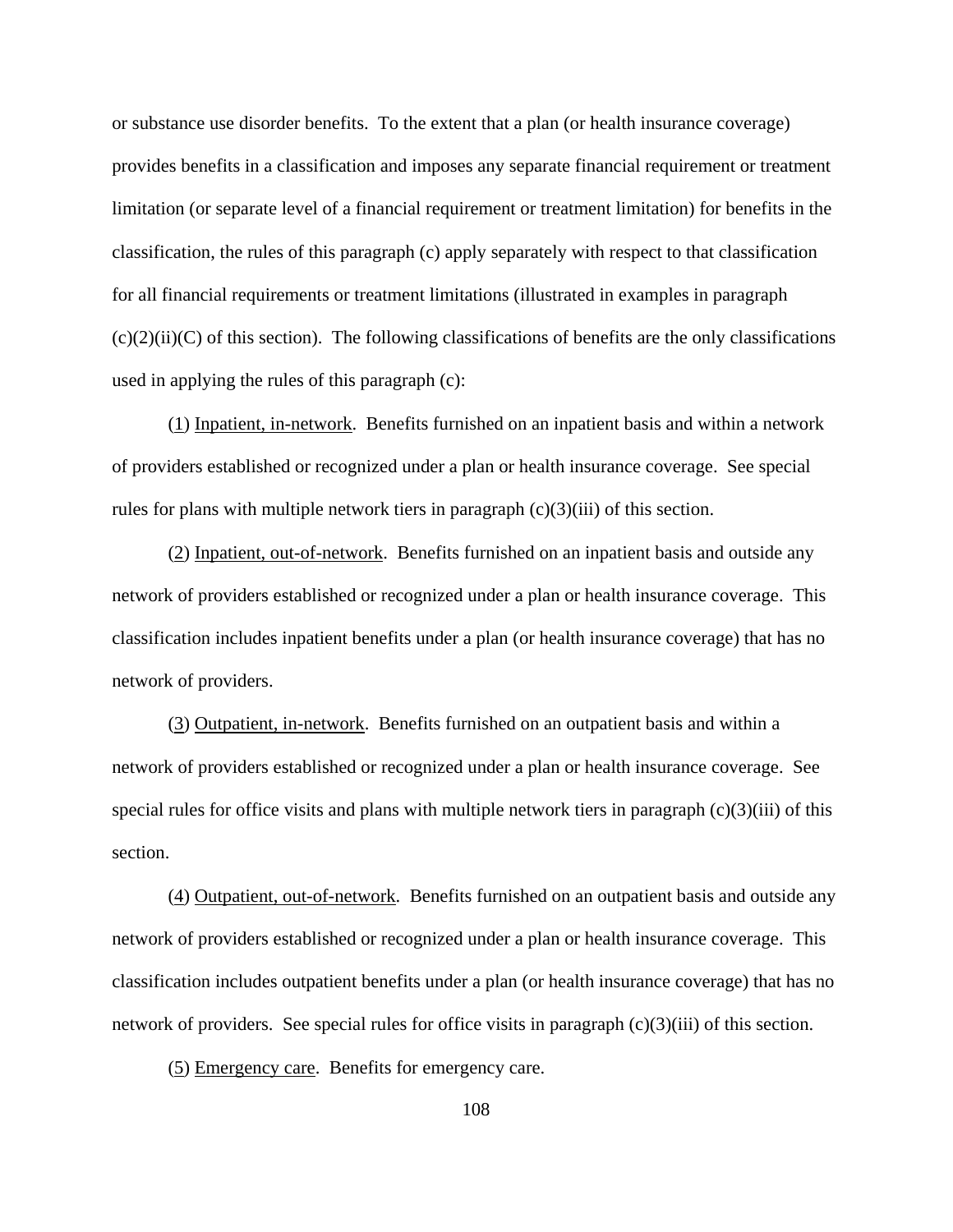(6) Prescription drugs. Benefits for prescription drugs. See special rules for multi-tiered prescription drug benefits in paragraph  $(c)(3)(iii)$  of this section.

(B) Application to out-of-network providers. See paragraph  $(c)(2)(ii)(A)$  of this section, under which a plan (or health insurance coverage) that provides mental health or substance use disorder benefits in any classification of benefits must provide mental health or substance use disorder benefits in every classification in which medical/surgical benefits are provided, including out-of-network classifications.

(C) Examples. The rules of this paragraph  $(c)(2)(ii)$  are illustrated by the following examples. In each example, the group health plan is subject to the requirements of this section and provides both medical/surgical benefits and mental health and substance use disorder benefits.

Example 1. (i) Facts. A group health plan offers inpatient and outpatient benefits and does not contract with a network of providers. The plan imposes a \$500 deductible on all benefits. For inpatient medical/surgical benefits, the plan imposes a coinsurance requirement. For outpatient medical/surgical benefits, the plan imposes copayments. The plan imposes no other financial requirements or treatment limitations.

(ii) Conclusion. In this Example 1, because the plan has no network of providers, all benefits provided are out-of-network. Because inpatient, out-of-network medical/surgical benefits are subject to separate financial requirements from outpatient, out-of-network medical/surgical benefits, the rules of this paragraph (c) apply separately with respect to any financial requirements and treatment limitations, including the deductible, in each classification.

Example 2. (i) Facts. A plan imposes a \$500 deductible on all benefits. The plan has no network of providers. The plan generally imposes a 20 percent coinsurance requirement with respect to all benefits, without distinguishing among inpatient, outpatient, emergency care, or prescription drug benefits. The plan imposes no other financial requirements or treatment limitations.

(ii) Conclusion. In this Example 2, because the plan does not impose separate financial requirements (or treatment limitations) based on classification, the rules of this paragraph (c) apply with respect to the deductible and the coinsurance across all benefits.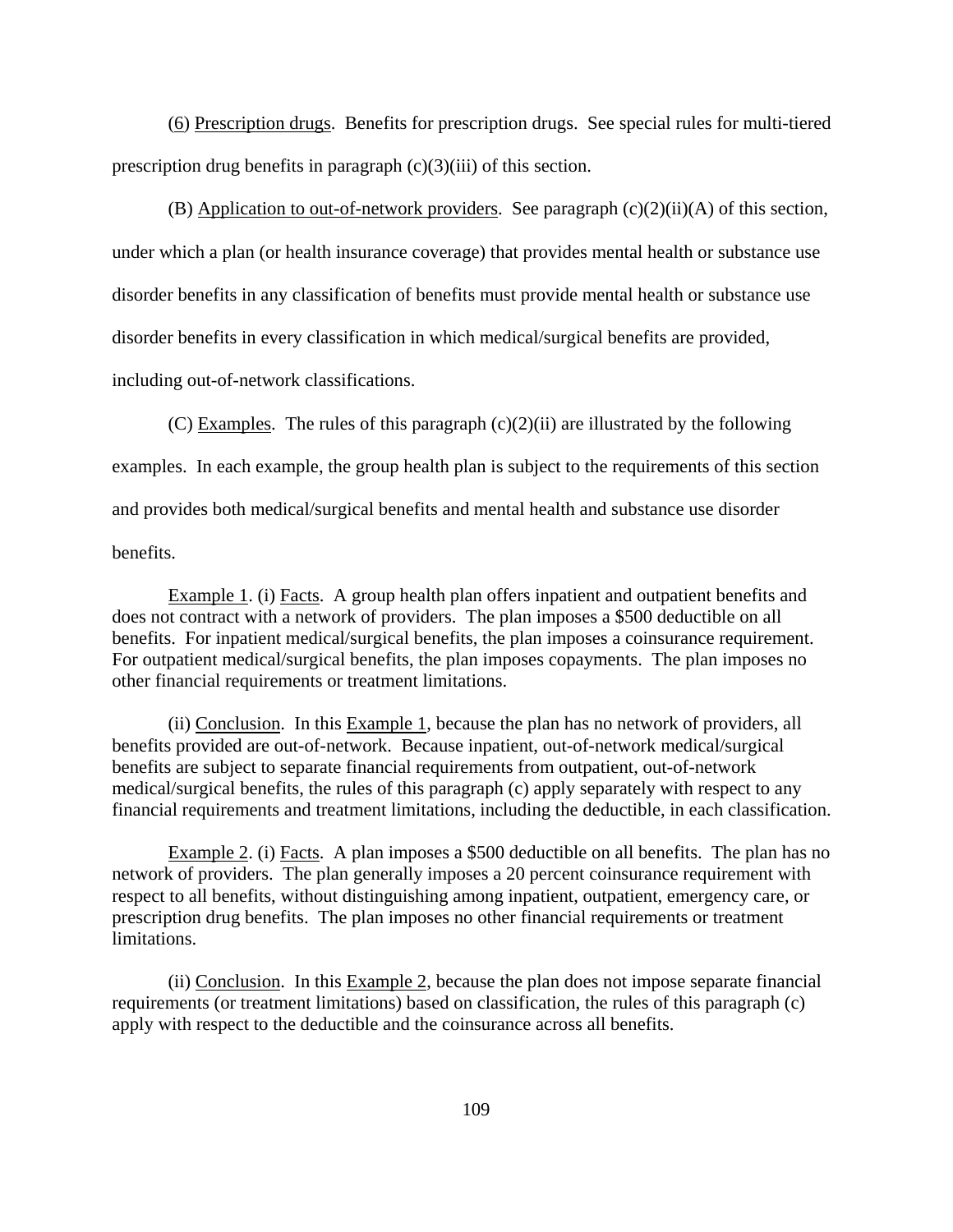Example 3. (i) Facts. Same facts as Example 2, except the plan exempts emergency care benefits from the 20 percent coinsurance requirement. The plan imposes no other financial requirements or treatment limitations.

(ii) Conclusion. In this Example 3, because the plan imposes separate financial requirements based on classifications, the rules of this paragraph (c) apply with respect to the deductible and the coinsurance separately for –

(A) Benefits in the emergency care classification; and

(B) All other benefits.

Example 4. (i) Facts. Same facts as Example 2, except the plan also imposes a preauthorization requirement for all inpatient treatment in order for benefits to be paid. No such requirement applies to outpatient treatment.

 (ii) Conclusion. In this Example 4, because the plan has no network of providers, all benefits provided are out-of-network. Because the plan imposes a separate treatment limitation based on classifications, the rules of this paragraph (c) apply with respect to the deductible and coinsurance separately for –

(A) Inpatient, out-of-network benefits; and

(B) All other benefits.

(3) Financial requirements and quantitative treatment limitations – (i) Determining

"substantially all" and "predominant" –  $(A)$  Substantially all. For purposes of this paragraph

(c), a type of financial requirement or quantitative treatment limitation is considered to apply to substantially all medical/surgical benefits in a classification of benefits if it applies to at least two-thirds of all medical/surgical benefits in that classification. (For this purpose, benefits expressed as subject to a zero level of a type of financial requirement are treated as benefits not subject to that type of financial requirement, and benefits expressed as subject to a quantitative treatment limitation that is unlimited are treated as benefits not subject to that type of quantitative treatment limitation.) If a type of financial requirement or quantitative treatment limitation does not apply to at least two-thirds of all medical/surgical benefits in a classification, then that type cannot be applied to mental health or substance use disorder benefits in that classification.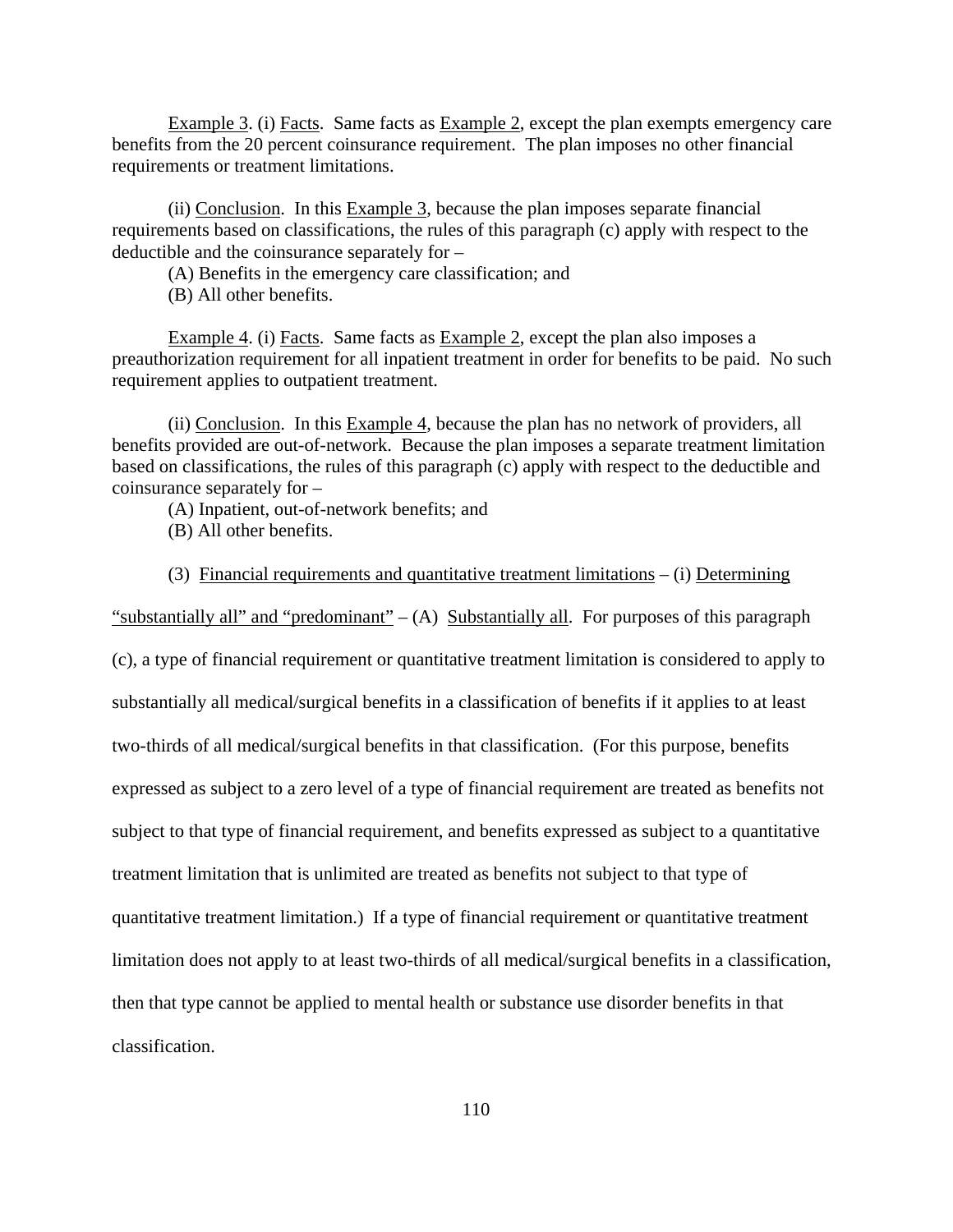(B) Predominant  $- (1)$  If a type of financial requirement or quantitative treatment limitation applies to at least two-thirds of all medical/surgical benefits in a classification as determined under paragraph  $(c)(3)(i)(A)$  of this section, the level of the financial requirement or quantitative treatment limitation that is considered the predominant level of that type in a classification of benefits is the level that applies to more than one-half of medical/surgical benefits in that classification subject to the financial requirement or quantitative treatment limitation.

(2) If, with respect to a type of financial requirement or quantitative treatment limitation that applies to at least two-thirds of all medical/surgical benefits in a classification, there is no single level that applies to more than one-half of medical/surgical benefits in the classification subject to the financial requirement or quantitative treatment limitation, the plan (or health insurance issuer) may combine levels until the combination of levels applies to more than onehalf of medical/surgical benefits subject to the financial requirement or quantitative treatment limitation in the classification. The least restrictive level within the combination is considered the predominant level of that type in the classification. (For this purpose, a plan may combine the most restrictive levels first, with each less restrictive level added to the combination until the combination applies to more than one-half of the benefits subject to the financial requirement or treatment limitation.)

(C) Portion based on plan payments. For purposes of this paragraph (c), the determination of the portion of medical/surgical benefits in a classification of benefits subject to a financial requirement or quantitative treatment limitation (or subject to any level of a financial requirement or quantitative treatment limitation) is based on the dollar amount of all plan payments for medical/surgical benefits in the classification expected to be paid under the plan for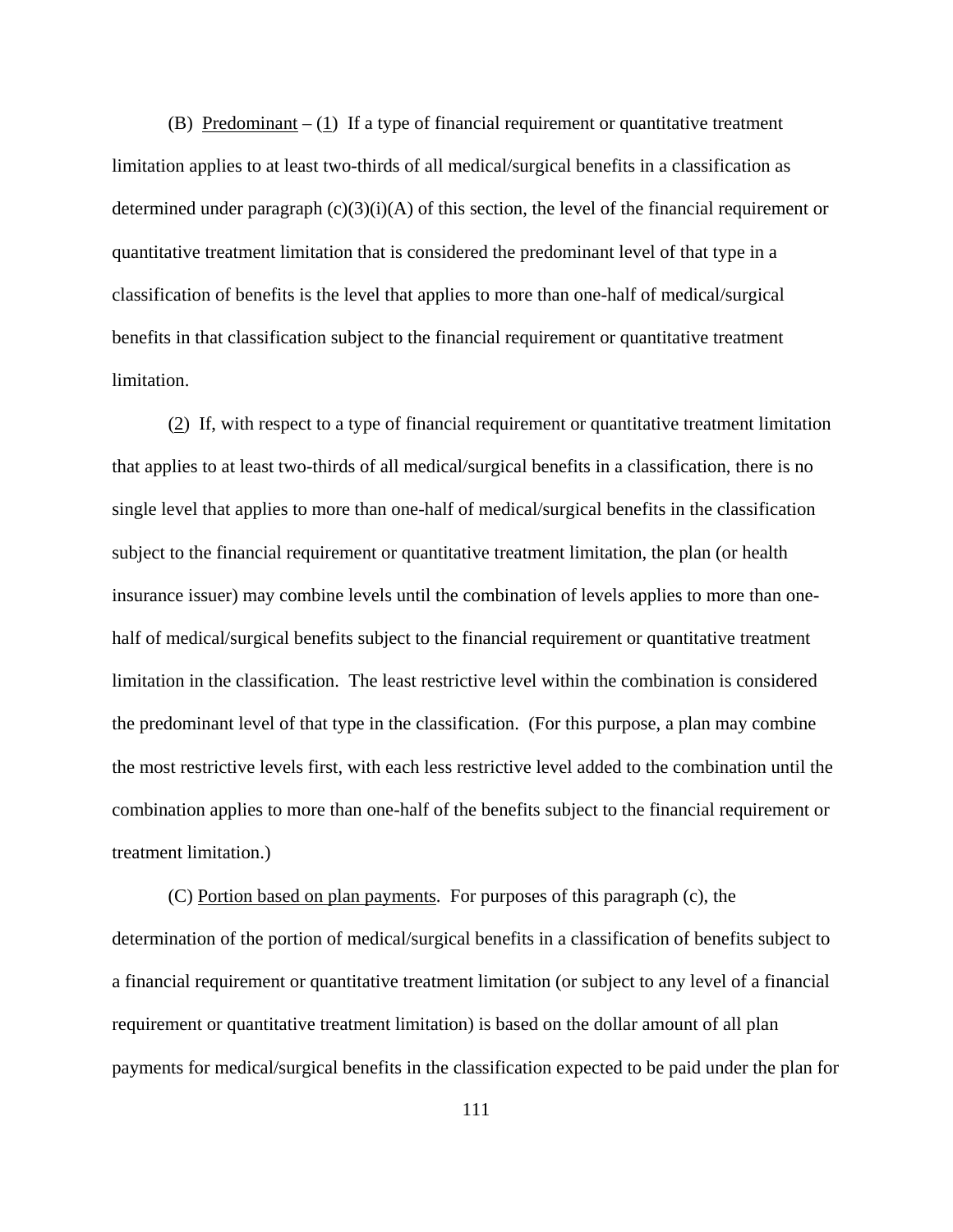the plan year (or for the portion of the plan year after a change in plan benefits that affects the applicability of the financial requirement or quantitative treatment limitation).

(D) Clarifications for certain threshold requirements. For any deductible, the dollar amount of plan payments includes all plan payments with respect to claims that would be subject to the deductible if it had not been satisfied. For any out-of-pocket maximum, the dollar amount of plan payments includes all plan payments associated with out-of-pocket payments that are taken into account towards the out-of-pocket maximum as well as all plan payments associated with out-of-pocket payments that would have been made towards the out-of-pocket maximum if it had not been satisfied. Similar rules apply for any other thresholds at which the rate of plan payment changes. (See also PHS Act section 2707(b) and Affordable Care Act section 1302(c), which establish limitations on annual deductibles for non-grandfathered health plans in the small group market and annual limitations on out-of-pocket maximums for all non-grandfathered health plans.)

(E) Determining the dollar amount of plan payments. Subject to paragraph  $(c)(3)(i)(D)$ of this section, any reasonable method may be used to determine the dollar amount expected to be paid under a plan for medical/surgical benefits subject to a financial requirement or quantitative treatment limitation (or subject to any level of a financial requirement or quantitative treatment limitation).

(ii) Application to different coverage units. If a plan (or health insurance coverage) applies different levels of a financial requirement or quantitative treatment limitation to different coverage units in a classification of medical/surgical benefits, the predominant level that applies to substantially all medical/surgical benefits in the classification is determined separately for each coverage unit.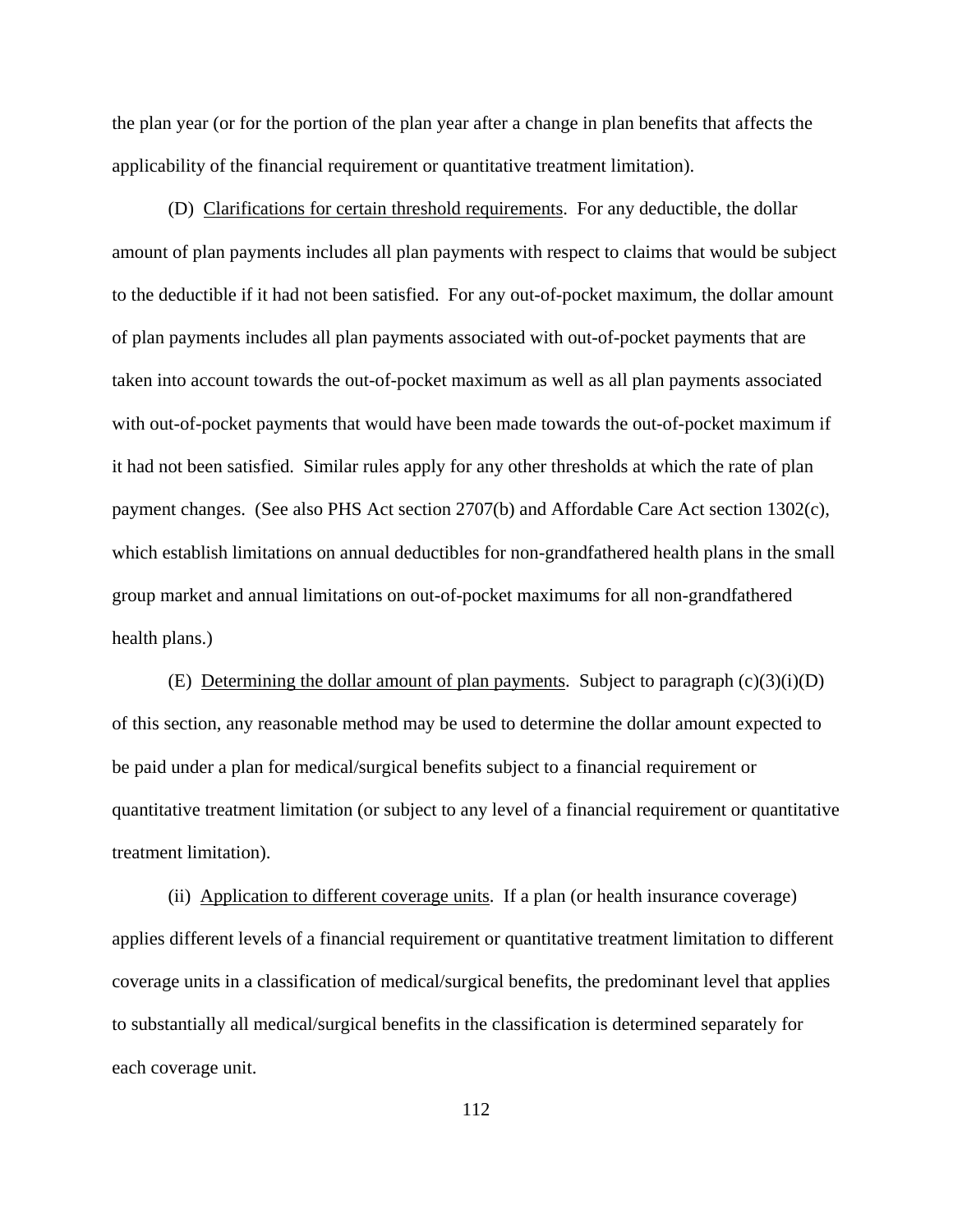(iii) Special rules  $-(A)$  Multi-tiered prescription drug benefits. If a plan (or health insurance coverage) applies different levels of financial requirements to different tiers of prescription drug benefits based on reasonable factors determined in accordance with the rules in paragraph (c)(4)(i) of this section (relating to requirements for nonquantitative treatment limitations) and without regard to whether a drug is generally prescribed with respect to medical/surgical benefits or with respect to mental health or substance use disorder benefits, the plan (or health insurance coverage) satisfies the parity requirements of this paragraph (c) with respect to prescription drug benefits. Reasonable factors include cost, efficacy, generic versus brand name, and mail order versus pharmacy pick-up.

(B) Multiple network tiers. If a plan (or health insurance coverage) provides benefits through multiple tiers of in-network providers (such as an in-network tier of preferred providers with more generous cost-sharing to participants than a separate in-network tier of participating providers), the plan may divide its benefits furnished on an in-network basis into subclassifications that reflect network tiers, if the tiering is based on reasonable factors determined in accordance with the rules in paragraph  $(c)(4)(i)$  of this section (such as quality, performance, and market standards) and without regard to whether a provider provides services with respect to medical/surgical benefits or mental health or substance use disorder benefits. After the subclassifications are established, the plan or issuer may not impose any financial requirement or treatment limitation on mental health or substance use disorder benefits in any sub-classification that is more restrictive than the predominant financial requirement or treatment limitation that applies to substantially all medical/surgical benefits in the sub-classification using the methodology set forth in paragraph  $(c)(3)(i)$  of this section.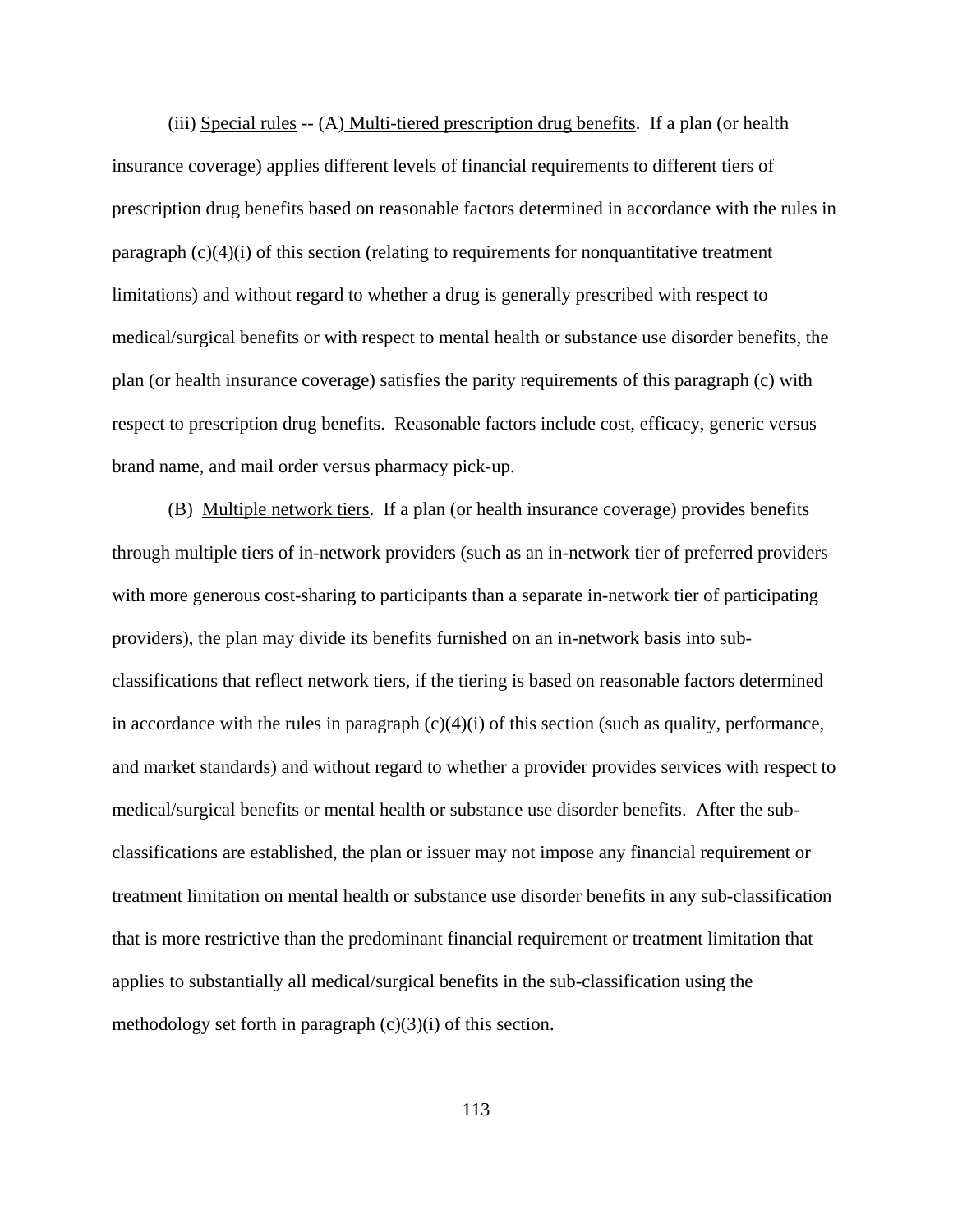(C) Sub-classifications permitted for office visits, separate from other outpatient services. For purposes of applying the financial requirement and treatment limitation rules of this paragraph (c), a plan or issuer may divide its benefits furnished on an outpatient basis into the two sub-classifications described in this paragraph  $(c)(3)(iii)(C)$ . After the sub-classifications are established, the plan or issuer may not impose any financial requirement or quantitative treatment limitation on mental health or substance use disorder benefits in any sub-classification that is more restrictive than the predominant financial requirement or quantitative treatment limitation that applies to substantially all medical/surgical benefits in the sub-classification using the methodology set forth in paragraph  $(c)(3)(i)$  of this section. Sub-classifications other than these special rules, such as separate sub-classifications for generalists and specialists, are not permitted. The two sub-classifications permitted under this paragraph  $(c)(3)(iii)(C)$  are:

(1) Office visits (such as physician visits), and

 $\overline{\phantom{a}}$ 

∽−

(2) All other outpatient items and services (such as outpatient surgery, facility charges for day treatment centers, laboratory charges, or other medical items).

(iv) Examples. The rules of paragraphs  $(c)(3)(i)$ ,  $(c)(3)(ii)$ , and  $(c)(3)(iii)$  of this section are illustrated by the following examples. In each example, the group health plan is subject to the requirements of this section and provides both medical/surgical benefits and mental health and substance use disorder benefits.

Example 1. (i) Facts. For inpatient, out-of-network medical/surgical benefits, a group health plan imposes five levels of coinsurance. Using a reasonable method, the plan projects its payments for the upcoming year as follows:

| Coinsurance rate           | $\gamma$ % | 10%    | 15%    | 20%    | 30%    | Total    |
|----------------------------|------------|--------|--------|--------|--------|----------|
| Projected payments $$200x$ |            | \$100x | \$450x | \$100x | \$150x | \$1,000x |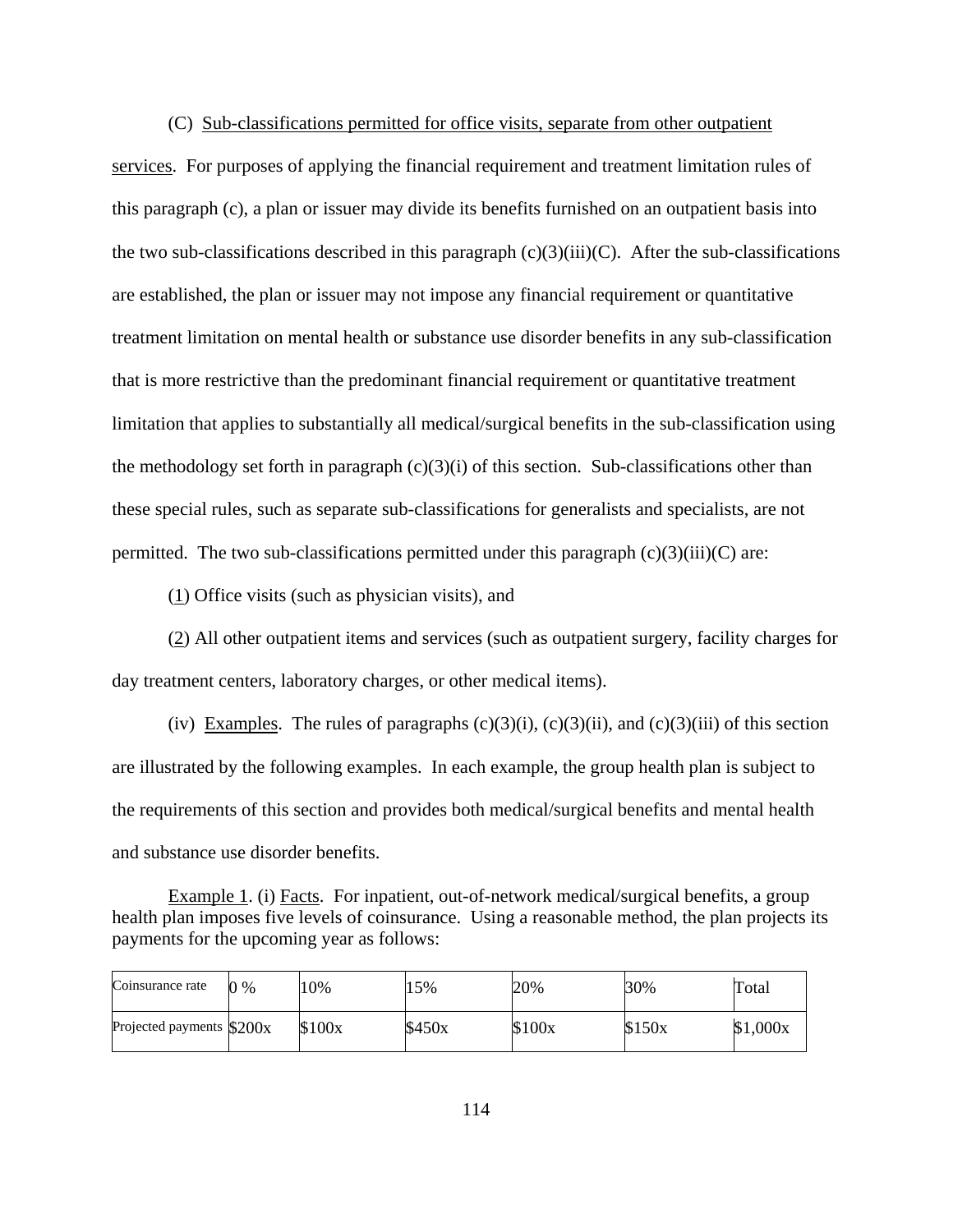| Percent of total plan 20%<br>costs      |     | 10%                  | 45%                   | 10%                  | 15%                   |  |
|-----------------------------------------|-----|----------------------|-----------------------|----------------------|-----------------------|--|
| Percent subject to<br>coinsurance level | N/A | 12.5%<br>(100x/800x) | 56.25%<br>(450x/800x) | 12.5%<br>(100x/800x) | 18.75%<br>(150x/800x) |  |

The plan projects plan costs of \$800x to be subject to coinsurance (\$100x +  $$450x + $100x +$  $$150x = $800x$ . Thus, 80 percent (\$800x/\$1,000x) of the benefits are projected to be subject to coinsurance, and 56.25 percent of the benefits subject to coinsurance are projected to be subject to the 15 percent coinsurance level.

 (ii) Conclusion. In this Example 1, the two-thirds threshold of the substantially all standard is met for coinsurance because 80 percent of all inpatient, out-of-network medical/surgical benefits are subject to coinsurance. Moreover, the 15 percent coinsurance is the predominant level because it is applicable to more than one-half of inpatient, out-of-network medical/surgical benefits subject to the coinsurance requirement. The plan may not impose any level of coinsurance with respect to inpatient, out-of-network mental health or substance use disorder benefits that is more restrictive than the 15 percent level of coinsurance.

Example 2. (i) Facts. For outpatient, in-network medical/surgical benefits, a plan imposes five different copayment levels. Using a reasonable method, the plan projects payments for the upcoming year as follows:

| Copayment<br>amount                    | \$0    | \$10               | \$15               | \$20                 | \$50                 | Total    |
|----------------------------------------|--------|--------------------|--------------------|----------------------|----------------------|----------|
| Projected<br>payments                  | \$200x | \$200x             | \$200x             | \$300x               | \$100x               | \$1,000x |
| Percent of total<br>plan costs         | 20%    | 20%                | 20%                | 30%                  | 10%                  |          |
| Percent subject to $N/A$<br>copayments |        | 25%<br>(200x/800x) | 25%<br>(200x/800x) | 37.5%<br>(300x/800x) | 12.5%<br>(100x/800x) |          |

The plan projects plan costs of \$800x to be subject to copayments (\$200x + \$200x + \$300x +  $$100x = $800x$ . Thus, 80 percent (\$800x/\$1,000x) of the benefits are projected to be subject to a copayment.

 (ii) Conclusion. In this Example 2, the two-thirds threshold of the substantially all standard is met for copayments because 80 percent of all outpatient, in-network medical/surgical benefits are subject to a copayment. Moreover, there is no single level that applies to more than one-half of medical/surgical benefits in the classification subject to a copayment (for the \$10 copayment, 25%; for the \$15 copayment, 25%; for the \$20 copayment, 37.5%; and for the \$50 copayment, 12.5%). The plan can combine any levels of copayment, including the highest levels, to determine the predominant level that can be applied to mental health or substance use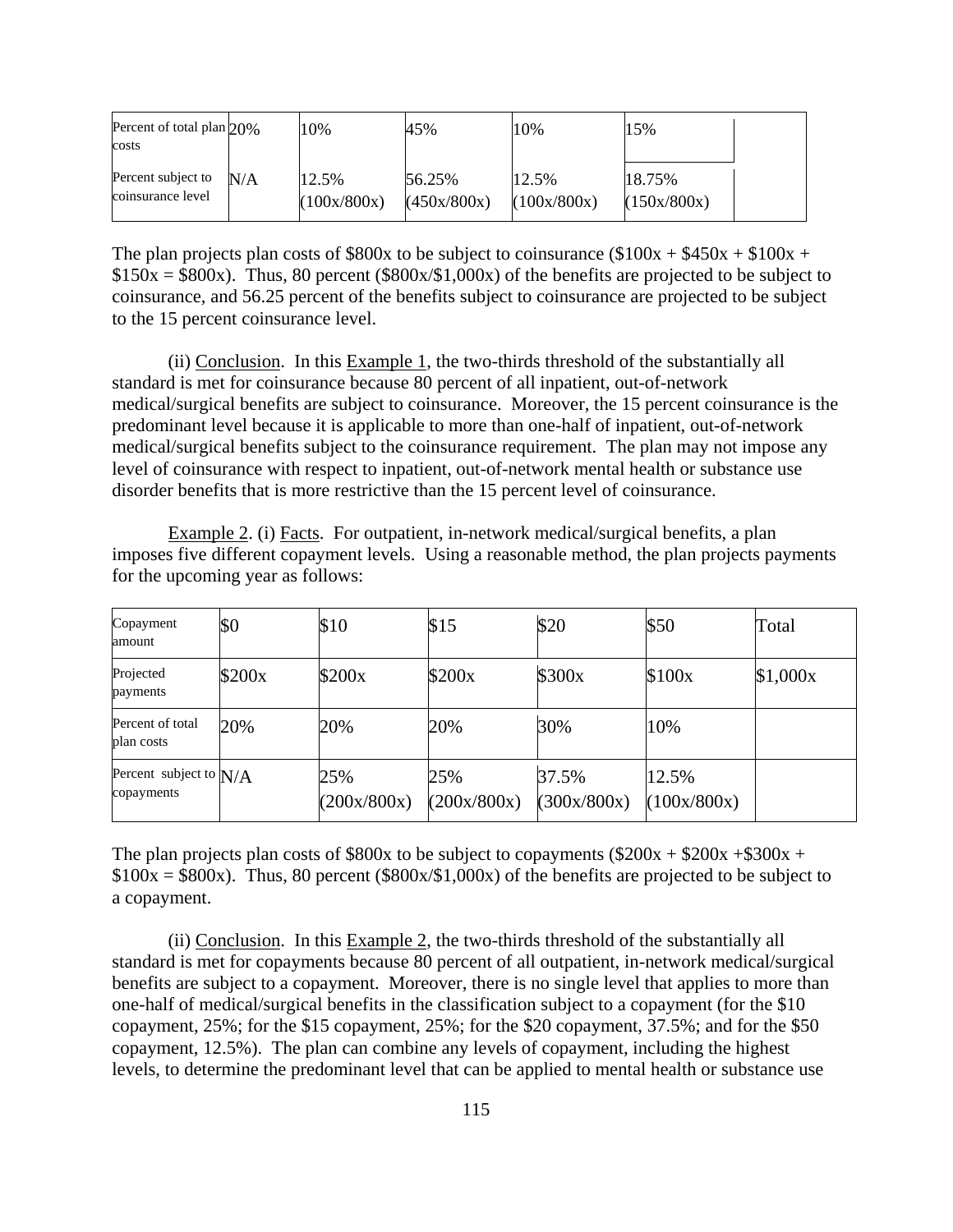disorder benefits. If the plan combines the highest levels of copayment, the combined projected payments for the two highest copayment levels, the \$50 copayment and the \$20 copayment, are not more than one-half of the outpatient, in-network medical/surgical benefits subject to a copayment because they are exactly one-half  $(\$300x + \$100x = \$400x; \$400x/\$800x = 50\%$ ). The combined projected payments for the three highest copayment levels – the \$50 copayment, the \$20 copayment, and the \$15 copayment – are more than one-half of the outpatient, innetwork medical/surgical benefits subject to the copayments  $(\$100x + \$300x + \$200x = \$600x;$  $$600x/$800x = 75\%$ . Thus, the plan may not impose any copayment on outpatient, in-network mental health or substance use disorder benefits that is more restrictive than the least restrictive copayment in the combination, the \$15 copayment.

Example 3. (i) Facts. A plan imposes a \$250 deductible on all medical/surgical benefits for self-only coverage and a \$500 deductible on all medical/surgical benefits for family coverage. The plan has no network of providers. For all medical/surgical benefits, the plan imposes a coinsurance requirement. The plan imposes no other financial requirements or treatment limitations.

(ii) Conclusion. In this Example 3, because the plan has no network of providers, all benefits are provided out-of-network. Because self-only and family coverage are subject to different deductibles, whether the deductible applies to substantially all medical/surgical benefits is determined separately for self-only medical/surgical benefits and family medical/surgical benefits. Because the coinsurance is applied without regard to coverage units, the predominant coinsurance that applies to substantially all medical/surgical benefits is determined without regard to coverage units.

Example 4. (i) Facts. A plan applies the following financial requirements for prescription drug benefits. The requirements are applied without regard to whether a drug is generally prescribed with respect to medical/surgical benefits or with respect to mental health or substance use disorder benefits. Moreover, the process for certifying a particular drug as "generic", "preferred brand name", "non-preferred brand name", or "specialty" complies with the rules of paragraph  $(c)(4)(i)$  of this section (relating to requirements for nonquantitative treatment limitations).

|                          | Tier 1        | Tier 2                                                            | Tier 3                                                          | Tier 4 |
|--------------------------|---------------|-------------------------------------------------------------------|-----------------------------------------------------------------|--------|
| Tier<br>description      | Generic drugs | Preferred brand name Non-preferred brand Specialty drugs<br>drugs | name drugs (which<br>may have Tier 1 or<br>Tier 2 alternatives) |        |
| Percent paid by plan 90% |               | 80%                                                               | 60%                                                             | 50%    |

(ii) Conclusion. In this  $Example 4$ , the financial requirements that apply to prescription drug benefits are applied without regard to whether a drug is generally prescribed with respect to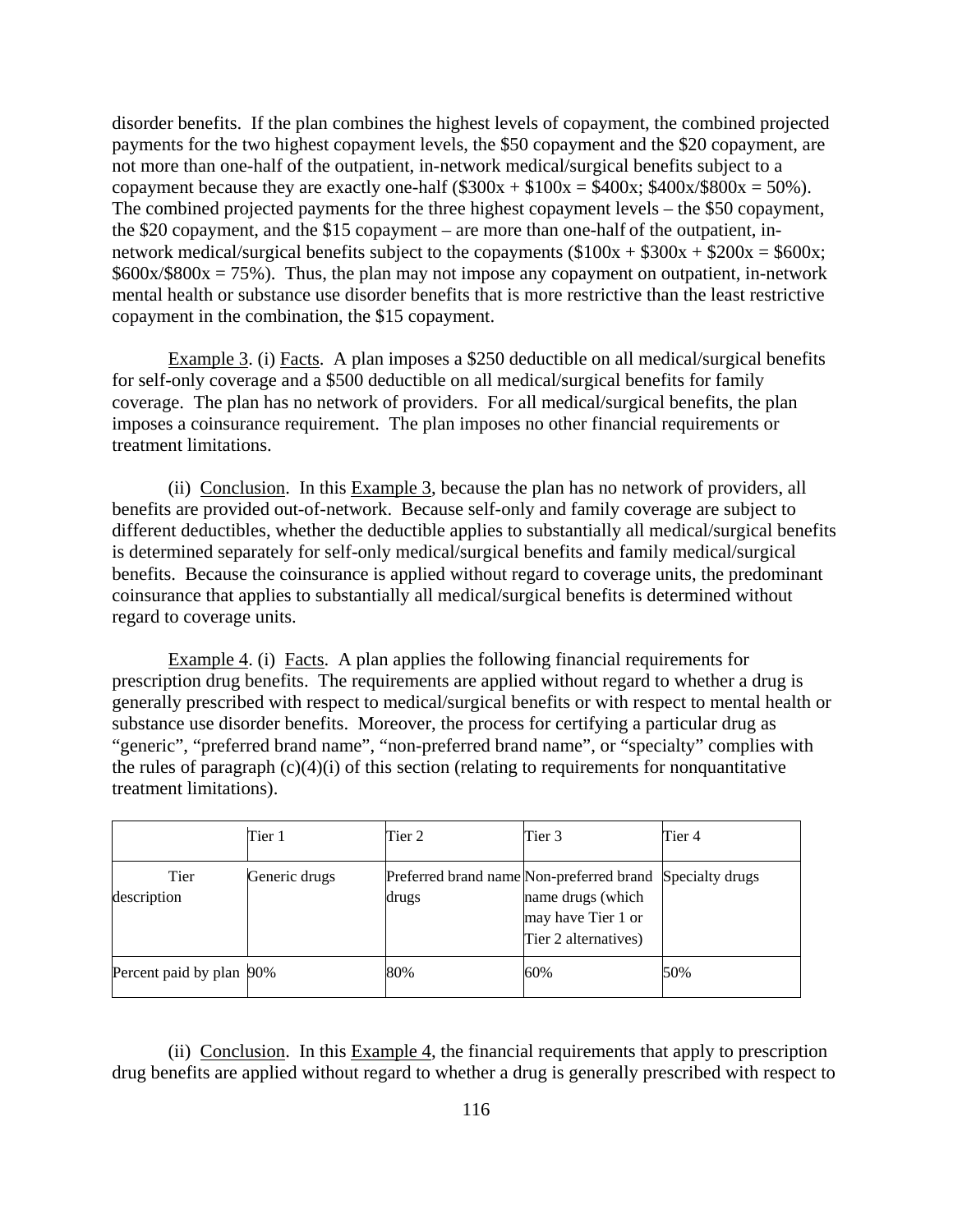medical/surgical benefits or with respect to mental health or substance use disorder benefits; the process for certifying drugs in different tiers complies with paragraph (c)(4) of this section; and the bases for establishing different levels or types of financial requirements are reasonable. The financial requirements applied to prescription drug benefits do not violate the parity requirements of this paragraph  $(c)(3)$ .

Example 5. (i) Facts. A plan has two-tiers of network of providers: a preferred provider tier and a participating provider tier. Providers are placed in either the preferred tier or participating tier based on reasonable factors determined in accordance with the rules in paragraph  $(c)(4)(i)$  of this section, such as accreditation, quality and performance measures (including customer feedback), and relative reimbursement rates. Furthermore, provider tier placement is determined without regard to whether a provider specializes in the treatment of mental health conditions or substance use disorders, or medical/surgical conditions. The plan divides the in-network classifications into two sub-classifications (in-network/preferred and innetwork/participating). The plan does not impose any financial requirement or treatment limitation on mental health or substance use disorder benefits in either of these subclassifications that is more restrictive than the predominant financial requirement or treatment limitation that applies to substantially all medical/surgical benefits in each sub-classification.

(ii) Conclusion. In this Example 5, the division of in-network benefits into subclassifications that reflect the preferred and participating provider tiers does not violate the parity requirements of this paragraph (c)(3).

Example 6. (i) Facts. With respect to outpatient, in-network benefits, a plan imposes a \$25 copayment for office visits and a 20 percent coinsurance requirement for outpatient surgery. The plan divides the outpatient, in-network classification into two sub-classifications (in-network office visits and all other outpatient, in-network items and services). The plan or issuer does not impose any financial requirement or quantitative treatment limitation on mental health or substance use disorder benefits in either of these sub-classifications that is more restrictive than the predominant financial requirement or quantitative treatment limitation that applies to substantially all medical/surgical benefits in each sub-classification.

(ii) Conclusion. In this Example 6, the division of outpatient, in-network benefits into sub-classifications for office visits and all other outpatient, in-network items and services does not violate the parity requirements of this paragraph (c)(3).

Example 7. (i) Facts. Same facts as Example 6, but for purposes of determining parity, the plan divides the outpatient, in-network classification into outpatient, in-network generalists and outpatient, in-network specialists.

(ii) Conclusion. In this  $Example 7$ , the division of outpatient, in-network benefits into any sub-classifications other than office visits and all other outpatient items and services violates the requirements of paragraph  $(c)(3)(iii)(C)$  of this section.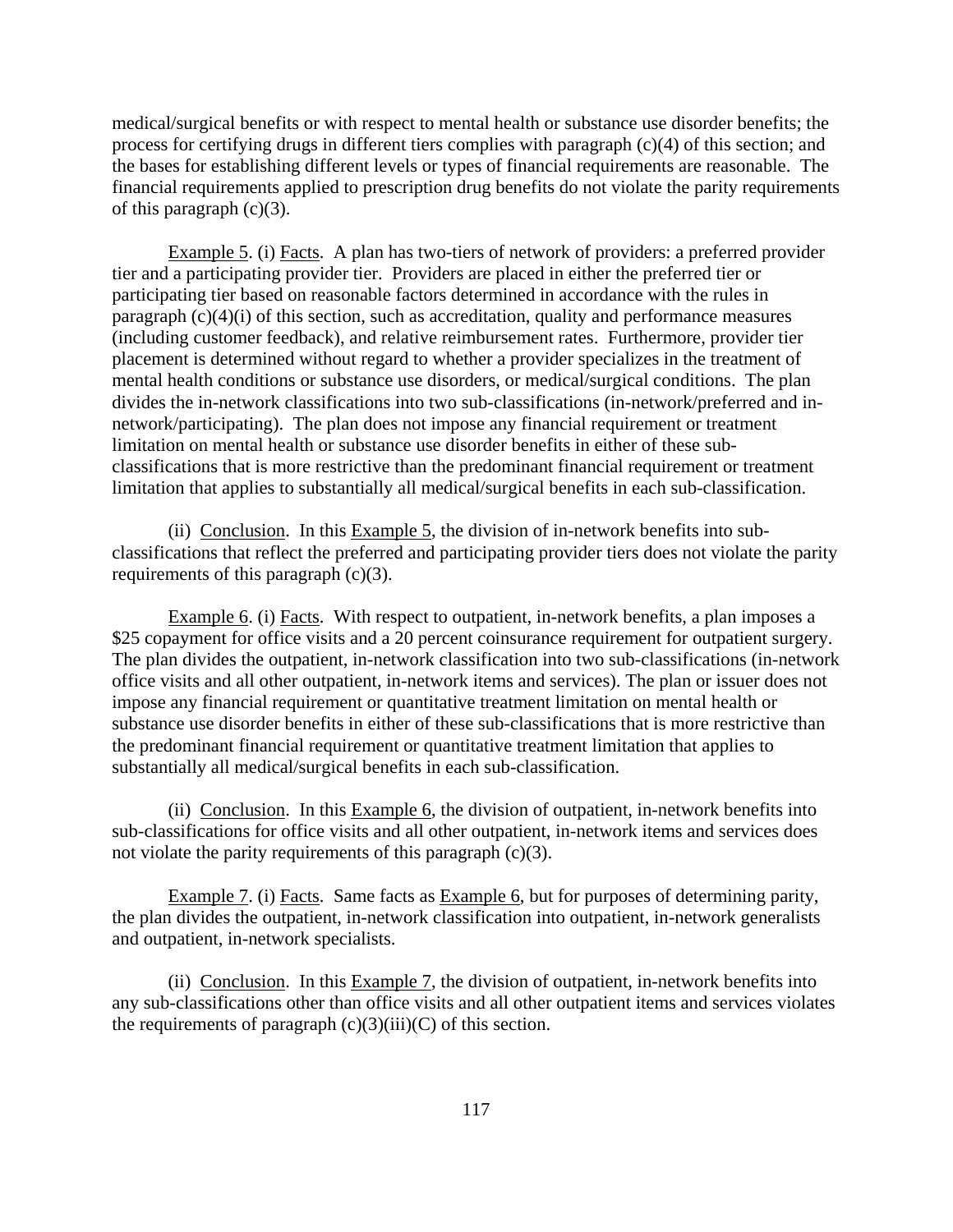(v) No separate cumulative financial requirements or cumulative quantitative treatment

limitations– (A) A group health plan (or health insurance coverage offered in connection with a group health plan) may not apply any cumulative financial requirement or cumulative quantitative treatment limitation for mental health or substance use disorder benefits in a classification that accumulates separately from any established for medical/surgical benefits in the same classification.

(B)The rules of this paragraph (c)(3)(v) are illustrated by the following examples:

Example 1*.* (i) Facts. A group health plan imposes a combined annual \$500 deductible on all medical/surgical, mental health, and substance use disorder benefits.

(ii) Conclusion. In this Example 1, the combined annual deductible complies with the requirements of this paragraph  $(c)(3)(v)$ .

Example 2*.* (i) Facts. A plan imposes an annual \$250 deductible on all medical/surgical benefits and a separate annual \$250 deductible on all mental health and substance use disorder benefits.

(ii) Conclusion. In this Example 2, the separate annual deductible on mental health and substance use disorder benefits violates the requirements of this paragraph  $(c)(3)(v)$ .

Example 3*.* (i) Facts. A plan imposes an annual \$300 deductible on all medical/surgical benefits and a separate annual \$100 deductible on all mental health or substance use disorder benefits.

(ii) Conclusion. In this Example 3, the separate annual deductible on mental health and substance use disorder benefits violates the requirements of this paragraph  $(c)(3)(v)$ .

Example 4. (i) Facts. A plan generally imposes a combined annual \$500 deductible on all benefits (both medical/surgical benefits and mental health and substance use disorder benefits) except prescription drugs. Certain benefits, such as preventive care, are provided without regard to the deductible. The imposition of other types of financial requirements or treatment limitations varies with each classification. Using reasonable methods, the plan projects its payments for medical/surgical benefits in each classification for the upcoming year as follows:

| Classification | <b>Benefits Subject to Total Benefits</b> | Percent Subject to |
|----------------|-------------------------------------------|--------------------|
|                | Deductible                                | Deductible         |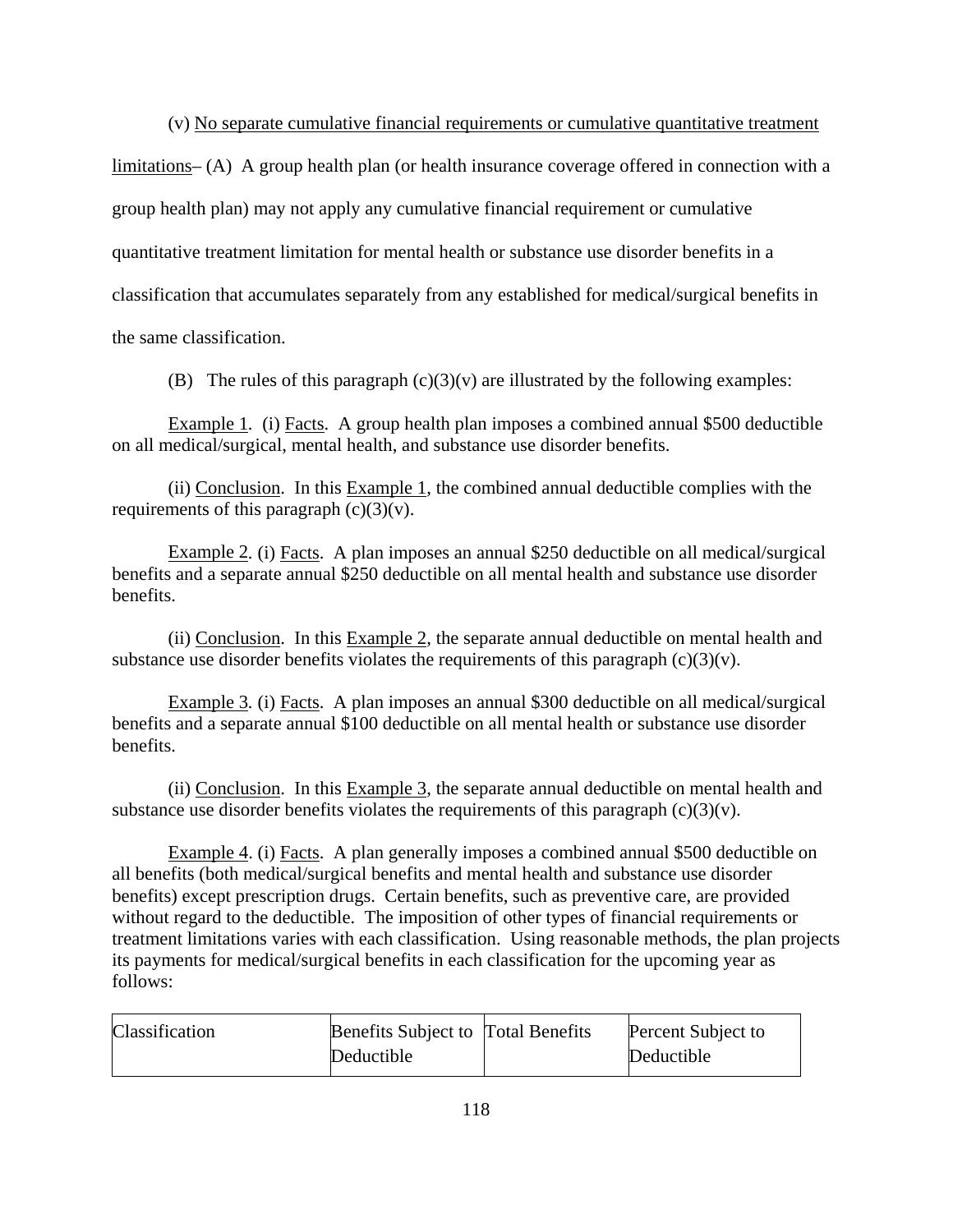| Inpatient, in-network      | \$1,800x | \$2,000x | 90%  |
|----------------------------|----------|----------|------|
| Inpatient, out-of-network  | \$1,000x | \$1,000x | 100% |
| Outpatient, in-network     | \$1,400x | \$2,000x | 70%  |
| Outpatient, out-of-network | \$1,880x | \$2,000x | 94%  |
| <b>Emergency care</b>      | \$300x   | \$500x   | 60%  |

(ii) Conclusion. In this Example 4, the two-thirds threshold of the substantially all standard is met with respect to each classification except emergency care because in each of those other classifications at least two-thirds of medical/surgical benefits are subject to the \$500 deductible. Moreover, the \$500 deductible is the predominant level in each of those other classifications because it is the only level. However, emergency care mental health and substance use disorder benefits cannot be subject to the \$500 deductible because it does not apply to substantially all emergency care medical/surgical benefits.

(4) Nonquantitative treatment limitations – (i) General rule. A group health plan (or

health insurance coverage) may not impose a nonquantitative treatment limitation with respect to mental health or substance use disorder benefits in any classification unless, under the terms of the plan (or health insurance coverage) as written and in operation, any processes, strategies, evidentiary standards, or other factors used in applying the nonquantitative treatment limitation to mental health or substance use disorder benefits in the classification are comparable to, and are applied no more stringently than, the processes, strategies, evidentiary standards, or other factors used in applying the limitation with respect to medical/surgical benefits in the classification.

 (ii) Illustrative list of nonquantitative treatment limitations. Nonquantitative treatment limitations include –

(A) Medical management standards limiting or excluding benefits based on medical necessity or medical appropriateness, or based on whether the treatment is experimental or investigative;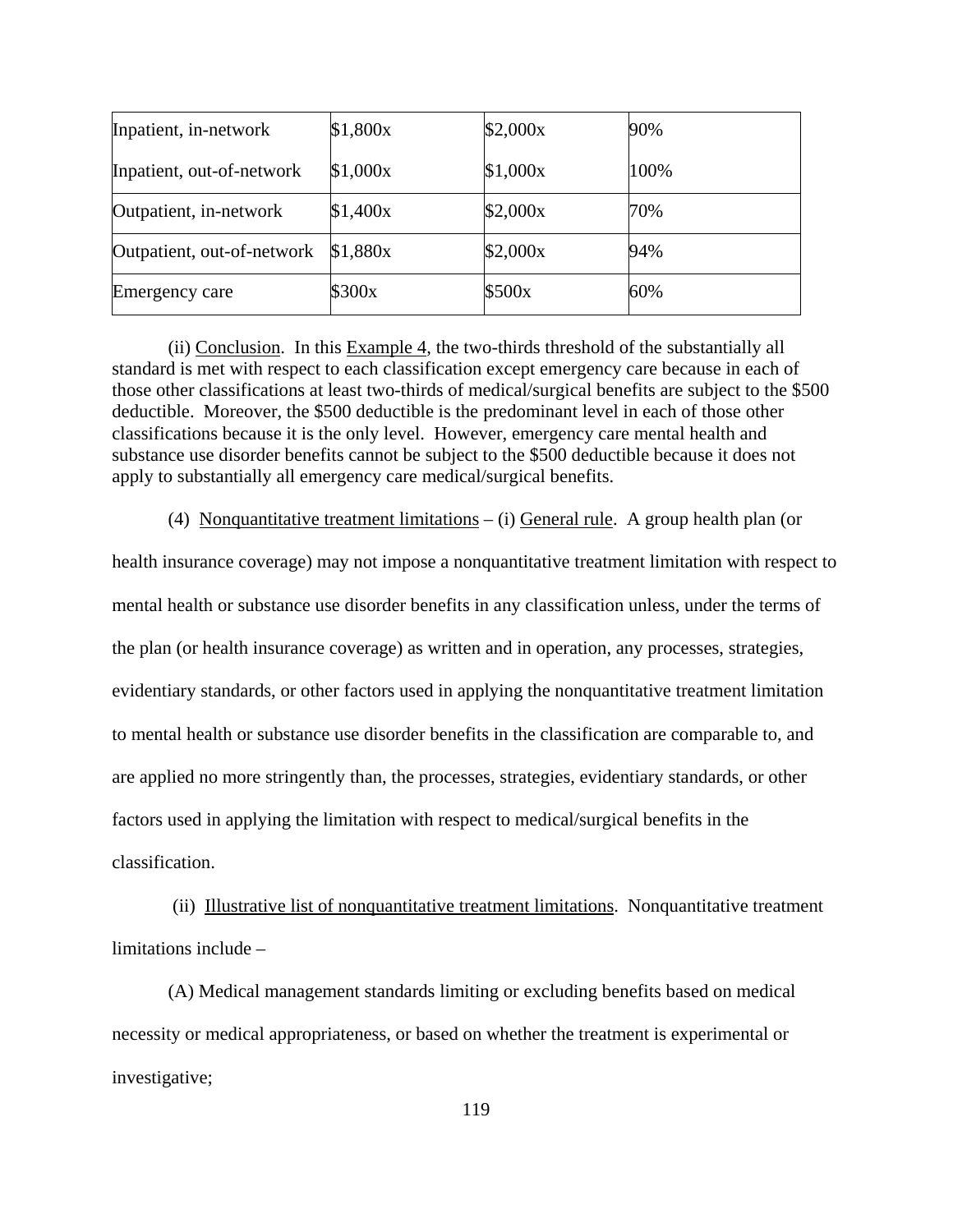(B) Formulary design for prescription drugs;

(C) For plans with multiple network tiers (such as preferred providers and participating providers), network tier design;

(D) Standards for provider admission to participate in a network, including reimbursement rates;

(E) Plan methods for determining usual, customary, and reasonable charges;

(F) Refusal to pay for higher-cost therapies until it can be shown that a lower-cost therapy is not effective (also known as fail-first policies or step therapy protocols);

(G) Exclusions based on failure to complete a course of treatment; and

(H) Restrictions based on geographic location, facility type, provider specialty, and other criteria that limit the scope or duration of benefits for services provided under the plan or coverage.

(iii) Examples. The rules of this paragraph  $(c)(4)$  are illustrated by the following examples. In each example, the group health plan is subject to the requirements of this section and provides both medical/surgical benefits and mental health and substance use disorder benefits.

Example 1. (i) Facts. A plan requires prior authorization from the plan's utilization reviewer that a treatment is medically necessary for all inpatient medical/surgical benefits and for all inpatient mental health and substance use disorder benefits. In practice, inpatient benefits for medical/surgical conditions are routinely approved for seven days, after which a treatment plan must be submitted by the patient's attending provider and approved by the plan. On the other hand, for inpatient mental health and substance use disorder benefits, routine approval is given only for one day, after which a treatment plan must be submitted by the patient's attending provider and approved by the plan.

(ii) Conclusion. In this Example 1, the plan violates the rules of this paragraph  $(c)(4)$ because it is applying a stricter nonquantitative treatment limitation in practice to mental health and substance use disorder benefits than is applied to medical/surgical benefits.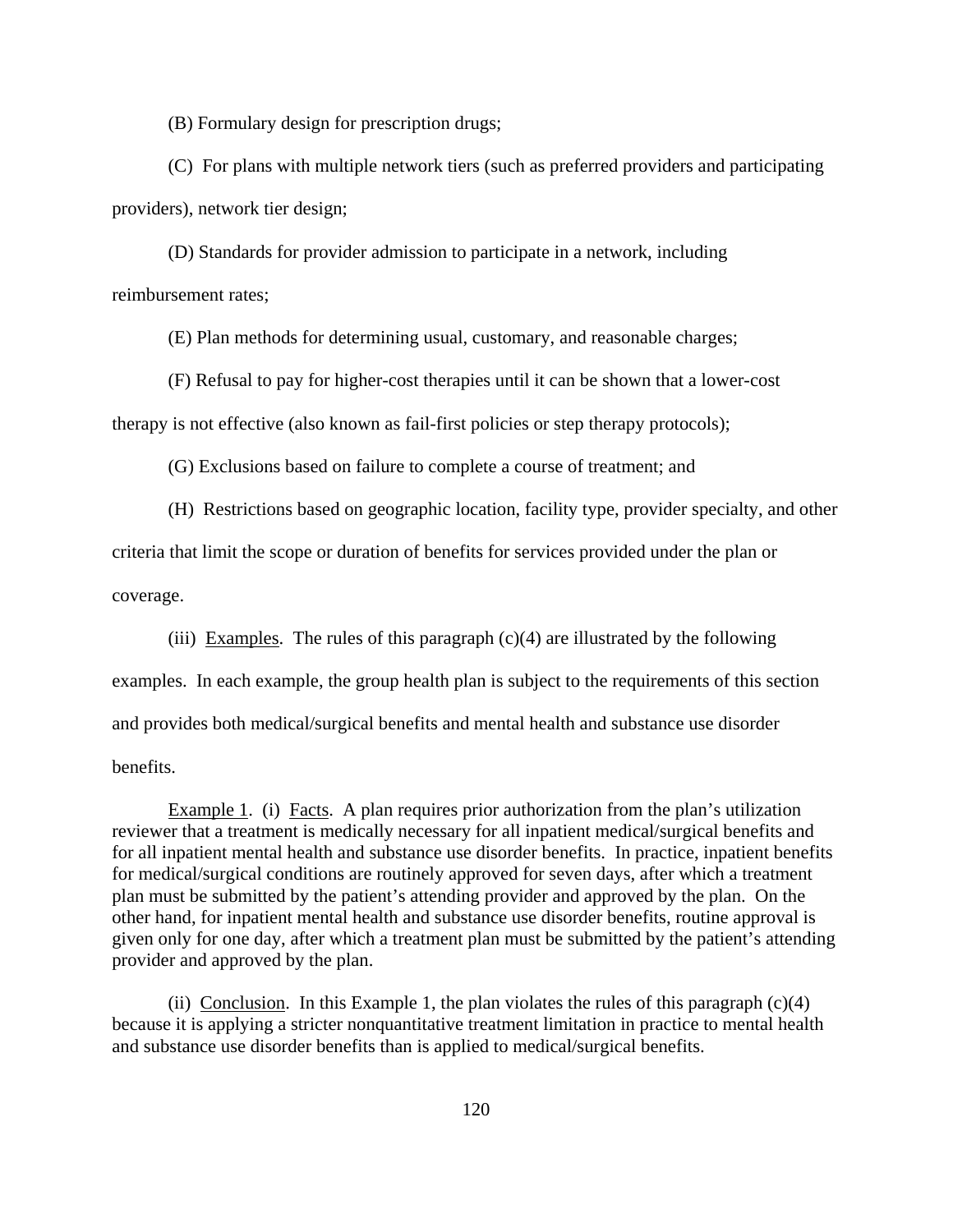Example 2. (i) Facts. A plan applies concurrent review to inpatient care where there are high levels of variation in length of stay (as measured by a coefficient of variation exceeding 0.8). In practice, the application of this standard affects 60 percent of mental health conditions and substance use disorders, but only 30 percent of medical/surgical conditions.

(ii) Conclusion. In this Example 2, the plan complies with the rules of this paragraph (c)(4) because the evidentiary standard used by the plan is applied no more stringently for mental health and substance use disorder benefits than for medical/surgical benefits, even though it results in an overall difference in the application of concurrent review for mental health conditions or substance use disorders than for medical/surgical conditions.

Example 3. (i) Facts. A plan requires prior approval that a course of treatment is medically necessary for outpatient, in-network medical/surgical, mental health, and substance use disorder benefits and uses comparable criteria in determining whether a course of treatment is medically necessary. For mental health and substance use disorder treatments that do not have prior approval, no benefits will be paid; for medical/surgical treatments that do not have prior approval, there will only be a 25 percent reduction in the benefits the plan would otherwise pay.

(ii) Conclusion. In this Example 3, the plan violates the rules of this paragraph  $(c)(4)$ . Although the same nonquantitative treatment limitation – medical necessity – is applied both to mental health and substance use disorder benefits and to medical/surgical benefits for outpatient, in-network services, it is not applied in a comparable way. The penalty for failure to obtain prior approval for mental health and substance use disorder benefits is not comparable to the penalty for failure to obtain prior approval for medical/surgical benefits.

Example 4. (i) Facts. A plan generally covers medically appropriate treatments. For both medical/surgical benefits and mental health and substance use disorder benefits, evidentiary standards used in determining whether a treatment is medically appropriate (such as the number of visits or days of coverage) are based on recommendations made by panels of experts with appropriate training and experience in the fields of medicine involved. The evidentiary standards are applied in a manner that is based on clinically appropriate standards of care for a condition.

(ii) Conclusion. In this Example 4, the plan complies with the rules of this paragraph (c)(4) because the processes for developing the evidentiary standards used to determine medical appropriateness and the application of these standards to mental health and substance use disorder benefits are comparable to and are applied no more stringently than for medical/surgical benefits. This is the result even if the application of the evidentiary standards does not result in similar numbers of visits, days of coverage, or other benefits utilized for mental health conditions or substance use disorders as it does for any particular medical/surgical condition.

Example 5. (i) Facts. A plan generally covers medically appropriate treatments. In determining whether prescription drugs are medically appropriate, the plan automatically excludes coverage for antidepressant drugs that are given a black box warning label by the Food and Drug Administration (indicating the drug carries a significant risk of serious adverse effects). For other drugs with a black box warning (including those prescribed for other mental health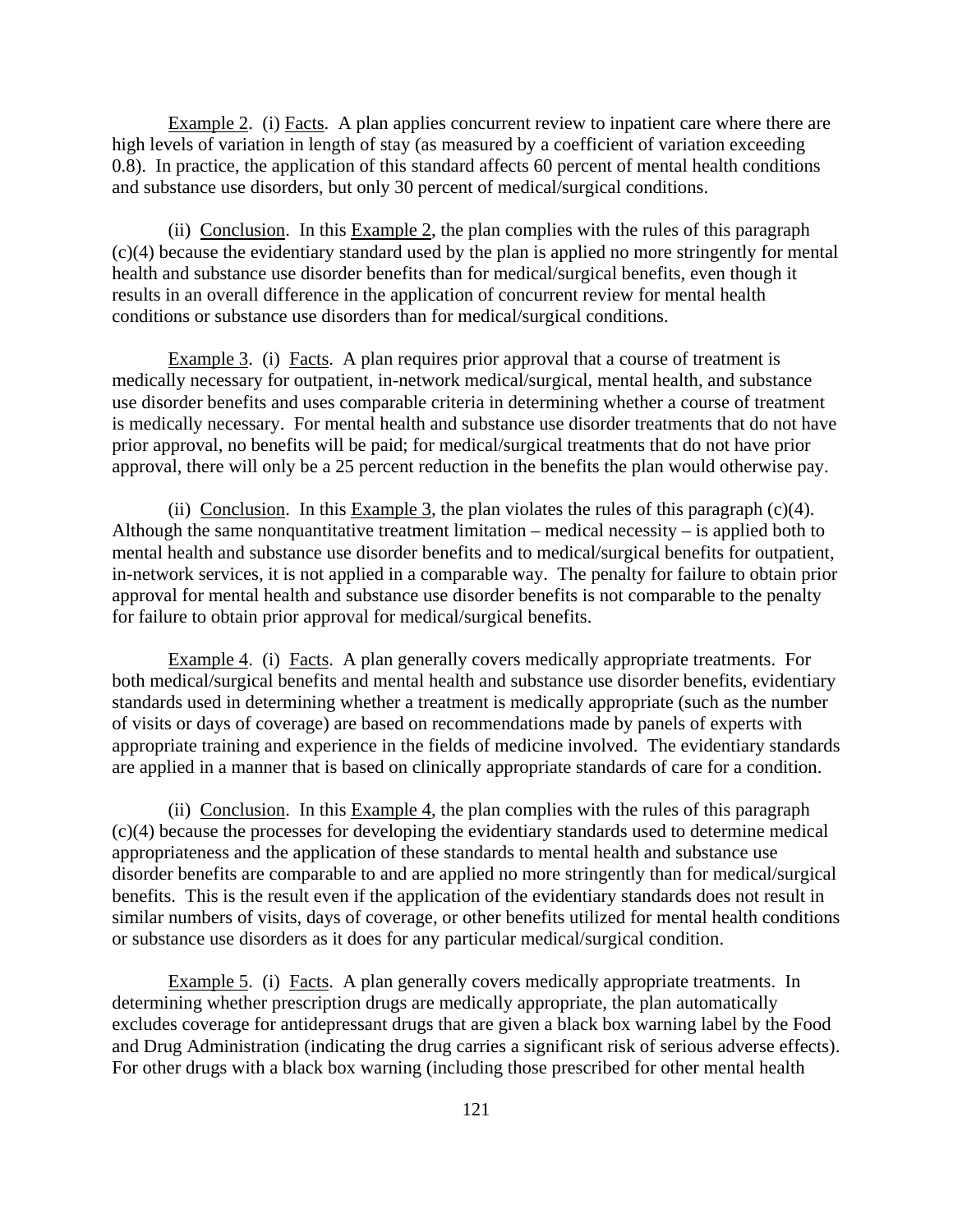conditions and substance use disorders, as well as for medical/surgical conditions), the plan will provide coverage if the prescribing physician obtains authorization from the plan that the drug is medically appropriate for the individual, based on clinically appropriate standards of care.

(ii) Conclusion. In this Example 5, the plan violates the rules of this paragraph  $(c)(4)$ . Although the standard for applying a nonquantitative treatment limitation is the same for both mental health and substance use disorder benefits and medical/surgical benefits – whether a drug has a black box warning – it is not applied in a comparable manner. The plan's unconditional exclusion of antidepressant drugs given a black box warning is not comparable to the conditional exclusion for other drugs with a black box warning.

Example 6. (i) Facts. An employer maintains both a major medical plan and an employee assistance program (EAP). The EAP provides, among other benefits, a limited number of mental health or substance use disorder counseling sessions. Participants are eligible for mental health or substance use disorder benefits under the major medical plan only after exhausting the counseling sessions provided by the EAP. No similar exhaustion requirement applies with respect to medical/surgical benefits provided under the major medical plan.

(ii) Conclusion. In this Example 6, limiting eligibility for mental health and substance use disorder benefits only after EAP benefits are exhausted is a nonquantitative treatment limitation subject to the parity requirements of this paragraph (c). Because no comparable requirement applies to medical/surgical benefits, the requirement may not be applied to mental health or substance use disorder benefits.

Example 7. (i) Facts. Training and State licensing requirements often vary among types of providers. A plan applies a general standard that any provider must meet the highest licensing requirement related to supervised clinical experience under applicable State law in order to participate in the plan's provider network. Therefore, the plan requires master's-level mental health therapists to have post-degree, supervised clinical experience but does not impose this requirement on master's-level general medical providers because the scope of their licensure under applicable State law does require clinical experience. In addition, the plan does not require post-degree, supervised clinical experience for psychiatrists or PhD level psychologists since their licensing already requires supervised training.

(ii) Conclusion. In this Example 7, the plan complies with the rules of this paragraph (c)(4). The requirement that master's-level mental health therapists must have supervised clinical experience to join the network is permissible, as long as the plan consistently applies the same standard to all providers even though it may have a disparate impact on certain mental health providers.

Example 8. (i) Facts. A plan considers a wide array of factors in designing medical management techniques for both mental health and substance use disorder benefits and medical/surgical benefits, such as cost of treatment; high cost growth; variability in cost and quality; elasticity of demand; provider discretion in determining diagnosis, or type or length of treatment; clinical efficacy of any proposed treatment or service; licensing and accreditation of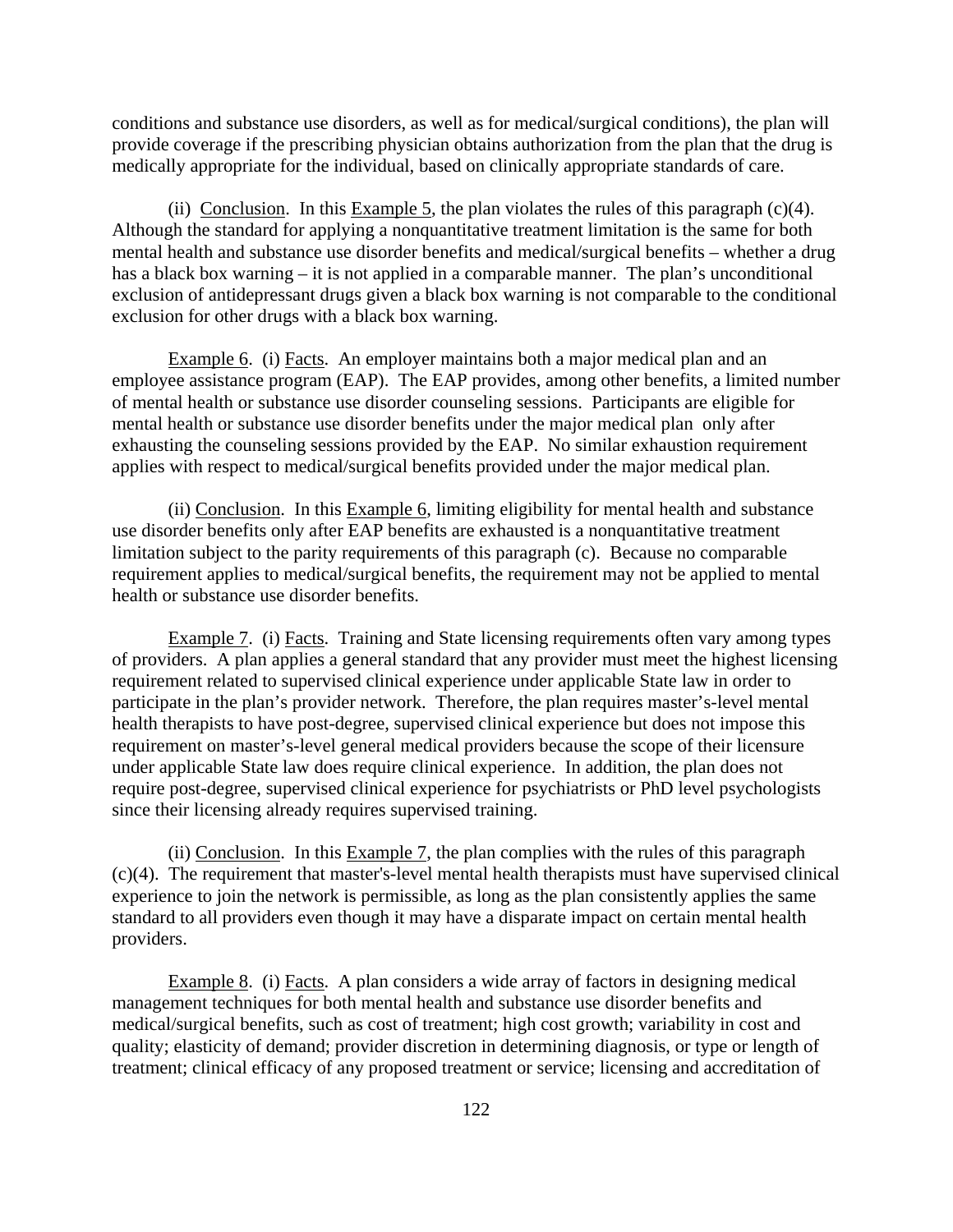providers; and claim types with a high percentage of fraud. Based on application of these factors in a comparable fashion, prior authorization is required for some (but not all) mental health and substance use disorder benefits, as well as for some medical/surgical benefits, but not for others. For example, the plan requires prior authorization for: outpatient surgery; speech, occupational, physical, cognitive and behavioral therapy extending for more than six months; durable medical equipment; diagnostic imaging; skilled nursing visits; home infusion therapy; coordinated home care; pain management; high-risk prenatal care; delivery by cesarean section; mastectomy; prostate cancer treatment; narcotics prescribed for more than seven days; and all inpatient services beyond 30 days. The evidence considered in developing its medical management techniques includes consideration of a wide array of recognized medical literature and professional standards and protocols (including comparative effectiveness studies and clinical trials). This evidence and how it was used to develop these medical management techniques is also well documented by the plan.

(ii) Conclusion. In this Example 8, the plan complies with the rules of this paragraph (c)(4). Under the terms of the plan as written and in operation, the processes, strategies, evidentiary standards, and other factors considered by the plan in implementing its prior authorization requirement with respect to mental health and substance use disorder benefits are comparable to, and applied no more stringently than, those applied with respect to medical/surgical benefits.

Example 9. (i) Facts. A plan generally covers medically appropriate treatments. The plan automatically excludes coverage for inpatient substance use disorder treatment in any setting outside of a hospital (such as a freestanding or residential treatment center). For inpatient treatment outside of a hospital for other conditions (including freestanding or residential treatment centers prescribed for mental health conditions, as well as for medical/surgical conditions), the plan will provide coverage if the prescribing physician obtains authorization from the plan that the inpatient treatment is medically appropriate for the individual, based on clinically appropriate standards of care.

(ii) Conclusion. In this Example 9, the plan violates the rules of this paragraph  $(c)(4)$ . Although the same nonquantitative treatment limitation – medical appropriateness – is applied to both mental health and substance use disorder benefits and medical/surgical benefits, the plan's unconditional exclusion of substance use disorder treatment in any setting outside of a hospital is not comparable to the conditional exclusion of inpatient treatment outside of a hospital for other conditions.

Example 10. (i) Facts. A plan generally provides coverage for medically appropriate medical/surgical benefits as well as mental health and substance use disorder benefits. The plan excludes coverage for inpatient, out-of-network treatment of chemical dependency when obtained outside of the State where the policy is written. There is no similar exclusion for medical/surgical benefits within the same classification.

(ii) Conclusion. In this Example 10, the plan violates the rules of this paragraph  $(c)(4)$ . The plan is imposing a nonquantitative treatment limitation that restricts benefits based on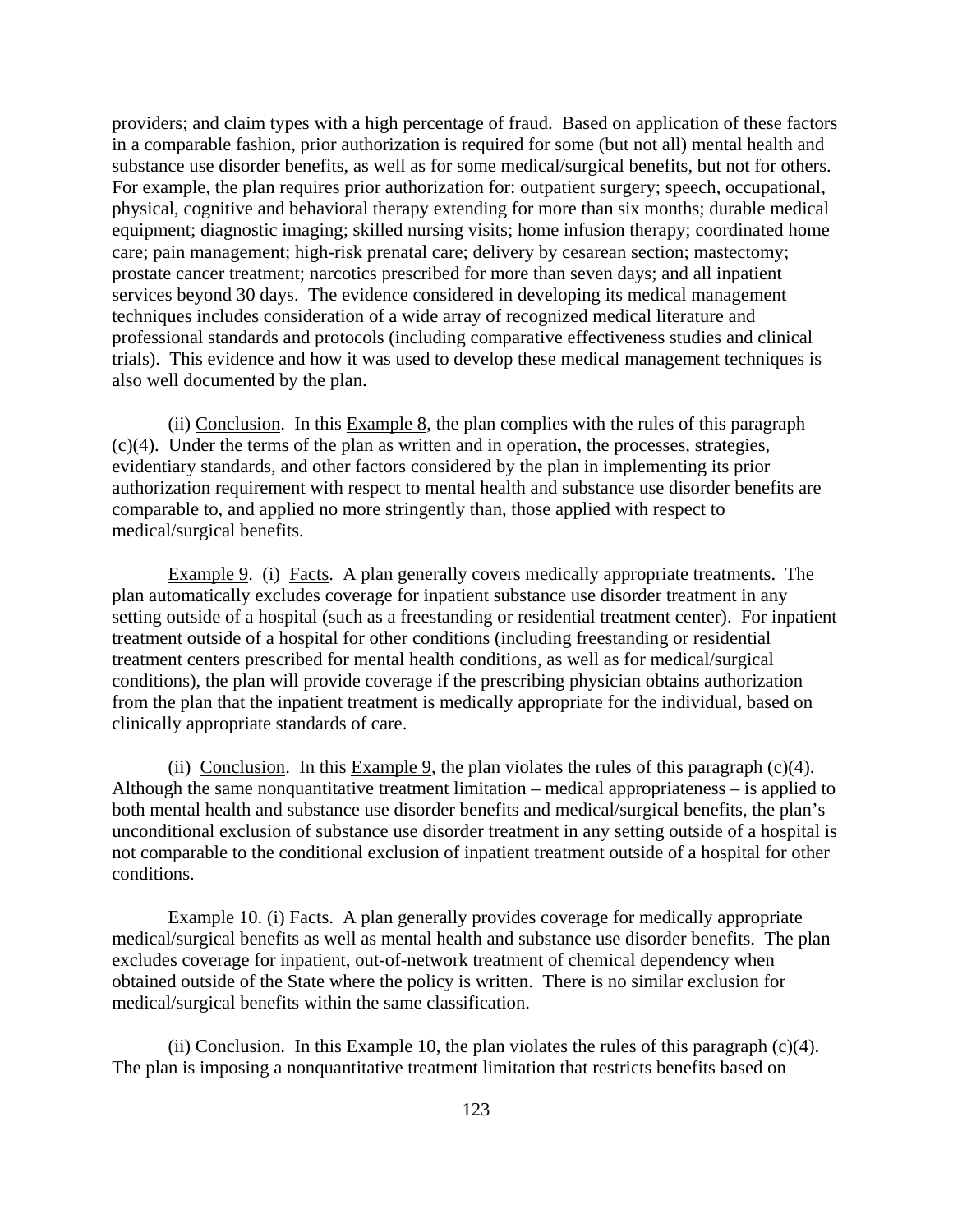geographic location. Because there is no comparable exclusion that applies to medical/surgical benefits, this exclusion may not be applied to mental health or substance use disorder benefits.

Example 11. (i) Facts. A plan requires prior authorization for all outpatient mental health and substance use disorder services after the ninth visit and will only approve up to five additional visits per authorization. With respect to outpatient medical/surgical benefits, the plan allows an initial visit without prior authorization. After the initial visit, the plan pre-approves benefits based on the individual treatment plan recommended by the attending provider based on that individual's specific medical condition. There is no explicit, predetermined cap on the amount of additional visits approved per authorization.

(ii) Conclusion. In this Example 11, the plan violates the rules of this paragraph (c)(4). Although the same nonquantitative treatment limitation – prior authorization to determine medical appropriateness – is applied to both mental health and substance use disorder benefits and medical/surgical benefits for outpatient services, it is not applied in a comparable way. While the plan is more generous with respect to the number of visits initially provided without pre-authorization for mental health benefits, treating all mental health conditions and substance use disorders in the same manner, while providing for individualized treatment of medical conditions, is not a comparable application of this nonquantitative treatment limitation.

(5) Exemptions. The rules of this paragraph (c) do not apply if a group health plan (or

health insurance coverage) satisfies the requirements of paragraph (f) or (g) of this section

(relating to exemptions for small employers and for increased cost).

(d) Availability of plan information  $- (1)$  Criteria for medical necessity determinations.

The criteria for medical necessity determinations made under a group health plan with respect to mental health or substance use disorder benefits (or health insurance coverage offered in connection with the plan with respect to such benefits) must be made available by the plan administrator (or the health insurance issuer offering such coverage) to any current or potential participant, beneficiary, or contracting provider upon request.

(2) Reason for any denial. The reason for any denial under a group health plan (or health insurance coverage offered in connection with such plan) of reimbursement or payment for services with respect to mental health or substance use disorder benefits in the case of any participant or beneficiary must be made available by the plan administrator (or the health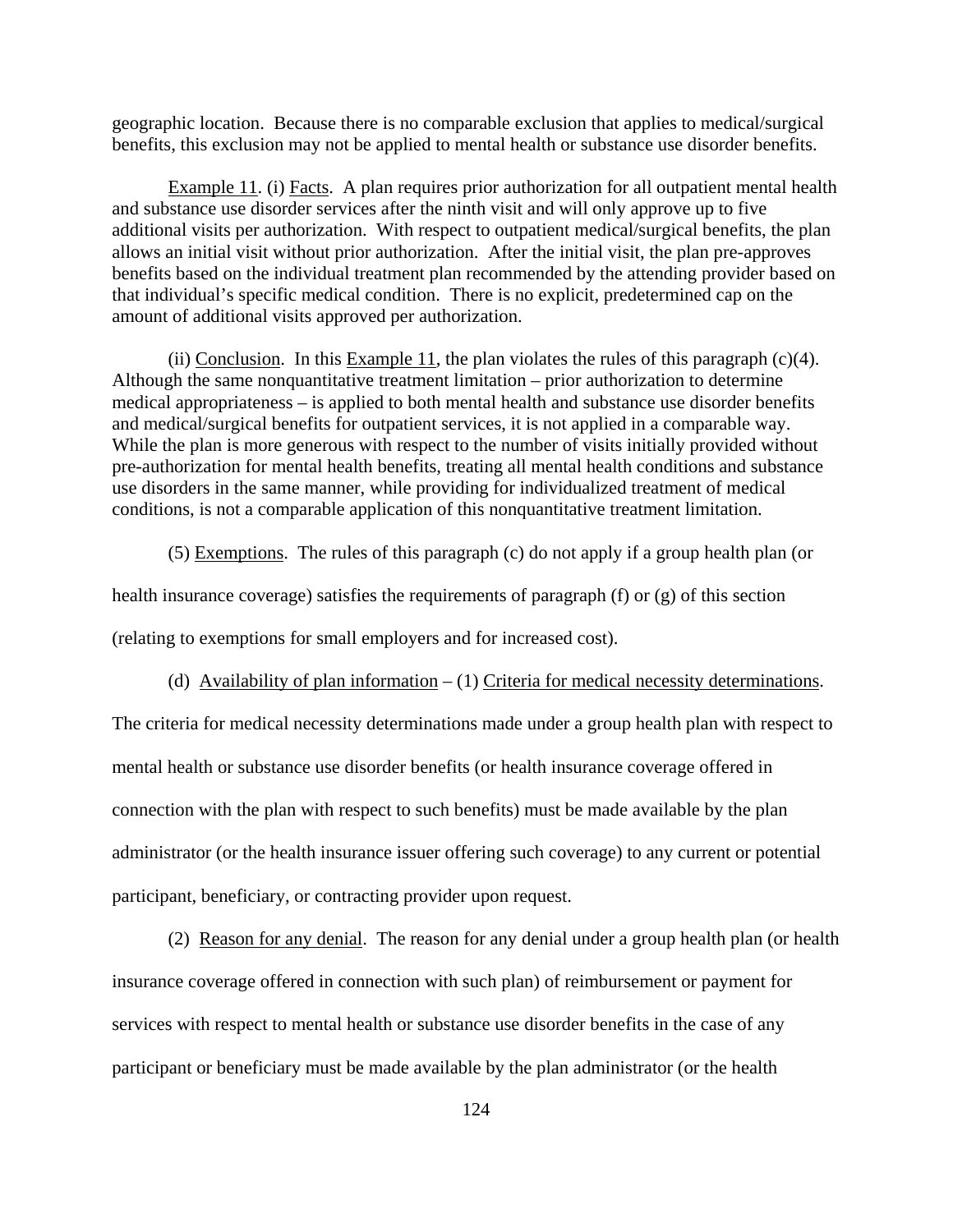insurance issuer offering such coverage) to the participant or beneficiary in accordance with this paragraph (d)(2).

(i) Plans subject to ERISA. If a plan is subject to ERISA, it must provide the reason for the claim denial in a form and manner consistent with the requirements of 29 CFR 2560.503-1 for group health plans.

(ii) Plans not subject to ERISA. If a plan is not subject to ERISA, upon the request of a participant or beneficiary the reason for the claim denial must be provided within a reasonable time and in a reasonable manner. For this purpose, a plan that follows the requirements of 29 CFR 2560.503-1 for group health plans complies with the requirements of this paragraph  $(d)(2)(ii)$ .

 (3) Provisions of other law. Compliance with the disclosure requirements in paragraphs  $(d)(1)$  and  $(d)(2)$  of this section is not determinative of compliance with any other provision of applicable Federal or State law. In particular, in addition to those disclosure requirements, provisions of other applicable law require disclosure of information relevant to medical/surgical, mental health, and substance use disorder benefits. For example, ERISA section 104 and 29 CFR 2520.104b-1 provide that, for plans subject to ERISA, instruments under which the plan is established or operated must generally be furnished to plan participants within 30 days of request. Instruments under which the plan is established or operated include documents with information on medical necessity criteria for both medical/surgical benefits and mental health and substance use disorder benefits, as well as the processes, strategies, evidentiary standards, and other factors used to apply a nonquantitative treatment limitation with respect to medical/surgical benefits and mental health or substance use disorder benefits under the plan. In addition, 29 CFR 2560.503-1 and 29 CFR 2590.715-2719 set forth rules regarding claims and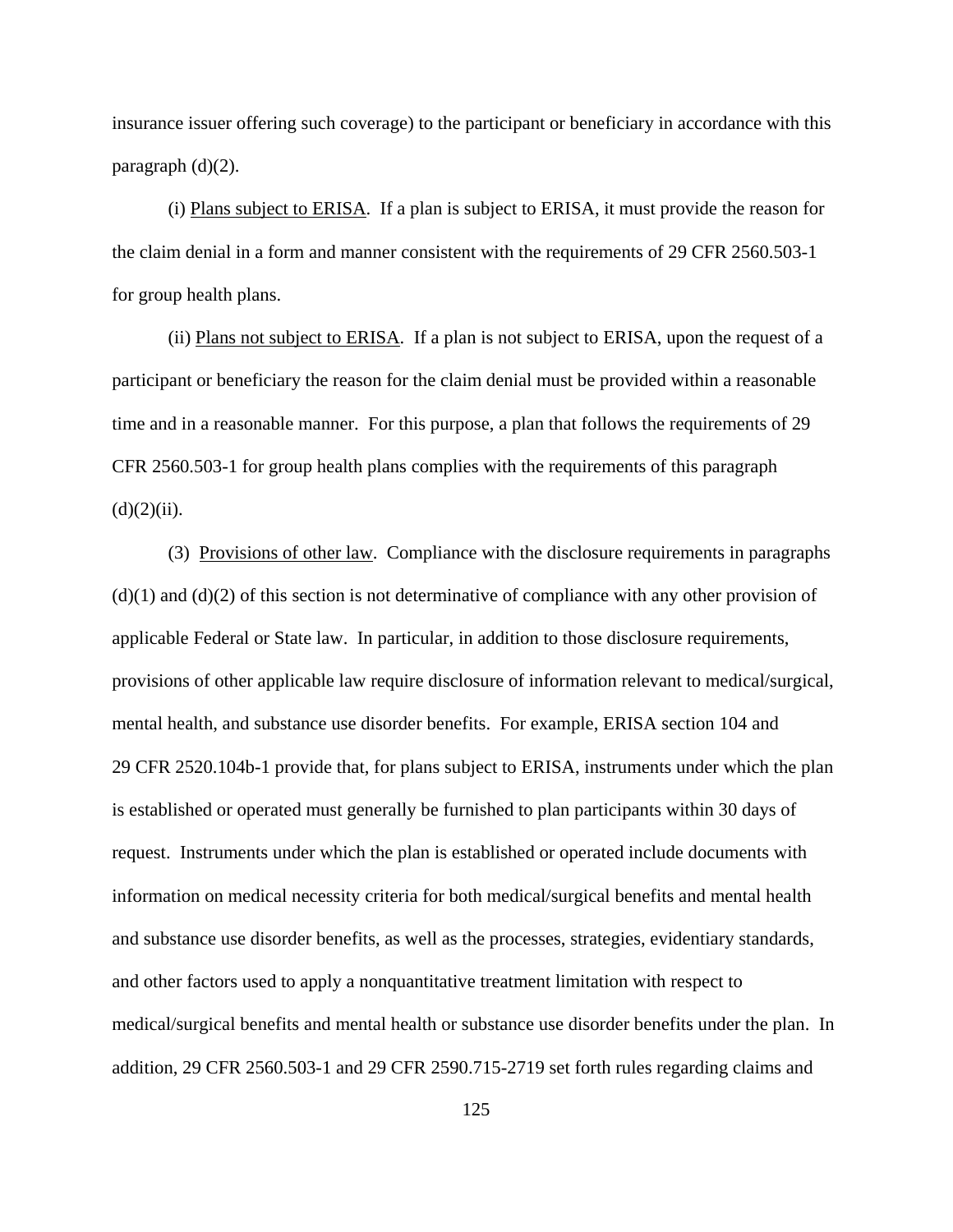appeals, including the right of claimants (or their authorized representative) upon appeal of an adverse benefit determination (or a final internal adverse benefit determination) to be provided upon request and free of charge, reasonable access to and copies of all documents, records, and other information relevant to the claimant's claim for benefits. This includes documents with information on medical necessity criteria for both medical/surgical benefits and mental health and substance use disorder benefits, as well as the processes, strategies, evidentiary standards, and other factors used to apply a nonquantitative treatment limitation with respect to medical/surgical benefits and mental health or substance use disorder benefits under the plan.

(e) Applicability  $- (1)$  Group health plans. The requirements of this section apply to a group health plan offering medical/surgical benefits and mental health or substance use disorder benefits. If, under an arrangement or arrangements to provide medical care benefits by an employer or employee organization (including for this purpose a joint board of trustees of a multiemployer trust affiliated with one or more multiemployer plans), any participant (or beneficiary) can simultaneously receive coverage for medical/surgical benefits and coverage for mental health or substance use disorder benefits, then the requirements of this section (including the exemption provisions in paragraph  $(g)$  of this section) apply separately with respect to each combination of medical/surgical benefits and of mental health or substance use disorder benefits that any participant (or beneficiary) can simultaneously receive from that employer's or employee organization's arrangement or arrangements to provide medical care benefits, and all such combinations are considered for purposes of this section to be a single group health plan.

 (2) Health insurance issuers. The requirements of this section apply to a health insurance issuer offering health insurance coverage for mental health or substance use disorder benefits in connection with a group health plan subject to paragraph  $(e)(1)$  of this section.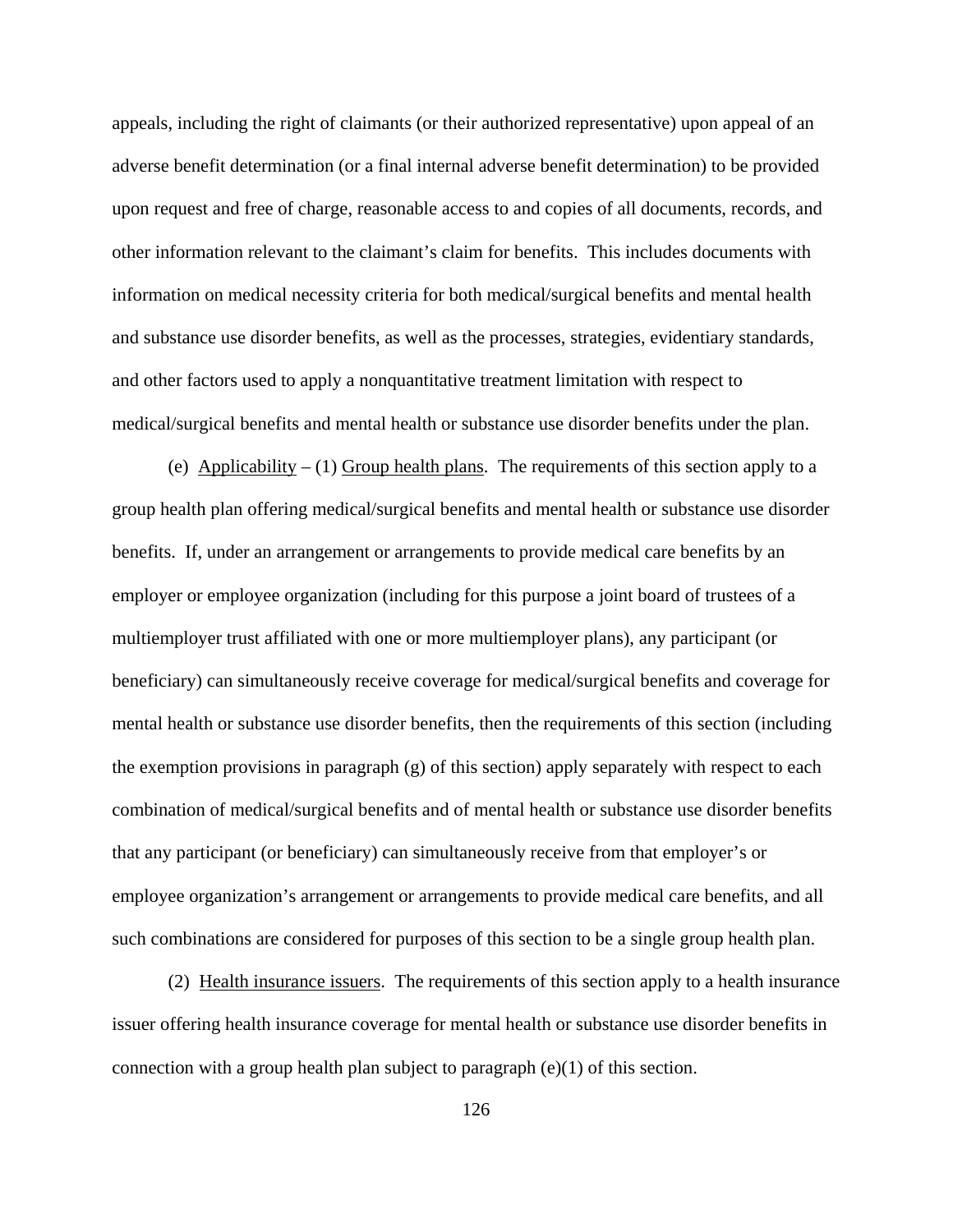(3) Scope. This section does not –

(i) Require a group health plan (or health insurance issuer offering coverage in connection with a group health plan) to provide any mental health benefits or substance use disorder benefits, and the provision of benefits by a plan (or health insurance coverage) for one or more mental health conditions or substance use disorders does not require the plan or health insurance coverage under this section to provide benefits for any other mental health condition or substance use disorder;

(ii) Require a group health plan (or health insurance issuer offering coverage in connection with a group health plan) that provides coverage for mental health or substance use disorder benefits only to the extent required under PHS Act section 2713 to provide additional mental health or substance use disorder benefits in any classification in accordance with this section; or

 (iii) Affect the terms and conditions relating to the amount, duration, or scope of mental health or substance use disorder benefits under the plan (or health insurance coverage) except as specifically provided in paragraphs (b) and (c) of this section.

 (4) Coordination with EHB requirements. Nothing in paragraph (f) or (g) of this section changes the requirements of 45 CFR 147.150 and 45 CFR 156.115, providing that a health insurance issuer offering non-grandfathered health insurance coverage in the individual or small group market providing mental health and substance use disorder services, including behavioral health treatment services, as part of essential health benefits required under 45 CFR 156.110(a)(5) and 156.115(a), must comply with the provisions of 45 CFR 146.136 to satisfy the requirement to provide essential health benefits.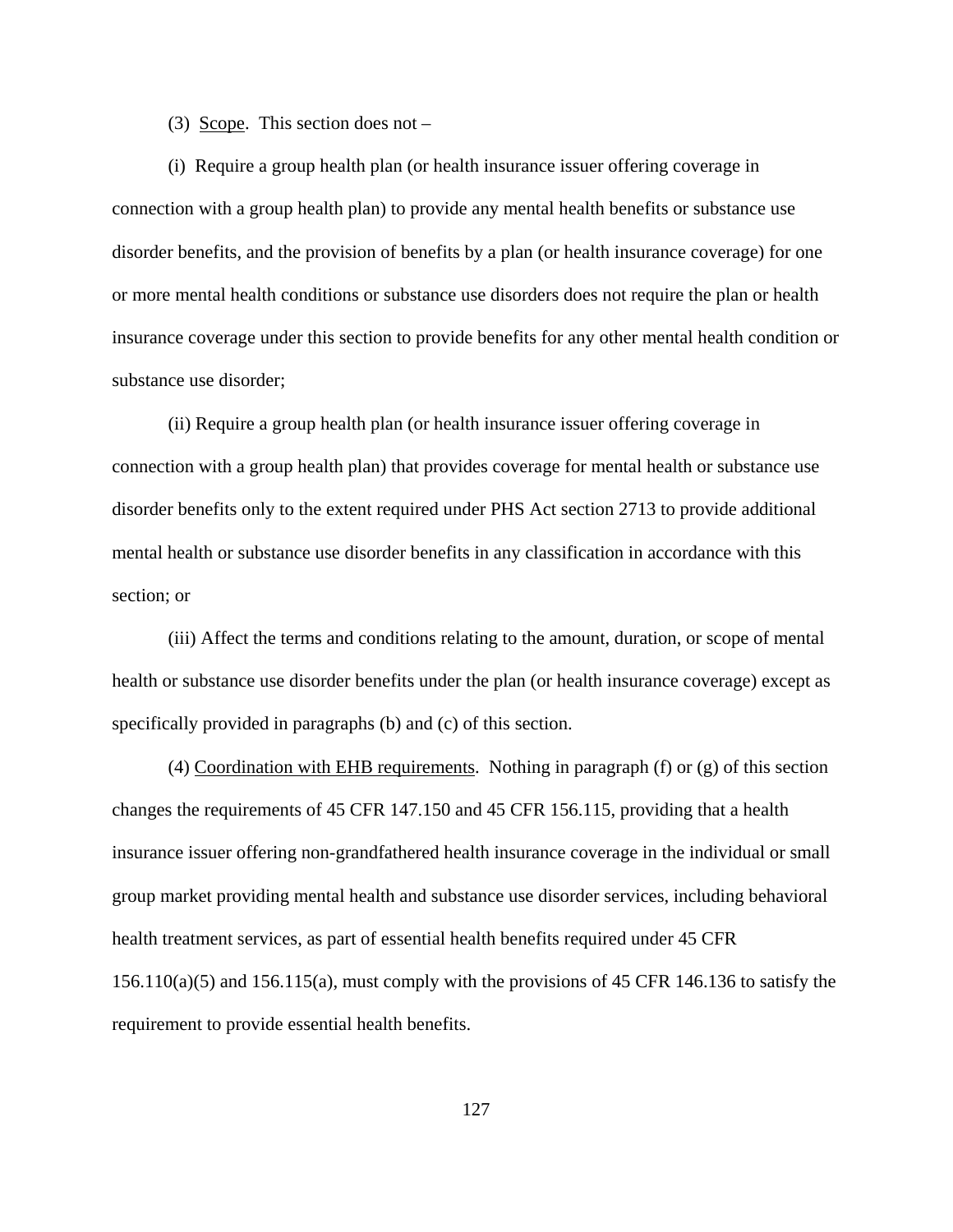(f) Small employer exemption—(1) In general.The requirements of this section do not apply to a group health plan (or health insurance issuer offering coverage in connection with a group health plan) for a plan year of a small employer. For purposes of this paragraph (f), the term small employer means, in connection with a group health plan with respect to a calendar year and a plan year, an employer who employed an average of at least two (or one in the case of an employer residing in a State that permits small groups to include a single individual) but not more than 50 employees on business days during the preceding calendar year. See section 9831(a) and §54.9831-1(b), which provide that this section (and certain other sections) does not apply to any group health plan for any plan year if, on the first day of the plan year, the plan has fewer than two participants who are current employees.

(2) Rules in determining employer size. For purposes of paragraph  $(f)(1)$  of this section—

(i) All persons treated as a single employer under subsections (b), (c), (m), and (o) of section 414 are treated as one employer;

(ii) If an employer was not in existence throughout the preceding calendar year, whether it is a small employer is determined based on the average number of employees the employer reasonably expects to employ on business days during the current calendar year; and

(iii) Any reference to an employer for purposes of the small employer exemption includes a reference to a predecessor of the employer.

 $(g)$  Increased cost exemption—(1) In general. If the application of this section to a group health plan (or health insurance coverage offered in connection with such plans) results in an increase for the plan year involved of the actual total cost of coverage with respect to medical/surgical benefits and mental health and substance use disorder benefits as determined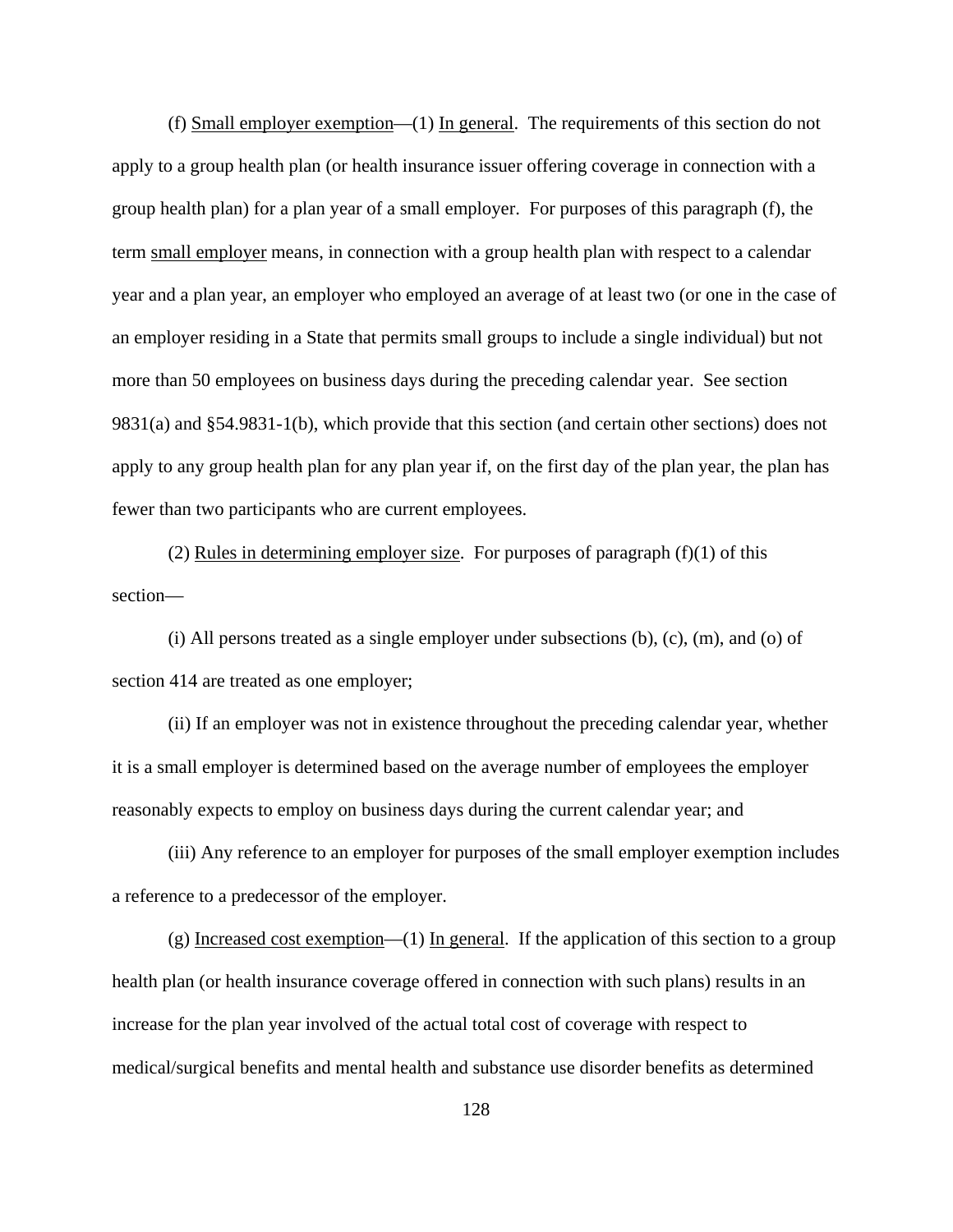and certified under paragraph  $(g)(3)$  of this section by an amount that exceeds the applicable percentage described in paragraph  $(g)(2)$  of this section of the actual total plan costs, the provisions of this section shall not apply to such plan (or coverage) during the following plan year, and such exemption shall apply to the plan (or coverage) for one plan year. An employer or issuer may elect to continue to provide mental health and substance use disorder benefits in compliance with this section with respect to the plan or coverage involved regardless of any increase in total costs.

(2) Applicable percentage. With respect to a plan or coverage, the applicable percentage described in this paragraph (g) is—

(i) 2 percent in the case of the first plan year in which this section is applied to the plan or coverage; and

(ii) 1 percent in the case of each subsequent plan year.

(3) Determinations by actuaries—(i) Determinations as to increases in actual costs under a plan or coverage that are attributable to implementation of the requirements of this section shall be made and certified by a qualified and licensed actuary who is a member in good standing of the American Academy of Actuaries. All such determinations must be based on the formula specified in paragraph  $(g)(4)$  of this section and shall be in a written report prepared by the actuary.

(ii) The written report described in paragraph  $(g)(3)(i)$  of this section shall be maintained by the group health plan or health insurance issuer, along with all supporting documentation relied upon by the actuary, for a period of six years following the notification made under paragraph  $(g)(6)$  of this section.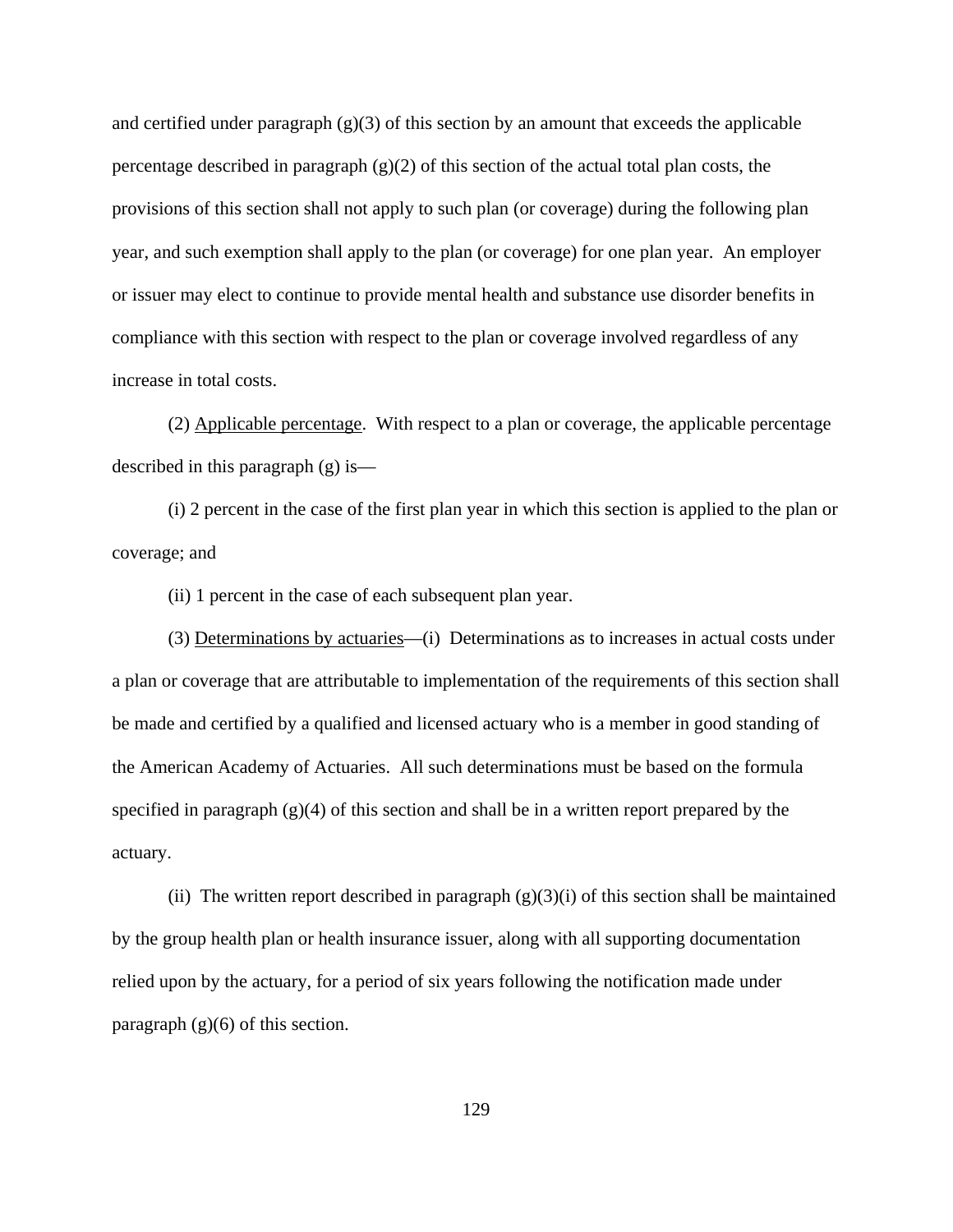(4) Formula. The formula to be used to make the determination under paragraph  $(g)(3)(i)$ of this section is expressed mathematically as follows:

 $[(E_1 - E_0)/T_0] - D > k$ 

(i)  $E_1$  is the actual total cost of coverage with respect to mental health and substance use disorder benefits for the base period, including claims paid by the plan or issuer with respect to mental health and substance use disorder benefits and administrative costs (amortized over time) attributable to providing these benefits consistent with the requirements of this section.

(ii)  $E_0$  is the actual total cost of coverage with respect to mental health and substance use disorder benefits for the length of time immediately before the base period (and that is equal in length to the base period), including claims paid by the plan or issuer with respect to mental health and substance use disorder benefits and administrative costs (amortized over time) attributable to providing these benefits.

(iii)  $T_0$  is the actual total cost of coverage with respect to all benefits during the base period.

(iv) k is the applicable percentage of increased cost specified in paragraph  $(g)(2)$  of this section that will be expressed as a fraction for purposes of this formula.

(v) D is the average change in spending that is calculated by applying the formula  $(E_1 E_0$ / $T_0$  to mental health and substance use disorder spending in each of the five prior years and then calculating the average change in spending.

(5) Six month determination. If a group health plan or health insurance issuer seeks an exemption under this paragraph  $(g)$ , determinations under paragraph  $(g)(3)$  of this section shall be made after such plan or coverage has complied with this section for at least the first 6 months of the plan year involved.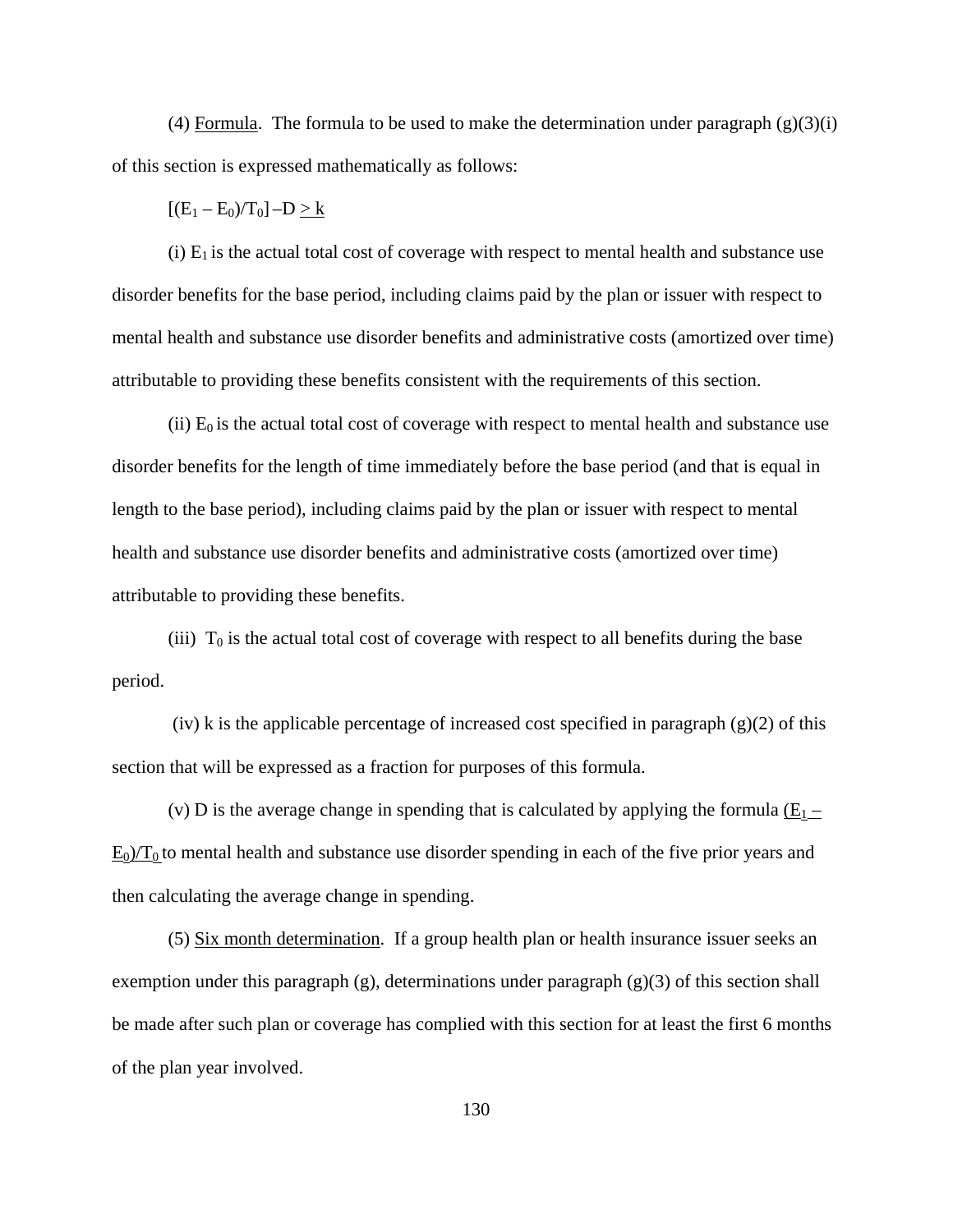(6) Notification. A group health plan or health insurance issuer that, based on the certification described under paragraph  $(g)(3)$  of this section, qualifies for an exemption under this paragraph (g), and elects to implement the exemption, must notify participants and beneficiaries covered under the plan, the Secretary, and the appropriate State agencies of such election.

(i) Participants and beneficiaries—(A) Content of notice. The notice to participants and beneficiaries must include the following information:

(1) A statement that the plan or issuer is exempt from the requirements of this section and a description of the basis for the exemption.

(2) The name and telephone number of the individual to contact for further information.

(3) The plan or issuer name and plan number (PN).

(4) The plan administrator's name, address, and telephone number.

(5) For single-employer plans, the plan sponsor's name, address, and telephone number (if different from paragraph  $(g)(6)(i)(A)(3)$  of this section) and the plan sponsor's employer identification number (EIN).

(6) The effective date of such exemption.

(7) A statement regarding the ability of participants and beneficiaries to contact the plan administrator or health insurance issuer to see how benefits may be affected as a result of the plan's or issuer's election of the exemption.

(8) A statement regarding the availability, upon request and free of charge, of a summary of the information on which the exemption is based (as required under paragraph  $(g)(6)(i)(D)$  of this section).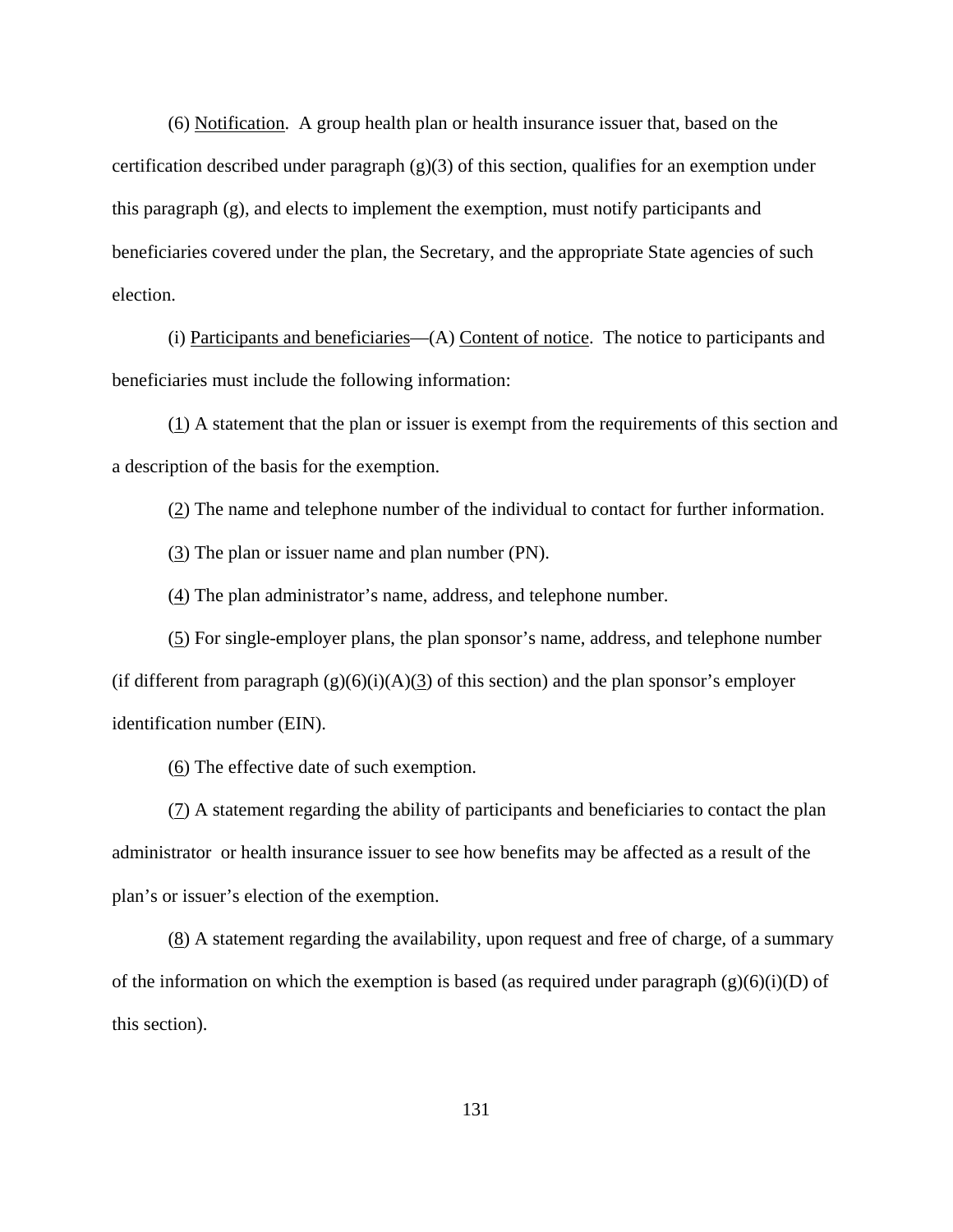(B) Use of summary of material reductions in covered services or benefits*.* A plan or issuer may satisfy the requirements of paragraph  $(g)(6)(i)(A)$  of this section by providing participants and beneficiaries (in accordance with paragraph  $(g)(6)(i)(C)$  of this section) with a summary of material reductions in covered services or benefits consistent with 29 CFR 2520.104b–3(d) that also includes the information specified in paragraph  $(g)(6)(i)(A)$  of this section. However, in all cases, the exemption is not effective until 30 days after notice has been sent.

(C) Delivery*.* The notice described in this paragraph (g)(6)(i) is required to be provided to all participants and beneficiaries. The notice may be furnished by any method of delivery that satisfies the requirements of section  $104(b)(1)$  of ERISA (29 U.S.C.  $1024(b)(1)$ ) and its implementing regulations (for example, first-class mail). If the notice is provided to the participant and any beneficiaries at the participant's last known address, then the requirements of this paragraph  $(g)(6)(i)$  are satisfied with respect to the participant and all beneficiaries residing at that address. If a beneficiary's last known address is different from the participant's last known address, a separate notice is required to be provided to the beneficiary at the beneficiary's last known address.

(D) Availability of documentation*.* The plan or issuer must make available to participants and beneficiaries (or their representatives), on request and at no charge, a summary of the information on which the exemption was based. (For purposes of this paragraph (g), an individual who is not a participant or beneficiary and who presents a notice described in paragraph  $(g)(6)(i)$  of this section is considered to be a representative. A representative may request the summary of information by providing the plan a copy of the notice provided to the participant under paragraph  $(g)(6)(i)$  of this section with any personally identifiable information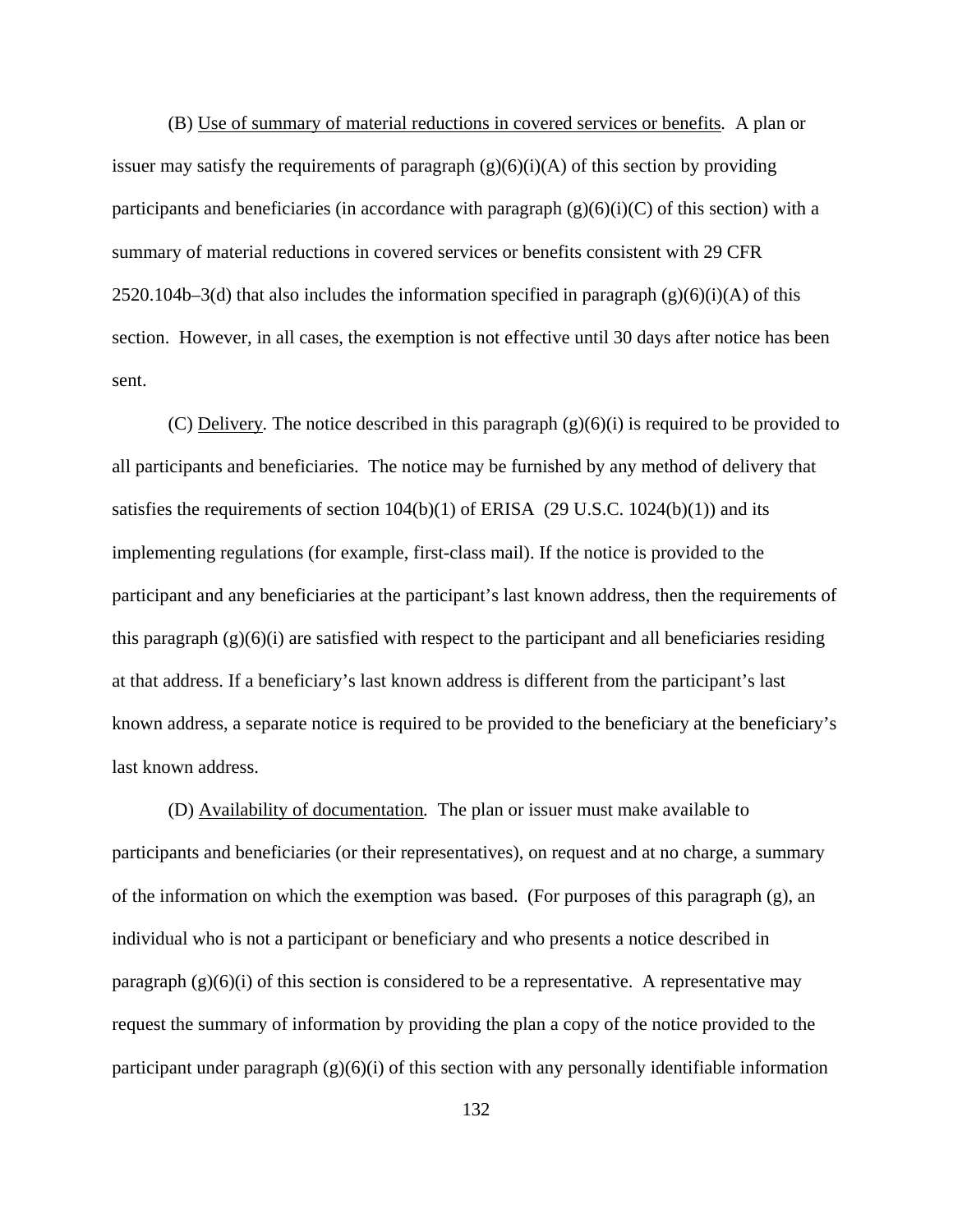redacted.) The summary of information must include the incurred expenditures, the base period, the dollar amount of claims incurred during the base period that would have been denied under the terms of the plan or coverage absent amendments required to comply with paragraphs (b) and (c) of this section, the administrative costs related to those claims, and other administrative costs attributable to complying with the requirements of this section. In no event should the summary of information include any personally identifiable information.

(ii) Federal agencies—(A) Content of notice. The notice to the Secretary must include the following information:

(1) A description of the number of covered lives under the plan (or coverage) involved at the time of the notification, and as applicable, at the time of any prior election of the cost exemption under this paragraph (g) by such plan (or coverage);

(2) For both the plan year upon which a cost exemption is sought and the year prior, a description of the actual total costs of coverage with respect to medical/surgical benefits and mental health and substance use disorder benefits; and

(3) For both the plan year upon which a cost exemption is sought and the year prior, the actual total costs of coverage with respect to mental health and substance use disorder benefits under the plan.

(B) Reporting with respect to church plans*.* A church plan (as defined in section 414(e)) claiming the exemption of this paragraph (g) for any benefit package, must provide notice to the Department of the Treasury. This requirement is satisfied if the plan sends a copy, to the address designated by the Secretary in generally applicable guidance, of the notice described in paragraph  $(g)(6)(ii)(A)$  of this section identifying the benefit package to which the exemption applies.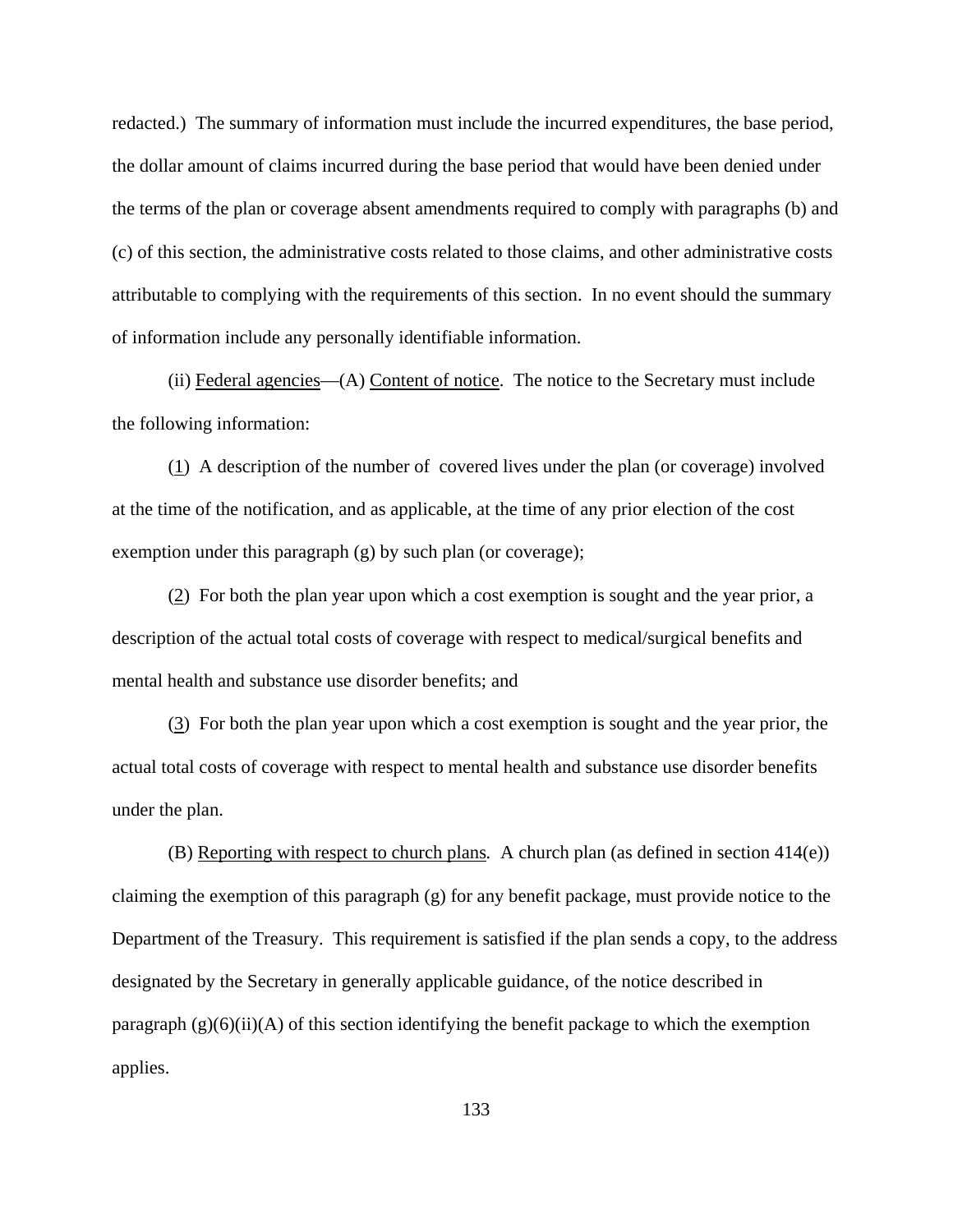(C) Reporting with respect to ERISA plans*.* See 29 CFR 2590.712(g)(6)(ii) for delivery with respect to ERISA plans.

(iii) Confidentiality. A notification to the Secretary under this paragraph  $(g)(6)$  shall be confidential. The Secretary shall make available, upon request and not more than on an annual basis, an anonymous itemization of each notification that includes—

(A) A breakdown of States by the size and type of employers submitting such notification; and

(B) A summary of the data received under paragraph  $(g)(6)(ii)$  of this section.

(iv) Audits. The Secretary may audit the books and records of a group health plan or a health insurance issuer relating to an exemption, including any actuarial reports, during the 6 year period following notification of such exemption under paragraph  $(g)(6)$  of this section. A State agency receiving a notification under paragraph  $(g)(6)$  of this section may also conduct such an audit with respect to an exemption covered by such notification.

(h) Sale of nonparity health insurance coverage. A health insurance issuer may not sell a policy, certificate, or contract of insurance that fails to comply with paragraph (b) or (c) of this section, except to a plan for a year for which the plan is exempt from the requirements of this section because the plan meets the requirements of paragraph  $(f)$  or  $(g)$  of this section.

(i) Applicability dates—(1) In general. Except as provided in paragraph  $(i)(2)$  of this section, this section applies to group health plans and health insurance issuers offering group health insurance coverage on the first day of the first plan year beginning on or after July 1, 2014.

(2) Special effective date for certain collectively-bargained plans. For a group health plan maintained pursuant to one or more collective bargaining agreements ratified before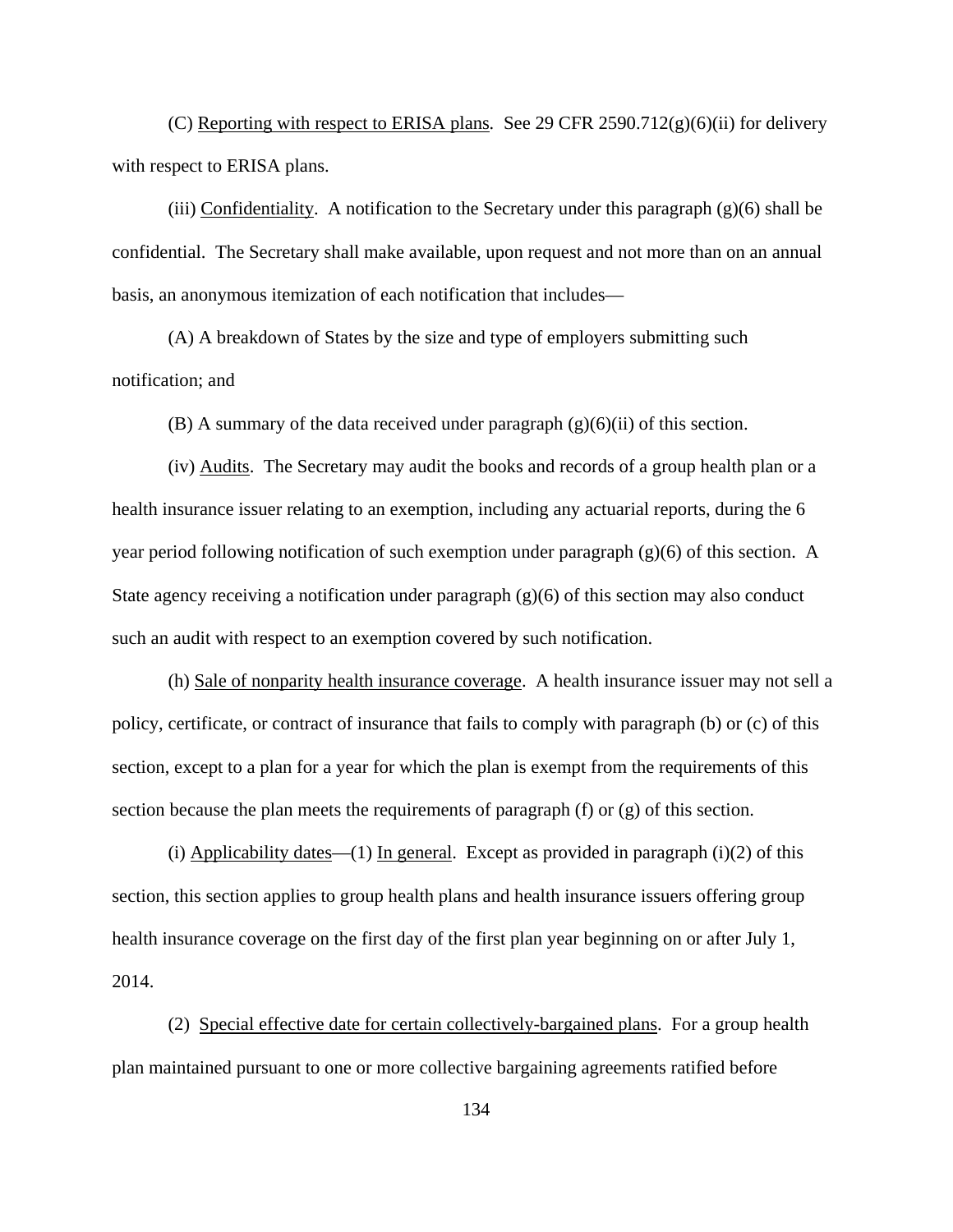October 3, 2008, the requirements of this section do not apply to the plan (or health insurance coverage offered in connection with the plan) for plan years beginning before the date on which the last of the collective bargaining agreements terminates (determined without regard to any extension agreed to after October 3, 2008).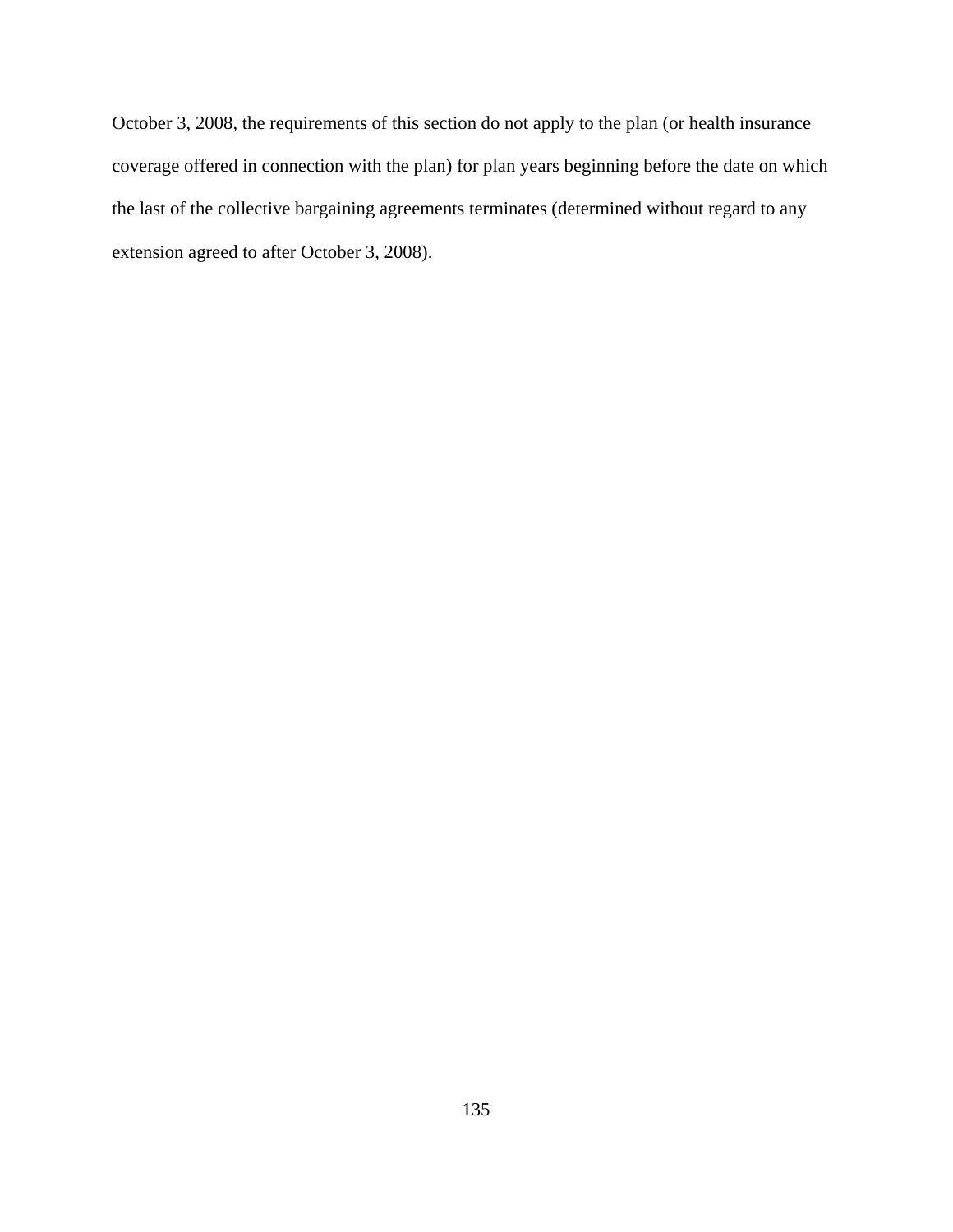Employee Benefits Security Administration

## 29 CFR Chapter XXV

29 CFR Part 2590 is amended as follows:

## **PART 2590—RULES AND REGULATIONS FOR GROUP HEALTH PLANS**

1. The authority citation for Part 2590 is revised to read as follows: **Authority**: 29 U.S.C. 1027, 1059, 1135, 1161-1168, 1169, 1181-1183, 1181 note, 1185, 1185a, 1185b, 1191, 1191a, 1191b, and 1191c; sec. 101(g), Public Law 104-191, 110 Stat. 1936; sec. 401(b), Public Law 105-200, 112 Stat. 645 (42 U.S.C. 651 note); sec. 512(d), Public Law 110- 343, 122 Stat. 3765; Public Law 110-460, 122 Stat. 5123; Secretary of Labor's Order 1-2011, 77

FR 1088 (January 9, 2012).

2. Section 2590.712 is revised to read as follows:

## **§ 2590.712 Parity in mental health and substance use disorder benefits.**

(a) Meaning of terms. For purposes of this section, except where the context clearly indicates otherwise, the following terms have the meanings indicated:

Aggregate lifetime dollar limit means a dollar limitation on the total amount of specified benefits that may be paid under a group health plan (or health insurance coverage offered in connection with such a plan) for any coverage unit.

Annual dollar limit means a dollar limitation on the total amount of specified benefits that may be paid in a 12-month period under a group health plan (or health insurance coverage offered in connection with such a plan) for any coverage unit.

Coverage unit means coverage unit as described in paragraph  $(c)(1)(iv)$  of this section.

Cumulative financial requirements are financial requirements that determine whether or to what extent benefits are provided based on accumulated amounts and include deductibles and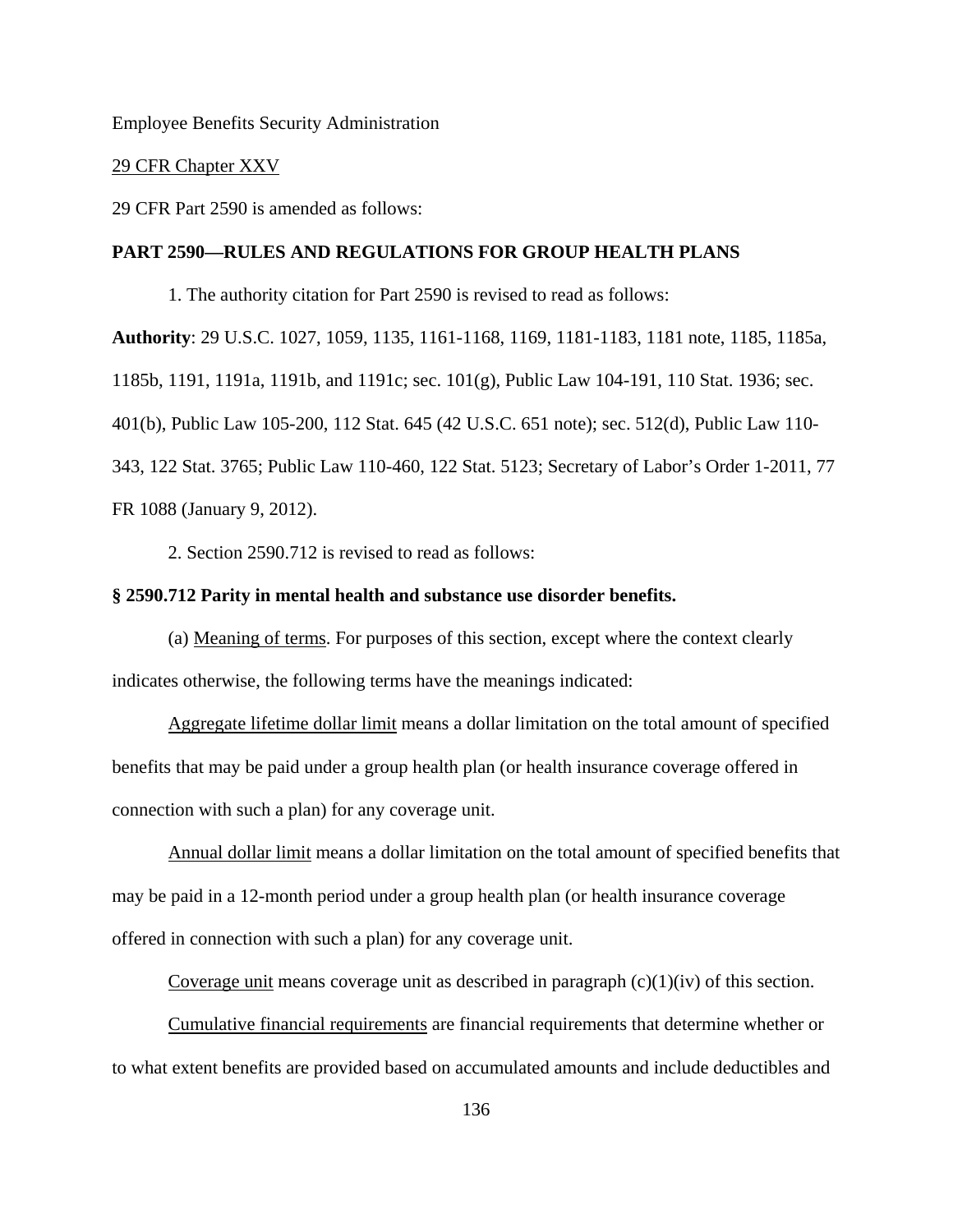out-of-pocket maximums. (However, cumulative financial requirements do not include aggregate lifetime or annual dollar limits because these two terms are excluded from the meaning of financial requirements.)

Cumulative quantitative treatment limitations are treatment limitations that determine whether or to what extent benefits are provided based on accumulated amounts, such as annual or lifetime day or visit limits.

Financial requirements include deductibles, copayments, coinsurance, or out-of-pocket maximums. Financial requirements do not include aggregate lifetime or annual dollar limits.

Medical/surgical benefits means benefits with respect to items or services for medical conditions or surgical procedures, as defined under the terms of the plan or health insurance coverage and in accordance with applicable Federal and State law, but does not include mental health or substance use disorder benefits. Any condition defined by the plan or coverage as being or as not being a medical/surgical condition must be defined to be consistent with generally recognized independent standards of current medical practice (for example, the most current version of the International Classification of Diseases (ICD) or State guidelines).

Mental health benefits means benefits with respect to items or services for mental health conditions, as defined under the terms of the plan or health insurance coverage and in accordance with applicable Federal and State law. Any condition defined by the plan or coverage as being or as not being a mental health condition must be defined to be consistent with generally recognized independent standards of current medical practice (for example, the most current version of the Diagnostic and Statistical Manual of Mental Disorders (DSM), the most current version of the ICD, or State guidelines).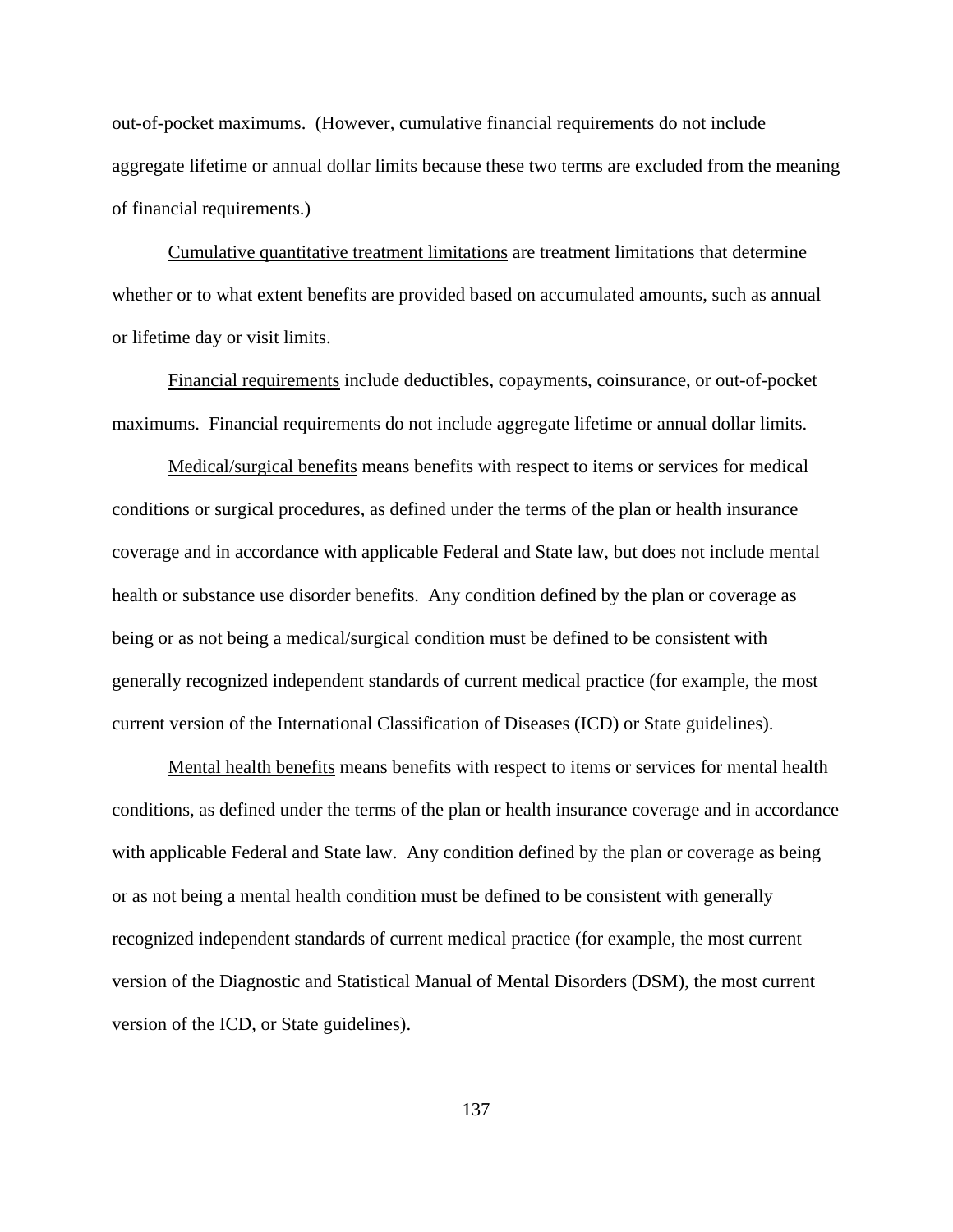Substance use disorder benefits means benefits with respect to items or services for substance use disorders, as defined under the terms of the plan or health insurance coverage and in accordance with applicable Federal and State law. Any disorder defined by the plan as being or as not being a substance use disorder must be defined to be consistent with generally recognized independent standards of current medical practice (for example, the most current version of the DSM, the most current version of the ICD, or State guidelines).

Treatment limitations include limits on benefits based on the frequency of treatment, number of visits, days of coverage, days in a waiting period, or other similar limits on the scope or duration of treatment. Treatment limitations include both quantitative treatment limitations, which are expressed numerically (such as 50 outpatient visits per year), and nonquantitative treatment limitations, which otherwise limit the scope or duration of benefits for treatment under a plan or coverage. (See paragraph  $(c)(4)(ii)$  of this section for an illustrative list of nonquantitative treatment limitations.) A permanent exclusion of all benefits for a particular condition or disorder, however, is not a treatment limitation for purposes of this definition.

(b) Parity requirements with respect to aggregate lifetime and annual dollar limits. This paragraph (b) details the application of the parity requirements with respect to aggregate lifetime and annual dollar limits. This paragraph (b) does not address the provisions of PHS Act section 2711, as incorporated in ERISA section 715 and Code section 9815, which prohibit imposing lifetime and annual limits on the dollar value of essential health benefits. For more information, see 29 CFR 2590.715-2711.

(1) General*—*(i) General parity requirement.A group health plan (or health insurance coverage offered by an issuer in connection with a group health plan) that provides both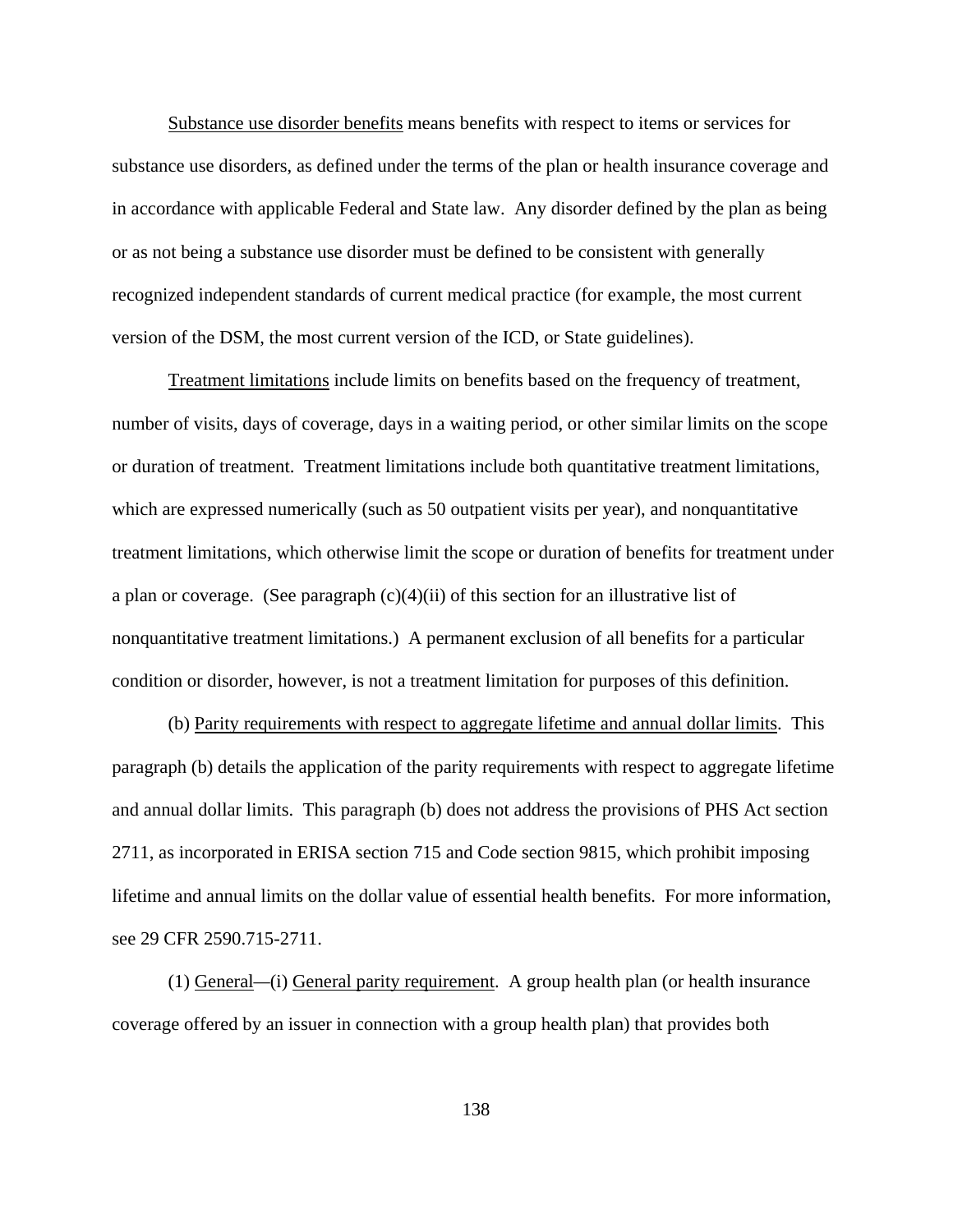medical/surgical benefits and mental health or substance use disorder benefits must comply with paragraph  $(b)(2)$ ,  $(b)(3)$ , or  $(b)(5)$  of this section.

(ii) Exception. The rule in paragraph  $(b)(1)(i)$  of this section does not apply if a plan (or health insurance coverage) satisfies the requirements of paragraph (f) or (g) of this section (relating to exemptions for small employers and for increased cost).

(2) Plan with no limit or limits on less than one-third of all medical/surgical benefits.If a plan (or health insurance coverage) does not include an aggregate lifetime or annual dollar limit on any medical/surgical benefits or includes an aggregate lifetime or annual dollar limit that applies to less than one-third of all medical/surgical benefits, it may not impose an aggregate lifetime or annual dollar limit, respectively, on mental health or substance use disorder benefits.

(3) Plan with a limit on at least two-thirds of all medical/surgical benefits.If a plan (or health insurance coverage) includes an aggregate lifetime or annual dollar limit on at least twothirds of all medical/surgical benefits, it must either—

(i) Apply the aggregate lifetime or annual dollar limit both to the medical/surgical benefits to which the limit would otherwise apply and to mental health or substance use disorder benefits in a manner that does not distinguish between the medical/surgical benefits and mental health or substance use disorder benefits; or

(ii) Not include an aggregate lifetime or annual dollar limit on mental health or substance use disorder benefits that is less than the aggregate lifetime or annual dollar limit, respectively, on medical/surgical benefits. (For cumulative limits other than aggregate lifetime or annual dollar limits, see paragraph  $(c)(3)(v)$  of this section prohibiting separately accumulating cumulative financial requirements or cumulative quantitative treatment limitations.)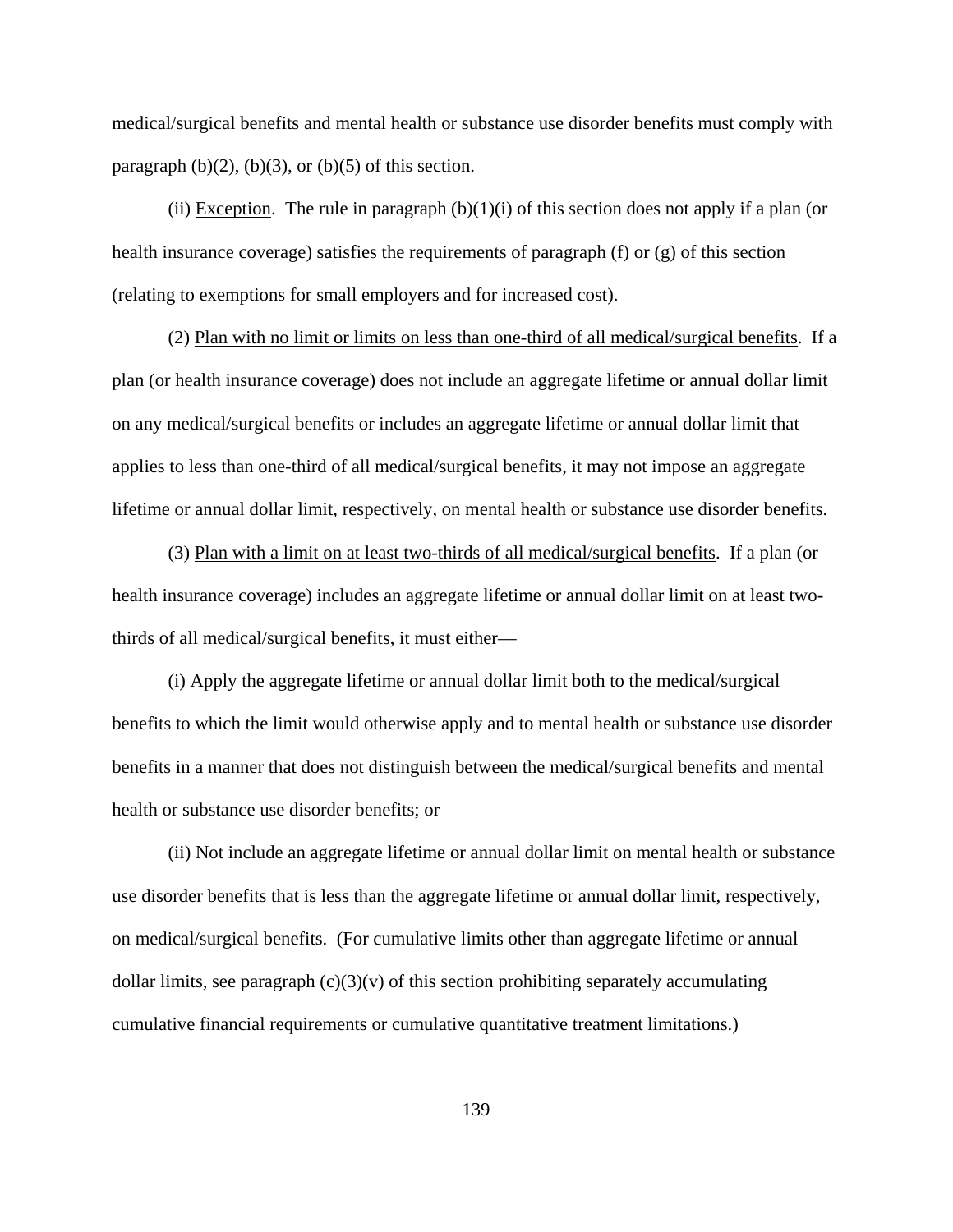(4) Determining one-third and two-thirds of all medical/surgical benefits. For purposes of this paragraph (b), the determination of whether the portion of medical/surgical benefits subject to an aggregate lifetime or annual dollar limit represents one-third or two-thirds of all medical/surgical benefits is based on the dollar amount of all plan payments for medical/surgical benefits expected to be paid under the plan for the plan year (or for the portion of the plan year after a change in plan benefits that affects the applicability of the aggregate lifetime or annual dollar limits). Any reasonable method may be used to determine whether the dollar amount expected to be paid under the plan will constitute one-third or two-thirds of the dollar amount of all plan payments for medical/surgical benefits.

(5) Plan not described in paragraph (b)(2) or (b)(3) of this section—(i) In general.A group health plan (or health insurance coverage) that is not described in paragraph (b)(2) or (b)(3) of this section with respect to aggregate lifetime or annual dollar limits on medical/surgical benefits, must either—

(A) Impose no aggregate lifetime or annual dollar limit, as appropriate, on mental health or substance use disorder benefits; or

(B) Impose an aggregate lifetime or annual dollar limit on mental health or substance use disorder benefits that is no less than an average limit calculated for medical/surgical benefits in the following manner. The average limit is calculated by taking into account the weighted average of the aggregate lifetime or annual dollar limits, as appropriate, that are applicable to the categories of medical/surgical benefits. Limits based on delivery systems, such as inpatient/outpatient treatment or normal treatment of common, low-cost conditions (such as treatment of normal births), do not constitute categories for purposes of this paragraph  $(b)(5)(i)(B)$ . In addition, for purposes of determining weighted averages, any benefits that are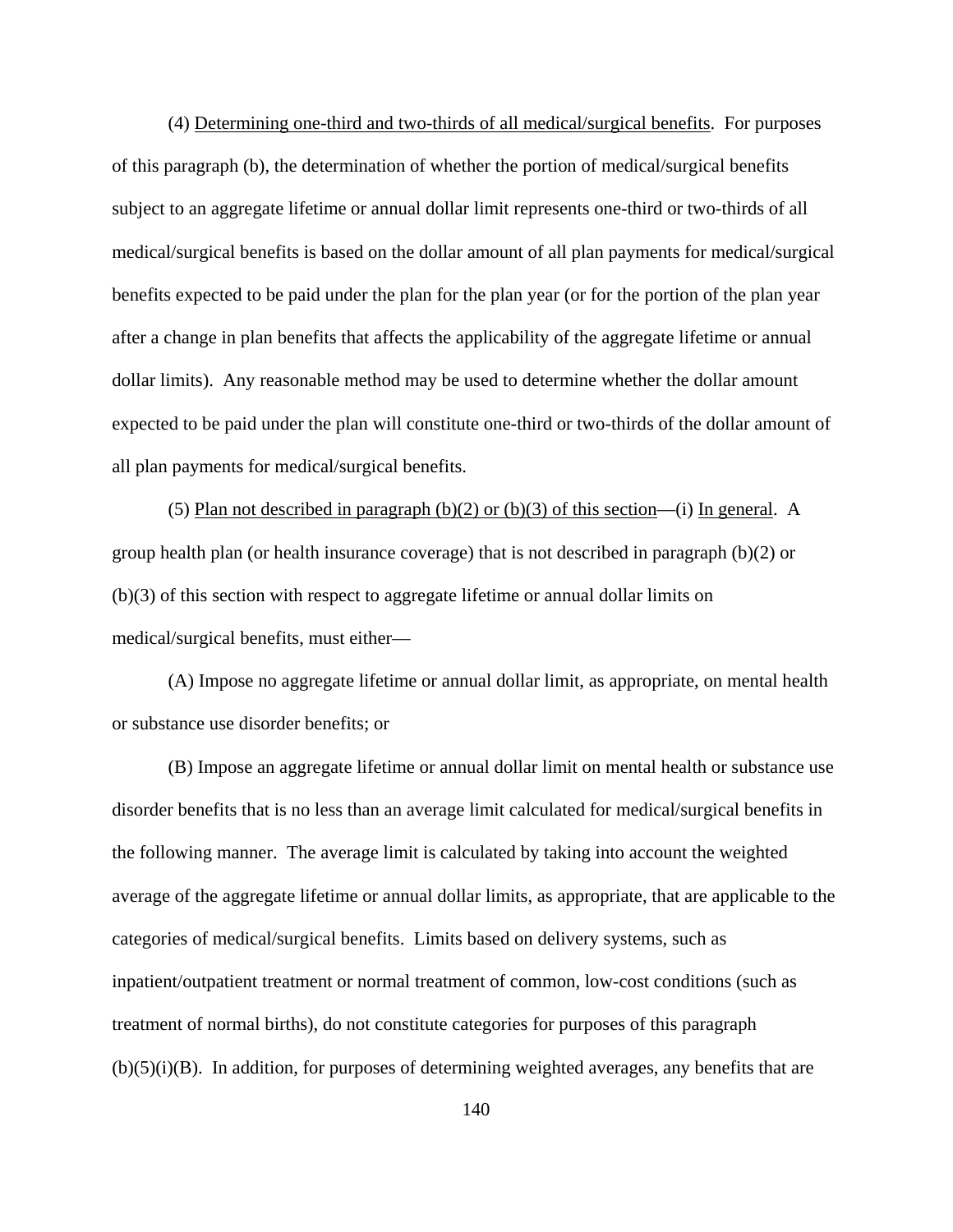not within a category that is subject to a separately-designated dollar limit under the plan are taken into account as a single separate category by using an estimate of the upper limit on the dollar amount that a plan may reasonably be expected to incur with respect to such benefits, taking into account any other applicable restrictions under the plan.

(ii) Weighting.For purposes of this paragraph (b)(5), the weighting applicable to any category of medical/surgical benefits is determined in the manner set forth in paragraph (b)(4) of this section for determining one-third or two-thirds of all medical/surgical benefits.

 (c) Parity requirements with respect to financial requirements and treatment limitations -- (1) Clarification of terms -- (i) Classification of benefits. When reference is made in this paragraph (c) to a classification of benefits, the term "classification" means a classification as described in paragraph  $(c)(2)(ii)$  of this section.

(ii) Type of financial requirement or treatment limitation. When reference is made in this paragraph (c) to a type of financial requirement or treatment limitation, the reference to type means its nature. Different types of financial requirements include deductibles, copayments, coinsurance, and out-of-pocket maximums. Different types of quantitative treatment limitations include annual, episode, and lifetime day and visit limits. See paragraph  $(c)(4)(ii)$  of this section for an illustrative list of nonquantitative treatment limitations.

(iii) Level of a type of financial requirement or treatment limitation. When reference is made in this paragraph (c) to a level of a type of financial requirement or treatment limitation, level refers to the magnitude of the type of financial requirement or treatment limitation. For example, different levels of coinsurance include 20 percent and 30 percent; different levels of a copayment include \$15 and \$20; different levels of a deductible include \$250 and \$500; and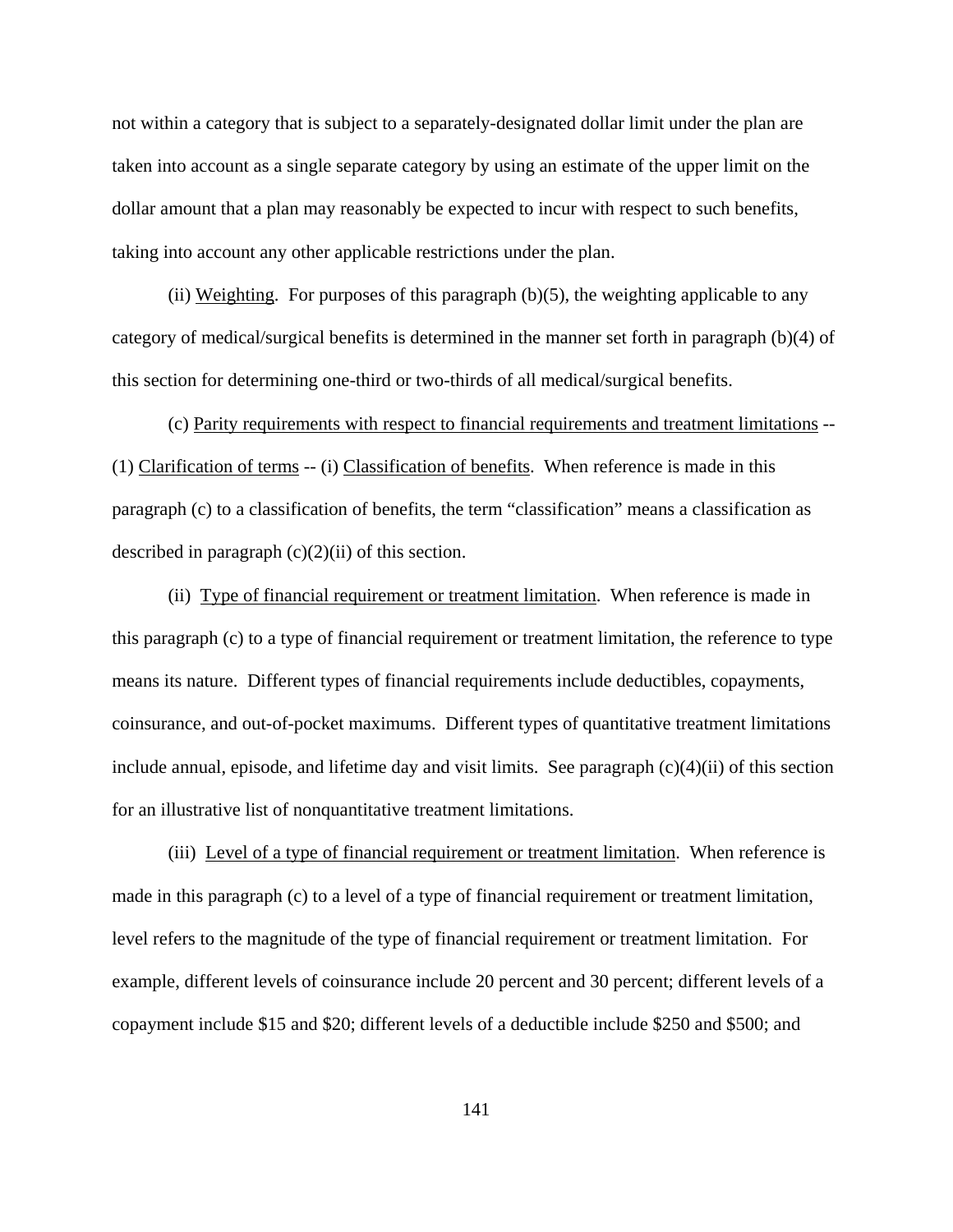different levels of an episode limit include 21 inpatient days per episode and 30 inpatient days per episode.

(iv) Coverage unit. When reference is made in this paragraph (c) to a coverage unit, coverage unit refers to the way in which a plan (or health insurance coverage) groups individuals for purposes of determining benefits, or premiums or contributions. For example, different coverage units include self-only, family, and employee-plus-spouse.

(2) General parity requirement – (i) General rule. A group health plan (or health insurance coverage offered by an issuer in connection with a group health plan) that provides both medical/surgical benefits and mental health or substance use disorder benefits may not apply any financial requirement or treatment limitation to mental health or substance use disorder benefits in any classification that is more restrictive than the predominant financial requirement or treatment limitation of that type applied to substantially all medical/surgical benefits in the same classification. Whether a financial requirement or treatment limitation is a predominant financial requirement or treatment limitation that applies to substantially all medical/surgical benefits in a classification is determined separately for each type of financial requirement or treatment limitation. The application of the rules of this paragraph  $(c)(2)$  to financial requirements and quantitative treatment limitations is addressed in paragraph (c)(3) of this section; the application of the rules of this paragraph  $(c)(2)$  to nonquantitative treatment limitations is addressed in paragraph (c)(4) of this section.

(ii) Classifications of benefits used for applying rules  $-$  (A) In general. If a plan (or health insurance coverage) provides mental health or substance use disorder benefits in any classification of benefits described in this paragraph  $(c)(2)(ii)$ , mental health or substance use disorder benefits must be provided in every classification in which medical/surgical benefits are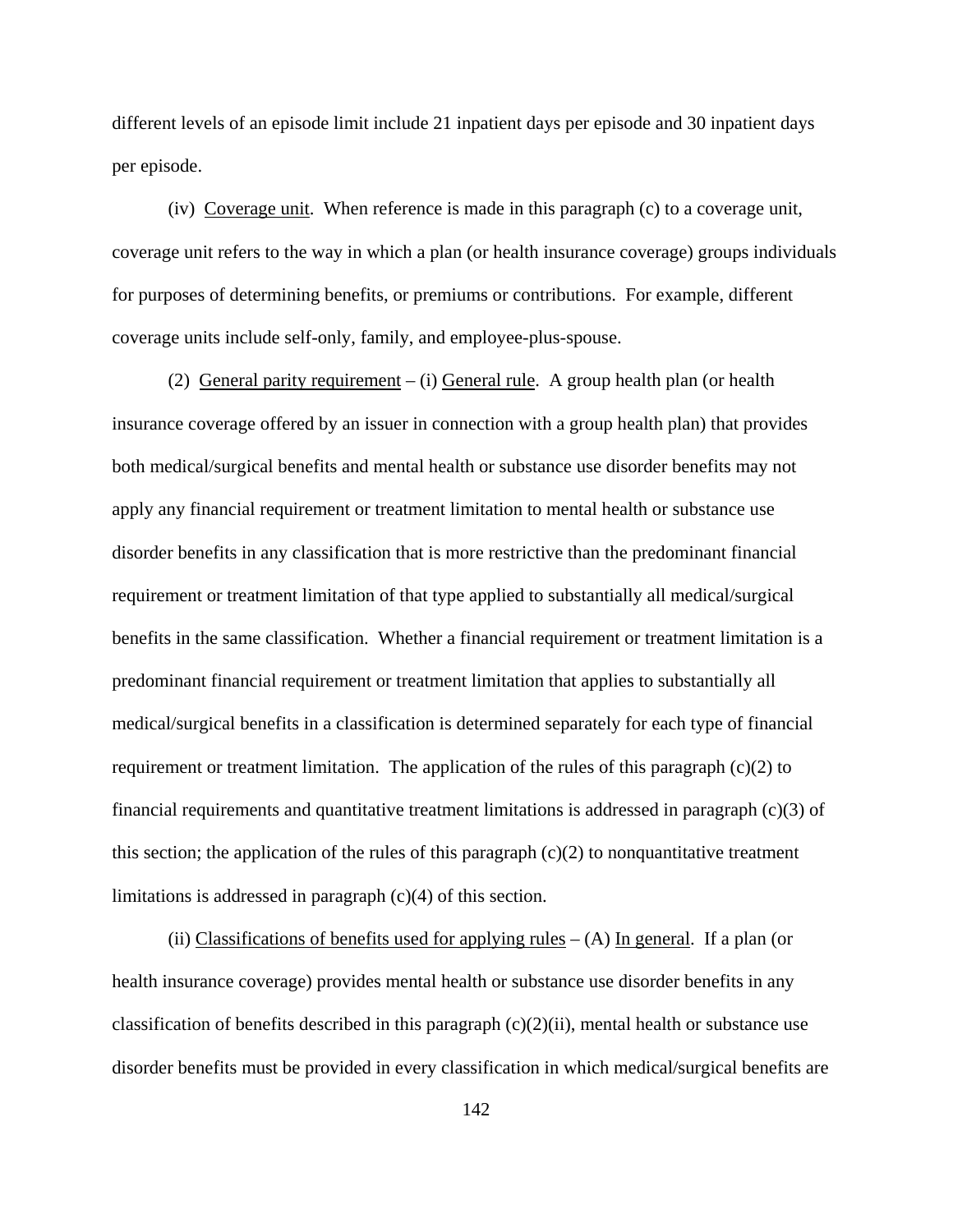provided. In determining the classification in which a particular benefit belongs, a plan (or health insurance issuer) must apply the same standards to medical/surgical benefits and to mental health or substance use disorder benefits. To the extent that a plan (or health insurance coverage) provides benefits in a classification and imposes any separate financial requirement or treatment limitation (or separate level of a financial requirement or treatment limitation) for benefits in the classification, the rules of this paragraph (c) apply separately with respect to that classification for all financial requirements or treatment limitations (illustrated in examples in paragraph  $(c)(2)(ii)(C)$  of this section). The following classifications of benefits are the only classifications used in applying the rules of this paragraph (c):

(1) Inpatient, in-network. Benefits furnished on an inpatient basis and within a network of providers established or recognized under a plan or health insurance coverage. See special rules for plans with multiple network tiers in paragraph  $(c)(3)(iii)$  of this section.

(2) Inpatient, out-of-network. Benefits furnished on an inpatient basis and outside any network of providers established or recognized under a plan or health insurance coverage. This classification includes inpatient benefits under a plan (or health insurance coverage) that has no network of providers.

(3) Outpatient, in-network. Benefits furnished on an outpatient basis and within a network of providers established or recognized under a plan or health insurance coverage. See special rules for office visits and plans with multiple network tiers in paragraph  $(c)(3)(iii)$  of this section.

(4) Outpatient, out-of-network. Benefits furnished on an outpatient basis and outside any network of providers established or recognized under a plan or health insurance coverage. This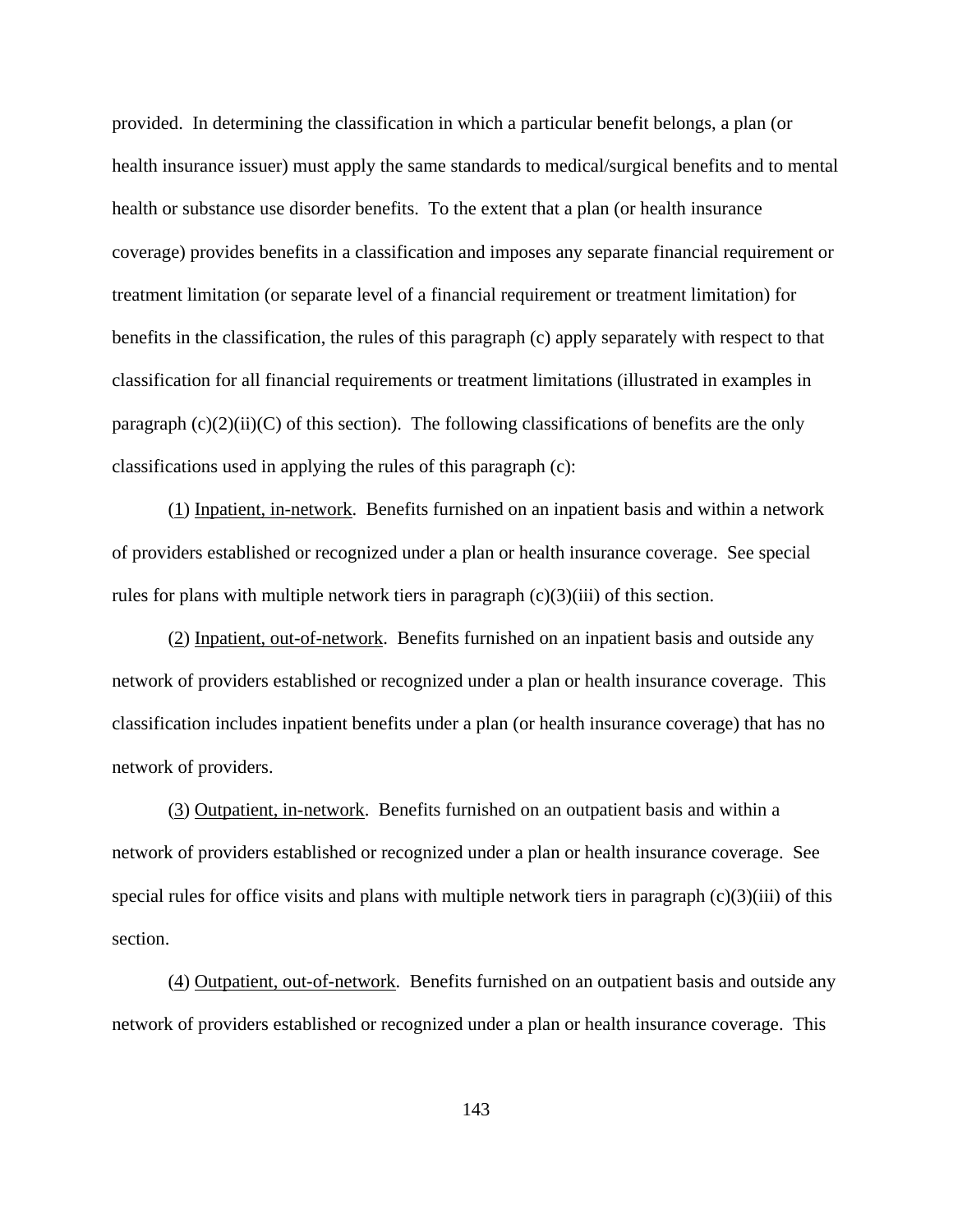classification includes outpatient benefits under a plan (or health insurance coverage) that has no network of providers. See special rules for office visits in paragraph  $(c)(3)(iii)$  of this section.

(5) Emergency care. Benefits for emergency care.

(6) Prescription drugs. Benefits for prescription drugs. See special rules for multi-tiered prescription drug benefits in paragraph (c)(3)(iii) of this section.

(B) Application to out-of-network providers. See paragraph  $(c)(2)(ii)(A)$  of this section, under which a plan (or health insurance coverage) that provides mental health or substance use disorder benefits in any classification of benefits must provide mental health or substance use disorder benefits in every classification in which medical/surgical benefits are provided, including out-of-network classifications.

(C) Examples. The rules of this paragraph  $(c)(2)(ii)$  are illustrated by the following examples. In each example, the group health plan is subject to the requirements of this section and provides both medical/surgical benefits and mental health and substance use disorder benefits.

Example 1. (i) Facts. A group health plan offers inpatient and outpatient benefits and does not contract with a network of providers. The plan imposes a \$500 deductible on all benefits. For inpatient medical/surgical benefits, the plan imposes a coinsurance requirement. For outpatient medical/surgical benefits, the plan imposes copayments. The plan imposes no other financial requirements or treatment limitations.

(ii) Conclusion. In this Example 1, because the plan has no network of providers, all benefits provided are out-of-network. Because inpatient, out-of-network medical/surgical benefits are subject to separate financial requirements from outpatient, out-of-network medical/surgical benefits, the rules of this paragraph (c) apply separately with respect to any financial requirements and treatment limitations, including the deductible, in each classification.

Example 2. (i) Facts. A plan imposes a \$500 deductible on all benefits. The plan has no network of providers. The plan generally imposes a 20 percent coinsurance requirement with respect to all benefits, without distinguishing among inpatient, outpatient, emergency care, or prescription drug benefits. The plan imposes no other financial requirements or treatment limitations.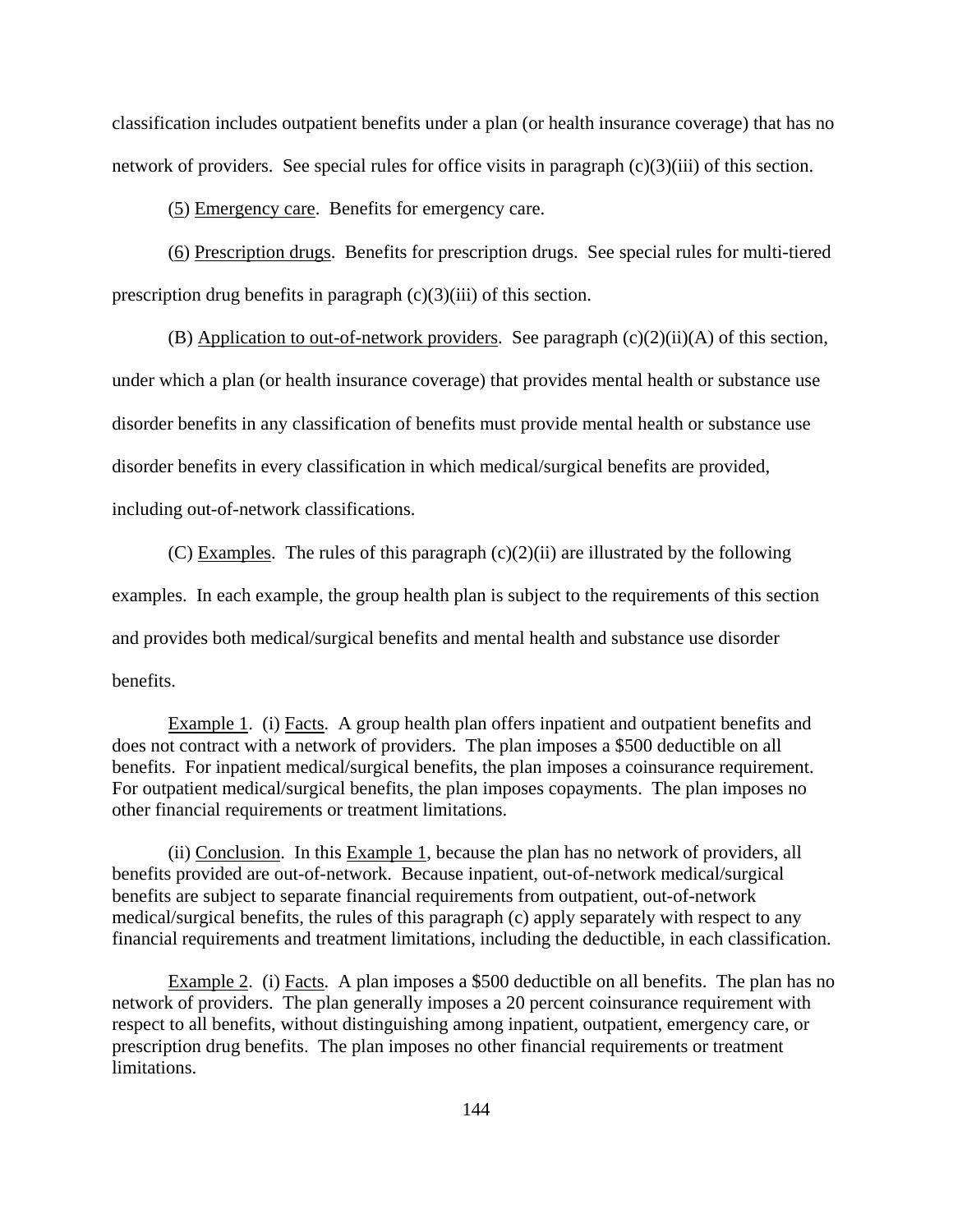(ii) Conclusion. In this Example 2, because the plan does not impose separate financial requirements (or treatment limitations) based on classification, the rules of this paragraph (c) apply with respect to the deductible and the coinsurance across all benefits.

Example 3. (i) Facts. Same facts as Example 2, except the plan exempts emergency care benefits from the 20 percent coinsurance requirement. The plan imposes no other financial requirements or treatment limitations.

(ii) Conclusion. In this Example 3, because the plan imposes separate financial requirements based on classifications, the rules of this paragraph (c) apply with respect to the deductible and the coinsurance separately for –

(A) Benefits in the emergency care classification; and

(B) All other benefits.

Example 4. (i) Facts. Same facts as Example 2, except the plan also imposes a preauthorization requirement for all inpatient treatment in order for benefits to be paid. No such requirement applies to outpatient treatment.

 (ii) Conclusion. In this Example 4, because the plan has no network of providers, all benefits provided are out-of-network. Because the plan imposes a separate treatment limitation based on classifications, the rules of this paragraph (c) apply with respect to the deductible and coinsurance separately for –

(A) Inpatient, out-of-network benefits; and

(B) All other benefits.

(3) Financial requirements and quantitative treatment limitations – (i) Determining

"substantially all" and "predominant" –  $(A)$  Substantially all. For purposes of this paragraph (c), a type of financial requirement or quantitative treatment limitation is considered to apply to substantially all medical/surgical benefits in a classification of benefits if it applies to at least two-thirds of all medical/surgical benefits in that classification. (For this purpose, benefits expressed as subject to a zero level of a type of financial requirement are treated as benefits not subject to that type of financial requirement, and benefits expressed as subject to a quantitative treatment limitation that is unlimited are treated as benefits not subject to that type of quantitative treatment limitation.) If a type of financial requirement or quantitative treatment limitation does not apply to at least two-thirds of all medical/surgical benefits in a classification,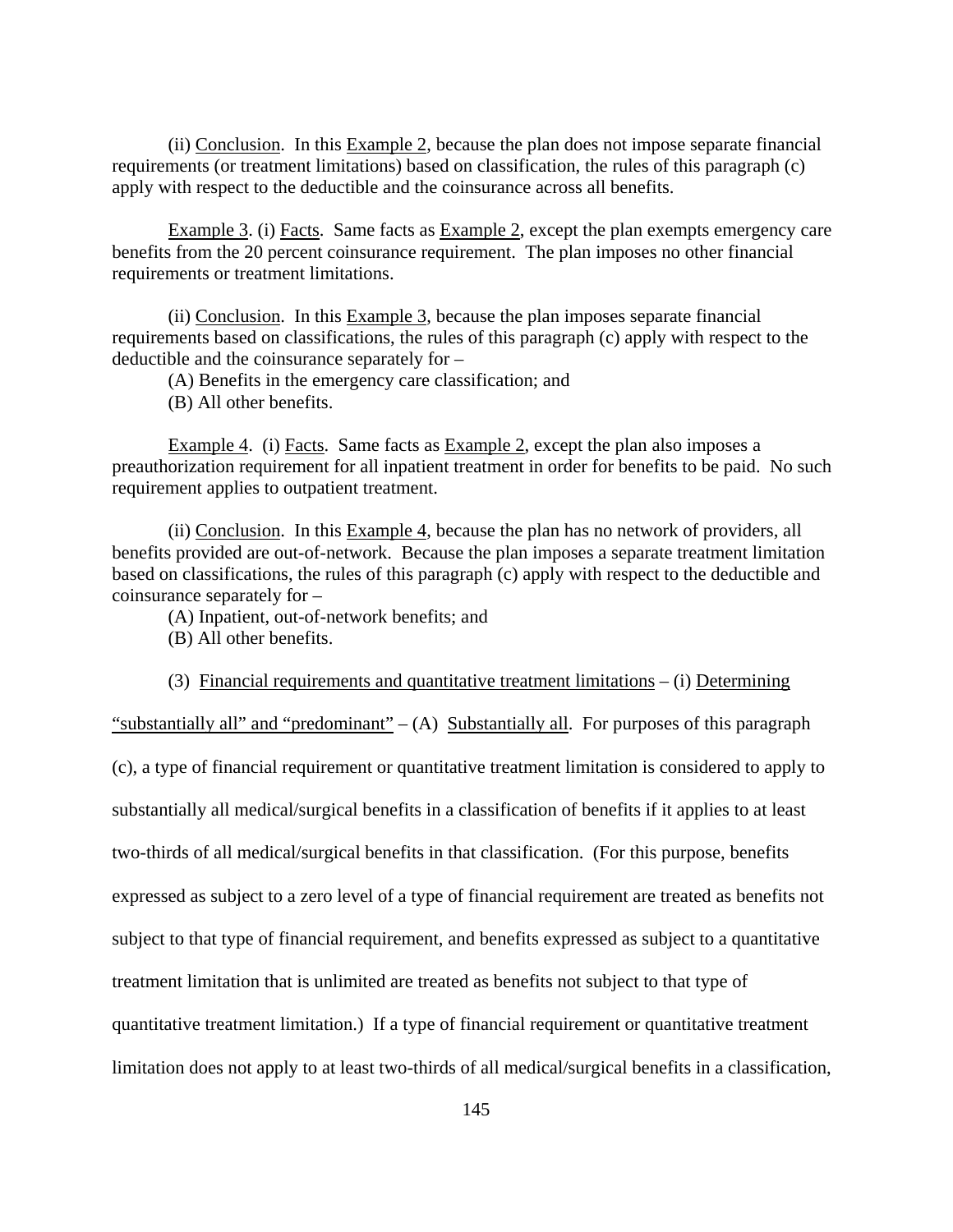then that type cannot be applied to mental health or substance use disorder benefits in that classification.

(B) Predominant  $- (1)$  If a type of financial requirement or quantitative treatment limitation applies to at least two-thirds of all medical/surgical benefits in a classification as determined under paragraph  $(c)(3)(i)(A)$  of this section, the level of the financial requirement or quantitative treatment limitation that is considered the predominant level of that type in a classification of benefits is the level that applies to more than one-half of medical/surgical benefits in that classification subject to the financial requirement or quantitative treatment limitation.

(2) If, with respect to a type of financial requirement or quantitative treatment limitation that applies to at least two-thirds of all medical/surgical benefits in a classification, there is no single level that applies to more than one-half of medical/surgical benefits in the classification subject to the financial requirement or quantitative treatment limitation, the plan (or health insurance issuer) may combine levels until the combination of levels applies to more than onehalf of medical/surgical benefits subject to the financial requirement or quantitative treatment limitation in the classification. The least restrictive level within the combination is considered the predominant level of that type in the classification. (For this purpose, a plan may combine the most restrictive levels first, with each less restrictive level added to the combination until the combination applies to more than one-half of the benefits subject to the financial requirement or treatment limitation.)

(C) Portion based on plan payments. For purposes of this paragraph (c), the determination of the portion of medical/surgical benefits in a classification of benefits subject to a financial requirement or quantitative treatment limitation (or subject to any level of a financial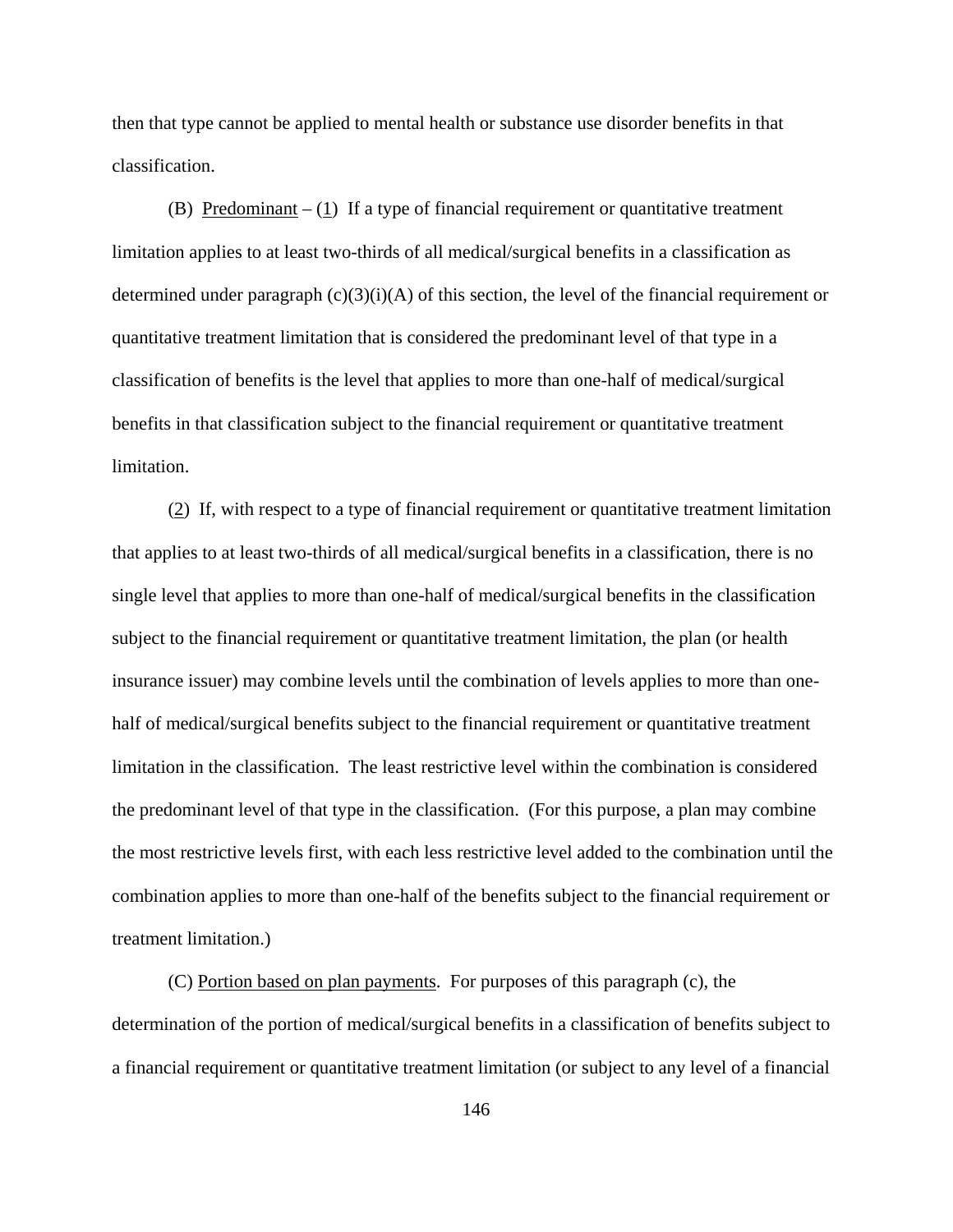requirement or quantitative treatment limitation) is based on the dollar amount of all plan payments for medical/surgical benefits in the classification expected to be paid under the plan for the plan year (or for the portion of the plan year after a change in plan benefits that affects the applicability of the financial requirement or quantitative treatment limitation).

(D) Clarifications for certain threshold requirements. For any deductible, the dollar amount of plan payments includes all plan payments with respect to claims that would be subject to the deductible if it had not been satisfied. For any out-of-pocket maximum, the dollar amount of plan payments includes all plan payments associated with out-of-pocket payments that are taken into account towards the out-of-pocket maximum as well as all plan payments associated with out-of-pocket payments that would have been made towards the out-of-pocket maximum if it had not been satisfied. Similar rules apply for any other thresholds at which the rate of plan payment changes. (See also PHS Act section 2707(b) and Affordable Care Act section 1302(c), which establish limitations on annual deductibles for non-grandfathered health plans in the small group market and annual limitations on out-of-pocket maximums for all non-grandfathered health plans.)

(E) Determining the dollar amount of plan payments. Subject to paragraph  $(c)(3)(i)(D)$ of this section, any reasonable method may be used to determine the dollar amount expected to be paid under a plan for medical/surgical benefits subject to a financial requirement or quantitative treatment limitation (or subject to any level of a financial requirement or quantitative treatment limitation).

(ii) Application to different coverage units. If a plan (or health insurance coverage) applies different levels of a financial requirement or quantitative treatment limitation to different coverage units in a classification of medical/surgical benefits, the predominant level that applies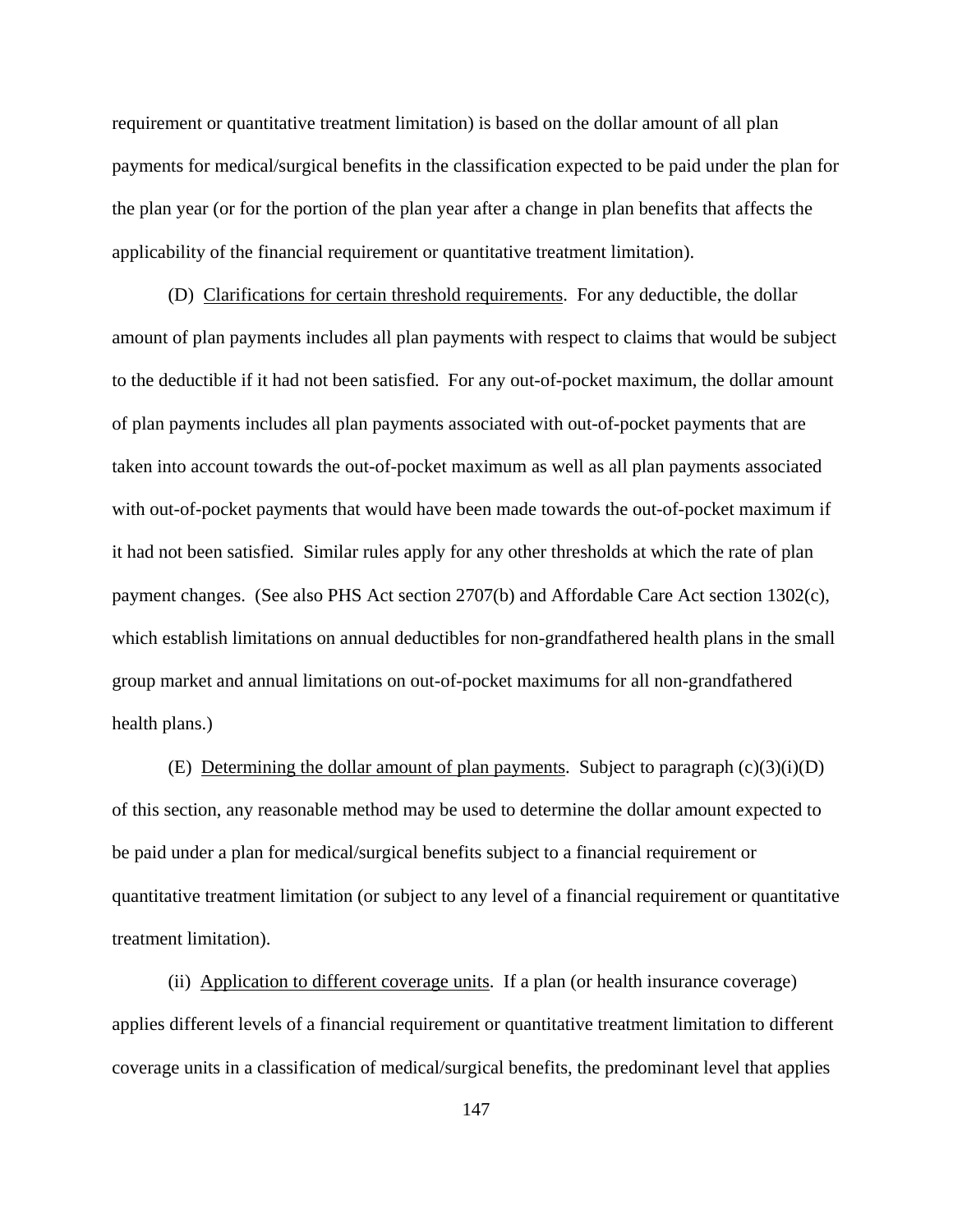to substantially all medical/surgical benefits in the classification is determined separately for each coverage unit.

(iii) Special rules -- (A) Multi-tiered prescription drug benefits. If a plan (or health insurance coverage) applies different levels of financial requirements to different tiers of prescription drug benefits based on reasonable factors determined in accordance with the rules in paragraph  $(c)(4)(i)$  of this section (relating to requirements for nonquantitative treatment limitations) and without regard to whether a drug is generally prescribed with respect to medical/surgical benefits or with respect to mental health or substance use disorder benefits, the plan (or health insurance coverage) satisfies the parity requirements of this paragraph (c) with respect to prescription drug benefits. Reasonable factors include cost, efficacy, generic versus brand name, and mail order versus pharmacy pick-up.

(B) Multiple network tiers. If a plan (or health insurance coverage) provides benefits through multiple tiers of in-network providers (such as an in-network tier of preferred providers with more generous cost-sharing to participants than a separate in-network tier of participating providers), the plan may divide its benefits furnished on an in-network basis into subclassifications that reflect network tiers, if the tiering is based on reasonable factors determined in accordance with the rules in paragraph  $(c)(4)(i)$  of this section (such as quality, performance, and market standards) and without regard to whether a provider provides services with respect to medical/surgical benefits or mental health or substance use disorder benefits. After the subclassifications are established, the plan or issuer may not impose any financial requirement or treatment limitation on mental health or substance use disorder benefits in any sub-classification that is more restrictive than the predominant financial requirement or treatment limitation that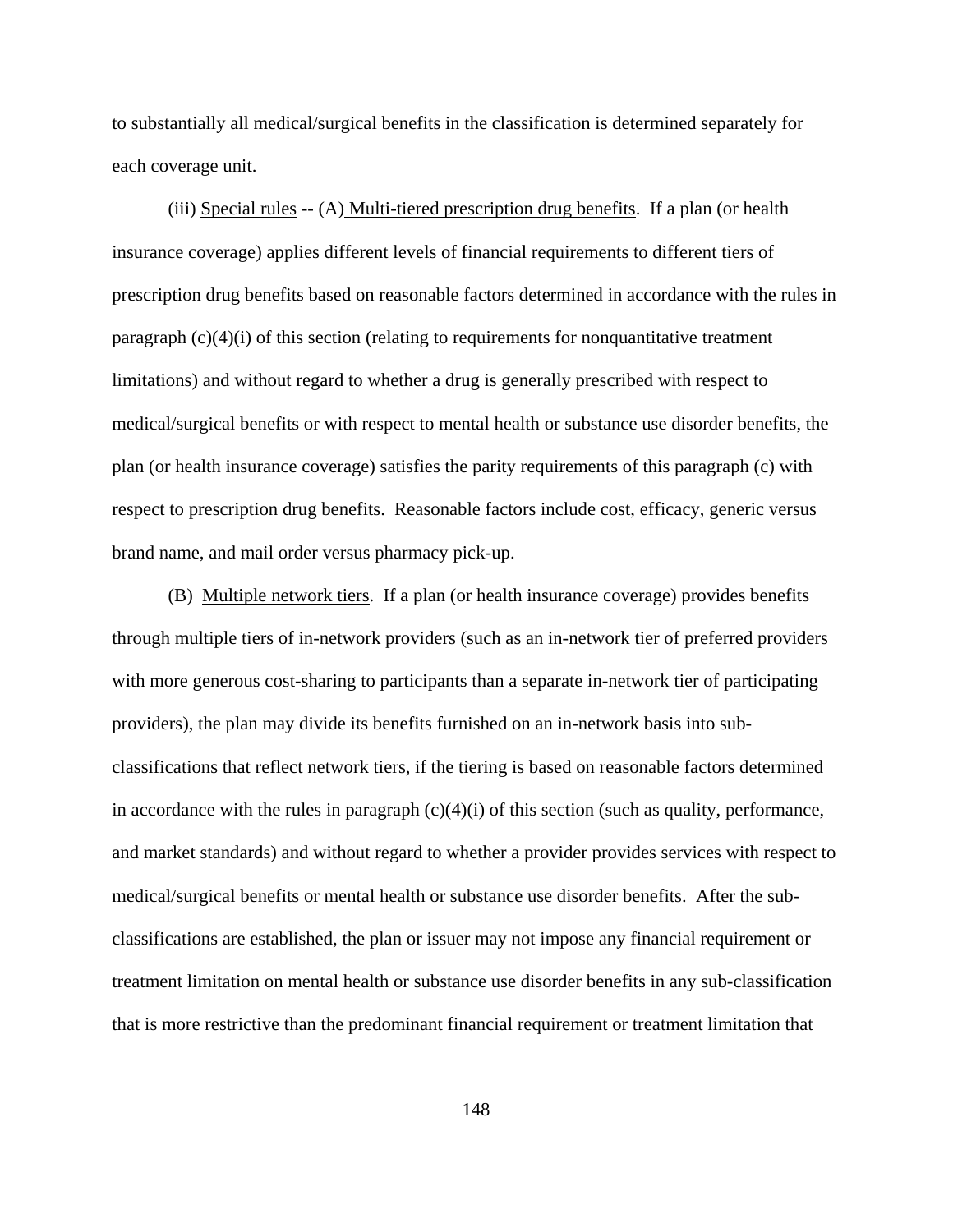applies to substantially all medical/surgical benefits in the sub-classification using the methodology set forth in paragraph  $(c)(3)(i)$  of this section.

(C) Sub-classifications permitted for office visits, separate from other outpatient services. For purposes of applying the financial requirement and treatment limitation rules of this paragraph (c), a plan or issuer may divide its benefits furnished on an outpatient basis into the two sub-classifications described in this paragraph  $(c)(3)(iii)(C)$ . After the sub-classifications are established, the plan or issuer may not impose any financial requirement or quantitative treatment limitation on mental health or substance use disorder benefits in any sub-classification that is more restrictive than the predominant financial requirement or quantitative treatment limitation that applies to substantially all medical/surgical benefits in the sub-classification using the methodology set forth in paragraph  $(c)(3)(i)$  of this section. Sub-classifications other than these special rules, such as separate sub-classifications for generalists and specialists, are not permitted. The two sub-classifications permitted under this paragraph  $(c)(3)(iii)(C)$  are:

 $(1)$  Office visits (such as physician visits), and

(2) All other outpatient items and services (such as outpatient surgery, facility charges for day treatment centers, laboratory charges, or other medical items).

(iv) Examples. The rules of paragraphs  $(c)(3)(i)$ ,  $(c)(3)(ii)$ , and  $(c)(3)(iii)$  of this section are illustrated by the following examples. In each example, the group health plan is subject to the requirements of this section and provides both medical/surgical benefits and mental health and substance use disorder benefits.

Example 1. (i) Facts. For inpatient, out-of-network medical/surgical benefits, a group health plan imposes five levels of coinsurance. Using a reasonable method, the plan projects its payments for the upcoming year as follows:

| $\sqrt{ }$<br>Coinsurance rate | $\%$<br>~ | 0% | $15\%$ | 0% | 30% | —<br>$\Delta$ fr<br>' Utar |
|--------------------------------|-----------|----|--------|----|-----|----------------------------|
| .                              |           |    |        |    |     |                            |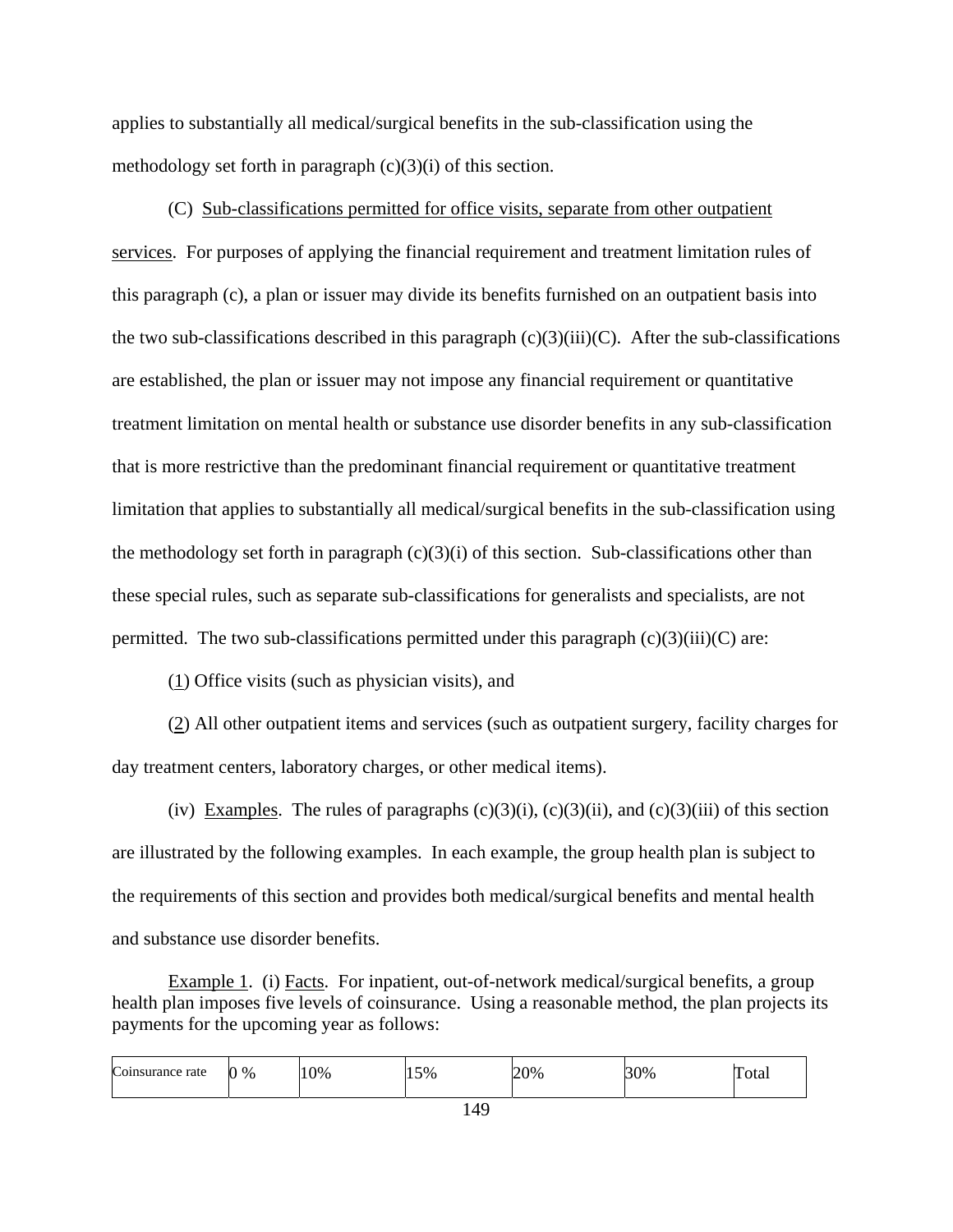| Projected payments $$200x$              |     | \$100x               | \$450x                | \$100x               | \$150x                | \$1,000x |
|-----------------------------------------|-----|----------------------|-----------------------|----------------------|-----------------------|----------|
| Percent of total plan $20\%$<br>costs   |     | 10%                  | 45%                   | 10%                  | 15%                   |          |
| Percent subject to<br>coinsurance level | N/A | 12.5%<br>(100x/800x) | 56.25%<br>(450x/800x) | 12.5%<br>(100x/800x) | 18.75%<br>(150x/800x) |          |

The plan projects plan costs of \$800x to be subject to coinsurance (\$100x +  $$450x + $100x +$  $$150x = $800x$ . Thus, 80 percent (\$800x/\$1,000x) of the benefits are projected to be subject to coinsurance, and 56.25 percent of the benefits subject to coinsurance are projected to be subject to the 15 percent coinsurance level.

 (ii) Conclusion. In this Example 1, the two-thirds threshold of the substantially all standard is met for coinsurance because 80 percent of all inpatient, out-of-network medical/surgical benefits are subject to coinsurance. Moreover, the 15 percent coinsurance is the predominant level because it is applicable to more than one-half of inpatient, out-of-network medical/surgical benefits subject to the coinsurance requirement. The plan may not impose any level of coinsurance with respect to inpatient, out-of-network mental health or substance use disorder benefits that is more restrictive than the 15 percent level of coinsurance.

Example 2. (i) Facts. For outpatient, in-network medical/surgical benefits, a plan imposes five different copayment levels. Using a reasonable method, the plan projects payments for the upcoming year as follows:

| Copayment<br>amount                    | \$0    | \$10               | \$15               | \$20                 | \$50                 | Total    |
|----------------------------------------|--------|--------------------|--------------------|----------------------|----------------------|----------|
| Projected<br>payments                  | \$200x | \$200x             | \$200x             | \$300x               | \$100x               | \$1,000x |
| Percent of total<br>plan costs         | 20%    | 20%                | 20%                | 30%                  | 10%                  |          |
| Percent subject to $N/A$<br>copayments |        | 25%<br>(200x/800x) | 25%<br>(200x/800x) | 37.5%<br>(300x/800x) | 12.5%<br>(100x/800x) |          |

The plan projects plan costs of \$800x to be subject to copayments (\$200x + \$200x + \$300x +  $$100x = $800x$ . Thus, 80 percent (\$800x/\$1,000x) of the benefits are projected to be subject to a copayment.

 (ii) Conclusion. In this Example 2, the two-thirds threshold of the substantially all standard is met for copayments because 80 percent of all outpatient, in-network medical/surgical benefits are subject to a copayment. Moreover, there is no single level that applies to more than one-half of medical/surgical benefits in the classification subject to a copayment (for the \$10 copayment, 25%; for the \$15 copayment, 25%; for the \$20 copayment, 37.5%; and for the \$50 copayment, 12.5%). The plan can combine any levels of copayment, including the highest levels, to determine the predominant level that can be applied to mental health or substance use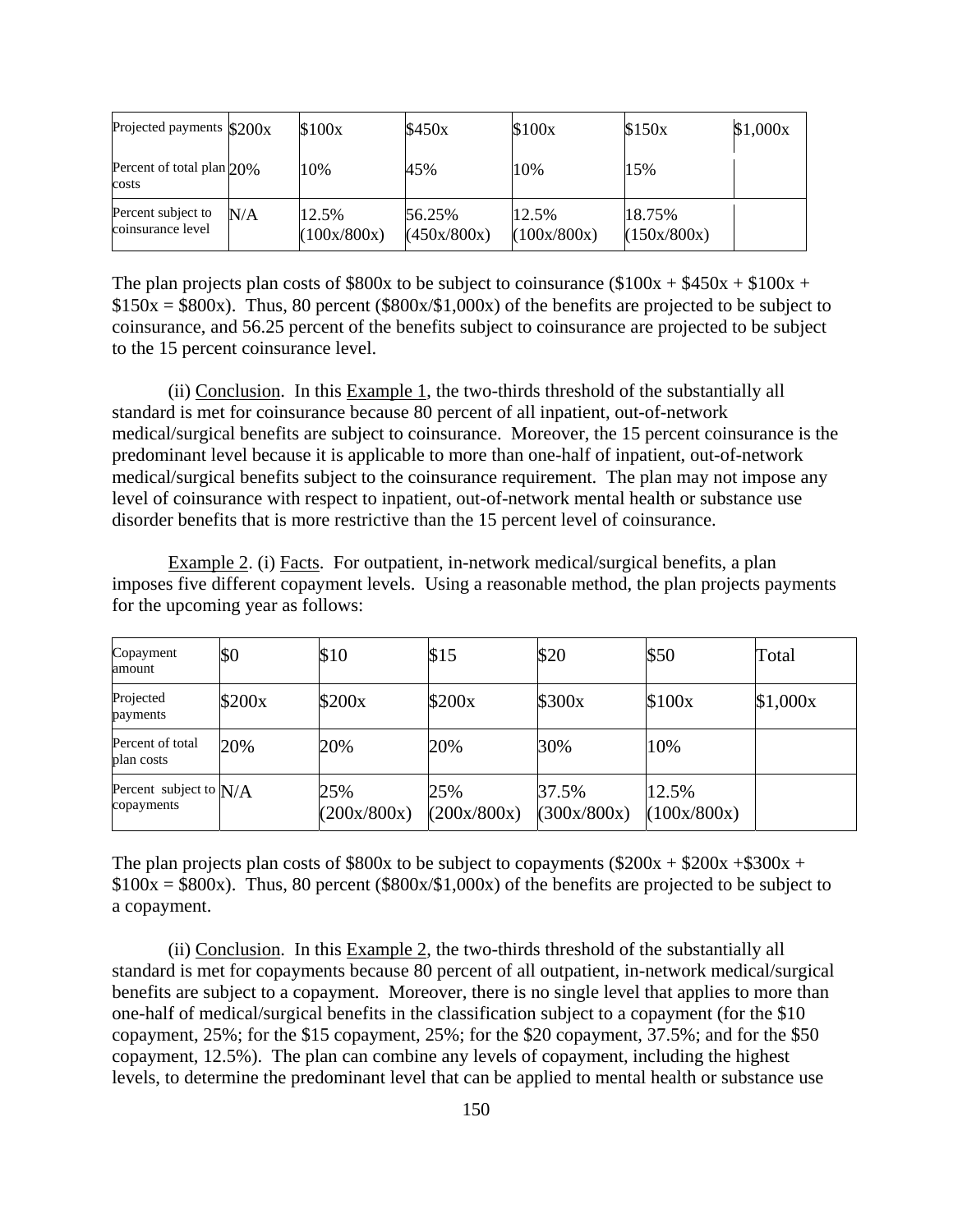disorder benefits. If the plan combines the highest levels of copayment, the combined projected payments for the two highest copayment levels, the \$50 copayment and the \$20 copayment, are not more than one-half of the outpatient, in-network medical/surgical benefits subject to a copayment because they are exactly one-half  $(\$300x + \$100x = \$400x; \$400x/\$800x = 50\%$ ). The combined projected payments for the three highest copayment levels – the \$50 copayment, the \$20 copayment, and the \$15 copayment – are more than one-half of the outpatient, innetwork medical/surgical benefits subject to the copayments  $(\$100x + \$300x + \$200x = \$600x;$  $$600x/$800x = 75\%$ . Thus, the plan may not impose any copayment on outpatient, in-network mental health or substance use disorder benefits that is more restrictive than the least restrictive copayment in the combination, the \$15 copayment.

Example 3. (i) Facts. A plan imposes a \$250 deductible on all medical/surgical benefits for self-only coverage and a \$500 deductible on all medical/surgical benefits for family coverage. The plan has no network of providers. For all medical/surgical benefits, the plan imposes a coinsurance requirement. The plan imposes no other financial requirements or treatment limitations.

(ii) Conclusion. In this Example 3, because the plan has no network of providers, all benefits are provided out-of-network. Because self-only and family coverage are subject to different deductibles, whether the deductible applies to substantially all medical/surgical benefits is determined separately for self-only medical/surgical benefits and family medical/surgical benefits. Because the coinsurance is applied without regard to coverage units, the predominant coinsurance that applies to substantially all medical/surgical benefits is determined without regard to coverage units.

Example 4. (i) Facts. A plan applies the following financial requirements for prescription drug benefits. The requirements are applied without regard to whether a drug is generally prescribed with respect to medical/surgical benefits or with respect to mental health or substance use disorder benefits. Moreover, the process for certifying a particular drug as "generic", "preferred brand name", "non-preferred brand name", or "specialty" complies with the rules of paragraph  $(c)(4)(i)$  of this section (relating to requirements for nonquantitative treatment limitations).

|                          | Tier 1        | Tier 2                                                            | Tier 3                                                          | Tier 4 |
|--------------------------|---------------|-------------------------------------------------------------------|-----------------------------------------------------------------|--------|
| Tier<br>description      | Generic drugs | Preferred brand name Non-preferred brand Specialty drugs<br>drugs | name drugs (which<br>may have Tier 1 or<br>Tier 2 alternatives) |        |
| Percent paid by plan 90% |               | 80%                                                               | 60%                                                             | 50%    |

(ii) Conclusion. In this Example 4, the financial requirements that apply to prescription drug benefits are applied without regard to whether a drug is generally prescribed with respect to medical/surgical benefits or with respect to mental health or substance use disorder benefits; the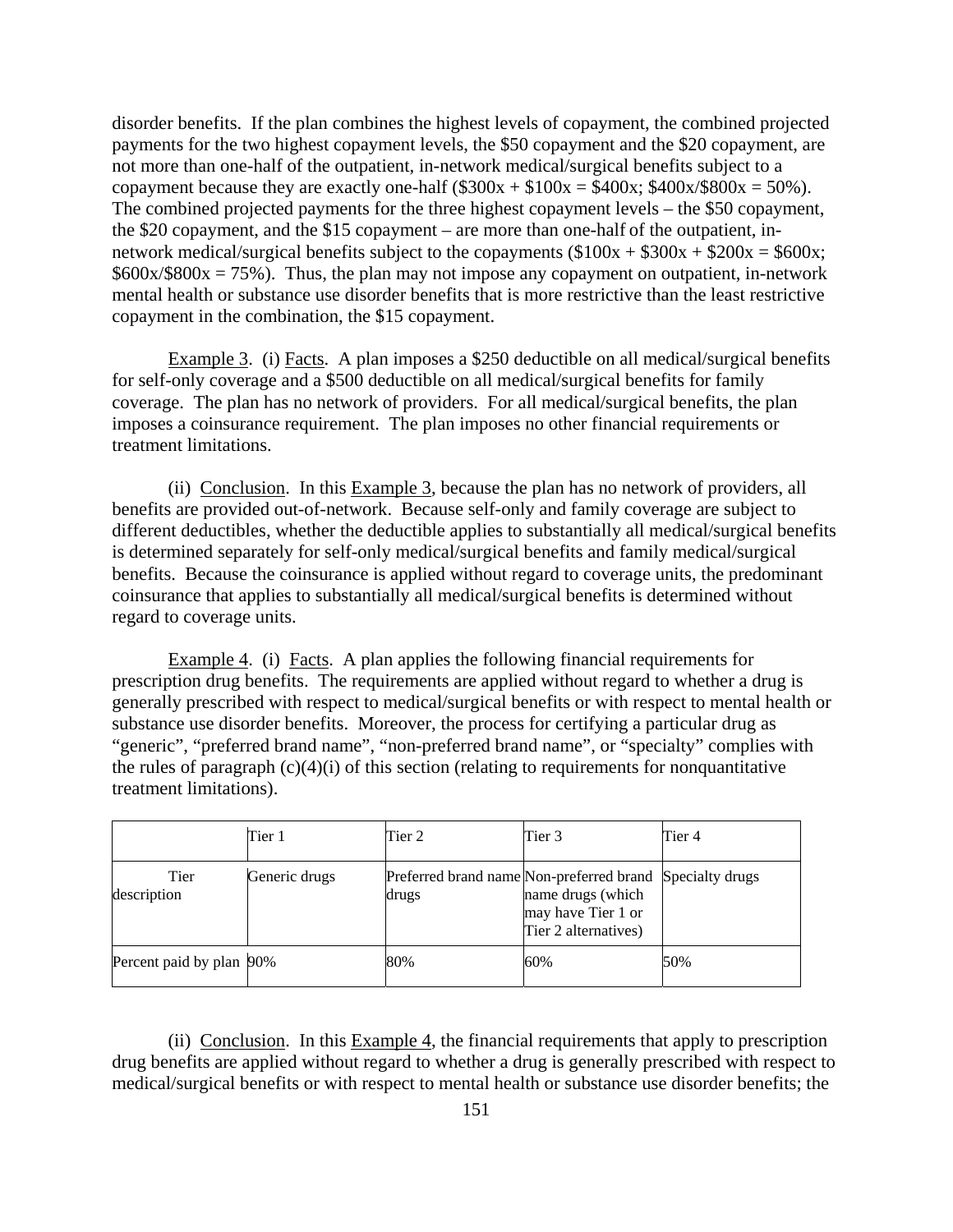process for certifying drugs in different tiers complies with paragraph (c)(4) of this section; and the bases for establishing different levels or types of financial requirements are reasonable. The financial requirements applied to prescription drug benefits do not violate the parity requirements of this paragraph  $(c)(3)$ .

Example 5. (i) Facts. A plan has two-tiers of network of providers: a preferred provider tier and a participating provider tier. Providers are placed in either the preferred tier or participating tier based on reasonable factors determined in accordance with the rules in paragraph  $(c)(4)(i)$  of this section, such as accreditation, quality and performance measures (including customer feedback), and relative reimbursement rates. Furthermore, provider tier placement is determined without regard to whether a provider specializes in the treatment of mental health conditions or substance use disorders, or medical/surgical conditions. The plan divides the in-network classifications into two sub-classifications (in-network/preferred and innetwork/participating). The plan does not impose any financial requirement or treatment limitation on mental health or substance use disorder benefits in either of these subclassifications that is more restrictive than the predominant financial requirement or treatment limitation that applies to substantially all medical/surgical benefits in each sub-classification.

(ii) Conclusion. In this Example 5, the division of in-network benefits into subclassifications that reflect the preferred and participating provider tiers does not violate the parity requirements of this paragraph (c)(3).

Example 6. (i) Facts. With respect to outpatient, in-network benefits, a plan imposes a \$25 copayment for office visits and a 20 percent coinsurance requirement for outpatient surgery. The plan divides the outpatient, in-network classification into two sub-classifications (in-network office visits and all other outpatient, in-network items and services). The plan or issuer does not impose any financial requirement or quantitative treatment limitation on mental health or substance use disorder benefits in either of these sub-classifications that is more restrictive than the predominant financial requirement or quantitative treatment limitation that applies to substantially all medical/surgical benefits in each sub-classification.

(ii) Conclusion. In this Example 6, the division of outpatient, in-network benefits into sub-classifications for office visits and all other outpatient, in-network items and services does not violate the parity requirements of this paragraph (c)(3).

Example 7. (i) Facts. Same facts as Example 6, but for purposes of determining parity, the plan divides the outpatient, in-network classification into outpatient, in-network generalists and outpatient, in-network specialists.

(ii) Conclusion. In this Example 7, the division of outpatient, in-network benefits into any sub-classifications other than office visits and all other outpatient items and services violates the requirements of paragraph  $(c)(3)(iii)(C)$  of this section.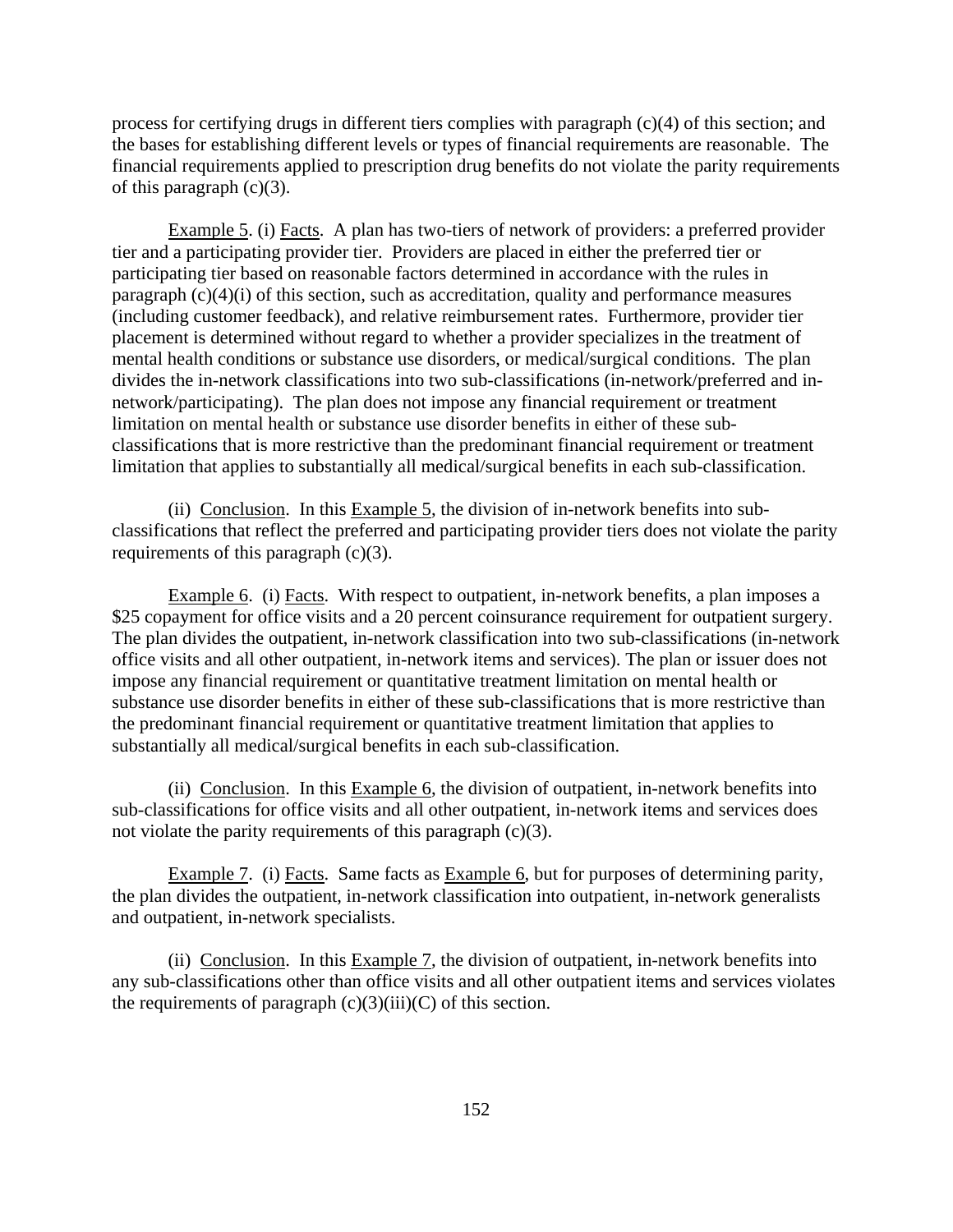(v) No separate cumulative financial requirements or cumulative quantitative treatment

limitations– (A) A group health plan (or health insurance coverage offered in connection with a group health plan) may not apply any cumulative financial requirement or cumulative quantitative treatment limitation for mental health or substance use disorder benefits in a classification that accumulates separately from any established for medical/surgical benefits in the same classification.

(B)The rules of this paragraph (c)(3)(v) are illustrated by the following examples:

Example 1*.* (i) Facts. A group health plan imposes a combined annual \$500 deductible on all medical/surgical, mental health, and substance use disorder benefits.

(ii) Conclusion. In this Example 1, the combined annual deductible complies with the requirements of this paragraph  $(c)(3)(v)$ .

Example 2*.* (i) Facts. A plan imposes an annual \$250 deductible on all medical/surgical benefits and a separate annual \$250 deductible on all mental health and substance use disorder benefits.

(ii) Conclusion. In this Example 2, the separate annual deductible on mental health and substance use disorder benefits violates the requirements of this paragraph  $(c)(3)(v)$ .

Example 3*.* (i) Facts. A plan imposes an annual \$300 deductible on all medical/surgical benefits and a separate annual \$100 deductible on all mental health or substance use disorder benefits.

(ii) Conclusion. In this Example 3, the separate annual deductible on mental health and substance use disorder benefits violates the requirements of this paragraph  $(c)(3)(v)$ .

Example 4. (i) Facts. A plan generally imposes a combined annual \$500 deductible on all benefits (both medical/surgical benefits and mental health and substance use disorder benefits) except prescription drugs. Certain benefits, such as preventive care, are provided without regard to the deductible. The imposition of other types of financial requirements or treatment limitations varies with each classification. Using reasonable methods, the plan projects its payments for medical/surgical benefits in each classification for the upcoming year as follows:

| Classification | <b>Benefits Subject to Total Benefits</b> | Percent Subject to |
|----------------|-------------------------------------------|--------------------|
|                | Deductible                                | Deductible         |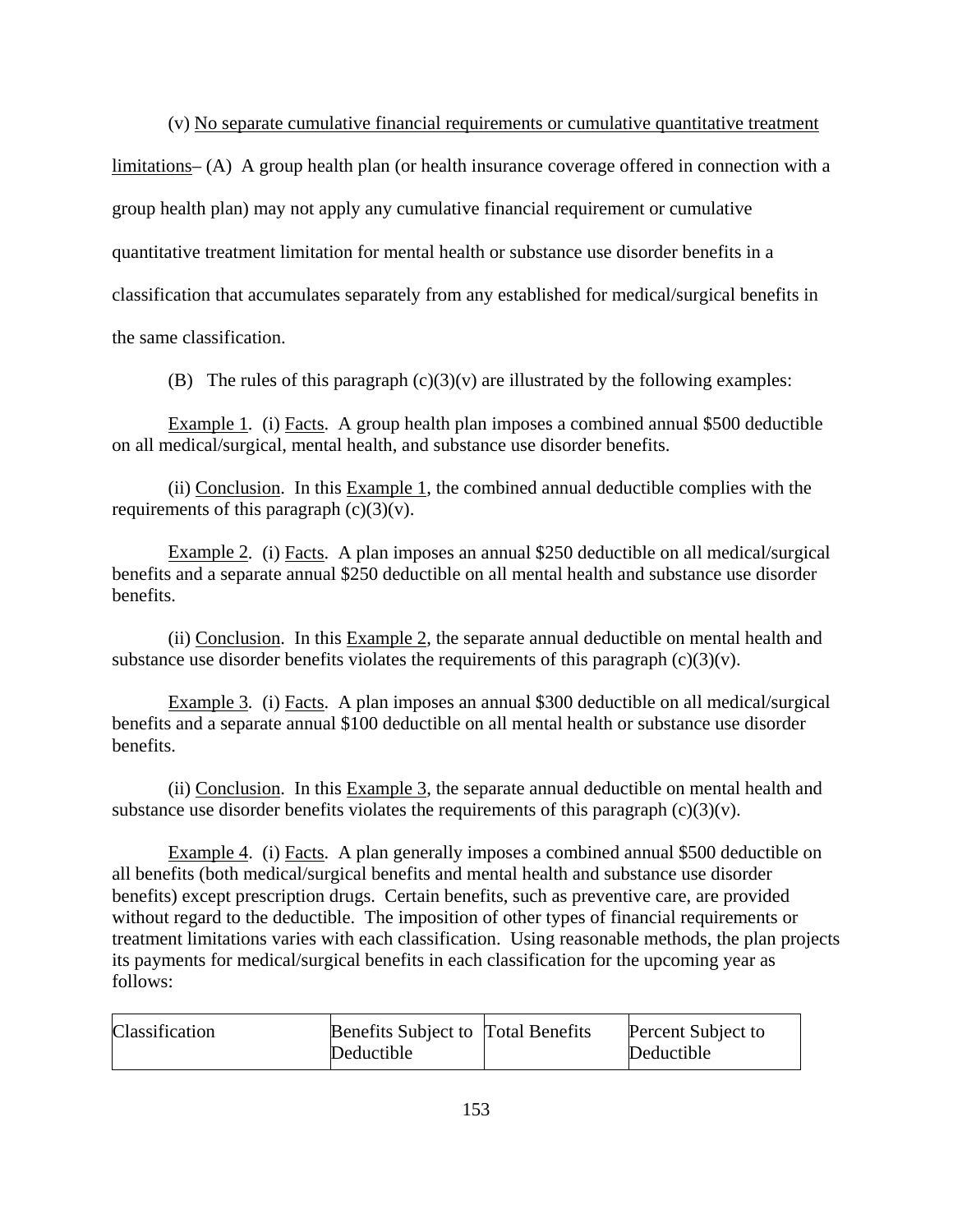| Inpatient, in-network      | \$1,800x | \$2,000x | 90%  |
|----------------------------|----------|----------|------|
| Inpatient, out-of-network  | \$1,000x | \$1,000x | 100% |
| Outpatient, in-network     | \$1,400x | \$2,000x | 70%  |
| Outpatient, out-of-network | \$1,880x | \$2,000x | 94%  |
| <b>Emergency care</b>      | \$300x   | \$500x   | 60%  |

(ii) Conclusion. In this Example 4, the two-thirds threshold of the substantially all standard is met with respect to each classification except emergency care because in each of those other classifications at least two-thirds of medical/surgical benefits are subject to the \$500 deductible. Moreover, the \$500 deductible is the predominant level in each of those other classifications because it is the only level. However, emergency care mental health and substance use disorder benefits cannot be subject to the \$500 deductible because it does not apply to substantially all emergency care medical/surgical benefits.

(4) Nonquantitative treatment limitations – (i) General rule. A group health plan (or

health insurance coverage) may not impose a nonquantitative treatment limitation with respect to mental health or substance use disorder benefits in any classification unless, under the terms of the plan (or health insurance coverage) as written and in operation, any processes, strategies, evidentiary standards, or other factors used in applying the nonquantitative treatment limitation to mental health or substance use disorder benefits in the classification are comparable to, and are applied no more stringently than, the processes, strategies, evidentiary standards, or other factors used in applying the limitation with respect to medical/surgical benefits in the classification.

 (ii) Illustrative list of nonquantitative treatment limitations. Nonquantitative treatment limitations include –

(A) Medical management standards limiting or excluding benefits based on medical necessity or medical appropriateness, or based on whether the treatment is experimental or investigative;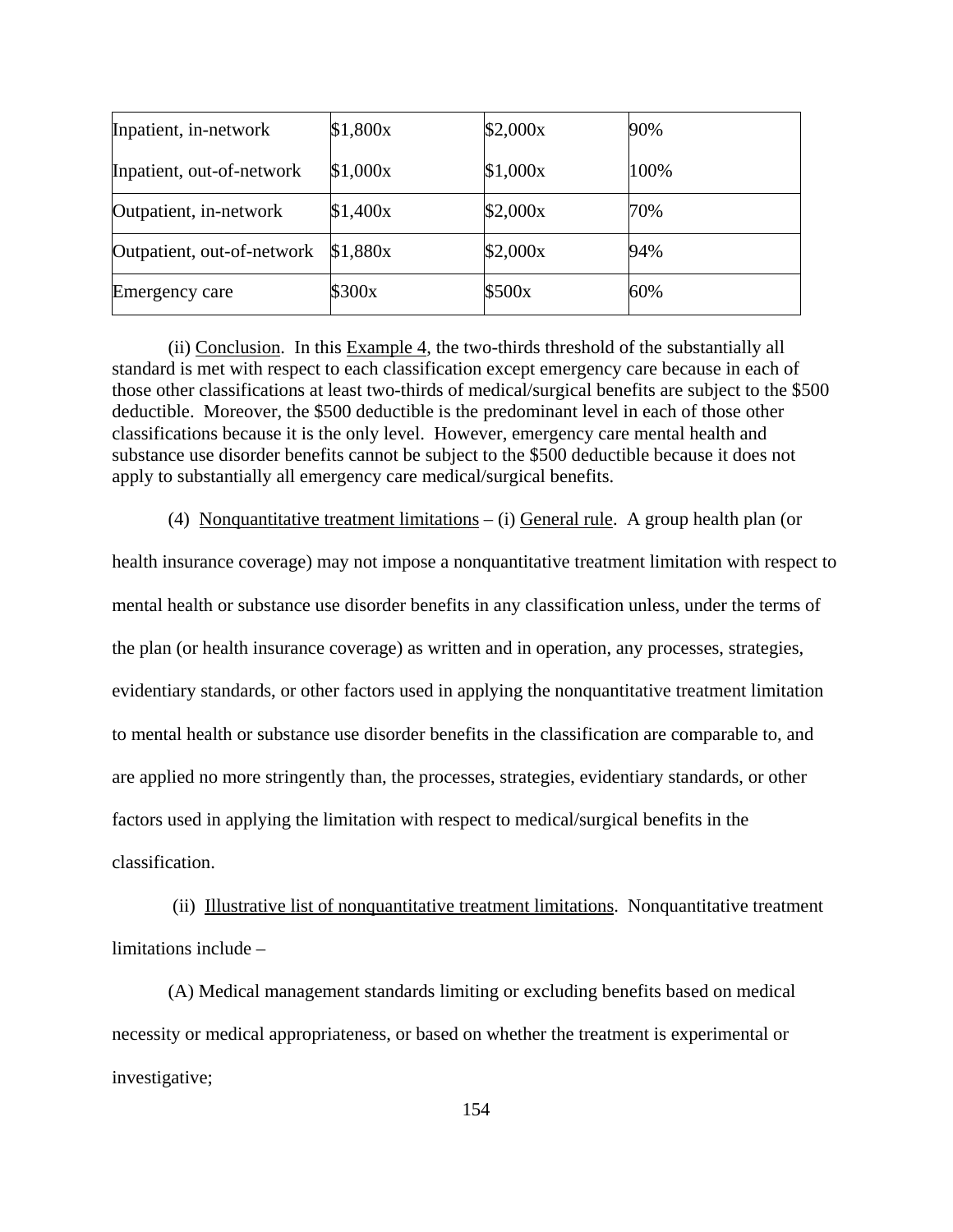(B) Formulary design for prescription drugs;

(C) For plans with multiple network tiers (such as preferred providers and participating providers), network tier design;

(D) Standards for provider admission to participate in a network, including reimbursement rates;

(E) Plan methods for determining usual, customary, and reasonable charges;

(F) Refusal to pay for higher-cost therapies until it can be shown that a lower-cost therapy is not effective (also known as fail-first policies or step therapy protocols);

(G) Exclusions based on failure to complete a course of treatment; and

(H) Restrictions based on geographic location, facility type, provider specialty, and other criteria that limit the scope or duration of benefits for services provided under the plan or coverage.

(iii) Examples. The rules of this paragraph  $(c)(4)$  are illustrated by the following examples. In each example, the group health plan is subject to the requirements of this section and provides both medical/surgical benefits and mental health and substance use disorder benefits.

Example 1. (i) Facts. A plan requires prior authorization from the plan's utilization reviewer that a treatment is medically necessary for all inpatient medical/surgical benefits and for all inpatient mental health and substance use disorder benefits. In practice, inpatient benefits for medical/surgical conditions are routinely approved for seven days, after which a treatment plan must be submitted by the patient's attending provider and approved by the plan. On the other hand, for inpatient mental health and substance use disorder benefits, routine approval is given only for one day, after which a treatment plan must be submitted by the patient's attending provider and approved by the plan.

(ii) Conclusion. In this Example 1, the plan violates the rules of this paragraph  $(c)(4)$ because it is applying a stricter nonquantitative treatment limitation in practice to mental health and substance use disorder benefits than is applied to medical/surgical benefits.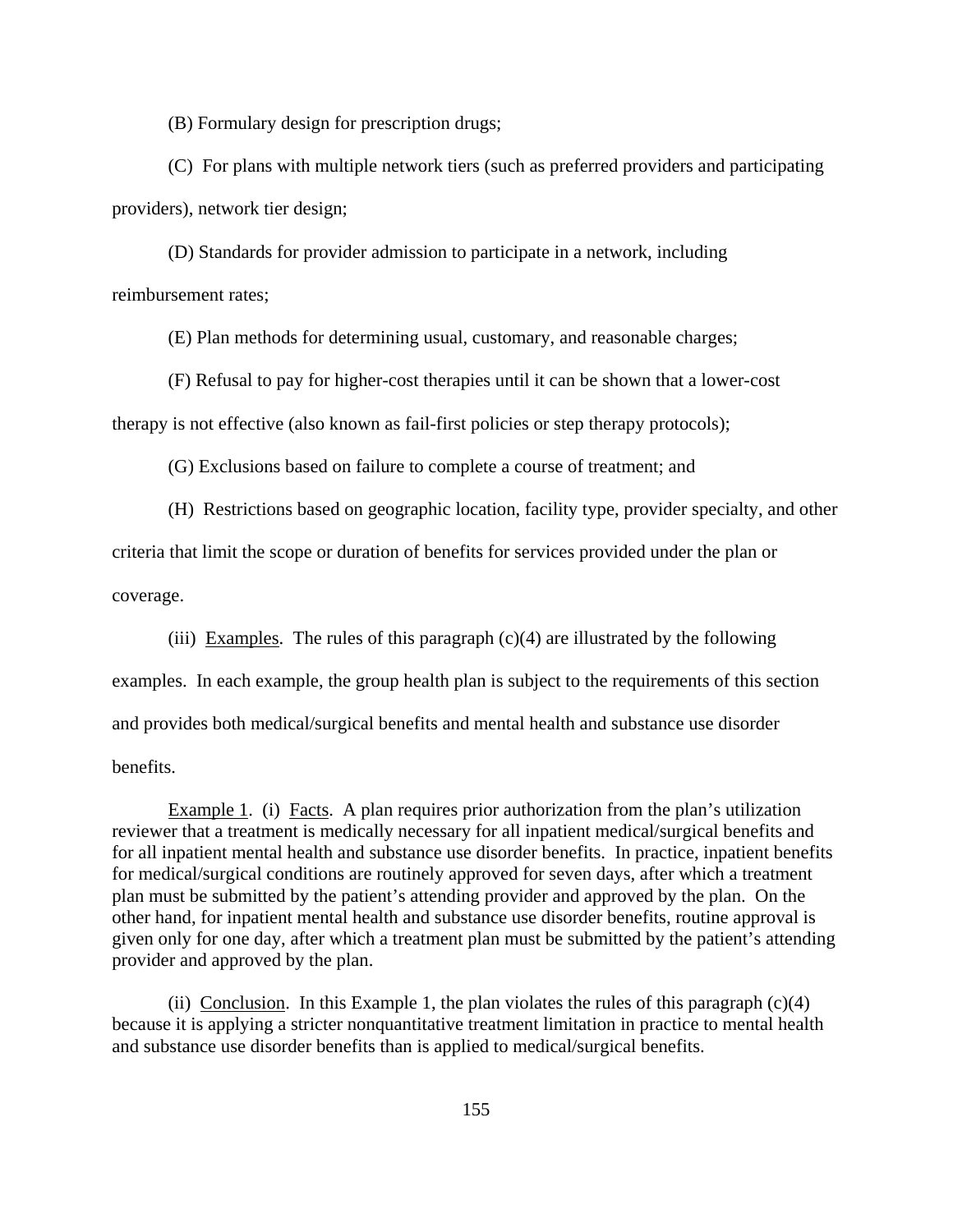Example 2. (i) Facts. A plan applies concurrent review to inpatient care where there are high levels of variation in length of stay (as measured by a coefficient of variation exceeding 0.8). In practice, the application of this standard affects 60 percent of mental health conditions and substance use disorders, but only 30 percent of medical/surgical conditions.

(ii) Conclusion. In this Example 2, the plan complies with the rules of this paragraph (c)(4) because the evidentiary standard used by the plan is applied no more stringently for mental health and substance use disorder benefits than for medical/surgical benefits, even though it results in an overall difference in the application of concurrent review for mental health conditions or substance use disorders than for medical/surgical conditions.

Example 3. (i) Facts. A plan requires prior approval that a course of treatment is medically necessary for outpatient, in-network medical/surgical, mental health, and substance use disorder benefits and uses comparable criteria in determining whether a course of treatment is medically necessary. For mental health and substance use disorder treatments that do not have prior approval, no benefits will be paid; for medical/surgical treatments that do not have prior approval, there will only be a 25 percent reduction in the benefits the plan would otherwise pay.

(ii) Conclusion. In this Example 3, the plan violates the rules of this paragraph  $(c)(4)$ . Although the same nonquantitative treatment limitation – medical necessity – is applied both to mental health and substance use disorder benefits and to medical/surgical benefits for outpatient, in-network services, it is not applied in a comparable way. The penalty for failure to obtain prior approval for mental health and substance use disorder benefits is not comparable to the penalty for failure to obtain prior approval for medical/surgical benefits.

Example 4. (i) Facts. A plan generally covers medically appropriate treatments. For both medical/surgical benefits and mental health and substance use disorder benefits, evidentiary standards used in determining whether a treatment is medically appropriate (such as the number of visits or days of coverage) are based on recommendations made by panels of experts with appropriate training and experience in the fields of medicine involved. The evidentiary standards are applied in a manner that is based on clinically appropriate standards of care for a condition.

(ii) Conclusion. In this Example 4, the plan complies with the rules of this paragraph (c)(4) because the processes for developing the evidentiary standards used to determine medical appropriateness and the application of these standards to mental health and substance use disorder benefits are comparable to and are applied no more stringently than for medical/surgical benefits. This is the result even if the application of the evidentiary standards does not result in similar numbers of visits, days of coverage, or other benefits utilized for mental health conditions or substance use disorders as it does for any particular medical/surgical condition.

Example 5. (i) Facts. A plan generally covers medically appropriate treatments. In determining whether prescription drugs are medically appropriate, the plan automatically excludes coverage for antidepressant drugs that are given a black box warning label by the Food and Drug Administration (indicating the drug carries a significant risk of serious adverse effects). For other drugs with a black box warning (including those prescribed for other mental health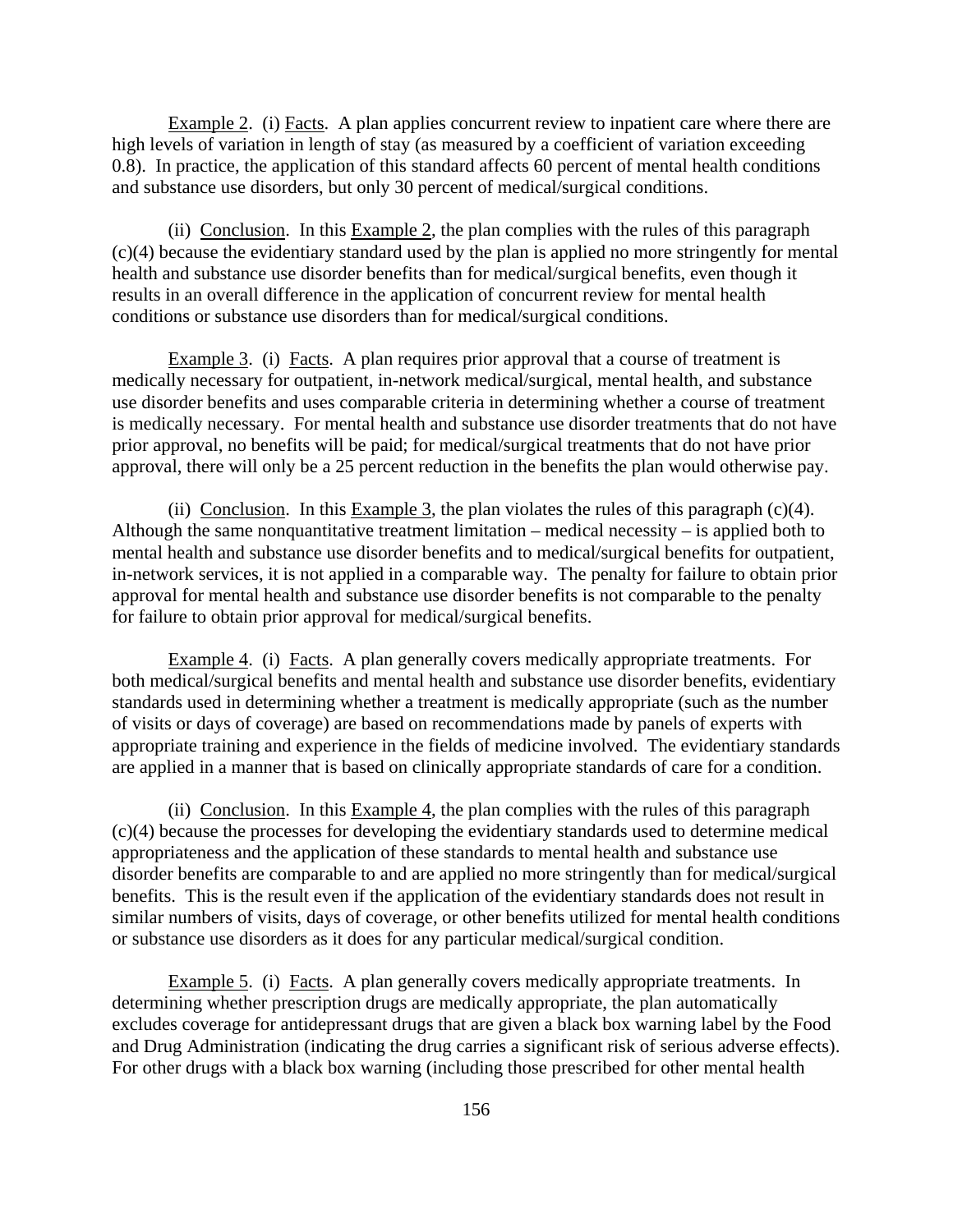conditions and substance use disorders, as well as for medical/surgical conditions), the plan will provide coverage if the prescribing physician obtains authorization from the plan that the drug is medically appropriate for the individual, based on clinically appropriate standards of care.

(ii) Conclusion. In this Example 5, the plan violates the rules of this paragraph  $(c)(4)$ . Although the standard for applying a nonquantitative treatment limitation is the same for both mental health and substance use disorder benefits and medical/surgical benefits – whether a drug has a black box warning – it is not applied in a comparable manner. The plan's unconditional exclusion of antidepressant drugs given a black box warning is not comparable to the conditional exclusion for other drugs with a black box warning.

Example 6. (i) Facts. An employer maintains both a major medical plan and an employee assistance program (EAP). The EAP provides, among other benefits, a limited number of mental health or substance use disorder counseling sessions. Participants are eligible for mental health or substance use disorder benefits under the major medical plan only after exhausting the counseling sessions provided by the EAP. No similar exhaustion requirement applies with respect to medical/surgical benefits provided under the major medical plan.

(ii) Conclusion. In this Example 6, limiting eligibility for mental health and substance use disorder benefits only after EAP benefits are exhausted is a nonquantitative treatment limitation subject to the parity requirements of this paragraph (c). Because no comparable requirement applies to medical/surgical benefits, the requirement may not be applied to mental health or substance use disorder benefits.

Example 7. (i) Facts. Training and State licensing requirements often vary among types of providers. A plan applies a general standard that any provider must meet the highest licensing requirement related to supervised clinical experience under applicable State law in order to participate in the plan's provider network. Therefore, the plan requires master's-level mental health therapists to have post-degree, supervised clinical experience but does not impose this requirement on master's-level general medical providers because the scope of their licensure under applicable State law does require clinical experience. In addition, the plan does not require post-degree, supervised clinical experience for psychiatrists or PhD level psychologists since their licensing already requires supervised training.

(ii) Conclusion. In this Example 7, the plan complies with the rules of this paragraph (c)(4). The requirement that master's-level mental health therapists must have supervised clinical experience to join the network is permissible, as long as the plan consistently applies the same standard to all providers even though it may have a disparate impact on certain mental health providers.

Example 8. (i) Facts. A plan considers a wide array of factors in designing medical management techniques for both mental health and substance use disorder benefits and medical/surgical benefits, such as cost of treatment; high cost growth; variability in cost and quality; elasticity of demand; provider discretion in determining diagnosis, or type or length of treatment; clinical efficacy of any proposed treatment or service; licensing and accreditation of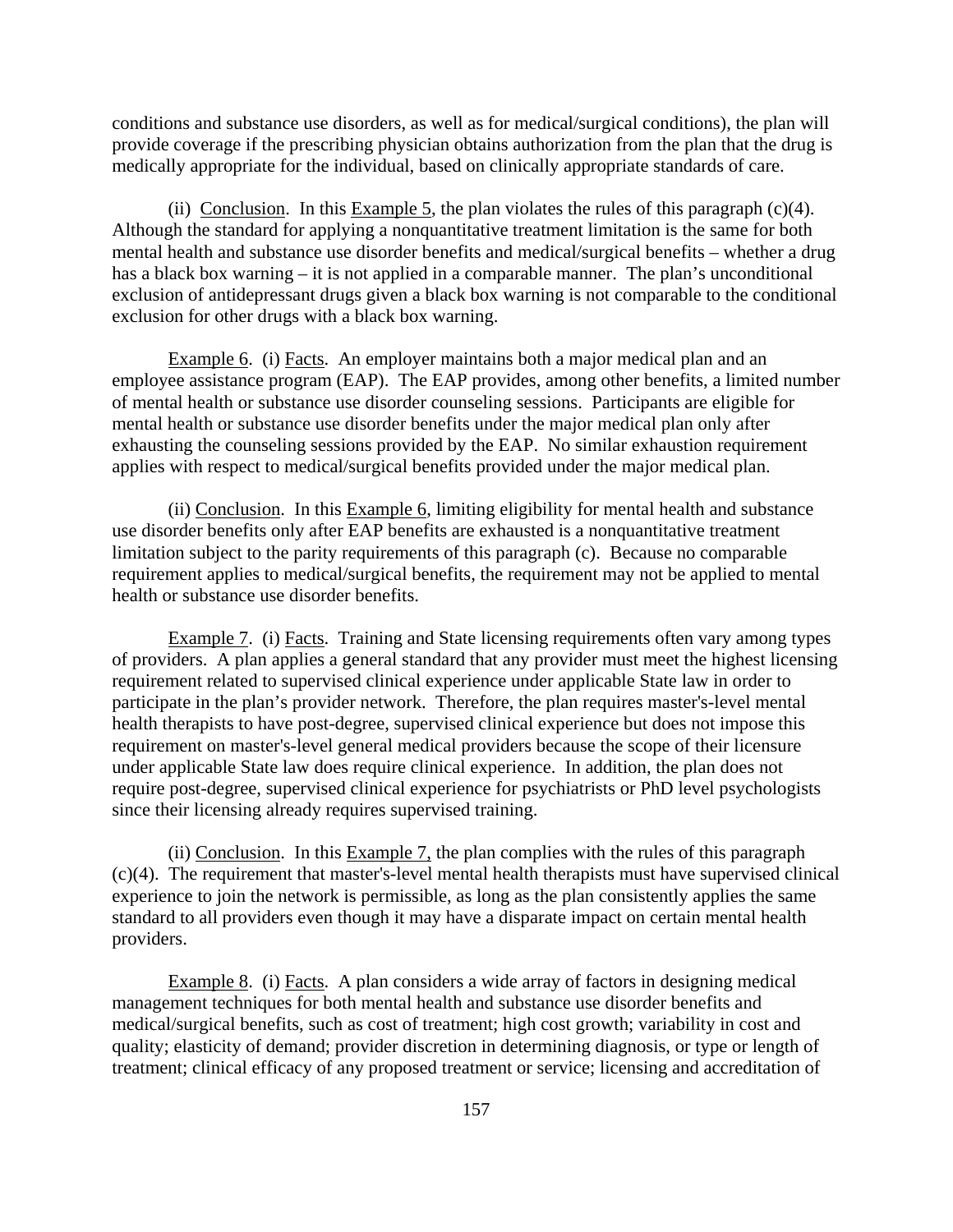providers; and claim types with a high percentage of fraud. Based on application of these factors in a comparable fashion, prior authorization is required for some (but not all) mental health and substance use disorder benefits, as well as for some medical/surgical benefits, but not for others. For example, the plan requires prior authorization for: outpatient surgery; speech, occupational, physical, cognitive and behavioral therapy extending for more than six months; durable medical equipment; diagnostic imaging; skilled nursing visits; home infusion therapy; coordinated home care; pain management; high-risk prenatal care; delivery by cesarean section; mastectomy; prostate cancer treatment; narcotics prescribed for more than seven days; and all inpatient services beyond 30 days. The evidence considered in developing its medical management techniques includes consideration of a wide array of recognized medical literature and professional standards and protocols (including comparative effectiveness studies and clinical trials). This evidence and how it was used to develop these medical management techniques is also well documented by the plan.

(ii) Conclusion. In this Example 8, the plan complies with the rules of this paragraph (c)(4). Under the terms of the plan as written and in operation, the processes, strategies, evidentiary standards, and other factors considered by the plan in implementing its prior authorization requirement with respect to mental health and substance use disorder benefits are comparable to, and applied no more stringently than, those applied with respect to medical/surgical benefits.

Example 9. (i) Facts. A plan generally covers medically appropriate treatments. The plan automatically excludes coverage for inpatient substance use disorder treatment in any setting outside of a hospital (such as a freestanding or residential treatment center). For inpatient treatment outside of a hospital for other conditions (including freestanding or residential treatment centers prescribed for mental health conditions, as well as for medical/surgical conditions), the plan will provide coverage if the prescribing physician obtains authorization from the plan that the inpatient treatment is medically appropriate for the individual, based on clinically appropriate standards of care.

(ii) Conclusion. In this Example 9, the plan violates the rules of this paragraph  $(c)(4)$ . Although the same nonquantitative treatment limitation – medical appropriateness – is applied to both mental health and substance use disorder benefits and medical/surgical benefits, the plan's unconditional exclusion of substance use disorder treatment in any setting outside of a hospital is not comparable to the conditional exclusion of inpatient treatment outside of a hospital for other conditions.

Example 10. (i) Facts. A plan generally provides coverage for medically appropriate medical/surgical benefits as well as mental health and substance use disorder benefits. The plan excludes coverage for inpatient, out-of-network treatment of chemical dependency when obtained outside of the State where the policy is written. There is no similar exclusion for medical/surgical benefits within the same classification.

(ii) Conclusion. In this Example 10, the plan violates the rules of this paragraph  $(c)(4)$ . The plan is imposing a nonquantitative treatment limitation that restricts benefits based on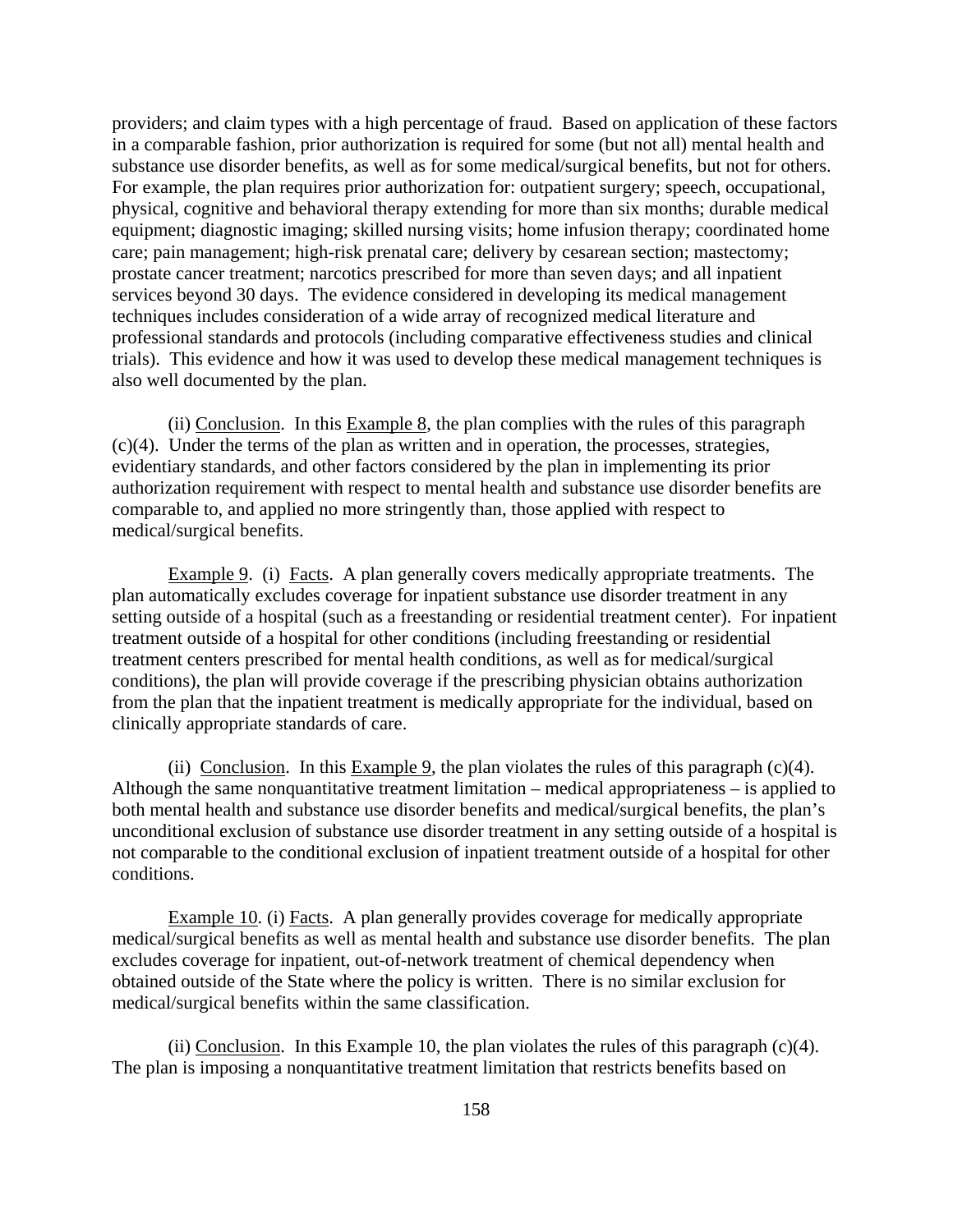geographic location. Because there is no comparable exclusion that applies to medical/surgical benefits, this exclusion may not be applied to mental health or substance use disorder benefits.

Example 11. (i) Facts. A plan requires prior authorization for all outpatient mental health and substance use disorder services after the ninth visit and will only approve up to five additional visits per authorization. With respect to outpatient medical/surgical benefits, the plan allows an initial visit without prior authorization. After the initial visit, the plan pre-approves benefits based on the individual treatment plan recommended by the attending provider based on that individual's specific medical condition. There is no explicit, predetermined cap on the amount of additional visits approved per authorization.

(ii) Conclusion. In this Example 11, the plan violates the rules of this paragraph  $(c)(4)$ . Although the same nonquantitative treatment limitation – prior authorization to determine medical appropriateness – is applied to both mental health and substance use disorder benefits and medical/surgical benefits for outpatient services, it is not applied in a comparable way. While the plan is more generous with respect to the number of visits initially provided without pre-authorization for mental health benefits, treating all mental health conditions and substance use disorders in the same manner, while providing for individualized treatment of medical conditions, is not a comparable application of this nonquantitative treatment limitation.

(5) Exemptions. The rules of this paragraph (c) do not apply if a group health plan (or

health insurance coverage) satisfies the requirements of paragraph (f) or (g) of this section

(relating to exemptions for small employers and for increased cost).

(d) Availability of plan information  $- (1)$  Criteria for medical necessity determinations.

The criteria for medical necessity determinations made under a group health plan with respect to mental health or substance use disorder benefits (or health insurance coverage offered in connection with the plan with respect to such benefits) must be made available by the plan administrator (or the health insurance issuer offering such coverage) to any current or potential participant, beneficiary, or contracting provider upon request.

(2) Reason for any denial. The reason for any denial under a group health plan (or health insurance coverage offered in connection with such plan) of reimbursement or payment for services with respect to mental health or substance use disorder benefits in the case of any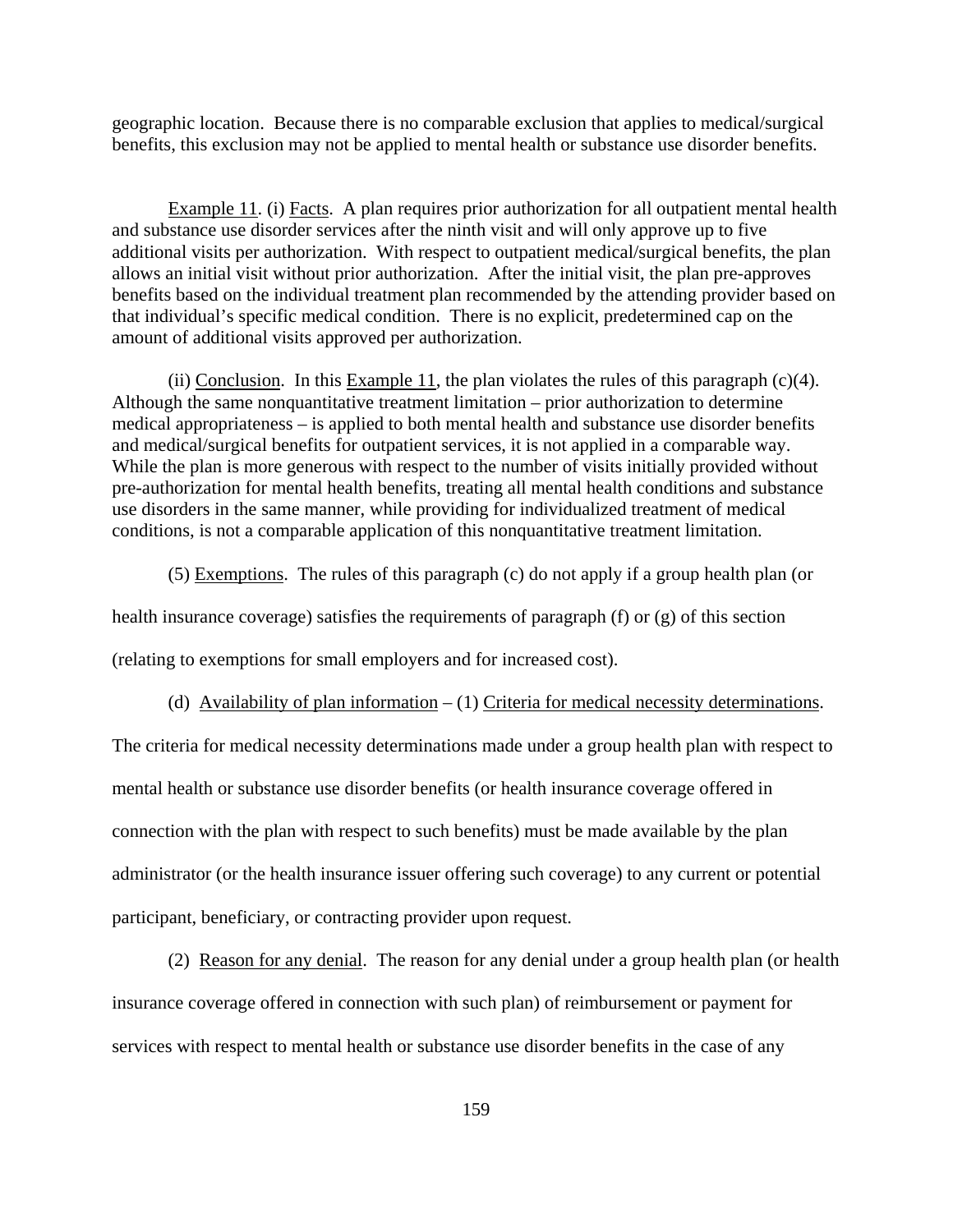participant or beneficiary must be made available by the plan administrator (or the health insurance issuer offering such coverage) to the participant or beneficiary in a form and manner consistent with the requirements of § 2560.503-1 of this chapter for group health plans.

 (3) Provisions of other law. Compliance with the disclosure requirements in paragraphs  $(d)(1)$  and  $(d)(2)$  of this section is not determinative of compliance with any other provision of applicable Federal or State law. In particular, in addition to those disclosure requirements, provisions of other applicable law require disclosure of information relevant to medical/surgical, mental health, and substance use disorder benefits. For example, ERISA section 104 and § 2520.104b-1 of this chapter provide that, for plans subject to ERISA, instruments under which the plan is established or operated must generally be furnished to plan participants within 30 days of request. Instruments under which the plan is established or operated include documents with information on medical necessity criteria for both medical/surgical benefits and mental health and substance use disorder benefits, as well as the processes, strategies, evidentiary standards, and other factors used to apply a nonquantitative treatment limitation with respect to medical/surgical benefits and mental health or substance use disorder benefits under the plan. In addition, §§ 2560.503-1 and 2590.715-2719 of this chapter set forth rules regarding claims and appeals, including the right of claimants (or their authorized representative) upon appeal of an adverse benefit determination (or a final internal adverse benefit determination) to be provided upon request and free of charge, reasonable access to and copies of all documents, records, and other information relevant to the claimant's claim for benefits. This includes documents with information on medical necessity criteria for both medical/surgical benefits and mental health and substance use disorder benefits, as well as the processes, strategies, evidentiary standards,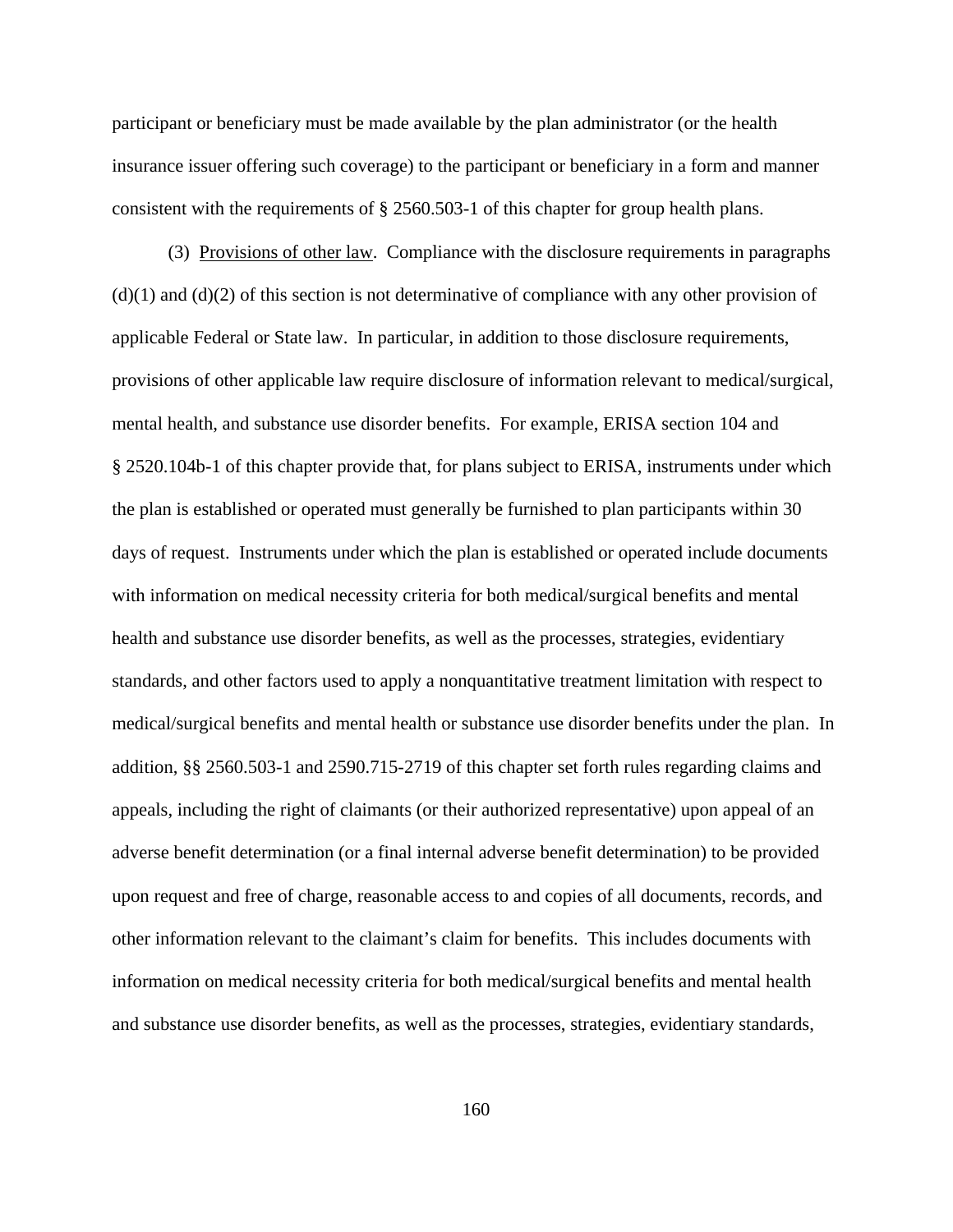and other factors used to apply a nonquantitative treatment limitation with respect to medical/surgical benefits and mental health or substance use disorder benefits under the plan.

(e) Applicability  $- (1)$  Group health plans. The requirements of this section apply to a group health plan offering medical/surgical benefits and mental health or substance use disorder benefits. If, under an arrangement or arrangements to provide medical care benefits by an employer or employee organization (including for this purpose a joint board of trustees of a multiemployer trust affiliated with one or more multiemployer plans), any participant (or beneficiary) can simultaneously receive coverage for medical/surgical benefits and coverage for mental health or substance use disorder benefits, then the requirements of this section (including the exemption provisions in paragraph (g) of this section) apply separately with respect to each combination of medical/surgical benefits and of mental health or substance use disorder benefits that any participant (or beneficiary) can simultaneously receive from that employer's or employee organization's arrangement or arrangements to provide medical care benefits, and all such combinations are considered for purposes of this section to be a single group health plan.

 (2) Health insurance issuers. The requirements of this section apply to a health insurance issuer offering health insurance coverage for mental health or substance use disorder benefits in connection with a group health plan subject to paragraph  $(e)(1)$  of this section.

(3) Scope. This section does not –

(i) Require a group health plan (or health insurance issuer offering coverage in connection with a group health plan) to provide any mental health benefits or substance use disorder benefits, and the provision of benefits by a plan (or health insurance coverage) for one or more mental health conditions or substance use disorders does not require the plan or health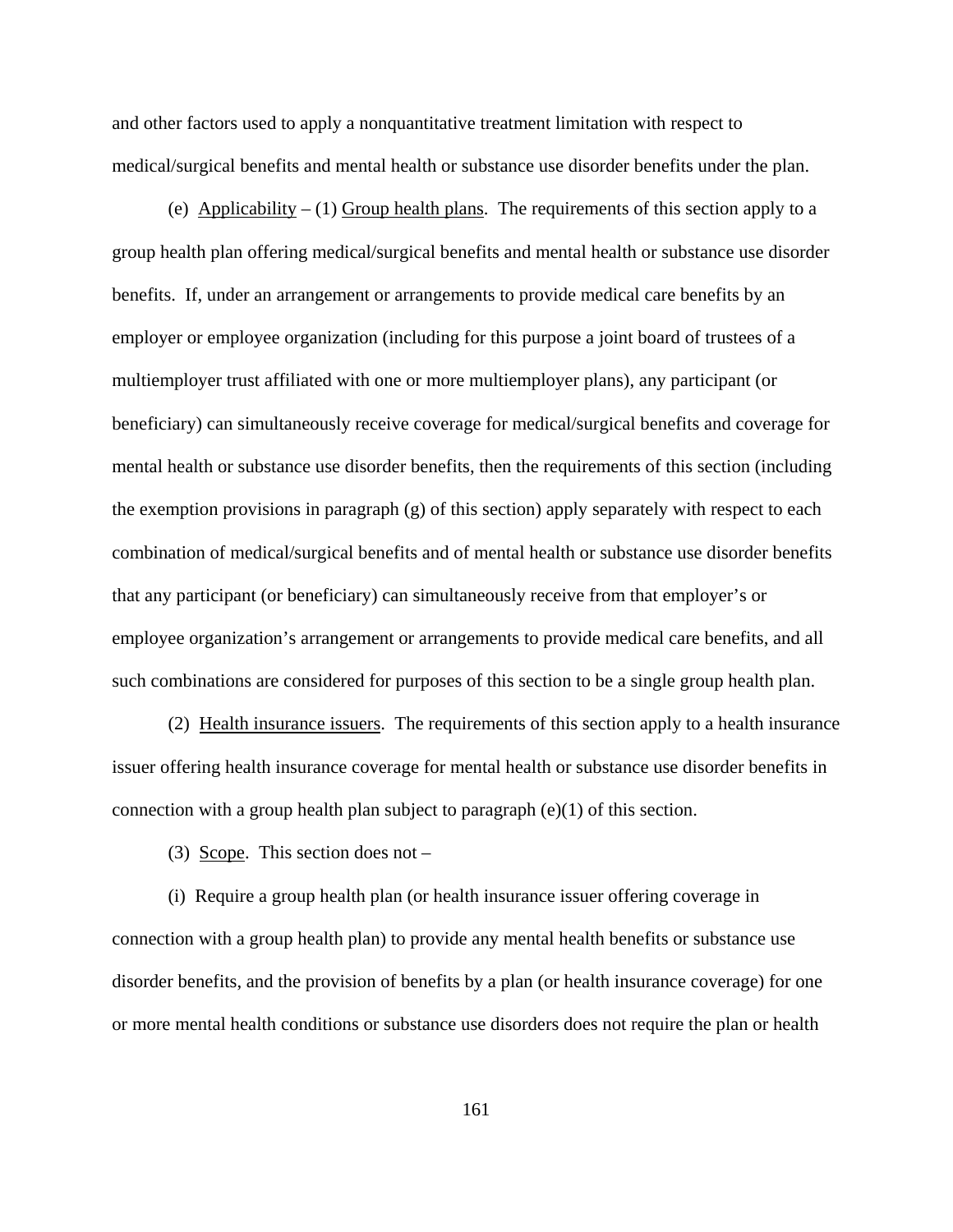insurance coverage under this section to provide benefits for any other mental health condition or substance use disorder;

(ii) Require a group health plan (or health insurance issuer offering coverage in connection with a group health plan) that provides coverage for mental health or substance use disorder benefits only to the extent required under PHS Act section 2713 to provide additional mental health or substance use disorder benefits in any classification in accordance with this section; or

 (iii) Affect the terms and conditions relating to the amount, duration, or scope of mental health or substance use disorder benefits under the plan (or health insurance coverage) except as specifically provided in paragraphs (b) and (c) of this section.

 (4) Coordination with EHB requirements. Nothing in paragraph (f) or (g) of this section changes the requirements of 45 CFR 147.150 and 45 CFR 156.115, providing that a health insurance issuer offering non-grandfathered health insurance coverage in the individual or small group market providing mental health and substance use disorder services, including behavioral health treatment services, as part of essential health benefits required under 45 CFR  $156.110(a)(5)$  and  $156.115(a)$ , must comply with the provisions of 45 CFR 146.136 to satisfy the requirement to provide essential health benefits.

 (f) Small employer exemption—(1) In general.The requirements of this section do not apply to a group health plan (or health insurance issuer offering coverage in connection with a group health plan) for a plan year of a small employer. For purposes of this paragraph (f), the term small employer means, in connection with a group health plan with respect to a calendar year and a plan year, an employer who employed an average of at least two (or one in the case of an employer residing in a State that permits small groups to include a single individual) but not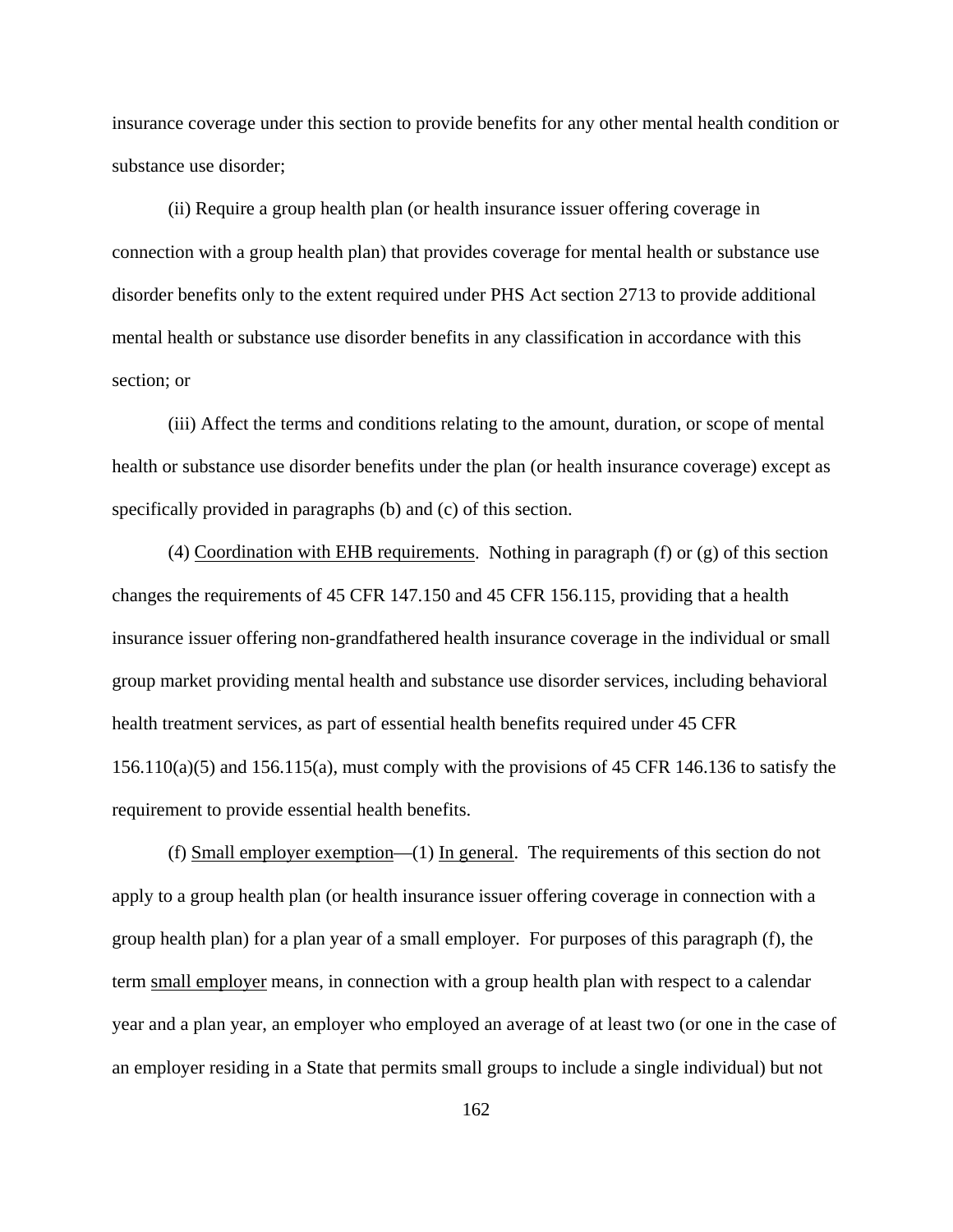more than 50 employees on business days during the preceding calendar year. See section 732(a) of ERISA and § 2590.732(b), which provide that this section (and certain other sections) does not apply to any group health plan (and health insurance issuer offering coverage in connection with a group health plan) for any plan year if, on the first day of the plan year, the plan has fewer than two participants who are current employees.

(2) Rules in determining employer size. For purposes of paragraph  $(f)(1)$  of this section—

(i) All persons treated as a single employer under subsections (b), (c), (m), and (o) of section 414 of the Code are treated as one employer;

(ii) If an employer was not in existence throughout the preceding calendar year, whether it is a small employer is determined based on the average number of employees the employer reasonably expects to employ on business days during the current calendar year; and

(iii) Any reference to an employer for purposes of the small employer exemption includes a reference to a predecessor of the employer.

(g) Increased cost exemption—(1) In general. If the application of this section to a group health plan (or health insurance coverage offered in connection with such plans) results in an increase for the plan year involved of the actual total cost of coverage with respect to medical/surgical benefits and mental health and substance use disorder benefits as determined and certified under paragraph  $(g)(3)$  of this section by an amount that exceeds the applicable percentage described in paragraph  $(g)(2)$  of this section of the actual total plan costs, the provisions of this section shall not apply to such plan (or coverage) during the following plan year, and such exemption shall apply to the plan (or coverage) for one plan year. An employer or issuer may elect to continue to provide mental health and substance use disorder benefits in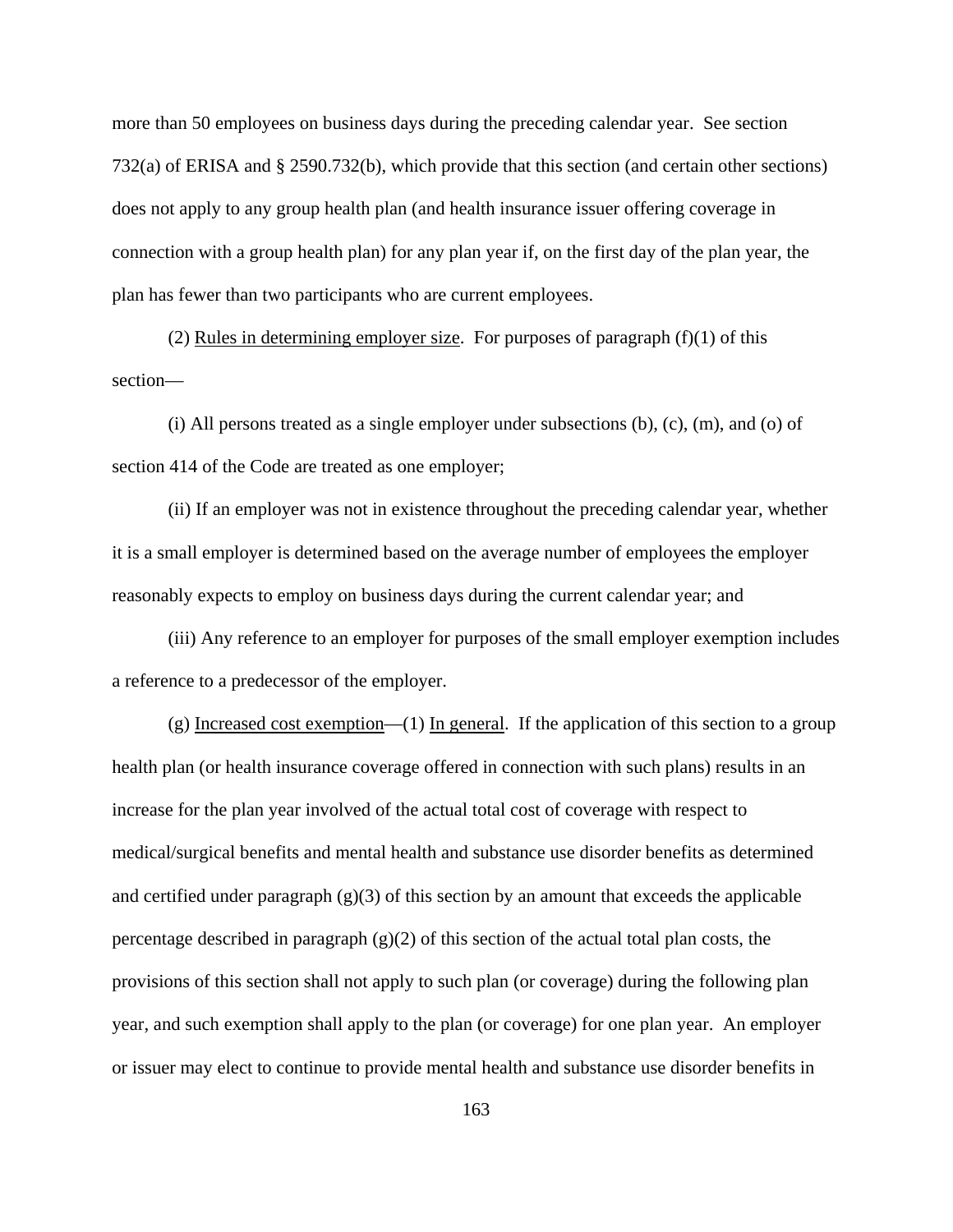compliance with this section with respect to the plan or coverage involved regardless of any increase in total costs.

(2) Applicable percentage. With respect to a plan or coverage, the applicable percentage described in this paragraph (g) is—

(i) 2 percent in the case of the first plan year in which this section is applied to the plan or coverage; and

(ii) 1 percent in the case of each subsequent plan year.

(3) Determinations by actuaries—(i) Determinations as to increases in actual costs under a plan or coverage that are attributable to implementation of the requirements of this section shall be made and certified by a qualified and licensed actuary who is a member in good standing of the American Academy of Actuaries. All such determinations must be based on the formula specified in paragraph  $(g)(4)$  of this section and shall be in a written report prepared by the actuary.

(ii) The written report described in paragraph  $(g)(3)(i)$  of this section shall be maintained by the group health plan or health insurance issuer, along with all supporting documentation relied upon by the actuary, for a period of six years following the notification made under paragraph  $(g)(6)$  of this section.

(4) Formula. The formula to be used to make the determination under paragraph  $(g)(3)(i)$ of this section is expressed mathematically as follows:

 $[(E_1 - E_0)/T_0] - D \ge k$ 

(i)  $E_1$  is the actual total cost of coverage with respect to mental health and substance use disorder benefits for the base period, including claims paid by the plan or issuer with respect to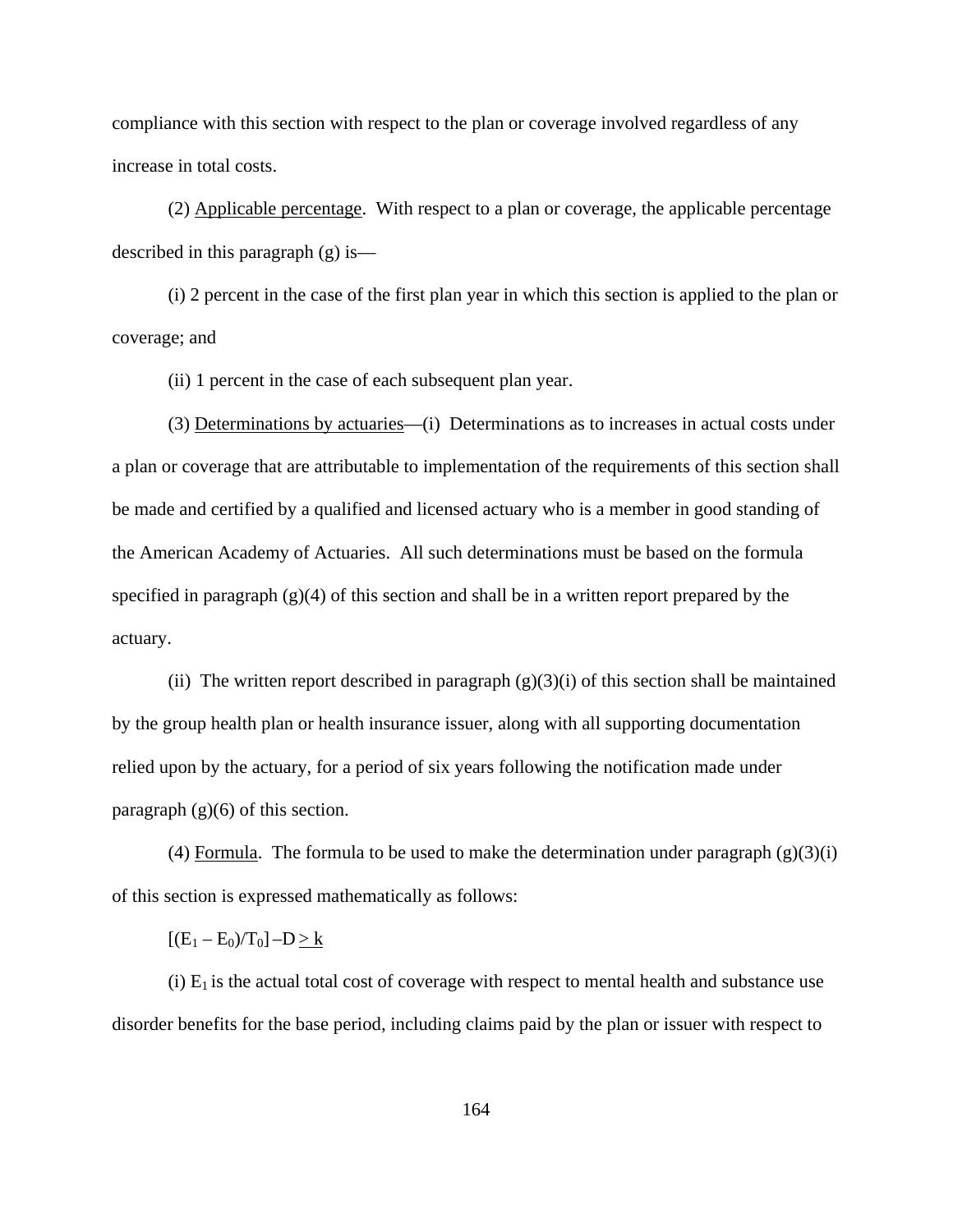mental health and substance use disorder benefits and administrative costs (amortized over time) attributable to providing these benefits consistent with the requirements of this section.

(ii)  $E_0$  is the actual total cost of coverage with respect to mental health and substance use disorder benefits for the length of time immediately before the base period (and that is equal in length to the base period), including claims paid by the plan or issuer with respect to mental health and substance use disorder benefits and administrative costs (amortized over time) attributable to providing these benefits.

(iii)  $T_0$  is the actual total cost of coverage with respect to all benefits during the base period.

 $(iv)$  k is the applicable percentage of increased cost specified in paragraph  $(g)(2)$  of this section that will be expressed as a fraction for purposes of this formula.

(v) D is the average change in spending that is calculated by applying the formula  $(E_1 E_0/T_0$  to mental health and substance use disorder spending in each of the five prior years and then calculating the average change in spending.

(5) Six month determination. If a group health plan or health insurance issuer seeks an exemption under this paragraph  $(g)$ , determinations under paragraph  $(g)(3)$  of this section shall be made after such plan or coverage has complied with this section for at least the first 6 months of the plan year involved.

(6) Notification. A group health plan or health insurance issuer that, based on the certification described under paragraph  $(g)(3)$  of this section, qualifies for an exemption under this paragraph (g), and elects to implement the exemption, must notify participants and beneficiaries covered under the plan, the Secretary, and the appropriate State agencies of such election.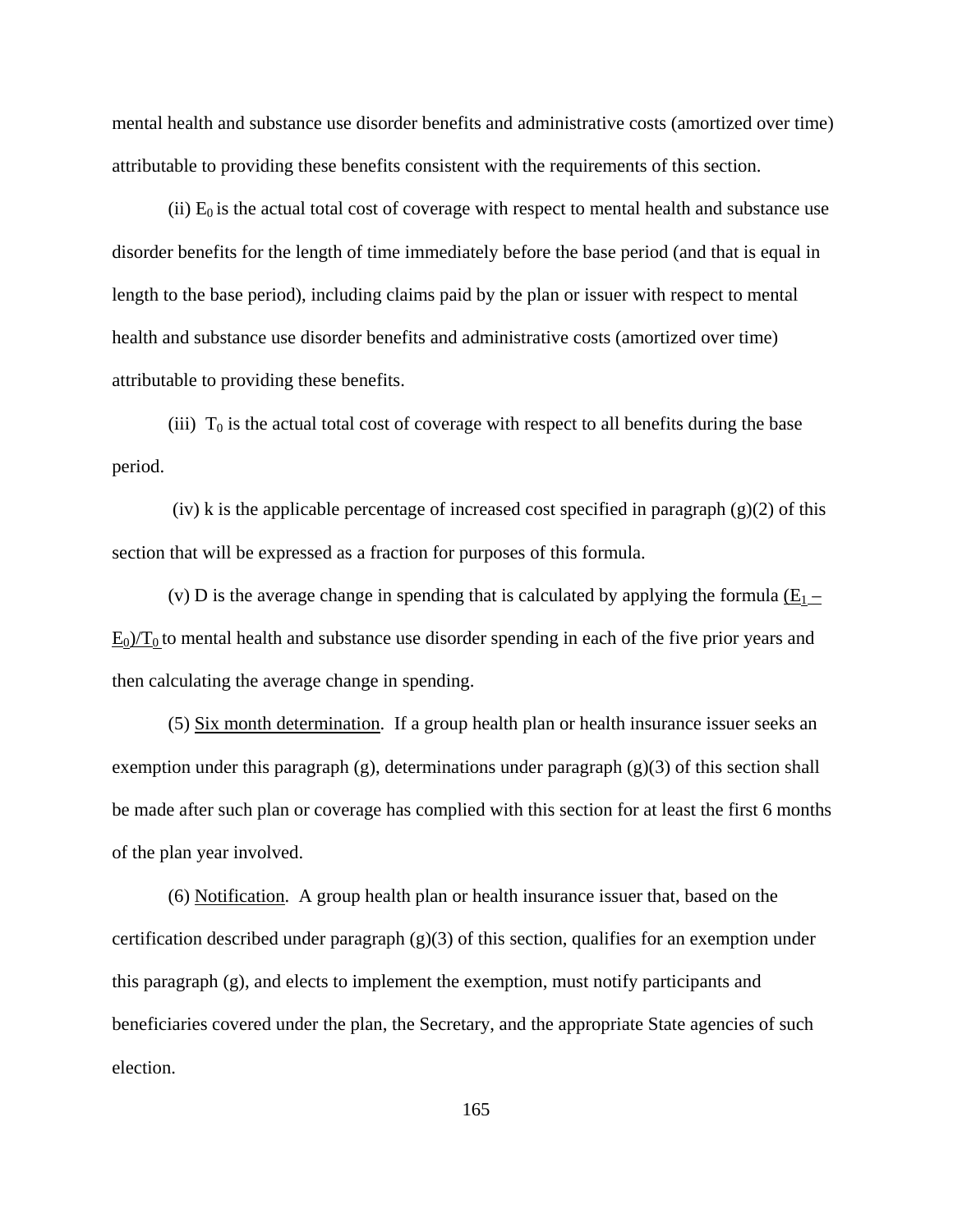(i) Participants and beneficiaries—(A) Content of notice. The notice to participants and beneficiaries must include the following information:

(1) A statement that the plan or issuer is exempt from the requirements of this section and a description of the basis for the exemption.

(2) The name and telephone number of the individual to contact for further information.

(3) The plan or issuer name and plan number (PN).

(4) The plan administrator's name, address, and telephone number.

(5) For single-employer plans, the plan sponsor's name, address, and telephone number (if different from paragraph  $(g)(6)(i)(A)(3)$  of this section) and the plan sponsor's employer identification number (EIN).

(6) The effective date of such exemption.

(7) A statement regarding the ability of participants and beneficiaries to contact the plan administrator or health insurance issuer to see how benefits may be affected as a result of the plan's or issuer's election of the exemption.

(8) A statement regarding the availability, upon request and free of charge, of a summary of the information on which the exemption is based (as required under paragraph  $(g)(6)(i)(D)$  of this section).

(B) Use of summary of material reductions in covered services or benefits*.* A plan or issuer may satisfy the requirements of paragraph  $(g)(6)(i)(A)$  of this section by providing participants and beneficiaries (in accordance with paragraph  $(g)(6)(i)(C)$  of this section) with a summary of material reductions in covered services or benefits consistent with § 2520.104b–3(d) of this chapter that also includes the information specified in paragraph  $(g)(6)(i)(A)$  of this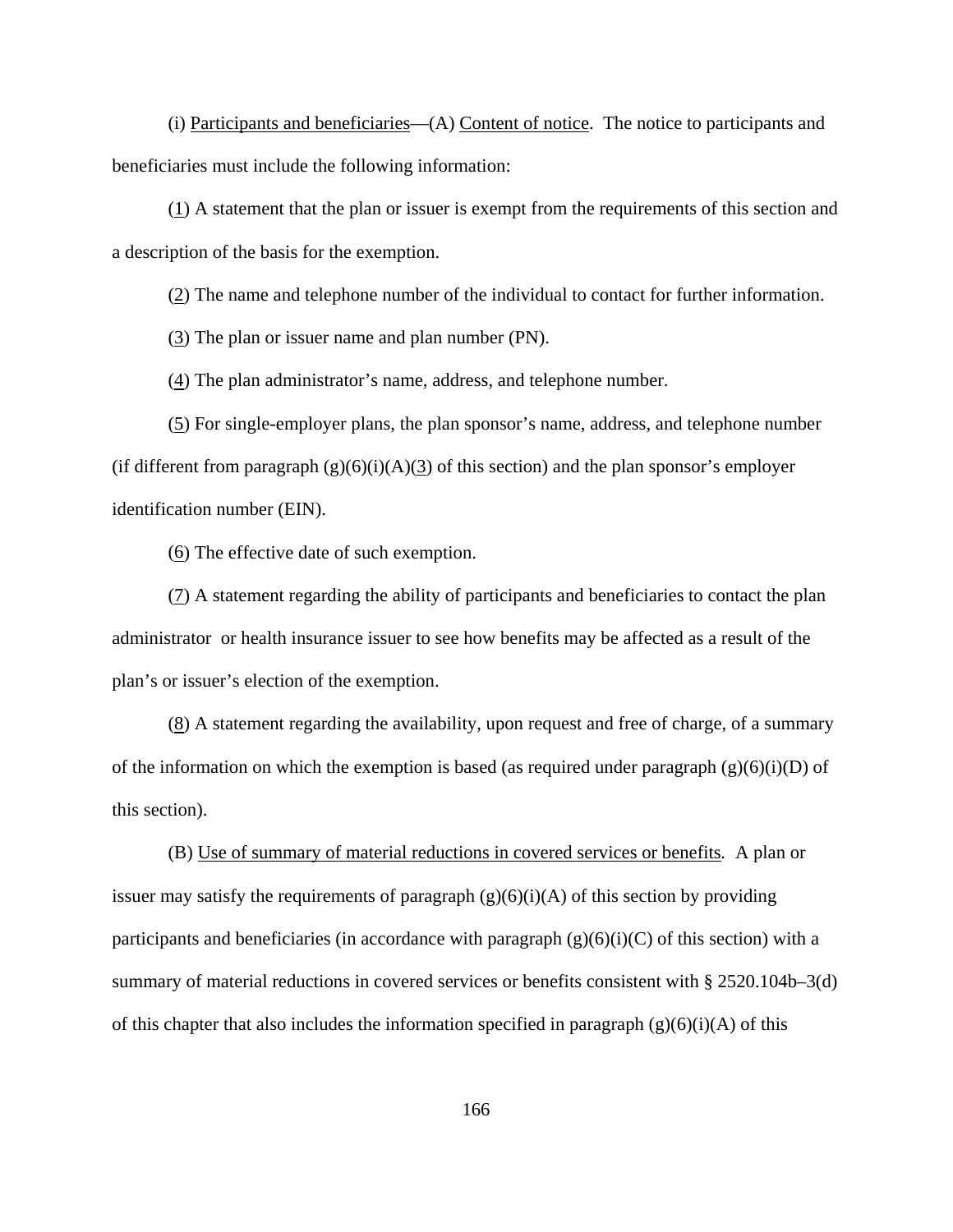section. However, in all cases, the exemption is not effective until 30 days after notice has been sent.

(C) Delivery*.* The notice described in this paragraph (g)(6)(i) is required to be provided to all participants and beneficiaries. The notice may be furnished by any method of delivery that satisfies the requirements of section  $104(b)(1)$  of ERISA (29 U.S.C.  $1024(b)(1)$ ) and its implementing regulations (for example, first-class mail). If the notice is provided to the participant and any beneficiaries at the participant's last known address, then the requirements of this paragraph  $(g)(6)(i)$  are satisfied with respect to the participant and all beneficiaries residing at that address. If a beneficiary's last known address is different from the participant's last known address, a separate notice is required to be provided to the beneficiary at the beneficiary's last known address.

(D) Availability of documentation*.* The plan or issuer must make available to participants and beneficiaries (or their representatives), on request and at no charge, a summary of the information on which the exemption was based. (For purposes of this paragraph (g), an individual who is not a participant or beneficiary and who presents a notice described in paragraph  $(g)(6)(i)$  of this section is considered to be a representative. A representative may request the summary of information by providing the plan a copy of the notice provided to the participant under paragraph  $(g)(6)(i)$  of this section with any personally identifiable information redacted.) The summary of information must include the incurred expenditures, the base period, the dollar amount of claims incurred during the base period that would have been denied under the terms of the plan or coverage absent amendments required to comply with paragraphs (b) and (c) of this section, the administrative costs related to those claims, and other administrative costs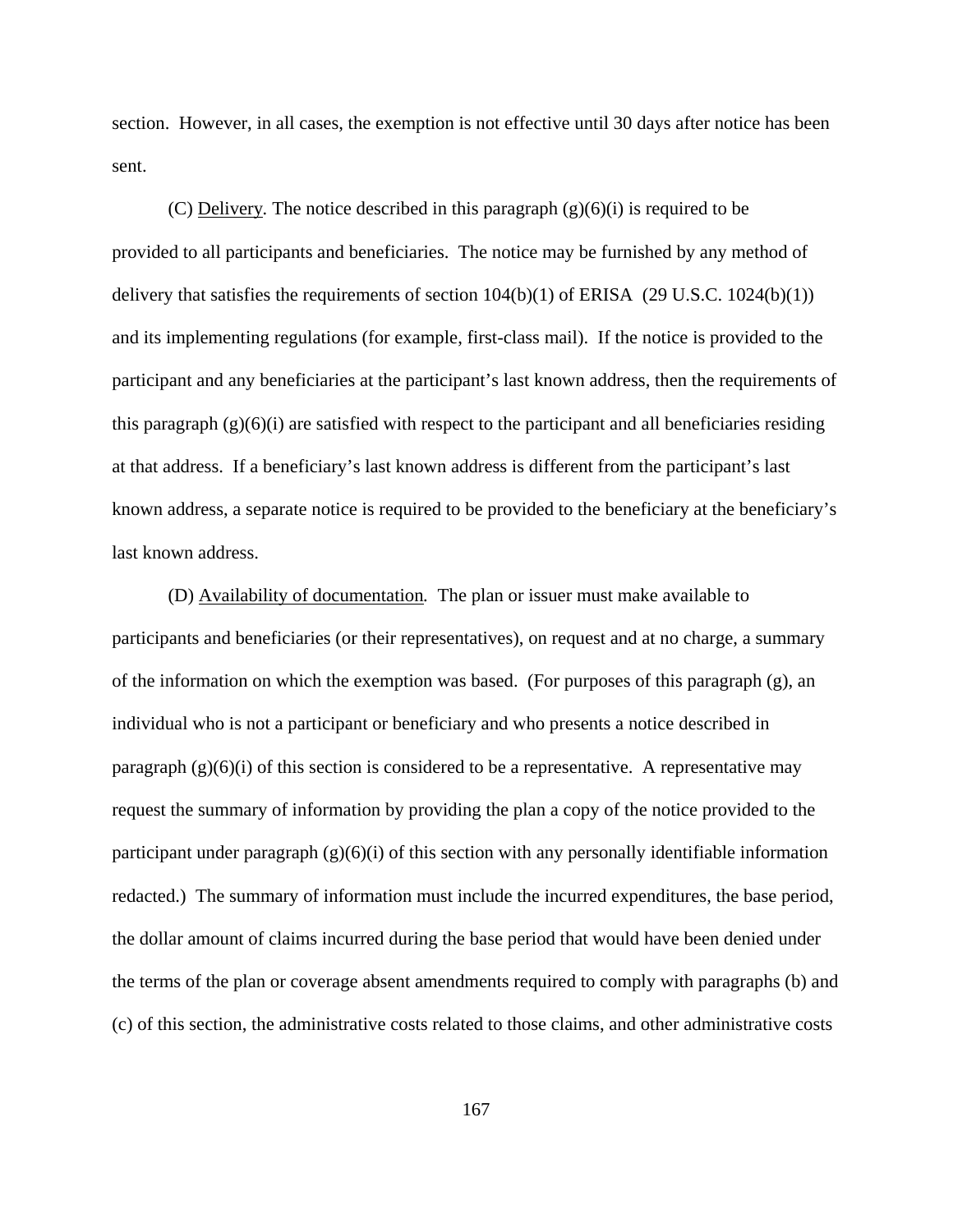attributable to complying with the requirements of this section. In no event should the summary of information include any personally identifiable information.

(ii) Federal agencies—(A) Content of notice. The notice to the Secretary must include the following information:

(1) A description of the number of covered lives under the plan (or coverage) involved at the time of the notification, and as applicable, at the time of any prior election of the cost exemption under this paragraph (g) by such plan (or coverage);

(2) For both the plan year upon which a cost exemption is sought and the year prior, a description of the actual total costs of coverage with respect to medical/surgical benefits and mental health and substance use disorder benefits; and

(3) For both the plan year upon which a cost exemption is sought and the year prior, the actual total costs of coverage with respect to mental health and substance use disorder benefits under the plan.

(B) Reporting*.* A group health plan, and any health insurance coverage offered in connection with a group health plan, must provide notice to the Department of Labor. This requirement is satisfied if the plan sends a copy, to the address designated by the Secretary in generally applicable guidance, of the notice described in paragraph  $(g)(6)(ii)(A)$  of this section identifying the benefit package to which the exemption applies.

(iii) Confidentiality. A notification to the Secretary under this paragraph  $(g)(6)$  shall be confidential. The Secretary shall make available, upon request and not more than on an annual basis, an anonymous itemization of each notification that includes—

(A) A breakdown of States by the size and type of employers submitting such notification; and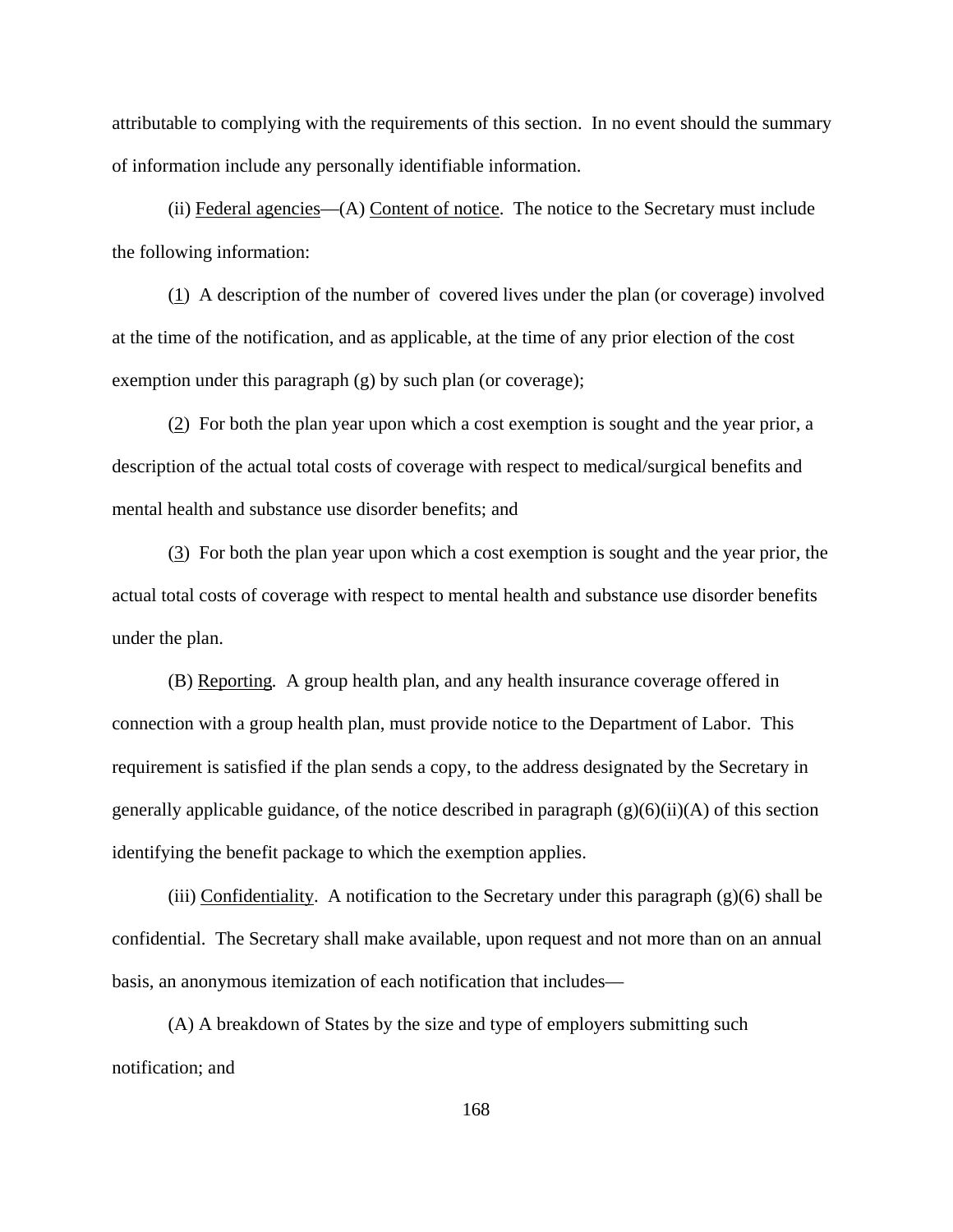(B) A summary of the data received under paragraph  $(g)(6)(ii)$  of this section.

(iv) Audits. The Secretary may audit the books and records of a group health plan or a health insurance issuer relating to an exemption, including any actuarial reports, during the 6 year period following notification of such exemption under paragraph (g)(6) of this section. A State agency receiving a notification under paragraph  $(g)(6)$  of this section may also conduct such an audit with respect to an exemption covered by such notification.

(h) Sale of nonparity health insurance coverage. A health insurance issuer may not sell a policy, certificate, or contract of insurance that fails to comply with paragraph (b) or (c) of this section, except to a plan for a year for which the plan is exempt from the requirements of this section because the plan meets the requirements of paragraph (f) or (g) of this section.

(i) Applicability dates—(1) In general. Except as provided in paragraph (i)(2) of this section, this section applies to group health plans and health insurance issuers offering group health insurance coverage on the first day of the first plan year beginning on or after July 1, 2014. Until the applicability date, plans and issuers are required to continue to comply with the corresponding sections of 29 CFR 2590.712 contained in the 29 CFR, parts 1927 to end, edition revised as of July 1, 2013.

(2) Special effective date for certain collectively-bargained plans. For a group health plan maintained pursuant to one or more collective bargaining agreements ratified before October 3, 2008, the requirements of this section do not apply to the plan (or health insurance coverage offered in connection with the plan) for plan years beginning before the date on which the last of the collective bargaining agreements terminates (determined without regard to any extension agreed to after October 3, 2008).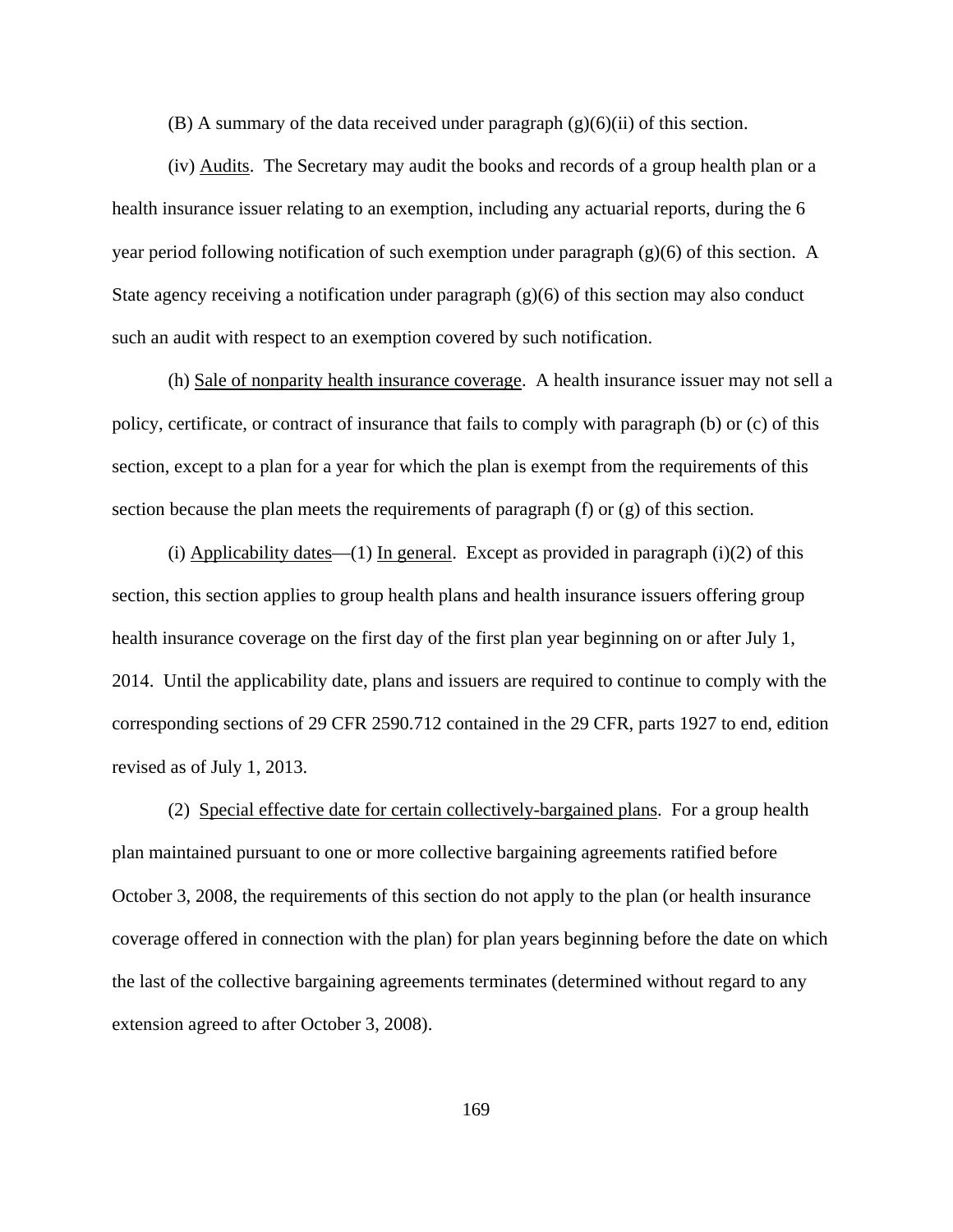3. Section 2590.715-2719 is amended by adding a sentence to the end of the introductory text of paragraph (d) and revising paragraph  $(d)(1)(i)$  to read as follows:

### **§ 2590.712 Internal claims and appeals and external review processes.**

\* \* \* \* \*

(d) **\* \* \*** A Multi State Plan or MSP, as defined by 45 CFR 800.20, must provide an effective Federal external review process in accordance with this paragraph (d).

 $(1)$  \* \* \*

(i) In general. Subject to the suspension provision in paragraph  $(d)(1)(ii)$  of this section and except to the extent provided otherwise by the Secretary in guidance, the Federal external review process established pursuant to this paragraph (d) applies, at a minimum, to any adverse benefit determination or final internal adverse benefit determination (as defined in paragraphs  $(a)(2)(i)$  and  $(a)(2)(v)$  of this section), except that a denial, reduction, termination, or a failure to provide payment for a benefit based on a determination that a participant or beneficiary fails to meet the requirements for eligibility under the terms of a group health plan is not eligible for the Federal external review process under this paragraph (d).

\* \* \* \* \*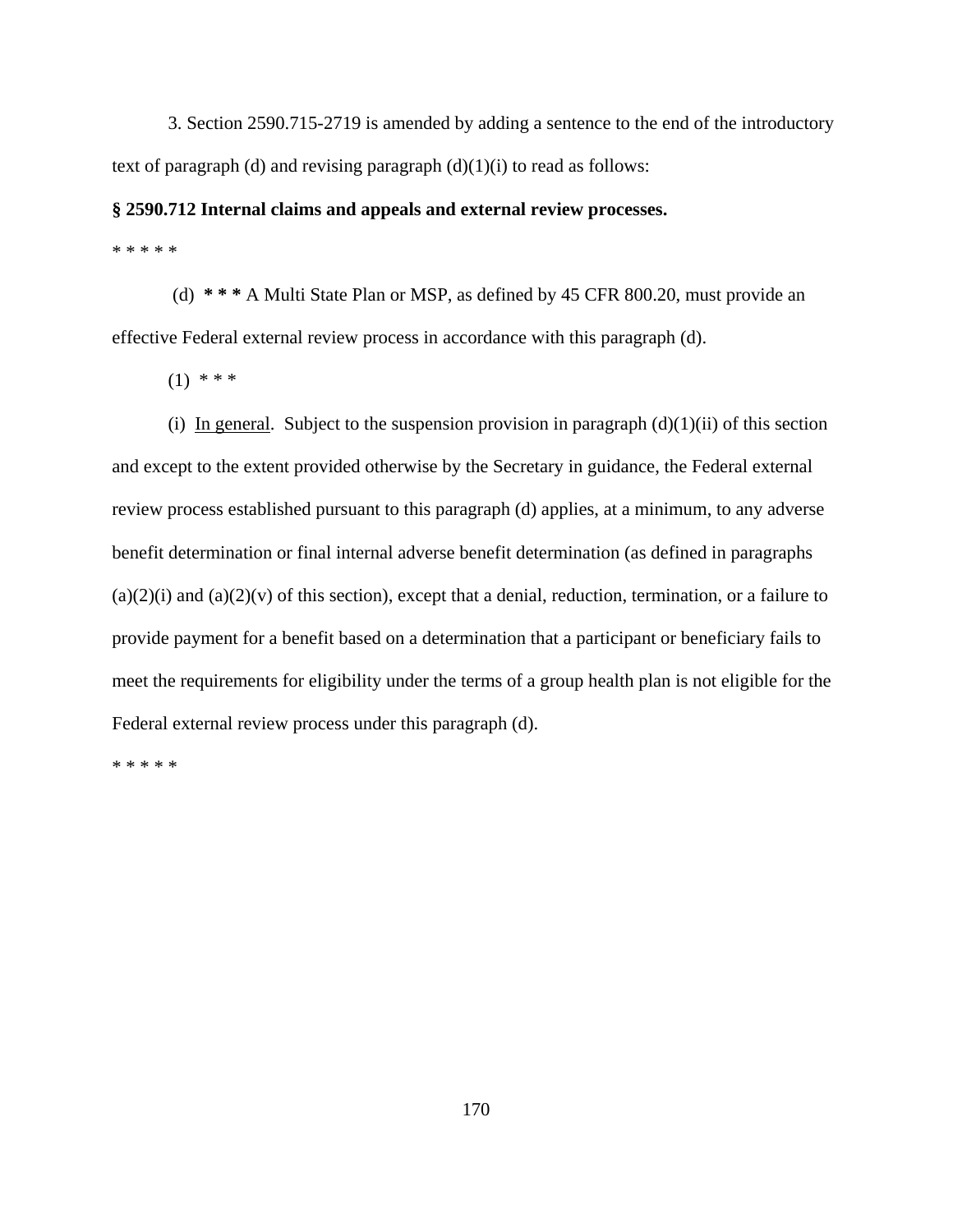#### **Department of Health and Human Services**

# 45 CFR Subtitle A

For the reasons set forth in the preamble, the Department of Health and Human Services adopts as final the interim final rule with comment period amending 45 CFR part 146, which was published on February 2, 2010, in the **Federal Register** at 75 FR 5410, with the following changes, and further amends part 147 as set forth below:

# **PART 146—REQUIREMENTS FOR THE GROUP HEALTH INSURANCE MARKET**

1. The authority citation for Part 146 continues to read as follows:

**Authority**: Secs. 2702 through 2705, 2711 through 2723, 2791, and 2792 of the PHS Act

(42 U.S.C. 300gg-1 through 300gg-5, 300gg-11 through 300gg-23, 300gg-91, and 300gg-92).

2. Section 146.136 is revised to read as follows:

## **§ 146.136 Parity in mental health and substance use disorder benefits.**

(a) Meaning of terms.For purposes of this section, except where the context clearly indicates otherwise, the following terms have the meanings indicated:

Aggregate lifetime dollar limit means a dollar limitation on the total amount of specified benefits that may be paid under a group health plan (or health insurance coverage offered in connection with such a plan) for any coverage unit.

Annual dollar limit means a dollar limitation on the total amount of specified benefits that may be paid in a 12-month period under a group health plan (or health insurance coverage offered in connection with such a plan) for any coverage unit.

Coverage unit means coverage unit as described in paragraph  $(c)(1)(iv)$  of this section.

Cumulative financial requirements are financial requirements that determine whether or to what extent benefits are provided based on accumulated amounts and include deductibles and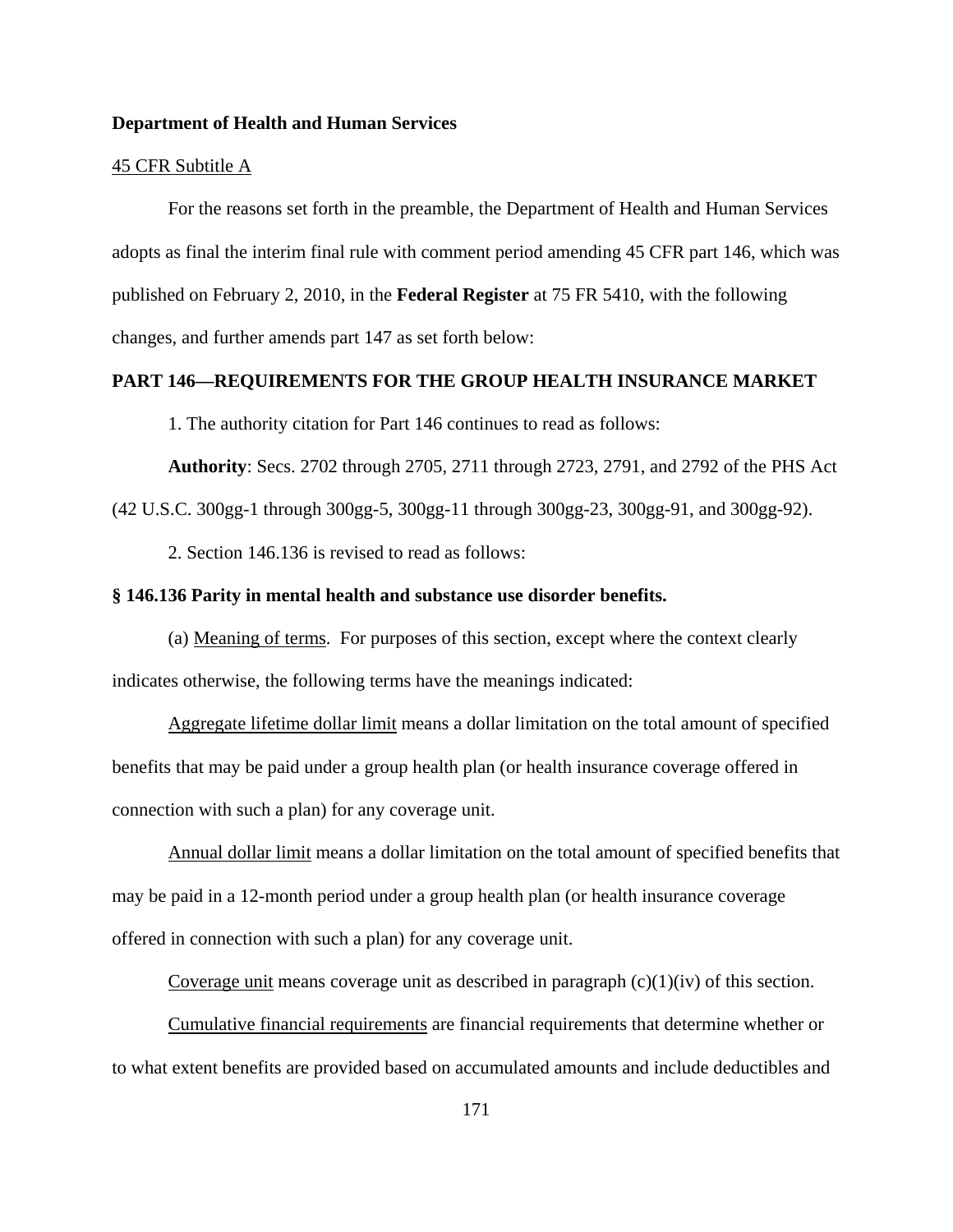out-of-pocket maximums. (However, cumulative financial requirements do not include aggregate lifetime or annual dollar limits because these two terms are excluded from the meaning of financial requirements.)

Cumulative quantitative treatment limitations are treatment limitations that determine whether or to what extent benefits are provided based on accumulated amounts, such as annual or lifetime day or visit limits.

Financial requirements include deductibles, copayments, coinsurance, or out-of-pocket maximums. Financial requirements do not include aggregate lifetime or annual dollar limits.

Medical/surgical benefits means benefits with respect to items or services for medical conditions or surgical procedures, as defined under the terms of the plan or health insurance coverage and in accordance with applicable Federal and State law, but does not include mental health or substance use disorder benefits. Any condition defined by the plan or coverage as being or as not being a medical/surgical condition must be defined to be consistent with generally recognized independent standards of current medical practice (for example, the most current version of the International Classification of Diseases (ICD) or State guidelines).

Mental health benefits means benefits with respect to items or services for mental health conditions, as defined under the terms of the plan or health insurance coverage and in accordance with applicable Federal and State law. Any condition defined by the plan or coverage as being or as not being a mental health condition must be defined to be consistent with generally recognized independent standards of current medical practice (for example, the most current version of the Diagnostic and Statistical Manual of Mental Disorders (DSM), the most current version of the ICD, or State guidelines).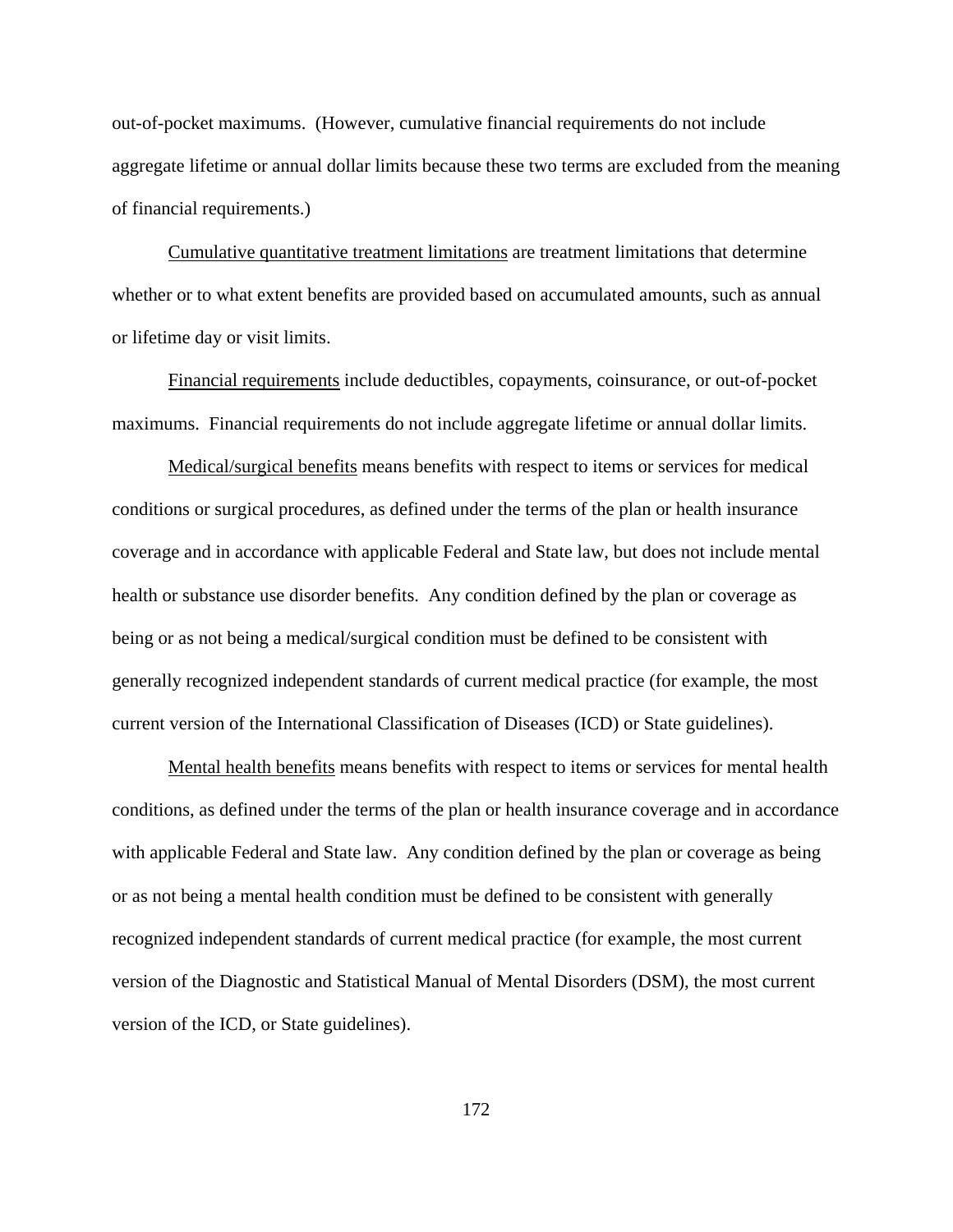Substance use disorder benefits means benefits with respect to items or services for substance use disorders, as defined under the terms of the plan or health insurance coverage and in accordance with applicable Federal and State law. Any disorder defined by the plan as being or as not being a substance use disorder must be defined to be consistent with generally recognized independent standards of current medical practice (for example, the most current version of the DSM, the most current version of the ICD, or State guidelines).

Treatment limitations include limits on benefits based on the frequency of treatment, number of visits, days of coverage, days in a waiting period, or other similar limits on the scope or duration of treatment. Treatment limitations include both quantitative treatment limitations, which are expressed numerically (such as 50 outpatient visits per year), and nonquantitative treatment limitations, which otherwise limit the scope or duration of benefits for treatment under a plan or coverage. (See paragraph  $(c)(4)(ii)$  of this section for an illustrative list of nonquantitative treatment limitations.) A permanent exclusion of all benefits for a particular condition or disorder, however, is not a treatment limitation for purposes of this definition.

(b) Parity requirements with respect to aggregate lifetime and annual dollar limits. This paragraph (b) details the application of the parity requirements with respect to aggregate lifetime and annual dollar limits. This paragraph (b) does not address the provisions of PHS Act section 2711, which prohibit imposing lifetime and annual limits on the dollar value of essential health benefits. For more information, see § 147.126 of this subchapter.

(1) General*—*(i) General parity requirement. A group health plan (or health insurance coverage offered by an issuer in connection with a group health plan) that provides both medical/surgical benefits and mental health or substance use disorder benefits must comply with paragraph  $(b)(2)$ ,  $(b)(3)$ , or  $(b)(5)$  of this section.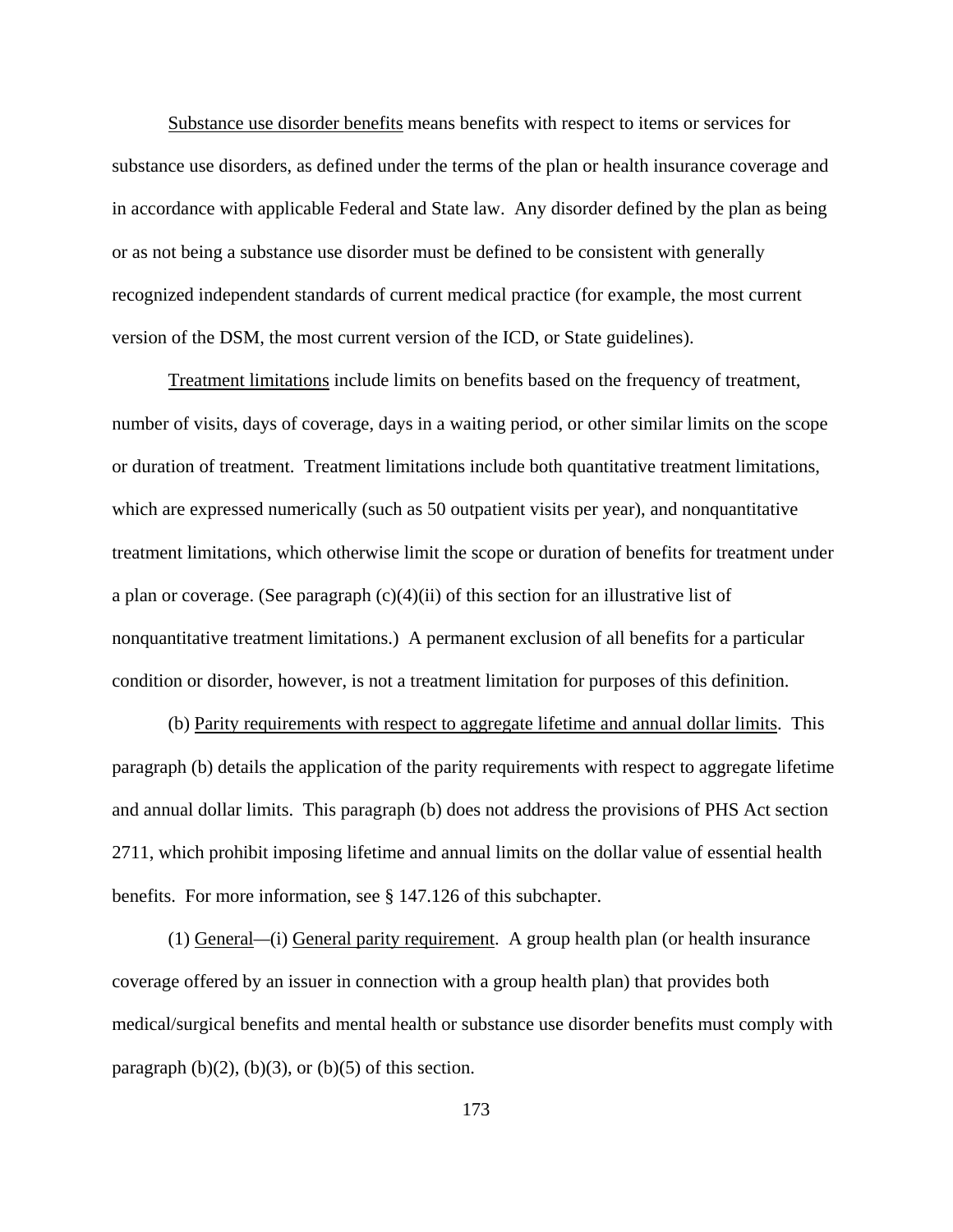(ii) Exception. The rule in paragraph  $(b)(1)(i)$  of this section does not apply if a plan (or health insurance coverage) satisfies the requirements of paragraph (f) or (g) of this section (relating to exemptions for small employers and for increased cost).

(2) Plan with no limit or limits on less than one-third of all medical/surgical benefits.If a plan (or health insurance coverage) does not include an aggregate lifetime or annual dollar limit on any medical/surgical benefits or includes an aggregate lifetime or annual dollar limit that applies to less than one-third of all medical/surgical benefits, it may not impose an aggregate lifetime or annual dollar limit, respectively, on mental health or substance use disorder benefits.

(3) Plan with a limit on at least two-thirds of all medical/surgical benefits. If a plan (or health insurance coverage) includes an aggregate lifetime or annual dollar limit on at least twothirds of all medical/surgical benefits, it must either—

(i) Apply the aggregate lifetime or annual dollar limit both to the medical/surgical benefits to which the limit would otherwise apply and to mental health or substance use disorder benefits in a manner that does not distinguish between the medical/surgical benefits and mental health or substance use disorder benefits; or

(ii) Not include an aggregate lifetime or annual dollar limit on mental health or substance use disorder benefits that is less than the aggregate lifetime or annual dollar limit, respectively, on medical/surgical benefits. (For cumulative limits other than aggregate lifetime or annual dollar limits, see paragraph  $(c)(3)(v)$  of this section prohibiting separately accumulating cumulative financial requirements or cumulative quantitative treatment limitations.)

 (4) Determining one-third and two-thirds of all medical/surgical benefits. For purposes of this paragraph (b), the determination of whether the portion of medical/surgical benefits subject to an aggregate lifetime or annual dollar limit represents one-third or two-thirds of all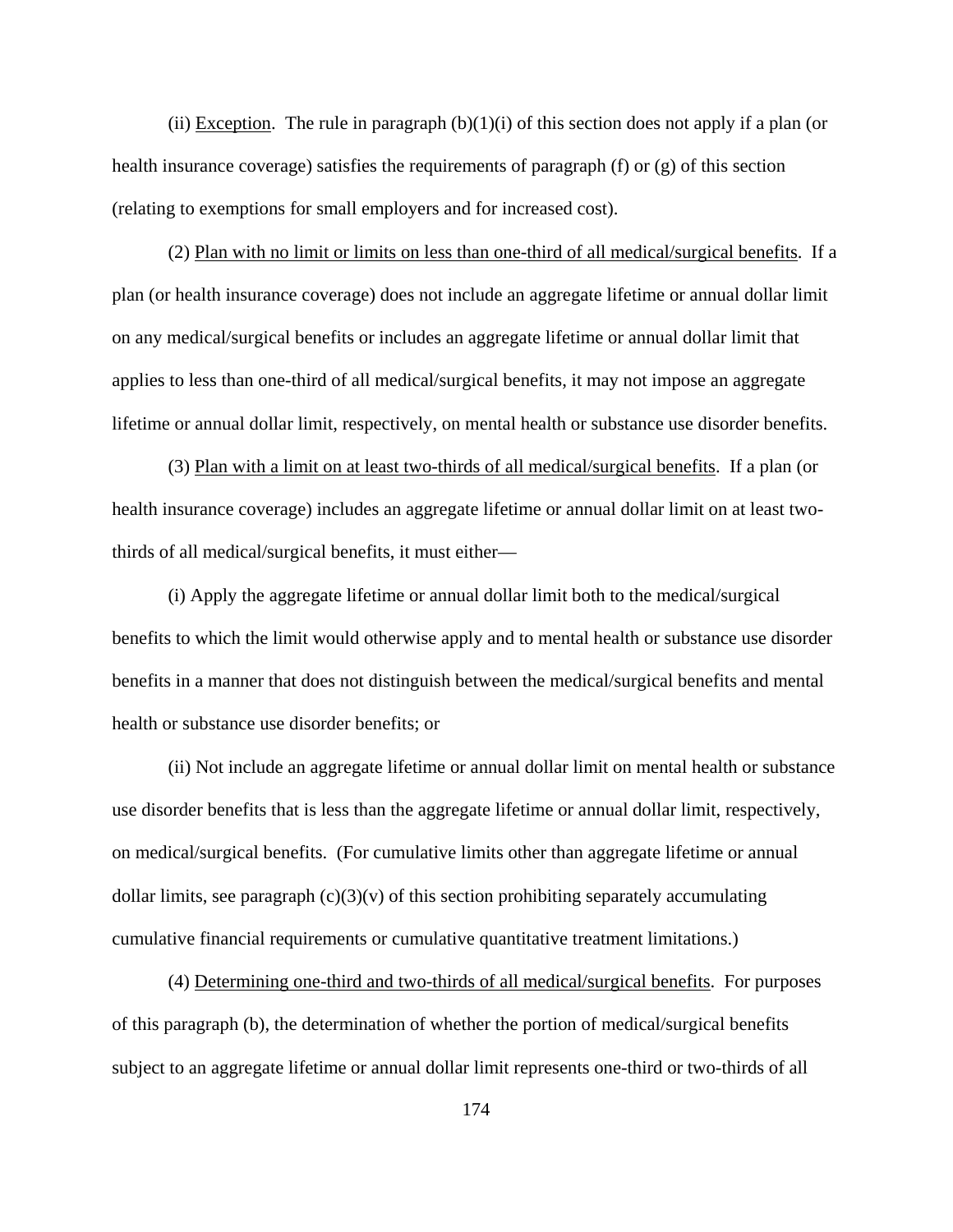medical/surgical benefits is based on the dollar amount of all plan payments for medical/surgical benefits expected to be paid under the plan for the plan year (or for the portion of the plan year after a change in plan benefits that affects the applicability of the aggregate lifetime or annual dollar limits). Any reasonable method may be used to determine whether the dollar amount expected to be paid under the plan will constitute one-third or two-thirds of the dollar amount of all plan payments for medical/surgical benefits.

(5) Plan not described in paragraph (b)(2) or (b)(3) of this section—(i) In general.A group health plan (or health insurance coverage) that is not described in paragraph (b)(2) or (b)(3) of this section with respect to aggregate lifetime or annual dollar limits on medical/surgical benefits, must either—

(A) Impose no aggregate lifetime or annual dollar limit, as appropriate, on mental health or substance use disorder benefits; or

(B) Impose an aggregate lifetime or annual dollar limit on mental health or substance use disorder benefits that is no less than an average limit calculated for medical/surgical benefits in the following manner. The average limit is calculated by taking into account the weighted average of the aggregate lifetime or annual dollar limits, as appropriate, that are applicable to the categories of medical/surgical benefits. Limits based on delivery systems, such as inpatient/outpatient treatment or normal treatment of common, low-cost conditions (such as treatment of normal births), do not constitute categories for purposes of this paragraph  $(b)(5)(i)(B)$ . In addition, for purposes of determining weighted averages, any benefits that are not within a category that is subject to a separately-designated dollar limit under the plan are taken into account as a single separate category by using an estimate of the upper limit on the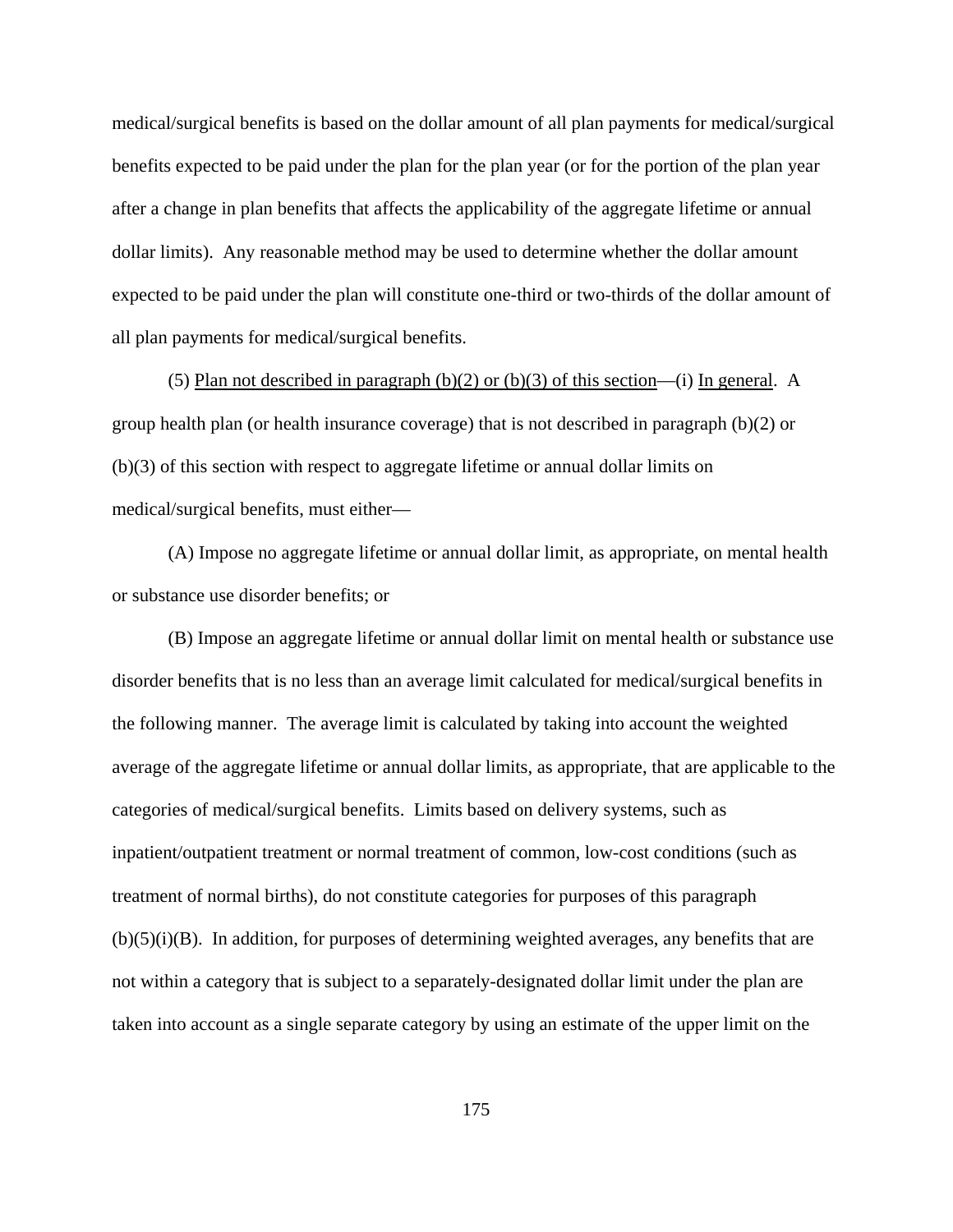dollar amount that a plan may reasonably be expected to incur with respect to such benefits, taking into account any other applicable restrictions under the plan.

(ii) Weighting.For purposes of this paragraph (b)(5), the weighting applicable to any category of medical/surgical benefits is determined in the manner set forth in paragraph (b)(4) of this section for determining one-third or two-thirds of all medical/surgical benefits.

 (c) Parity requirements with respect to financial requirements and treatment limitations -- (1) Clarification of terms -- (i) Classification of benefits. When reference is made in this paragraph (c) to a classification of benefits, the term "classification" means a classification as described in paragraph  $(c)(2)(ii)$  of this section.

(ii) Type of financial requirement or treatment limitation. When reference is made in this paragraph (c) to a type of financial requirement or treatment limitation, the reference to type means its nature. Different types of financial requirements include deductibles, copayments, coinsurance, and out-of-pocket maximums. Different types of quantitative treatment limitations include annual, episode, and lifetime day and visit limits. See paragraph  $(c)(4)(ii)$  of this section for an illustrative list of nonquantitative treatment limitations.

(iii) Level of a type of financial requirement or treatment limitation. When reference is made in this paragraph (c) to a level of a type of financial requirement or treatment limitation, level refers to the magnitude of the type of financial requirement or treatment limitation. For example, different levels of coinsurance include 20 percent and 30 percent; different levels of a copayment include \$15 and \$20; different levels of a deductible include \$250 and \$500; and different levels of an episode limit include 21 inpatient days per episode and 30 inpatient days per episode.

176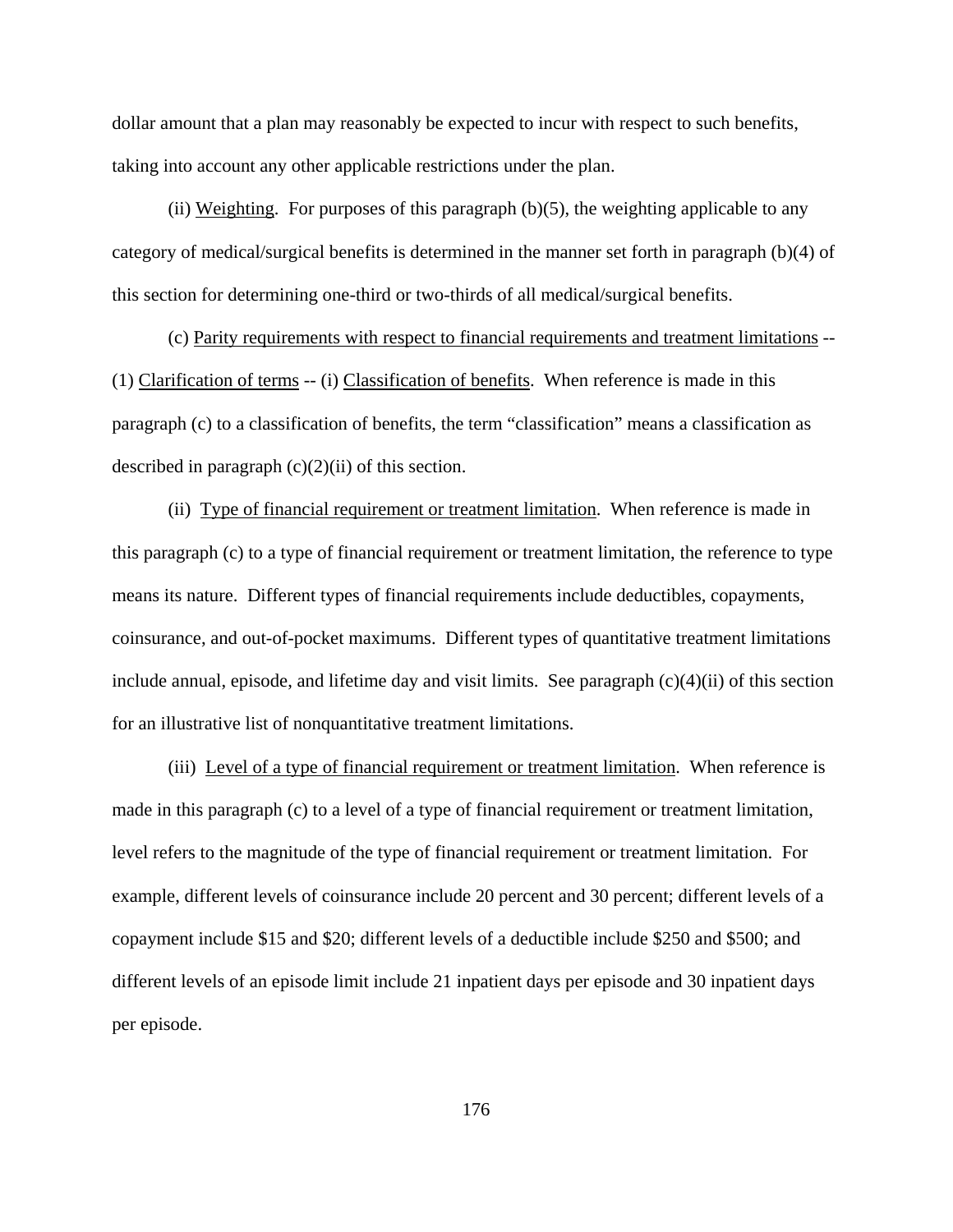(iv) Coverage unit. When reference is made in this paragraph (c) to a coverage unit, coverage unit refers to the way in which a plan (or health insurance coverage) groups individuals for purposes of determining benefits, or premiums or contributions. For example, different coverage units include self-only, family, and employee-plus-spouse.

(2) General parity requirement – (i) General rule. A group health plan (or health insurance coverage offered by an issuer in connection with a group health plan) that provides both medical/surgical benefits and mental health or substance use disorder benefits may not apply any financial requirement or treatment limitation to mental health or substance use disorder benefits in any classification that is more restrictive than the predominant financial requirement or treatment limitation of that type applied to substantially all medical/surgical benefits in the same classification. Whether a financial requirement or treatment limitation is a predominant financial requirement or treatment limitation that applies to substantially all medical/surgical benefits in a classification is determined separately for each type of financial requirement or treatment limitation. The application of the rules of this paragraph  $(c)(2)$  to financial requirements and quantitative treatment limitations is addressed in paragraph (c)(3) of this section; the application of the rules of this paragraph  $(c)(2)$  to nonquantitative treatment limitations is addressed in paragraph (c)(4) of this section.

(ii) Classifications of benefits used for applying rules  $-$  (A) In general. If a plan (or health insurance coverage) provides mental health or substance use disorder benefits in any classification of benefits described in this paragraph  $(c)(2)(ii)$ , mental health or substance use disorder benefits must be provided in every classification in which medical/surgical benefits are provided. In determining the classification in which a particular benefit belongs, a plan (or health insurance issuer) must apply the same standards to medical/surgical benefits and to mental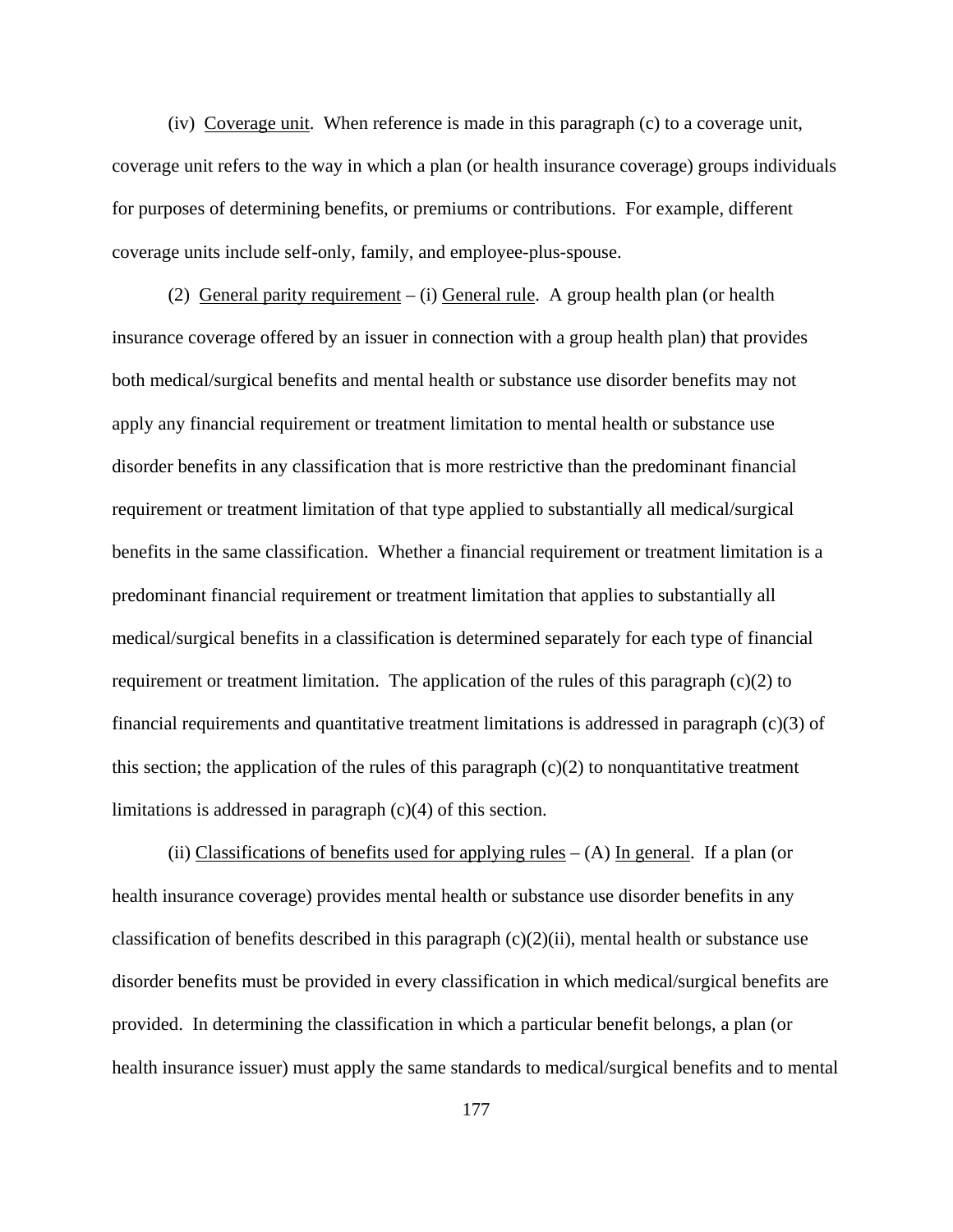health or substance use disorder benefits. To the extent that a plan (or health insurance coverage) provides benefits in a classification and imposes any separate financial requirement or treatment limitation (or separate level of a financial requirement or treatment limitation) for benefits in the classification, the rules of this paragraph (c) apply separately with respect to that classification for all financial requirements or treatment limitations (illustrated in examples in paragraph  $(c)(2)(ii)(C)$  of this section). The following classifications of benefits are the only classifications used in applying the rules of this paragraph (c):

(1) Inpatient, in-network. Benefits furnished on an inpatient basis and within a network of providers established or recognized under a plan or health insurance coverage. See special rules for plans with multiple network tiers in paragraph  $(c)(3)(iii)$  of this section.

(2) Inpatient, out-of-network. Benefits furnished on an inpatient basis and outside any network of providers established or recognized under a plan or health insurance coverage. This classification includes inpatient benefits under a plan (or health insurance coverage) that has no network of providers.

(3) Outpatient, in-network. Benefits furnished on an outpatient basis and within a network of providers established or recognized under a plan or health insurance coverage. See special rules for office visits and plans with multiple network tiers in paragraph  $(c)(3)(iii)$  of this section.

(4) Outpatient, out-of-network. Benefits furnished on an outpatient basis and outside any network of providers established or recognized under a plan or health insurance coverage. This classification includes outpatient benefits under a plan (or health insurance coverage) that has no network of providers. See special rules for office visits in paragraph  $(c)(3)(iii)$  of this section.

(5) Emergency care. Benefits for emergency care.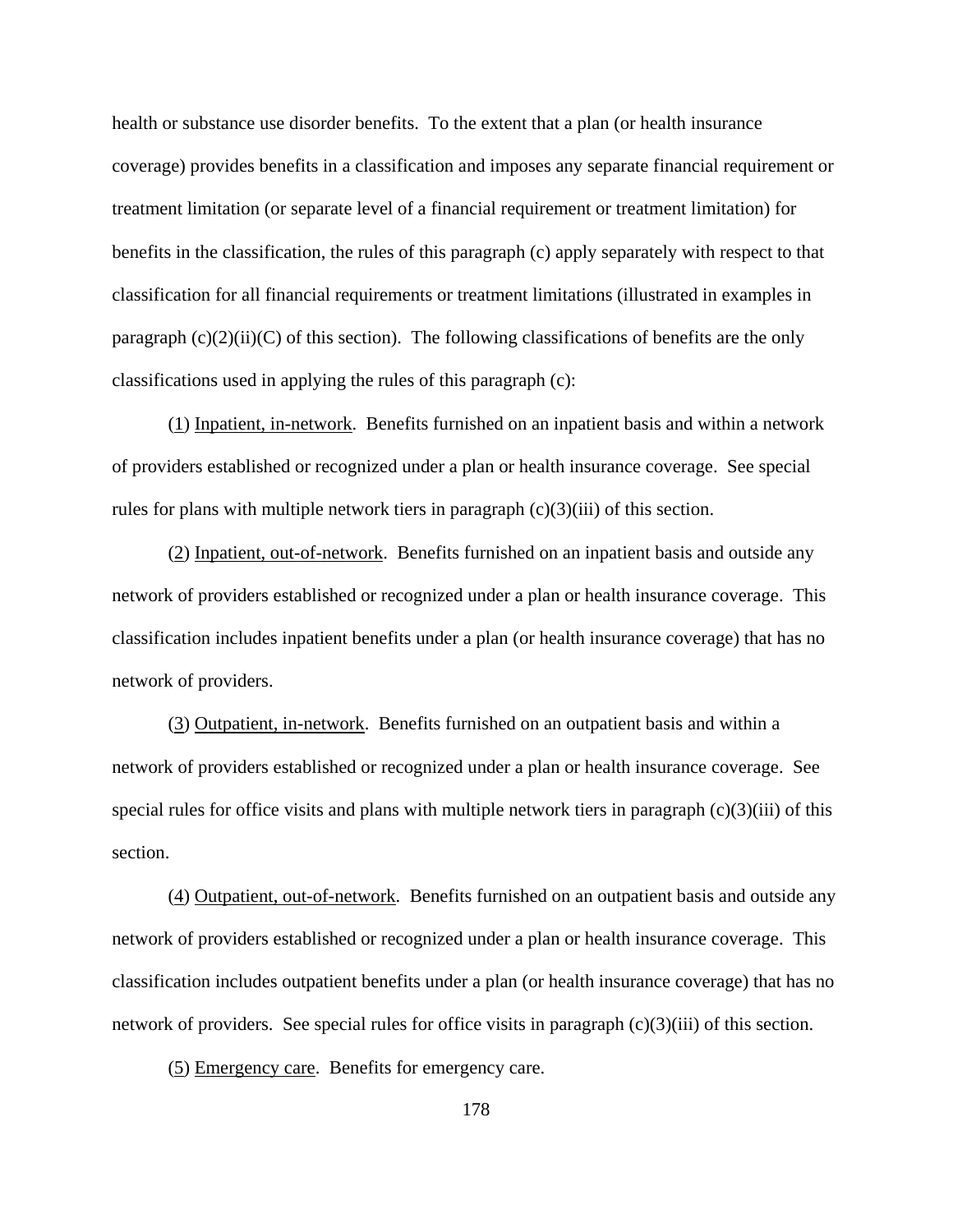(6) Prescription drugs. Benefits for prescription drugs. See special rules for multi-tiered prescription drug benefits in paragraph  $(c)(3)(iii)$  of this section.

(B) Application to out-of-network providers. See paragraph  $(c)(2)(ii)(A)$  of this section, under which a plan (or health insurance coverage) that provides mental health or substance use disorder benefits in any classification of benefits must provide mental health or substance use disorder benefits in every classification in which medical/surgical benefits are provided, including out-of-network classifications.

(C) Examples. The rules of this paragraph  $(c)(2)(ii)$  are illustrated by the following examples. In each example, the group health plan is subject to the requirements of this section and provides both medical/surgical benefits and mental health and substance use disorder benefits.

Example 1. (i) Facts. A group health plan offers inpatient and outpatient benefits and does not contract with a network of providers. The plan imposes a \$500 deductible on all benefits. For inpatient medical/surgical benefits, the plan imposes a coinsurance requirement. For outpatient medical/surgical benefits, the plan imposes copayments. The plan imposes no other financial requirements or treatment limitations.

(ii) Conclusion. In this Example 1, because the plan has no network of providers, all benefits provided are out-of-network. Because inpatient, out-of-network medical/surgical benefits are subject to separate financial requirements from outpatient, out-of-network medical/surgical benefits, the rules of this paragraph (c) apply separately with respect to any financial requirements and treatment limitations, including the deductible, in each classification.

Example 2. (i) Facts. A plan imposes a \$500 deductible on all benefits. The plan has no network of providers. The plan generally imposes a 20 percent coinsurance requirement with respect to all benefits, without distinguishing among inpatient, outpatient, emergency care, or prescription drug benefits. The plan imposes no other financial requirements or treatment limitations.

(ii) Conclusion. In this Example 2, because the plan does not impose separate financial requirements (or treatment limitations) based on classification, the rules of this paragraph (c) apply with respect to the deductible and the coinsurance across all benefits.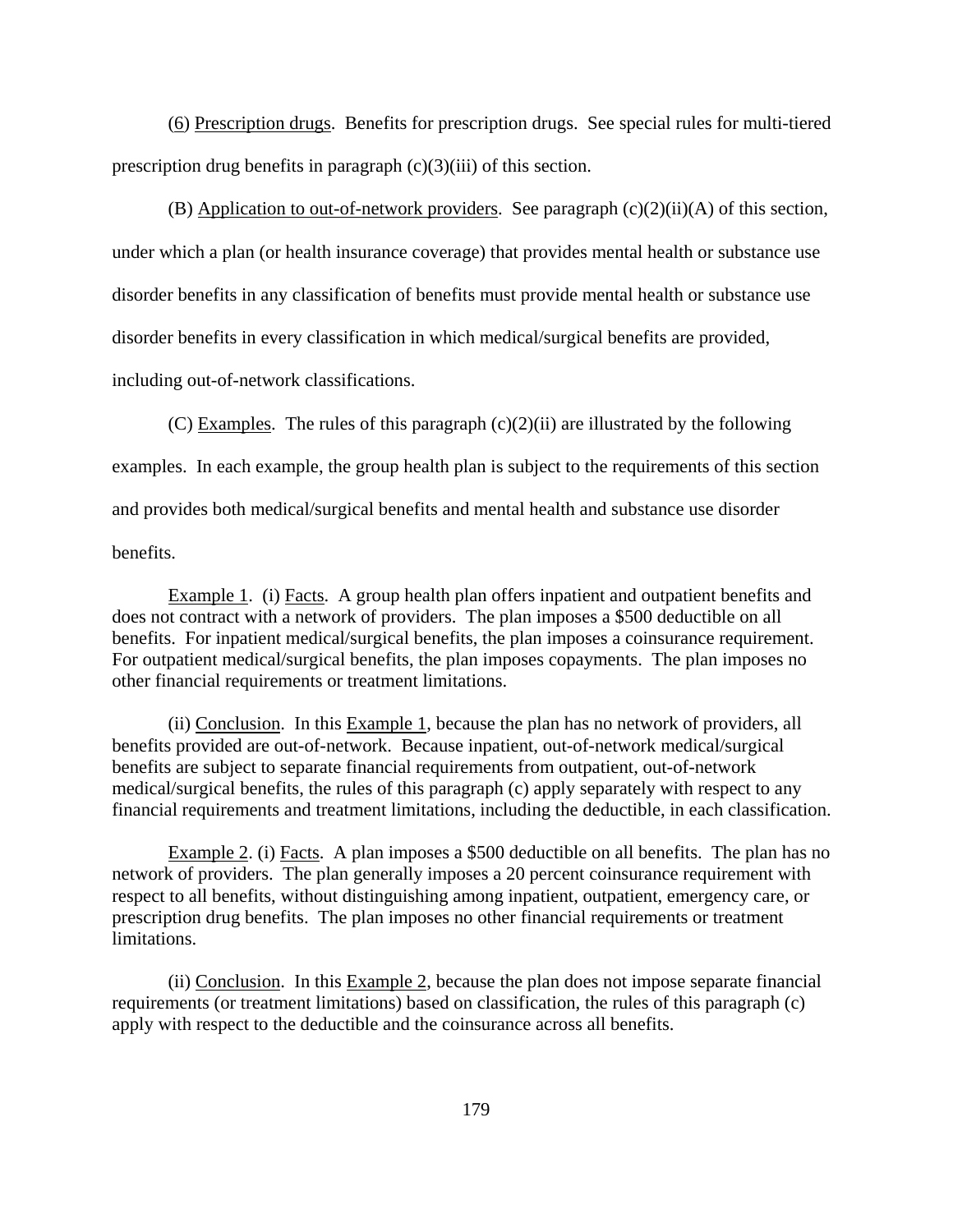Example 3. (i) Facts. Same facts as Example 2, except the plan exempts emergency care benefits from the 20 percent coinsurance requirement. The plan imposes no other financial requirements or treatment limitations.

(ii) Conclusion. In this Example 3, because the plan imposes separate financial requirements based on classifications, the rules of this paragraph (c) apply with respect to the deductible and the coinsurance separately for –

(A) Benefits in the emergency care classification; and

(B) All other benefits.

Example 4. (i) Facts. Same facts as Example 2, except the plan also imposes a preauthorization requirement for all inpatient treatment in order for benefits to be paid. No such requirement applies to outpatient treatment.

 (ii) Conclusion. In this Example 4, because the plan has no network of providers, all benefits provided are out-of-network. Because the plan imposes a separate treatment limitation based on classifications, the rules of this paragraph (c) apply with respect to the deductible and coinsurance separately for –

(A) Inpatient, out-of-network benefits; and

(B) All other benefits.

(3) Financial requirements and quantitative treatment limitations – (i) Determining

"substantially all" and "predominant" –  $(A)$  Substantially all. For purposes of this paragraph

(c), a type of financial requirement or quantitative treatment limitation is considered to apply to substantially all medical/surgical benefits in a classification of benefits if it applies to at least two-thirds of all medical/surgical benefits in that classification. (For this purpose, benefits expressed as subject to a zero level of a type of financial requirement are treated as benefits not subject to that type of financial requirement, and benefits expressed as subject to a quantitative treatment limitation that is unlimited are treated as benefits not subject to that type of quantitative treatment limitation.) If a type of financial requirement or quantitative treatment limitation does not apply to at least two-thirds of all medical/surgical benefits in a classification, then that type cannot be applied to mental health or substance use disorder benefits in that classification.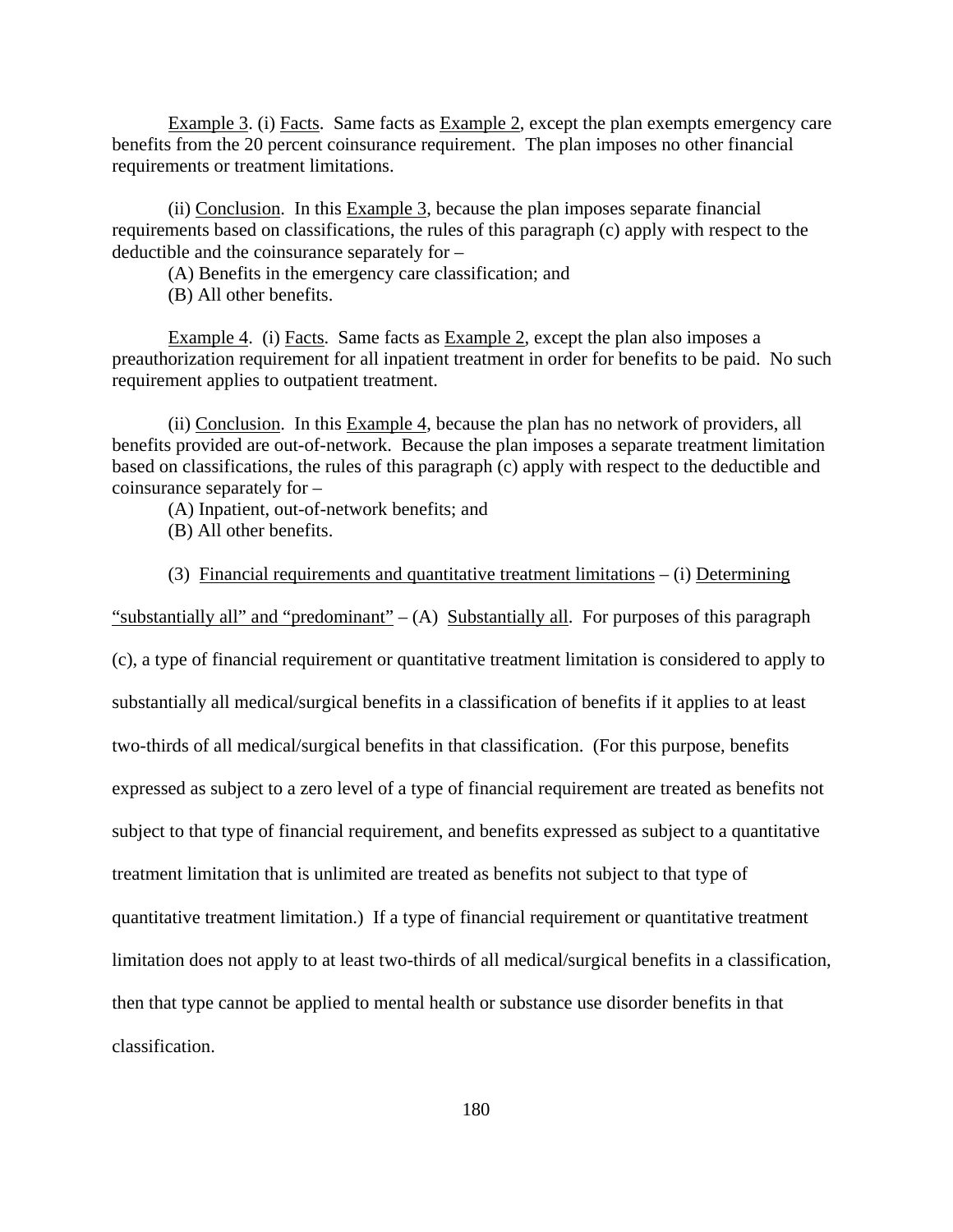(B) Predominant  $- (1)$  If a type of financial requirement or quantitative treatment limitation applies to at least two-thirds of all medical/surgical benefits in a classification as determined under paragraph  $(c)(3)(i)(A)$  of this section, the level of the financial requirement or quantitative treatment limitation that is considered the predominant level of that type in a classification of benefits is the level that applies to more than one-half of medical/surgical benefits in that classification subject to the financial requirement or quantitative treatment limitation.

(2) If, with respect to a type of financial requirement or quantitative treatment limitation that applies to at least two-thirds of all medical/surgical benefits in a classification, there is no single level that applies to more than one-half of medical/surgical benefits in the classification subject to the financial requirement or quantitative treatment limitation, the plan (or health insurance issuer) may combine levels until the combination of levels applies to more than onehalf of medical/surgical benefits subject to the financial requirement or quantitative treatment limitation in the classification. The least restrictive level within the combination is considered the predominant level of that type in the classification. (For this purpose, a plan may combine the most restrictive levels first, with each less restrictive level added to the combination until the combination applies to more than one-half of the benefits subject to the financial requirement or treatment limitation.)

(C) Portion based on plan payments. For purposes of this paragraph (c), the determination of the portion of medical/surgical benefits in a classification of benefits subject to a financial requirement or quantitative treatment limitation (or subject to any level of a financial requirement or quantitative treatment limitation) is based on the dollar amount of all plan payments for medical/surgical benefits in the classification expected to be paid under the plan for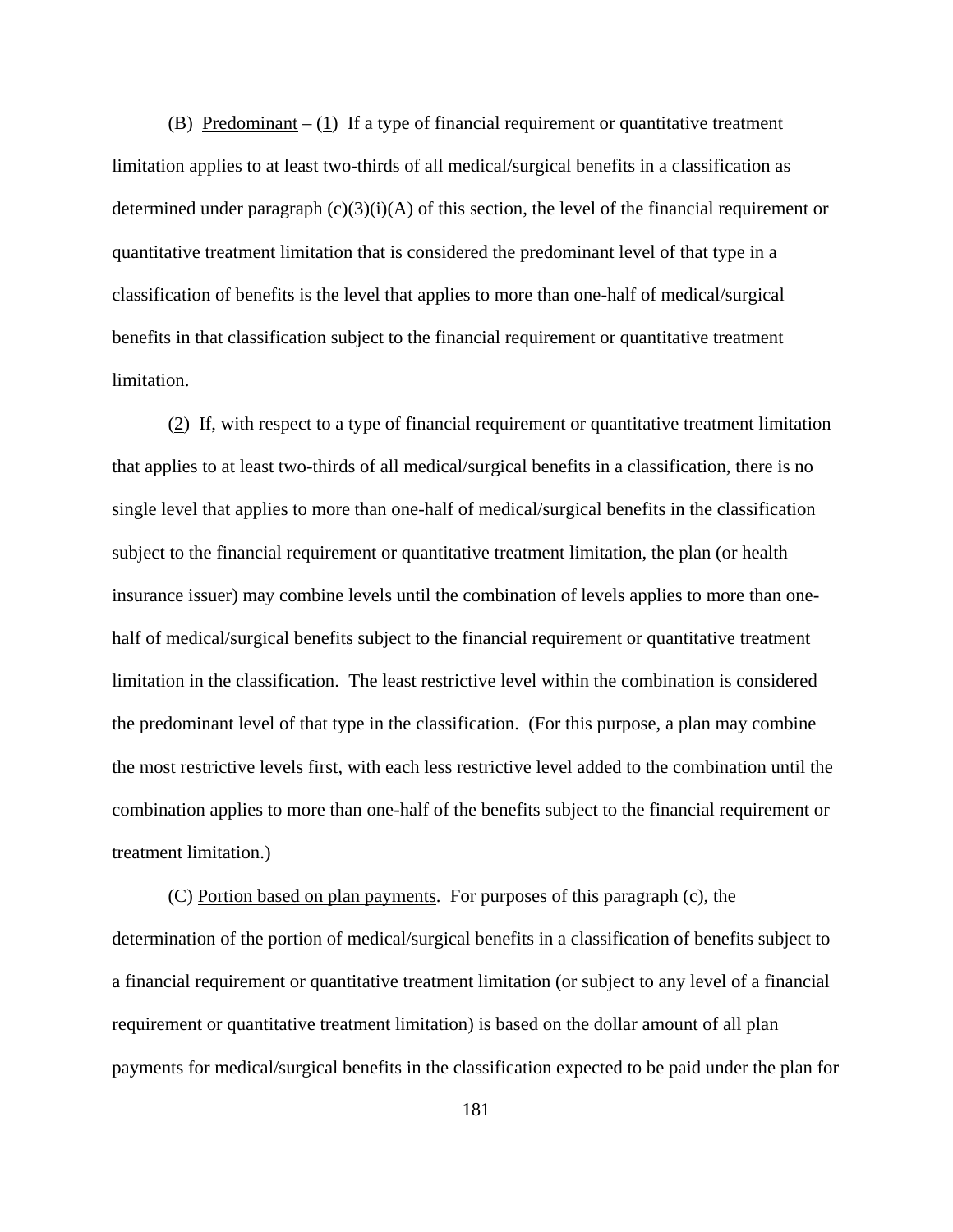the plan year (or for the portion of the plan year after a change in plan benefits that affects the applicability of the financial requirement or quantitative treatment limitation).

(D) Clarifications for certain threshold requirements. For any deductible, the dollar amount of plan payments includes all plan payments with respect to claims that would be subject to the deductible if it had not been satisfied. For any out-of-pocket maximum, the dollar amount of plan payments includes all plan payments associated with out-of-pocket payments that are taken into account towards the out-of-pocket maximum as well as all plan payments associated with out-of-pocket payments that would have been made towards the out-of-pocket maximum if it had not been satisfied. Similar rules apply for any other thresholds at which the rate of plan payment changes. (See also PHS Act section 2707(b) and Affordable Care Act section 1302(c), which establish limitations on annual deductibles for non-grandfathered health plans in the small group market and annual limitations on out-of-pocket maximums for all non-grandfathered health plans.)

(E) Determining the dollar amount of plan payments. Subject to paragraph  $(c)(3)(i)(D)$ of this section, any reasonable method may be used to determine the dollar amount expected to be paid under a plan for medical/surgical benefits subject to a financial requirement or quantitative treatment limitation (or subject to any level of a financial requirement or quantitative treatment limitation).

(ii) Application to different coverage units. If a plan (or health insurance coverage) applies different levels of a financial requirement or quantitative treatment limitation to different coverage units in a classification of medical/surgical benefits, the predominant level that applies to substantially all medical/surgical benefits in the classification is determined separately for each coverage unit.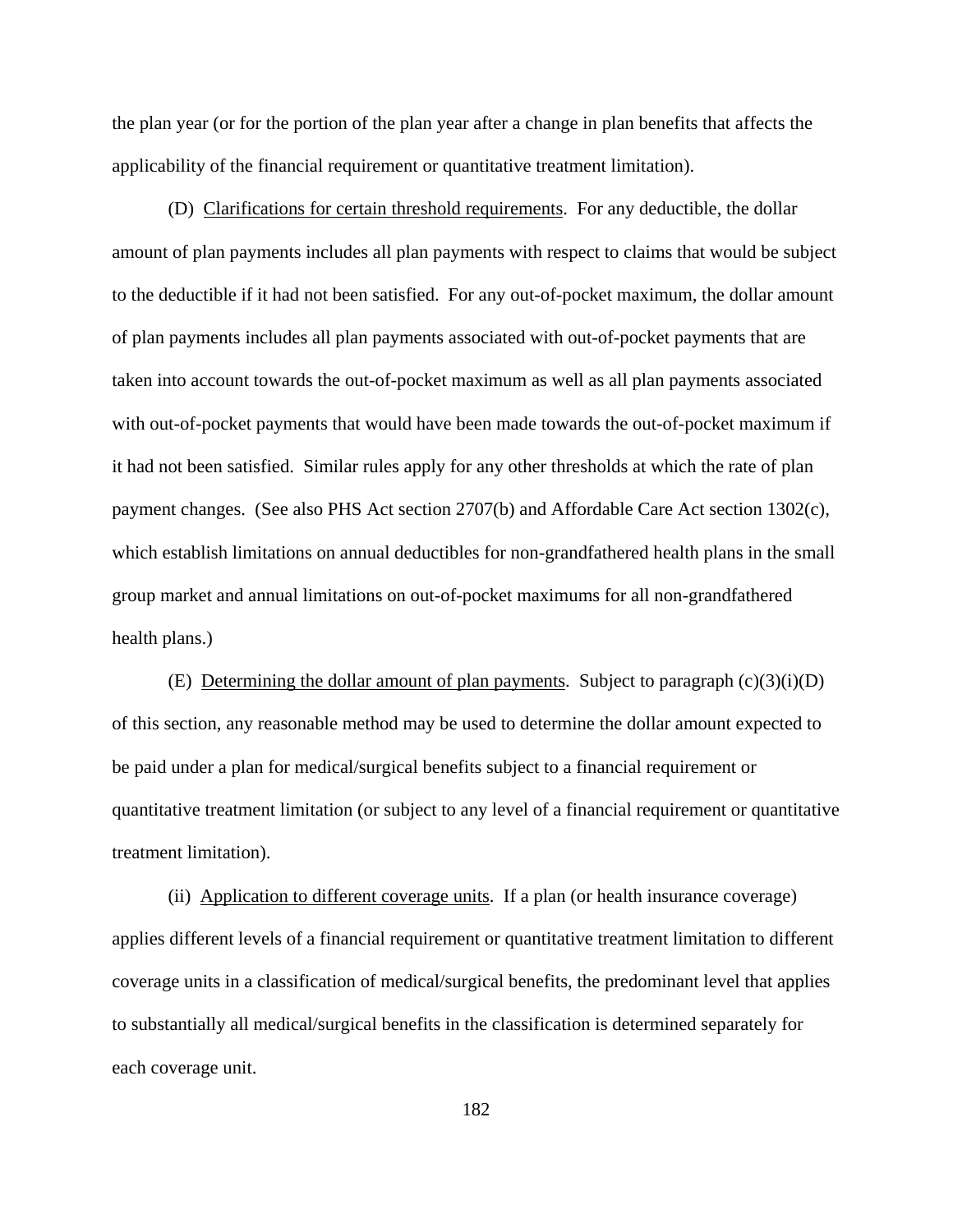(iii) Special rules -- (A) Multi-tiered prescription drug benefits. If a plan (or health insurance coverage) applies different levels of financial requirements to different tiers of prescription drug benefits based on reasonable factors determined in accordance with the rules in paragraph (c)(4)(i) of this section (relating to requirements for nonquantitative treatment limitations) and without regard to whether a drug is generally prescribed with respect to medical/surgical benefits or with respect to mental health or substance use disorder benefits, the plan (or health insurance coverage) satisfies the parity requirements of this paragraph (c) with respect to prescription drug benefits. Reasonable factors include cost, efficacy, generic versus brand name, and mail order versus pharmacy pick-up.

(B) Multiple network tiers. If a plan (or health insurance coverage) provides benefits through multiple tiers of in-network providers (such as an in-network tier of preferred providers with more generous cost-sharing to participants than a separate in-network tier of participating providers), the plan may divide its benefits furnished on an in-network basis into subclassifications that reflect network tiers, if the tiering is based on reasonable factors determined in accordance with the rules in paragraph  $(c)(4)(i)$  of this section (such as quality, performance, and market standards) and without regard to whether a provider provides services with respect to medical/surgical benefits or mental health or substance use disorder benefits. After the subclassifications are established, the plan or issuer may not impose any financial requirement or treatment limitation on mental health or substance use disorder benefits in any sub-classification that is more restrictive than the predominant financial requirement or treatment limitation that applies to substantially all medical/surgical benefits in the sub-classification using the methodology set forth in paragraph  $(c)(3)(i)$  of this section.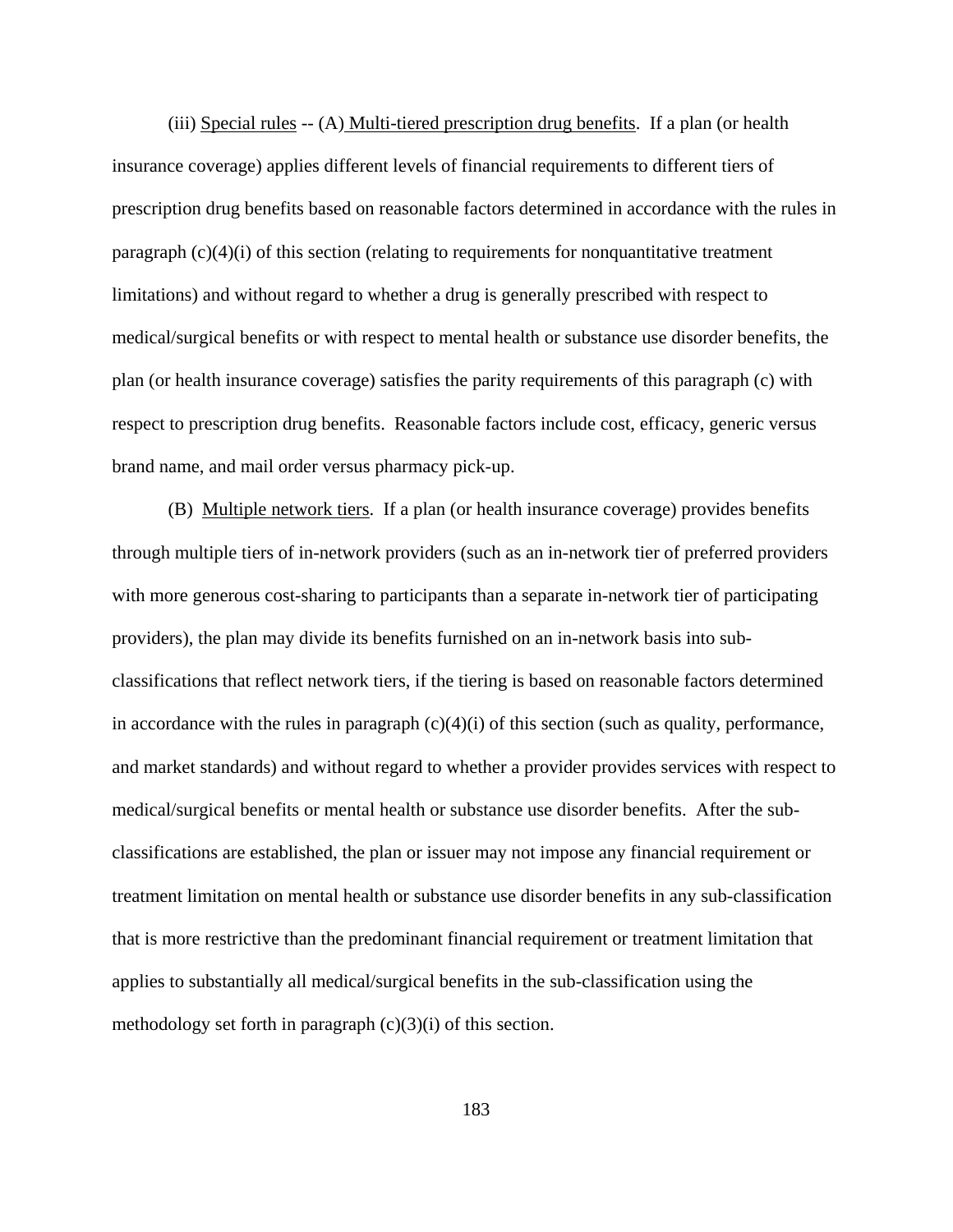(C) Sub-classifications permitted for office visits, separate from other outpatient services. For purposes of applying the financial requirement and treatment limitation rules of this paragraph (c), a plan or issuer may divide its benefits furnished on an outpatient basis into the two sub-classifications described in this paragraph  $(c)(3)(iii)(C)$ . After the sub-classifications are established, the plan or issuer may not impose any financial requirement or quantitative treatment limitation on mental health or substance use disorder benefits in any sub-classification that is more restrictive than the predominant financial requirement or quantitative treatment limitation that applies to substantially all medical/surgical benefits in the sub-classification using the methodology set forth in paragraph  $(c)(3)(i)$  of this section. Sub-classifications other than these special rules, such as separate sub-classifications for generalists and specialists, are not permitted. The two sub-classifications permitted under this paragraph  $(c)(3)(iii)(C)$  are:

(1) Office visits (such as physician visits), and

 $\overline{\phantom{a}}$ 

 $\overline{1}$ 

(2) All other outpatient items and services (such as outpatient surgery, facility charges for day treatment centers, laboratory charges, or other medical items).

(iv) Examples. The rules of paragraphs  $(c)(3)(i)$ ,  $(c)(3)(ii)$ , and  $(c)(3)(iii)$  of this section are illustrated by the following examples. In each example, the group health plan is subject to the requirements of this section and provides both medical/surgical benefits and mental health and substance use disorder benefits.

Example 1. (i) Facts. For inpatient, out-of-network medical/surgical benefits, a group health plan imposes five levels of coinsurance. Using a reasonable method, the plan projects its payments for the upcoming year as follows:

| Coinsurance rate                      | ) % | 10%    | 15%    | 20%    | 30%    | Total    |
|---------------------------------------|-----|--------|--------|--------|--------|----------|
| Projected payments $$200x$            |     | \$100x | \$450x | \$100x | \$150x | \$1,000x |
| Percent of total plan $20\%$<br>costs |     | 10%    | 45%    | 10%    | 15%    |          |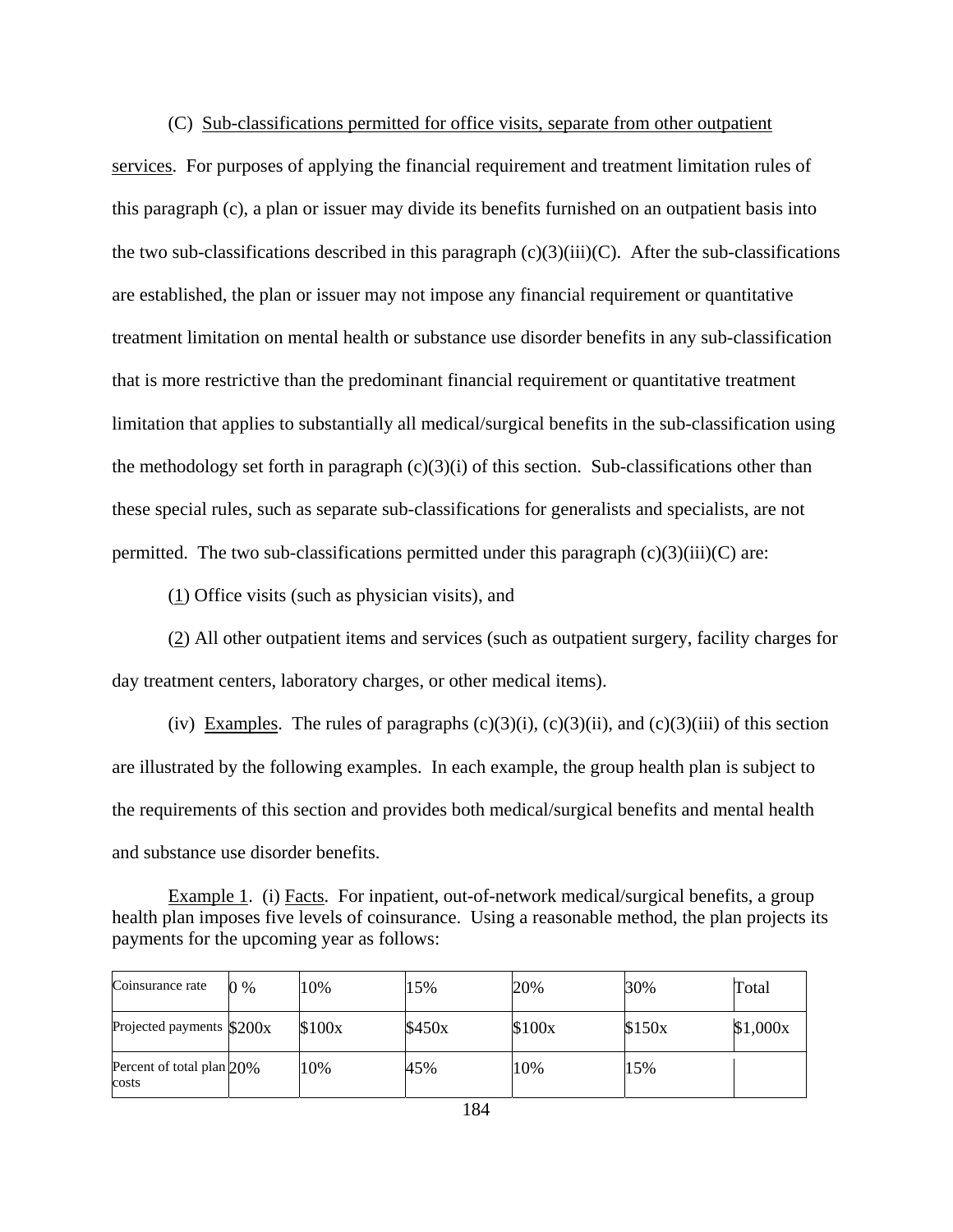| Percent subject to | N/A | 12.5%       | 56.25%      | 12.5%       | 18.75%      |  |
|--------------------|-----|-------------|-------------|-------------|-------------|--|
| coinsurance level  |     | (100x/800x) | (450x/800x) | (100x/800x) | (150x/800x) |  |

The plan projects plan costs of \$800x to be subject to coinsurance (\$100x +  $$450x + $100x +$  $$150x = $800x$ . Thus, 80 percent (\$800x/\$1,000x) of the benefits are projected to be subject to coinsurance, and 56.25 percent of the benefits subject to coinsurance are projected to be subject to the 15 percent coinsurance level.

 (ii) Conclusion. In this Example 1, the two-thirds threshold of the substantially all standard is met for coinsurance because 80 percent of all inpatient, out-of-network medical/surgical benefits are subject to coinsurance. Moreover, the 15 percent coinsurance is the predominant level because it is applicable to more than one-half of inpatient, out-of-network medical/surgical benefits subject to the coinsurance requirement. The plan may not impose any level of coinsurance with respect to inpatient, out-of-network mental health or substance use disorder benefits that is more restrictive than the 15 percent level of coinsurance.

Example 2. (i) Facts. For outpatient, in-network medical/surgical benefits, a plan imposes five different copayment levels. Using a reasonable method, the plan projects payments for the upcoming year as follows:

| Copayment<br>amount                    | \$0    | \$10               | \$15               | \$20                 | \$50                 | Total    |
|----------------------------------------|--------|--------------------|--------------------|----------------------|----------------------|----------|
| Projected<br>payments                  | \$200x | \$200x             | \$200x             | \$300x               | \$100x               | \$1,000x |
| Percent of total<br>plan costs         | 20%    | 20%                | 20%                | 30%                  | 10%                  |          |
| Percent subject to $N/A$<br>copayments |        | 25%<br>(200x/800x) | 25%<br>(200x/800x) | 37.5%<br>(300x/800x) | 12.5%<br>(100x/800x) |          |

The plan projects plan costs of \$800x to be subject to copayments (\$200x + \$200x + \$300x +  $$100x = $800x$ . Thus, 80 percent (\$800x/\$1,000x) of the benefits are projected to be subject to a copayment.

 (ii) Conclusion. In this Example 2, the two-thirds threshold of the substantially all standard is met for copayments because 80 percent of all outpatient, in-network medical/surgical benefits are subject to a copayment. Moreover, there is no single level that applies to more than one-half of medical/surgical benefits in the classification subject to a copayment (for the \$10 copayment, 25%; for the \$15 copayment, 25%; for the \$20 copayment, 37.5%; and for the \$50 copayment, 12.5%). The plan can combine any levels of copayment, including the highest levels, to determine the predominant level that can be applied to mental health or substance use disorder benefits. If the plan combines the highest levels of copayment, the combined projected payments for the two highest copayment levels, the \$50 copayment and the \$20 copayment, are not more than one-half of the outpatient, in-network medical/surgical benefits subject to a copayment because they are exactly one-half  $(\$300x + \$100x = \$400x; \$400x/\$800x = 50\%$ ).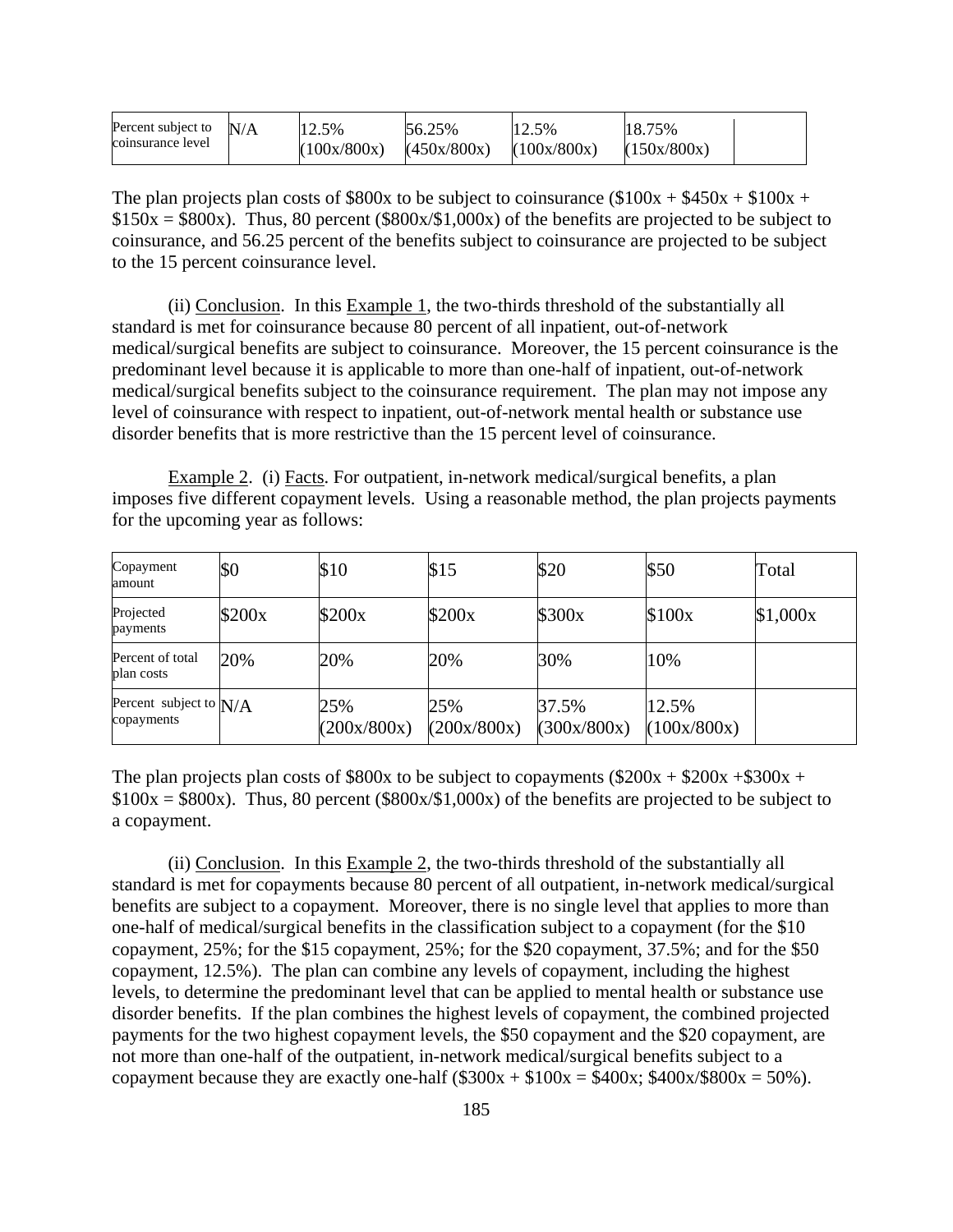The combined projected payments for the three highest copayment levels – the \$50 copayment, the \$20 copayment, and the \$15 copayment – are more than one-half of the outpatient, innetwork medical/surgical benefits subject to the copayments  $(\$100x + \$300x + \$200x = \$600x;$  $$600x/$800x = 75\%$ . Thus, the plan may not impose any copayment on outpatient, in-network mental health or substance use disorder benefits that is more restrictive than the least restrictive copayment in the combination, the \$15 copayment.

Example 3. (i) Facts. A plan imposes a \$250 deductible on all medical/surgical benefits for self-only coverage and a \$500 deductible on all medical/surgical benefits for family coverage. The plan has no network of providers. For all medical/surgical benefits, the plan imposes a coinsurance requirement. The plan imposes no other financial requirements or treatment limitations.

(ii) Conclusion. In this Example 3, because the plan has no network of providers, all benefits are provided out-of-network. Because self-only and family coverage are subject to different deductibles, whether the deductible applies to substantially all medical/surgical benefits is determined separately for self-only medical/surgical benefits and family medical/surgical benefits. Because the coinsurance is applied without regard to coverage units, the predominant coinsurance that applies to substantially all medical/surgical benefits is determined without regard to coverage units.

Example 4. (i) Facts. A plan applies the following financial requirements for prescription drug benefits. The requirements are applied without regard to whether a drug is generally prescribed with respect to medical/surgical benefits or with respect to mental health or substance use disorder benefits. Moreover, the process for certifying a particular drug as "generic", "preferred brand name", "non-preferred brand name", or "specialty" complies with the rules of paragraph  $(c)(4)(i)$  of this section (relating to requirements for nonquantitative treatment limitations).

|                          | Tier 1        | Tier 2                                                            | Tier 3                                                          | Tier 4 |
|--------------------------|---------------|-------------------------------------------------------------------|-----------------------------------------------------------------|--------|
| Tier<br>description      | Generic drugs | Preferred brand name Non-preferred brand Specialty drugs<br>drugs | name drugs (which<br>may have Tier 1 or<br>Tier 2 alternatives) |        |
| Percent paid by plan 90% |               | 80%                                                               | 60%                                                             | 50%    |

(ii) Conclusion. In this Example 4, the financial requirements that apply to prescription drug benefits are applied without regard to whether a drug is generally prescribed with respect to medical/surgical benefits or with respect to mental health or substance use disorder benefits; the process for certifying drugs in different tiers complies with paragraph (c)(4) of this section; and the bases for establishing different levels or types of financial requirements are reasonable. The financial requirements applied to prescription drug benefits do not violate the parity requirements of this paragraph  $(c)(3)$ .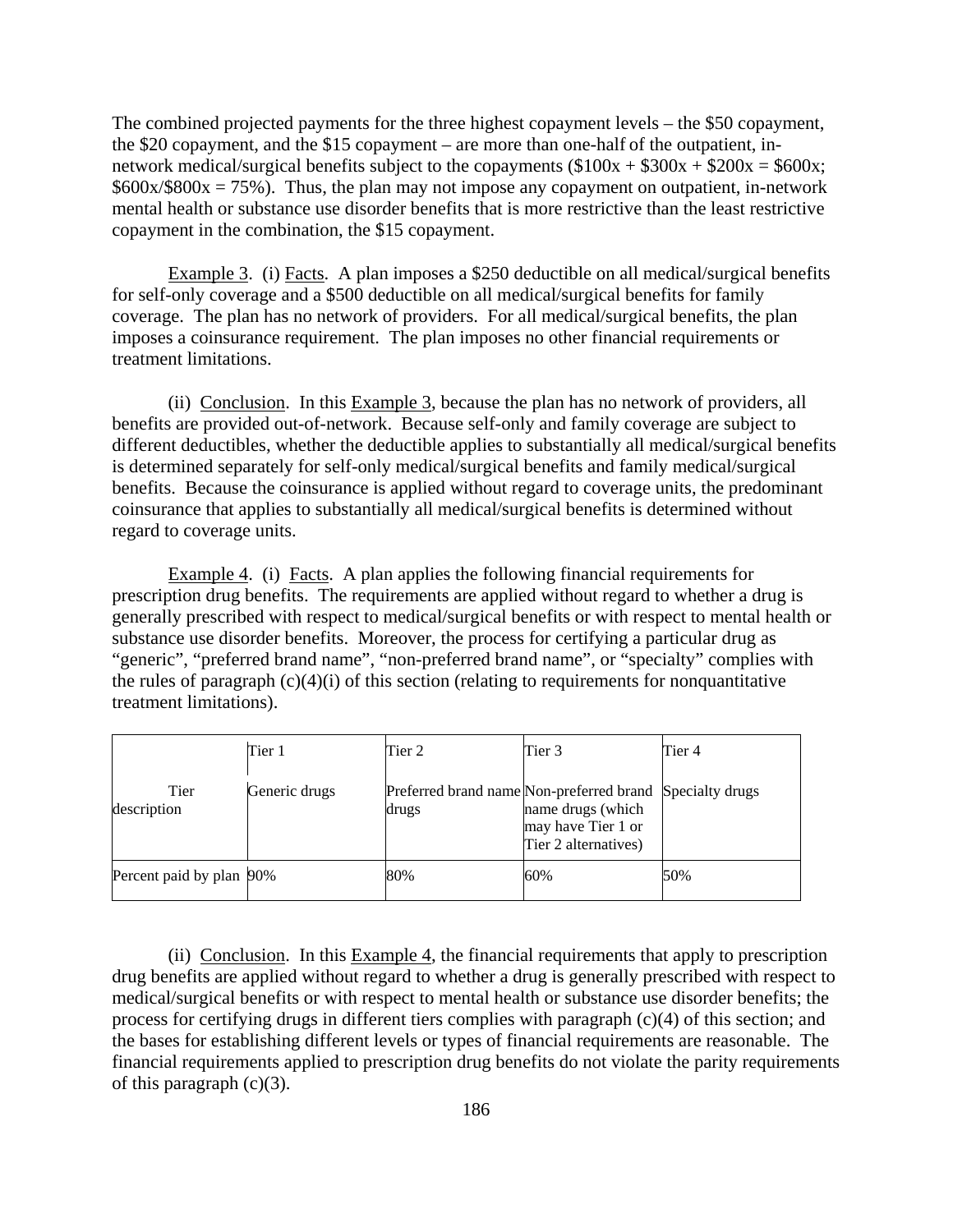Example 5. (i) Facts. A plan has two-tiers of network of providers: a preferred provider tier and a participating provider tier. Providers are placed in either the preferred tier or participating tier based on reasonable factors determined in accordance with the rules in paragraph (c)(4)(i) of this section, such as accreditation, quality and performance measures (including customer feedback), and relative reimbursement rates. Furthermore, provider tier placement is determined without regard to whether a provider specializes in the treatment of mental health conditions or substance use disorders, or medical/surgical conditions. The plan divides the in-network classifications into two sub-classifications (in-network/preferred and innetwork/participating). The plan does not impose any financial requirement or treatment limitation on mental health or substance use disorder benefits in either of these subclassifications that is more restrictive than the predominant financial requirement or treatment limitation that applies to substantially all medical/surgical benefits in each sub-classification.

(ii) Conclusion. In this Example 5, the division of in-network benefits into subclassifications that reflect the preferred and participating provider tiers does not violate the parity requirements of this paragraph (c)(3).

Example 6. (i) Facts. With respect to outpatient, in-network benefits, a plan imposes a \$25 copayment for office visits and a 20 percent coinsurance requirement for outpatient surgery. The plan divides the outpatient, in-network classification into two sub-classifications (in-network office visits and all other outpatient, in-network items and services). The plan or issuer does not impose any financial requirement or quantitative treatment limitation on mental health or substance use disorder benefits in either of these sub-classifications that is more restrictive than the predominant financial requirement or quantitative treatment limitation that applies to substantially all medical/surgical benefits in each sub-classification.

(ii) Conclusion. In this Example 6, the division of outpatient, in-network benefits into sub-classifications for office visits and all other outpatient, in-network items and services does not violate the parity requirements of this paragraph (c)(3).

Example 7. (i) Facts. Same facts as Example 6, but for purposes of determining parity, the plan divides the outpatient, in-network classification into outpatient, in-network generalists and outpatient, in-network specialists.

(ii) Conclusion. In this Example 7, the division of outpatient, in-network benefits into any sub-classifications other than office visits and all other outpatient items and services violates the requirements of paragraph  $(c)(3)(iii)(C)$  of this section.

(v) No separate cumulative financial requirements or cumulative quantitative treatment

limitations– (A) A group health plan (or health insurance coverage offered in connection with a

group health plan) may not apply any cumulative financial requirement or cumulative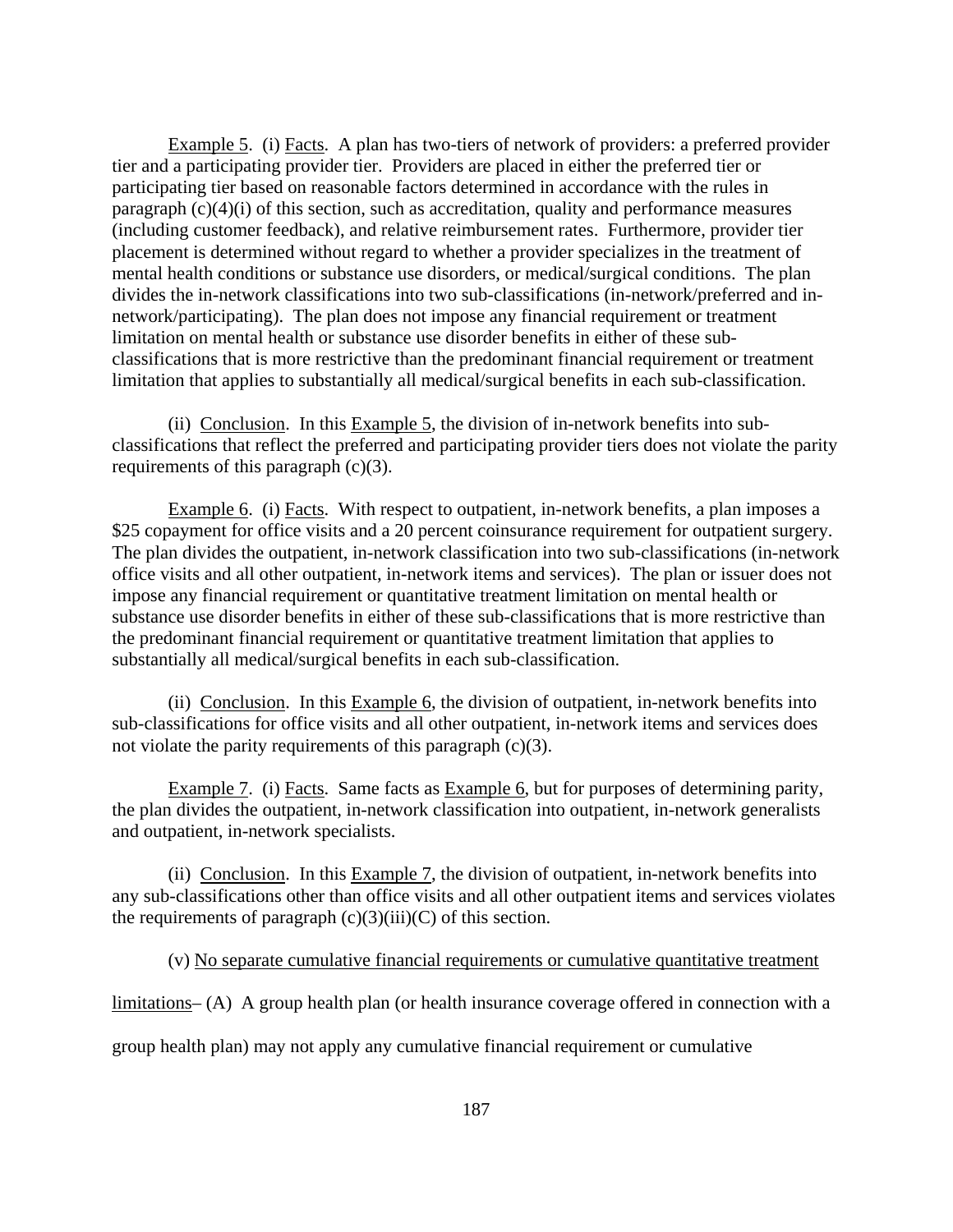quantitative treatment limitation for mental health or substance use disorder benefits in a

classification that accumulates separately from any established for medical/surgical benefits in

the same classification.

(B)The rules of this paragraph (c)(3)(v) are illustrated by the following examples:

Example 1*.* (i) Facts. A group health plan imposes a combined annual \$500 deductible on all medical/surgical, mental health, and substance use disorder benefits.

(ii) Conclusion. In this Example 1, the combined annual deductible complies with the requirements of this paragraph  $(c)(3)(v)$ .

Example 2*.* (i) Facts. A plan imposes an annual \$250 deductible on all medical/surgical benefits and a separate annual \$250 deductible on all mental health and substance use disorder benefits.

(ii) Conclusion. In this Example 2, the separate annual deductible on mental health and substance use disorder benefits violates the requirements of this paragraph  $(c)(3)(v)$ .

Example 3*.* (i) Facts. A plan imposes an annual \$300 deductible on all medical/surgical benefits and a separate annual \$100 deductible on all mental health or substance use disorder benefits.

(ii) Conclusion. In this Example 3, the separate annual deductible on mental health and substance use disorder benefits violates the requirements of this paragraph  $(c)(3)(v)$ .

Example 4. (i) Facts. A plan generally imposes a combined annual \$500 deductible on all benefits (both medical/surgical benefits and mental health and substance use disorder benefits) except prescription drugs. Certain benefits, such as preventive care, are provided without regard to the deductible. The imposition of other types of financial requirements or treatment limitations varies with each classification. Using reasonable methods, the plan projects its payments for medical/surgical benefits in each classification for the upcoming year as follows:

| Classification            | Benefits Subject to Total Benefits<br>Deductible |          | Percent Subject to<br>Deductible |
|---------------------------|--------------------------------------------------|----------|----------------------------------|
| Inpatient, in-network     | \$1,800x                                         | \$2,000x | 90%                              |
| Inpatient, out-of-network | \$1,000x                                         | \$1,000x | 100%                             |
| Outpatient, in-network    | \$1,400x                                         | \$2,000x | 70%                              |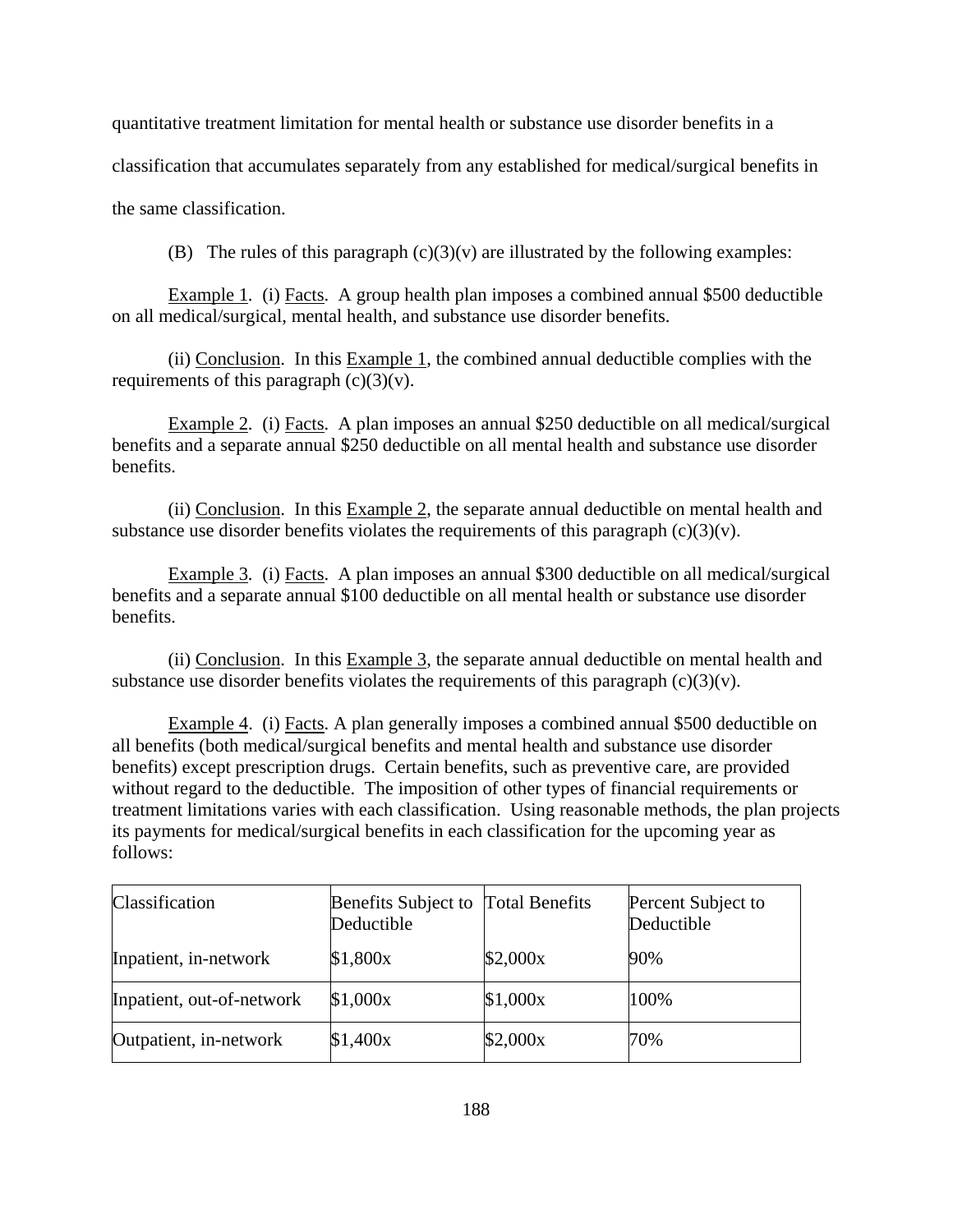| Outpatient, out-of-network \$1,880x |        | \$2,000x | 94% |
|-------------------------------------|--------|----------|-----|
| Emergency care                      | \$300x | \$500x   | 60% |

(ii) Conclusion. In this Example 4, the two-thirds threshold of the substantially all standard is met with respect to each classification except emergency care because in each of those other classifications at least two-thirds of medical/surgical benefits are subject to the \$500 deductible. Moreover, the \$500 deductible is the predominant level in each of those other classifications because it is the only level. However, emergency care mental health and substance use disorder benefits cannot be subject to the \$500 deductible because it does not apply to substantially all emergency care medical/surgical benefits.

(4) Nonquantitative treatment limitations – (i) General rule. A group health plan (or

health insurance coverage) may not impose a nonquantitative treatment limitation with respect to mental health or substance use disorder benefits in any classification unless, under the terms of the plan (or health insurance coverage) as written and in operation, any processes, strategies, evidentiary standards, or other factors used in applying the nonquantitative treatment limitation to mental health or substance use disorder benefits in the classification are comparable to, and are applied no more stringently than, the processes, strategies, evidentiary standards, or other factors used in applying the limitation with respect to medical/surgical benefits in the classification.

 (ii) Illustrative list of nonquantitative treatment limitations. Nonquantitative treatment limitations include –

(A) Medical management standards limiting or excluding benefits based on medical necessity or medical appropriateness, or based on whether the treatment is experimental or investigative;

(B) Formulary design for prescription drugs;

(C) For plans with multiple network tiers (such as preferred providers and participating providers), network tier design;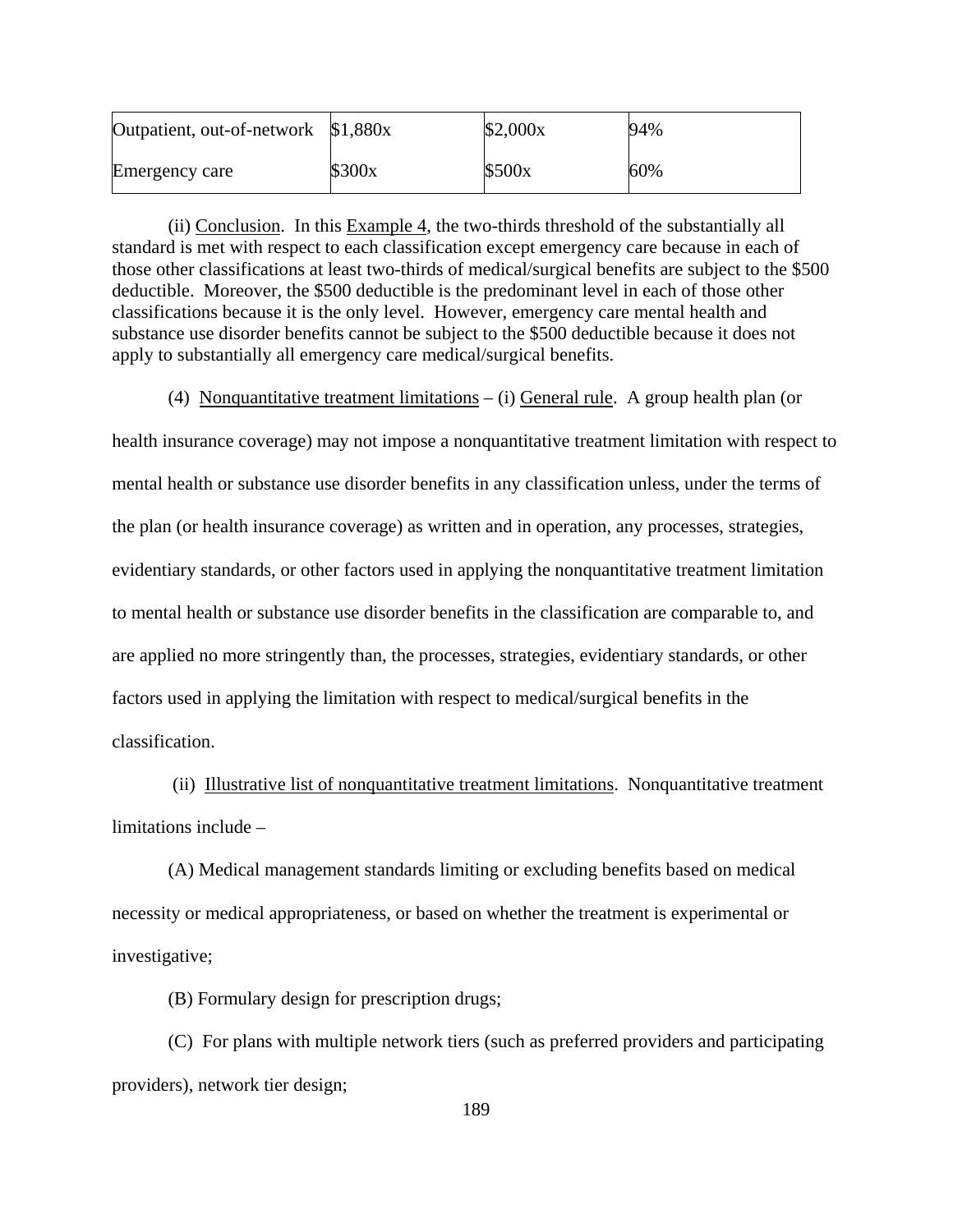(D) Standards for provider admission to participate in a network, including

reimbursement rates;

(E) Plan methods for determining usual, customary, and reasonable charges;

(F) Refusal to pay for higher-cost therapies until it can be shown that a lower-cost

therapy is not effective (also known as fail-first policies or step therapy protocols);

(G) Exclusions based on failure to complete a course of treatment; and

(H) Restrictions based on geographic location, facility type, provider specialty, and other

criteria that limit the scope or duration of benefits for services provided under the plan or

coverage.

(iii) Examples. The rules of this paragraph  $(c)(4)$  are illustrated by the following examples. In each example, the group health plan is subject to the requirements of this section and provides both medical/surgical benefits and mental health and substance use disorder benefits.

Example 1. (i) Facts. A plan requires prior authorization from the plan's utilization reviewer that a treatment is medically necessary for all inpatient medical/surgical benefits and for all inpatient mental health and substance use disorder benefits. In practice, inpatient benefits for medical/surgical conditions are routinely approved for seven days, after which a treatment plan must be submitted by the patient's attending provider and approved by the plan. On the other hand, for inpatient mental health and substance use disorder benefits, routine approval is given only for one day, after which a treatment plan must be submitted by the patient's attending provider and approved by the plan.

(ii) Conclusion. In this Example 1, the plan violates the rules of this paragraph  $(c)(4)$ because it is applying a stricter nonquantitative treatment limitation in practice to mental health and substance use disorder benefits than is applied to medical/surgical benefits.

Example 2. (i) Facts. A plan applies concurrent review to inpatient care where there are high levels of variation in length of stay (as measured by a coefficient of variation exceeding 0.8). In practice, the application of this standard affects 60 percent of mental health conditions and substance use disorders, but only 30 percent of medical/surgical conditions.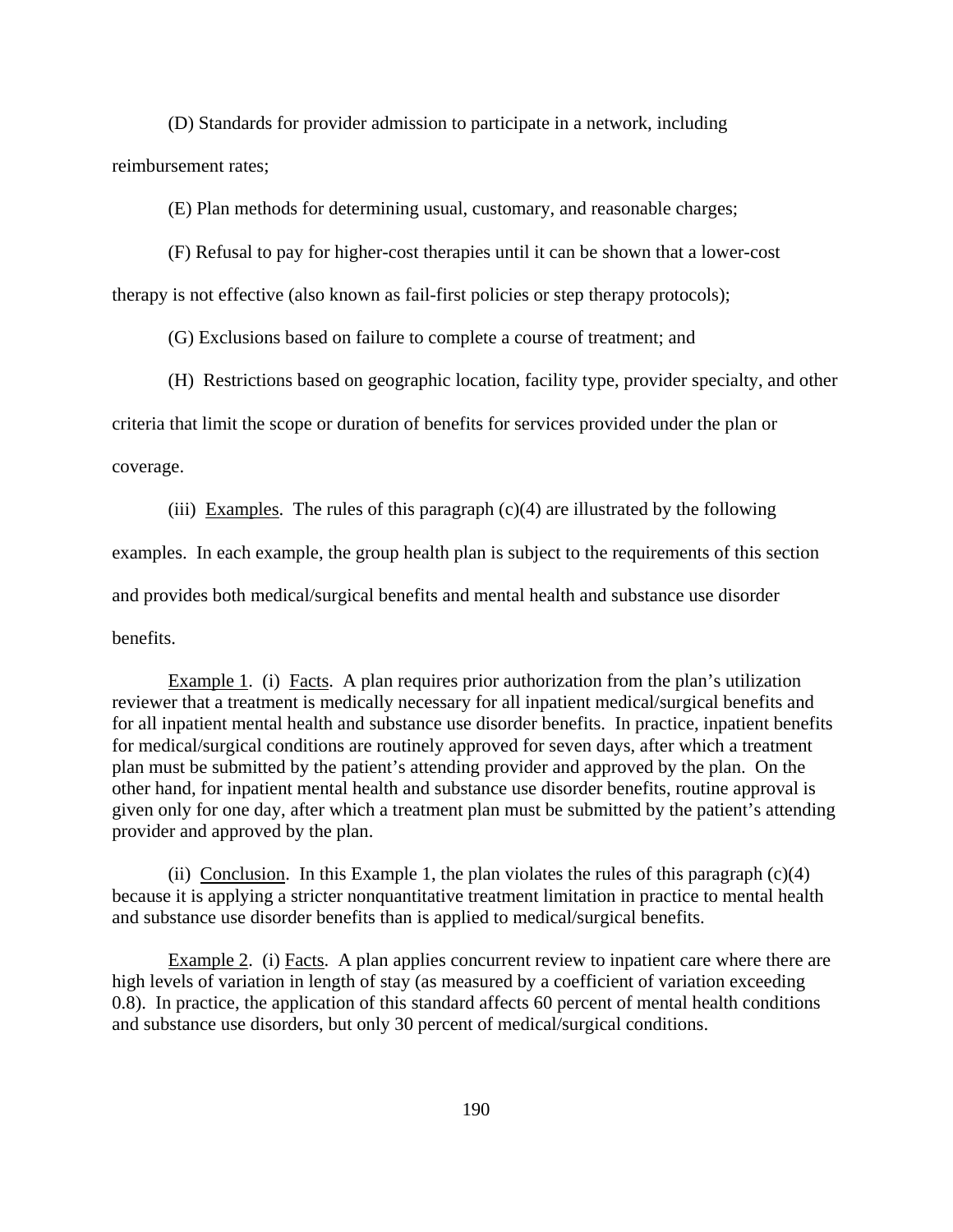(ii) Conclusion. In this Example 2, the plan complies with the rules of this paragraph (c)(4) because the evidentiary standard used by the plan is applied no more stringently for mental health and substance use disorder benefits than for medical/surgical benefits, even though it results in an overall difference in the application of concurrent review for mental health conditions or substance use disorders than for medical/surgical conditions.

Example 3. (i) Facts. A plan requires prior approval that a course of treatment is medically necessary for outpatient, in-network medical/surgical, mental health, and substance use disorder benefits and uses comparable criteria in determining whether a course of treatment is medically necessary. For mental health and substance use disorder treatments that do not have prior approval, no benefits will be paid; for medical/surgical treatments that do not have prior approval, there will only be a 25 percent reduction in the benefits the plan would otherwise pay.

(ii) Conclusion. In this Example 3, the plan violates the rules of this paragraph  $(c)(4)$ . Although the same nonquantitative treatment limitation – medical necessity – is applied both to mental health and substance use disorder benefits and to medical/surgical benefits for outpatient, in-network services, it is not applied in a comparable way. The penalty for failure to obtain prior approval for mental health and substance use disorder benefits is not comparable to the penalty for failure to obtain prior approval for medical/surgical benefits.

Example 4. (i) Facts. A plan generally covers medically appropriate treatments. For both medical/surgical benefits and mental health and substance use disorder benefits, evidentiary standards used in determining whether a treatment is medically appropriate (such as the number of visits or days of coverage) are based on recommendations made by panels of experts with appropriate training and experience in the fields of medicine involved. The evidentiary standards are applied in a manner that is based on clinically appropriate standards of care for a condition.

(ii) Conclusion. In this Example 4, the plan complies with the rules of this paragraph (c)(4) because the processes for developing the evidentiary standards used to determine medical appropriateness and the application of these standards to mental health and substance use disorder benefits are comparable to and are applied no more stringently than for medical/surgical benefits. This is the result even if the application of the evidentiary standards does not result in similar numbers of visits, days of coverage, or other benefits utilized for mental health conditions or substance use disorders as it does for any particular medical/surgical condition.

Example 5. (i) Facts. A plan generally covers medically appropriate treatments. In determining whether prescription drugs are medically appropriate, the plan automatically excludes coverage for antidepressant drugs that are given a black box warning label by the Food and Drug Administration (indicating the drug carries a significant risk of serious adverse effects). For other drugs with a black box warning (including those prescribed for other mental health conditions and substance use disorders, as well as for medical/surgical conditions), the plan will provide coverage if the prescribing physician obtains authorization from the plan that the drug is medically appropriate for the individual, based on clinically appropriate standards of care.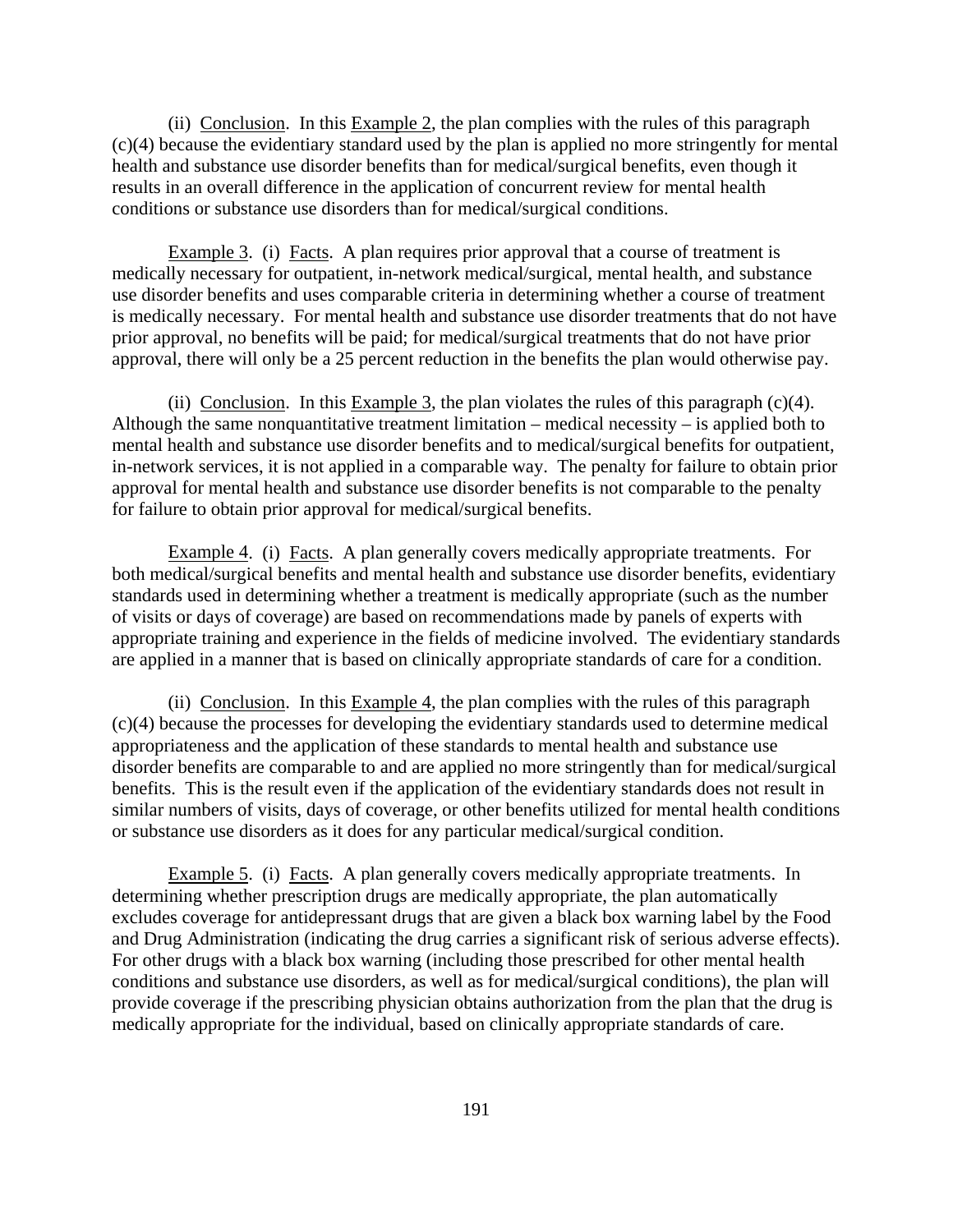(ii) Conclusion. In this Example 5, the plan violates the rules of this paragraph  $(c)(4)$ . Although the standard for applying a nonquantitative treatment limitation is the same for both mental health and substance use disorder benefits and medical/surgical benefits – whether a drug has a black box warning – it is not applied in a comparable manner. The plan's unconditional exclusion of antidepressant drugs given a black box warning is not comparable to the conditional exclusion for other drugs with a black box warning.

Example 6. (i) Facts. An employer maintains both a major medical plan and an employee assistance program (EAP). The EAP provides, among other benefits, a limited number of mental health or substance use disorder counseling sessions. Participants are eligible for mental health or substance use disorder benefits under the major medical plan only after exhausting the counseling sessions provided by the EAP. No similar exhaustion requirement applies with respect to medical/surgical benefits provided under the major medical plan.

(ii) Conclusion. In this Example 6, limiting eligibility for mental health and substance use disorder benefits only after EAP benefits are exhausted is a nonquantitative treatment limitation subject to the parity requirements of this paragraph (c). Because no comparable requirement applies to medical/surgical benefits, the requirement may not be applied to mental health or substance use disorder benefits.

Example 7. (i) Facts. Training and State licensing requirements often vary among types of providers. A plan applies a general standard that any provider must meet the highest licensing requirement related to supervised clinical experience under applicable State law in order to participate in the plan's provider network. Therefore, the plan requires master's-level mental health therapists to have post-degree, supervised clinical experience but does not impose this requirement on master's-level general medical providers because the scope of their licensure under applicable State law does require clinical experience. In addition, the plan does not require post-degree, supervised clinical experience for psychiatrists or PhD level psychologists since their licensing already requires supervised training.

(ii) Conclusion. In this Example 7, the plan complies with the rules of this paragraph (c)(4). The requirement that master's-level mental health therapists must have supervised clinical experience to join the network is permissible, as long as the plan consistently applies the same standard to all providers even though it may have a disparate impact on certain mental health providers.

Example 8. (i) Facts. A plan considers a wide array of factors in designing medical management techniques for both mental health and substance use disorder benefits and medical/surgical benefits, such as cost of treatment; high cost growth; variability in cost and quality; elasticity of demand; provider discretion in determining diagnosis, or type or length of treatment; clinical efficacy of any proposed treatment or service; licensing and accreditation of providers; and claim types with a high percentage of fraud. Based on application of these factors in a comparable fashion, prior authorization is required for some (but not all) mental health and substance use disorder benefits, as well as for some medical/surgical benefits, but not for others. For example, the plan requires prior authorization for: outpatient surgery; speech, occupational,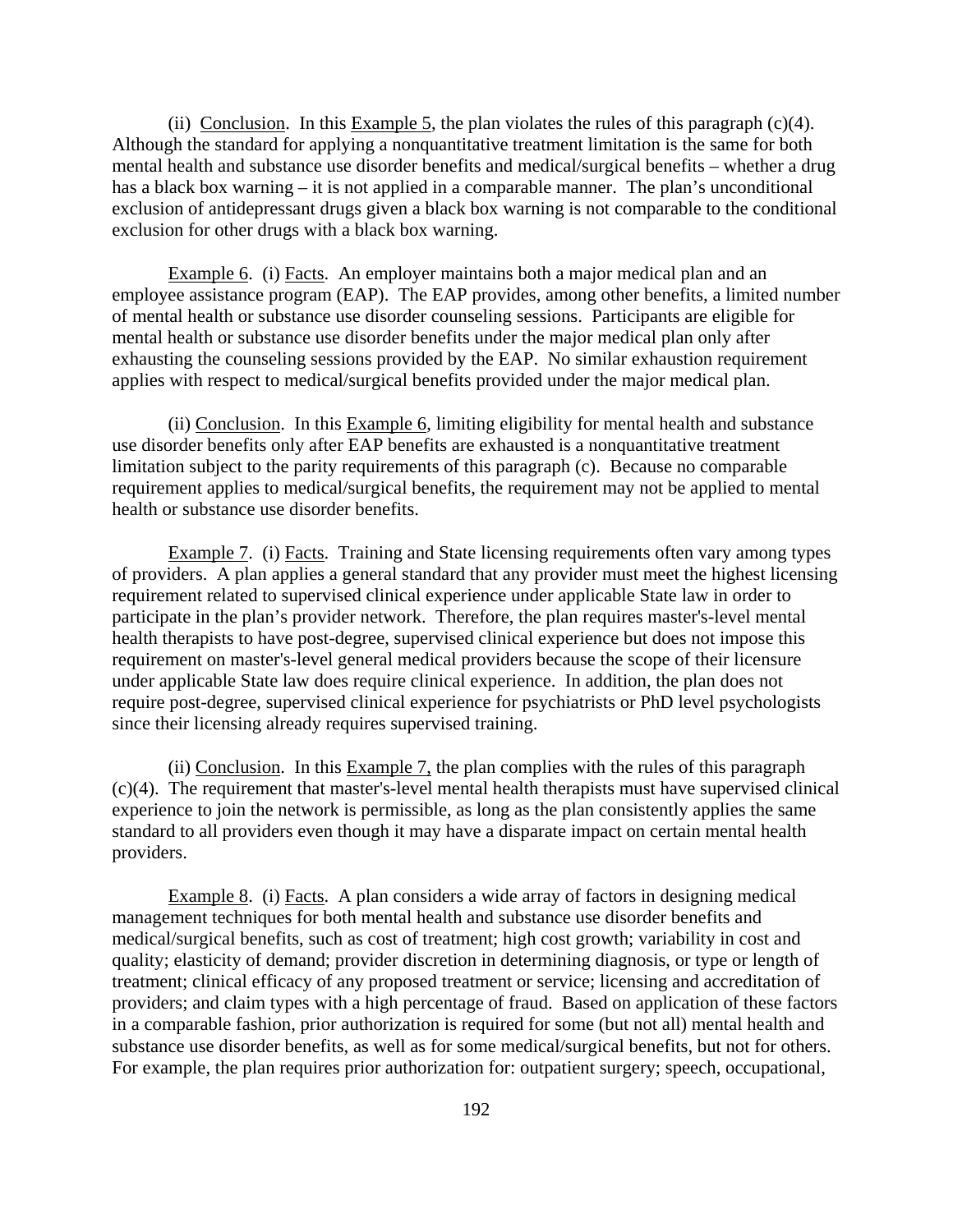physical, cognitive and behavioral therapy extending for more than six months; durable medical equipment; diagnostic imaging; skilled nursing visits; home infusion therapy; coordinated home care; pain management; high-risk prenatal care; delivery by cesarean section; mastectomy; prostate cancer treatment; narcotics prescribed for more than seven days; and all inpatient services beyond 30 days. The evidence considered in developing its medical management techniques includes consideration of a wide array of recognized medical literature and professional standards and protocols (including comparative effectiveness studies and clinical trials). This evidence and how it was used to develop these medical management techniques is also well documented by the plan.

(ii) Conclusion. In this Example 8, the plan complies with the rules of this paragraph (c)(4). Under the terms of the plan as written and in operation, the processes, strategies, evidentiary standards, and other factors considered by the plan in implementing its prior authorization requirement with respect to mental health and substance use disorder benefits are comparable to, and applied no more stringently than, those applied with respect to medical/surgical benefits.

Example 9. (i) Facts. A plan generally covers medically appropriate treatments. The plan automatically excludes coverage for inpatient substance use disorder treatment in any setting outside of a hospital (such as a freestanding or residential treatment center). For inpatient treatment outside of a hospital for other conditions (including freestanding or residential treatment centers prescribed for mental health conditions, as well as for medical/surgical conditions), the plan will provide coverage if the prescribing physician obtains authorization from the plan that the inpatient treatment is medically appropriate for the individual, based on clinically appropriate standards of care.

(ii) Conclusion. In this Example 9, the plan violates the rules of this paragraph  $(c)(4)$ . Although the same nonquantitative treatment limitation – medical appropriateness – is applied to both mental health and substance use disorder benefits and medical/surgical benefits, the plan's unconditional exclusion of substance use disorder treatment in any setting outside of a hospital is not comparable to the conditional exclusion of inpatient treatment outside of a hospital for other conditions.

Example 10. (i) Facts. A plan generally provides coverage for medically appropriate medical/surgical benefits as well as mental health and substance use disorder benefits. The plan excludes coverage for inpatient, out-of-network treatment of chemical dependency when obtained outside of the State where the policy is written. There is no similar exclusion for medical/surgical benefits within the same classification.

(ii) Conclusion. In this Example 10, the plan violates the rules of this paragraph (c)(4). The plan is imposing a nonquantitative treatment limitation that restricts benefits based on geographic location. Because there is no comparable exclusion that applies to medical/surgical benefits, this exclusion may not be applied to mental health or substance use disorder benefits.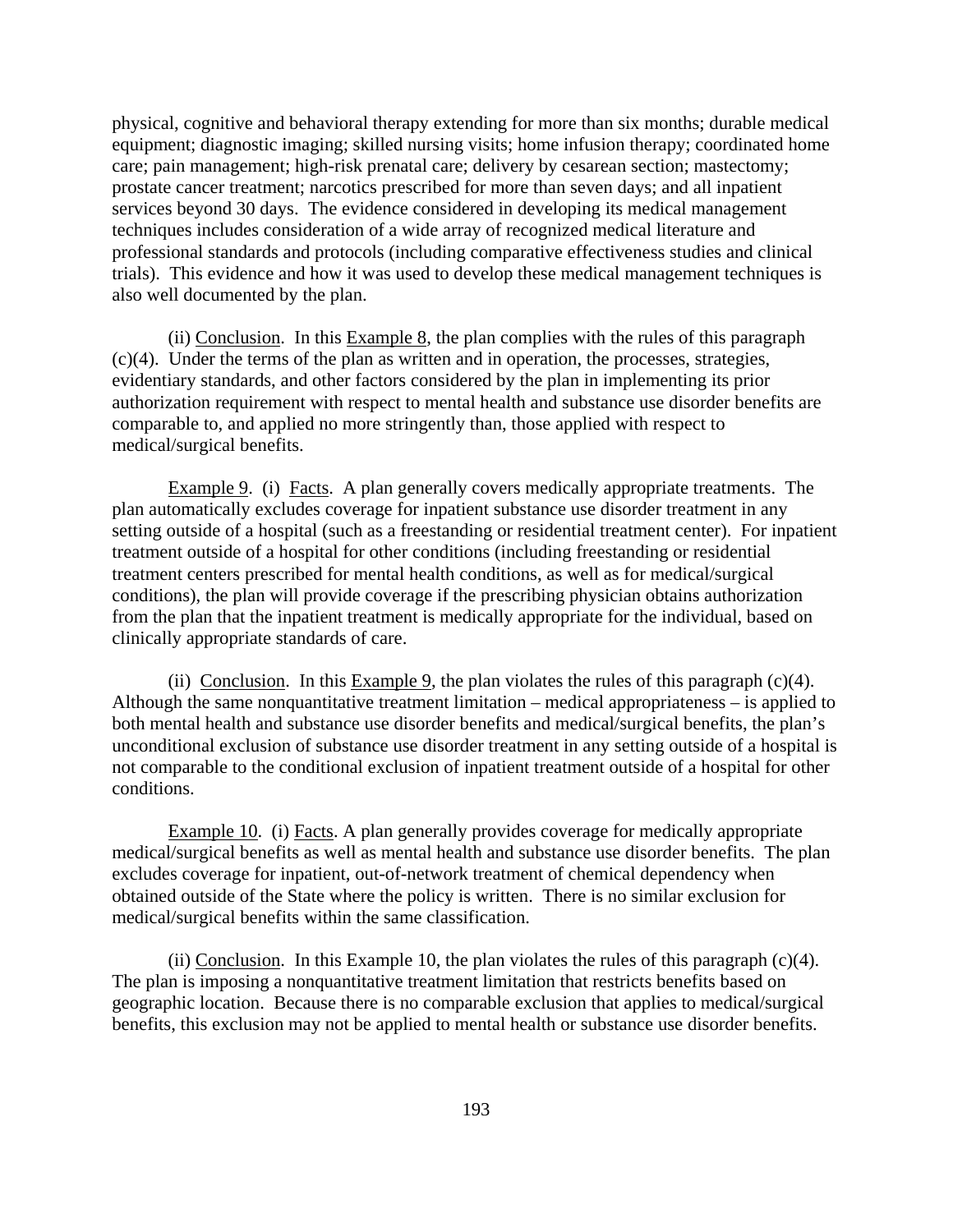Example 11. (i) Facts. A plan requires prior authorization for all outpatient mental health and substance use disorder services after the ninth visit and will only approve up to five additional visits per authorization. With respect to outpatient medical/surgical benefits, the plan allows an initial visit without prior authorization. After the initial visit, the plan pre-approves benefits based on the individual treatment plan recommended by the attending provider based on that individual's specific medical condition. There is no explicit, predetermined cap on the amount of additional visits approved per authorization.

(ii) Conclusion. In this Example 11, the plan violates the rules of this paragraph  $(c)(4)$ . Although the same nonquantitative treatment limitation – prior authorization to determine medical appropriateness – is applied to both mental health and substance use disorder benefits and medical/surgical benefits for outpatient services, it is not applied in a comparable way. While the plan is more generous with respect to the number of visits initially provided without pre-authorization for mental health benefits, treating all mental health conditions and substance use disorders in the same manner, while providing for individualized treatment of medical conditions, is not a comparable application of this nonquantitative treatment limitation.

(5) Exemptions. The rules of this paragraph (c) do not apply if a group health plan (or health insurance coverage) satisfies the requirements of paragraph (f) or (g) of this section

(relating to exemptions for small employers and for increased cost).

(d) Availability of plan information  $- (1)$  Criteria for medical necessity determinations.

The criteria for medical necessity determinations made under a group health plan with respect to mental health or substance use disorder benefits (or health insurance coverage offered in connection with the plan with respect to such benefits) must be made available by the plan administrator (or the health insurance issuer offering such coverage) to any current or potential participant, beneficiary, or contracting provider upon request.

(2) Reason for any denial. The reason for any denial under a group health plan (or health insurance coverage offered in connection with such plan) of reimbursement or payment for services with respect to mental health or substance use disorder benefits in the case of any participant or beneficiary must be made available by the plan administrator (or the health insurance issuer offering such coverage) to the participant or beneficiary. For this purpose, a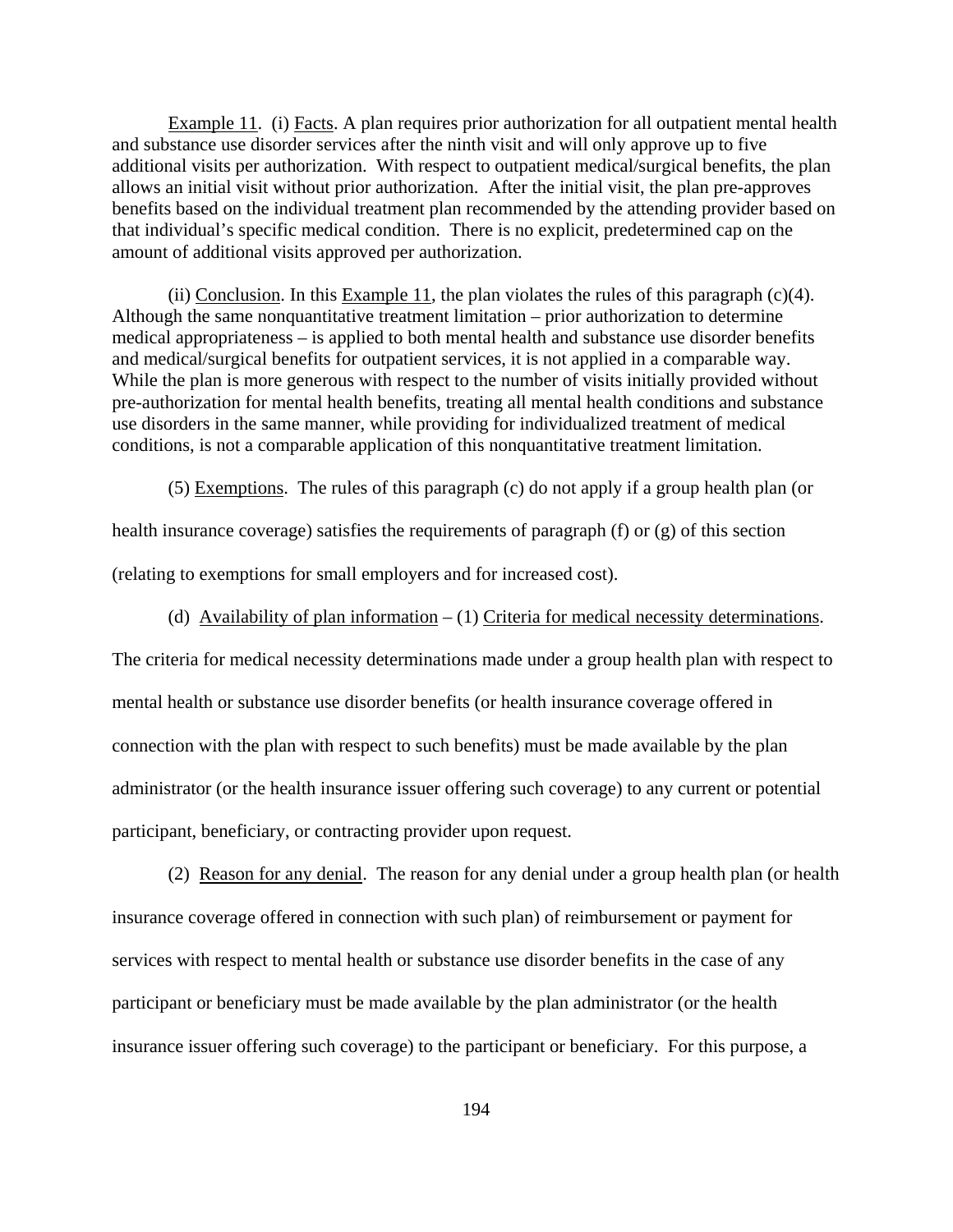non-Federal governmental plan (or health insurance coverage offered in connection with such plan) that provides the reason for the claim denial in a form and manner consistent with the requirements of 29 CFR 2560.503-1 for group health plans complies with the requirements of this paragraph  $(d)(2)$ .

 (3) Provisions of other law. Compliance with the disclosure requirements in paragraphs  $(d)(1)$  and  $(d)(2)$  of this section is not determinative of compliance with any other provision of applicable Federal or State law. In particular, in addition to those disclosure requirements, provisions of other applicable law require disclosure of information relevant to medical/surgical, mental health, and substance use disorder benefits. For example, § 147.136 of this subchapter sets forth rules regarding claims and appeals, including the right of claimants (or their authorized representative) upon appeal of an adverse benefit determination (or a final internal adverse benefit determination) to be provided upon request and free of charge, reasonable access to and copies of all documents, records, and other information relevant to the claimant's claim for benefits. This includes documents with information on medical necessity criteria for both medical/surgical benefits and mental health and substance use disorder benefits, as well as the processes, strategies, evidentiary standards, and other factors used to apply a nonquantitative treatment limitation with respect to medical/surgical benefits and mental health or substance use disorder benefits under the plan.

(e) Applicability – (1) Group health plans. The requirements of this section apply to a group health plan offering medical/surgical benefits and mental health or substance use disorder benefits. If, under an arrangement or arrangements to provide medical care benefits by an employer or employee organization (including for this purpose a joint board of trustees of a multiemployer trust affiliated with one or more multiemployer plans), any participant (or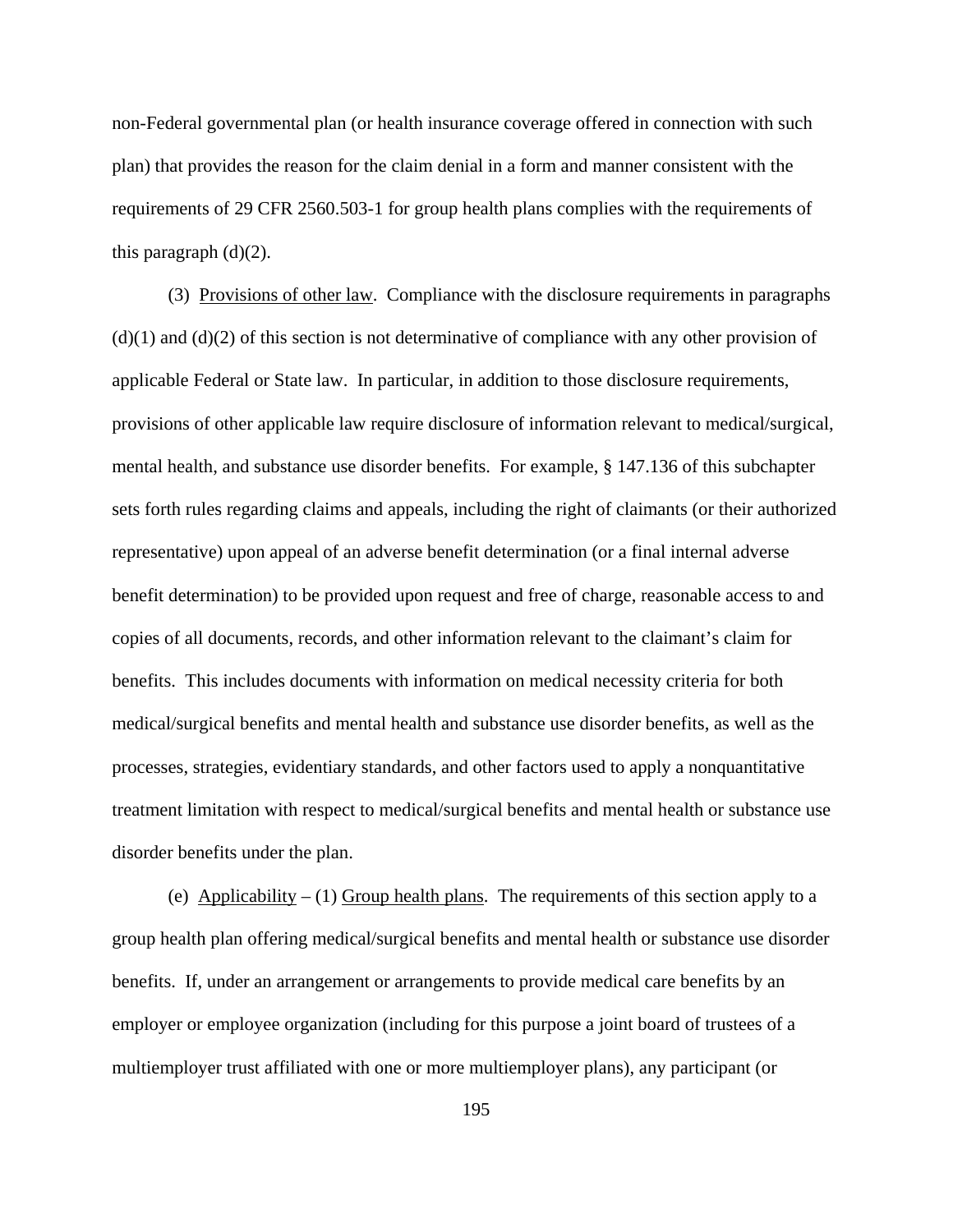beneficiary) can simultaneously receive coverage for medical/surgical benefits and coverage for mental health or substance use disorder benefits, then the requirements of this section (including the exemption provisions in paragraph (g) of this section) apply separately with respect to each combination of medical/surgical benefits and of mental health or substance use disorder benefits that any participant (or beneficiary) can simultaneously receive from that employer's or employee organization's arrangement or arrangements to provide medical care benefits, and all such combinations are considered for purposes of this section to be a single group health plan.

 (2) Health insurance issuers. The requirements of this section apply to a health insurance issuer offering health insurance coverage for mental health or substance use disorder benefits in connection with a group health plan subject to paragraph (e)(1) of this section.

(3) Scope. This section does not –

(i) Require a group health plan (or health insurance issuer offering coverage in connection with a group health plan) to provide any mental health benefits or substance use disorder benefits, and the provision of benefits by a plan (or health insurance coverage) for one or more mental health conditions or substance use disorders does not require the plan or health insurance coverage under this section to provide benefits for any other mental health condition or substance use disorder;

(ii) Require a group health plan (or health insurance issuer offering coverage in connection with a group health plan) that provides coverage for mental health or substance use disorder benefits only to the extent required under PHS Act section 2713 to provide additional mental health or substance use disorder benefits in any classification in accordance with this section; or

196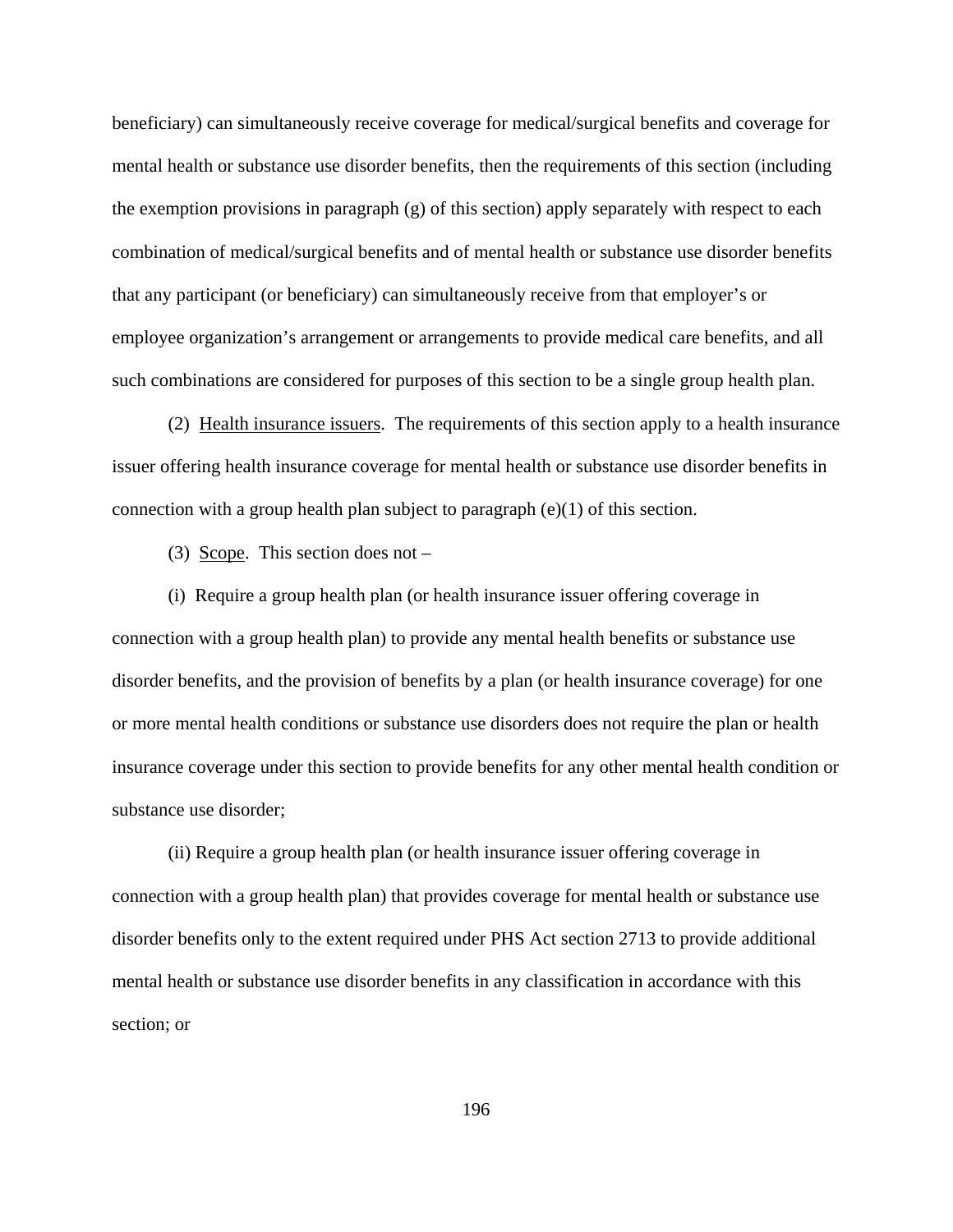(iii) Affect the terms and conditions relating to the amount, duration, or scope of mental health or substance use disorder benefits under the plan (or health insurance coverage) except as specifically provided in paragraphs (b) and (c) of this section.

 (4) Coordination with EHB requirements. Nothing in paragraph (f) or (g) of this section changes the requirements of §§ 147.150 and 156.115 of this subchapter, providing that a health insurance issuer offering non-grandfathered health insurance coverage in the individual or small group market providing mental health and substance use disorder services, including behavioral health treatment services, as part of essential health benefits required under §§ 156.110(a)(5) and 156.115(a) of this subchapter, must comply with the provisions of this section to satisfy the requirement to provide essential health benefits.

(f) Small employer exemption— $(1)$  In general. The requirements of this section do not apply to a group health plan (or health insurance issuer offering coverage in connection with a group health plan) for a plan year of a small employer (as defined in section 2791 of the PHS Act).

(2) Rules in determining employer size. For purposes of paragraph  $(f)(1)$  of this section—

 $(i)$  All persons treated as a single employer under subsections  $(b)$ ,  $(c)$ ,  $(m)$ , and  $(o)$  of section 414 of the Internal Revenue Code are treated as one employer;

(ii) If an employer was not in existence throughout the preceding calendar year, whether it is a small employer is determined based on the average number of employees the employer reasonably expects to employ on business days during the current calendar year; and

(iii) Any reference to an employer for purposes of the small employer exemption includes a reference to a predecessor of the employer.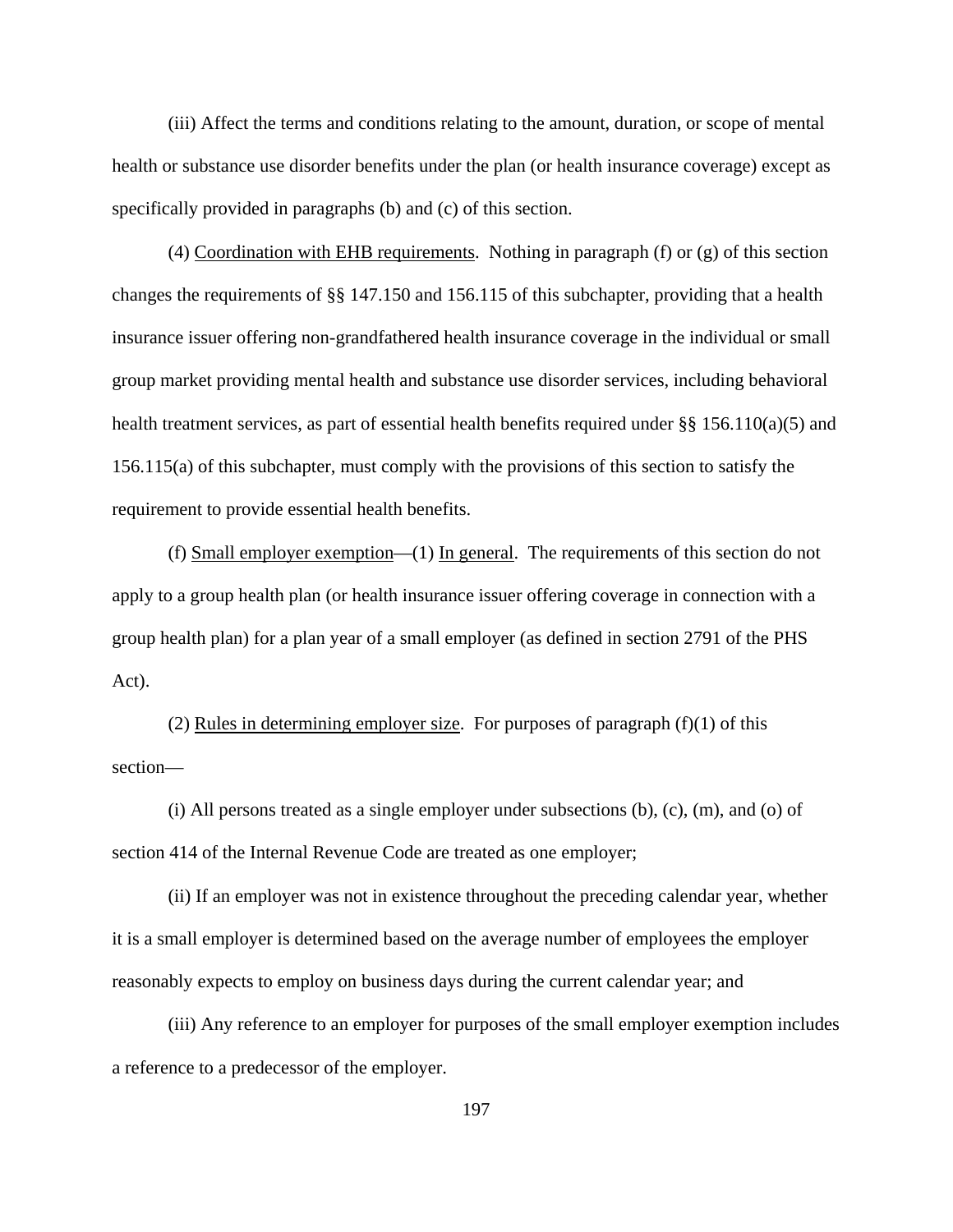(g) Increased cost exemption—(1) In general. If the application of this section to a group health plan (or health insurance coverage offered in connection with such plans) results in an increase for the plan year involved of the actual total cost of coverage with respect to medical/surgical benefits and mental health and substance use disorder benefits as determined and certified under paragraph  $(g)(3)$  of this section by an amount that exceeds the applicable percentage described in paragraph  $(g)(2)$  of this section of the actual total plan costs, the provisions of this section shall not apply to such plan (or coverage) during the following plan year, and such exemption shall apply to the plan (or coverage) for one plan year. An employer or issuer may elect to continue to provide mental health and substance use disorder benefits in compliance with this section with respect to the plan or coverage involved regardless of any increase in total costs.

(2) Applicable percentage. With respect to a plan or coverage, the applicable percentage described in this paragraph (g) is—

(i) 2 percent in the case of the first plan year in which this section is applied to the plan or coverage; and

(ii) 1 percent in the case of each subsequent plan year.

(3) Determinations by actuaries—(i) Determinations as to increases in actual costs under a plan or coverage that are attributable to implementation of the requirements of this section shall be made and certified by a qualified and licensed actuary who is a member in good standing of the American Academy of Actuaries. All such determinations must be based on the formula specified in paragraph  $(g)(4)$  of this section and shall be in a written report prepared by the actuary.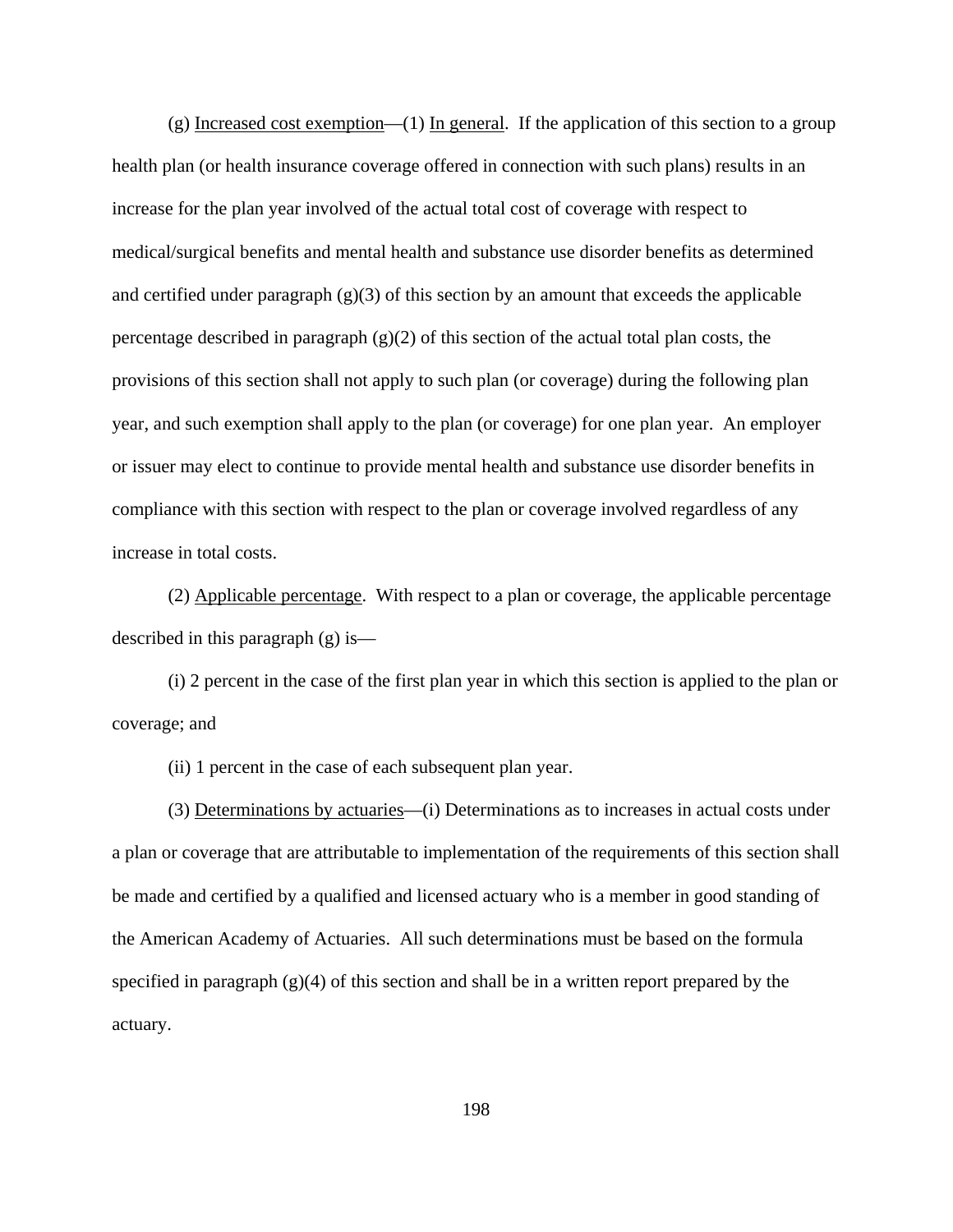(ii) The written report described in paragraph  $(g)(3)(i)$  of this section shall be maintained by the group health plan or health insurance issuer, along with all supporting documentation relied upon by the actuary, for a period of six years following the notification made under paragraph  $(g)(6)$  of this section.

(4) Formula. The formula to be used to make the determination under paragraph  $(g)(3)(i)$ of this section is expressed mathematically as follows:

 $[(E_1 - E_0)/T_0]$  –D > k

(i)  $E_1$  is the actual total cost of coverage with respect to mental health and substance use disorder benefits for the base period, including claims paid by the plan or issuer with respect to mental health and substance use disorder benefits and administrative costs (amortized over time) attributable to providing these benefits consistent with the requirements of this section.

(ii)  $E_0$  is the actual total cost of coverage with respect to mental health and substance use disorder benefits for the length of time immediately before the base period (and that is equal in length to the base period), including claims paid by the plan or issuer with respect to mental health and substance use disorder benefits and administrative costs (amortized over time) attributable to providing these benefits.

(iii)  $T_0$  is the actual total cost of coverage with respect to all benefits during the base period.

 $(iv)$  k is the applicable percentage of increased cost specified in paragraph  $(g)(2)$  of this section that will be expressed as a fraction for purposes of this formula.

(v) D is the average change in spending that is calculated by applying the formula  $(E_1 E_0/T_0$  to mental health and substance use disorder spending in each of the five prior years and then calculating the average change in spending.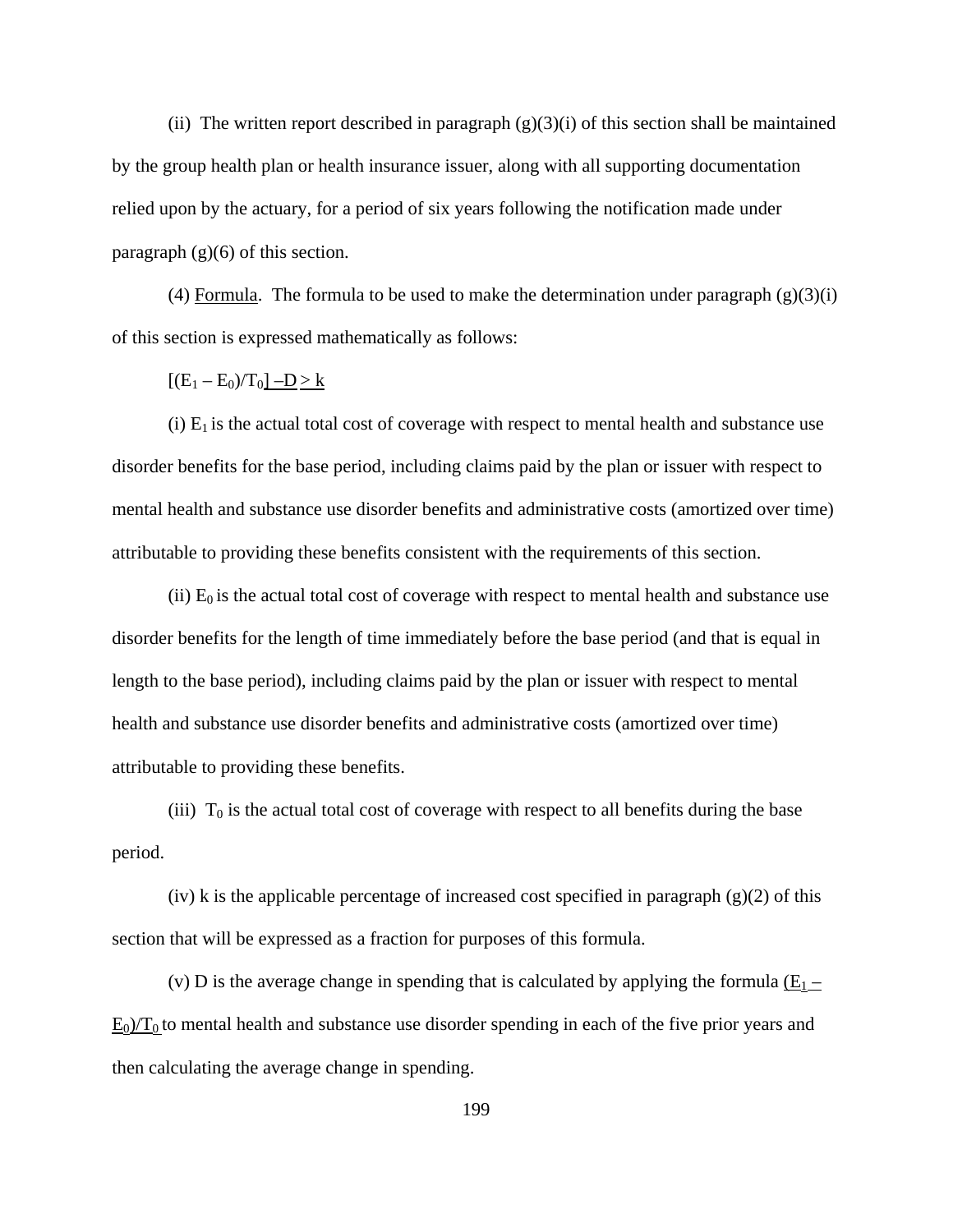(5) Six month determination. If a group health plan or health insurance issuer seeks an exemption under this paragraph  $(g)$ , determinations under paragraph  $(g)(3)$  of this section shall be made after such plan or coverage has complied with this section for at least the first 6 months of the plan year involved.

(6) Notification. A group health plan or health insurance issuer that, based on the certification described under paragraph (g)(3) of this section, qualifies for an exemption under this paragraph (g), and elects to implement the exemption, must notify participants and beneficiaries covered under the plan, the Secretary, and the appropriate State agencies of such election.

(i) Participants and beneficiaries—(A) Content of notice. The notice to participants and beneficiaries must include the following information:

(1) A statement that the plan or issuer is exempt from the requirements of this section and a description of the basis for the exemption.

(2) The name and telephone number of the individual to contact for further information.

(3) The plan or issuer name and plan number (PN).

(4) The plan administrator's name, address, and telephone number.

(5) For single-employer plans, the plan sponsor's name, address, and telephone number (if different from paragraph  $(g)(6)(i)(A)(3)$  of this section) and the plan sponsor's employer identification number (EIN).

(6) The effective date of such exemption.

(7) A statement regarding the ability of participants and beneficiaries to contact the plan administrator or health insurance issuer to see how benefits may be affected as a result of the plan's or issuer's election of the exemption.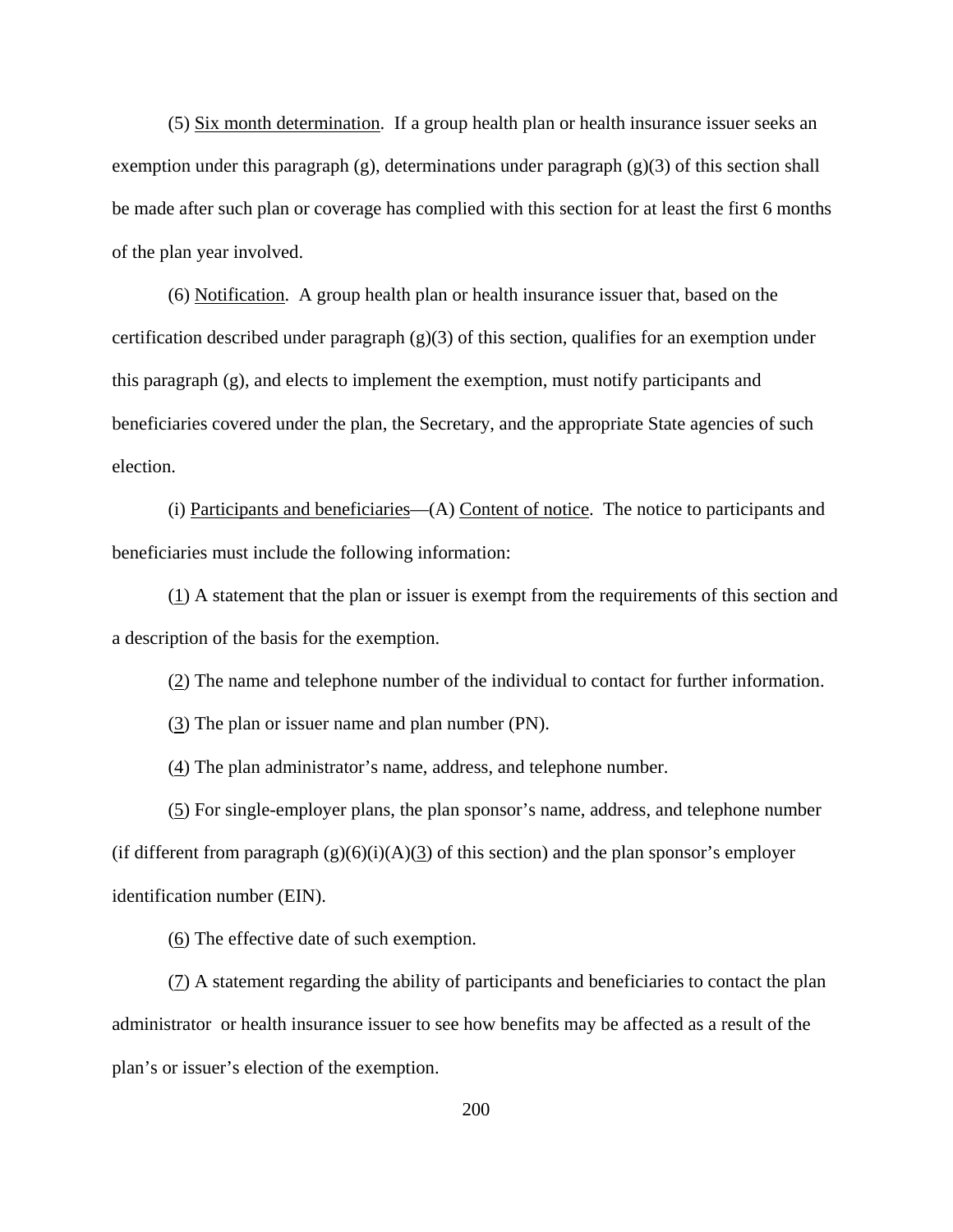(8) A statement regarding the availability, upon request and free of charge, of a summary of the information on which the exemption is based (as required under paragraph  $(g)(6)(i)(D)$  of this section).

(B) Use of summary of material reductions in covered services or benefits. A plan or issuer may satisfy the requirements of paragraph  $(g)(6)(i)(A)$  of this section by providing participants and beneficiaries (in accordance with paragraph  $(g)(6)(i)(C)$  of this section) with a summary of material reductions in covered services or benefits consistent with 29 CFR 2520.104b–3(d) that also includes the information specified in paragraph  $(g)(6)(i)(A)$  of this section. However, in all cases, the exemption is not effective until 30 days after notice has been sent.

(C) Delivery*.* The notice described in this paragraph (g)(6)(i) is required to be provided to all participants and beneficiaries. The notice may be furnished by any method of delivery that satisfies the requirements of section  $104(b)(1)$  of ERISA (29 U.S.C.  $1024(b)(1)$ ) and its implementing regulations (for example, first-class mail). If the notice is provided to the participant and any beneficiaries at the participant's last known address, then the requirements of this paragraph  $(g)(6)(i)$  are satisfied with respect to the participant and all beneficiaries residing at that address. If a beneficiary's last known address is different from the participant's last known address, a separate notice is required to be provided to the beneficiary at the beneficiary's last known address.

(D) Availability of documentation*.* The plan or issuer must make available to participants and beneficiaries (or their representatives), on request and at no charge, a summary of the information on which the exemption was based. (For purposes of this paragraph (g), an individual who is not a participant or beneficiary and who presents a notice described in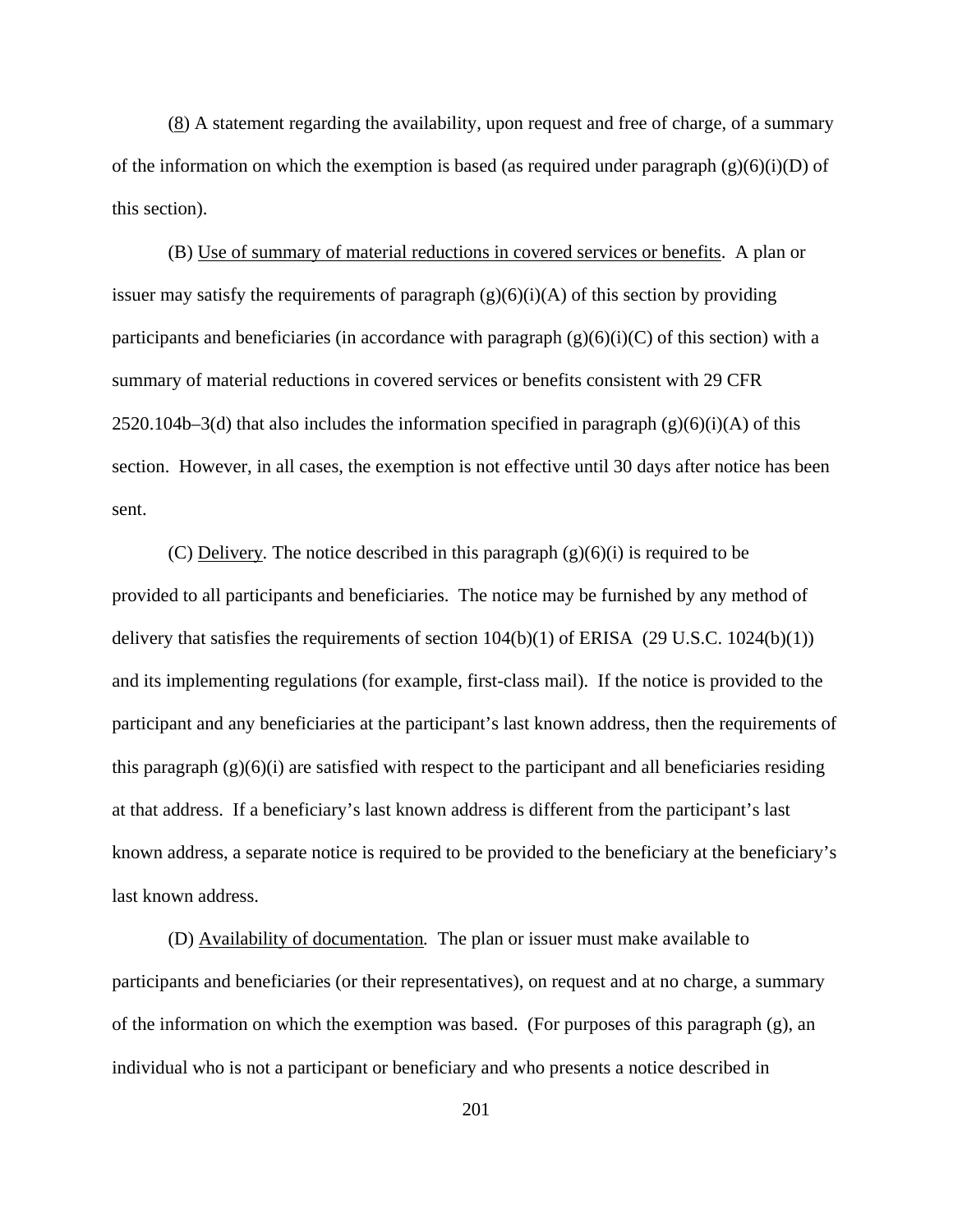paragraph  $(g)(6)(i)$  of this section is considered to be a representative. A representative may request the summary of information by providing the plan a copy of the notice provided to the participant under paragraph  $(g)(6)(i)$  of this section with any personally identifiable information redacted.) The summary of information must include the incurred expenditures, the base period, the dollar amount of claims incurred during the base period that would have been denied under the terms of the plan or coverage absent amendments required to comply with paragraphs (b) and (c) of this section, the administrative costs related to those claims, and other administrative costs attributable to complying with the requirements of this section. In no event should the summary of information include any personally identifiable information.

(ii) Federal agencies—(A) Content of notice. The notice to the Secretary must include the following information:

(1) A description of the number of covered lives under the plan (or coverage) involved at the time of the notification, and as applicable, at the time of any prior election of the cost exemption under this paragraph (g) by such plan (or coverage);

(2) For both the plan year upon which a cost exemption is sought and the year prior, a description of the actual total costs of coverage with respect to medical/surgical benefits and mental health and substance use disorder benefits; and

(3) For both the plan year upon which a cost exemption is sought and the year prior, the actual total costs of coverage with respect to mental health and substance use disorder benefits under the plan.

(B) Reporting by health insurance coverage offered in connection with a church plan*.*  See 26 CFR 54.9812 $(g)(6)(ii)(B)$  for delivery with respect to church plans.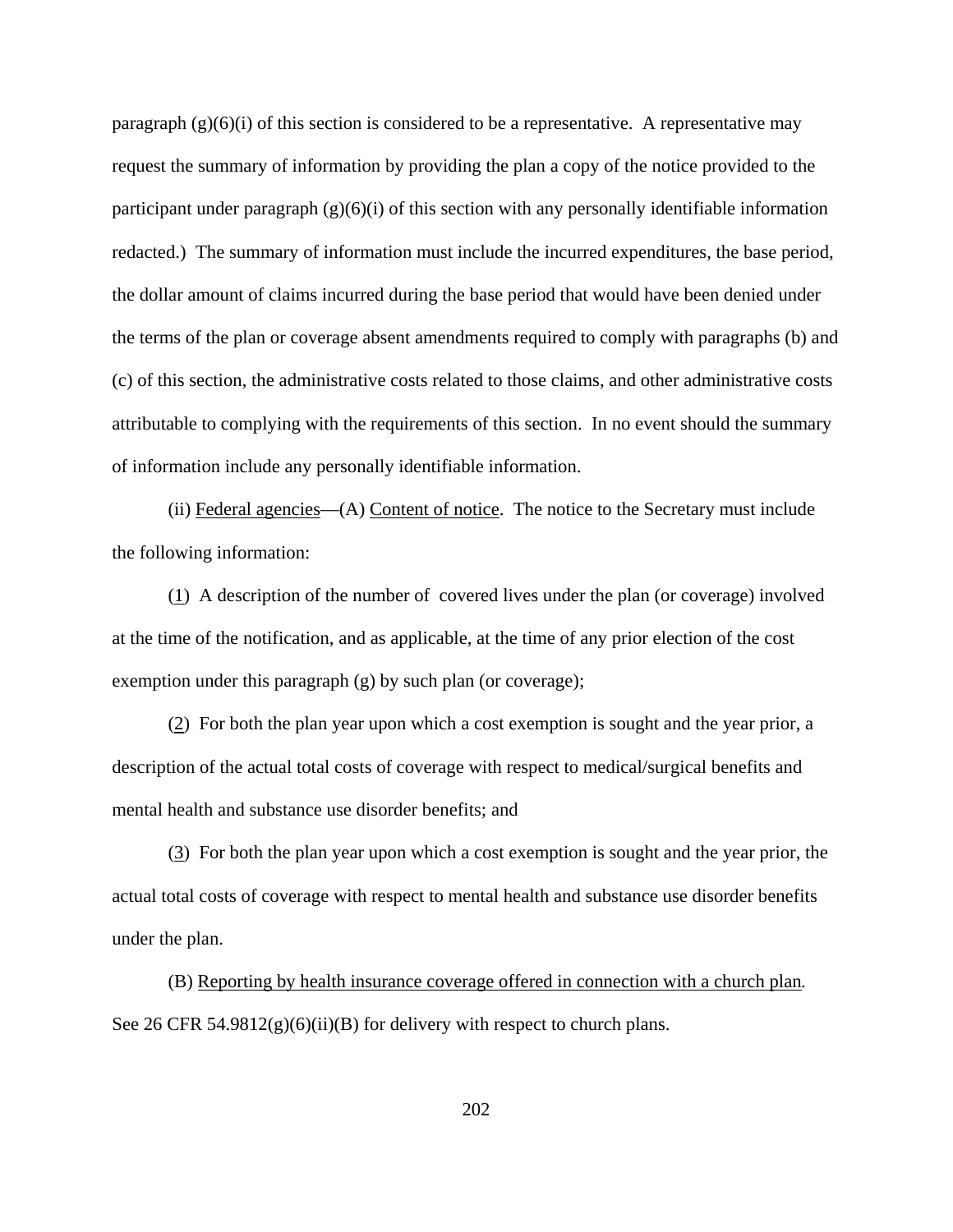(C) Reporting by health insurance coverage offered in connection with a group health plans subject to Part 7 of Subtitle B of Title I of ERISA*.* See 29 CFR 2590.712(g)(6)(ii) for delivery with respect to group health plans subject to ERISA.

(D) Reporting with respect to non-Federal governmental plans and health insurance issuers in the individual market*.* A group health plan that is a non-Federal governmental plan, or a health insurance issuer offering health insurance coverage in the individual market, claiming the exemption of this paragraph  $(g)$  for any benefit package must provide notice to the Department of Health and Human Services. This requirement is satisfied if the plan or issuer sends a copy, to the address designated by the Secretary in generally applicable guidance, of the notice described in paragraph  $(g)(6)(ii)(A)$  of this section identifying the benefit package to which the exemption applies.

(iii) Confidentiality. A notification to the Secretary under this paragraph  $(g)(6)$  shall be confidential. The Secretary shall make available, upon request and not more than on an annual basis, an anonymous itemization of each notification that includes—

(A) A breakdown of States by the size and type of employers submitting such notification; and

(B) A summary of the data received under paragraph  $(g)(6)(ii)$  of this section.

(iv) Audits. The Secretary may audit the books and records of a group health plan or a health insurance issuer relating to an exemption, including any actuarial reports, during the 6 year period following notification of such exemption under paragraph  $(g)(6)$  of this section. A State agency receiving a notification under paragraph (g)(6) of this section may also conduct such an audit with respect to an exemption covered by such notification.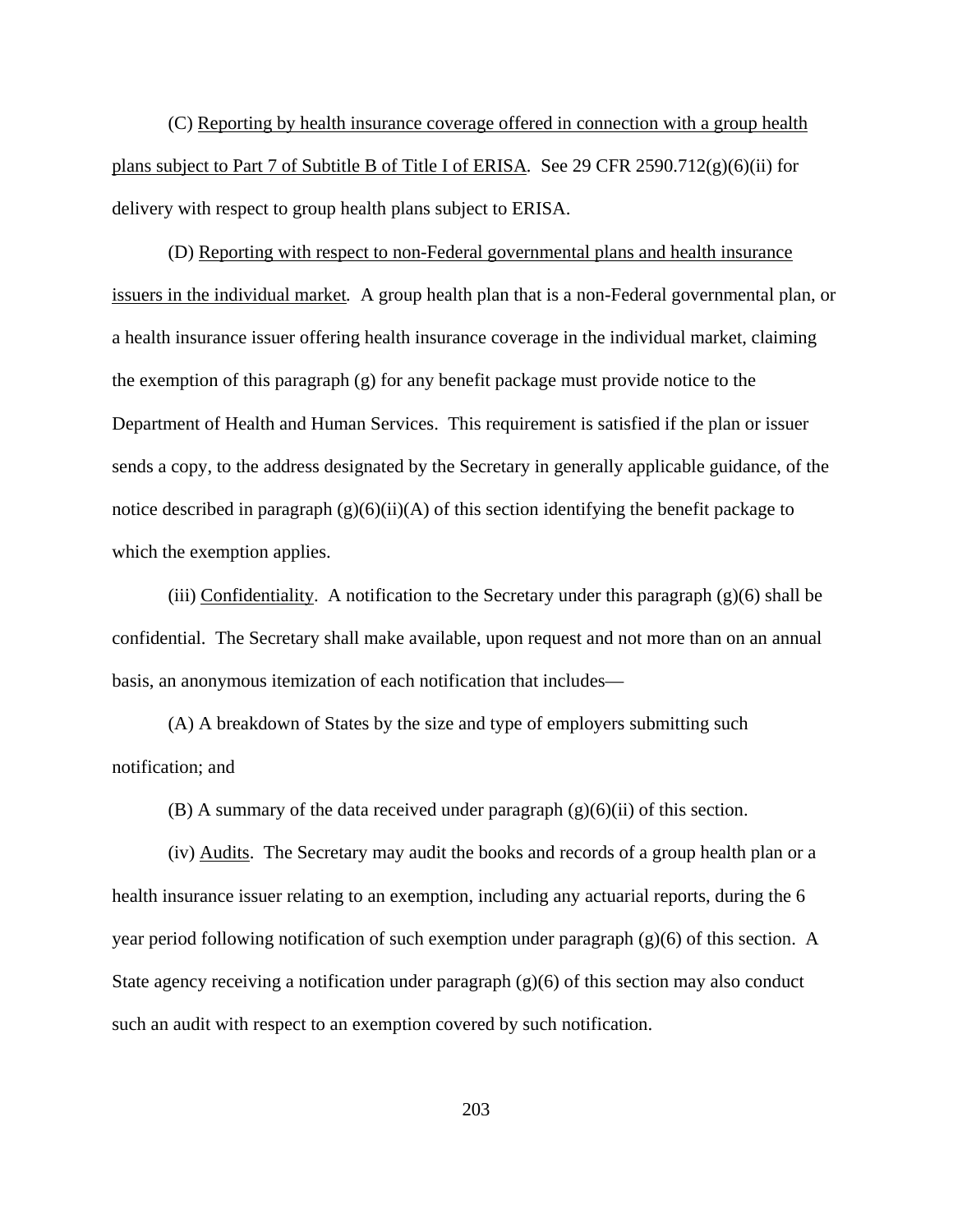(h) Sale of nonparity health insurance coverage. A health insurance issuer may not sell a policy, certificate, or contract of insurance that fails to comply with paragraph (b) or (c) of this section, except to a plan for a year for which the plan is exempt from the requirements of this section because the plan meets the requirements of paragraph (f) or (g) of this section.

(i) Applicability dates—(1) In general. Except as provided in paragraph (i)(2) of this section, this section applies to group health plans and health insurance issuers offering group health insurance coverage on the first day of the first plan year beginning on or after July 1, 2014. Until the applicability date, plans and issuers are required to continue to comply with the corresponding sections of §146.136 contained in the 45 CFR, parts 1 to 199, edition revised as of October 1, 2013.

(2) Special effective date for certain collectively-bargained plans. For a group health plan maintained pursuant to one or more collective bargaining agreements ratified before October 3, 2008, the requirements of this section do not apply to the plan (or health insurance coverage offered in connection with the plan) for plan years beginning before the date on which the last of the collective bargaining agreements terminates (determined without regard to any extension agreed to after October 3, 2008).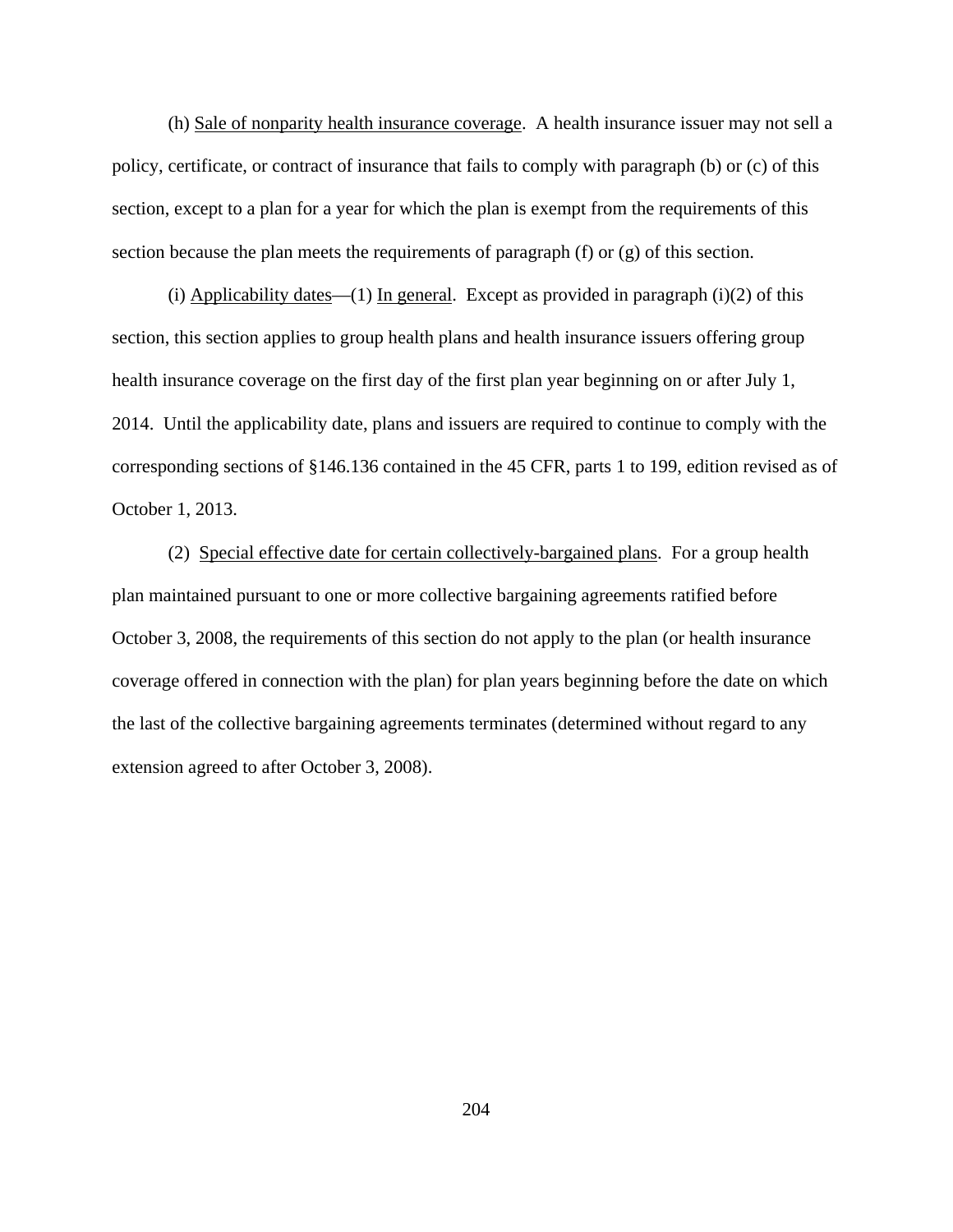## **PART 147—HEALTH INSURANCE REFORM REQUIREMENTS FOR THE GROUP HEALTH INSURANCE MARKETS**

3. The authority citation for part 147 continues to read as follows:

**Authority**: Secs. 2701 through 2763, 2791, and 2792 of the Public Health Service Act (42 U.S.C. 300gg through 300gg-63, 300gg-91, and 300gg-92), as amended.

4. Section 147.136 is amended by adding a sentence to the end of the introductory text of paragraph (d) and revising paragraph  $(d)(1)(i)$  to read as follows:

## **§147.136 — Internal claims and appeals and external review processes.**

\* \* \* \* \*

(d) **\* \* \*** A Multi State Plan or MSP, as defined by 45 CFR 800.20, must provide an effective Federal external review process in accordance with this paragraph (d).

 $(1)$  \* \* \*

(i) In general. Subject to the suspension provision in paragraph  $(d)(1)(ii)$  of this section and except to the extent provided otherwise by the Secretary in guidance, the Federal external review process established pursuant to this paragraph (d) applies, at a minimum, to any adverse benefit determination or final internal adverse benefit determination (as defined in paragraphs  $(a)(2)(i)$  and  $(a)(2)(v)$  of this section), except that a denial, reduction, termination, or a failure to provide payment for a benefit based on a determination that a participant or beneficiary fails to meet the requirements for eligibility under the terms of a group health plan is not eligible for the Federal external review process under this paragraph (d).

\* \* \* \* \*

5. Section 147.160 is added to read as follows: